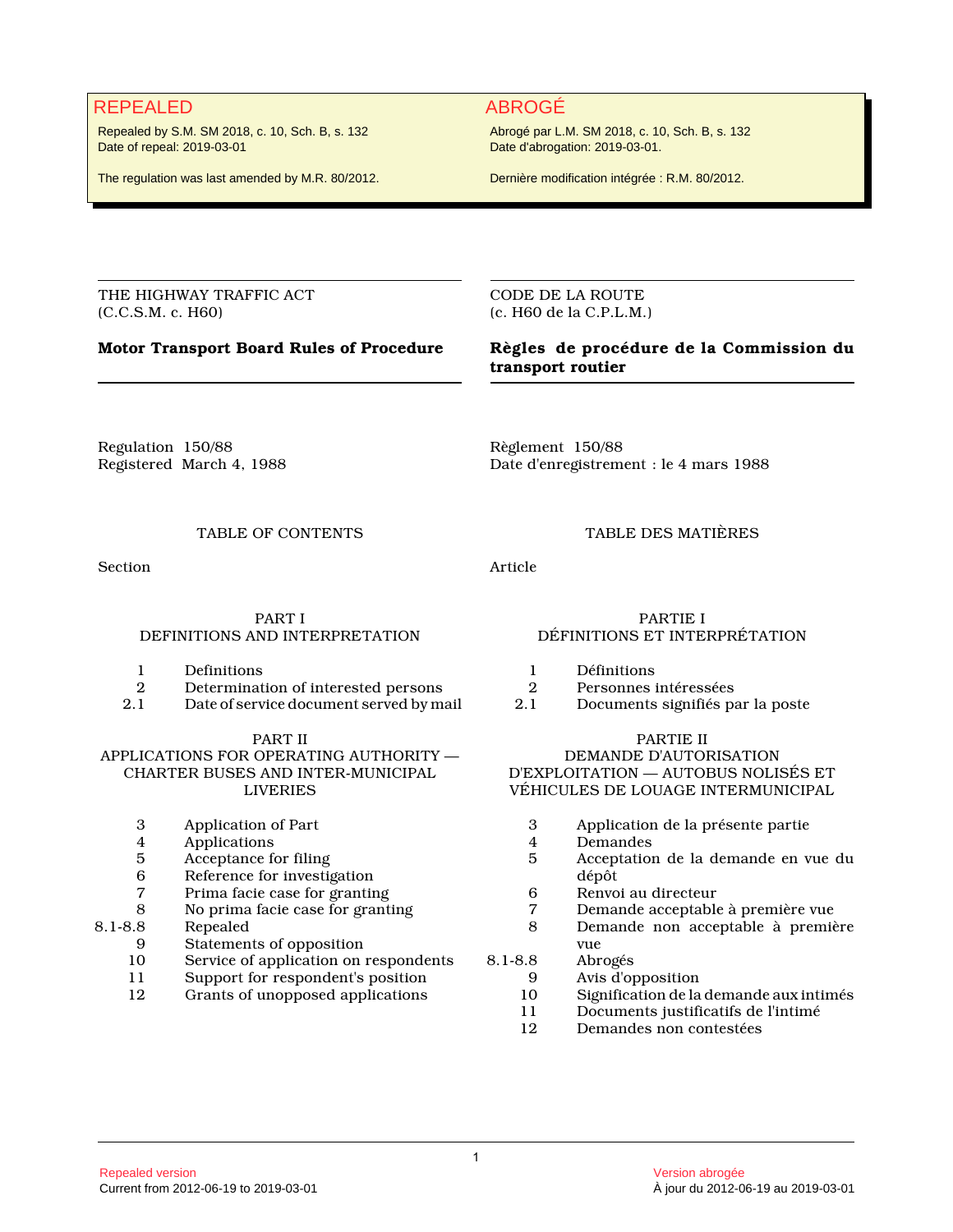| 13        | Prima facie case of opposition –<br>intra-provincial authority or bus<br>operating authority |  |  |  |  |
|-----------|----------------------------------------------------------------------------------------------|--|--|--|--|
| 14        | Repealed                                                                                     |  |  |  |  |
| 15        | No prima facie case of opposition                                                            |  |  |  |  |
| 16        | Grant where all or part of a statement                                                       |  |  |  |  |
|           | of opposition not accepted                                                                   |  |  |  |  |
| 17        | Service of accepted statement<br>of<br>opposition                                            |  |  |  |  |
| 17.1      | Repealed                                                                                     |  |  |  |  |
|           |                                                                                              |  |  |  |  |
| 18        | Setting down of application                                                                  |  |  |  |  |
| 18.1      | Procedure for disposition of application                                                     |  |  |  |  |
|           | for livery authority                                                                         |  |  |  |  |
| 19        | Further filings by applicant                                                                 |  |  |  |  |
| 19.1-19.4 | Repealed                                                                                     |  |  |  |  |
| 20        | 19.<br><b>Intervenors</b>                                                                    |  |  |  |  |
| 21        | Shifting of the burden of proof -                                                            |  |  |  |  |
|           | intra-provincial applications                                                                |  |  |  |  |

# PART II.1

# APPLICATIONS FOR OPERATING AUTHORITY — SCHEDULED-SERVICE BUSES AND DESIGNATED PASSENGER PUBLIC SERVICE VEHICLES

- 21.1 Application of Part<br>21.2 Applications
- 21.2 Applications<br>21.3 Acceptance fo
- 21.3 Acceptance for filing<br>21.4 Reference for investig
- Reference for investigation
- 21.5 Granting an application

#### PART III

# EMERGENCY AND TEMPORARY OPERATING AUTHORITY

- 22 Applications<br>23 Inquiry by term
- 23 Inquiry by temporary authority officer<br>24 Ex parte granting of emergency
- Ex parte granting of emergency authority
- 25 Granting by temporary authority officer

#### PART IV SINGLE TRIP OPERATING AUTHORITY

26 Request for single trip operating authority

- 13 Opposition fondée à première vue autorisation intraprovinciale ou autorisation d'exploitation d'autocar 14 Abrogé
- 
- 15 Opposition non fondée à première vue
- 16 Avis d'opposition non accepté en totalité ou en partie
- 17 Signification de l'avis d'opposition accepté
- 17.1 Abrogé
- 18 Inscription de la demande<br>18.1 Demandes d'autorisation d
	- Demandes d'autorisation des véhicules de location
	- 19 Dépôt d'autres documents par le requérant
- 1-19.4 Abrogés<br>20 Interven
	- 20 Intervenants<br>21 Renversemer
		- Renversement du fardeau de la preuve — demandes intraprovinciales

# PARTIE II.1

## DEMANDE D'AUTORISATION

D'EXPLOITATION — AUTOBUS À HORAIRE OU À TRAJET FIXE ET VÉHICULES DE TRANSPORT PUBLIC DE PASSAGERS DÉSIGNÉS

- 21.1 Application de la présente partie<br>21.2 Demandes
- 21.2 Demandes<br>21.3 Acceptation
- Acceptation de la demande en vue du dépôt
- 21.4 Renvoi au directeur
- 21.5 Décision de la Commission

# PARTIE III

## AUTORISATION D'EXPLOITATION D'URGENCE OU TEMPORAIRE

- 22 Demandes<br>23 Enquête di
- 23 Enquête du fonctionnaire responsable des autorisations temporaires
- 24 Octroi ex parte d'une autorisation d'urgence
- 25 Octroi d'une autorisation par le fonctionnaire responsable des autorisations temporaires

### PARTIE IV

# AUTORISATION D'EXPLOITATION POUR ALLER SIMPLE

26 Demande d'autorisation d'exploitation pour aller simple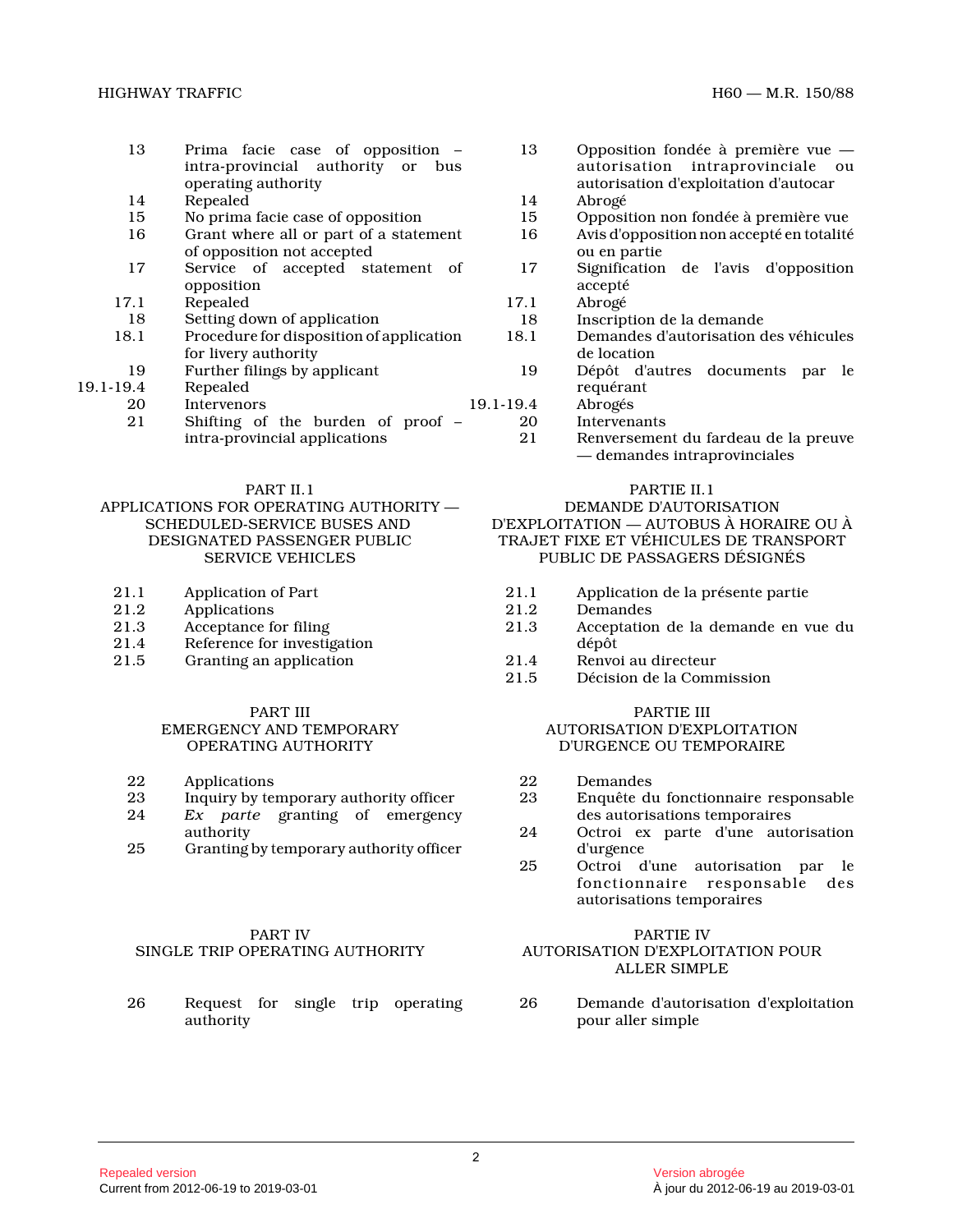#### PART V APPLICATIONS FOR A LICENCE TO OPERATE AN EXTRA-PROVINCIAL TRUCK UNDERTAKING

| 27 | Application |
|----|-------------|
|----|-------------|

- 27.1 Hearing re denial<br>27.2 Publication re lice
- Publication re licences issued

#### PART VI APPLICATIONS FOR DESIGNATED COMMODITY AUTHORITY

- 28 Applications<br>29 Acceptance fo
- Acceptance for filing
- 30 Reference for investigation<br>31 Consideration of the annlic
- 31 Consideration of the application<br>31.1 Additions to authorities
- Additions to authorities

#### PART VII SPECIAL APPLICATIONS

- 32 Applications
- Notice
- 34 Opposition
- 35 Hearings
- 36 Intervenors

#### PART VII.1 BUS SCHEDULE CHANGES

36.1-36.14 Repealed

#### PART VIII INTERIM APPLICATIONS

- 37 Request for determination of interim matter
- 38 Answer to request and service<br>39 Reply to answer
- 39 Reply to answer<br>40 Interim hearing
- Interim hearing may be held

#### PART IX TRANSFERS OF OPERATING AUTHORITY

- 41 Application for approval<br>42 Reference for investigation
- Reference for investigation
- 43 Opposition<br>44 Hearing
- Hearing
- 45 Denial of approval

#### PARTIE V DEMANDES DE LICENCE D'EXPLOITATION D'UNE ENTREPRISE DE CAMIONNAGE EXTRA-PROVINCIALE

- 27 Application de la présente partie<br>27.1 Audience en cas de refus
- 27.1 Audience en cas de refus<br>27.2 Publication des licences o
- 27.2 Publication des licences délivrées

#### PARTIE VI DEMANDE D'AUTORISATION VISANT DES

# PRODUITS DÉSIGNÉS

- 28 Demandes<br>29 Acceptation
- Acceptation de la demande en vue du dépôt
- 30 Renvoi
- 31 Examen de la demande<br>31.1 Adionctions aux autoris
	- Adjonctions aux autorisations

# PARTIE VII DEMANDES SPÉCIALES

- 32 Demandes
- 33 Avis<br>34 Oppe
- **Opposition**
- 35 Audiences
- 36 Intervenants

#### PARTIE VII.1

### CHANGEMENTS À L'HORRAIRE DES AUTOCARS

36.1-36.14 Abrogés

#### PARTIE VIII DEMANDES INTERLOCUTOIRES

- 37 Questions incidentes<br>38 Réponse et significati
- 38 Réponse et signification<br>39 Réplique à la réponse
- 39 Réplique à la réponse
- 40 Audience interlocutoire

#### PARTIE IX TRANSFERT DE L'AUTORISATION D'EXPLOITATION

- 41 Demande d'approbation<br>42 Renvoi au directeur
- Renvoi au directeur
- 43 Opposition<br>44 Audience
- **Audience**
- 45 Approbation refusée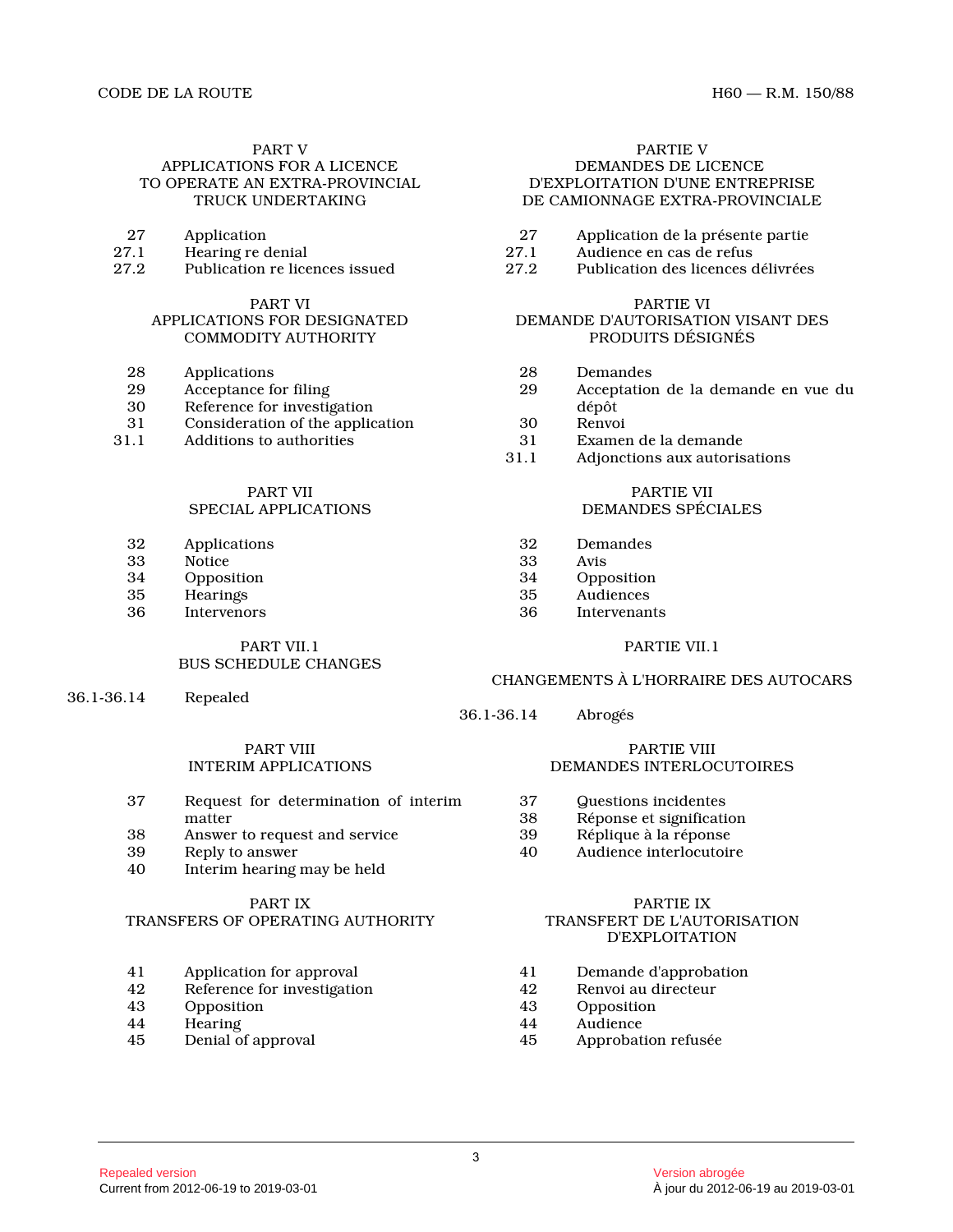# PART X

# SHOW CAUSE PROCEEDINGS

- 46 Show cause hearings<br>47 Failure to appear
- 47 Failure to appear<br>48 Complainant may
- Complainant may be a party

#### PART X.1 CANCELLATION FOR FAILURE TO MEET FITNESS AND INSURANCE REQUIREMENTS

- 48.1 Definition<br>48.2 Suspensio
- 48.2 Suspension and cancellation<br>48.3 Service of order
- Service of order
- 48.4 Right to hearing<br>48.5 Cancellation of o
- Cancellation of operating authority

#### PART XI

# INQUIRIES RESPECTING TOLLS DETRIMENTAL TO THE PUBLIC INTEREST

- 49 Written response to evidence of public detriment 50 Hearing
- 51 Notice of hearing
- 
- 52 Complainant may be a party

#### PART XII REVIEW APPLICATIONS

- 53 Definition
- 54 Review committee<br>55 Application for rev
- 55 Application for review<br>56 Service required
- Service required
- 57 No review in certain circumstances
- 58 Answer to application for review
- 59 Reply
- 60 When transcript necessary<br>61 Grounds for review
- 61 Grounds for review<br>62 Powers of review co
- Powers of review committee

#### PARTIE X PROCÉDURES DE JUSTIFICATION

- 46 Audiences de justification<br>47 Défaut de comparaître
- 47 Défaut de comparaître<br>48 Plaignant constitué par
- 48 Plaignant constitué partie

### PARTIE X.1

# ANNULATION POUR DÉFAUT

# DE RÉPONDRE AUX EXIGENCES

# EN MATIÈRE D'APTITUDE ET D'ASSURANCE

- 48.1 Définition
- Suspension et annulation
- 48.3 Signification de l'ordonnance
- 48.4 Droit à une audience<br>48.5 Annulation de l'autor
- 48.5 Annulation de l'autorisation d'exploitation

#### PARTIE XI

#### ENQUÊTES CONCERNANT LES PRIX PRÉJUDICIABLES À L'INTÉRÊT PUBLIC

- 49 Réponse écrite<br>50 Audience
- 50 Audience
- Avis d'audience
- 52 Plaignant constitué partie

#### PARTIE XII DEMANDES DE RÉVISION

- 53 Définition
- 54 Comité de révision<br>55 Demande de révision
- 55 Demande de révision
- 56 Signification nécessaire<br>57 Cas non susceptibles de
- 57 Cas non susceptibles de révision<br>58 Réponse à la demande de révision
- 58 Réponse à la demande de révision
- Réplique
- 60 Transcription nécessaire<br>61 Motifs de révision
- 61 Motifs de révision<br>62 Pouvoirs du comit
- 62 Pouvoirs du comité de révision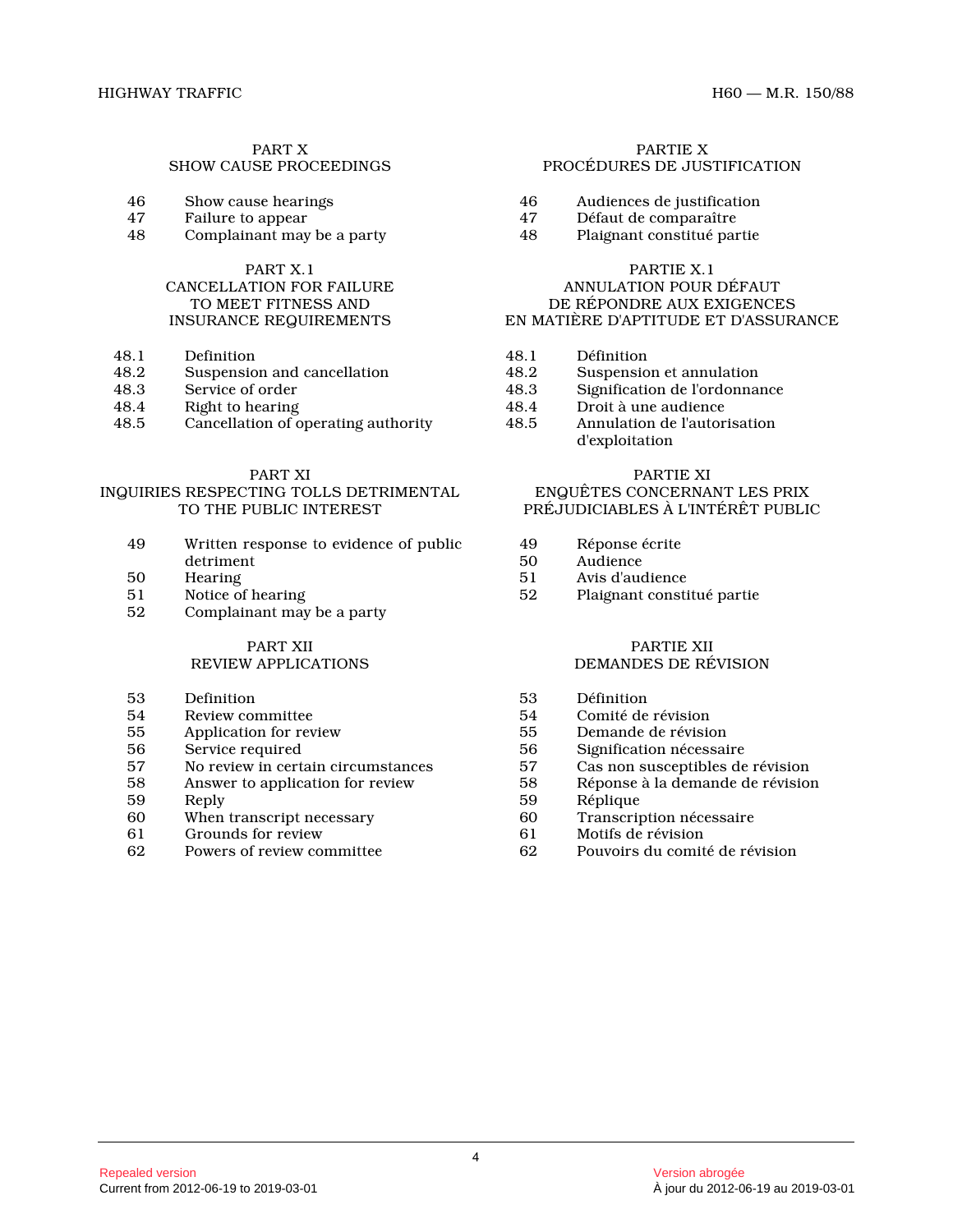#### PART XII.1 PROCEDURE ON APPEALS

| 62.1  | Definition of "minister"             |  |  |  |  |
|-------|--------------------------------------|--|--|--|--|
| 62.2  | Application of this Part             |  |  |  |  |
| 62.3  | Appeals under subsection 322.1(5) of |  |  |  |  |
|       | the Act                              |  |  |  |  |
| 62.4  | Parties                              |  |  |  |  |
| 62.5  | Notice to minister                   |  |  |  |  |
| 62.6  | Form of appeal hearing               |  |  |  |  |
| 62.7  | Notice of hearing                    |  |  |  |  |
| 62.8  | Failure to appear at hearing         |  |  |  |  |
| 62.9  | Examination of witnesses             |  |  |  |  |
| 62.10 | Hearing by teleconference            |  |  |  |  |
| 62.11 | Hearings open to the public          |  |  |  |  |
| 62.12 | Order given to parties               |  |  |  |  |
| 62.13 | Proceeding not invalid by reason of  |  |  |  |  |
|       | defect                               |  |  |  |  |
| 62.14 | Serving documents                    |  |  |  |  |

- 
- 62.15 General rules apply<br>62.16 Provision of this P Provision of this Part applies where conflict

#### PART XIII GENERAL

- 63 Designation of board officers
- 64 Amendments
- 65 Striking of opposition
- 66 Denial for want of prosecution
- 67 Consolidation of applications
- 68 Particulars
- 69 Determination of preliminary issue<br>70 Pre-hearing conference
- 70 Pre-hearing conference<br>71 Withdrawals
- 71 Withdrawals<br>72 Application for
- 72 Application for stay
- 73 Adjournments<br>74 Joint hearings
- 74 Joint hearings
- 75 Witnesses and summonses
- 76 Expert witnesses<br>77 Admissibility of e
- 77 Admissibility of evidence<br>78 Administrative notice
- 78 Administrative notice<br>79 Confidentiality of final
- 79 Confidentiality of financial information
- Order of proceedings
- 81 Written argument<br>82 Costs
- 82 Costs<br>83 Reaso
- **Reasons**

#### PARTIE XII.1 PROCÉDURE D'APPEL

- 62.1 Définition de « ministre » 62.2 Application de la présente partie 62.3 Appels — paragraphe 322.1(5) de la *Loi* 62.4 Parties<br>62.5 Avis au 62.5 Avis au ministre 62.6 Audience tenue relativement à un appel 62.7 Avis d'audience Défaut de comparaître à l'audience 62.9 Témoins 62.10 Conférence téléphonique 62.11 Audiences ouvertes au public 62.12 Copie de l'ordonnance envoyée aux parties 62.13 Invalidité de la procédure 62.14 Signification de documents
- 62.15 Application des règles générales
- 62.16 Incompatibilité

#### PARTIE XIII DISPOSITIONS GÉNÉRALES

- 63 Désignation des cadres de la Commission
- 64 Modifications
- 65 Rejet d'une opposition
- 66 Défaut de poursuivre
- 67 Réunion des demandes<br>68 Précisions
- 68 Précisions
	- Détermination d'une question préliminaire
- 70 Conférence préparatoire<br>71 Retraits
- 71 Retraits
- 72 Demande de suspension
- 73 Ajournements
- 74 Audiences conjointes<br>75 Témoins et assignation
- 75 Témoins et assignations<br>76 Témoins experts
- 76 Témoins experts<br>77 Admissibilité de
- 77 Admissibilité de la preuve<br>78 Connaissance d'office
- 78 Connaissance d'office
- Caractère confidentiel des renseignements financiers
- 80 Ordre des procédures<br>81 Argumentation écrite
- 81 Argumentation écrite<br>82 Frais
- 82 Frais
- **Motifs**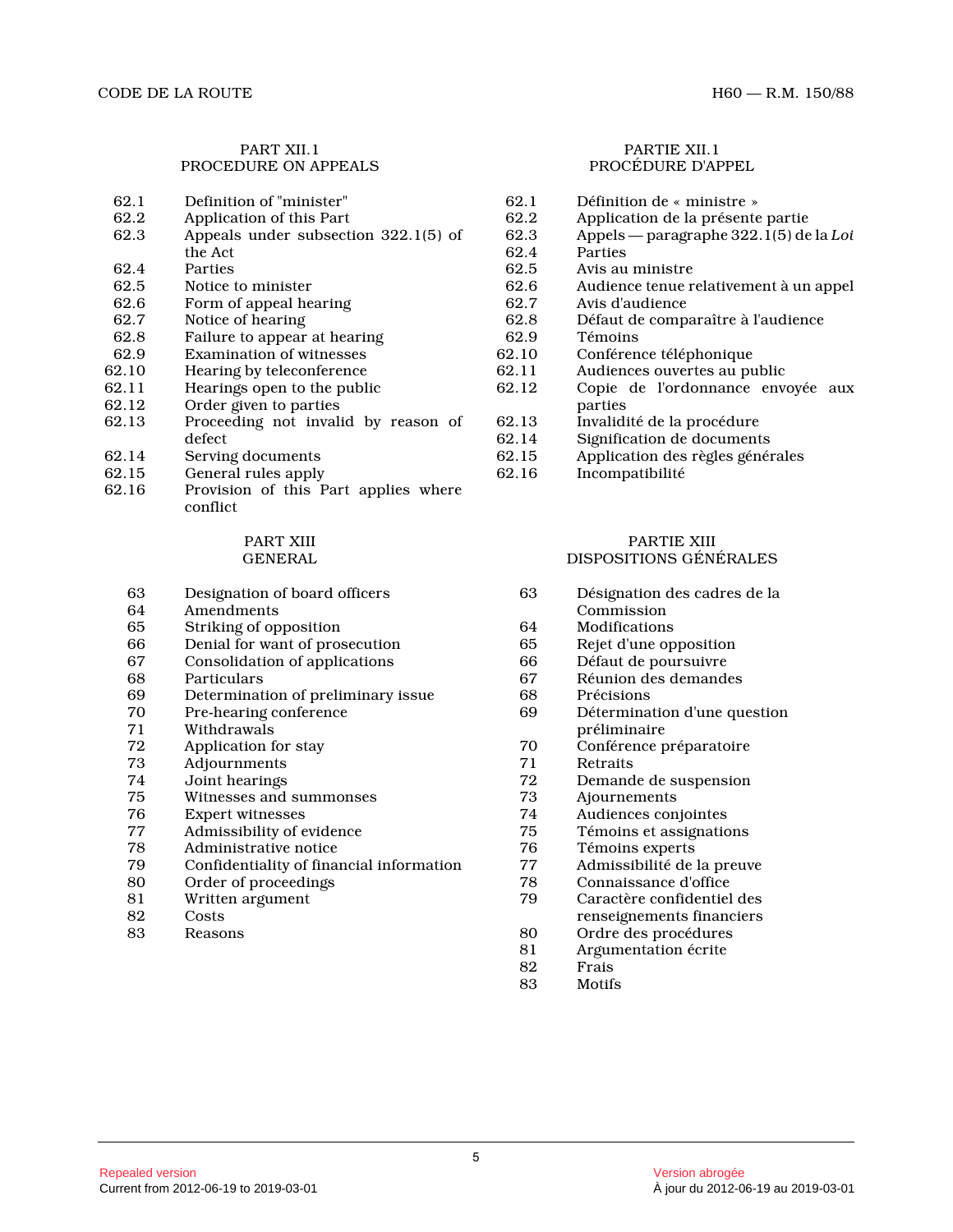| 84<br>85<br>86<br>87<br>88<br>89<br>90<br>91-92 | Letter permits<br>Policy hearings<br>Board review<br>Filings required prior to issuance of<br>authority<br>Compliance may be waived<br>Where no applicable rule<br>Coming into force<br>Repealed | 84<br>85<br>86<br>87<br>88<br>89<br>90<br>91-92 | Permis<br>Questions d'application générale<br>Révision<br>Conditions préalables à la délivrance<br>d'une autorisation<br>Dérogation aux règles de procédure<br>Absence de règle applicable<br>Entrée en vigueur<br>Abrogés |  |
|-------------------------------------------------|--------------------------------------------------------------------------------------------------------------------------------------------------------------------------------------------------|-------------------------------------------------|----------------------------------------------------------------------------------------------------------------------------------------------------------------------------------------------------------------------------|--|
| Form 1                                          | Application for Public Service Vehicle<br>Operating Authority<br>(Truck)<br>and<br><b>Temporary Authority</b>                                                                                    | Formule 1:                                      | Demande d'autorisation<br>d'exploitation d'un véhicule<br>de<br>transport public (camion)<br>et<br>d'autorisation temporaire                                                                                               |  |
| Form 2                                          | Application for Public Service Vehicle<br>Operating Authority<br>(Bus)<br>and<br><b>Temporary Authority</b>                                                                                      | Formule 2:                                      | Demande d'autorisation<br>d'exploitation d'un véhicule<br>de<br>transport public (autobus)<br>et<br>d'autorisation temporaire                                                                                              |  |
| Form 3                                          | Application for Public Service Vehicle<br>Operating Authority (Inter-Municipal<br>Livery) and Temporary Authority                                                                                | Formule 3:                                      | Demande d'autorisation<br>d'exploitation d'un véhicule de<br>transport public (location<br>intermunicipale) et d'autorisation<br>temporaire                                                                                |  |
| Form 4                                          | Certificate of Support (Truck)                                                                                                                                                                   | Formule 4:                                      | Certificat d'appui (camion)                                                                                                                                                                                                |  |
| Form 5                                          | Certificate of Support (Bus)                                                                                                                                                                     | Formule 5 :                                     | Certificat d'appui (autobus)                                                                                                                                                                                               |  |
| Form 6                                          | Certificate of Support (Inter-Municipal<br>Livery)                                                                                                                                               | Formule 6 :                                     | Certificat<br>d'appui (location<br>intermunicipale)                                                                                                                                                                        |  |
| Form 6.1                                        | Repealed                                                                                                                                                                                         | Formule 6.1 :                                   | Abrogé                                                                                                                                                                                                                     |  |
| Form 7                                          | Notice of Intention to Grant Operating<br>Authority(ies)                                                                                                                                         | Formule 7 :                                     | Avis de l'intention d'accorder une<br>(des) autorisation(s) d'exploitation                                                                                                                                                 |  |
| Form 8                                          | Respondent's Statement of Opposition<br>to an Application for Operating<br>Authority (Truck)                                                                                                     | Formule 8:                                      | Déclaration d'opposition de l'intimé<br>à une demande d'autorisation<br>d'exploitation (camion)                                                                                                                            |  |
| Form 8.1                                        | Repealed                                                                                                                                                                                         | Formule 8.1 :                                   | Abrogé                                                                                                                                                                                                                     |  |
| Form 8.2                                        | Repealed                                                                                                                                                                                         | Formule 8.2 :                                   | Abrogé                                                                                                                                                                                                                     |  |
| Form 9                                          | Respondent's Statement of Opposition<br>to an Application for Operating<br>Authority (Bus)                                                                                                       | Formule 9:                                      | Déclaration d'opposition de l'intimé<br>à une demande d'autorisation<br>d'exploitation (autobus)                                                                                                                           |  |
| Form 10                                         | Respondent's Statement of Opposition<br>Application<br>for Operating<br>an<br>to<br>Authority (Livery)                                                                                           | Formule 10 :                                    | Déclaration d'opposition de l'intimé<br>demande d'autorisation<br>à une<br>d'exploitation (location)                                                                                                                       |  |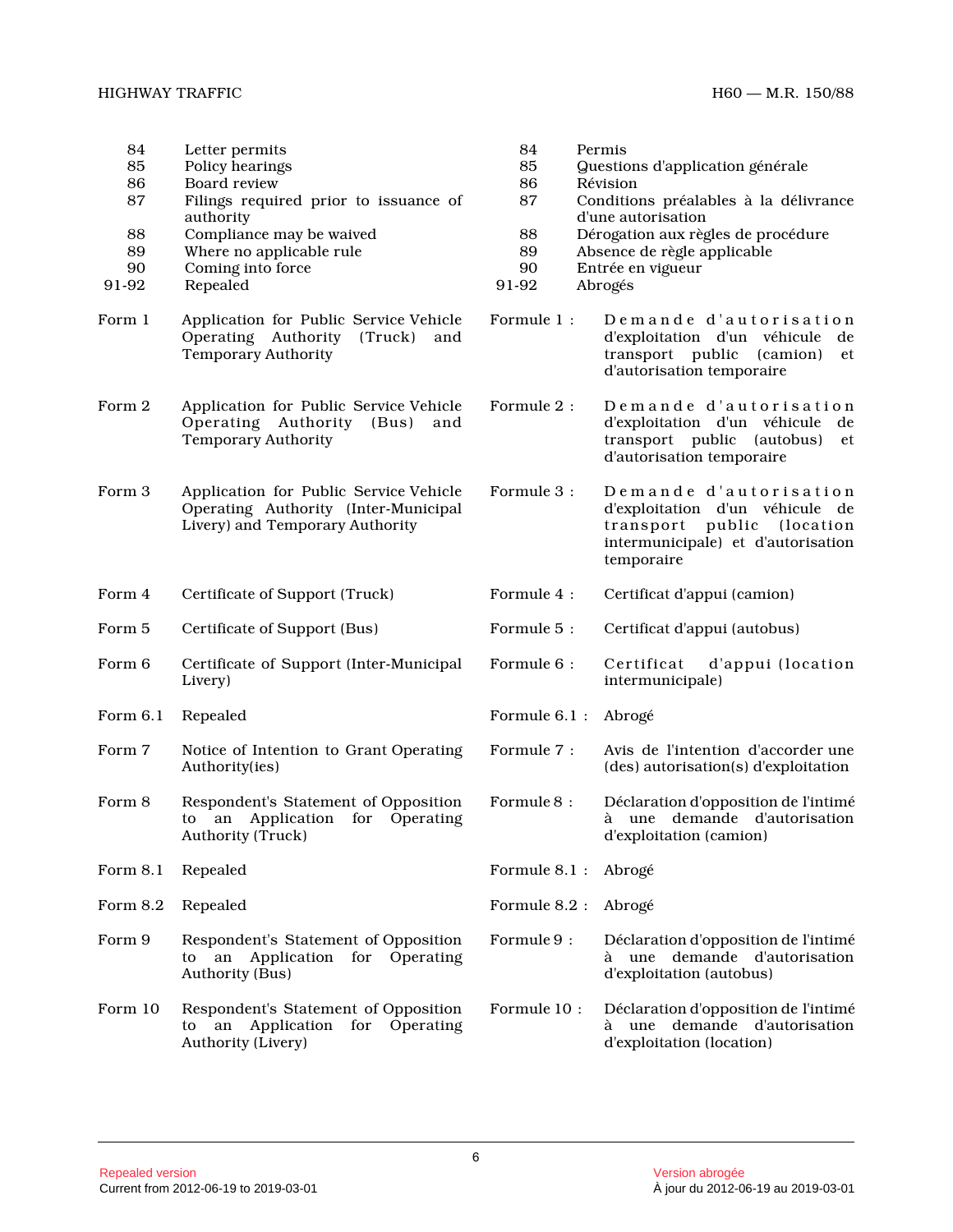Form 10.1 Application for Licence and Fitness Certificate Formule 10.1 : Demande de licence Form 11 Application for Designated Commodity Authority Formule 11 : Demande d'autorisation visant des marchandises désignées Form 12 Application for Approval of Transfer of Intra-Provincial Operating Authority or Bus Operating Authority Formule 12 : Demande d'approbation du transfert d'une autorisation d'exploitation interprovinciale ou d'une autorisation d'exploitation d'un service d'autobus Form 13 Notice of Application(s) for Approval of the Transfer of Operating Authority Formule 13 : Avis de demande(s) d'approbation du transfert d'une autorisation d'exploitation

Continues on page 7. Suite à la page 7.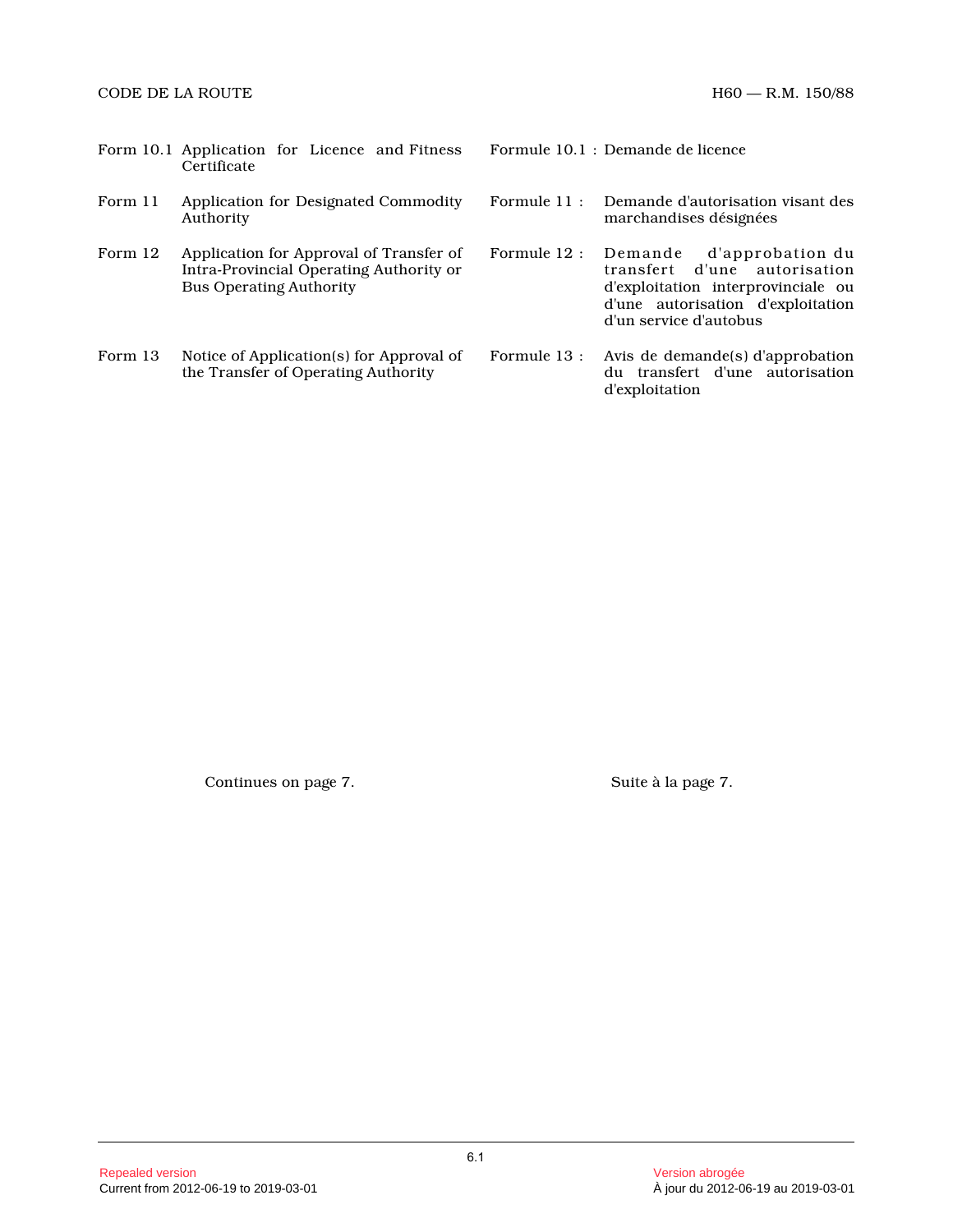This page left blank intentionally. Page laissée en blanc à dessein.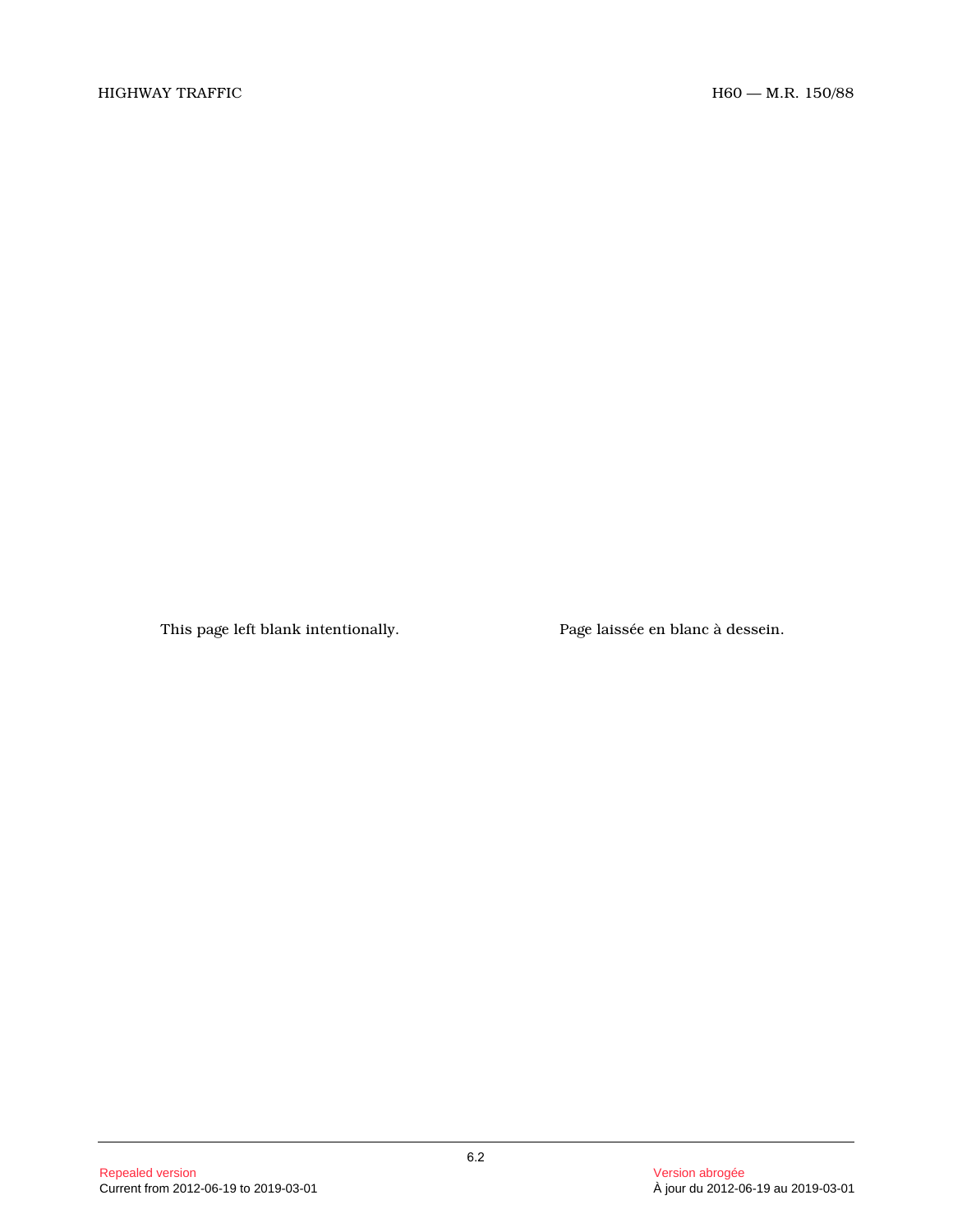#### **Definitions**

**1** In these rules.

**"board"** means The Motor Transport Board; (« Commission »)

**"designated commodity authority"** means an operating authority authorizing the transportation of a commodity designated under subsection 289(1) of the provincial Act; (« autorisation visant des produits désignés »)

**"director"** means the Director as defined in the federal regulations, or an employee of the board or the Department of Highways and Transportation designated under subsection 63(2) of this regulation, as the case requires; (« directeur »)

**"document control officer"** means the employee of the board designated under subsection 63(1) of this regulation; (« fonctionnaire responsable des documents »)

**"extra-provincial operating authority"** means a licence to operate an extra-provincial bus undertaking issued under Part I of the federal Act, or to operate an extra-provincial truck undertaking issued under Part II of the federal Act, which is limited to the transport of passengers or goods or both into, across or out of the province; (« autorisation d'exploitation extra-provinciale »)

**"federal Act"** means the *Motor Vehicle Transport Act, 1987* (Canada); (« loi fédérale »)

**"federal regulations"** means the *Extra-provincial Truck Undertaking Licencing Regulations* under the federal Act; (« règlement fédéral »)

**"form"** means a form prescribed in the Schedule; (« formule »)

PART I PARTIE I

# DEFINITIONS AND INTERPRETATION DÉFINITIONS ET INTERPRÉTATION

# **Définitions**

**1** Les définitions qui suivent s'appliquent aux présentes règles.

**« autorisation d'exploitation »** Sont assimilées à une autorisation d'exploitation les autorisations d'exploitation intraprovinciales ou les autorisations d'exploitation extra-provinciales, ou les deux. ("operating authority")

**« autorisation d'exploitation extraprovinciale »** S'entend d'une licence d'exploitation d'une entreprise extra-provinciale de transport par autocar, délivrée en application de la partie I de la loi fédérale ou d'une licence d'exploitation d'une entreprise de camionnage extra-provinciale, délivrée en application de la partie II de la loi fédérale, qui se limite au transport de voyageurs ou de marchandises, ou des deux, à destination, en provenance ou par traversée de la province. ("extra-provincial operating authority")

**« autorisation d'exploitation intraprovinciale »** S'entend, selon le cas :

a) d'un certificat autorisant l'exploitation d'un véhicule de transport public, accordé en application du paragraphe 290(2) de la loi provinciale;

b) d'une licence de camionnage intraprovincial pour le transport de marchandises par une entreprise de camionnage extra-provinciale, laquelle licence est délivrée par la Commission en application de la partie III de la loi fédérale, en même temps qu'une licence d'exploitation d'une entreprise de camionnage extra-provinciale;

c) d'une licence d'exploitation d'une entreprise extra-provinciale de transport par autocar, délivrée par la Commission en application de la partie I de la loi fédérale et qui se limite au transport de voyageurs ou de voyageurs et de marchandises entre des points situés à l'intérieur de la province. ("intra-provincial operating authority")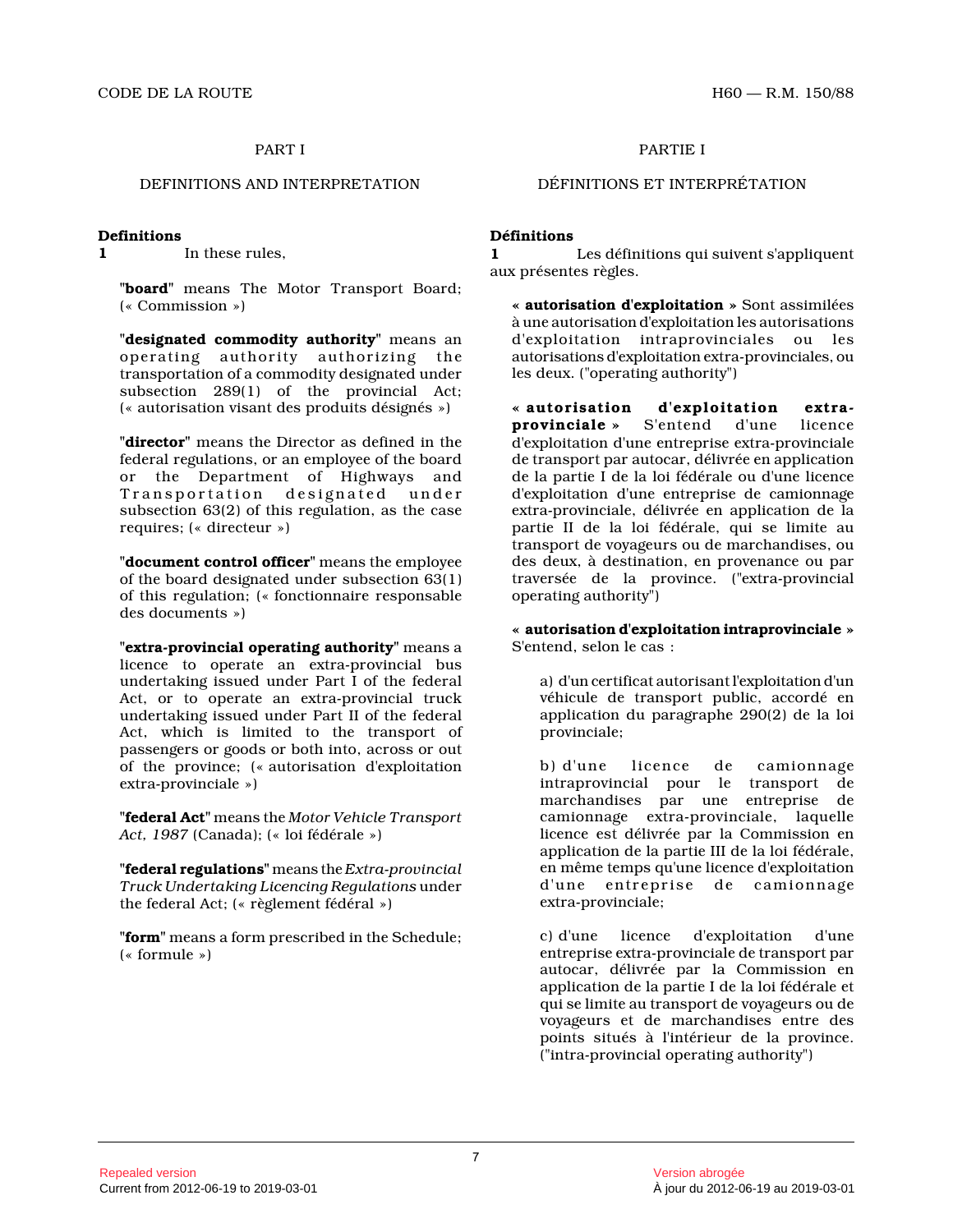#### **"intra-provincial operating authority"** means

(a) a certificate authorizing the operation of a public service vehicle granted under subsection 290(2) of the provincial Act,

(b) a licence to engage in the intra-provincial truck transport of goods by means of an extra-provincial truck undertaking issued by the board under Part III of the federal Act which is issued in conjunction with a licence to operate an extra-provincial truck undertaking, or

(c) a licence to operate an extra-provincial bus undertaking issued by the board under Part I of the federal Act which is limited to the transport of passengers or passengers and goods between points within the province; (« autorisation d'exploitation intraprovinciale »)

**"operating authority"** means an intra-provincial operating authority or an extra-provincial operating authority, or both; (« autorisation d'exploitation »)

**"party"** means a person who is an applicant or a respondent in a proceeding before the board; (« partie »)

**"prescribed fee"** means the fee prescribed under the *Manitoba Motor Transport Board Fees Regulation*; (« droit prescrit »)

**"provincial Act"** means *The Highway Traffic Act*, C.C.S.M. c. H60; (« loi provinciale »)

**"respondent"**, where used in Part X, means a person upon whom a notice of hearing has been served, and in all other cases means a person who has filed a statement of opposition or a notice of opposition in accordance with these rules; (« intimé »)

**"secretary"** means the secretary of the board; (« secrétaire »)

**"serve"** means serve personally or by registered mail with an acknowledgement of receipt card completed by the recipient or certified mail; (« signifier »)

**« autorisation visant des produits désignés »** Autorisation d'exploitation permettant le transport d'un produit désigné en application du paragraphe 289(1) de la loi provinciale. ("designated commodity authority")

**« Commission »** La Commission du transport routier. ("board")

**« directeur »** Le directeur au sens du règlement fédéral, ou un employé de la Commission ou du ministère de la Voirie et du Transport désigné en vertu du paragraphe 63(2) du présent règlement, selon le cas. ("director")

**« droit prescrit »** Droit prescrit en vertu du *Règlement concernant les frais à verser à la Commission du transport routier*. ("prescribed fee")

**« fonctionnaire responsable des autorisations temporaires »** Employé de la Commission désigné en application du paragraphe 63(1) du présent règlement. ("temporary authority officer")

**« fonctionnaire responsable des documents »** Employé de la Commission désigné en application du paragraphe 63(1) du présent règlement. ("document control officer")

**« formule »** Formule figurant à l'annexe. ("form")

**« intimé »** Dans le cadre de la partie X, personne à qui un avis d'audience a été signifié. Dans tous les autres cas, personne qui a déposé une déclaration d'opposition ou un avis d'opposition conformément aux présentes règles. ("respondent")

**« loi fédérale »** *Loi de 1987 sur les transports routiers* (Canada). ("federal Act")

**« loi provinciale »** *Code de la route*, *C.P.L.M.* , c. H60. ("provincial Act")

**« partie »** Personne qui est le requérant ou l'intimé dans le cadre d'une instance entendue par la Commission. ("party")

**« règlement fédéral »** Le *Règlement sur la délivrance des licences d'entreprises de camionnage extra-provinciales* pris en application de la Loi fédérale habilitante. ("federal regulations")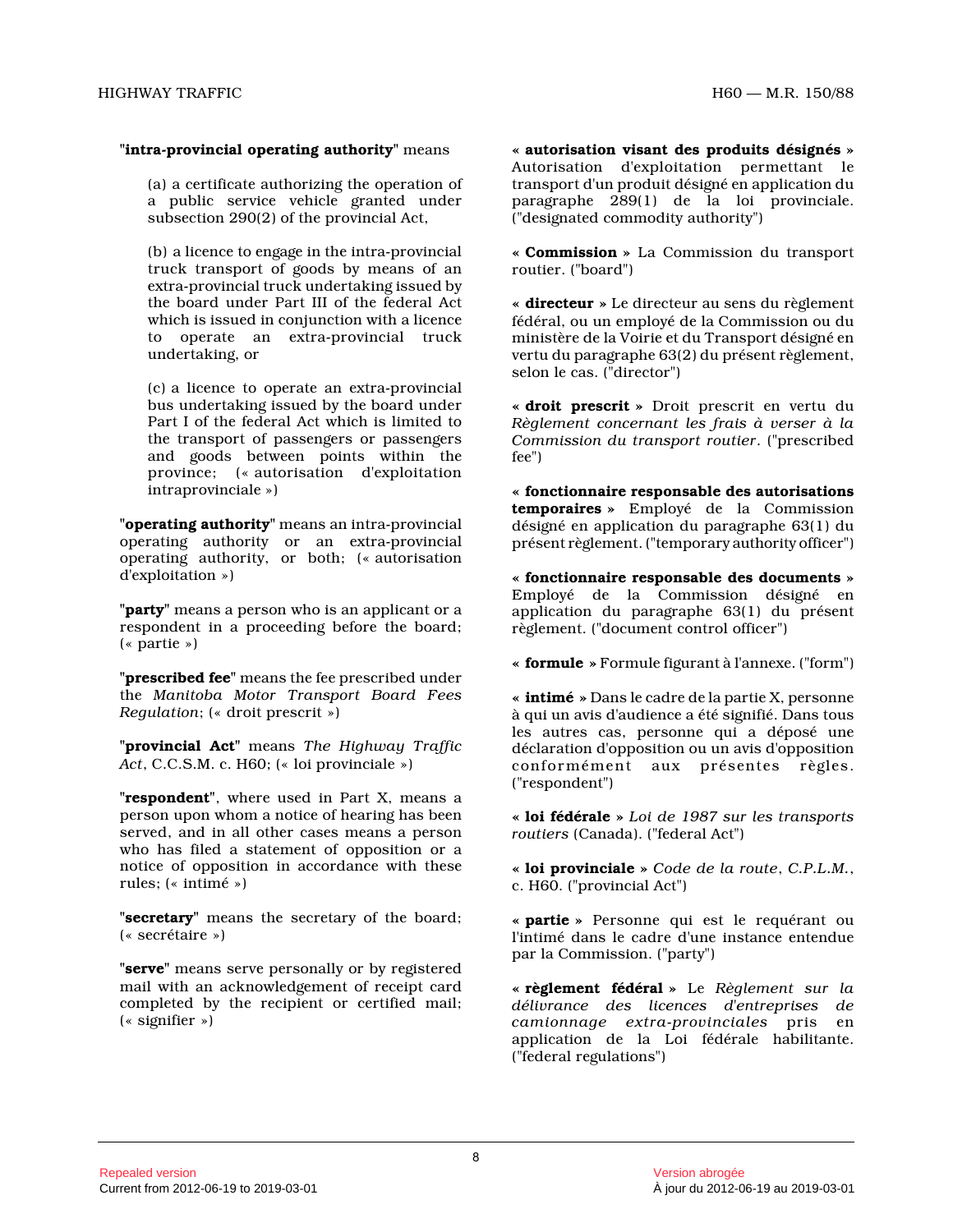**"temporary authority officer"** means an employee of the board designated under subsection 63(1); (« fonctionnaire responsable des autorisations »)

**"user"** means a shipper, consignee or any member of the public who uses or intends to use a transportation service. (« usager »)

M.R. 279/89; 168/90; 29/93

#### **Determination of interested persons**

**2(1)** For the purposes of this regulation, a person is interested in an application, if

(a) the person

(i) holds an operating authority authorizing the transport, in whole or in part, of the passengers or goods, or both, which may be transported under the operating authority sought,

(ii) is willing and able to provide service that meets the reasonable needs of the users involved, and

(iii) has performed service within the scope of the application during the previous 12 month period, or has actively in good faith solicited service within the scope of the application during that period;

(b) the person has made a prior application which is pending before the board for the transportation of substantially the same passengers or goods or both in respect of which another application is made; or

(c) the board is satisfied on evidence that the person will or may be adversely affected by the granting of the application.

M.R. 29/93

**« secrétaire »** Le secrétaire de la Commission. ("secretary")

**« signifier »** Signifier à personne ou par courrier recommandé accompagné d'une carte d'accusé de réception remplie par le destinataire ou poste certifiée. ("serve")

**« usager »** Expéditeur, consignataire ou membre du public qui a l'occasion d'utiliser un service de transport ou qui a l'intention de le faire. ("user" )

R.M. 279/89; 168/90; 29/93

#### **Personnes intéressées**

**2(1)** Pour l'application du présent règlement, une personne a un intérêt dans une demande, dans les cas suivants :

a) cette personne satisfait aux conditions suivantes :

(i) elle est titulaire d'une autorisation d'exploitation lui permettant d'effectuer, en tout ou en partie, le transport des voyageurs ou des marchandises, ou des deux, lequel transport fait l'objet de la demande d'autorisation d'exploitation,

(ii) elle est désireuse et en mesure d'assurer des services répondant aux besoins raisonnables des usagers concernés,

(iii) elle a assuré des services de l'ampleur de ceux visés par la demande au cours des 12 mois qui précèdent, ou elle a, de bonne foi, sollicité activement des services de l'ampleur de ceux visés par la demande durant cette période;

b) la personne a déjà présenté une demande qui est pendante devant la Commission et qui vise le transport de types semblables de voyageurs ou de marchandises, à l'égard desquels une autre demande est présentée;

c) la Commission est convaincue, en se fondant sur la preuve présentée, que la personne sera ou peut être lésée si la demande est accordée.

R.M. 29/93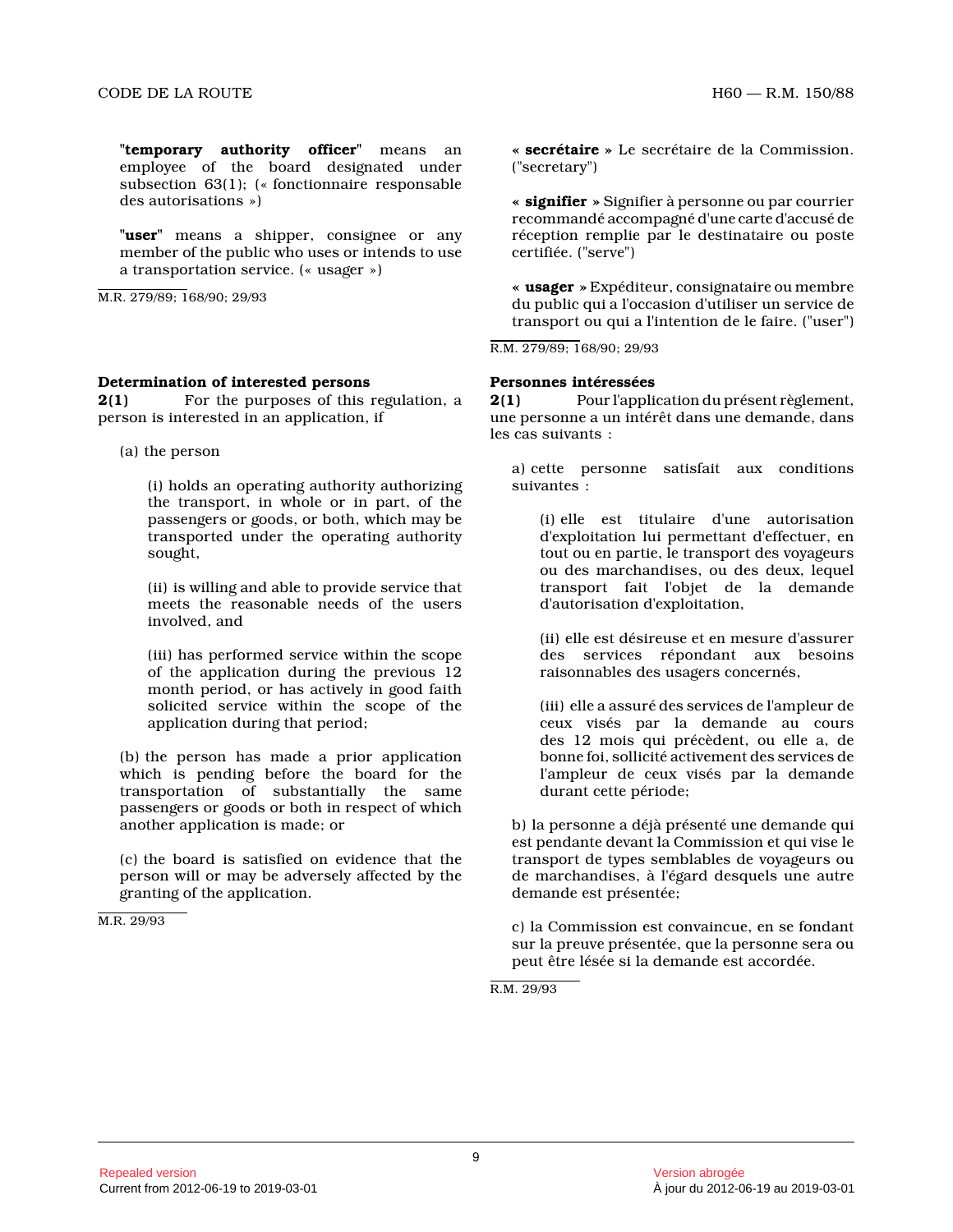**2(2)** Subsection 2(1) does not apply to applications for a licence to operate an extra-provincial truck undertaking under Part II of the federal Act or to applications for a designated commodity authority.

M.R. 29/93

#### **Date of service document served by mail**

**2.1** Where a document is served by mail in accordance with these rules, service is deemed to have been effected on the earlier of

(a) the day the intended recipient receives it; and

(b) three days after the date of the mailing of the document.

M.R. 168/90

**2(2)** Le paragraphe 2(1) ne s'applique pas aux demandes de licence d'exploitation d'une entreprise de camionnage extra-provinciale en vertu de la partie II de la loi fédérale ni aux demandes d'autorisation visant des marchandises désignées.

R.M. 29/93

#### **Documents signifiés par la poste**

**2.1** Lorsqu'un document est signifié par la poste en conformité avec les présentes règles, la signification est réputée avoir eu lieu à la plus rapprochée des dates suivantes :

a) la date à laquelle le destinataire reçoit le document;

b) la date qui tombe trois jours après l'envoi du document par la poste.

R.M. 168/90

#### APPLICATIONS FOR OPERATING AUTHORITY — CHARTER BUSES AND INTER-MUNICIPAL LIVERIES

# **Application of Part**<br>**3** This P

**3** This Part applies in respect of applications for

(a) an intra-provincial operating authority to operate an charter bus or inter-municipal livery; and

(b) an extra-provincial operating authority for a charter bus.

M.R. 29/93; 80/2012

#### PART II PARTIE II

#### DEMANDE D'AUTORISATION D'EXPLOITATION — AUTOBUS NOLISÉS ET VÉHICULES DE LOUAGE INTERMUNICIPAL

# **Application de la présente partie**

**3** La présente partie s'applique aux demandes :

a) d'autorisation d'exploitation intraprovinciale à l'égard d'un autobus nolisé ou d'un véhicule de louage intermunicipal;

b) d'autorisation d'exploitation extra-provinciale à l'égard d'un autobus nolisé.

R.M. 29/93; 80/2012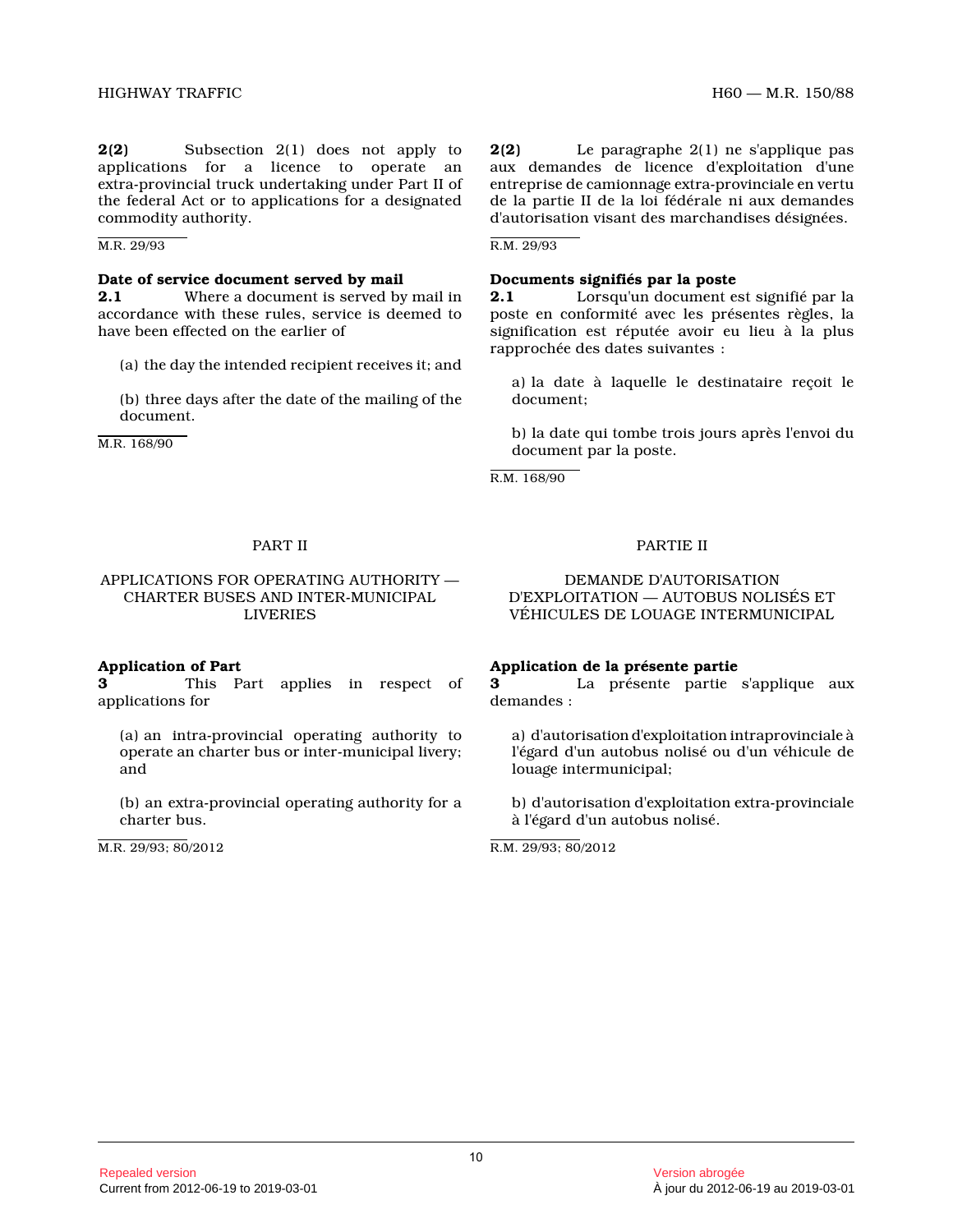# **Applications**

**4(1)** A person may make an application by

(a) submitting to a document control officer a completed application which shall be in Form 1 in the case of a truck service, Form 2 in the case of a bus service, and Form 3 in the case of a livery service;

(b) submitting the following documents in support of the application:

(i) where the applicant does not hold a valid operating authority of the kind sought, a financial statement in a form acceptable to the Board, for the fiscal year of the applicant ending in the twelve month period preceding the date of the application,

(ii) if the applicant is a corporation or is operating under a business or trade name, a copy of any corporate or business name registration required by law,

(iii) such statements of users in support of the application, which have been certified as true and correct, as the applicant considers advisable, and

(iv) such completed Certificates of Support in Form 4 in the case of a truck service, Form 5 in the case of a bus service, and Form 6 in the case of a livery service, as the applicant considers advisable; and

(c) paying the prescribed fee.

M.R. 87/89; 29/93

# **4(1.1)** Repealed.

M.R. 87/89; 29/93

#### **Demandes**

**4(1)** Une personne peut présenter une demande :

a) en présentant à un fonctionnaire responsable des documents une demande dûment remplie, au moyen de la formule 1 dans le cas d'un service de camionnage, de la formule 2 dans le cas d'un service d'autocar et de la formule 3 dans le cas d'un service de location;

b) en présentant les documents suivants à l'appui de la demande :

(i) si le requérant n'est pas titulaire d'une autorisation d'exploitation du type demandé et qui soit valide, des états financiers sous une forme jugée acceptable par la Commission et visant l'exercice financier du requérant prenant fin dans les douze mois qui précèdent la date de la demande,

(ii) si le requérant est une corporation ou fait affaire sous un nom commercial, une copie de l'enregistrement de la raison sociale ou de l'appellation officielle exigé par la loi,

(iii) les déclarations d'appui fournies par des usagers, certifiées conformes, que le requérant juge bon de présenter,

(iv) les certificats d'appui dûment remplis et présentés au moyen de la formule 4 dans le cas d'un service de camionnage, de la formule 5 dans le cas d'un service d'autocar et de la formule 6 dans le cas d'un service de location;

c) en payant les droits prescrits.

R.M. 87/89; 29/93

# **4(1.1)** Abrogé.

R.M. 87/89; 29/93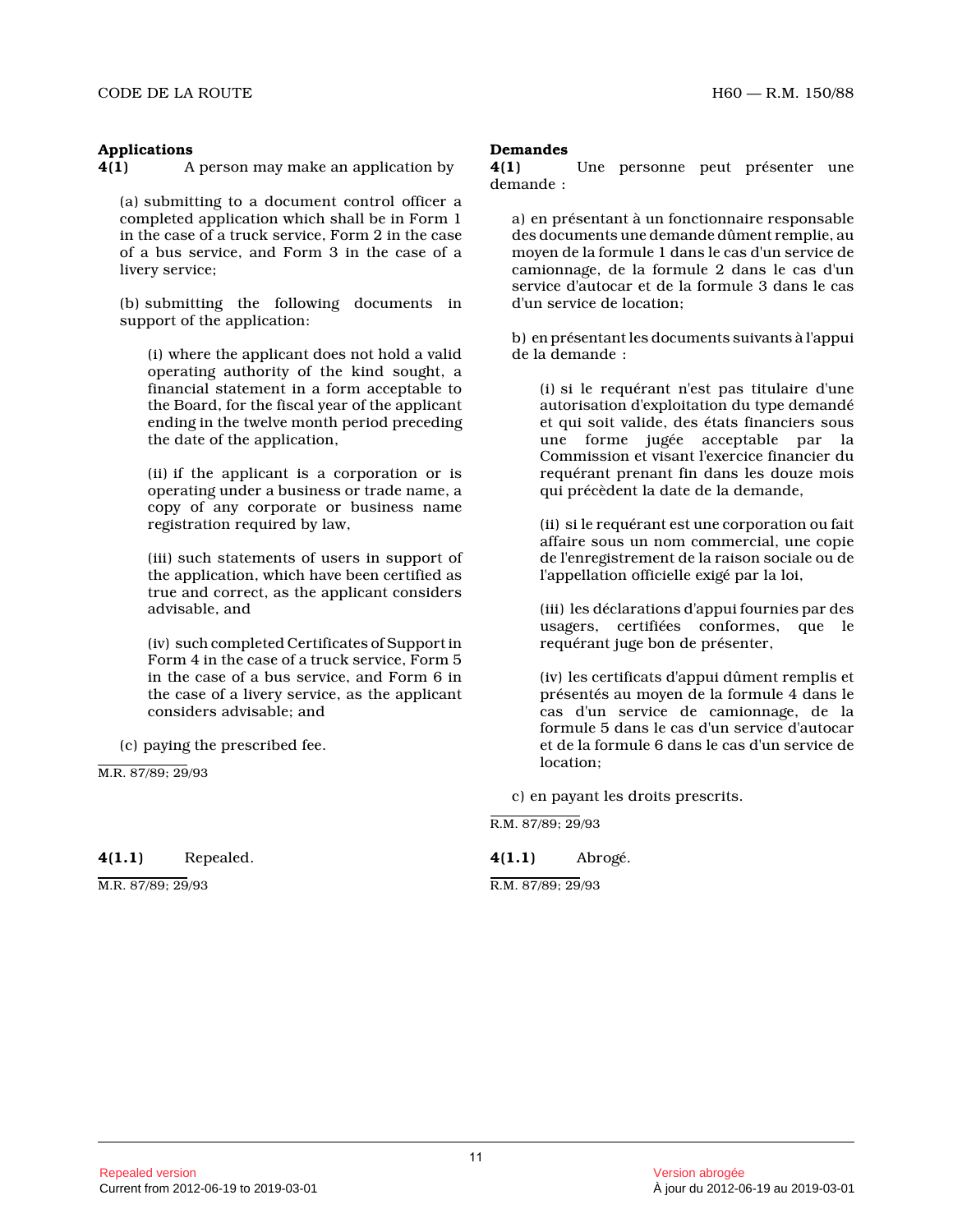**4(2)** The applicant may describe a commodity named in the operating authority for which application is made in the terms and with the number assigned by the *Standard Transportation Commodity Code*, issued by the Western Trunk Line Committee, Agent, and authorized by the Interstate Commerce Commission as Tariff I.C.C. STCC6001-M, as amended, revised and replaced from time to time.

**4(3)** Unless otherwise specifically stated in the application, the *Standard Transportation Commodity Code* commodity description and accompanying number appearing in an operating authority shall be interpreted to include all items assigned additional digits listed under the commodity description referred to in subsection (1) .

### **Acceptance for filing**

**5(1)** The document control officer shall accept an application for filing which conforms wit h these rules.

M.R. 29/93

**5(2)** Repealed.

M.R. 29/93

#### **Reference for investigation**

**6(1)** After an application made by an applicant who is not the holder of an operating authority has been accepted for filing, the documen t control officer shall refer the application to the director for investigation as to whether the applicant meets the criteria relating to safety fitness adopted by the board in respect of the application.

M.R. 29/93

**6(2)** Repealed.

M.R. 29/93

# **Prima facie case for granting**

**7** Where the board is satisfied on the basis of the evidence submitted in support of the application that, in the absence of evidence to the contrary, the application should be granted, the board shall cause a notice in Form 7 to be publishe d in the next issue of *The Manitoba Gazette* .

**4(2)** Le requérant peut décrire les produits énumérés dans l'autorisation d'exploitation faisant l'objet de la demande, au moyen des termes et des codes numériques qui leur sont attribués par le « *Standard Transportation Commodity Code* » établi par le « Western Trunk Line Committee, Agent» et approuvé par le « Interstate Commerce Commission », comme « Tariff I.C.C. STCC6001-M», ainsi que les modifications, les révisions ou les remplacements qui y sont effectuées.

**4(3)** Sauf indication expresse à l'effet contraire dans la demande, la description des produits ainsi que le code y afférent tirés du « *Standard Transportation Commodity Code* » et indiqués à l'autorisation d'exploitation comprennen t les éléments énumérés sous la description des biens visés au paragraphe (2) et auxquels sont attribuées des séquences numériques additionnelles.

# **Acceptation de la demande en vue du dépôt**

**5(1)** Le fonctionnaire responsable des documents accepte une demande en vue de son dépôt, si elle est conforme aux présentes règles.

R.M. 29/93

**5(2)** Abrogé.

R.M. 29/93

# **Renvoi au directeur**

**6(1)** Après qu'une demande présentée par un requérant qui n'est pas titulaire d'une autorisatio n d'exploitation a été acceptée aux fins de dépôt, le fonctionnaire responsable des documents renvoie la demande au directeur afin que ce dernier détermine si le requérant remplit les critères d'aptitude à l a sécurité adoptés par la Commission à l'égard de la demande.

R.M. 29/93

**6(2)** Abrogé.

R.M. 29/93

# **Demande acceptable à première vue**

**7** Si la Commission est convaincue, en se basant sur la preuve fournie à l'appui de la demande, qu'en l'absence de preuve contraire la demande devrait être accordée, la Commission fait publier un avis au moyen de la formule 7 dans le numéro suivant de la *Gazette du Manitoba* .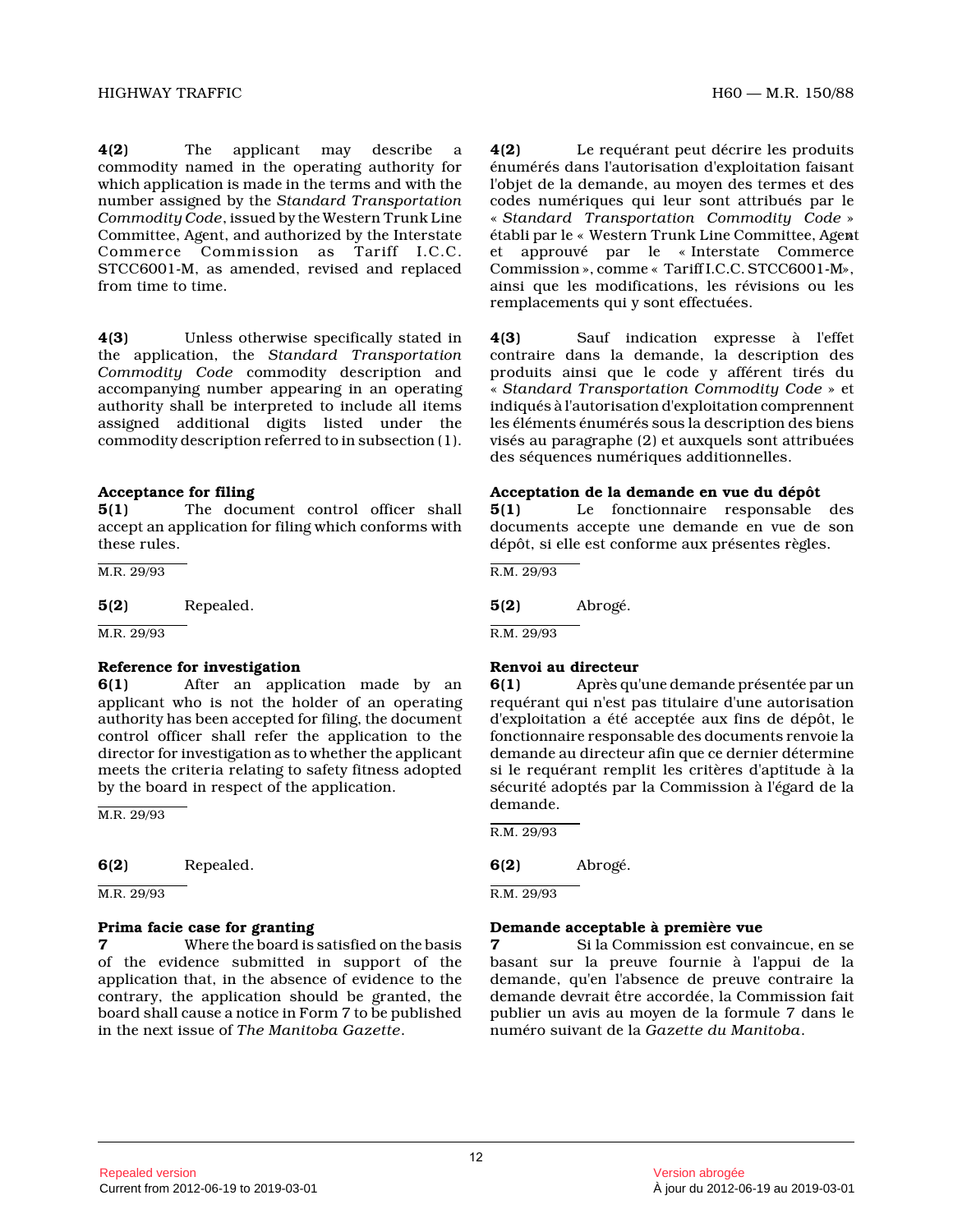### **No prima facie case for granting**

**8** Where the board is not satisfied on the basis of the evidence submitted in support of the application that, in the absence of evidence to the contrary, the application should be granted, the board may do one or more of the following:

(a) direct the document control officer to advise the applicant that the board is prepared to publish a notice in Form 7 describing an operating authority in more limited terms than that sought in the application and to request the consent of the applicant to an appropriate amendment of the application;

(b) direct the document control officer to advise the applicant that the board will further consider the application upon receipt of further or more complete support evidence; or

(c) deny the application.

#### **8.1** Repealed.

M.R. 279/89; 29/93

**8.2** Repealed.

M.R. 279/89; 168/90; 29/93

#### **8.3 to 8.8** Repealed.

M.R. 279/89; 29/93

#### **Statements of opposition**

**9** Within 21 days after the publication of the notice as provided in section 7, a person havin g an interest in an application may oppose an application by

(a) filing with the document control officer a statement of opposition which shall be in Form 8 in the case of a truck service, in Form 9 in the case of a bus service and in Form 10 in the case of a livery service; and

(b) paying the prescribed fee.

#### **Demande non acceptable à première vue**

**8** Si la Commission n'est pas convaincue, en se basant sur la preuve fournie à l'appui de la demande, qu'en l'absence de preuve contraire la demande devrait être accordée, la Commission peut accomplir un ou plusieurs des actes suivants :

a) ordonner au fonctionnaire responsable des documents d'informer le requérant que la Commission est disposée à publier un avis au moyen de la formule 7, lequel avis décrit une autorisation d'exploitation assujettie à des modalités plus restreintes que celles faisant l'objet de la demande, et de lui demander de consentir à ce que les modifications appropriées soient apportées à sa demande;

b) ordonner au fonctionnaire responsable des documents d'informer le requérant que la Commission examinera sa demande plus en profondeur après avoir reçu des éléments de preuve supplémentaires ou plus exhaustifs;

c) rejeter la demande.

**8.1** Abrogé. R.M. 279/89; 29/93 **8.2** Abrogé. R.M. 279/89; 168/90; 29/93 **8.3 à 8.8** Abrogés.

R.M. 279/89; 29/93

#### **Avis d'opposition**

**9** Dans les 21 jours suivant la publication de l'avis prévu à l'article 7, une personne ayant u n intérêt dans une demande peut s'opposer à celle-ci :

a) en déposant auprès du fonctionnaire responsable des documents un avis d'opposition au moyen de la formule 8 dans le cas d'un service de camionnage, de la formule 9 dans le cas d'un service d'autocar et de la formule 10 dans le cas d'un service de location;

b) en payant les droits prescrits.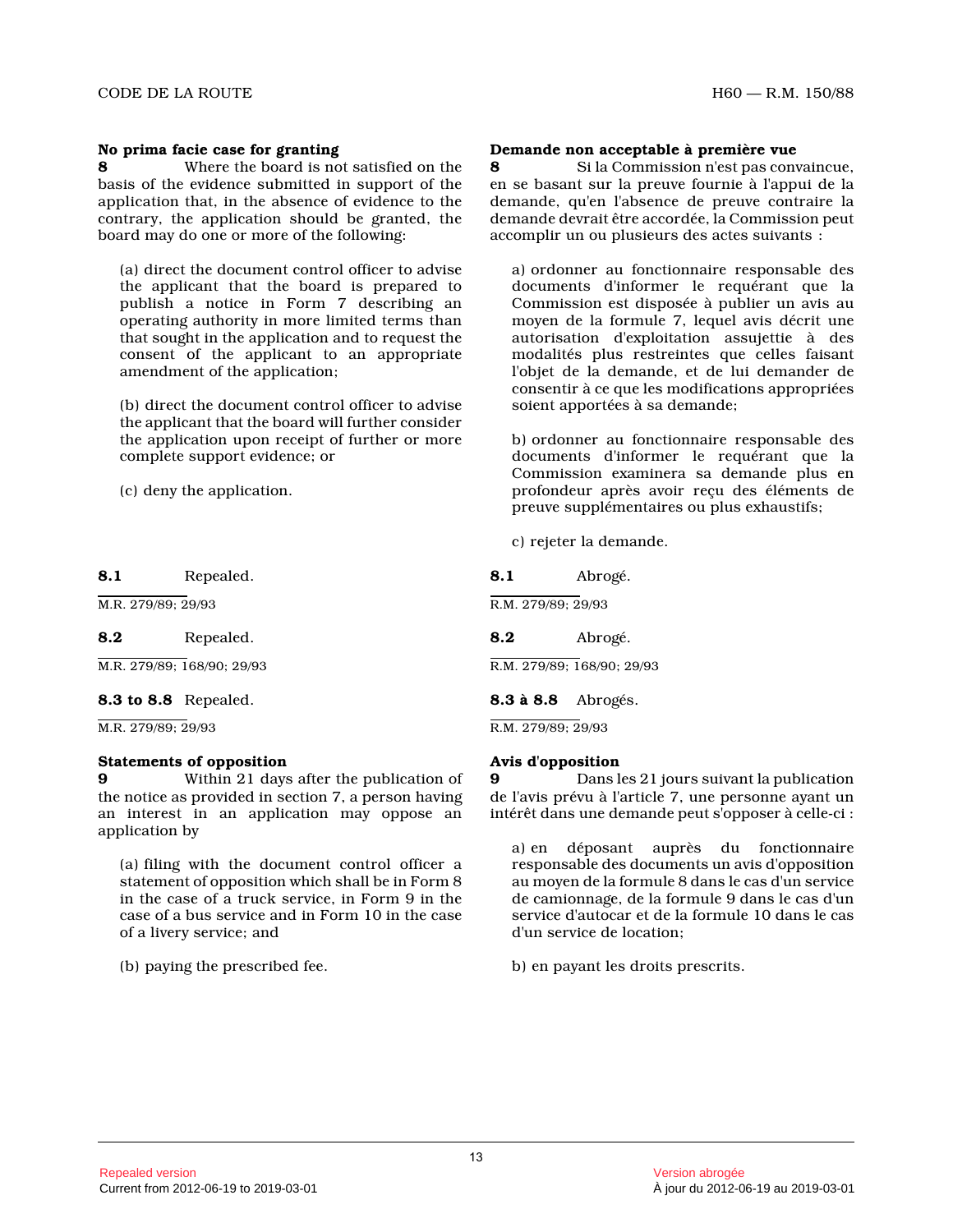**10** The document control officer shall without delay cause to be served on each respondent a true copy of the application and all supporting documents referred to in subsection 4(1), other tha n the financial statement referred to in subclause  $4(1)(b)(i)$ .

### **Support for respondent's position**

**11** A respondent may file with the document control officer within 14 days of service of the application and supporting documents in accordance with section 10, or within 14 days after the expiry of the time for filing statements of opposition, whichever is later, such further statements and other documents, which shall be certified true and correct, as the respondent may consider advisable.

# **Grants of unopposed applications**

**12** If no statement of opposition is filed within 21 days of the publication of the notice as provided in section 7, the board shall grant the application and shall without delay cause the applicant to be notified accordingly.

#### **Prima facie case of opposition – intra-provincial authority or bus operating authority**

**13** Where an application for intra-provincial operating authority or for an extra-provincial operating authority in the form of a licence to operate an extra-provincial bus undertaking is made and the respondent

(a) has an interest in the application; and

(b) has in the statement of opposition and supporting statements and such other statements and documents filed under section 11 presented evidence which satisfies the board that, in the absence of evidence to the contrary, public convenience will not be promoted by the establishment of the proposed transportation service, or a part thereof;

the board shall accept the statement of opposition.

# **14** Repealed.

M.R. 279/89

### **Signification de la demande aux intimés**

**10** Le fonctionnaire responsable des documents fait signifier sans délai à chaque intimé une copie conforme de la demande et de tous les documents justificatifs visés au paragraphe 4(1), à l'exception des états financiers visés au sous-alinéa 4(1)b)(i).

# **Documents justificatifs de l'intimé**

**11** Dans les 14 jours de la signification de la demande et des documents justificatifs conformément à l'article 10, ou dans les 14 jours d e l'expiration du délai imparti pour le dépôt des avi s d'opposition, selon la dernière éventualité, l'intimé peut déposerauprès du fonctionnaire responsable des documents les déclarations supplémentaires et autres documents, certifiés conformes, qu'il juge indiqués.

# **Demandes non contestées**

**12** Si aucun avis d'opposition n'est déposé dans les 21 jours de la publication de l'avis prévu à l'article 7, la Commission accorde la demande et fait en sorte d'en aviser sans délai le requérant.

# **Opposition fondée à première vue** — **autorisation intraprovinciale ou autorisation d'exploitation d'autocar**

**13** La Commission accepte l'avis d'opposition lorsqu'est présentée une demande d'autorisation d'exploitation intraprovinciale ou une demande d'autorisation d'exploitation extra-provinciale sous forme d'une licence d'exploitation d'entreprise extra-provinciale de transport par autocar, et lorsque l'intimé :

a) a un intérêt dans la demande;

b) a présenté, dans son avis d'opposition ainsi que dans les déclarations d'appui et autres déclarations et documents déposés en vertu de l'article 11, une preuve qui convainc la Commission qu'en l'absence de preuve contraire, la création du service de transport projeté ou d'une partie de celui-ci ne procurera pas d'avantages au public.

# **14** Abrogé.

R.M. 279/89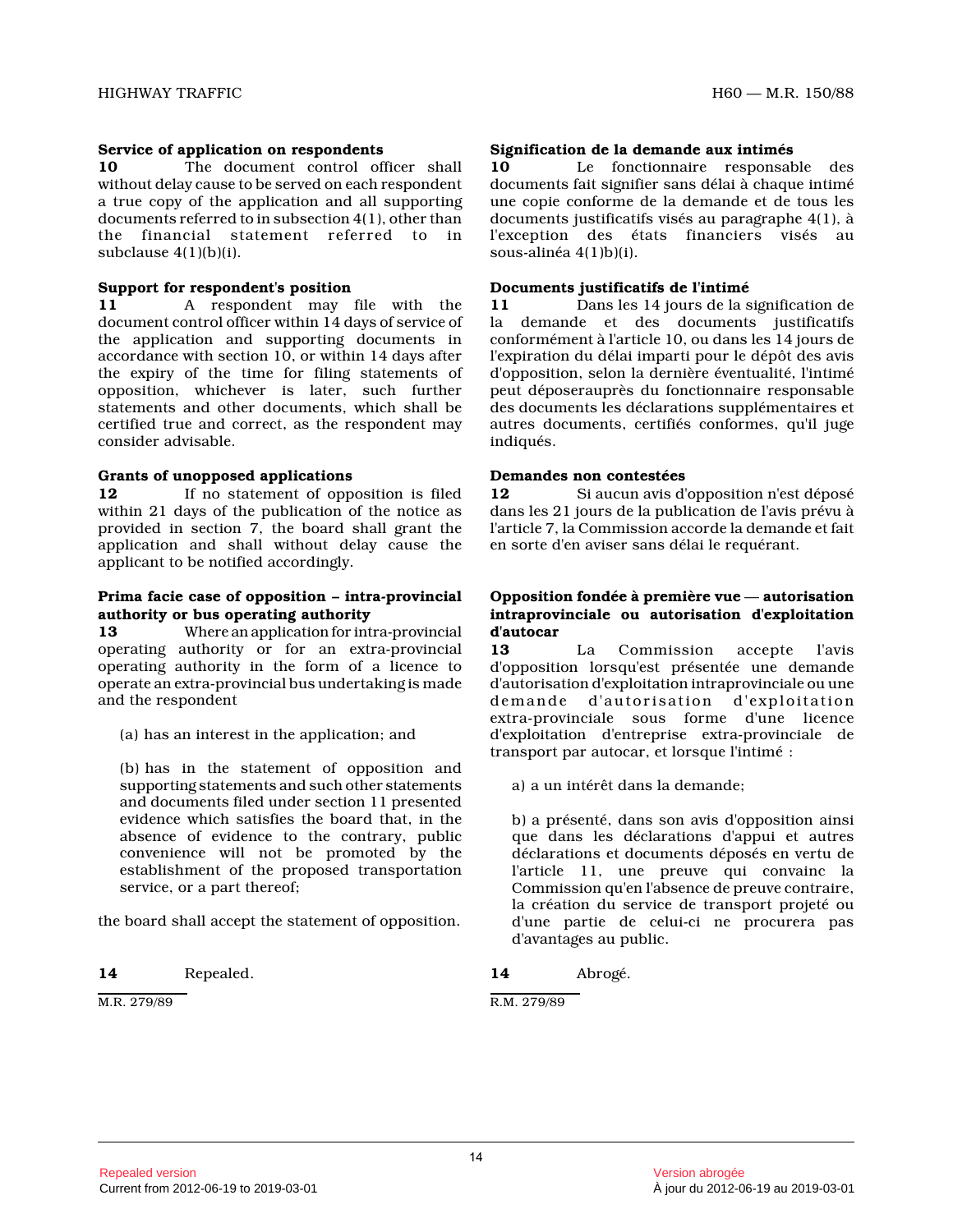## **No prima facie case of opposition**

**15** Where a respondent fails to satisfy the requirements of section 13, as the case may be, the board shall not accept the statement of opposition and shall without delay cause the respondent to be notified accordingly.

M.R. 279/89

### **Grant where all or part of a statement of opposition not accepted**

16(1) If no statement of opposition is accepted by the board, the board shall order that the application is granted and shall without delay caus e the applicant to be notified accordingly.

**16(2)** If no adequate evidence with respect to a part of an application is presented in a statemen t of opposition, the board may grant that part of the application.

#### **Service of accepted statement of opposition**

**17** The board shall without delay cause the respondent to be notified of the board's acceptance of a statement of opposition and the respondent shall within seven days of being so notified serve on the applicant or the applicant's counsel a copy of the statement of opposition and all supporting statements and other documents filed by the respondent.

**17.1** Repealed.

M.R. 4/89; 279/89

# **Setting down of application**

**18** Subject to section 18.1, where an application is opposed by an accepted statement of opposition and the applicant has complied with the rules, the board shall set down the application for public hearing.

M.R. 245/96

### **Procedure for disposition of application for livery authority**

**18.1(1)** In this section, **"livery"** means a public service vehicle with a seating capacity of 15 or fewer persons, including the driver, operated for the transportation of passengers and their property, other than on a regular route scheduled service.

M.R. 245/96

## **Opposition non fondée à première vue**

**15** Si un intimé ne remplit pas les conditions prévues à l'article 13, la Commission n'accepte pas l'avis d'opposition et fait en sorte d'en aviser sans délai l'intimé.

R.M. 279/89

# **Avis d'opposition non accepté en totalité ou en partie**

**16(1)** Si aucun avis d'opposition n'est accepté par la Commission, celle-ci ordonne que la demande soit accordée et fait en sorte d'en aviser sans délai le requérant.

**16(2)** Si aucune preuve suffisante à l'égard d'une partie d'une demande n'est présentée dans un avis d'opposition, la Commission peut accorder cett e partie de la demande.

# **Signification de l'avis d'opposition accepté**

**17** La Commission fait en sorte d'aviser sans délai l'intimé de l'acceptation par celle-ci d'un avis d'opposition. Dans les sept jours suivant l'avis de la Commission, l'intimé signifie au requérant ou à son avocat une copie de l'avis d'opposition, des déclarations d'appui et des autres documents déposés par l'intimé.

#### **17.1** Abrogé.

R.M. 4/89; 279/89

#### **Inscription de la demande**

**18** Sous réserve de l'article 18.1, si une demande est contestée au moyen d'un avis d'opposition accepté et que le requérant s'est conformé aux règles, la Commission inscrit la demande en vue d'une audience publique.

#### R.M. 245/96

# **Demandes d'autorisation des véhicules de location**

**18.1(1)** Pour l'application du présent article, **« véhicule de location »** s'entend d'un véhicule de transport public ayant une capacité d'au plus 15 personnes, le conducteur compris, et exploité pour le transport de passagers et de leurs biens. Sont exclus de la présente définition les véhicules des services publics à itinéraire et horaire réguliers.

R.M. 245/96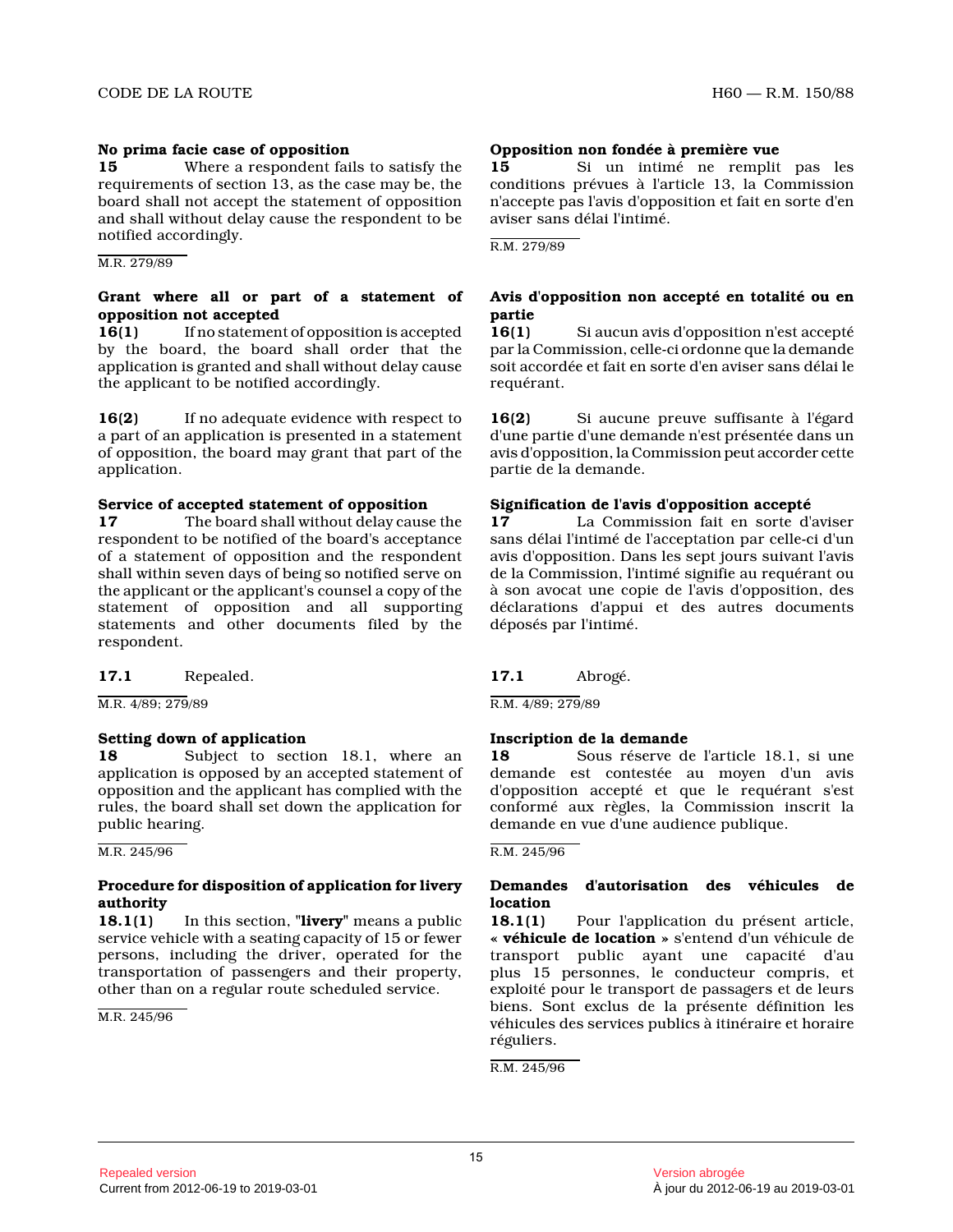**18.1(2)** Sections 18 and 19 do not apply to an application for a livery operating authority.

#### M.R. 245/96

**18.1(3)** Where an application for a livery operating authority is opposed by an accepted statement of opposition, the applicant shall file with the document control officer

(a) a reply to the statement of opposition and supporting documents filed by the respondent; and

(b) such supporting evidence as the applicant considers advisable.

#### M.R. 245/96

**18.1(4)** The applicant shall

(a) file the reply and supporting evidence referred to in subsection (3) with the document control officer; and

(b) serve the reply and supporting evidence referred to in subsection (3) upon the respondent or the respondent's counsel;

within 14 days after service of the statement of opposition and supporting documents in accordance with section 17.

#### M.R. 245/96

**18.1(5)** Upon the filing of the reply and supporting evidence under subsection (3), the document control officer shall without delay presen t all material filed in respect of the application to the board for its consideration.

#### M.R. 245/96

**18.1(6)** The board shall review and consider all material filed in respect of the application in accordance with the rules and, subject to subsection (7), may order one or more of the following:

(a) that the application be granted in whole or in part;

**18.1(2)** Les articles 18 et 19 ne s'appliquent pas aux demandes d'autorisation d'exploiter des véhicules de location.

R.M. 245/96

**18.1(3)** En cas de contestation, par voie d'avis d'opposition accepté, de sa demande d'autorisation, le requérant dépose auprès du fonctionnaire responsable des documents :

a) une réponse à l'avis d'opposition et aux documents justificatifs que l'intimé a présentés;

b) les éléments de preuve qu'il juge utiles.

R.M. 245/96

**18.1(4)** Dans les quatorze jours qui suivent la signification de l'avis d'opposition et des documents justificatifs en conformité avec l'article 17, le requérant :

a) dépose auprès du fonctionnaire responsable des documents la réponse et les documents justificatifs mentionnés au paragraphe (3);

b) signifie la réponse et les documents justificatifs mentionnés au paragraphe (3) à l'intimé ou à son avocat.

R.M. 245/96

**18.1(5)** Au moment du dépôt de la réponse et des documents justificatifs en vertu du paragraphe (3), le fonctionnaire responsable des documents remet sans délai à la Commission la documentation déposée relativement à la demande pour qu'elle l'examine.

#### R.M. 245/96

**18.1(6)** La Commission examine la documentation déposée relativement à la demande conformément aux règles et, sous réserve du paragraphe (7), peut ordonner, selon le cas, que :

a) la demande soit accordée en tout ou en partie;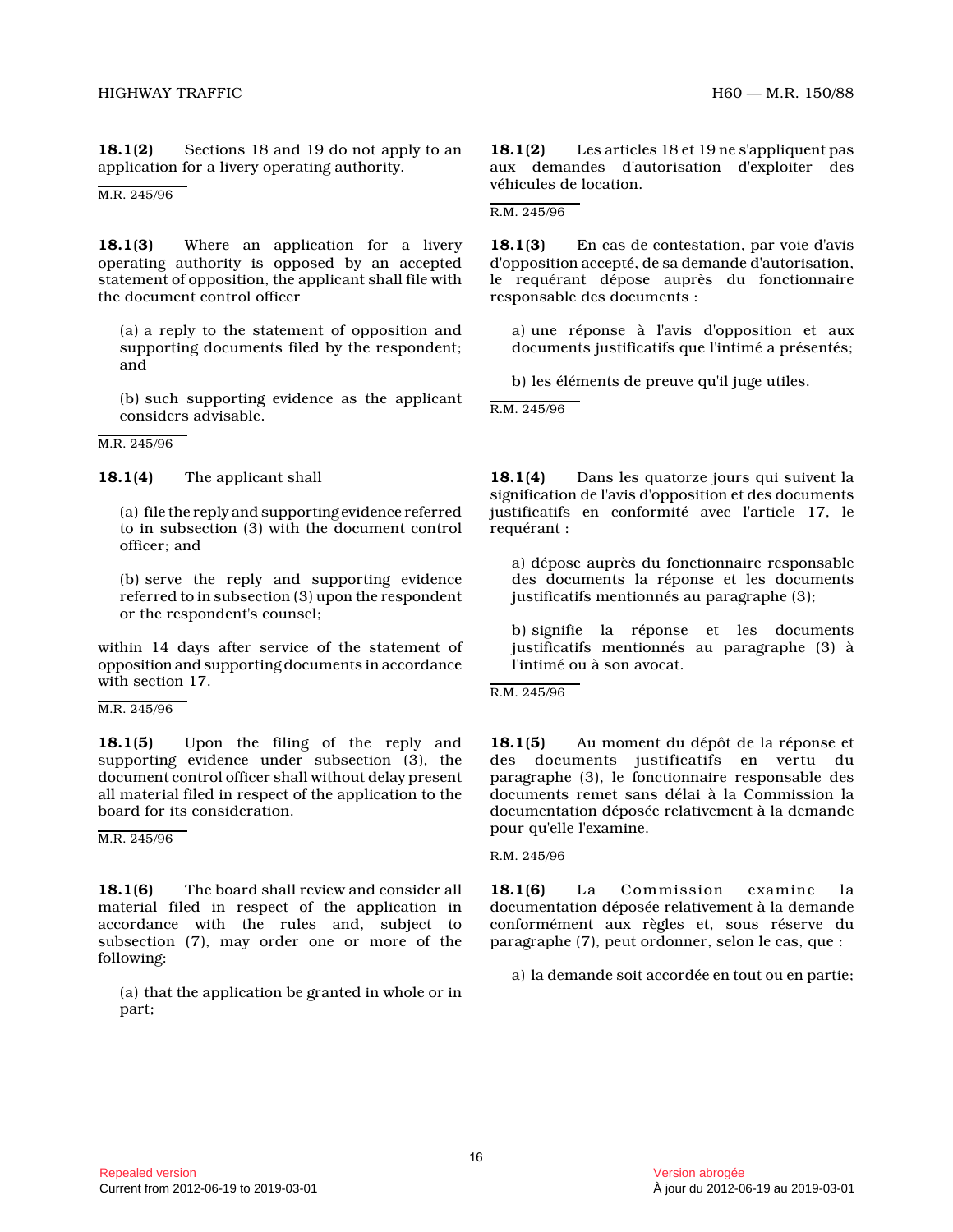(b) that the application be heard in whole or in part at a public hearing;

(c) that the application be denied in whole or in part;

(d) that further information be provided by any party.

#### M.R. 245/96

**18.1(7)** The board may order that an application be heard in whole or in part at a public hearing under clause (6)(b) where the board has reasonable grounds to believe from the material filed in respect of the application

(a) that

(i) the existing livery services are sufficient and the public convenience will not be promoted by the establishment or the continuance of the proposed livery service, or

(ii) the applicant has not met the criteria relating to fitness prescribed by the board; and

(b) that the desirability of addressing the issues involved in the application with the procedural and evidentiary safeguards of a public hearing outweighs the desirability of eliminating the cost of and delay resulting from a public hearing.

M.R. 245/96

**18.1(8)** Where the board has set down an application for hearing under this section, the applicant shall file with the document control officer a completed certificate of support from each user the applicant intends to call at the public hearing, in respect of whom a certificate has not previously been filed.

M.R. 245/96

b) la demande soit entendu en tout ou en partie au cours d'une audience publique;

c) la demande soit rejetée en tout ou en partie;

d) l'une ou l'autre partie fournisse d'autres renseignements.

R.M. 245/96

**18.1(7)** La Commission peut ordonner qu'une demande soit entendue en tout ou en partie au cours d'une audience publique en vertu de l'alinéa (6)b) si elle est raisonnablement fondée de croire, après examen de la documentation déposée relativement à la demande :

a) que :

(i) les services de location en place sont assez nombreux et que l'intérêt public ne sera pas favorisé par l'établissement ou la prorogation du service de location proposé,

(ii) le requérant n'a pas rempli les critères fixés par la Commission en matière d'aptitude;

b) que l'avantage d'examiner les questions soulevées par la demande, compte tenu des garanties qu'offre une audience publique au chapitre de la procédure et de la présentation des preuves, l'emporte sur l'avantage d'éviter les frai s et les retards qu'entraîne une audience publique.

#### R.M. 245/96

**18.1(8)** Lorsque la Commission a inscrit une demande en vue de son audition, le requérant dépose auprès du fonctionnaire responsable des documents un certificat d'appui dûment rempli, provenant de chacun des usagers qu'il compte appeler à témoigner à l'audience publique, à l'égar d desquels un certificat n'a pas déjà été déposé.

R.M. 245/96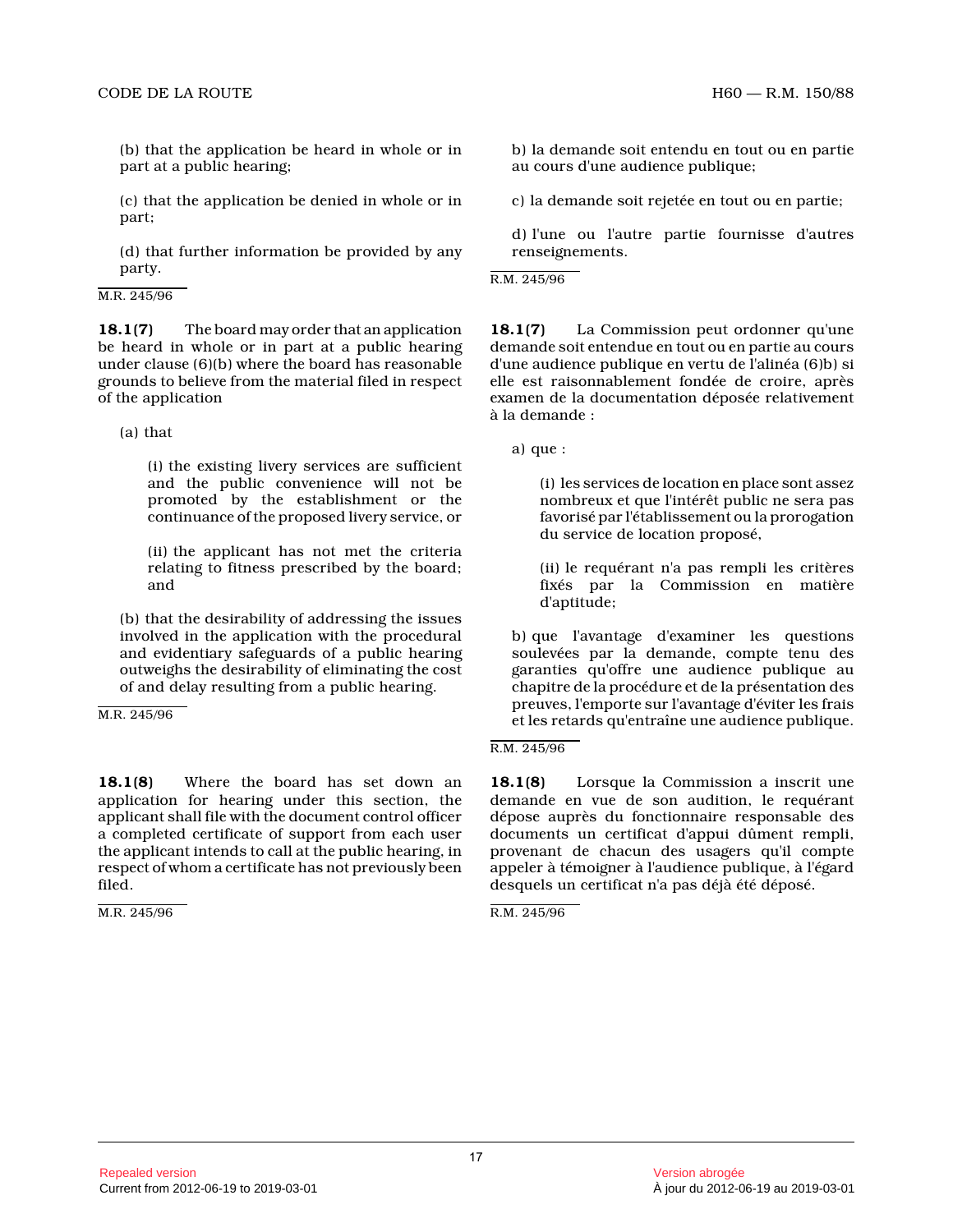**18.1(9)** The certificates of support referred to in subsection (8) shall be filed with the document control officer and served by the applicant upon th e respondent or the respondent's counsel at least 10 days prior to the date set for the public hearing.

#### M.R. 245/96

**18.1(10)** Except with leave of the board, no user witness may be called by the applicant at the publi c hearing unless a certificate of support in respect of that witness has been filed and served in accordanc e with subsections (8) and (9).

#### M.R. 245/96

#### **Further filings by applicant**

**19(1)** Where the board has set down an application for hearing under section 18, the applicant shall file with the document control officer

(a) a completed certificate of support from each user the applicant intends to call at the public hearing, in respect of whom a certificate has not previously been filed; and

(b) a reply to the respondent's statement of opposition and supporting documents.

M.R. 245/96

**19(2)** The certificates of support and the reply referred to in subsection (1) shall be filed with the document control officer and served by the applican t upon the respondent or the respondent's counsel at least 10 days prior to the date set for the public hearing.

**19(3)** Except with leave of the board, no user witness may be called by the applicant at the publi c hearing unless a certificate of support in respect of that witness has been filed in accordance with the rules.

| 19.1                           | Repealed. | 19.1                         | Abrogé.                  |  |
|--------------------------------|-----------|------------------------------|--------------------------|--|
| M.R. 4/89; 279/89              |           |                              | R.M. 4/89: 279/89        |  |
| 19.2                           | Repealed. | 19.2                         | Abrogé.                  |  |
| M.R. 4/89; 87/89; 279/89       |           |                              | R.M. 4/89: 87/89: 279/89 |  |
| <b>19.3 and 19.4</b> Repealed. |           | <b>19.3 et 19.4</b> Abrogés. |                          |  |
| M.R. 4/89; 279/89              |           |                              | R.M. 4/89; 279/89        |  |

**18.1(9)** Les certificats d'appui visés au paragraphe (8) sont déposés auprès du fonctionnaire responsable des documents et le requérant les signifie à l'intimé ou à son avocat a u moins 10 jours avant la date fixée pour la tenue de l'audience publique.

#### R.M. 245/96

**18.1(10)** Sauf autorisation de la Commission, le requérant ne peut appeler à témoigner à l'audience publique aucun usager à l'égard duquel un certifica t d'appui n'a pas été déposé et signifié conformément aux paragraphes (8) et (9).

R.M. 245/96

#### **Dépôt d'autres documents par le requérant**

**19(1)** Lorsque la Commission a inscrit une demande en vue de son audition en vertu de l'article 18, le requérant dépose auprès du fonctionnaire responsable des documents :

a) un certificat d'appui dûment rempli, provenant de chacun des usagers qu'il compte appeler à témoigner à l'audience publique, à l'égard desquels un certificat n'a pas déjà été déposé;

b) une réponse à l'avis d'opposition et aux documents justificatifs présentés par l'intimé.

R.M. 245/96

**19(2)** Les certificats d'appui et la réponse visés au paragraphe (1) sont déposés auprès du fonctionnaire responsable des documents et le requérant les signifie à l'intimé ou à son avocat a u moins 10 jours avant la date fixée pour la tenue de l'audience publique.

**19(3)** Sauf si la Commission l'y autorise, le requérant ne peut appeler à témoigner à l'audience publique aucun usager à l'égard duquel un certifica t d'appui n'a pas été déposé conformément aux règles.

Repealed version Version abrogée Current from 2012-06-19 to 2019-03-01 À jour du 2012-06-19 au 2019-03-01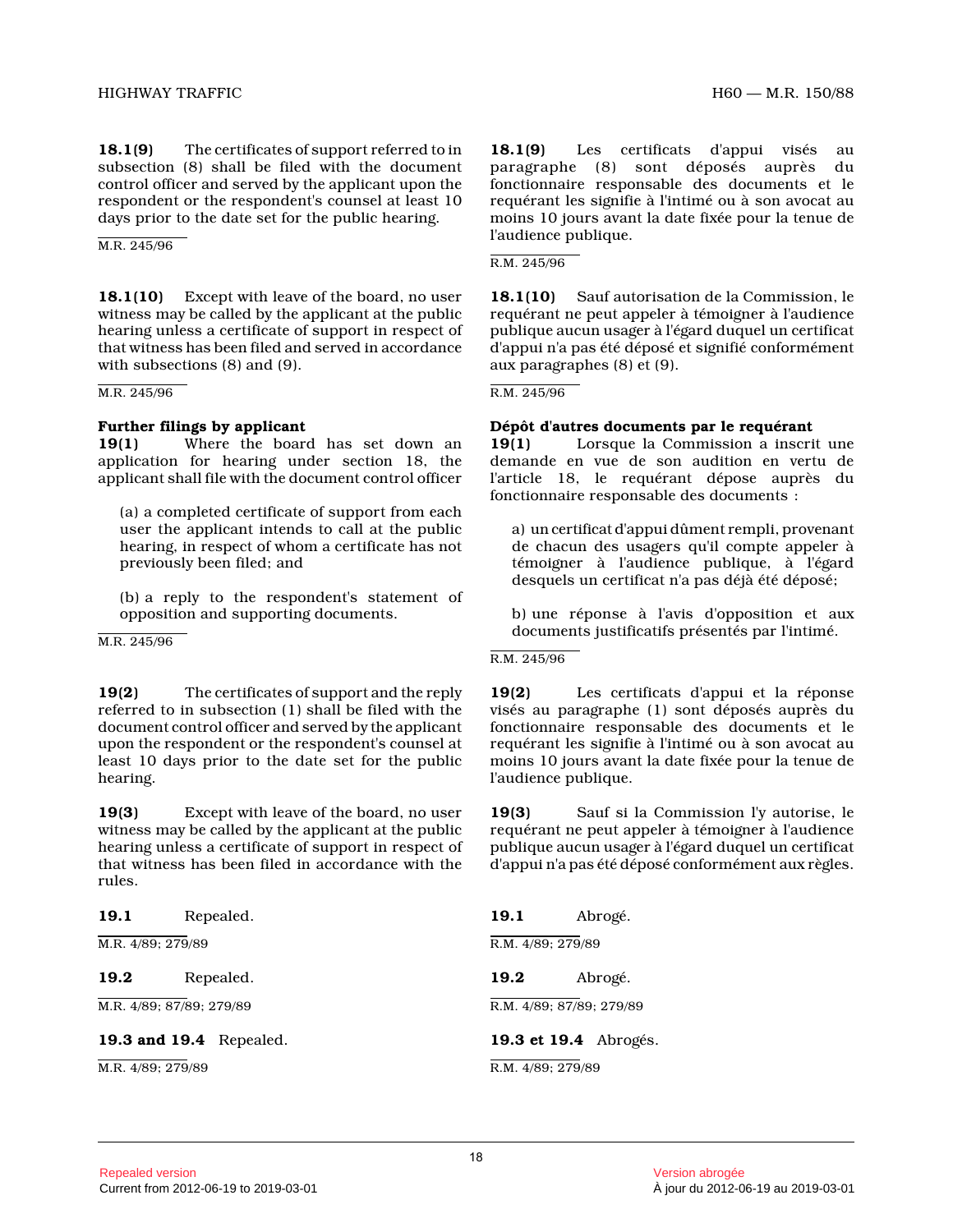### **Intervenors**

**20** Any person may appear at the hearing of any application under this Part and make representations to the board if, not later than 10 days before the date set for the hearing, that person

(a) files with the document control officer a statement of intervention containing a statement of the intervenor's position with respect to the application and the reasons in support of that position;

(b) pays the prescribed fee; and

(c) serves a copy of the statement of intervention on each of the parties to the application.

# **Shifting of the burden of proof – intra-provincial applications**

**21(1)** The board may, in an application for intra-provincial authority, other than an application for authority to transport persons, declare that th e application and supporting documents establish a presumption that the public convenience will be promoted by the establishment of the proposed transportation service, and in that case the onus shall be upon the respondent at the hearing of the application to adduce evidence sufficient to rebut that presumption.

**21(2)** The board will not make a declaration under subsection (1) except in accordance with a policy statement published after consideration at a public hearing.

**21(3)** An application or a statement of opposition may contain representations regarding whether or not the board ought to make a declaration under subsection (1) in accordance with the relevant policy statement.

**21(4)** The board shall determine whether or not to make a declaration under subsection (1) at the time it considers whether to accept a statement of opposition submitted under this Part.

#### **Intervenants**

**20** Toute personne peut comparaître lors d'une audience publique portant sur une demande soumise en application de la présente partie et y présenter des observations à la Commission, si, au plus tard 10 jours avant la date fixée pour l'audience, cette personne pose les actes suivants :

a) elle dépose auprès du fonctionnaire responsable des documents un avis d'intervention dans lequel elle expose sa position à l'égard de la demande et les motifs qui fondent sa position;

b) elle paie les droits prescrits;

c) elle signifie aux parties à la demande une copie de l'avis d'intervention.

### **Renversement du fardeau de la preuve demandes intraprovinciales**

**21(1)** La Commission peut, dans le cadre d'une demande d'autorisation intraprovinciale, à l'exclusion d'une demande d'autorisation visant le transport des personnes, déclarer que la demande et les documents justificatifs créent une présomption selon laquelle le service de transport projeté procurera des avantages au public, auquel cas il incombe à l'intimé de produire, lors de l'audition de la demande, des éléments de preuve suffisants pour réfuter cette présomption.

**21(2)** La Commission ne fait une déclaration en application du paragraphe (1) qu'en conformité avec une déclaration de principe qui a été publiée après avoir fait l'objet d'un examen lors d'une audience publique.

**21(3)** Les demandes et les avis d'opposition peuvent contenir des observations sur l'opportunité pour la Commission de faire une déclaration en application du paragraphe (1), conformément à la déclaration de principe pertinente.

**21(4)** La Commission est tenue de se prononcer sur l'opportunité de faire une déclaratio n en application du paragraphe (1) lorsqu'elle décide d'accepter ou de rejeter un avis d'opposition soumi s en vertu de la présente partie.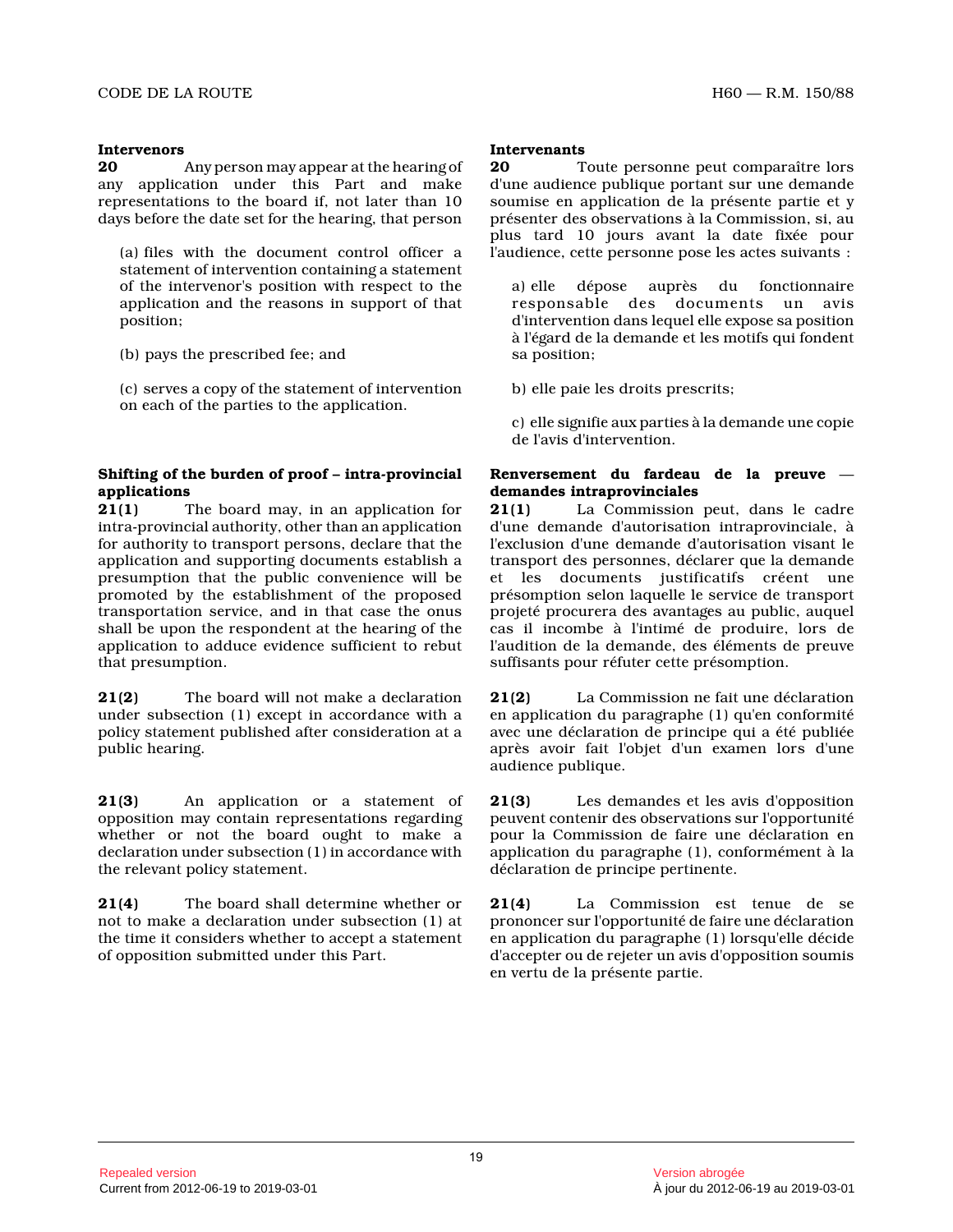#### APPLICATIONS FOR OPERATING AUTHORITY — SCHEDULED-SERVICE BUSES AND DESIGNATED PASSENGER PUBLIC SERVICE VEHICLES

#### **Application of Part**

21.1 This Part applies in respect of applications for

(a) an intra-provincial operating authority to operate a scheduled-service bus or designated passenger public service vehicle; and

(b) an extra-provincial operating authority to operate a scheduled-service bus.

M.R. 80/2012

#### **Applications**

**21.2** A person may make an application by

(a) submitting to the document control officer

(i) an application in a form acceptable to the board,

(ii) copies of the applicant's proposed schedule of fares, schedule of routes and time schedule,

(iii) if the applicant is a corporation or is operating under a business or trade name, a copy of any corporate or business name registration required by law; and

(b) paying the prescribed fee.

M.R. 80/2012

#### **Acceptance for filing**

**21.3** The document control officer must accept for filing an application filed by an applicant who complies with section 21.2.

M.R. 80/2012

#### PART II.1 PARTIE II.1

DEMANDE D'AUTORISATION D'EXPLOITATION — AUTOBUS À HORAIRE OU À TRAJET FIXE ET VÉHICULES DE TRANSPORT PUBLIC DE PASSAGERS DÉSIGNÉS

#### **Application de la présente partie**

**21.1** La présente partie s'applique aux demandes :

a) d'autorisation d'exploitation intraprovinciale à l'égard d'un autobus à horaire ou à trajet fixe ou d'un véhicule de transport public de passagers désigné;

b) d'autorisation d'exploitation extra-provinciale à l'égard d'un autobus à horaire ou à trajet fixe.

#### R.M. 80/2012

# **Demandes**

**21.2** Une personne peut présenter une demande :

a) en remettant au fonctionnaire responsable des documents :

(i) une formule que la Commission juge acceptable à cette fin,

(ii) des copies du tableau des tarifs, du tableau des trajets et de l'horaire qu'elle propose,

(iii) une copie de l'enregistrement de la raison sociale ou de l'appellation officielle exigé par la loi si elle est une corporation ou fait affaire sous un nom commercial;

b) en payant les droits prescrits.

R.M. 80/2012

#### **Acceptation de la demande en vue du dépôt**

**21.3** Le fonctionnaire responsable des documents accepte en vue de son dépôt toute demande d'un requérant qui répond aux exigences de l'article 21.2.

R.M. 80/2012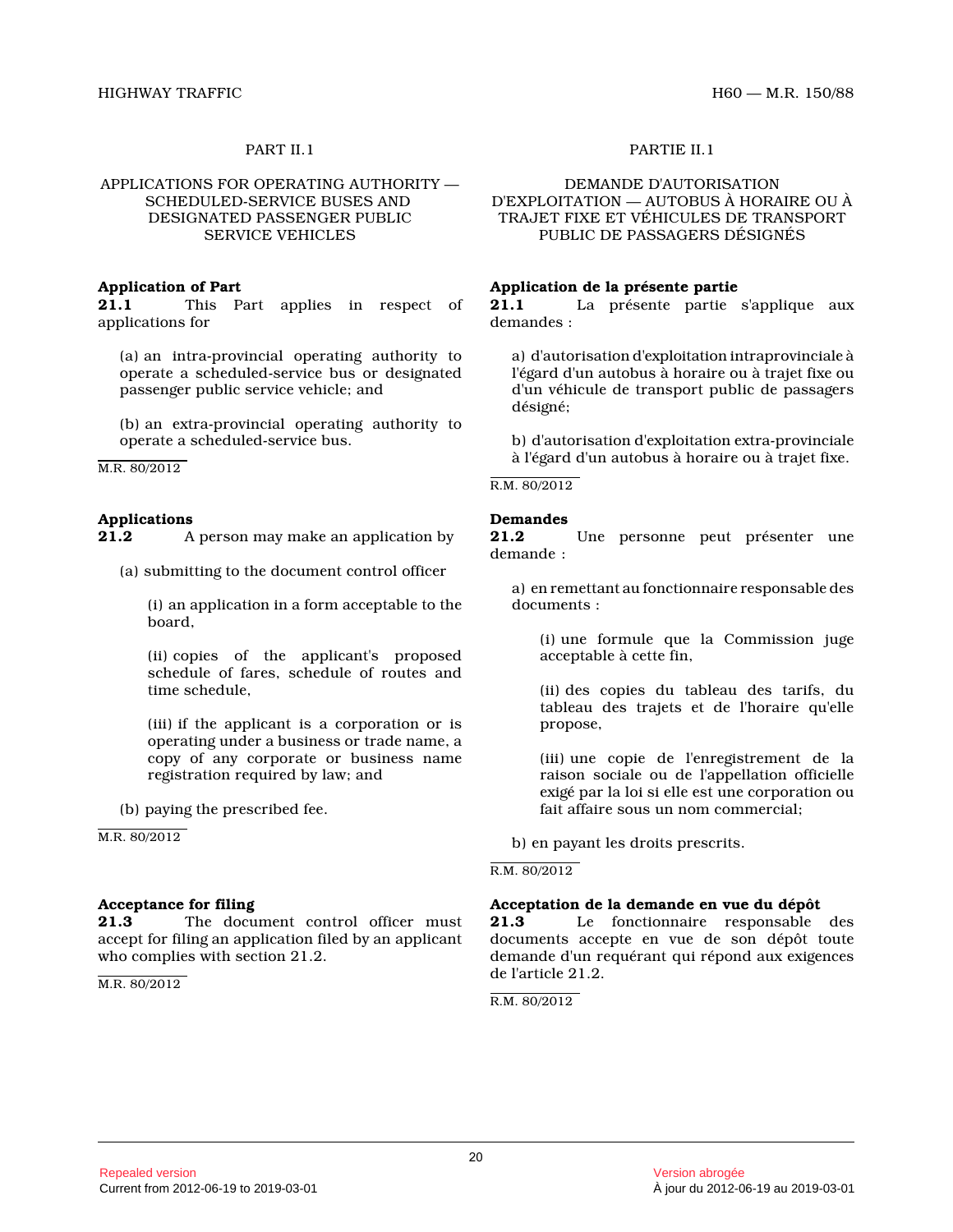#### **Reference for investigation**

**21.4** After the acceptance of an application made by a person who is not the holder of an operating authority, the document control officer must refer the application to the director to determine whether the applicant meets the safety fitness criteria prescribed in the regulations made under the provincial Act.

M.R. 80/2012

#### **Granting an application**

**21.5** The board must grant the application if the applicant has complied with section 21.2 and the director determines that the applicant meets th e safety fitness criteria prescribed in the regulations made under the provincial Act.

M.R. 80/2012

#### EMERGENCY AND TEMPORARY OPERATING AUTHORITY

#### **Applications**

**22(1)** A person may apply to the board for emergency or temporary operating authority concurrently with an application under Part II by

(a) submitting an application to a temporary authority officer and documents in support which shall be in the form prescribed in clauses  $4(1)(a)$  and  $(b)$ ;

(b) submitting a statement of the circumstances of the alleged urgency which allegedly necessitates the grant of a temporary operating authority;

(c) in the case of a temporary operating authority submitting documents from users in support of the application which shall contain the following information:

#### **Renvoi au directeur**

**21.4** Après que la demande d'un requérant qui n'est pas titulaire d'une autorisation d'exploitation a été acceptée en vue de son dépôt, le fonctionnaire responsable des documents la renvoie au directeur afin qu'il détermine si le requérant répond aux critères en matière de sécurité que prescrivent les règlements pris en vertu de la loi provinciale.

R.M. 80/2012

#### **Décision de la Commission**

**21.5** La Commission accède à la demande de tout requérant qui répond aux exigences de l'article 21.2 et qui, selon le directeur, satisfait aux critères en matière de sécurité que prescrivent les règlements pris en vertu de la loi provinciale.

R.M. 80/2012

#### PART III PARTIE III

#### AUTORISATION D'EXPLOITATION D'URGENCE OU TEMPORAIRE

#### **Demandes**

**22(1)** Une personne peut présenter à la Commission, en même temps qu'une demande visée à la partie II, une demande d'autorisation d'exploitation d'urgence ou temporaire, de la façon suivante :

a) en présentant au fonctionnaire responsable des autorisations d'urgence la demande ainsi que les documents d'appui au moyen des formules prescrites aux alinéas 4(1)a) et b);

b) en présentant un exposé sur les circonstances de la situation d'urgence alléguée qui rendrait nécessaire la délivrance d'une autorisation d'exploitation temporaire;

c) dans le cas d'une autorisation d'exploitation temporaire, en présentant, à l'appui de la demande, des documents fournis par des usagers et qui contiennent les renseignements suivants :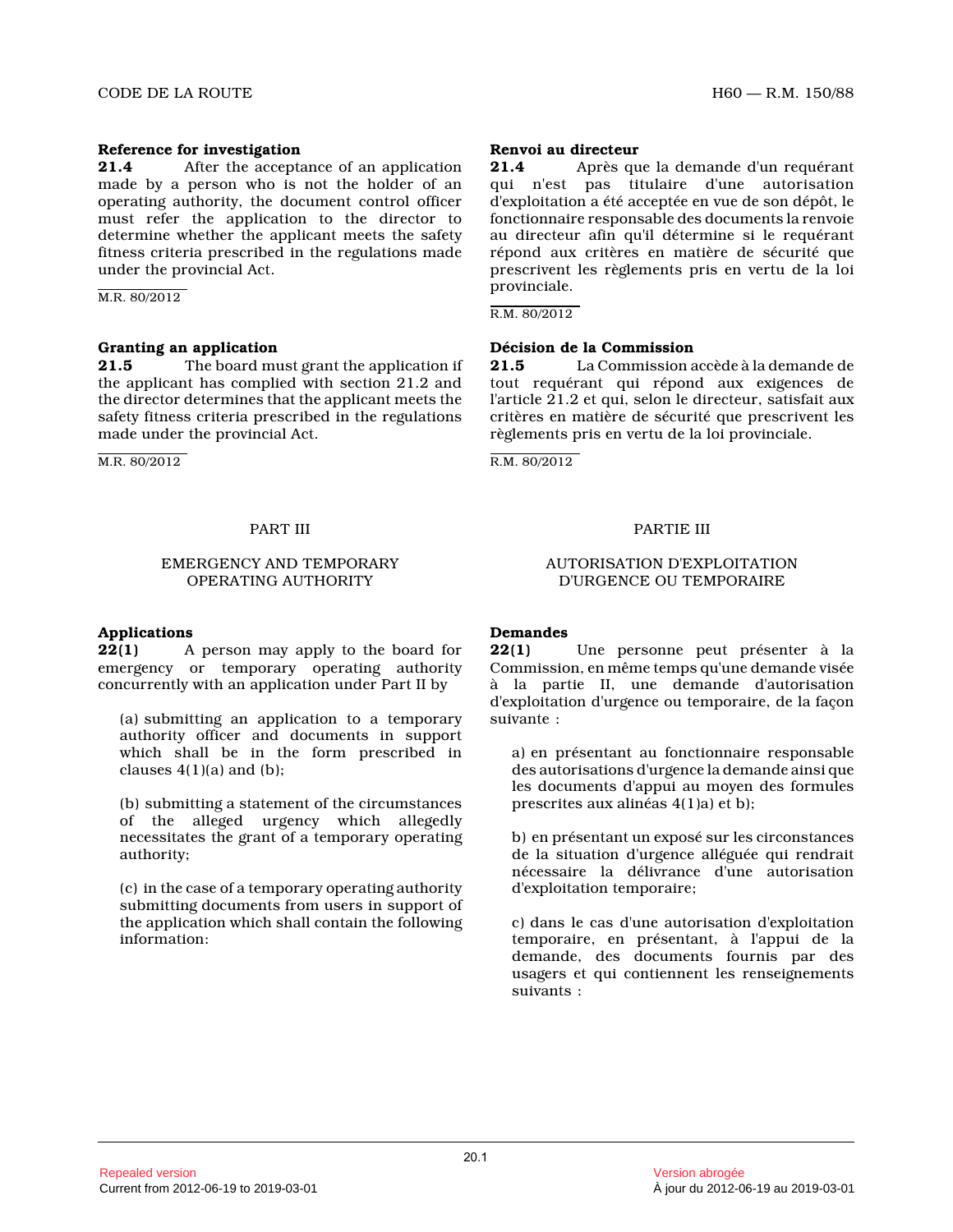(i) a list of the licenced carriers holding the necessary operating authority to perform the service sought which have been contacted by the user, and the reasons such carriers refused to perform the required service,

(ii) reasons or circumstances that create an immediate or urgent need for the service and the hardship each user would undergo in the event the service is not made available,

(iii) an account of how the goods were transported previously and by what mode of transportation, and

(iv) a brief description of the commodity proposed to be transported, including point of origin and destination; and

(d) paying the prescribed fee.

(i) une liste des transporteurs titulaires de licences détenant l'autorisation d'exploitation nécessaire afin d'assurer le service demandé, avec lesquels l'usager a communiqué, ainsi que les motifs de leur refus d'assurer le service demandé,

(ii) les motifs ou les circonstances qui créent un besoin immédiat ou urgent pour le service demandé, et le préjudice que subirait chaque usager si ce service n'était pas assuré,

(iii) un compte rendu de la manière selon laquelle les marchandises ont été transportées auparavant et le mode de transport utilisé,

(iv) une brève description des produits dont le transport est projeté ainsi que leur point d'origine et leur destination;

d) en payant les droits prescrits.

Continues on page 21. Suite à la page 21.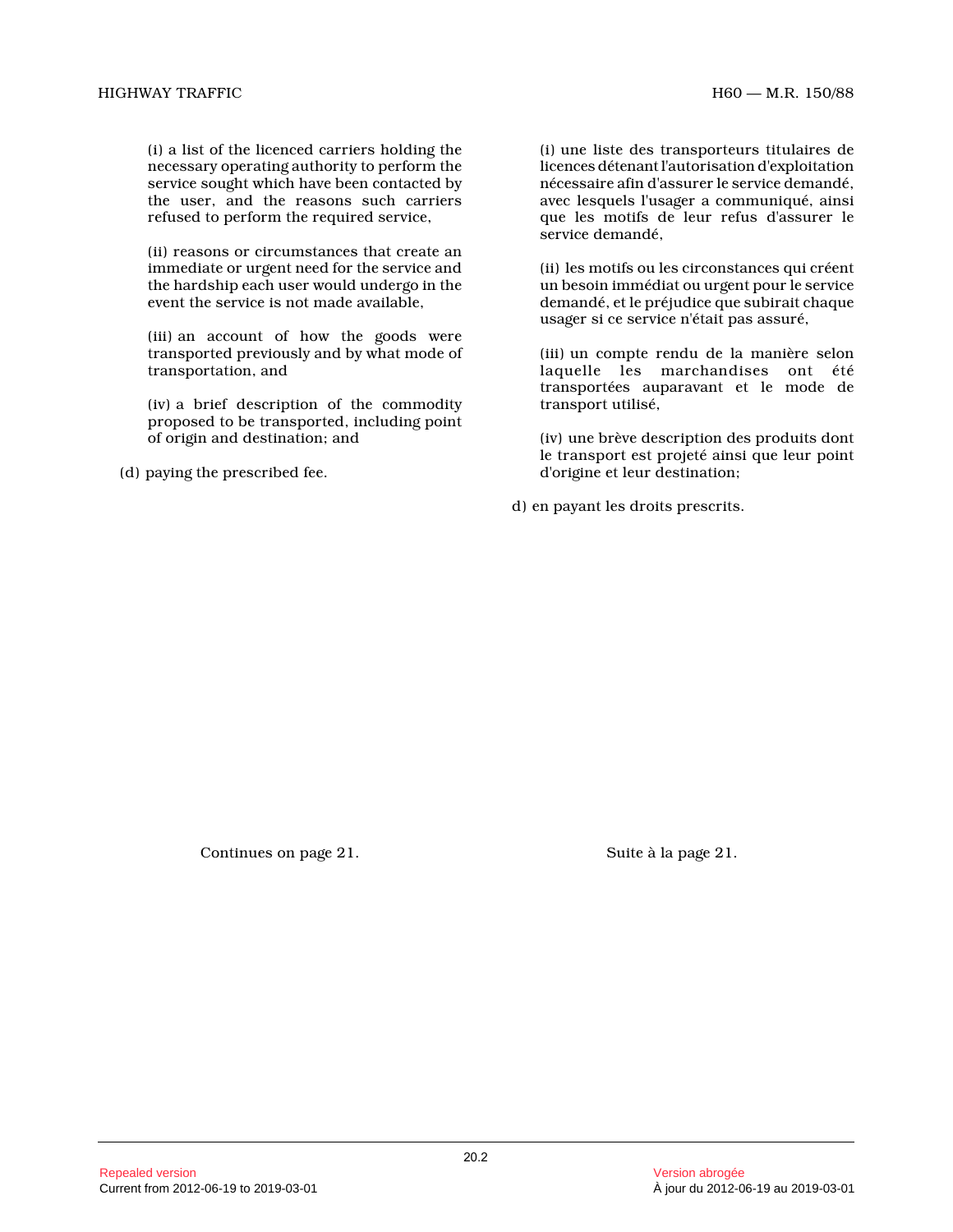**22(2)** The Board may waive the requirement that an application under Part II be made concurrently with an application under this Part.

## **Inquiry by temporary authority officer**

**23(1)** The temporary authority officer shall give notice of an application for temporary operating authority to those who will apparently be intereste d by the issuance of the authority, in such manner as is reasonable in the circumstances and shall inquir e into the application and report on it to the board.

**23(2)** An interested person may within seven days of receiving notice of the application oppose an application for temporary operating authority by providing written reasons in support of the opposition to the temporary authority officer.

**23(3)** After considering the oral or written report of the temporary authority officer the application and any material filed with respect to the application, the board may do one or more of the following:

(a) grant the application to the extent and upon such terms as it considers in the public interest;

- (b) direct an interim hearing to be held; or
- (c) deny the application.

#### *Ex parte* **granting of emergency authority**

**24(1)** If satisfied that special circumstances of urgency exist, the board may issue an emergency authority *ex parte* .

**24(2)** The temporary authority officer shall make such investigation into the allegation of special circumstances of urgency as is reasonable in the circumstances and report without delay on those special circumstances to the board.

**22(2)** La Commission peut renoncer à l'exigence stipulant qu'une demande visée à la partie II soit présentée en même temps qu'une demande visée à la présente partie.

## **Enquête du fonctionnaire responsable des autorisations temporaires**

**23(1)** Le fonctionnaire responsable des autorisations temporaires est tenu d'aviser de la présentation d'une demande d'autorisation d'exploitation temporaire les personnes quiseront apparemment intéressées par la délivrance de l'autorisation demandée, de la manière jugée raisonnable dans les circonstances. Il doit en outr e étudier la demande et en faire rapport à la Commission.

**23(2)** Les personnes intéressées peuvent, dans les sept jours de la réception de l'avis de la demande, s'opposer à une demande d'autorisation d'exploitation temporaire en faisant connaître par écrit leurs motifs d'opposition au fonctionnaire responsable des autorisations temporaires.

**23(3)** Après avoir examiné le rapport oral ou écrit du fonctionnaire responsable des autorisation s temporaires, la demande ainsi que les documents déposés relativement à la demande, la Commission peut accomplir l'un ou plusieurs des actes suivants :

a) elle accorde la demande dans la mesure et aux conditions qu'elle considère être dans l'intérêt public;

b) elle ordonne la tenue d'une audience interlocutoire;

c) elle rejette la demande.

## **Octroi ex parte d'une autorisation d'urgence**

**24(1)** La Commission peut, si elle est convaincue de l'existence d'une situation d'urgence particulière, accorder ex parte une autorisation d'urgence.

**24(2)** Le fonctionnaire responsable des autorisations temporaires fait enquête, selon ce qu i est jugé raisonnable dans les circonstances, sur le bien-fondé de l'allégation de situation d'urgence particulière. Il fait sans tarder rapport à la Commission sur cette question.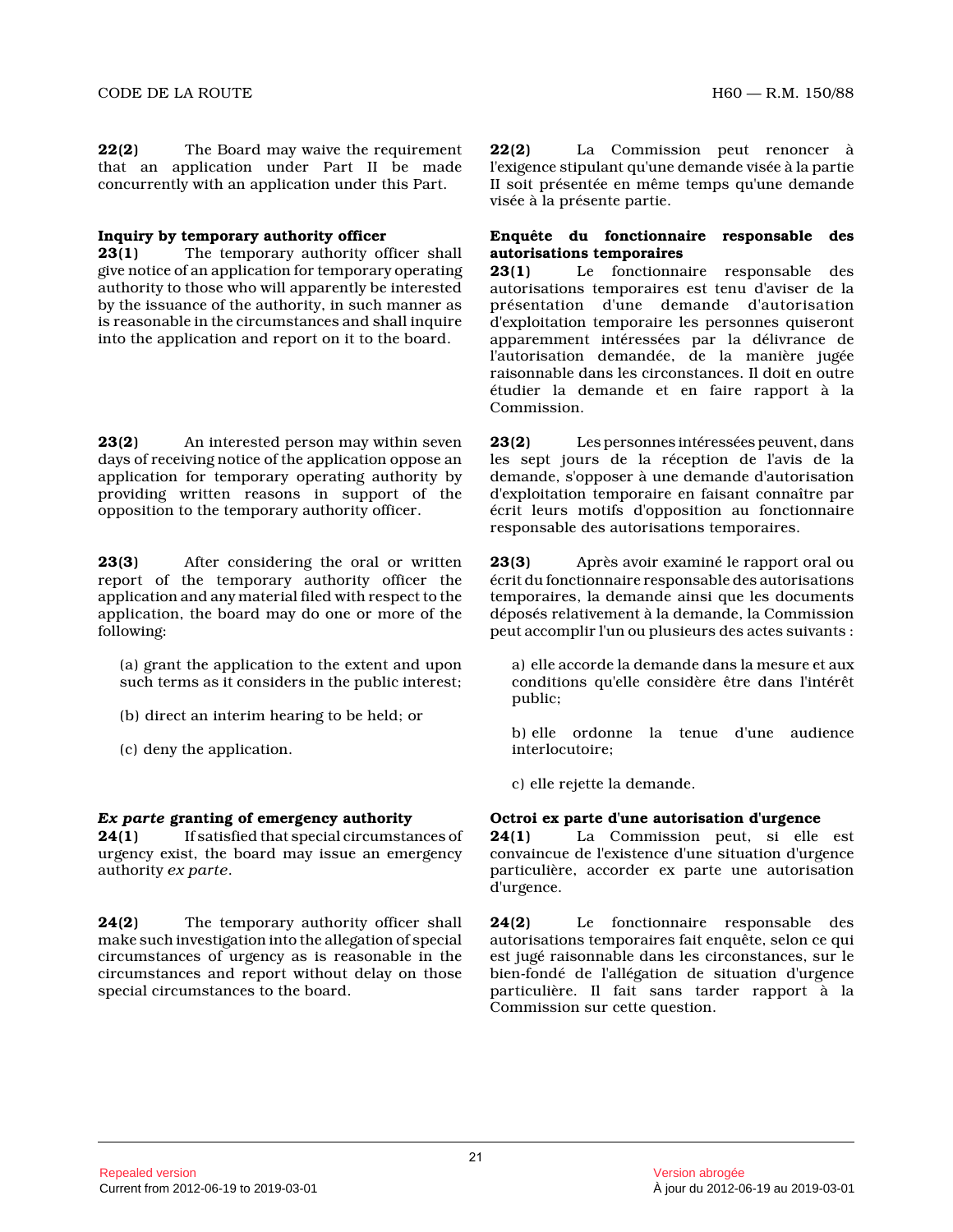**24(3)** The temporary authority officer shall provide a copy of an emergency operating authority issued and of subsection 39(2) of *The Public Utilities Board Act* to any interested person who expresses to the temporary authority officer an objection to the emergency operating authority.

**24(4)** An application to the board to set aside an emergency operating authority may be made by an interested person in writing and

(a) shall state the reasons for the application; and

(b) shall be served upon the holder of the emergency operating authority by the person requesting the board to set aside the emergency operating authority.

**24(5)** The holder of an emergency operating authority who has been served with an application t o have the authority set aside shall file the documents referred to in subclause  $22(1)(c)(i)$  to (iv) with the temporary authority officer with in seven days of such service, and section 23 shall apply in respect to the matter with such changes as the circumstances require.

**24(6)** In any event the holder of an emergency operating authority shall file the documents referred to in subclause  $22(1)(c)(i)$  to (iv) within 30 days of the granting of the emergency operating authority.

#### **Granting by temporary authority officer**

**25** Whenever in the opinion of the temporary authority officer it will not be sufficiently expedient for the board to determine an application under this Part, the temporary authority officer, o r any other person designated by the board for the purpose, may do so in accordance with subsection 290(3.1) of the provincial Act.

**24(3)** Le fonctionnaire responsable des autorisations temporaires fournit une copie de l'autorisation d'exploitation d'urgence délivrée ainsi qu'une copie du paragraphe 39(2) de la *Loi sur la Régie des services publics* à toute personne intéressée qui fait connaître son opposition à l'égard de l'autorisation d'exploitation d'urgence.

**24(4)** La demande soumise à la Commission en vue de l'annulation d'une autorisation d'exploitation d'urgence peut être présentée par écrit par une personne intéressée et doit :

a) faire état des motifs de la demande;

b) être signifiée au titulaire de l'autorisation d'exploitation d'urgence par la personne qui demande à la Commission l'annulation de ladite autorisation.

**24(5)** Le titulaire d'une autorisation d'exploitation d'urgence qui a reçu signification d'une demande d'annulation de l'autorisation dépose auprès du fonctionnaire responsable des autorisations temporaires, dans les sept jours de l a signification, les documents mentionnés aux sous-alinéas 22(1)c)(i) à (iv). L'article 23 s'applique en l'espèce, compte tenu des adaptations de circonstance.

**24(6)** Dans tous les cas, le titulaire d'une autorisation d'exploitation d'urgence dépose les documents mentionnés aux sous-alinéas 22(1)c)(i) à (iv) dans les 30 jours qui suivent l'octroi de l'autorisation d'exploitation d'urgence.

#### **Octroi d'une autorisation par le fonctionnaire responsable des autorisations temporaires**

**25** Dans les cas où le fonctionnaire responsable des autorisations temporaires est d'avi s que le fait de saisir la Commission d'une demande en application de la présente partie ne constituerait pas une mesure suffisamment expédiente, le fonctionnaire responsable des autorisations temporaires ou toute autre personne que la Commission désigne à cette fin peut se prononcer sur une telle demande conformément au paragraphe 290(3.1) de la loi provinciale.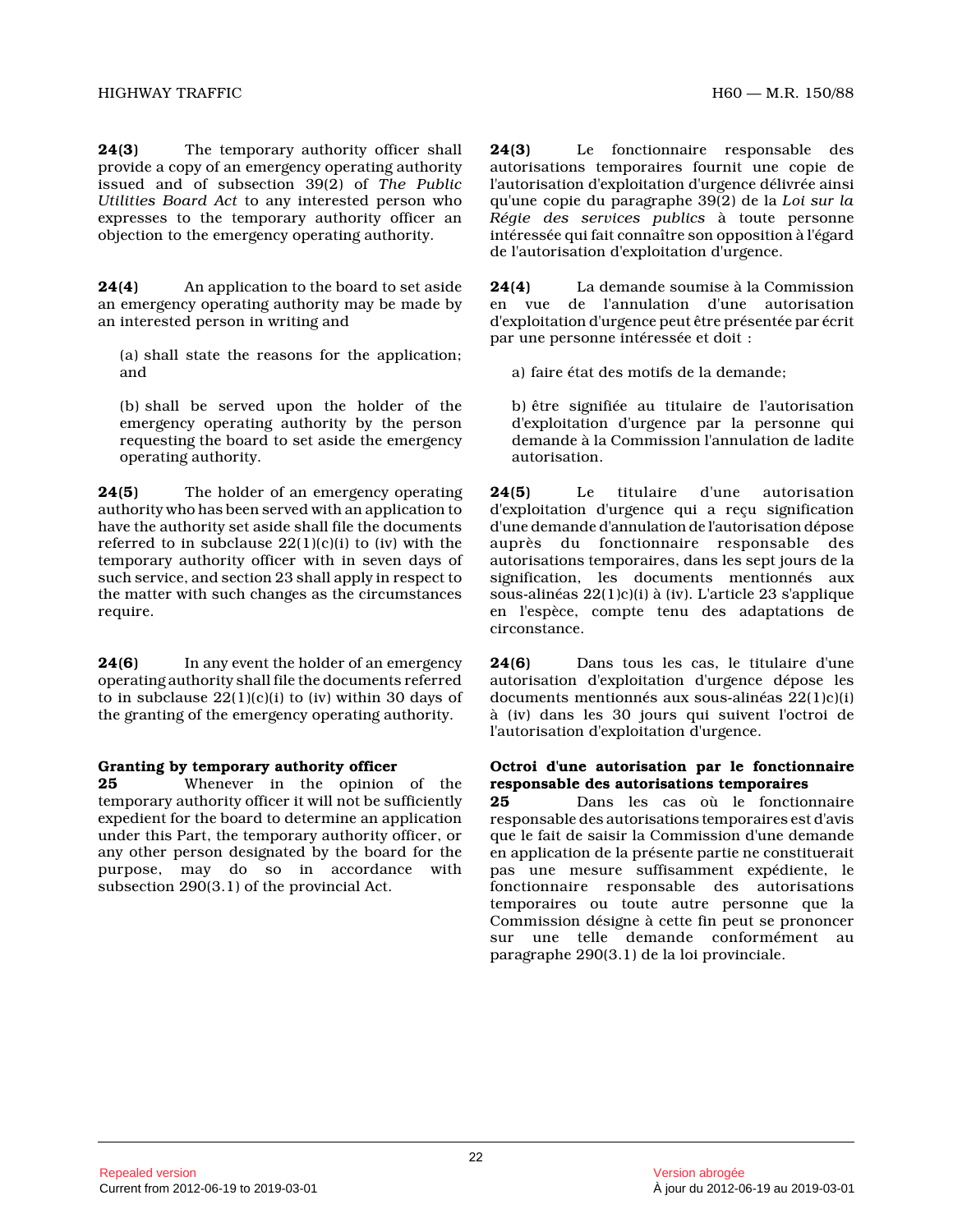#### **Request for single trip operating authority**

**26(1)** The Board will issue to any motor carrier, who holds a permanent operating authority or commercial truck licence issued by any provincia l transport board or registrar of Motor Vehicles or b y the Interstate Commerce Commission, up to six operating authorities per annum authorizing the transportation, upon a single trip, of commodities listed in the General List of the *Designated Commodities Regulation*, upon request and the payment of the prescribed fee.

M.R. 54/91

**26(1.1)** The board will issue to any motor carrier who holds a permanent operating authority issued by any provincial transport board or by the Interstate Commerce Commission, an operating authority authorizing the transport, upon a single trip, of any goods transported into, across or out of Manitoba, upon request and the payment of the prescribed fee.

M.R. 54/91; 29/93

**26(1.2)** The Board will issue to any motor carrier, who holds a "T" plated registration issued by the registrar of Motor Vehicles in Manitoba, up to three operating authorities per annum authorizing the transportation, upon a single trip, of commodities listed in the General List of the *Designated Commodities Regulation*, upon request, the payment of the prescribed fee and the payment of a single trip permit fee in lieu of registration .

M.R. 54/91

**26(2)** It shall be a condition of each single trip operating authority that all other jurisdictions in which the goods are transported on the particular trip have authorized the trip.

PART IV PARTIE IV

### SINGLE TRIP OPERATING AUTHORITY AUTORISATION D'EXPLOITATION POUR ALLER SIMPLE

### **Demande d'autorisation d'exploitation pour aller simple**

**26(1)** Sur demande et sur paiement du droit prescrit, la Commission délivre à tout transporteur routier qui détient une autorisation d'exploitation permanente ou un permis de véhicule commercial délivré par la commission du transport ou le registraire des véhicules automobiles d'une provinc e ou par l'« Interstate Commerce Commission », un maximum de six autorisations annuelles d'exploitation pour aller simple, permettant le transport des produits mentionnés dans le « General List of the *Designated Commodities Regulation* ».

R.M. 4/89; 54/91

**26(1.1)** Sur demande et sur paiement du droit prescrit, la Commission délivre à tout transporteur routier qui détient une autorisation d'exploitation permanente délivrée par la commission du transport d'une province ou par l'« Interstate Commerce Commission » une autorisation d'exploitation pour aller simple, permettant le transport de marchandises à destination ou en provenance du Manitoba ou à travers la province.

R.M. 54/91; 29/93

**26(1.2)** Sur demande, sur paiement du droit prescrit et sur paiement d'un droit de permis d'aller simple en guise d'immatriculation, la Commission délivre à tout transporteur routier qui détient une plaque d'immatriculation portant la lettre « T » et délivrée par le registraire des véhicules automobiles du Manitoba, un maximum de trois autorisations annuelles d'exploitation pour aller simple, permettant le transport de produits mentionnés dans le « General List of the *Designated Commodities Regulation* ».

R.M. 54/91

**26(2)** Pour que chaque autorisation d'exploitation pour aller simple soit accordée, les autres juridictions territoriales dans lesquelles les marchandises sont transportées pendant chaque aller simple doivent autoriser ledit transport.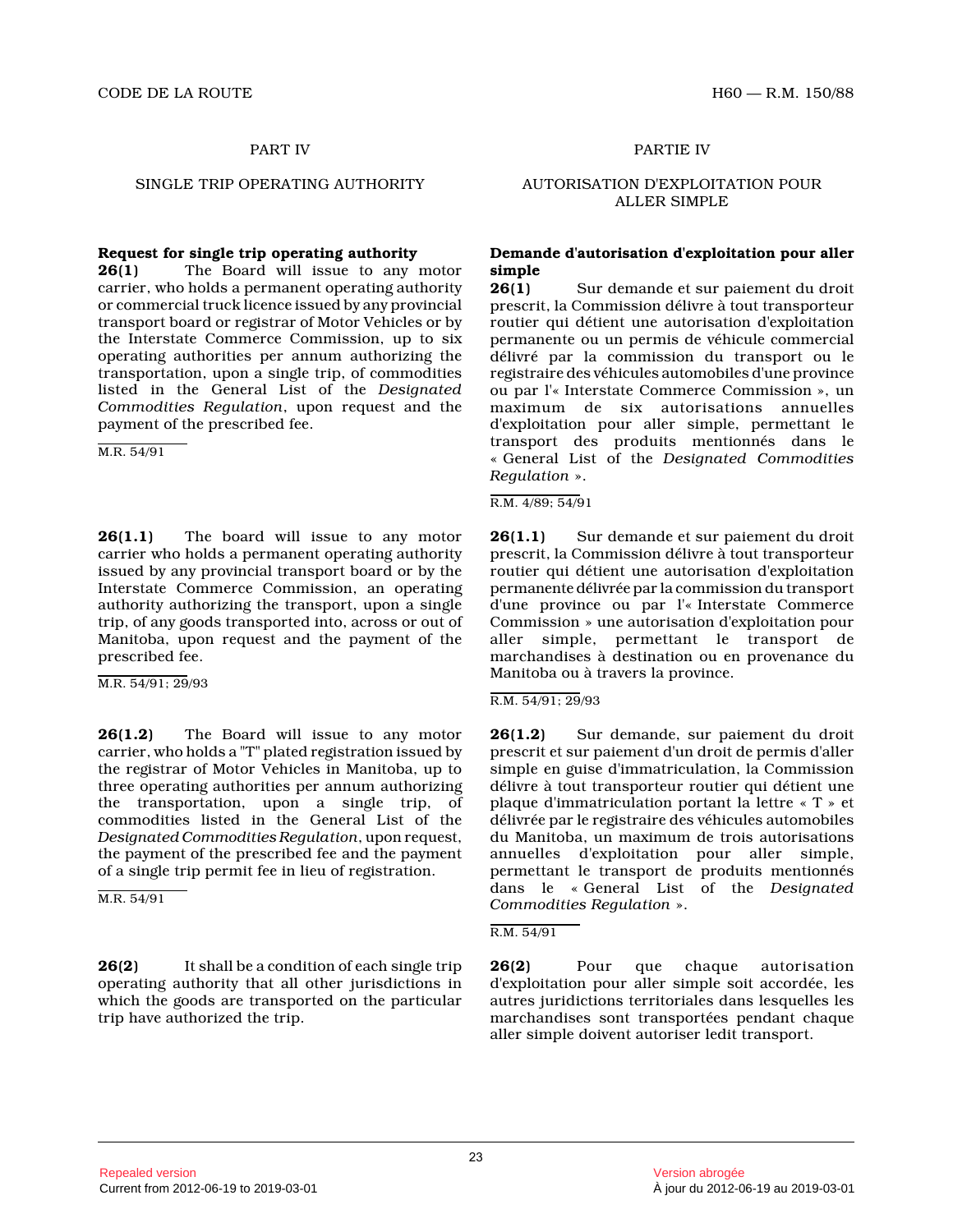**26(3)** The board authorizes and directs each person appointed as an inspector under Section 3 of *The Highways and Transportation Department Act* to issue single trip operating authorities in accordance with subsections  $(1)$ ,  $(1.1)$ ,  $(1.2)$  and  $(2)$ .

### M.R. 54/91

**26(4)** The board may, for cause, suspend the privileges of a motor carrier to obtain single trip operating authorities under this Part in accordance with the procedure provided in Part X.

**26(3)** La Commission permet et ordonne à chaque personne nommée à titre d'inspecteur en vertu de l'article 3 de la *Loi sur le ministère de la Voirie et du Transport* de délivrer des autorisations d'exploitation pour aller simple, conformément aux paragraphes (1), (1.1), (1.2) et (2).

#### R.M. 54/91

**26(4)** La Commission peut, conformément à la procédure prévue à la partie X, suspendre le droit d'un transporteur routier d'obtenir des autorisations d'exploitation pour aller simple en vertu de la présente partie, si elle a des motifs d'agir ainsi.

#### APPLICATIONS FOR A LICENCE TO OPERATE AN EXTRA-PROVINCIAL TRUCK UNDERTAKING

### **Application of Part**

27(1) This Part applies to applications for a licence to operate an extra-provincial truck undertaking under Part II of the federal Act.

M.R. 29/93

# **Applications**

**27(2)** A person may make an application

(a) by submitting to the document control officer

(i) a completed application in Form 10.1, and

(ii) where the applicant holds a licence issued by another jurisdiction under Part II of the federal Act or a licence issued by the Interstate Commerce Commission, a copy of such a licence; and

(b) paying the prescribed fee.

M.R. 29/93

# PART V PARTIE V

#### DEMANDES DE LICENCE D'EXPLOITATION D'UNE ENTREPRISE DE CAMIONNAGE EXTRA-PROVINCIALE

### **Application de la présente partie**

**27(1)** La présente partie s'applique aux demandes de licence d'exploitation d'une entreprise de camionnage extra-provinciale en vertu de la parti e II de la loi fédérale.

R.M. 29/93

#### **Demandes**

**27(2)** Toute personne peut présenter une demande :

a) en remettant au fonctionnaire responsable des documents :

(i) une demande dûment remplie au moyen de la formule 10.1,

(ii) si le requérant est titulaire d'une licence délivrée par une autre administration en vertu de la partie II de la loi fédérale ou d'une licence délivrée par l'« Interstate Commerce Commission », une copie de la licence en question;

b) en payant le droit prescrit.

R.M. 29/93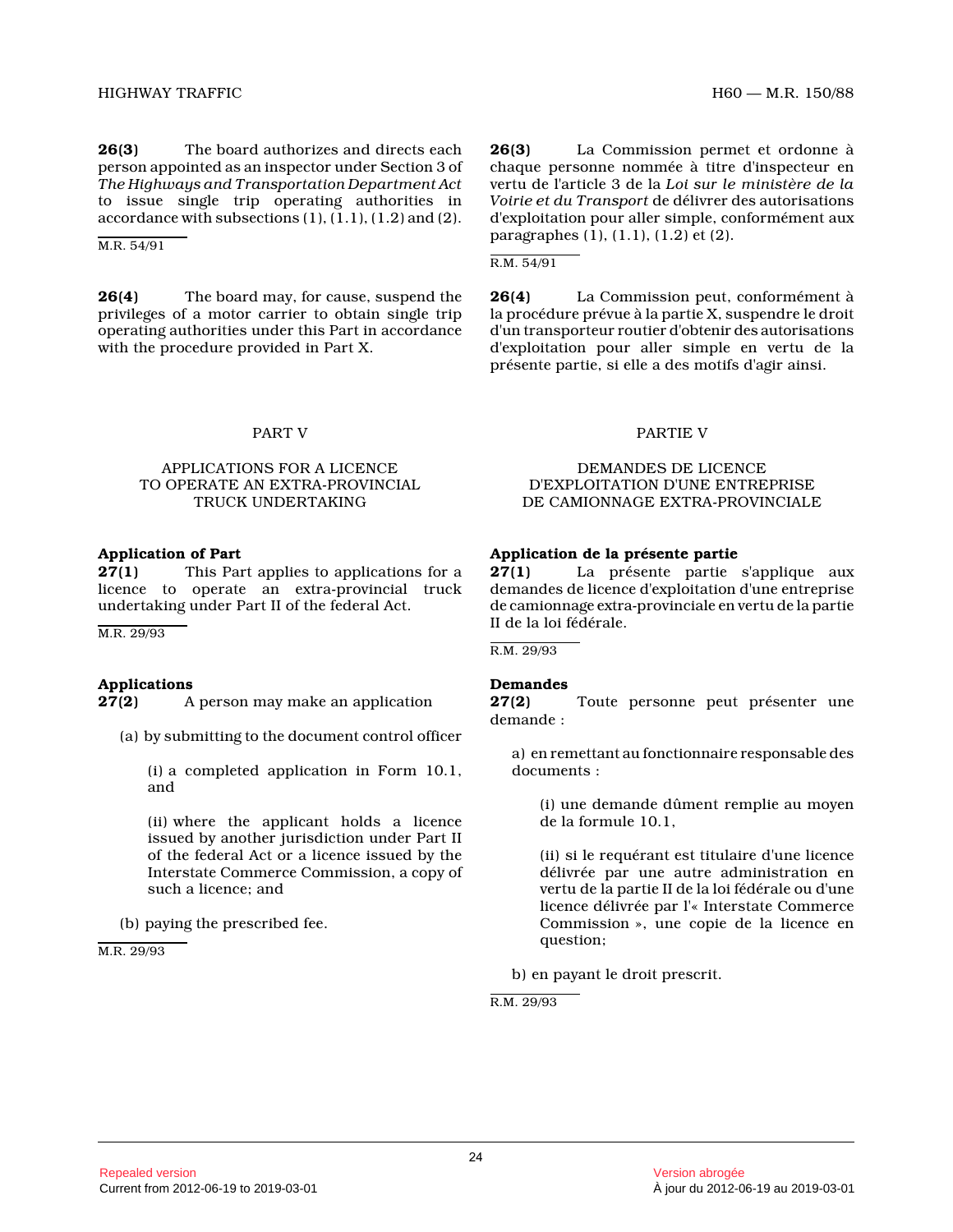# **Reference to Director**

**27(3)** Where the applicant does not hold a licence issued by another jurisdiction under Part I I of the federal Act, or a licence issued by the Interstate Commerce Commission, the document control officer shall refer the application to the director to determine and certify whether the applicant meets the criteria prescribed in the federal regulations relating to the fitness of the applicant to hold a licence.

M.R. 29/93

### **Granting of application**

**27(4)** The board shall issue a licence where the director provides to the board

(a) a certification that the applicant meets the criteria relating to the fitness of the applicant t o hold a licence; and

(b) evidence that the applicant has the minimum liability insurance coverage required under the federal regulations.

#### M.R. 29/93

#### **Hearing of denial**

**27.1(1)** Where the director has refused to certify that the applicant meets the criteria relating to the fitness of the applicant to hold a licence, the applicant may request the board to hold a hearing t o review the determination of the director.

M.R. 29/93

# **Notice of hearing**

**27.1(2)** Where an applicant requests a hearing under subsection (1), the secretary shall

(a) arrange the hearing without delay; and

(b) serve a notice of the hearing on the applicant and the director at least 10 days prior to the date of the hearing.

M.R. 29/93

#### **Renvoi au directeur**

**27(3)** Si le requérant n'est pas titulaire d'une licence délivrée par une autre administration en vertu de la partie II de la loi fédérale, ou d'une licence délivrée par l'« Interstate Commerce Commission », le fonctionnaire responsable des documents renvoie la demande au directeur afin que ce dernier détermine si le requérant remplit les critères prescrits dans le règlement fédéral en matière d'aptitude du requérant à détenir une licence et fournisse une attestation à ce sujet.

R.M. 29/93

### **Octroi de la demande**

**27(4)** La Commission délivre une licence si le directeur lui fournit :

a) un document attestant que le requérant remplit les critères fixés en matière d'aptitude à détenir une licence;

b) une preuve établissant que le requérant a souscrit le montant minimal d'assurance responsabilité exigé par le règlement fédéral.

R.M. 29/93

# **Audience en cas de refus**

**27.1(1)** Lorsque le directeur refuse d'attester que le requérant remplit les critères d'aptitude à détenir une licence, le requérant peut demander à l a Commission de tenir une audience afin d'examiner la décision du directeur.

R.M. 29/93

# **Avis d'audience**

**27.1(2)** Lorsqu'un requérant demande la tenue d'une audience aux termes du paragraphe (1), le secrétaire :

a) fixe aussitôt la date de l'audience;

b) signifie un avis d'audience au requérant et au directeur au moins 10 jours avant la tenue de l'audience.

R.M. 29/93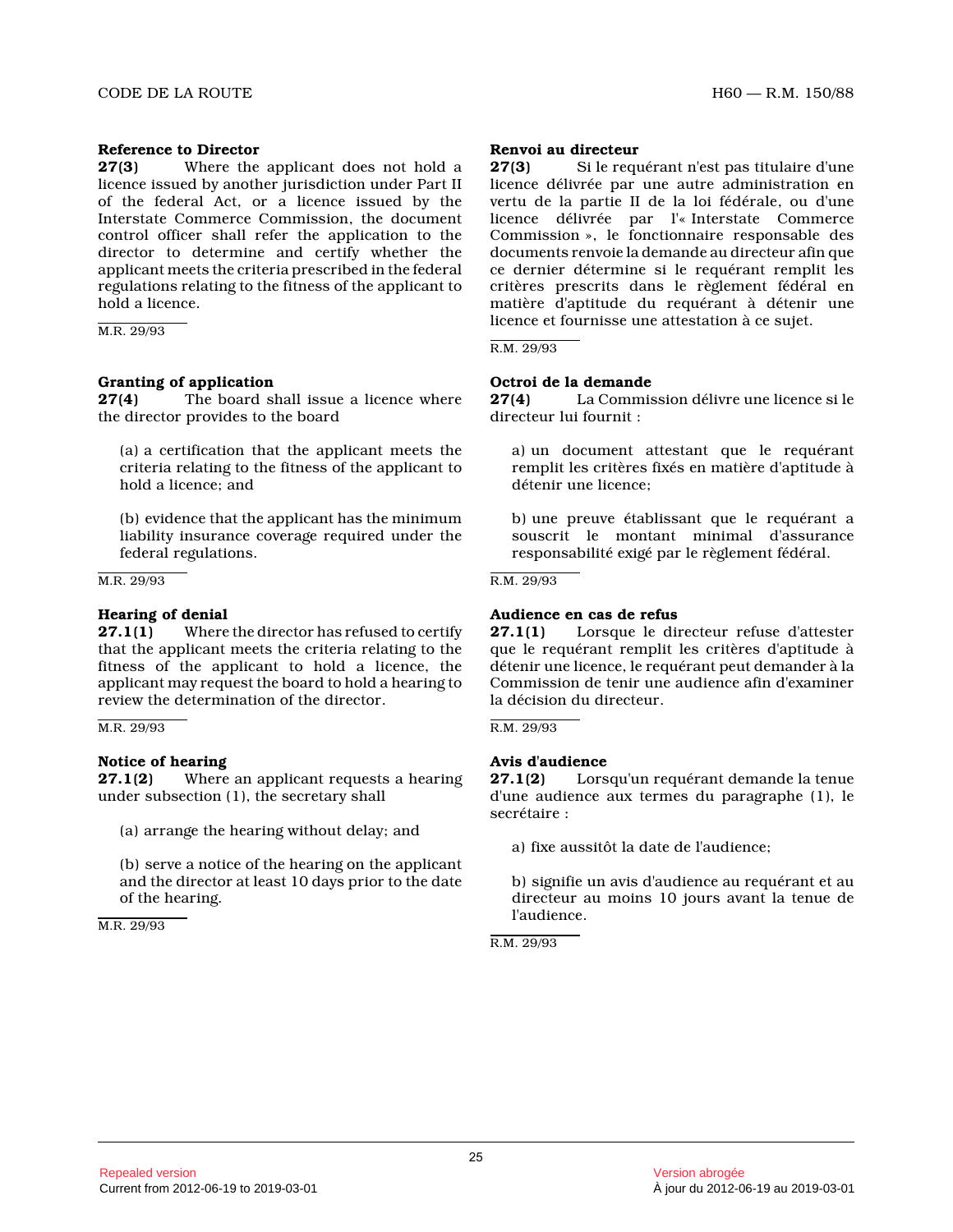### **Publication of licences issued**

**27.2** The board shall publish a listing of applicants to whom licences have been issued under this Part in *The Manitoba Gazette* on a monthly basis.

M.R. 29/93

#### APPLICATIONS FOR DESIGNATED COMMODITY AUTHORITY

#### **Applications**

**28(1)** A person may apply to the board for designated commodity authority by

(a) submitting to the document control officer a completed application in Form 11;

(b) submitting the following supporting documents:

(i) a true copy of each current operating authority from any other jurisdiction which complement the authority for which application is made,

(ii) if the applicant is operating under a business or trade name, a copy of the receipted Business Names Registration Act registration, and

(iii) a Certificate of Status from the Corporations Branch issued subsequent to March 31 preceding the application; and

(c) paying the prescribed fee.

**28(2)** Subsections 4(2) and (3) apply to applications under this Part with appropriate changes as the circumstances require.

#### **Publication des licences délivrées**

**27.2** La Commission publie mensuellement dans la *Gazette du Manitoba* la liste des noms des requérants auxquels une licence a été délivrée en application de la présente partie.

R.M. 29/93

### PART VI PART VI

#### DEMANDE D'AUTORISATION VISANT DES PRODUITS DÉSIGNÉS

### **Demandes**

**28(1)** Une personne peut présenter à la Commission une demande d'autorisation visant des produits désignés, de la façon suivante :

a) en présentant au fonctionnaire responsable des documents une demande dûment remplie, au moyen de la formule 11;

b) en présentant les documents suivants à l'appui de la demande :

(i) une copie conforme de chaque autorisation d'exploitation en cours déjà délivrée par d'autres juridictions et qui complète l'autorisation faisant l'objet de la demande,

(ii) si le requérant fait affaire sous un nom commercial, une copie de l'enregistrement obtenu en application de la *Loi sur l'enregistrement des noms commerciaux* ,

(iii) un certificat de statut délivré par la Direction des corporations après le 31 mars qui précède la demande;

c) en payant les droits prescrits.

**28(2)** Les paragraphes 4(2) et (3) s'appliquent aux demandes présentées en vertu de la présente partie, compte tenu des adaptations de circonstance .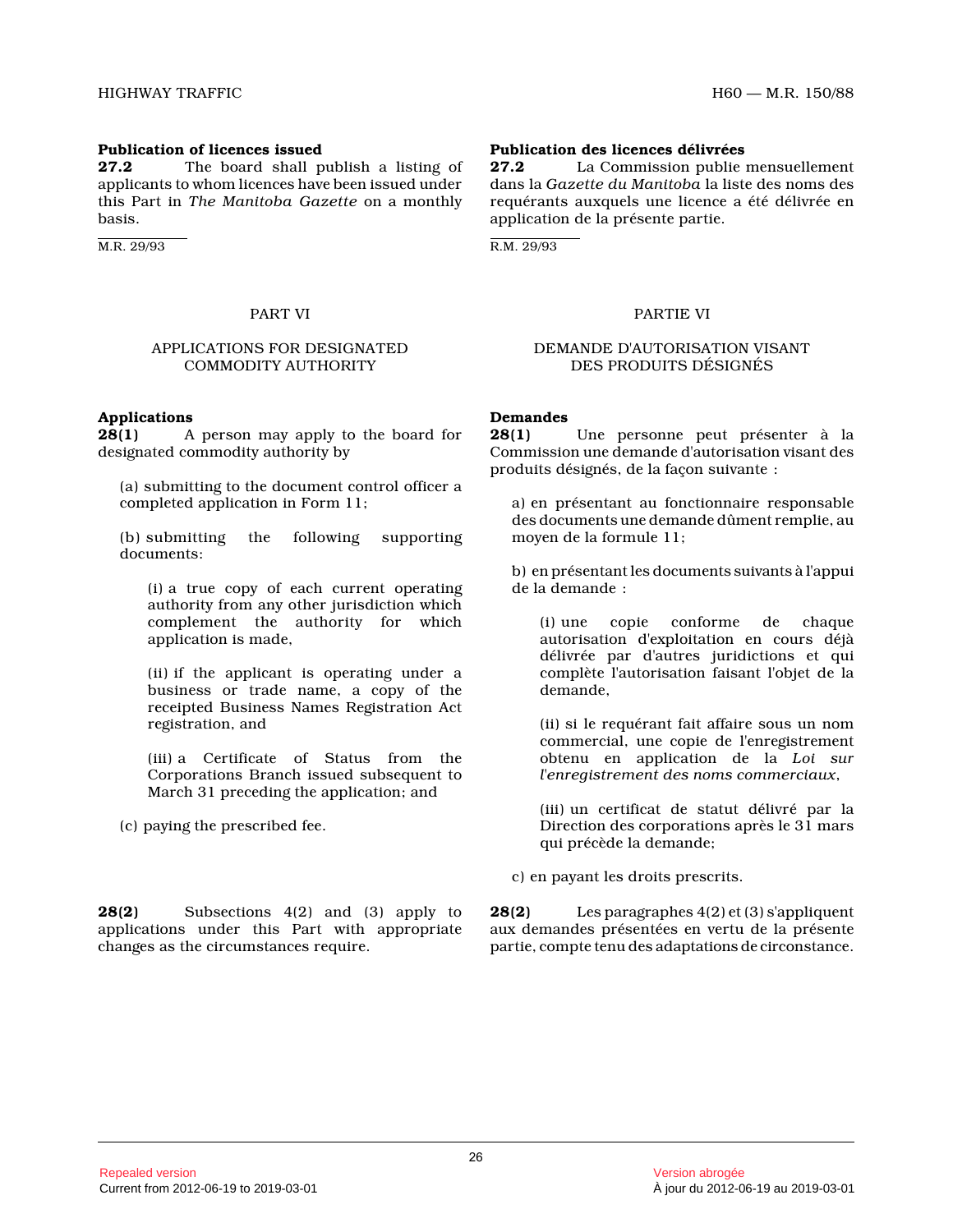#### **Acceptance for filing**

**29** The document control officer shall accept an application for filing which conforms wit h these rules.

#### **Reference for investigation**

**30** Section 6 applies to an application under this Part with such changes as the circumstances require.

### **Consideration of the application**

**31(1)** After consideration of the application and supporting documents, the board may do one or more of the following:

- (a) grant the application;
- (b) deny the application;

(c) request further information or documents from the applicant; or

(d) make such investigation in respect of the application including the holding of a public hearing, as in its opinion is necessary or desirable in the public interest.

**31(2)** If the board directs that a public hearing be held, notice of the hearing shall be published i n *The Manitoba Gazette* and sections 9, 10, 17 and 20 shall apply in respect to the application.

**31(3)** Where the board has granted an application without holding a public hearing in respect of an application under this Part, it shall cause to be published in *The Manitoba Gazette* a notice to that effect as soon as practicable after the granting of the application.

**31(4)** Where the board determines that the application should be granted, the board may issue a temporary authority upon payment of the prescribed fee.

### **Acceptation de la demande en vue du dépôt**

**29** Le fonctionnaire responsable des documents accepte une demande en vue de son dépôt, si elle est conforme aux présentes règles.

# **Renvoi**

**30** L'article 6 s'applique à une demande présentée en vertu de la présente partie, compte tenu des adaptations de circonstance.

#### **Examen de la demande**

**31(1)** Après avoir examiné la demande et les documents justificatifs, la Commission peut accomplir l'une ou plusieurs des actions suivantes :

a) accorder la demande;

b) rejeter la demande;

c) demander au requérant de fournir des renseignements ou des documents supplémentaires;

d) procéder, quant à la demande, aux enquêtes qui, à son avis, sont nécessaires ou souhaitables dans l'intérêt du public, notamment en tenant une audience publique.

**31(2)** Si la Commission ordonne la tenue d'une audience publique, un avis de l'audience est publié dans la *Gazette du Manitoba* et les articles 9, 10, 17 et 20 s'appliquent à la demande visée.

**31(3)** Si la Commission a accordé une demande prévue à la présente partie sans tenir une audience publique relativement à cette demande, ell e fait publier dans la *Gazette du Manitoba* un avis à cet effet le plus tôt possible après l'octroi de la demande.

**31(4)** Si la Commission décide que la demande devrait être accordée, elle peut délivrer une autorisation temporaire sur paiement des droits prescrits.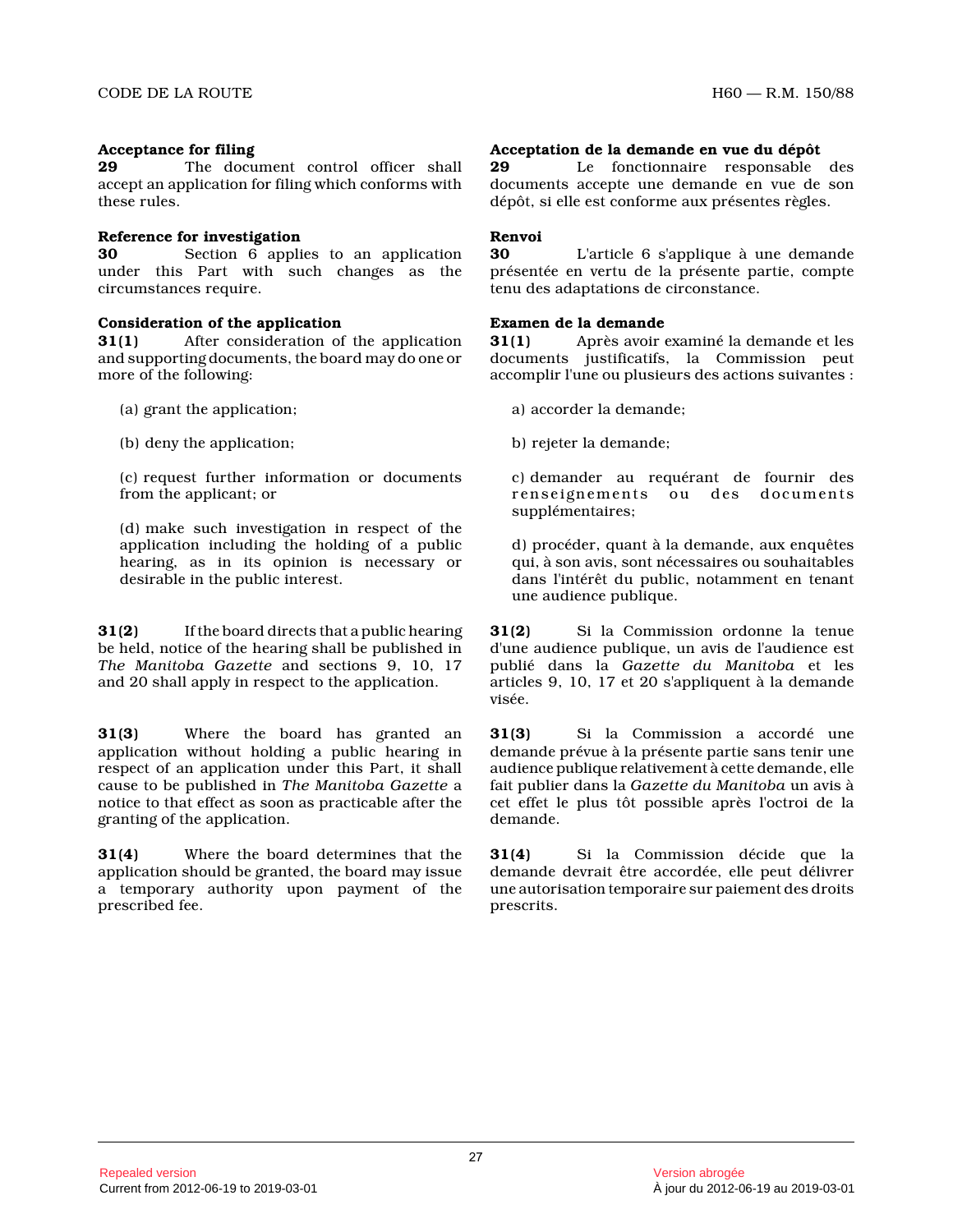### **Additions to authorities**

**31.1** A motor carrier who holds a valid operating authority, other than a corridor authority, may apply to the Board in writing in no particular form for the addition to the authority of the designated commodities named in the *Designated Commodities Regulation* and upon payment of the fees prescribed in the *Motor Transport Board Fees Regulation* and provided the Board is satisfied as to the carrier's continued fitness, the Board shall revise the authority accordingly.

M.R. 4/89

#### **Adjonctions aux autorisations**

**31.1** Le transporteur routier qui est titulaire d'une autorisation d'exploitation valide, autre qu'une autorisation visant des marchandises transitaires, peut demander par écrit à la Commission, sans l'aide de formule particulière, que soient ajoutés à l'autorisation les produits désignés nommés dans le « *Designated Commodities Regulation* ». Dès réception des droits prescrits par le *Règlement concernant les frais à verser à la Commission du transport routier* et de la preuve que le transporteur continue à remplir les conditions voulues, la Commission corrigera l'autorisation en conséquence.

R.M. 4/89

# SPECIAL APPLICATIONS DEMANDES SPÉCIALES

# **Applications**

**32** A person may apply to the board for

(a) the interpretation or the clarification of the wording of an authority;

(b) permission to abandon or discontinue a service under section 299 of the provincial Act;

(c) a revision of the Tariff of Tolls or Rules of Carriage;

(d) a revision of board orders of general application or of board policy statements; or

(e) the designation of a commodity under section 289 of the provincial Act;

by the filing of a written application with the secretary containing a statement of the grounds of the application, argument in support of such grounds, a concise statement of the relief sought from the board, and such other material as the applicant considers advisable and by paying the prescribed fee.

### PART VII PARTIE VII

#### **Demandes**

**32** Une personne peut, en déposant auprès du secrétaire une demande écrite qui contient les motifs de la demande, les arguments étayant ces motifs, un exposé concis de la mesure de redressement demandée à la Commission et tout autre document jugé approprié par le requérant et en payant les droits prescrits, demander à la Commission, selon le cas :

a) l'interprétation ou la clarification du libellé d'une autorisation;

b) la permission d'abandonner ou de cesser d'assurer un service en vertu de l'article 299 de l a loi provinciale;

c) la révision du tarif des prix ou des règlements de transport;

d) la révision des ordonnances d'application générale de la Commission ou de ses déclarations de principe;

e) la désignation d'un produit en application de l'article 289 de la loi provinciale.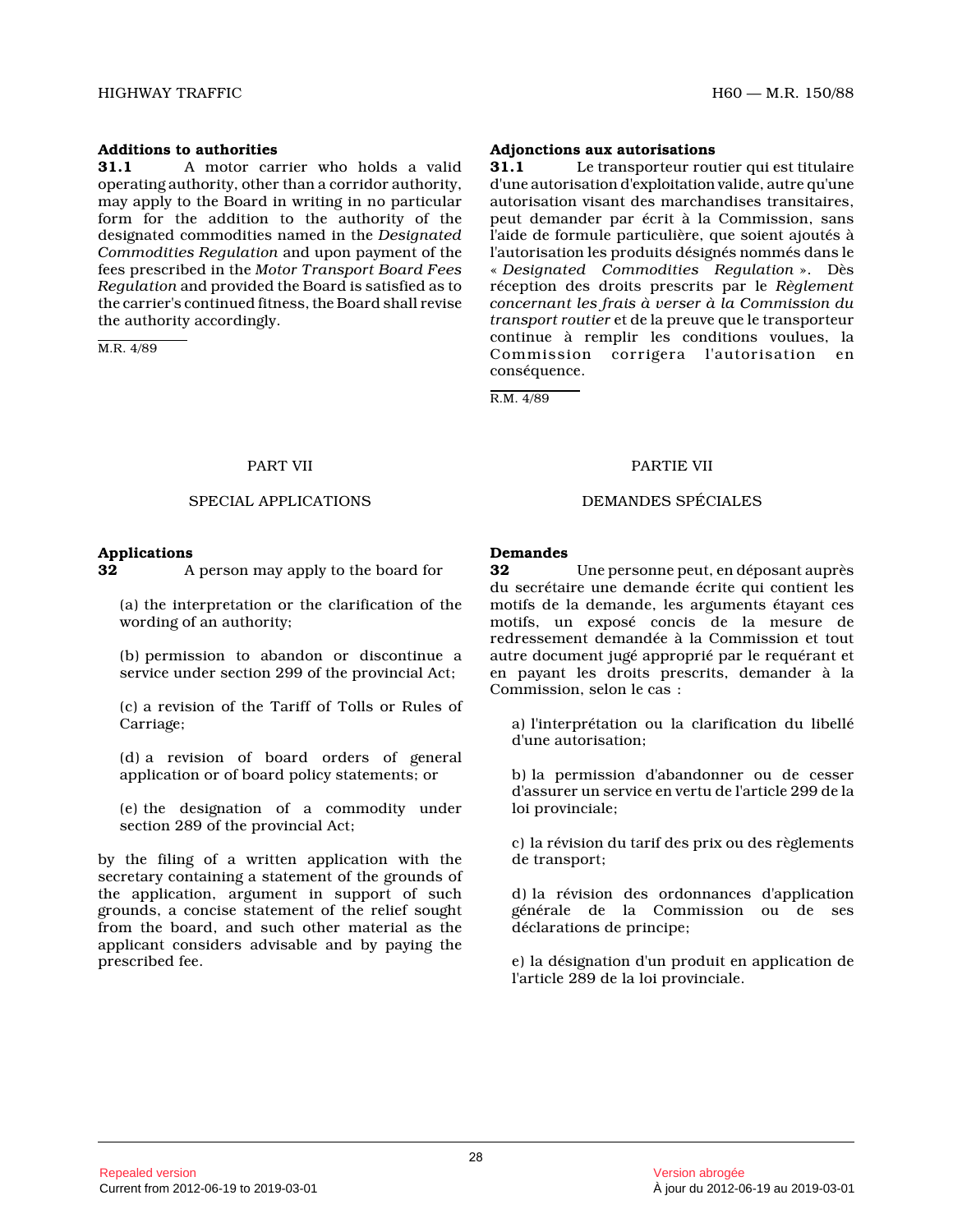board shall determine.

# **Notice**

**33** The board shall publish notice of an application under this Part in one issue of *The Manitoba Gazette* and may cause further notice of an application to be given to such persons as the

# **Opposition**

**34(1)** A person may oppose an application by filing with the secretary, within the period set out in the notice of the application, a statement of opposition containing a statement of the grounds of the opposition, argument in support of such grounds, a statement of the manner in which the application ought to be disposed of by the board, and such other material as the applicant considers advisable.

**34(2)** A statement of opposition filed under this Part shall be served without delay by the respondent on the applicant.

#### **Hearings**

**35** The board may make such investigation in respect of the application, including the holding of a public hearing, as in its opinion is necessary or desirable in the public interest, whether or not a statement of opposition has been filed.

#### **Intervenors**

**36** A person may appear at the hearing of any application under this Part and may make representation to the board at the opening and conclusion of the hearing if that person files with the secretary and serves upon the parties a statement o f intervention containing a statement of position of the intervenor with respect to the application and the reasons for that position, at least 10 days before the date set for hearing.

# **Avis**

**33** La Commission publie un avis d'une demande présentée en vertu de la présente partie dans un numéro de la *Gazette du Manitoba* et peut faire donner aux personnes qu'elle détermine un autre avis de la présentation de la demande.

#### **Opposition**

**34(1)** Une personne peut s'opposer à une demande en déposant auprès du secrétaire, dans le délai indiqué dans l'avis de la demande, un avis d'opposition qui contient les motifs de l'opposition, les arguments étayant ces motifs, un exposé de la manière selon laquelle la Commission devrait statuer sur la demande et tout autre document jugé approprié par le requérant.

**34(2)** Un avis d'opposition déposé en vertu de la présente partie est signifié sans délai par l'intimé au requérant.

#### **Audiences**

**35** Qu'un avis d'opposition ait ou non été déposé, la Commission peut procéder, quant à la demande, aux enquêtes qu'elle considère nécessaires ou souhaitables dans l'intérêt public, notamment en tenant une audience publique.

#### **Intervenants**

**36** Une personne peut comparaître lors d'une audience publique portant sur une demande soumise en application de la présente partie et y présenter des observations à la Commission à l'ouverture et à la clôture de l'audience, si cette personne dépose auprès du secrétaire et signifie au x parties, au moins 10 jours avant la date fixée pour l'audience, un avis d'intervention dans lequel elle expose sa position à l'égard de la demande et les motifs qui fondent sa position.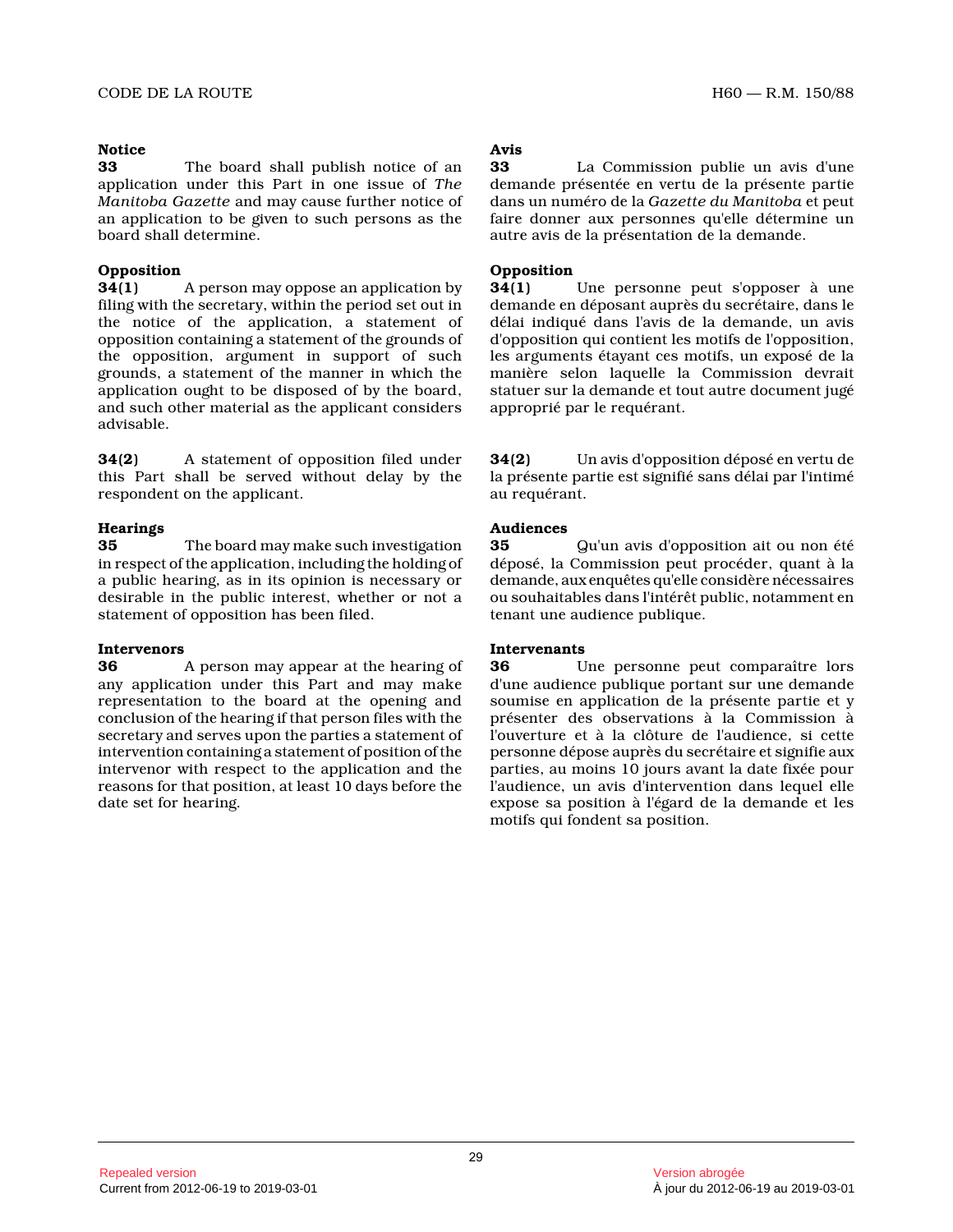PART VII.1

BUS SCHEDULED CHANGES

**36.1 to 36.14** Repealed.

M.R. 29/93; 80/2012

PARTIE VII.1

CHANGEMENTS À L'HORRAIRE DES AUTOCARS

**36.1 à 36.14** Abrogés.

R.M. 29/93; 80/2012

Continues on page 37. Suite à la page 37.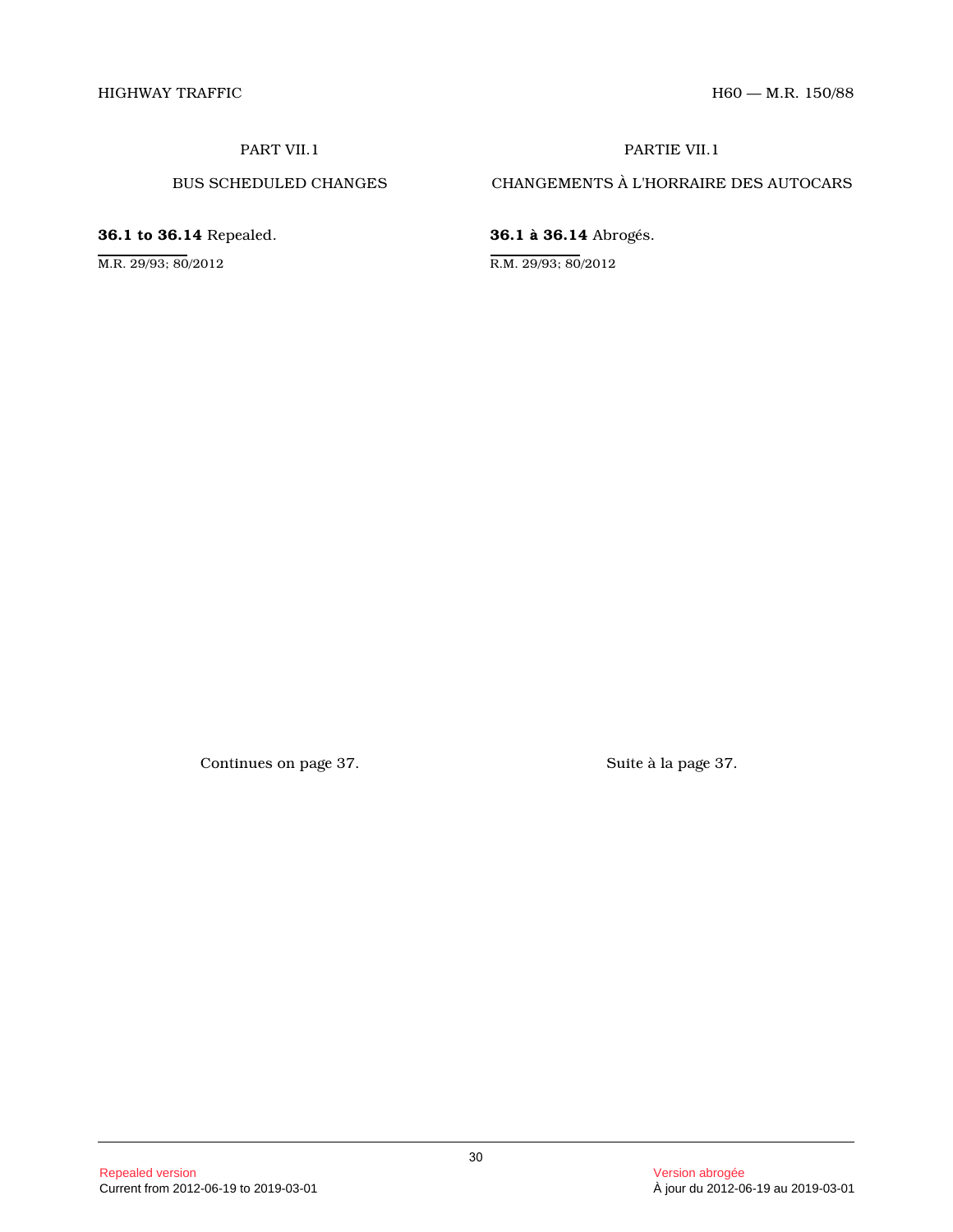#### **Request for determination of interim matter**

**37(1)** Any party or intervenor or any person who has filed an application, statement of opposition or statement of intervention which is no t accepted may request the board to determine an interim matter in any proceeding including any decision of a document control officer with respect to any matter by filing at least 28 days prior to the date of the hearing of the application a written application with the secretary describing the issue to be determined and providing argument, and the documentary evidence relied upon.

**37(2)** An applicant under subsection (1), shall serve a copy of the application and any documentary evidence submitted to the board with the applicatio n on all parties or their counsel without delay after filing the written application.

# **Answer to request and service 38** A party

(a) may within 7 days of receiving notice of the application under subsection 37(1) respond to it by filing a written answer to it and documentary evidence relied upon; and

(b) shall serve a copy of the answer and the documentary evidence relied upon on the parties or their counsel.

#### **Reply to answer**

**39** A party may file a reply to the answer under section 38 within three days of service of th e answer on the party, exclusive of Saturdays, Sundays and holidays.

### PART VIII PARTIE VIII

### INTERIM APPLICATIONS DEMANDES INTERLOCUTOIRES

#### **Questions incidentes**

**37(1)** Une partie, un intervenant ou toute personne qui a déposé une demande, un avis d'opposition ou un avis d'intervention qui n'est pa s accepté, peut demander à la Commission de statuer sur une question incidente dans le cadre d'une instance, y compris une décision du fonctionnaire responsable des documents à l'égard d'une question, en déposant auprès du secrétaire, au moins 28 jours avant la date de l'audition de la demande, une demande écrite décrivant la question en litige qui doit être tranchée et exposant les arguments étayan t sa position, ainsi que les éléments de preuve documentaire sur lesquels il s'appuie.

**37(2)** Un requérant visé au paragraphe (1) signifie sans délai une copie de la demande et des éléments de preuve documentaire soumis à la Commission avec la demande, à toutes les parties ou à leurs avocats, après le dépôt de la demande écrite.

# **Réponse et signification**

**38** Une partie :

a) peut, dans les sept jours de la réception de l'avis de la demande visée au paragraphe 37(1), répondre à cette demande en déposant une réponse écrite ainsi que des éléments de preuve documentaire à l'appui de celle-ci;

b) signifie aux parties ou à leurs avocats une copie de la réponse et des éléments de preuve documentaire à l'appui de celle-ci.

#### **Réplique à la réponse**

**39** Une partie peut déposer une réplique à la réponse visée à l'article 38 dans les trois jours de la signification de la réponse à la partie, à l'exclusion des samedis, des dimanches et des jours fériés.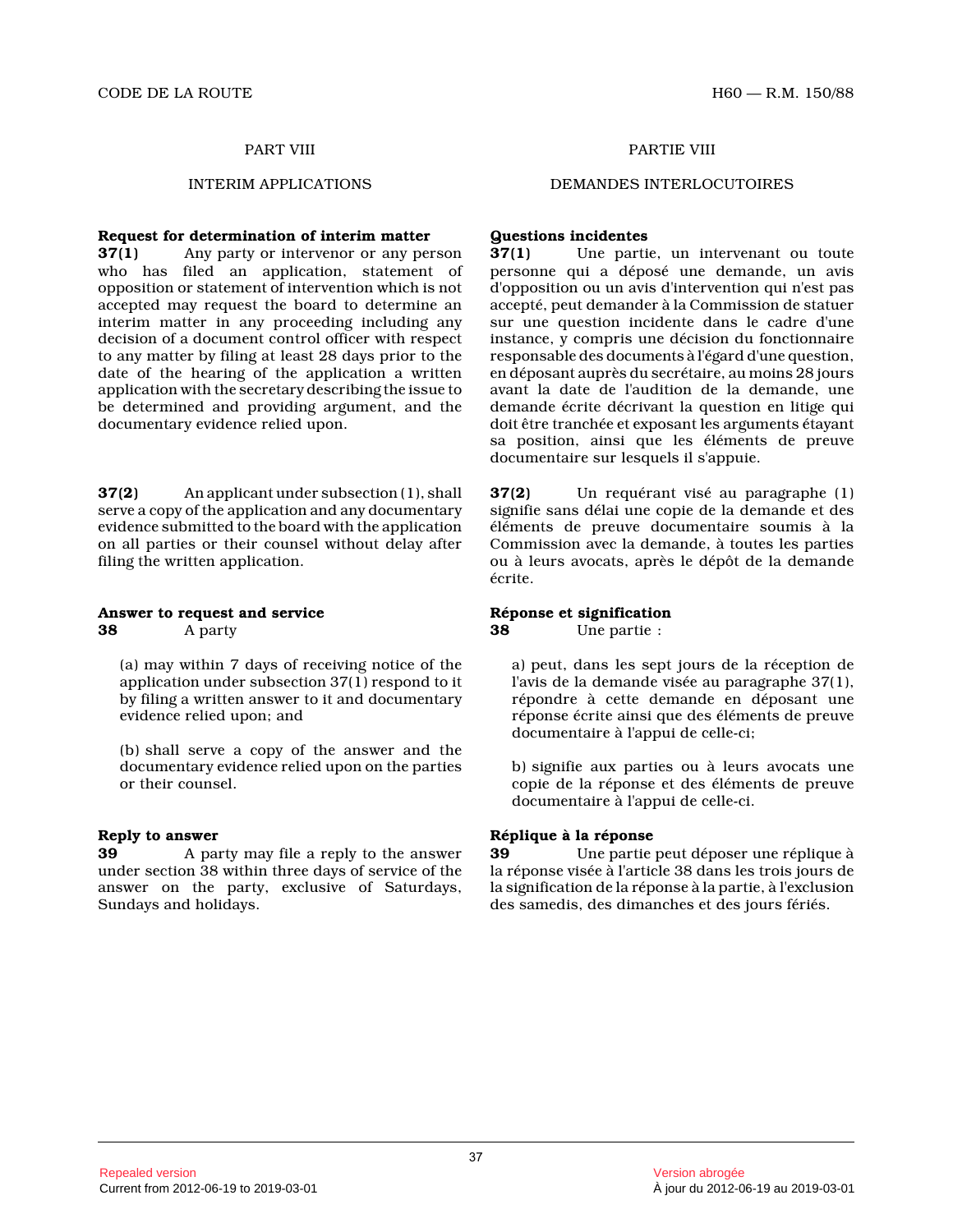#### **Interim hearing may be held**

**40(1)** If the board considers it necessary, it may direct that an interim hearing be held, at whic h argument or evidence and argument may be presented.

**40(2)** The board may hear and determine any interim matter by conference telephone.

#### **Audience interlocutoire**

**40(1)** Si la Commission l'estime nécessaire, elle peut ordonner la tenue d'une audience interlocutoire au cours de laquelle peuvent être présentés soit des arguments, soit des témoignages et des arguments.

**40(2)** La Commission peut entendre et trancher toute question incidente par voie de conférence téléphonique.

## TRANSFERS OF OPERATING AUTHORITY TRANSFERT DE L'AUTORISATION

# PART IX PARTIE IX

# D'EXPLOITATION

# **Application for approval**

**41(1)** A proposed transferee may apply to the board for approval of the transfer of an operating authority, other than a licence to operate an extra-provincial truck undertaking, or part thereof under section 293 of the provincial Act by

(a) submitting to the document control officer an application in Form 12;

(b) submitting the supporting documentation described in subclauses 4(1)(b)(i) to (iv) and

(i) a true copy of the executed purchase agreement, and

(ii) a declaration of the transferor as to the manner by which trade debts of the transferor are to be satisfied; and

(c) paying the prescribed fee.

### **Demande d'approbation**

**41(1)** Une personne proposée à titre de bénéficiaire du transfert peut demander à la Commission d'approuver le transfert de tout ou partie d'une autorisation d'exploitation, autre qu'une licence d'exploitation d'une entreprise de camionnage extra-provinciale, conformément à l'article 293 de la loi provinciale, de la façon suivante :

a) en présentant au fonctionnaire responsable des documents une demande au moyen de la formule 12;

b) en présentant les documents justificatifs prévus aux sous-alinéas 4(1)b)(i) à (iv) ainsi que les documents suivants :

(i) une copie conforme de l'acte de vente signé,

(ii) une déclaration de l'auteur du transfert indiquant la manière selon laquelle doivent être réglées ses dettes commerciales;

c) en payant les droits prescrits.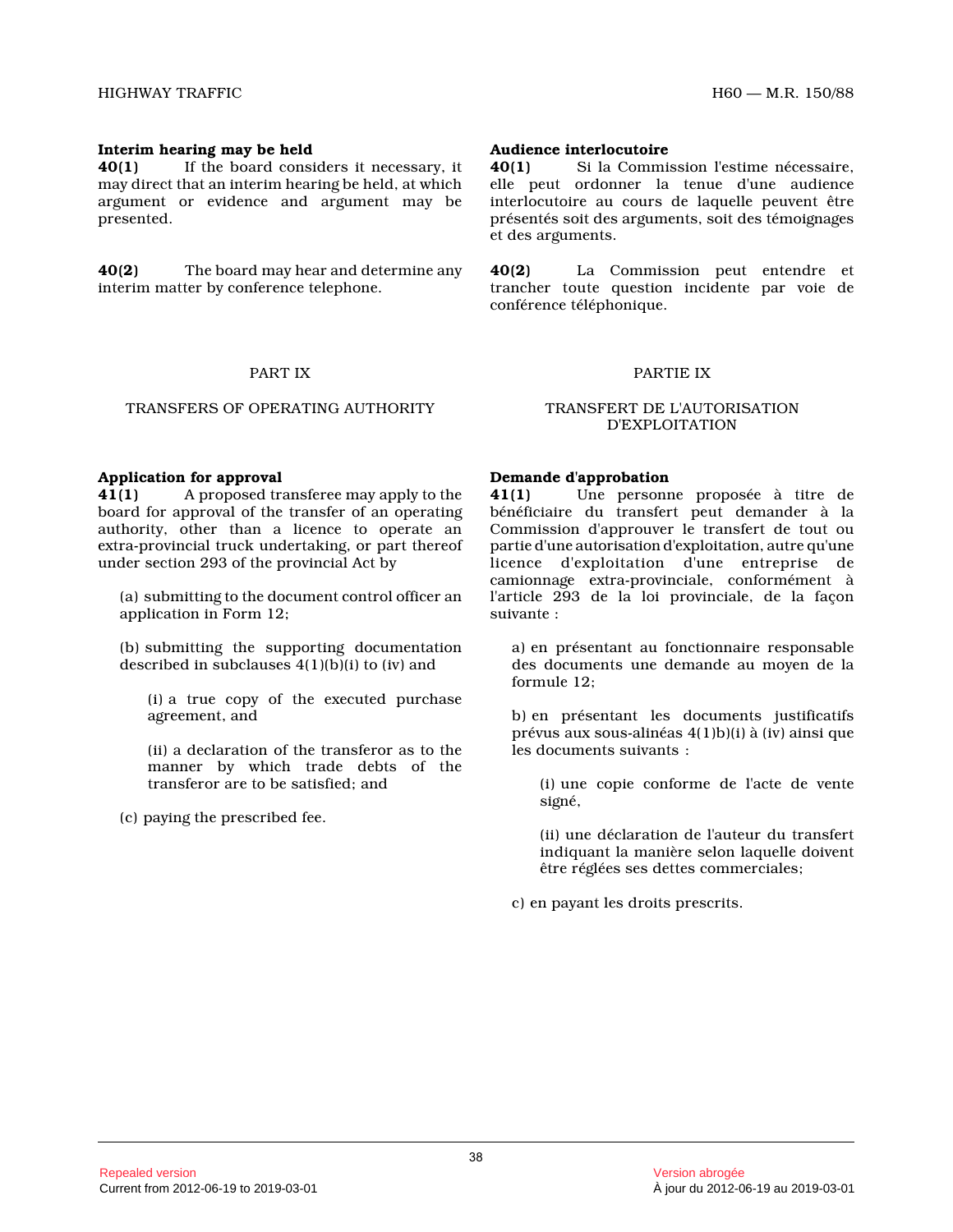**41(2)** A document control officer shall accept for filing a completed application and shall cause a notice of the application in Form 13 to be publishe d in the next issue of *The Manitoba Gazette* .

## **Reference for investigation**

**42** When an application under this Part by a person who is not the holder of an operating authority is accepted, a document control officer shall refer the application to the director for investigation as to whether the applicant meets the criteria relating to fitness adopted by the board.

### **Opposition**

**43(1)** An interested person may within 21 days of the publication of the notice under subsection 41(2) file with the secretary a statemen t of opposition setting out the grounds of opposition and the particulars.

**43(2)** A person who files a statement of opposition shall serve it without delay on the applicant or applicant's counsel.

### **Hearing**

**44** The board may cause such investigation of the proposed transfer to be made, including the holding of a public hearing, as in its opinion is necessary or desirable in the public interest, whether or not a statement of opposition to the application has been filed.

#### **Denial of approval**

**45** The board shall not approve the transfer where it is satisfied that approval of the transfer will likely be detrimental to the public interest, or that service under the operating authority to be transferred has been abandoned or discontinued contrary to section 299 of the Provincial Act, or that the operating authority is deemed to be cancelled pursuant to subsection 290(6) of the provincial Act .

**41(2)** Un fonctionnaire responsable des documents accepte une demande dûment remplie en vue de son dépôt et fait publier dans le numéro suivant de la *Gazette du Manitoba*, au moyen de la formule 13, un avis de demande.

### **Renvoi au directeur**

**42** Lorsqu'une demande présentée en vertu de la présente partie par une personne qui n'est pa s titulaire d'une autorisation d'exploitation est acceptée, un fonctionnaire responsable des documents renvoie la demande au directeur afin qu'il détermine si le requérant remplit les critère s d'aptitude adoptés par la Commission.

### **Opposition**

**43(1)** Une personne intéressée peut, dans les 21 jours de la publication de l'avis prévu au paragraphe 41(2), déposer auprès du secrétaire un avis d'opposition indiquant les motifs de l'opposition et les détails concernant ceux-ci.

**43(2)** Une personne qui dépose un avis d'opposition le signifie sans délai au requérant ou à son avocat.

### **Audience**

**44** Qu'un avis d'opposition à la demande ait été ou non déposé, la Commission peut faire tenir, quant au transfert projeté, les enquêtes qu'elle juge nécessaires ou souhaitables dans l'intérêt public, notamment en tenant une audience publique.

# **Approbation refusée**

**45** La Commission n'approuve pas le transfert si elle est convaincue que le transfert n'est pas dans l'intérêt public, que le service assuré au x termes de l'autorisation d'exploitation faisant l'objet de la demande de transfert a été abandonné ou a cessé d'être assuré en contravention de l'article 299 de la loi provinciale, ou encore que cette autorisation est réputée avoir été annulée conformément au paragraphe 290(6) de la loi provinciale.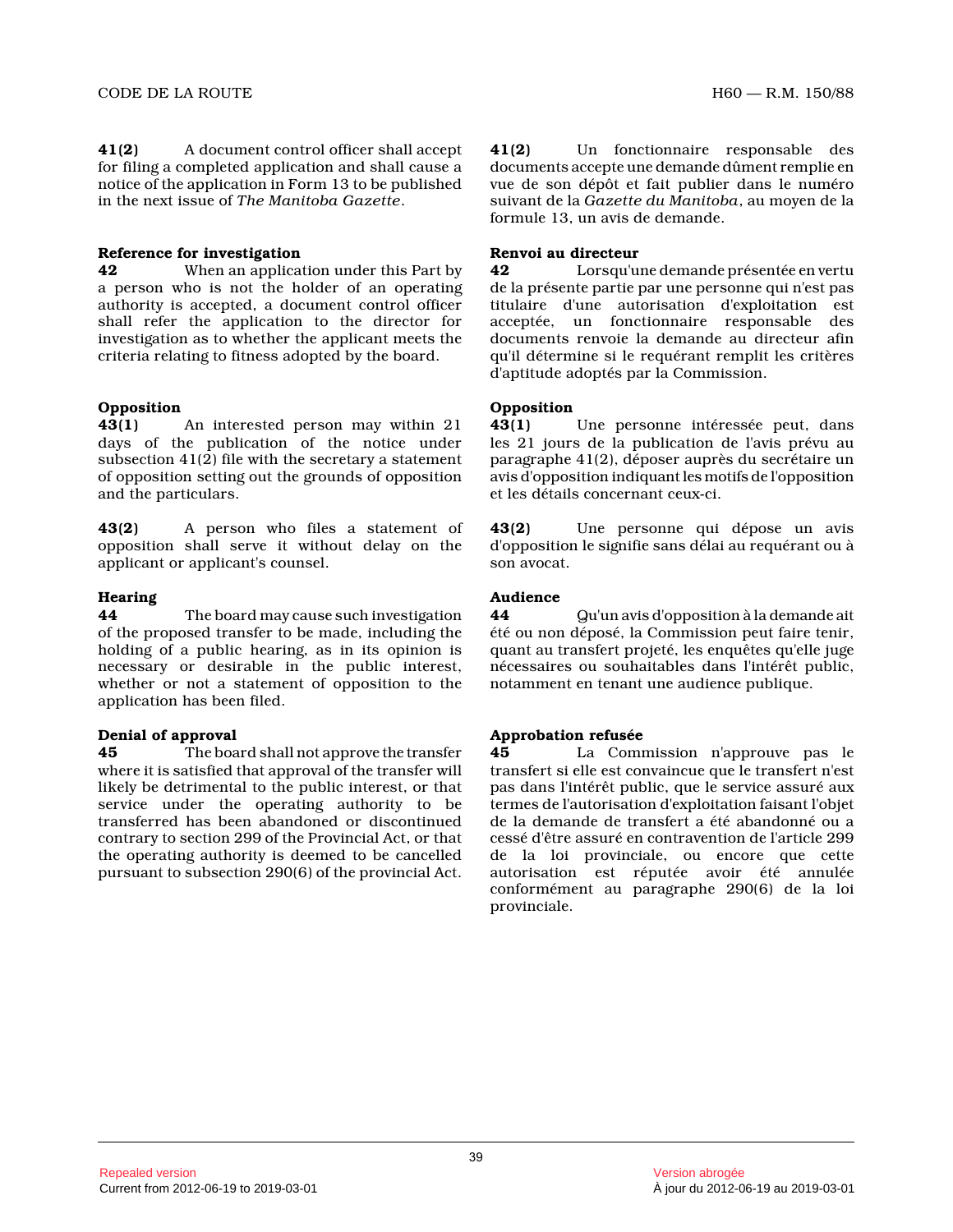#### **Show cause hearings**

**46(1)** Upon the complaint of any person or its own initiative, and upon proper grounds, the board may direct a motor carrier to appear at a hearing and show cause why that motor carrier should not be subject to a sanction in accordance with one or more of subsections 288(2), 290(6), 294(2), 299(1), 299(2), 300(1), 300(1.1), 300(3), 300(3.1), 300(3.2), 300(3.3), 300(4), 301(3) and 318(2) of the provincial Act.

M.R. 80/2012

**46(2)** The board shall at least 10 days prior to the date set for the hearing serve a notice of the hearing upon the motor carrier specifying the allegations against the carrier and the provision o f the provincial Act under which the carrier may be subject to sanction.

**46(3)** Where a respondent intends to contest the allegations contained in the notice, the respondent shall file with the board a written response to the notice within seven days of receipt thereof or within such further time as the board may allow.

**46(4)** The board may discontinue proceedings under this Part if the written response made under subsection (3) satisfies the board that it would be appropriate to do so.

#### **Failure to appear**

**47(1)** Where the respondent fails to appear as required, the board may proceed to hear the matter in the respondent's absence.

**47(2)** Where the respondent fails to appear and has failed to file a response under subsection 46(3), the board may consider the respondent to have admitted the allegations in the notice under subsection 46(2).

## PART X PARTIE X

# SHOW CAUSE PROCEEDINGS PROCÉDURES DE JUSTIFICATION

### **Audiences de justification**

**46(1)** La Commission peut, pour des motifs suffisants, de son propre chef ou à la suite d'une plainte présentée par une personne, ordonner à un transporteur routier de comparaître à une audience et de démontrer pourquoi il ne devrait pas faire l'objet d'une sanction aux termes d'un ou de plusieurs des paragraphes suivants, soit les paragraphes 288(2), 290(6), 294(2), 299(1),  $299(2)$ ,  $300(1)$ ,  $300(1.1)$ ,  $300(3)$ ,  $300(3.1)$ , 300(3.2), 300(3.3), 300(4), 301(3) et 318(2) de la loi provinciale.

#### R.M. 80/2012

**46(2)** Au moins 10 jours avant la date de l'audience, la Commission signifie au transporteur routier un avis de l'audience précisant les allégations formulées contre lui ainsi que les dispositions de la loi provinciale en vertu desquelles il peut faire l'objet d'une sanction.

**46(3)** L'intimé qui a l'intention de contester les allégations contenues dans l'avis dépose auprès de la Commission une réponse écrite à l'avis dans les sept jours suivant la réception de l'avis ou à l'intérieur du délai supplémentaire que lui accorde la Commission.

**46(4)** La Commission peut mettre fin aux procédures prévues par la présente partie si elle est convaincue, par la réponse écrite déposée en application du paragraphe (3), qu'il serait opportu n de le faire.

#### **Défaut de comparaître**

**47(1)** Si l'intimé ne comparaît pas en contravention de l'ordre qui lui a été donné à cet effet, la Commission peut entendre la cause en son absence.

**47(2)** Si l'intimé ne comparaît pas à l'audience et s'il n'a pas déposé une réponse en application d u paragraphe 46(3), la Commission peut considérer que l'intimé a admis les allégations formulées dans l'avis visé au paragraphe 46(2).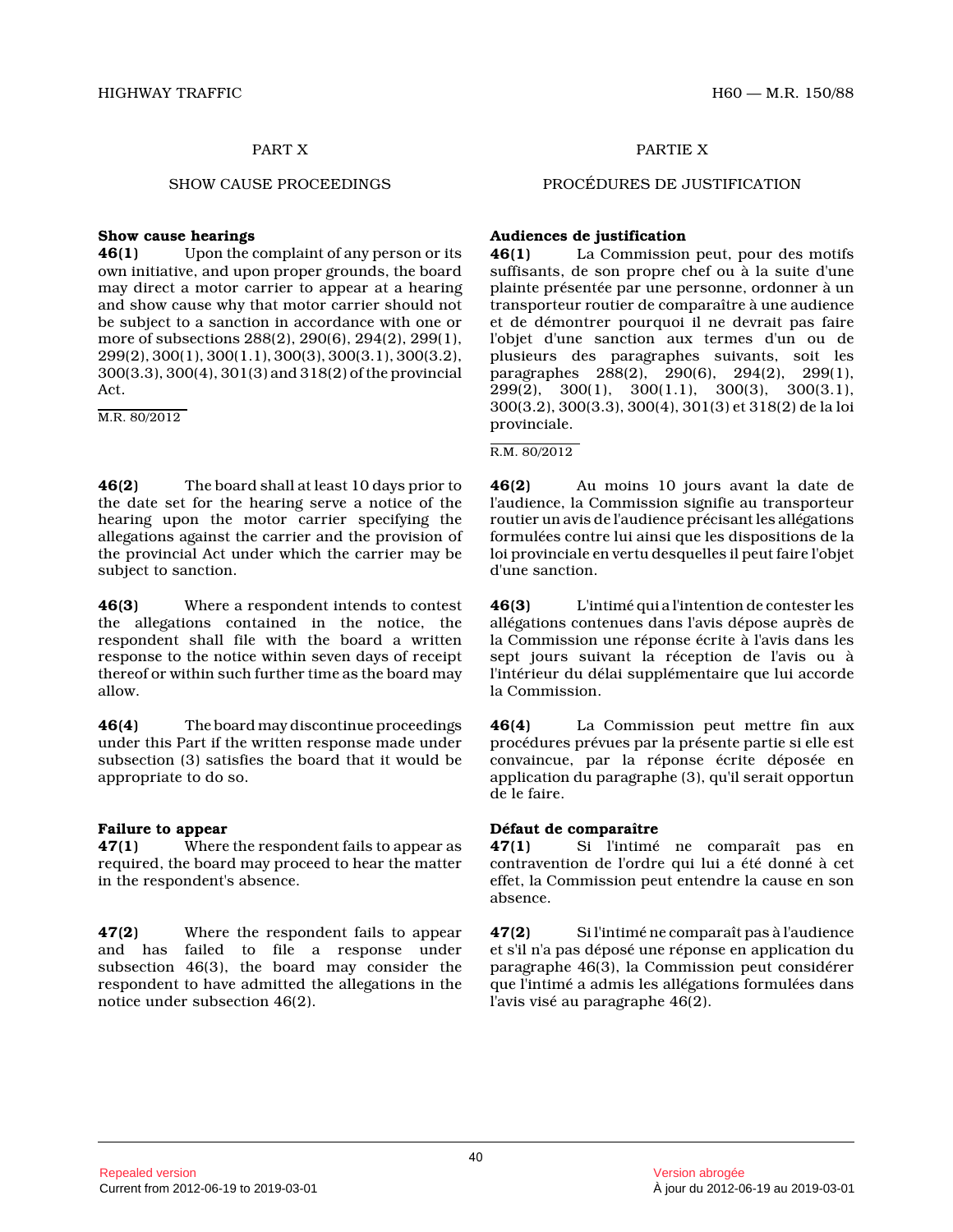**47(3)** Where a respondent fails to appear, but has filed a response under subsection 46(3), the board may, in determining the disposition of the matter, consider the representations made by the respondent in the response.

#### **Complainant may be a party**

**48(1)** The board on its own motion or upon the application of a complainant and payment of the prescribed fee may order that the complainant be made a party to proceedings under this Part, if the board is satisfied that to do so would assist the board and would not unduly delay the proceedings or otherwise be unfair to the respondent.

**48(2)** The board may at any time during the proceedings disqualify any complainant from continuing as a party to those proceedings.

### CANCELLATION FOR FAILURE TO MEET FITNESS AND INSURANCE REQUIREMENTS

#### **Definition**

**48.1** In this Part, **"fitness certification"** means the certification by the director that a moto r carrier meets the criteria relating to the fitness of the applicant to hold an operating authority.

M.R. 29/93

# **Suspension and cancellation**<br>48.2 Where

**48.2** Where

(a) the director or the board has received a notice of expiration or cancellation of the liability or fidelity insurance coverage held by a motor carrier and required under the federal regulations or the *Motor Carrier Insurance Requirements Order*; or

**47(3)** Si un intimé ne comparaît pas à l'audience mais qu'il a déposé une réponse en application du paragraphe 46(3), la Commission peut, en rendant sa décision, tenir compte des observations présentées par l'intimé dans sa réponse.

#### **Plaignant constitué partie**

**48(1)** La Commission peut, d'office ou suite à la demande d'un plaignant et moyennant le paiement des droits prescrits, ordonner que le plaignant soi t constitué partie aux procédures engagées en vertu d e la présente partie, si elle est convaincue qu'une telle mesure lui serait utile, ne retarderait pas indûmen t les procédures et ne serait pas préjudiciable de quelque façon que ce soit à l'intimé.

**48(2)** La Commission peut, en tout temps pendant les procédures, mettre fin à la participation d'un plaignant à titre de partie aux procédures en question.

# PART X.1 PARTIE X.1

#### ANNULATION POUR DÉFAUT DE RÉPONDRE AUX EXIGENCES EN MATIÈRE D'APTITUDE ET D'ASSURANCE

#### **Définition**

**48.1** Pour l'application de la présente partie, **« attestation d'aptitude »** s'entend du document fournit par le directeur attestant que le transporteur routier remplit les critères servant à déterminer s i un requérant est apte à détenir une autorisation d'exploitation.

R.M. 29/93

# **Suspension et annulation**<br>**48.2** Dans l'un ou l'a

**48.2** Dans l'un ou l'autre des cas suivants :

a) le directeur ou la Commission reçoit avis de l'expiration et de l'annulation de l'assurance responsabilité ou de cautionnement d'un transporteur routier, assurance que ce dernier est tenu de souscrire en application du règlement fédéral ou du règlement intitulé « *Motor Carrier Insurance Requirements Order* »;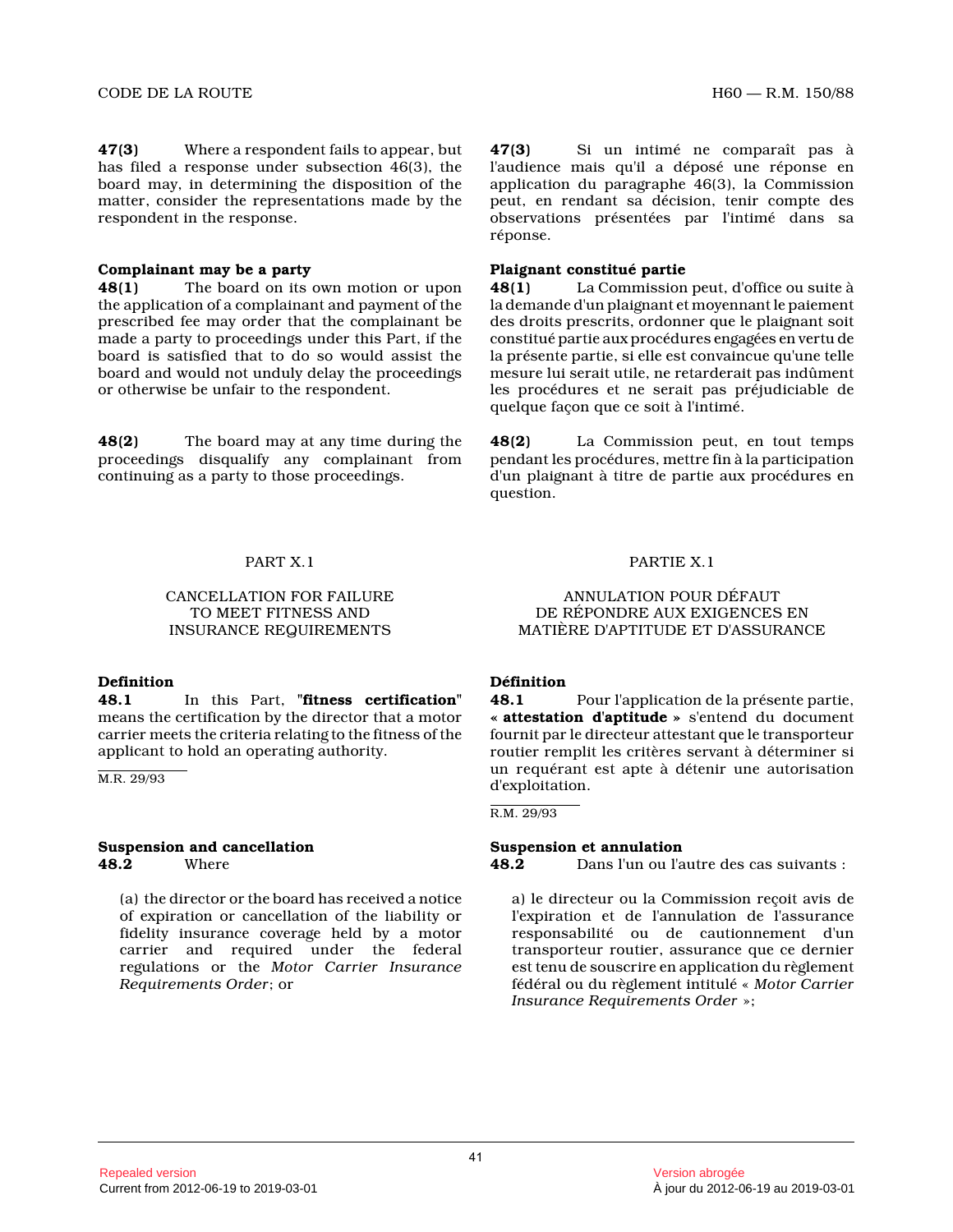(b) the director has cancelled the fitness certification of a motor carrier;

the board may, without a hearing, order

(c) that the carrier's operating authority be suspended, and the carrier shall cease operating on the highways in the Province

(i) effective the date the insurance expires or is cancelled and until the carrier files evidence satisfactory to the director that the carrier holds the required insurance coverage, and complies with an order under clause (e), or

(ii) effective the date the carrier's fitness certification is cancelled and until the carrier's fitness certification is reinstated by the director and the carrier complies with an order under clause (e);

(d) that the carrier's operating authority be cancelled effective 30 days from the date the order is served on the carrier, unless prior to the effective date of the cancellation

(i) the carrier files evidence satisfactory to the director that the carrier holds the required insurance coverage, and the carrier's fitness certification is reinstated by the director, or

(ii) the carrier requests a hearing in accordance with section 48.4; and

(e) that the carrier shall pay costs to the board in the amount set out in the order.

M.R. 29/93

b) le directeur a annulé le certificat d'aptitude d'un transporteur routier,

la Commission peut, sans tenir une audience, ordonner :

c) que l'autorisation d'exploitation du transporteur soit suspendue, et ce dernier doit alors cesser de faire circuler ses véhicules sur le s routes de la province :

(i) à compter de la date d'expiration ou d'annulation de l'assurance ou jusqu'à ce que le transporteur prouve d'une façon jugée satisfaisante par le directeur qu'il a souscrit l'assurance requise et qu'il se conforme à une ordonnance rendue en application de l'alinéa e),

(ii) à compter de la date d'annulation du certificat d'aptitude du transporteur et jusqu'à ce que le directeur remette le certificat d'aptitude en vigueur et que le transporteur se conforme à une ordonnance rendue en application de l'alinéa e);

d) que l'autorisation d'exploitation du transporteur soit annulée à compter du trentième jour qui suit la date de signification de l'ordonnance au transporteur, à moins que l'une des mesures décrites ci-après ci-après soit prise avant la date d'entrée en vigueur de l'annulation :

(i) le transporteur dépose une preuve jugée satisfaisante par le directeur attestant qu'il a souscrit l'assurance requise, et le directeur remet en vigueur le certificat d'aptitude du transporteur,

(ii) le transporteur demande la tenue d'une audience conformément à l'article 48.4;

e) que le transporteur paie à la Commission le montant des frais indiqué dans l'ordonnance.

R.M. 29/93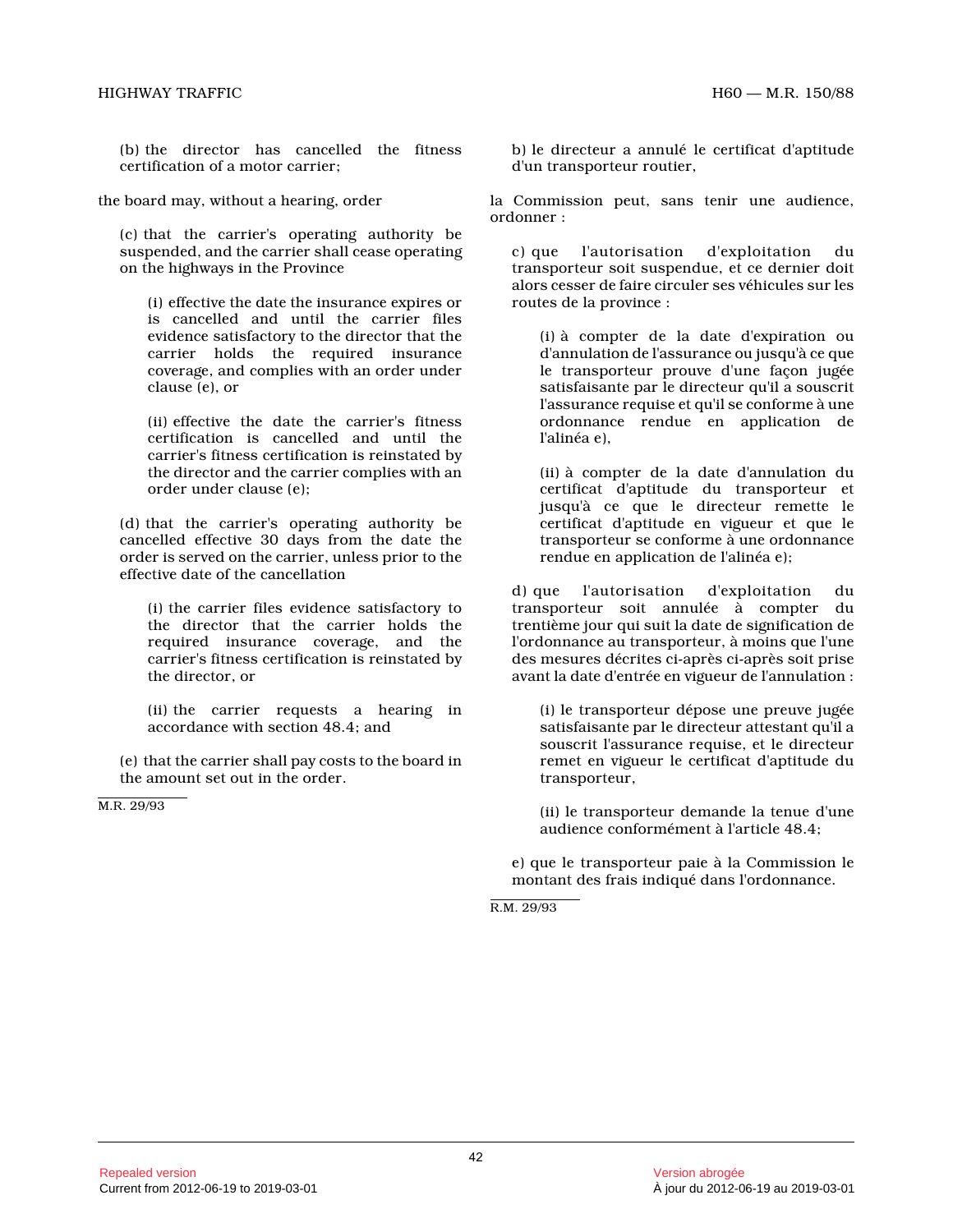# **Service of order**

**48.3(1)** The secretary shall cause an order under section 48.2 and a notice of the affected motor carrier's right to a hearing under section 48.4 to be served on the carrier without delay.

M.R. 29/93

**48.3(2)** Where the secretary attempts to serve an order and notice in accordance with subsection (1) and these rules and the letter containing the order is returned as undeliverable by the post office, the secretary shall cause the order and notice to be sent by ordinary mail to the most recent address of the motor carrier in the records of the board, and upon compliance with this subsection by the secretary th e carrier shall be deemed to have received the order and notice.

M.R. 29/93

### **Right to hearing**

**48.4(1)** Where the board makes an order under section 48.2 the affected motor carrier may, within 30 days of the date the order is served on the carrier, request in writing that the board hold a hearing.

M.R. 29/93

**48.4(2)** Where the motor carrier requests a hearing in accordance with subsection (1), the secretary shall

(a) arrange the hearing without delay; and

(b) serve a notice of the hearing on the motor carrier and the director at least  $10$  days prior to the date of the hearing.

M.R. 29/93

## **Signification de l'ordonnance**

**48.3(1)** Le secrétaire prend sans délai les dispositions nécessaires afin qu'une ordonnance aux termes de l'article 48.2 et un avis informant le transporteur mis en cause de son droit à une audience en vertu de l'article 48.4 soient signifiés au transporteur.

#### R.M. 29/93

**48.3(2)** Si le secrétaire tente de signifier l'ordonnance et l'avis conformément au paragraphe (1) et aux présentes règles et que la lettre contenant l'ordonnance est retournée par l'administration des postes avec la mention « impossible de remettre au destinataire », le secrétaire expédie alors l'ordonnance et l'avis par courrier ordinaire à l'adresse du transporteur la plus récente consignée dans les dossiers de la Commission, et le transporteur est alors reputé avoir reçu l'ordonnance et l'avis du fait que le secrétaire s'est conformé aux dispositions du présent paragraphe.

R.M. 29/93

#### **Droit à une audience**

**48.4(1)** Lorsque la Commission rend une ordonnance en vertu de l'article 48.2, le transporteur mis en cause peut, dans les trente jours qui suivent la date de signification d e l'ordonnance, demander par écrit à la Commission la tenue d'une audience.

#### R.M. 29/93

**48.4(2)** Dans le cas où le transporteur demande la tenue d'une audience conformément au paragraphe (1), le secrétaire :

a) prend sans délai les dispositions nécessaires en vue de la tenue de l'audience;

b) signifie un avis d'audience au transporteur et au directeur au moins 10 jours avant la date de l'audience.

R.M. 29/93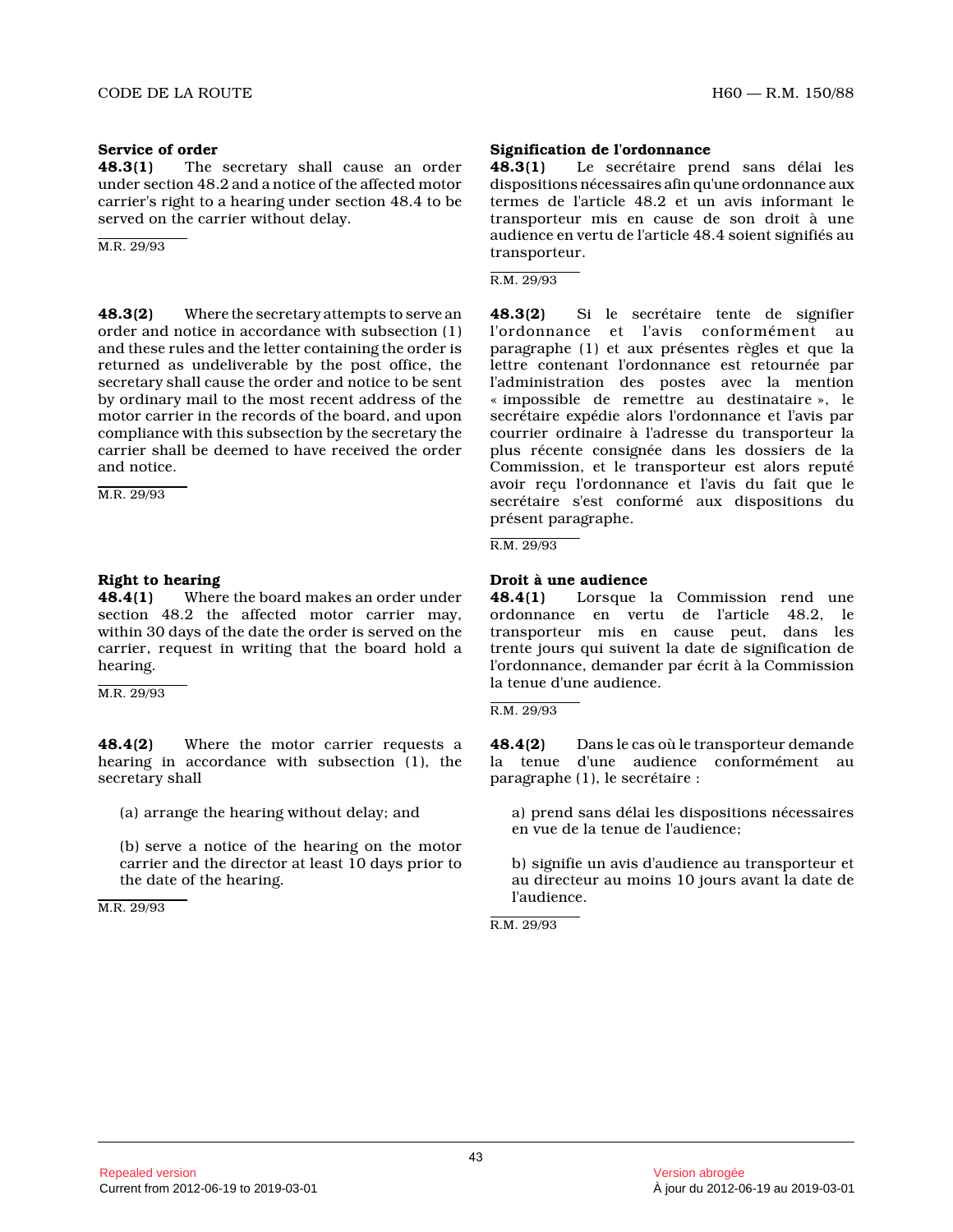**48.4(3)** Part X applies to a hearing under this section with such modifications as are reasonably necessary.

M.R. 29/93

#### **Cancellation of operating authority**

**48.5** The operating authority held by the carrier is cancelled effective 30 days after the date the order is served on the carrier without further notice to the carrier if

(a) the board has made an order under section 48.2;

(b) the secretary has complied with section 48.3;

(c) the affected motor carrier does not request a hearing in accordance with section 48.4; and

(d) the affected motor carrier has failed to file evidence satisfactory to the director that the carrier holds the required insurance coverage or the affected motor carrier's fitness certification has not been reinstated by the director.

M.R. 29/93

**48.4(3)** La partie X s'applique aux audiences prévues par le présent article, avec les adaptation s nécessaires.

R.M. 29/93

#### **Annulation de l'autorisation d'exploitation**

**48.5** L'autorisation d'exploitation détenue par un transporteur est annulée 30 jours après la date de signification de l'ordonnance au transporteur, e t sans autre avis à ce dernier, si :

a) la Commission a rendu une ordonnance en vertu de l'article 48.2;

b) le secrétaire s'est conformé aux dispositions de l'article 48.3;

c) le transporteur mis en cause ne demande pas la tenue d'une audience aux termes de l'article 48.4;

d) le transporteur mis en cause n'a pas déposé une preuve jugée satisfaisante par le directeur attestant qu'il a souscrit l'assurance requise ou l e directeur n'a pas remis en vigueur le certificat d'aptitude du transporteur mis en cause.

R.M. 29/93

#### INQUIRIES RESPECTING TOLLS DETRIMENTAL TO THE PUBLIC INTEREST

**Written response to evidence of public detriment**

**49** Where the board is satisfied that a complainant has filed, or investigation by board staff has obtained, evidence which, in the absence of evidence to the contrary, is sufficient to establis h that a rate charged by a motor carrier is likely to be detrimental to the public interest, the board shall in writing give notice of the fact and the evidence on which it is based to the motor carrier and give the carrier a reasonable time, which shall be set out i n the notice, to provide a written statement and documentary evidence in response.

PART XI PARTIE XI

#### ENQUÊTES CONCERNANT LES PRIX PRÉJUDICIABLES À L'INTÉRÊT PUBLIC

#### **Réponse écrite**

**49** Si la Commission juge qu'une preuve déposée par un plaignant ou obtenue par le personnel de la Commission à la suite d'une enquête établit de façon satisfaisante, en l'absence d'une preuve contraire, qu'un tarif demandé par un transporteur routier risque d'être préjudiciable à l'intérêt public, elle avise par écrit le transporteur routier de ce fait et de la preuve sur laquelle il est fondé et lui donne un délai raisonnable, fixé dans l'avis, afin de présenter une déclaration écrite ainsi que des éléments de preuve documentaire en guise de réponse.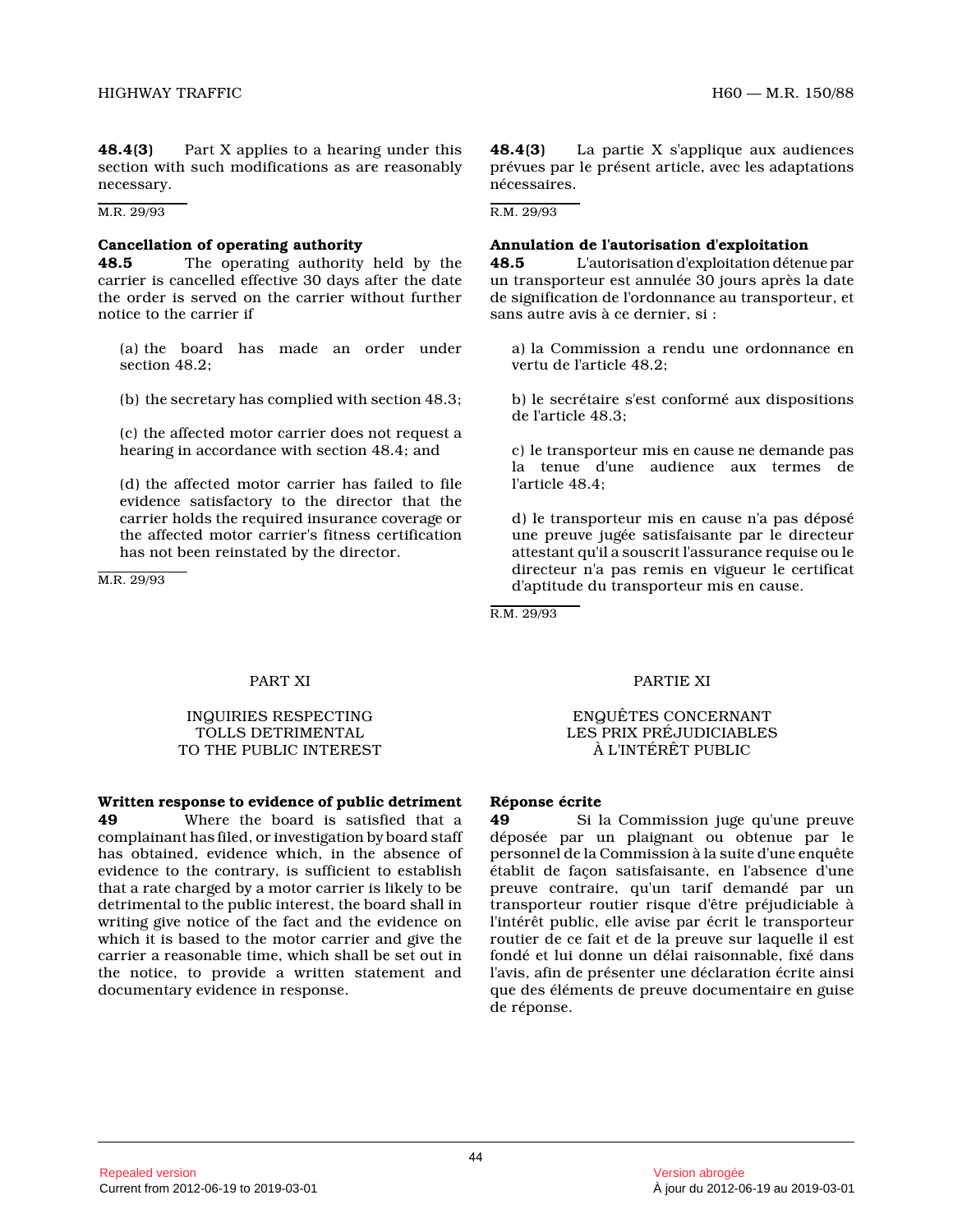## **Hearing**

**50** Where the board is not satisfied with the response of the carrier under section 49, or the carrier has failed to file a response within the time set out in the notice given under that section, the board may order that a public hearing be held to receive evidence respecting whether the rate charge d by the carrier detrimentally affects the public interest and whether the board should make an order under subsection 292.2(2) of the provincial Act.

### **Notice of hearing**

**51** The board shall at least 10 days prior to the date set for the hearing serve upon the carrier a notice setting out

(a) the time and place of the hearing; and

(b) where the carrier has filed a response in accordance with section 49, the reasons why the board is not satisfied with the response.

### **Complainant may be a party**

**52** Section 48 applies with appropriate changes as the circumstances require to proceedings under this Part.

# **Definition**

**53** In this Part, **"application for review"** means an application requesting the board to review, rescind, change, alter, or vary a decision or order, made by the board under subsection 44(3) of *The Public Utilities Board Act* .

#### **Review committee**

**54** All applications for review under this Part shall be heard and determined by a review committee comprised of not less than five members of the board designated by the Chairman.

# **Audience**

**50** Si la Commission est insatisfaite de la réponse du transporteur visée à l'article 49 ou si le transporteur n'a pas déposé une réponse dans le délai indiqué dans l'avis prévu à cet article, elle peut ordonner la tenue d'une audience publique afin de recevoir la preuve en vue de déterminer si les tarifs demandés par le transporteur sont préjudiciables à l'intérêt public et si la Commission devrait rendre une ordonnance conformément au paragraphe 292.2(2) de la loi provinciale.

### **Avis d'audience**

**51** Au moins 10 jours avant la date prévue pour l'audience, la Commission signifie au transporteur un avis précisant :

a) la date, l'heure et le lieu de l'audience;

b) lorsque le transporteur a déposé une réponse conformément à l'article 49, les raisons pour lesquelles la Commission est insatisfaite de la réponse.

### **Plaignant constitué partie**

**52** L'article 48 s'applique, compte tenu des adaptations de circonstance, aux procédures engagées en vertu de la présente partie.

#### PART XII PARTIE XII

#### REVIEW APPLICATIONS DE RÉVISION

# **Définition**

**53** Pour l'application de la présente partie, l'expression **« demande de révision »** s'entend d'une demande sollicitant la révision, l'annulation ou la modification par la Commission d'une décision ou d'une ordonnance rendue par cette dernière conformément au paragraphe 44(3) de la *Loi sur la Régie des services publics* .

#### **Comité de révision**

**54** Les demandes de révision présentées en application de la présente partie sont entendues et tranchées par un comité de révision composé d'au moins cinq membres de la Commission désignés par le président.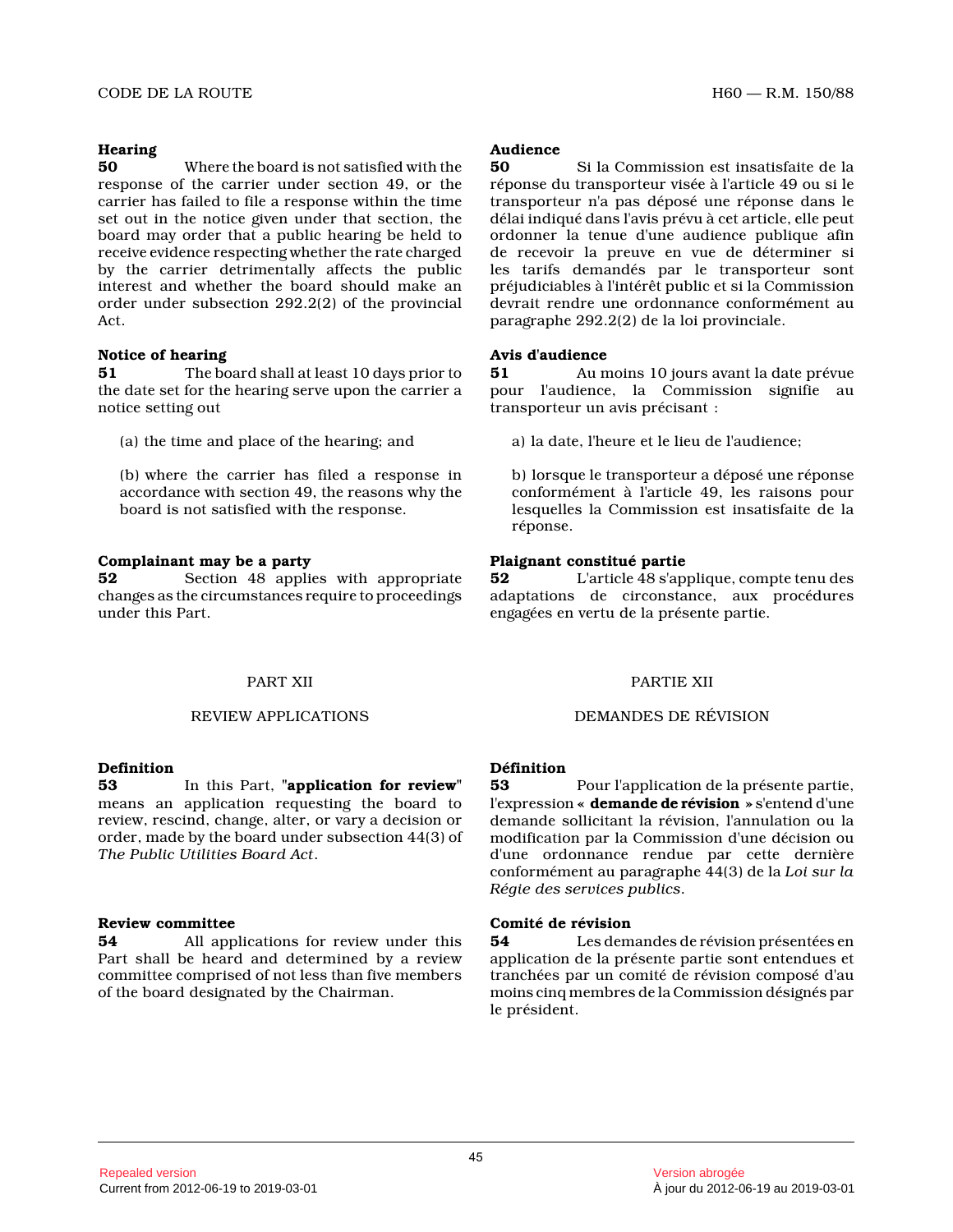#### **Application for review**

**55** Subject to section 57, any party to a decision or order of the board may within 60 days o f the date of the decision or order sought to be reviewed or such further period as the board may order, apply to the board for review of the decisio n or order by

(a) filing an application for review with the secretary containing:

(i) a statement of the background facts of the proceedings under review;

(ii) a statement of the grounds upon which the application is made;

(iii) detailed argument in support of such grounds; and

(iv) a statement of the relief sought upon the review; and

(b) paying the prescribed fee.

#### **Service required**

**56** The party filing an application for review shall without delay serve the material filed with the board in respect of the application upon all partie s to the proceeding under review or their counsel.

#### **No review in certain circumstances**

**57** No application for review may be made in respect of

(a) a decision or order of a review committee under this Part;

(b) a decision or order of the board, which has been appealed to the Court of Appeal;

(c) a declaration under section 21; or

(d) a decision in an interim application under Part VIII of this regulation.

#### **Demande de révision**

**55** Sous réserve de l'article 57, une partie à une décision ou à une ordonnance de la Commission peut, dans les 60 jours de la date de la décision ou de l'ordonnance faisant l'objet de la demande de révision ou dans tout autre délai supplémentaire prescrit par la Commission, demander à cette dernière la révision de la décisio n ou de l'ordonnance :

a) en déposant auprès du secrétaire une demande de révision contenant les documents suivants :

- (i) un exposé des faits ayant donné naissance aux procédures faisant l'objet de la révision,
- (ii) un exposé des motifs invoqués au soutien de la demande,
- (iii) une argumentation détaillée au soutien de ces motifs,
- (iv) un exposé des mesures de redressement demandées dans le cadre de la révision;

b) en payant les droits prescrits.

#### **Signification nécessaire**

**56** La partie qui dépose une demande de révision signifie sans délai à toutes les parties aux procédures faisant l'objet de la révision ou à leur s avocats, les documents déposés auprès de la Commission relativement à la demande de révision.

#### **Cas non susceptibles de révision**

**57** Aucune demande de révision ne peut être présentée relativement aux décisions, ordonnances ou déclarations suivantes :

a) une décision ou une ordonnance d'un comité de révision rendue en vertu de la présente partie;

b) une décision ou une ordonnance de la Commission qui a fait l'objet d'un appel à la Cour d'appel;

c) une déclaration visée à l'article 21;

d) une décision rendue dans le cadre d'une demande interlocutoire conformément à la partie VIII du présent règlement.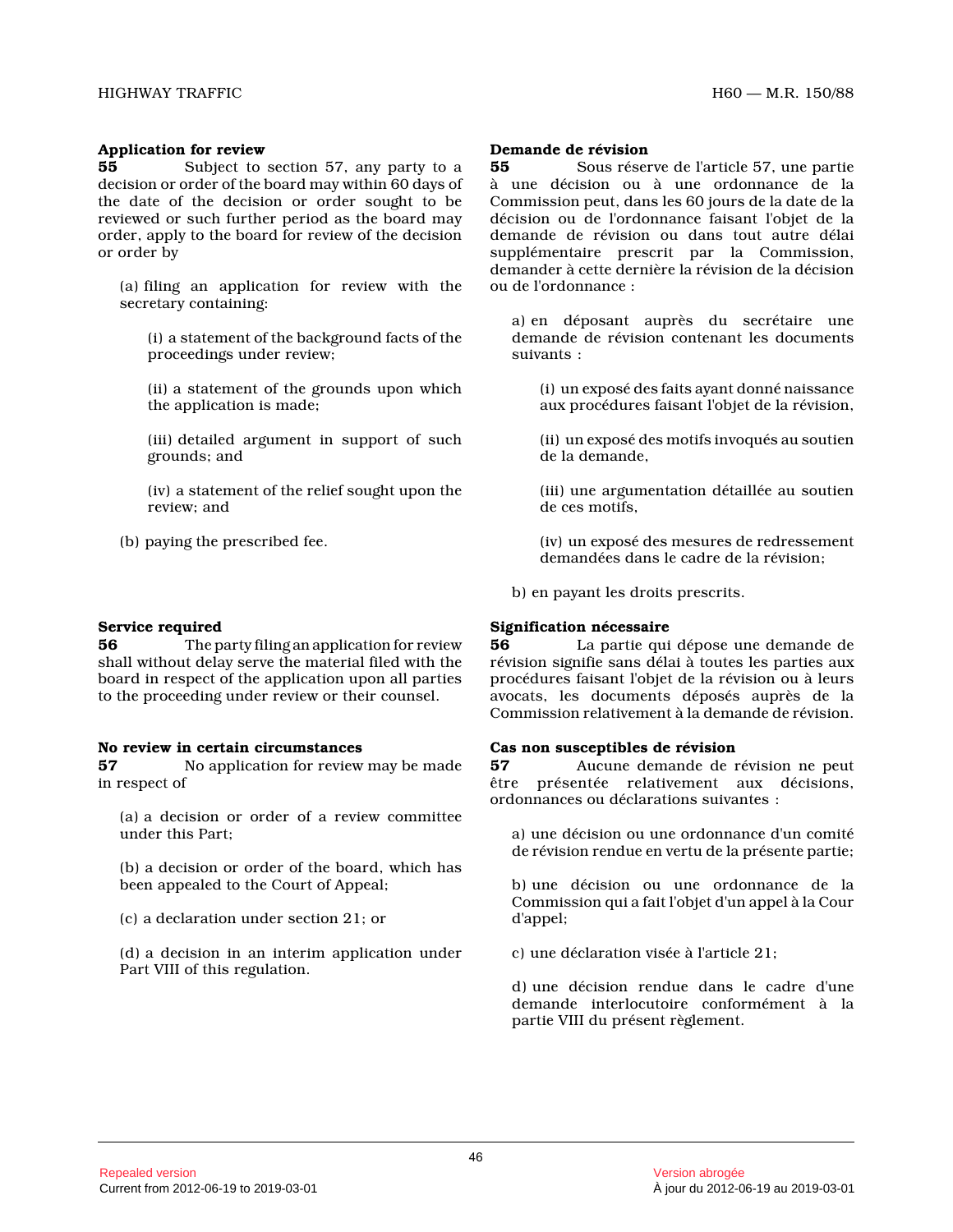### **Answer to application for review**

**58(1)** A party to proceedings under review may, within 30 days of service of the application for review, oppose the application by filing an answer thereto which shall contain:

(a) a statement of the background facts of the proceedings under review, where those stated in the application for review are disputed;

(b) a statement of the position of the party with respect to each of the alleged grounds for review;

(c) detailed argument in support of that position; and

(d) a statement of how the review committee should dispose of the review application.

**58(2)** The respondent shall without delay after filing its answer serve a copy on each party to the proceedings under review or its counsel.

## **Reply**

**59** An applicant for review may, within 10 days of service of an answer under section 58, file a reply to the answer, which shall be served without delay after filing on each party or its counsel.

#### **When transcript necessary**

**60** Where the review committee is of the view that it cannot properly consider the merits of an application for review without a transcript of all or part of the evidence presented at the hearing of the matter under review, it may direct that a transcript be prepared at the expense of the applicant.

#### **Réponse à la demande de révision**

**58(1)** Une partie aux procédures faisant l'objet de la révision peut, dans les 30 jours de la signification de la demande de révision, s'opposer à la demande de révision en déposant une réponse à cette demande, contenant :

a) un exposé des faits ayant donné naissance aux procédures faisant l'objet de la révision qui sont mentionnés dans la demande de révision et qui sont contestés;

b) un exposé de sa position à l'égard de chaque motif de révision invoqué;

c) une argumentation détaillée au soutien de cette position;

d) un exposé de la manière selon laquelle le comité de révision devrait trancher la demande de révision.

**58(2)** Après avoir déposé sa réponse, l'intimé signifie sans délai une copie de celle-ci à chaque partie aux procédures faisant l'objet de la révisio n ou à leurs avocats.

### **Réplique**

**59** La personne qui demande une révision peut déposer une réplique à une réponse présentée en vertu de l'article 58, dans les 10 jours de la signification de la réponse. Immédiatement après avoir été déposée, cette réplique est signifiée à toutes les parties ou à leurs avocats.

#### **Transcription nécessaire**

**60** Si le comité de révision est d'avis qu'il ne peut examiner adéquatement le fond de la demande de révision sans une transcription de tout ou partie de la preuve présentée à l'audition de la question faisant l'objet de la révision, il peut ordonner la préparation d'une transcription aux frais du requérant.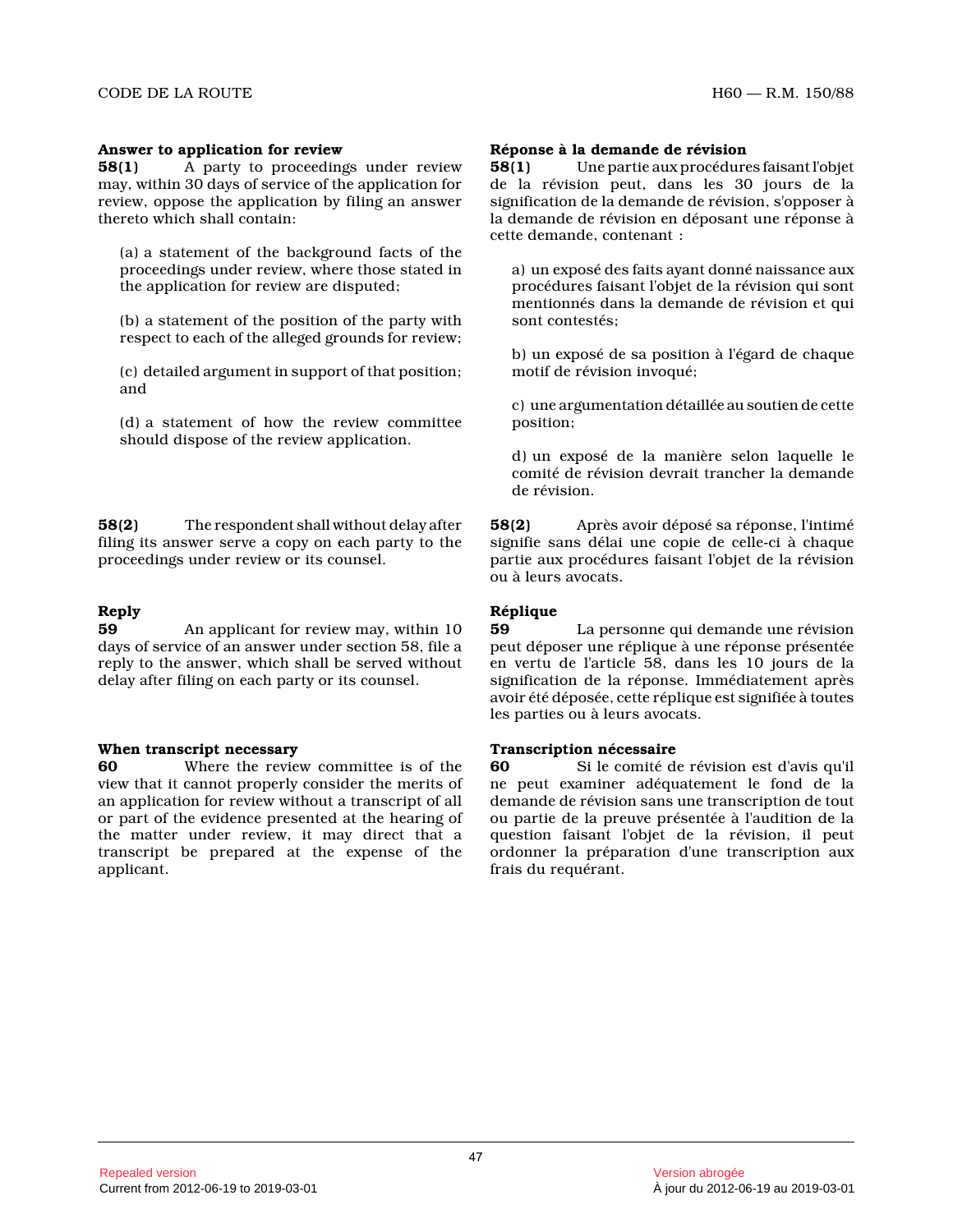#### **Grounds for review**

**61** The review committee may consider the following grounds for review:

(a) the panel of the board hearing the matter under review misapprehended evidence or made inferences which had no basis or an insufficient basis in the evidence;

(b) the panel of the board hearing the matter under review committed an error of law, breached a principle of natural justice, or did not have jurisdiction to make its decision or order;

(c) the panel of the board hearing the matter under review made its decision or order without regard to an established board policy;

(d) new evidence exists which was not available at the time of the hearing of the matter under review and which, if it had been available, would likely have resulted in a materially different decision or order of the board; or

(e) such other grounds for review as it may consider just.

# **Powers of review committee**<br>62 **Upon** the heart

**62** Upon the hearing of the review application, the review committee may:

(a) order the panel of the board which heard the matter under review to reconvene and reconsider the matter, and revoke and substitute or vary its decision or order, in accordance with the opinion of the review committee;

(b) order the panel of the board which heard the matter to reconvene and hear further evidence and argument and revoke and substitute or vary its order as the case requires;

#### **Motifs de révision**

**61** Le comité de révision peut prendre en considération les motifs de révision suivants :

a) les commissaires qui ont entendu la question faisant l'objet de la révision ont mal interprété l a preuve ou ont tiré de celle-ci des conclusions qu'elle ne fondait pas ou dont le fondement était insuffisant;

b) les commissaires qui ont entendu la question faisant l'objet de la révision ont commis une erreur de droit, violé un principe de justice naturelle ou n'avaient pas compétence pour prononcer leur décision ou rendre l'ordonnance;

c) les commissaires qui ont entendu la question faisant l'objet de la révision ont prononcé leur décision ou rendu leur ordonnance sans tenir compte d'une politique établie de la Commission;

d) il existe de nouveaux éléments de preuve qui n'étaient pas disponibles lors de l'audition de la question faisant l'objet de la révision et qui, s'ils avaient été disponibles, auraient été susceptibles de donner lieu à une décision ou à une ordonnance considérablement différente de la Commission;

e) tout autre motif de révision qu'il considère pertinent.

#### **Pouvoirs du comité de révision**

**62** Après avoir entendu la demande de révision, le comité de révision peut, selon le cas :

a) ordonner aux commissaires qui ont entendu la question faisant l'objet de la révision de se réuni r à nouveau afin de la réexaminer et d'annuler et de remplacer leur décision ou leur ordonnance, ou de la modifier, conformément à l'avis formulé par le comité de révision;

b) ordonner aux commissaires qui ont entendu la question de se réunir à nouveau afin d'entendre d'autres témoignages et d'autres arguments et d'annuler et de remplacer leur ordonnance, ou de la modifier, eu égard aux circonstances;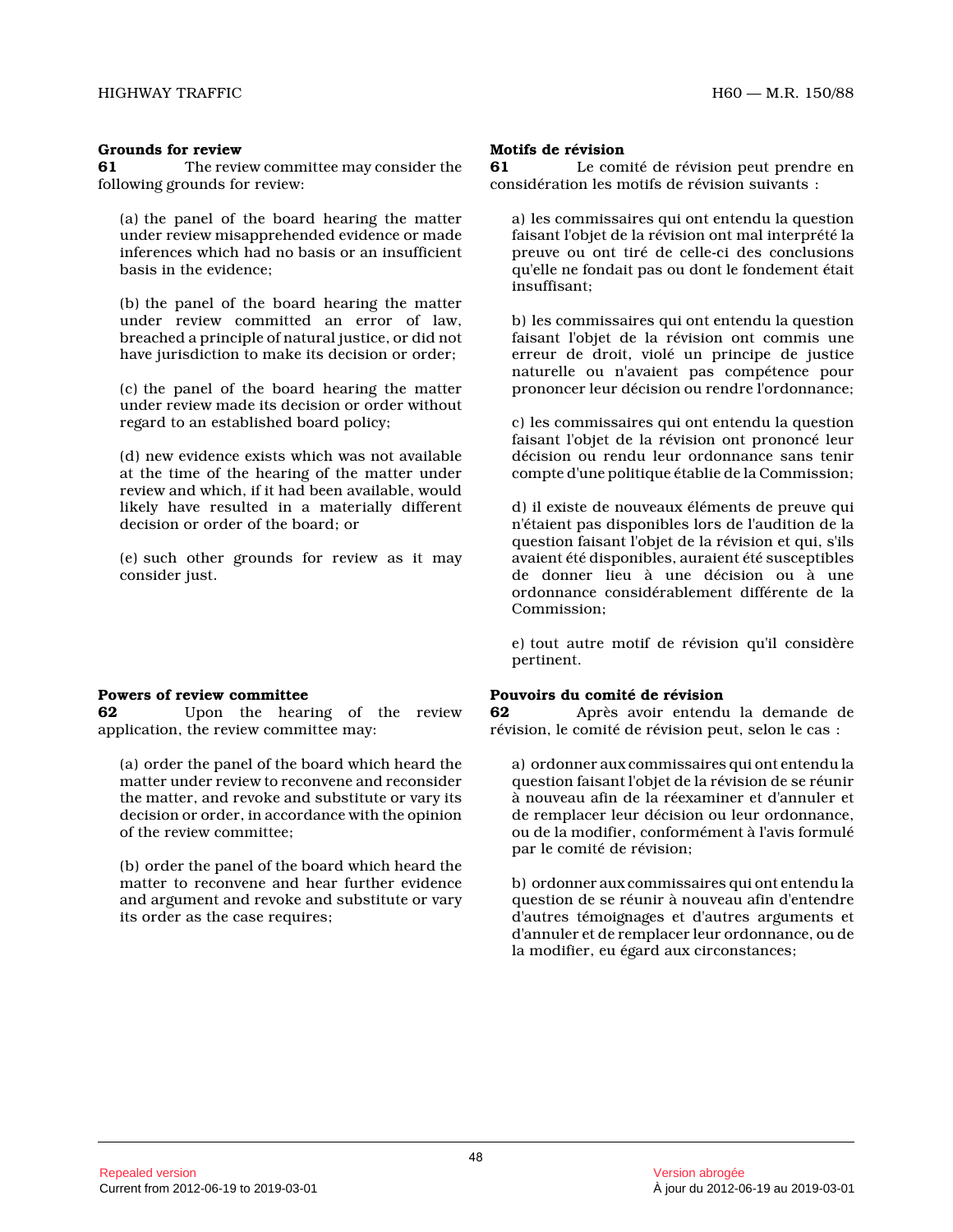(c) order that a new hearing before a differently constituted panel of the board be held;

(d) in a clear case, make any decision or order which the board is entitled to make; or

(e) deny the application for review.

# PROCEDURE ON APPEALS PROCÉDURE D'APPEL

### **Definition of "minister"**

**62.1** In this Part, **"minister"** includes a person authorized under section 325 of the provincial Act to act in place of the minister.

M.R. 160/2001

# **Application of this Part**

**62.2** This Part applies to an appeal made under subsection 322.1(5) of the provincial Act.

M.R. 160/2001

### **Appeals under subsection 322.1(5) of the Act**

**62.3(1)** A motor carrier who wishes to make an appeal under subsection 322.1(5) of the provincial Act shall

(a) file a written notice of appeal with the board, in a form acceptable to the board, setting out as a minimum the following:

(i) the background facts of the matter being appealed,

(ii) the grounds upon which the appeal is being sought, and

(iii) the relief sought in the appeal; and

(b) pay the prescribed fee.

# M.R. 160/2001

c) ordonner la tenue d'une nouvelle audience devant d'autres commissaires;

d) dans les cas patents, rendre toute décision ou ordonnance que la Commission a le droit de rendre;

e) rejeter la demande de révision.

# PART XII.1 PARTIE XII.1

### **Définition de « ministre »**

**62.1** Pour l'application de la présente partie, est assimilée au ministre la personne autorisée à agir en son nom en vertu de l'article 325 de la loi provinciale.

R.M. 160/2001

### **Application de la présente partie**

**62.2** La présente partie s'applique aux appels interjetés en vertu du paragraphe 322.1(5) de la lo i provinciale.

R.M. 160/2001

# **Appels — paragraphe 322.1(5) de la** *Loi*

**62.3(1)** Le transporteur routier qui souhaite interjeter appel en vertu du paragraphe 322.1(5) de la loi provinciale :

a) dépose à la Commission un avis d'appel écrit, en la forme que celle-ci juge acceptable, indiquant pour le moins :

(i) les faits générateurs de la cause portée en appel,

(ii) les motifs d'appel,

(iii) le redressement demandé;

b) paie le droit prescrit.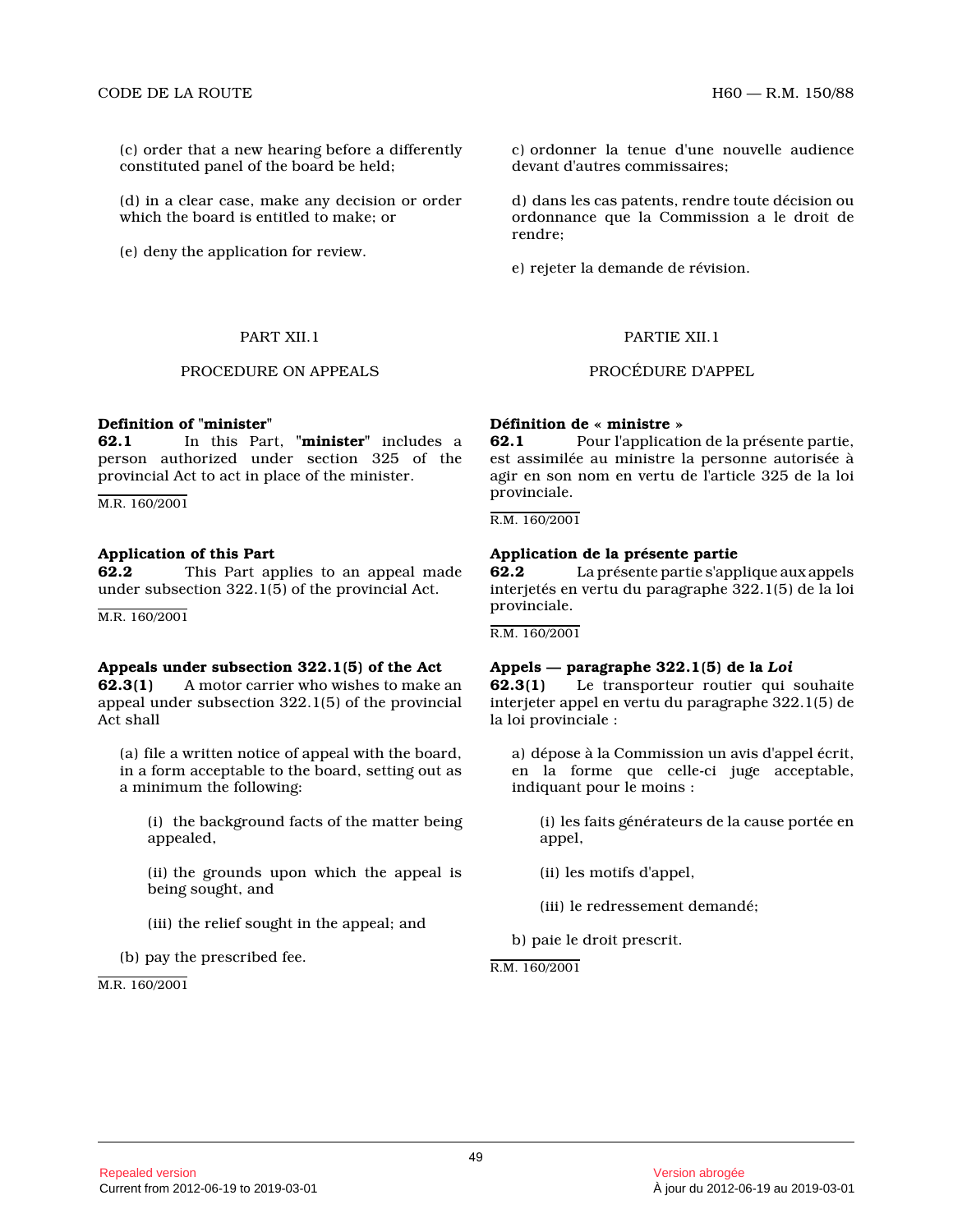#### **Time limit for filing**

**62.3(2)** A notice of appeal must be filed within 10 days after the minister

(a) makes the order;

(b) takes the action; or

(c) imposes the penalty;

that is being appealed.

M.R. 160/2001

#### **Extending the time limit**

**62.3(3)** The board may extend the time for commencing an appeal, and may do so either before or after the time limit expires.

M.R. 160/2001

#### **Parties**

**62.4** The parties to an appeal are the motor carrier who has filed the appeal and the minister.

M.R. 160/2001

#### **Notice to minister**

**62.5(1)** After filing a notice of appeal, the motor carrier must promptly give a copy of it to the minister.

M.R. 160/2001

#### **Minister to give notice of documents**

**62.5(2)** At least seven days before the hearing, the minister must file with the board, and give to the motor carrier, copies of all the documentary evidence that the minister intends to produce as evidence at the hearing.

M.R. 160/2001

#### **Form of appeal hearing**

**62.6** An appeal hearing under this Part shall be conducted as a new hearing, and the board shall give the parties an opportunity to present oral and documentary evidence and make oral and written submissions on the matters at issue.

M.R. 160/2001

#### **Délai pour interjeter appel**

**62.3(2)** L'avis d'appel est déposé au plus tard 10 jours après que le ministre a pris la décision ou la mesure visée par l'appel ou a imposé la peine qui en fait l'objet.

R.M. 160/2001

### **Prolongation du délai pour interjeter appel**

**62.3(3)** La Commission peut prolonger le délai accordé pour interjeter appel, que ce délai soit expiré ou non.

R.M. 160/2001

# **Parties**

**62.4** Sont parties à un appel le transporteur routier qui a interjeté appel ainsi que le ministre .

R.M. 160/2001

# **Avis au ministre**

**62.5(1)** Après avoir déposé un avis d'appel, le transporteur routier en remet rapidement une copie au ministre.

R.M. 160/2001

#### **Documents à transmettre**

**62.5(2)** Au moins sept jours avant l'audience, le ministre dépose à la Commission et fait parvenir au transporteur routier une copie de l'ensemble de la preuve documentaire qu'il prévoit présenter en preuve à l'audience.

R.M. 160/2001

#### **Audience tenue relativement à un appel**

**62.6** L'audience relative à un appel tenue en vertu de la présente partie constitue une nouvelle audience au cours de laquelle la Commission donne l'occasion aux parties de présenter des témoignages oraux ainsi qu'une preuve documentaire et de faire des observations verbales et écrites sur les questions en litige.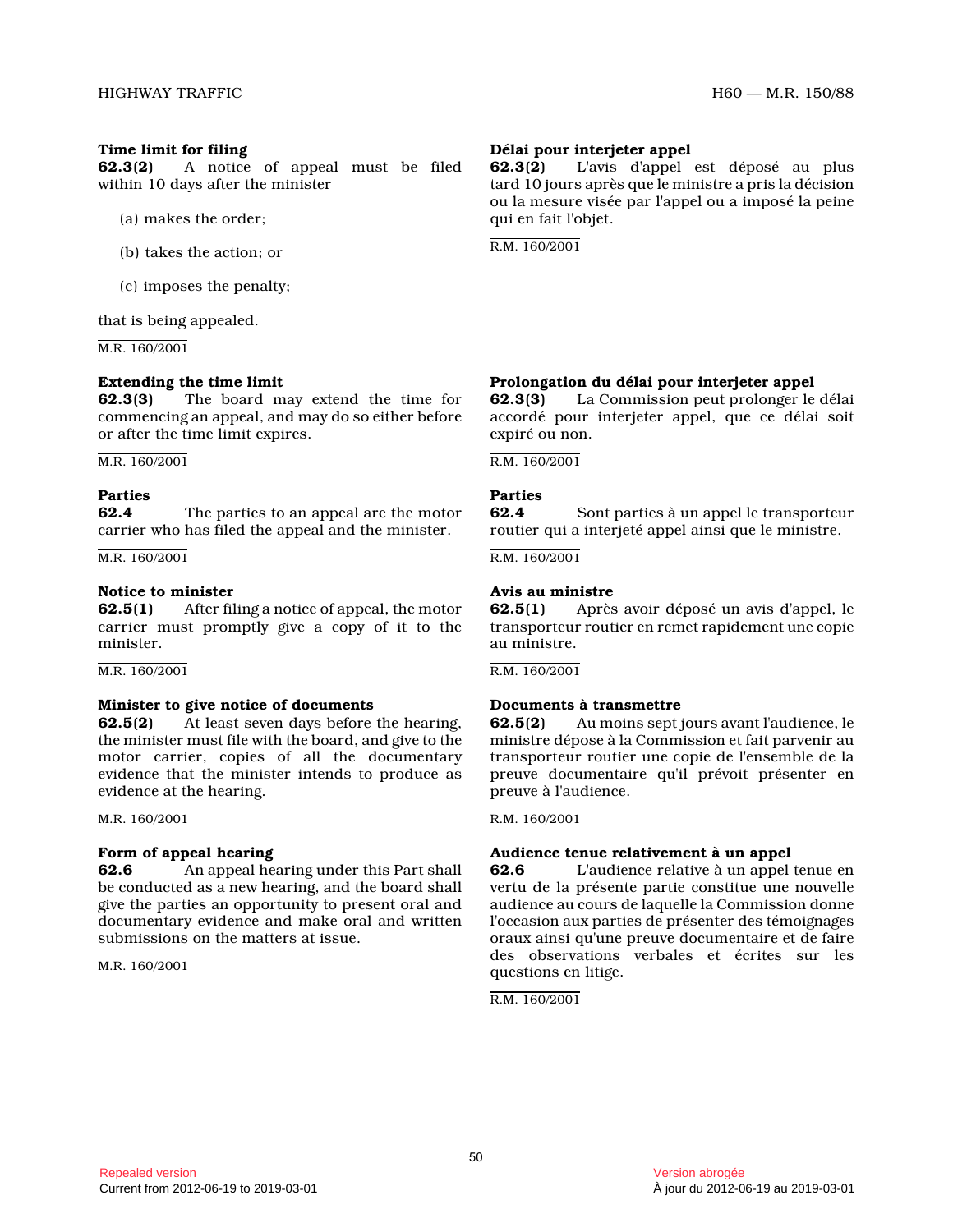#### **Notice of hearing**

**62.7** At least 10 days before the hearing, the board must give the parties written notice of the date, time and place of the hearing.

M.R. 160/2001

#### **Failure to appear at hearing**

**62.8** Where a motor carrier fails or neglects, without reasonable justification, to attend a hearing on the date scheduled by the board, the board may dismiss or otherwise determine the appeal in the absence of the motor carrier. If that occurs, the appeal fee paid by the motor carrier is forfeited.

M.R. 160/2001

# **Examination of witnesses**<br>62.9 A witness at

**62.9** A witness at a hearing may be cross-examined by the other party, and the board may address questions to any witness.

M.R. 160/2001

# **Hearing by teleconference**

**62.10** Where the board considers it appropriate, and the parties consent, a hearing may be held by means of a conference telephone call, or by another method of communication that permits the board and the parties to communicate with each other simultaneously.

M.R. 160/2001

# **Hearings open to the public**

**62.11** A hearing under this Part must be open to the public.

M.R. 160/2001

# **Order given to parties**

**62.12** After making an order under subsection 322.1(6) of the provincial Act, the boar d must give each party a copy of the order.

M.R. 160/2001

#### **Proceeding not invalid by reason of defect**

**62.13** A proceeding under this Part is not invalidated by reason of a defect in form or a technical irregularity, and any amendment necessary to correct a defect in form or a technical irregularity shall be made on such terms as the board may direct.

M.R. 160/2001

#### **Avis d'audience**

**62.7** La Commission remet aux parties un avis écrit indiquant la date, l'heure et le lieu de l'audience au moins dix jours avant celle-ci.

R.M. 160/2001

#### **Défaut de comparaître à l'audience**

**62.8** Si le transporteur routier fait défaut ou omet sans justification valable de se présenter à l'audience, à la date prévue, la Commission peut rejeter l'appel ou statuer sur celui-ci en l'absence du transporteur routier. Si un tel cas se produit, les frais d'appel payés par le transporteur routier son t confisqués.

R.M. 160/2001

# **Témoins**

Les témoins présents à une audience peuvent être contre-interrogés par la partie advers e et se faire poser des questions par la Commission.

R.M. 160/2001

# **Conférence téléphonique**

**62.10** Si la Commission le juge opportun et que les parties y consentent, une audience peut êtr e tenue au moyen d'une conférence téléphonique ou d'un autre moyen de communication permettant à la Commission et aux parties de communiquer entre elles simultanément.

R.M. 160/2001

# **Audiences ouvertes au public**

**62.11** Les audiences tenues en vertu de la présente partie sont ouvertes au public.

R.M. 160/2001

# **Copie de l'ordonnance envoyée aux parties**

**62.12** La Commission remet, après avoir rendu une ordonnance en vertu du paragraphe 322.1(6) de la loi provinciale, une copi e de l'ordonnance aux parties.

R.M. 160/2001

# **Invalidité de la procédure**

**62.13** Aucune poursuite engagée en vertu de la présente partie n'est invalide en raison d'un vice de forme ou d'une irrégularité d'ordre technique. Les modifications nécessaires à la correction d'un tel vice ou d'une telle irrégularité sont apportées selon les modalités que la Commission peut indiquer.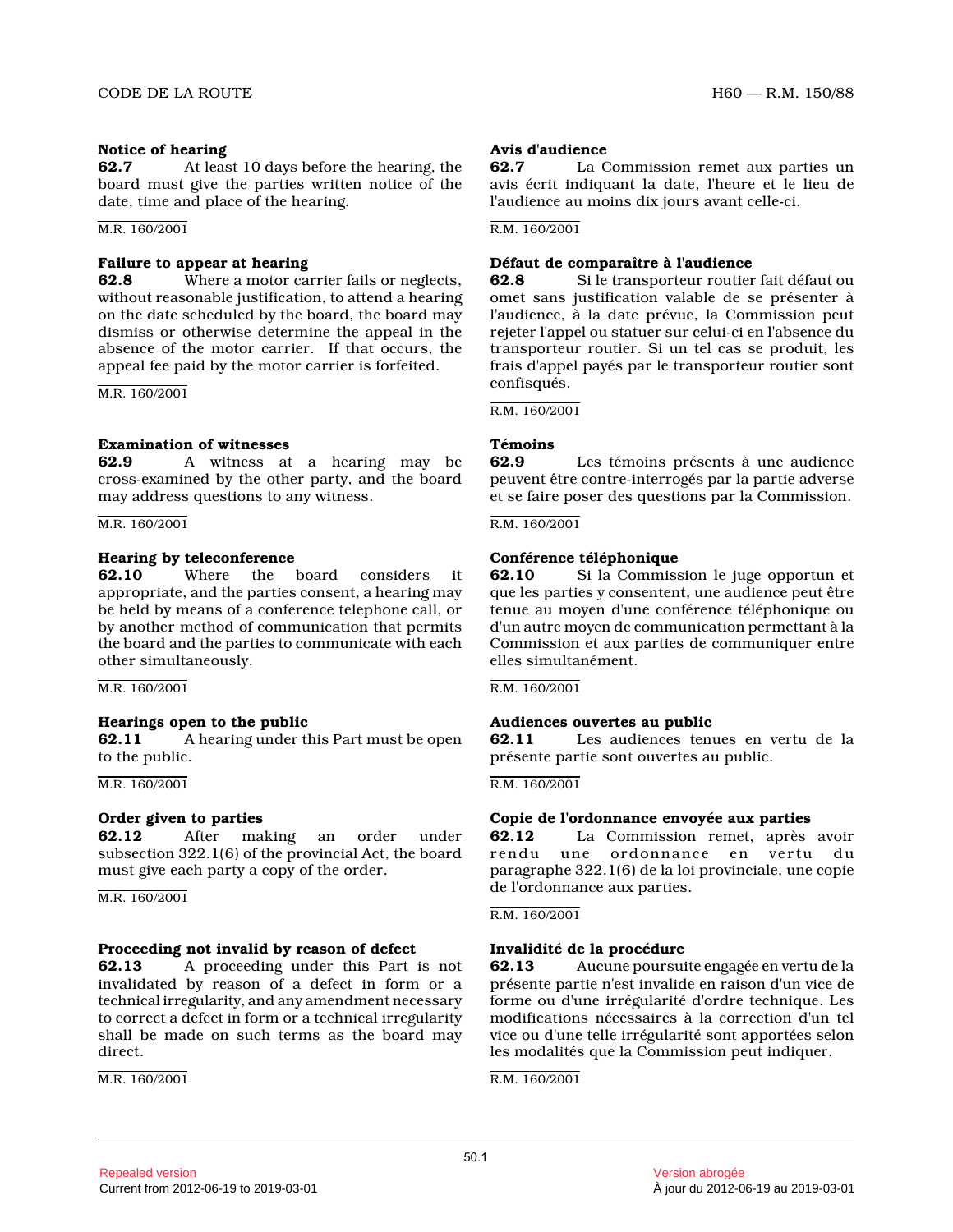# **Service**

**62.14(1)** For the purpose of this Part, a document that is to be given to a person may be served personally, or sent by registered mail to th e last known address of the person to be served as shown in the records maintained by the board.

M.R. 160/2001

#### **Presumed receipt of documents**

**62.14(2)** Unless the contrary is proved, a document is presumed to have been received by a person

(a) on the day it is served personally on the person, or left with an adult at the last known address of the person; or

(b) on the third business day after the day it is mailed to the last known address of the person.

M.R. 160/2001

# **Definition of "business day"**

**62.14(3)** For the purpose of subsection (2), **"business day"** means a day other than a Saturday or a holiday.

M.R. 160/2001

#### **Actual notice or receipt**

**62.14(4)** Despite the fact that a document was not given to a person in accordance with this section, it is sufficiently given if it actually came to the attention of the person within the time permitted under these rules.

M.R. 160/2001

# **General rules apply**

**62.15(1)** Subject to subsection (2), Part XIII applies, with the necessary changes, to an appeal under this Part.

M.R. 160/2001

**62.15(2)** For the purposes of this Part, the word "application" in Part XIII includes an appeal under this Part.

M.R. 160/2001

## **Signification**

**62.14(1)** Pour l'application de la présente partie, la remise d'un document à une personne peut être faite par voie de signification à personne ou par courrier recommandé envoyé au destinataire à sa dernière adresse connue consignée aux dossiers que tient la Commission.

R.M. 160/2001

#### **Documents réputés avoir été reçus**

**62.14(2)** Sauf preuve contraire, les documents sont réputés avoir été reçus par une personne, selo n le cas :

a) le jour où ils lui sont signifiés à personne ou sont remis à un adulte se trouvant à sa dernière adresse connue;

b) le troisième jour ouvrable qui suit leur envoi par courrier à sa dernière adresse connue.

R.M. 160/2001

### **Définition de « jour ouvrable »**

**62.14(3)** Pour l'application du paragraphe (2), un jour ouvrable est un jour autre que le samedi ou qu'un jour férié.

R.M. 160/2001

#### **Connaissance de fait**

**62.14(4)** Le document qui n'est pas remis en conformité avec le présent article l'est néanmoins de façon valable si, dans les faits, il a été porté à la connaissance du destinataire dans le délai prévu pa r les présentes règles.

R.M. 160/2001

# **Application des règles générales**

**62.15(1)** Sous réserve du paragraphe (2), la partie XIII s'applique, avec les adaptations nécessaires, aux appels interjetés en vertu de la présente partie.

R.M. 160/2001

**62.15(2)** Pour l'application de la présente partie, toute mention du terme « demande » à la partie XIII vaut notamment mention des appels interjetés en vertu de la présente partie.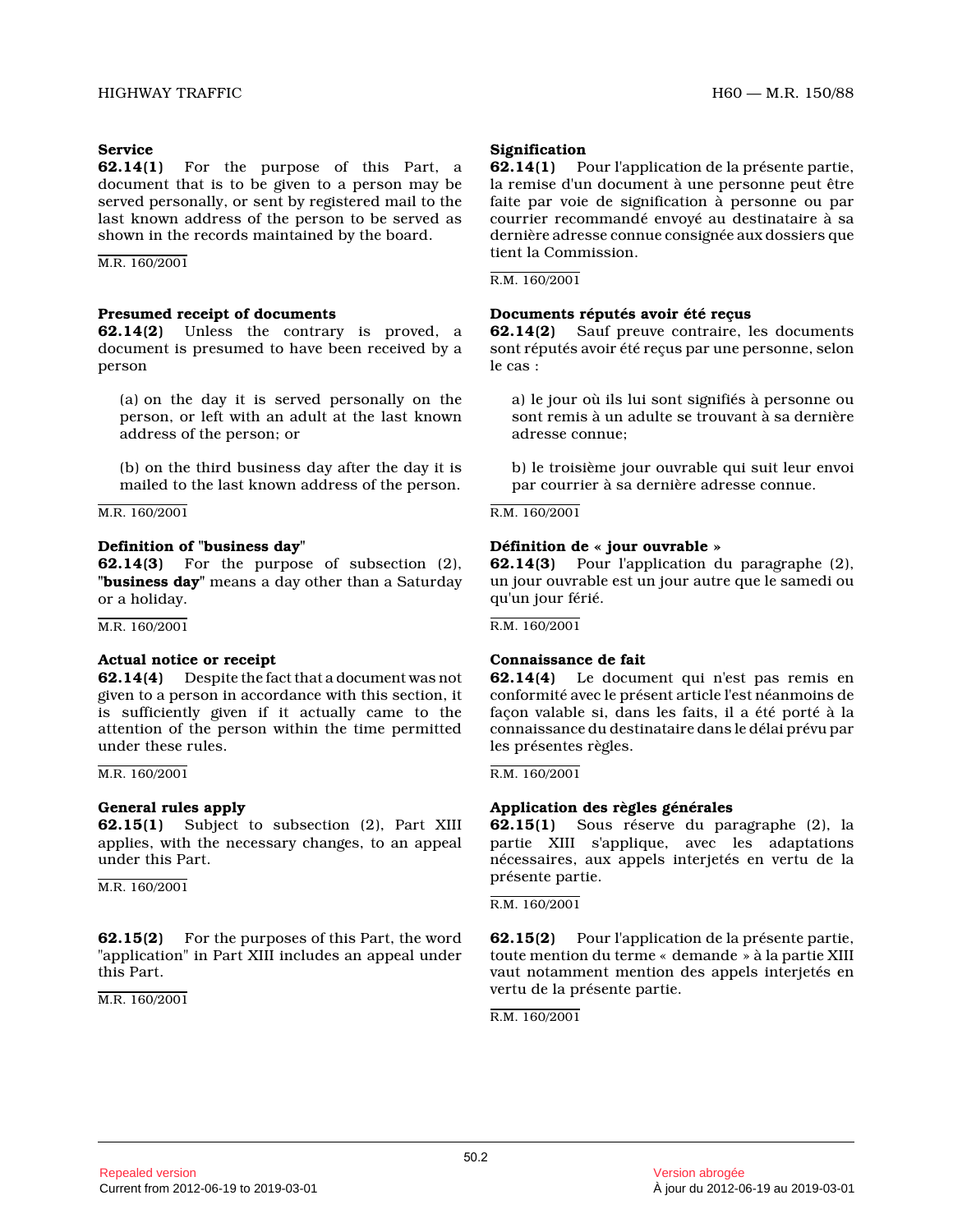#### **Provision of this Part applies where conflict**

**62.16** Where a provision of this Part conflicts with a provision of any other Part of these Rules, the provision of this Part applies.

M.R. 160/2001

### **Designation of board officers**

**63(1)** The board shall designate one or more of its employees to carry out the responsibilities of the document control officer or a temporary authority officer, or both, who shall be supervised by and report to the secretary.

**63(2)** The board shall designate one or more of its employees as a director to investigate and inquire into the fitness of an applicant for operating authority and establish and maintain a safety ratin g for each applicant to the extent of the jurisdiction of the board, and to report thereon to the board.

#### **Amendments**

**64** The board may, on such terms as it considers just, including the imposition of costs, allow an amendment to an application at any time, if the amendment will not have the effect of expanding the extent of the authority sought.

# **Striking of opposition**

**65** The board may at any time strike out any statement of opposition, other than a statement of opposition filed under section 9, if in its opinion it has not been filed in good faith or discloses no reasonable basis for opposition.

# **Denial for want of prosecution**

**66** The board may deny an application that has not been heard within six months of the expiry of the date of filing of a statement of opposition, if a reasonable opportunity has been allowed by the board for the application to be heard.

#### **Incompatibilité**

**62.16** Les dispositions de la présente partie l'emportent sur les dispositions incompatibles de toute autre partie des présentes règles.

R.M. 160/2001

### PART XIII PARTIE XIII

## GENERAL DISPOSITIONS GÉNÉRALES

### **Désignation des cadres de la Commission**

**63(1)** La Commission désigne un ou plusieurs de ses employés au poste de fonctionnnaire responsable des documents ou de fonctionnaire responsable des autorisations temporaires, ou des deux. Ces personnes, qui relèvent du secrétaire, font rapport à ce dernier.

**63(2)** La Commission désigne un ou plusieurs de ses employés au poste de directeur afin d'enquêter sur l'aptitude d'un requérant à détenir une autorisation d'exploitation, afin d'établir et de maintenir un degré de sécurité pour chaque requérant selon l'étendue de la juridiction de la Commission, et afin de faire rapport à celle-ci.

# **Modifications**

**64** La Commission peut, en tout temps, permettre la modification d'une demande, aux conditions qu'elle estime justes, y compris le paiement de frais à cet égard, à condition que la modification recherchée n'ait pas pour effet d'élargir la portée de l'autorisation demandée.

# **Rejet d'une opposition**

**65** La Commission peut, en tout temps, rejeter un avis d'opposition autre qu'un avis d'opposition déposé en vertu de l'article 9, si elle est d'avis que l'avis n'a pas été déposé de bonne foi o u qu'il n'y est divulgué aucun motif d'opposition suffisant.

#### **Défaut de poursuivre**

**66** La Commission peut rejeter une demande qui n'a pas été entendue dans les six mois à compter de la date d'expiration du délai imparti pour le dépôt d'un avis d'opposition, si la Commission a fourni une occasion raisonnable pour l'audition de la demande.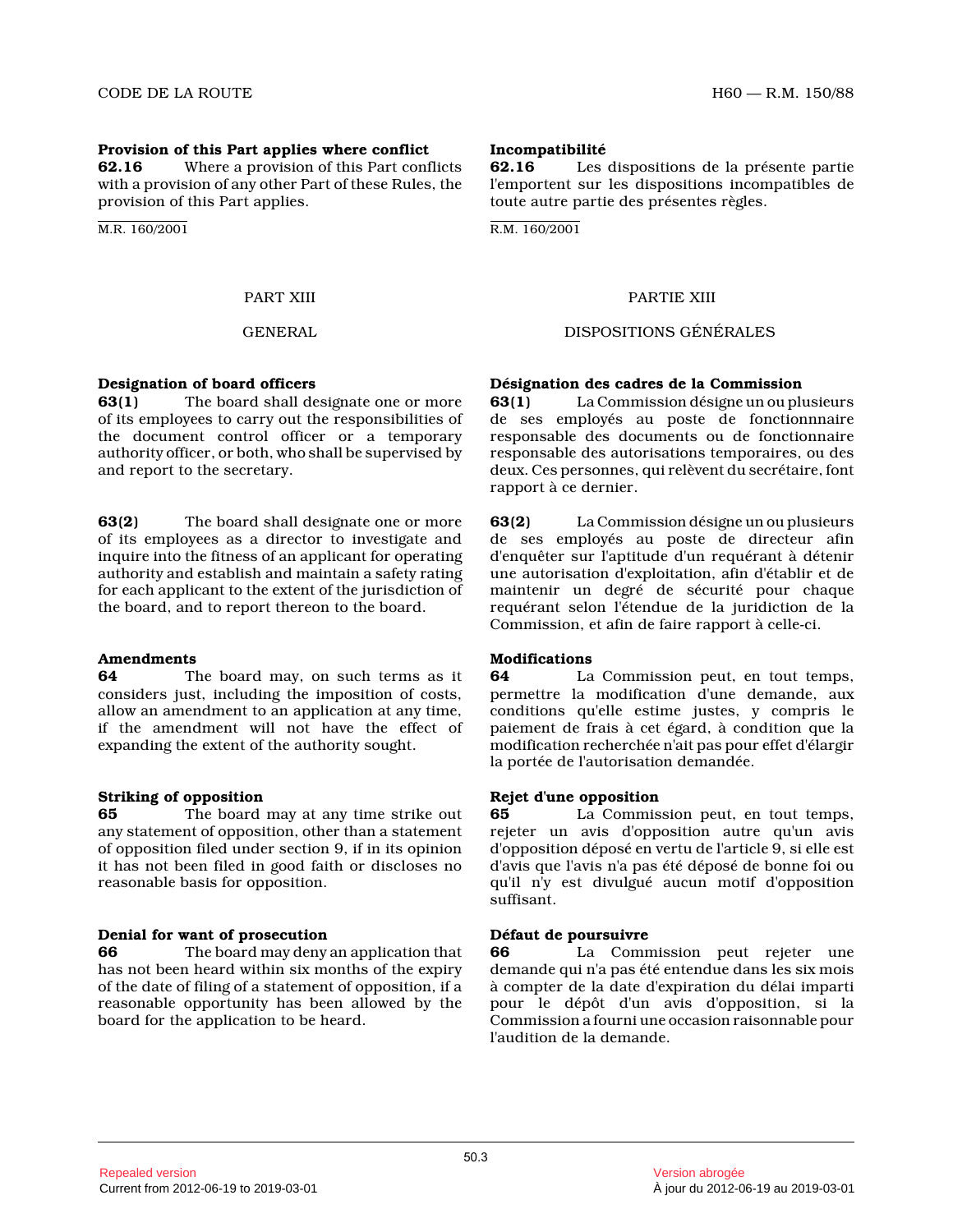#### **Consolidation of applications**

**67** The board may, in a proper case, order that certain applications be heard together or consecutively before the same panel of the board.

### **Particulars**

**68** The board may direct any party to provide particulars, or further or better particulars, in respect of any application, statement of opposition, statement of intervention, answer or reply filed in a proceeding before the board.

#### **Determination of preliminary issue**

**69** The board may, on its own initiative or on the application of a party, direct that an issue be determined before proceeding further with an application.

### **Pre-hearing conference**

**70** In any opposed matter, the board may upon the request of a party or upon its own initiative, direct counsel for the parties and intervenors and any parties and intervenors not represented by counsel to appear before it for a pre-hearing conference, to consider the conduct of the proceedings, including

(a) the issues to be determined;

(b) the necessity or desirability of any amendments;

(c) the estimated duration of the hearing; or

(d) any other matter which may facilitate the disposition of the application.

#### **Réunion des demandes**

**67** La Commission peut, lorsque la situation s'y prête, ordonner que certaines demandes soient entendues en même temps, ou l'une après l'autre, par les mêmes commissaires.

### **Précisions**

**68** La Commission peut ordonner à une partie de fournir des précisions, ou de fournir des précisions supplémentaires ou plus exhaustives relativement à une demande, un avis d'opposition, un avis d'intervention, une réponse ou une réplique déposé auprès de la Commission dans le cadre de procédures.

### **Détermination d'une question préliminaire**

**69** La Commission peut, de son propre chef ou sur demande d'une partie, ordonner qu'une question en litige soit tranchée avant de poursuivr e l'examen d'une demande.

### **Conférence préparatoire**

**70** Dans les affaires contestées, la Commission peut, de son propre chef ou sur demande d'une partie, ordonner aux avocats des parties et des intervenants, ainsi qu'aux parties e t aux intervenants qui ne sont pas représentés par un avocat, de comparaître devant elle lors d'une conférence préparatoire en vue d'examiner la conduite des procédures, y compris, selon le cas :

a) les questions en litige qui doivent être tranchées;

b) les modifications qu'il serait nécessaire ou souhaitable d'apporter;

c) la durée approximative de l'audience;

d) les autres questions susceptibles de faciliter le règlement de la demande.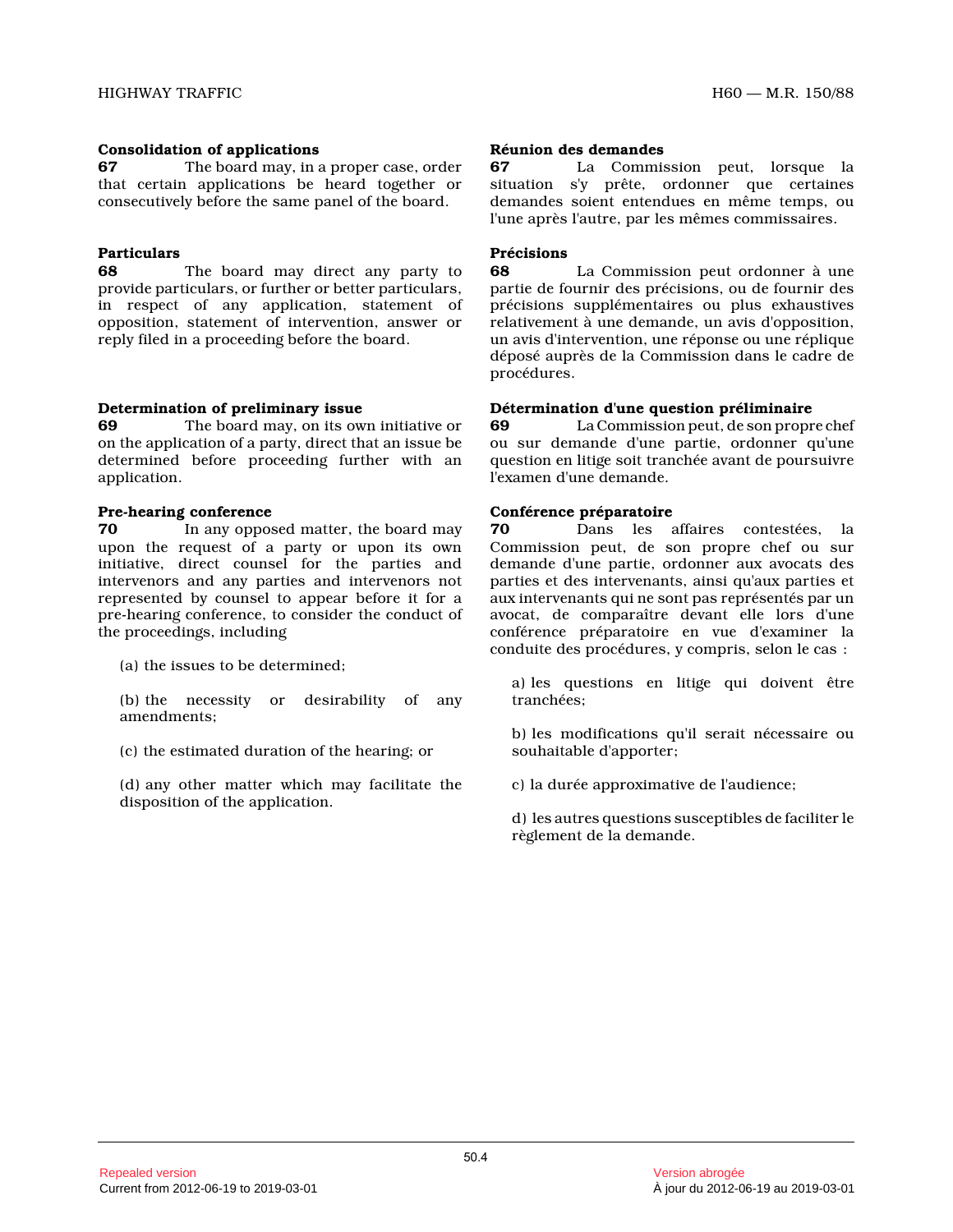### **Withdrawals**

**71(1)** A party or intervenor may withdraw an application, statement of opposition or a statement of intervention by giving notice in writing of that fact to the board.

**71(2)** Where it receives a notice referred to in subsection (1), the board may permit the withdrawal upon such terms, including the payment of costs, as it considers just.

### **Application for stay**

**72** A person who has applied for review under Part XII, or an application for leave to appeal to the Court of Appeal, may apply to the board for an order staying the decision or order under review or appeal pending the disposition of the applicatio n for review or the appeal; and the provisions of Par t VIII shall apply to such application.

### **Adjournments**

**73** The board may, at any time, adjourn any proceeding before it, upon such terms, includin g the payment of costs, as it considers just.

# **Joint hearings**

**74(1)** The board may, on its own initiative or at the request of a party, exercise its jurisdiction to hold a joint hearing with another jurisdiction.

**74(2)** The board may, in consultation with the relevant tribunals in the other jurisdictions involved, decide if, when and where a joint hearing is to be held.

**74(3)** A joint hearing shall be conducted in accordance with the laws, regulations and rules of all jurisdictions involved.

**74(4)** Prior to issuing the decision after a joint hearing, the board may forward a preliminary decision to the tribunals involved.

# **Retraits**

**71(1)** Une partie ou un intervenant peut retirer une demande, un avis d'opposition ou un avi s d'intervention en donnant un avis écrit de ce fait à la Commission.

**71(2)** Sur réception de l'avis visé au paragraphe (1), la Commission peut autoriser le retrait aux conditions qu'elle estime justes, y compris le paiement de frais à cet égard.

### **Demande de suspension**

**72** Une personne qui a présenté une demande de révision en vertu de la partie XII ou un e demande d'autorisation d'appel à la Cour d'appel peut demander à la Commission de rendre une ordonnance afin que soit suspendue la décision ou l'ordonnance faisant l'objet de la révision ou de l'appel, tant que la demande de révision ou l'appel n'aura pas été tranché. Les dispositions de la partie VIII s'appliquent à de telles demandes.

### **Ajournements**

**73** La Commission peut, en tout temps, ajourner une procédure dont elle est saisie, aux conditions qu'elle estime justes, y compris le paiement de frais à cet égard.

#### **Audiences conjointes**

**74(1)** La Commission peut, de sa propre initiative ou à la demande d'une partie, exercer sa compétence en vue de la tenue d'une audience conjointe avec une autorité relevant d'une autre juridiction.

**74(2)** La Commission peut, en consultation avec les tribunaux compétents des autres juridictions concernées, décider de l'opportunité d e tenir des audiences conjointes, auquel cas elle fixe la date, l'heure et le lieu de ces audiences.

**74(3)** Une audience conjointe se déroule conformément aux lois, aux règlements et aux règles de toutes les juridictions concernées.

**74(4)** Avant de rendre sa décision à la suite d'une audience conjointe, la Commission peut transmettre une décision préliminaire aux tribunaux concernés.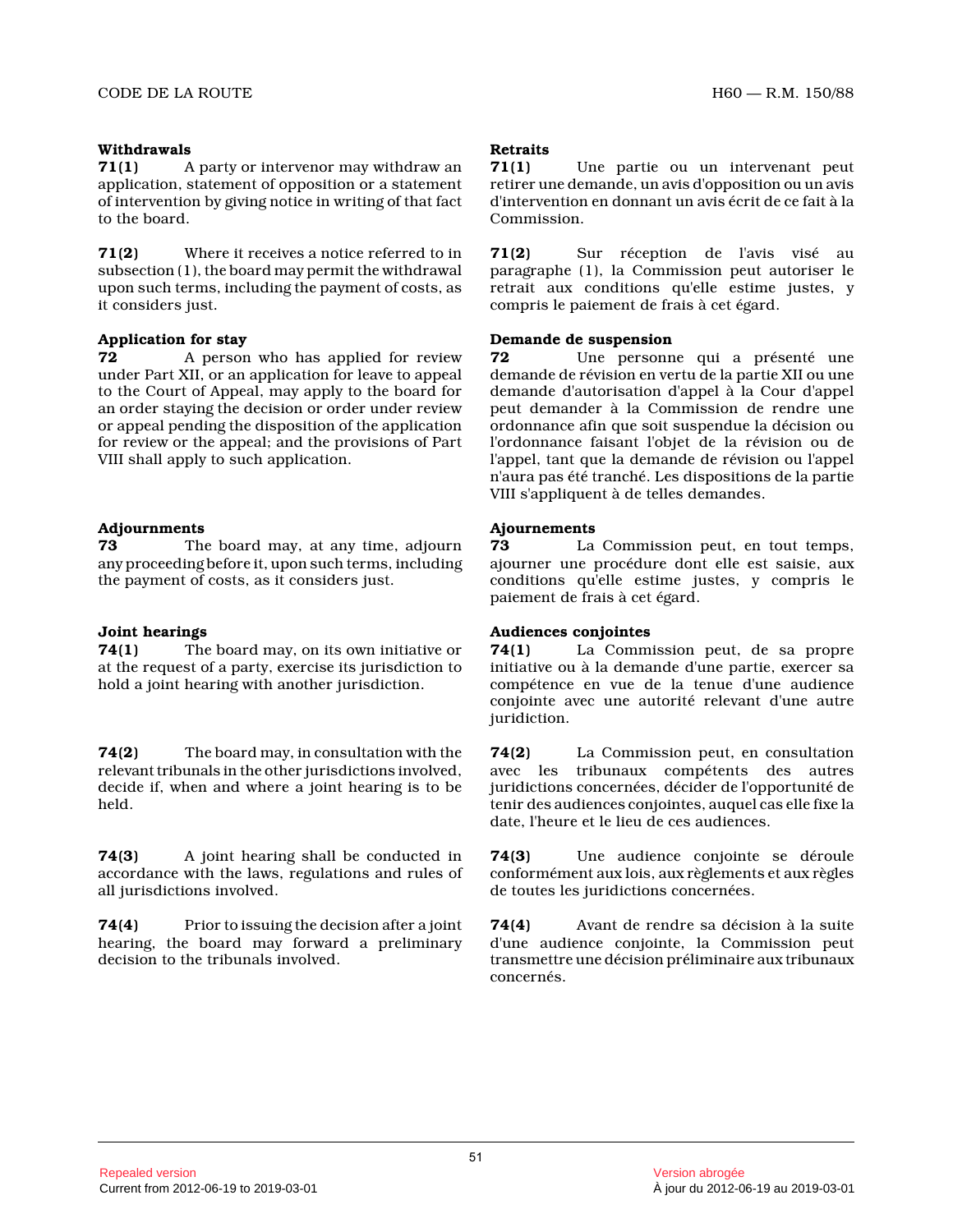**74(5)** The board may issue a decision when it is provided with the preliminary decisions of the other tribunals involved which are willing to provide a preliminary decision within a reasonable time.

#### **Witnesses and summonses**

**75(1)** Unless the board otherwise orders, a witness at a hearing in a proceeding before the board shall, subject to subsection (2), be examined orally under oath or affirmation.

**75(2)** Evidence may be submitted by affidavit or statutory declaration at a hearing in relation to an application if

(a) the witness is present and available for cross-examination; and

(b) copies of the affidavit or statutory declaration have been furnished to all parties at least 24 hours prior to the commencement of the hearing.

**75(3)** The board may, upon the written request of any party, issue a summons requiring a person to attend and give evidence at the hearing o f any matter before it.

#### **Expert witnesses**

**76(1)** No party shall be entitled to qualify a witness to give expert testimony at a hearing in a proceeding before the board unless a report summarizing that witness's evidence has been served on all parties and intervenors at least 14 days prior to the date of the hearing.

**76(2)** Where the board finds that the witness is entitled to give expert testimony, the report referred to in subsection (1) shall be filed with the board at the hearing of the application.

**74(5)** La Commission peut rendre une décision lorsqu'elle reçoit les décisions préliminaires des autres tribunaux concernés, lorsque ces décisions sont rendues dans un délai raisonnable.

### **Témoins et assignations**

**75(1)** Sauf ordonnance contraire de la Commission et sous réserve du paragraphe (2), un témoin présent à une audience dans le cadre de procédures dont la Commission est saisie est interrogé oralement après avoir prêté serment ou fait une déclaration solennelle.

**75(2)** Lors d'une audience tenue relativement à une demande, les témoignages peuvent être faits par affidavit ou déclaration solennelle si les conditions qui suivent sont respectées :

a) le témoin est présent et disponible aux fins de contre-interrogatoire;

b) des copies de l'affidavit ou de la déclaration solennelle ont été fournies à toutes les parties au moins 24 heures avant le début de l'audience.

**75(3)** La Commission peut, sur demande écrite d'une partie, délivrer une assignation enjoignant à une personne de comparaître et de rendre témoignage à l'audition d'une question dont la Commission est saisie.

#### **Témoins experts**

**76(1)** Une partie ne peut qualifier une personne de témoin expert en vue de lui faire rendr e un témoignage d'expert lors d'une audience dans le cadre de procédures engagées devant la Commission, à moins d'avoir fait signifier aux parties et aux intervenants, au moins 14 jours avan t la date d'audience, un rapport résumant la déposition de ce témoin.

**76(2)** Si la Commission conclut que le témoin est habile à rendre un témoignage d'expert, le rapport mentionné au paragraphe (1) est déposé auprès de la Commission, lors de l'audition de la demande.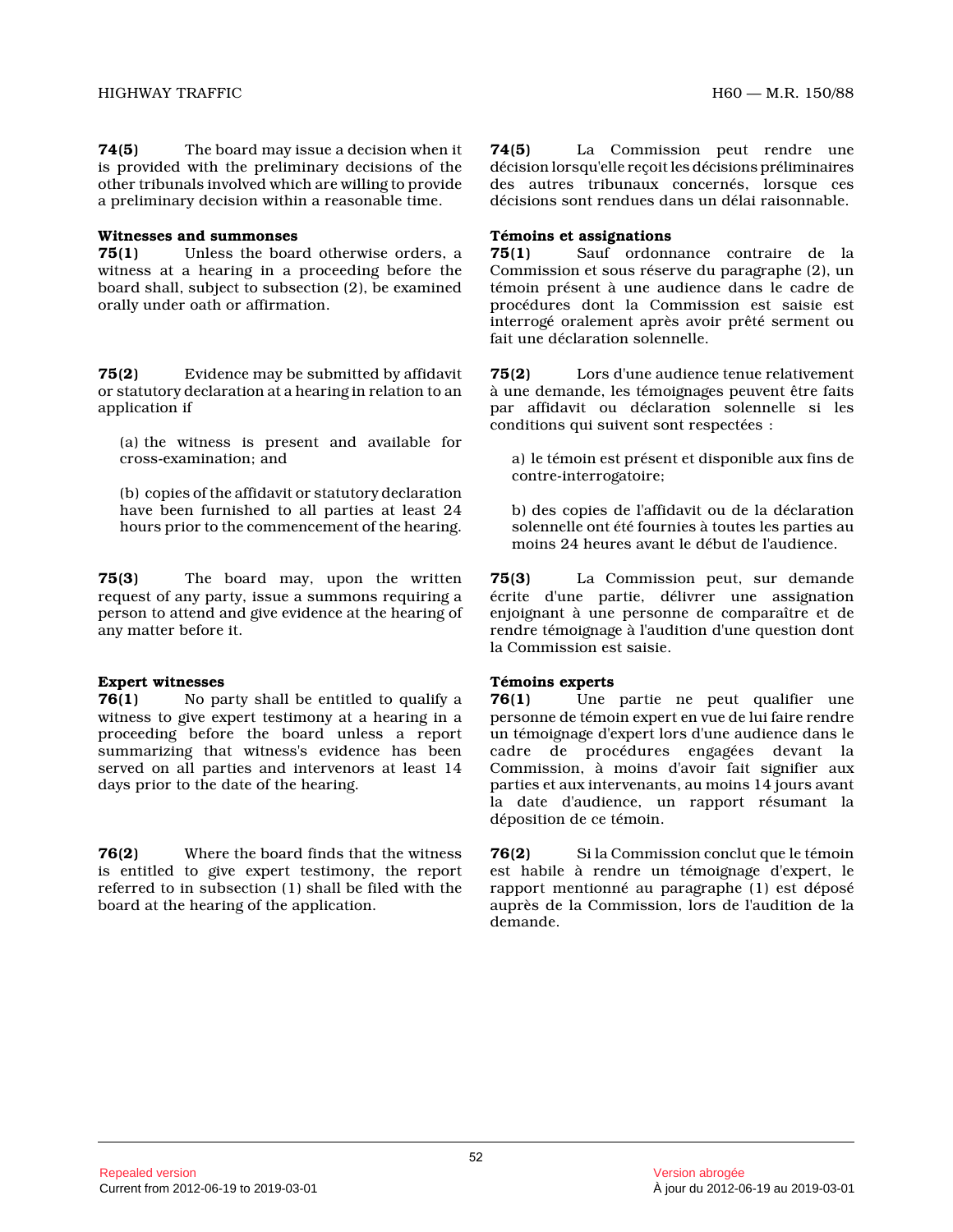#### **Admissibility of evidence**

**77** The board is not bound by the strict rules of legal evidence but may admit and act upon evidence only if it is of the kind on which reasonable persons are accustomed to rely in the conduct of serious affairs.

#### **Administrative notice**

**78** The board may take notice of

(a) matters that may be judicially noticed under *The Manitoba Evidence Act*; and

(b) any facts or opinions within its specialized knowledge, if an opportunity is given to the parties and intervenors to contest them.

#### **Confidentiality of financial information**

**79(1)** Except when filed in support of an application for the revision of any tariff of tolls, and subject to subsection (2), financial information filed with the board shall remain confidential to the board and shall not form part of the public record of any of the proceedings before the board.

**79(2)** Where a respondent in his statement of opposition places in issue the fitness of an applicant on the basis that he is not capable of carrying on the proposed service for financial reasons, or in any case at the direction of the board, the board may order that financial information filed with the board shall be provided to a party or his counsel or advisor at a hearing for the limited purpose of cross-examination on that information *in camera* .

#### **Order of proceedings**

**80** In any proceedings before the board, the party who bears the burden of proof shall proceed first.

#### **Admissibilité de la preuve**

**77** La Commission n'est pas tenue de suivre les règles strictes de la preuve légale, mai s elle ne peut recevoir et tenir compte d'une preuve que s'il s'agit d'une preuve à l'égard de laquelle des personnes raisonnables ont l'habitude de se fier dans la conduite d'affaires importantes.

### **Connaissance d'office**

**78** La Commission peut prendre connaissance d'office :

a) de questions qui peuvent faire l'objet d'une connaissance judiciaire en vertu de la *Loi sur la preuve au Manitoba* ;

b) de faits ou d'opinions spécialisés découlant de son champ de compétence, si les parties et les intervenants ont la possibilité de les contester.

#### **Caractère confidentiel des renseignements financiers**

**79(1)** Sauf s'ils sont déposés au soutien d'une demande de révision du tarif des prix, et sous réserve du paragraphe (2), la Commission doit préserver le caractère confidentiel des renseignements financiers déposés auprès d'elle. Ceux-ci ne peuvent être versés au dossier public de s procédures tenues devant la Commission.

**79(2)** Si un intimé conteste, dans son avis d'opposition, l'aptitude du requérant à assurer le service projeté pour des motifs d'ordre financier, ou à la demande de la Commission, celle-ci peut ordonner que les renseignements financiers déposés auprès d'elle soient fournis, lors d'une audience, à une partie, à son avocat ou à son conseiller, aux seules fins de contre-interrogatoire sur ces renseignements. Le contre-interrogatoire se déroule à huis clos.

#### **Ordre des procédures**

**80** Dans toute procédure dont est saisie la Commission, la partie qui a le fardeau de la preuve doit procéder en premier.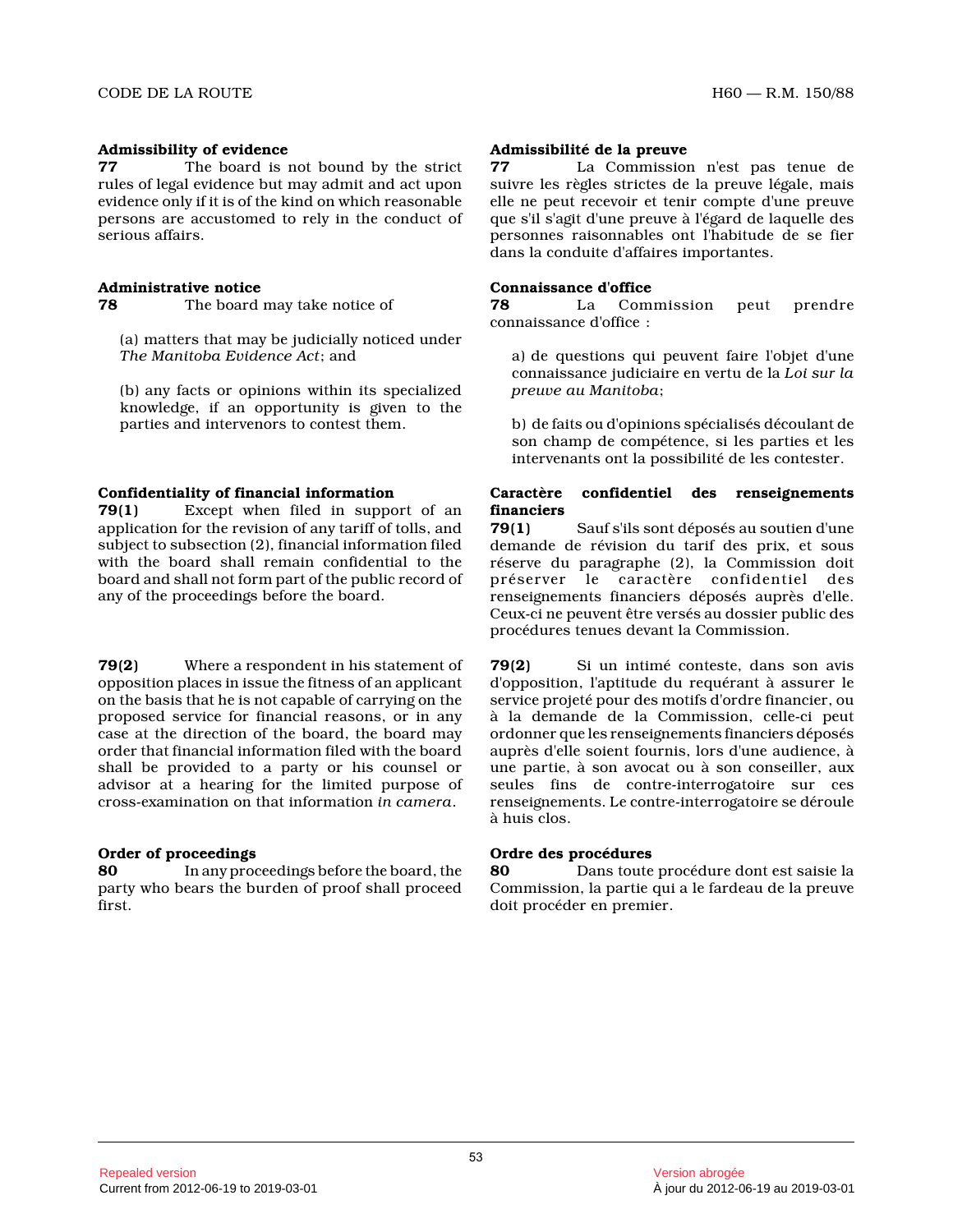**81** The board may, whenever it deems advisable, order written arguments to be submitted by a party in addition to or in lieu of oral argument.

# **Costs**

**82** The board may order payment of such costs to the board or to a party or both, by any party or intervenor, as it shall deem fair and reasonable .

# **Reasons**

**83** The board shall, upon the request of a party in any opposed application, give oral or written reasons for its decision or order.

# **Letter permits**

**84** An application for a letter permit pursuant to subsection 1(19) and 1(22) of Manitoba Regulation 211/86 may be made orally or in writing, directed to the temporary authority officer.

# **Policy hearings**

**85** The board may of its own initiative direct an inquiry and conduct a hearing regarding any matter of general application within its jurisdiction.

# **Board review**

**86** Where the board on its own initiative reviews an order or decision made by it, Part VII shall apply to the review with such changes as are appropriate in the circumstances.

# **Filings required prior to issuance of authority**

**87** Prior to the issuance by the secretary of an operating authority granted by a decision of the board, the applicant shall comply with the requirements set out in the appropriate provisions of the federal and provincial statutes and regulations regarding the filing of appropriate evidence of insurance, fidelity bonding, fuel and sales tax registrations and corporate registration.

M.R. 29/93

# **Argumentation écrite**

**81** La Commission peut, si elle juge opportun de le faire, ordonner à une partie de présenter des arguments écrits qui s'ajoutent à l'argumentation orale ou la remplacent.

# **Frais**

**82** La Commission peut ordonner à une partie ou à un intervenant de lui verser ou de verser à une partie, ou aux deux, les frais qu'elle estime justes et raisonnables.

# **Motifs**

**83** La Commission, lorsqu'elle est saisie d'une demande ayant fait l'objet d'une opposition, communique oralement ou par écrit les motifs de sa décision ou de son ordonnance, sur demande à cet effet d'une partie.

# **Permis**

**84** Les demandes de permis visées aux paragraphes 1(19) et 1(22) du *Règlement du Manitoba* 211/86 peuvent être présentées oralement ou par écrit au fonctionnaire responsable des autorisations temporaires.

# **Questions d'application générale**

**85** La Commission peut, de son propre chef, ordonner une enquête et tenir une audience su r toute question d'application générale relevant de s a compétence.

# **Révision**

**86** Si la Commission, de son propre chef, révise une ordonnance ou une décision qu'elle a rendue, la partie VII s'applique à une telle révision, compte tenu des adaptations de circonstance.

### **Conditions préalables à la délivrance d'une autorisation**

**87** Avant que le secrétaire ne délivre au requérant l'autorisation d'exploitation accordée en vertu d'une décision de la Commission, le requérant doit se conformer aux exigences énoncées dans les dispositions appropriées des lois et des règlements fédéraux et provinciaux, relativement au dépôt des attestations appropriées d'assurance, d'assurance-caution, des enregistrements aux fins de la taxe de vente et de la taxe sur le carburant, de l'enregistrement des corporations.

R.M. 29/93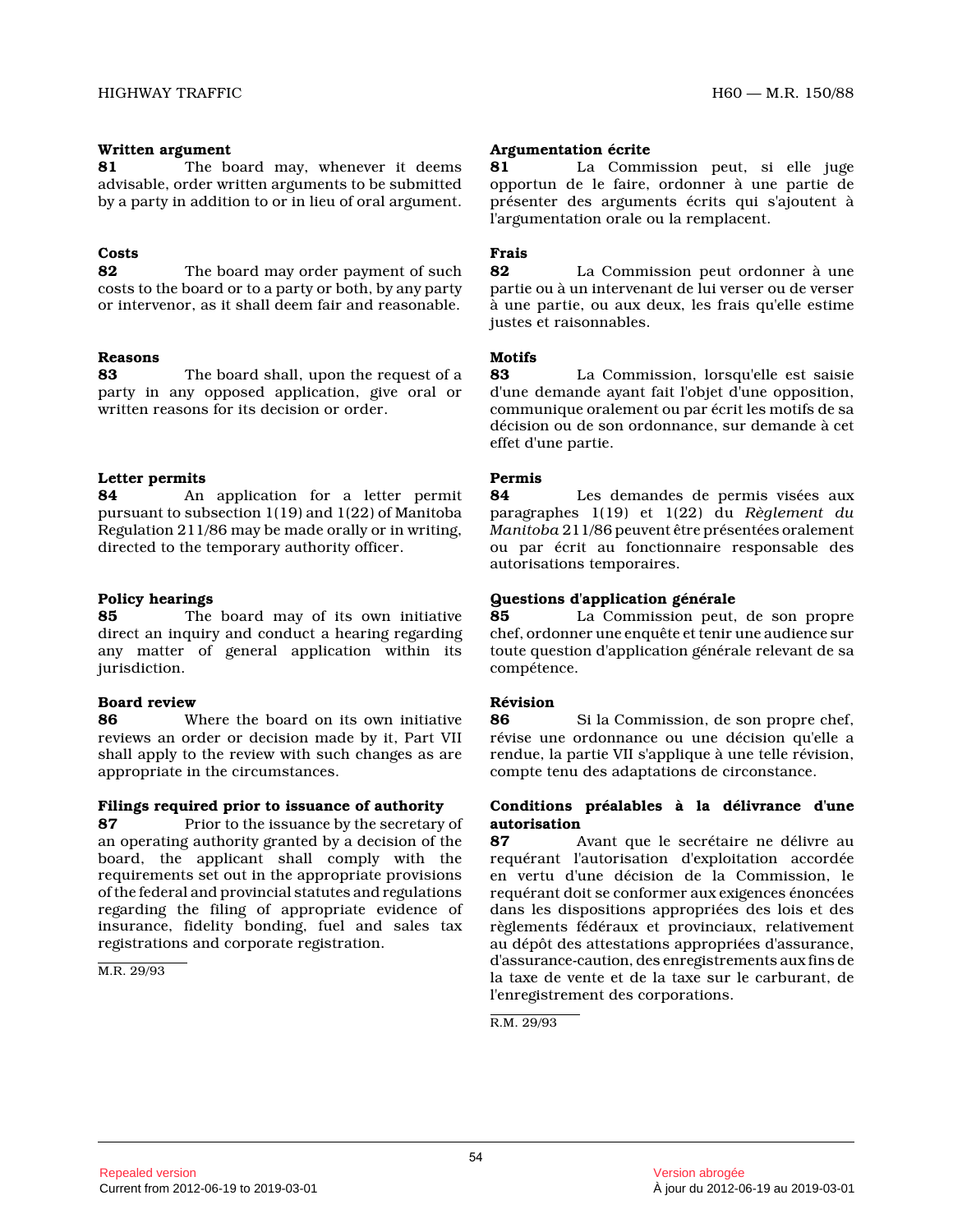## **Compliance may be waived**

**88** The board may waive compliance with any rule of procedure and may enlarge or extend any time period set out in these rules.

#### **Where no applicable rule**

**89** Procedure in any matter not specifically provided for in these rules shall be regulated by analogy to these rules.

# **Coming into force**<br>90 These

**90** These rules come into force one week after they are published in *The Manitoba Gazette* .

#### **Dérogation aux règles de procédure**

**88** La Commission peut permettre des dérogations aux règles de procédure et peut augmenter ou proroger tout délai prévu aux présentes règles.

#### **Absence de règle applicable**

**89** Les règles de procédure applicables dans les cas non prévus expressément par les présentes règles sont déterminées par analogie.

# **Entrée en vigueur**

**90** Les présentes règles entrent en vigueur une semaine après leur publication dans la *Gazette du Manitoba* .

| 91                 | Repealed. | 91                 | Abrogé. |
|--------------------|-----------|--------------------|---------|
| M.R. 4/89; 29/93   |           | R.M. 4/89; 29/93   |         |
| 92                 | Repealed. | 92                 | Abrogé. |
| M.R. 279/89; 29/93 |           | R.M. 279/89; 29/93 |         |

| March 3, 1988 | THE MOTOR TRANSPORT<br>BOARD:   | Le 3 mars 1988 | LA COMMISSION DU<br>TRANSPORT ROUTIER. |
|---------------|---------------------------------|----------------|----------------------------------------|
|               |                                 |                | Le président,                          |
|               | Donald S. Norquay<br>Chairman   |                | Donald S. Norquay                      |
|               |                                 |                | Le secrétaire.                         |
|               | Leonard G. Olijnek<br>Secretary |                | Leonard G. Olijnek                     |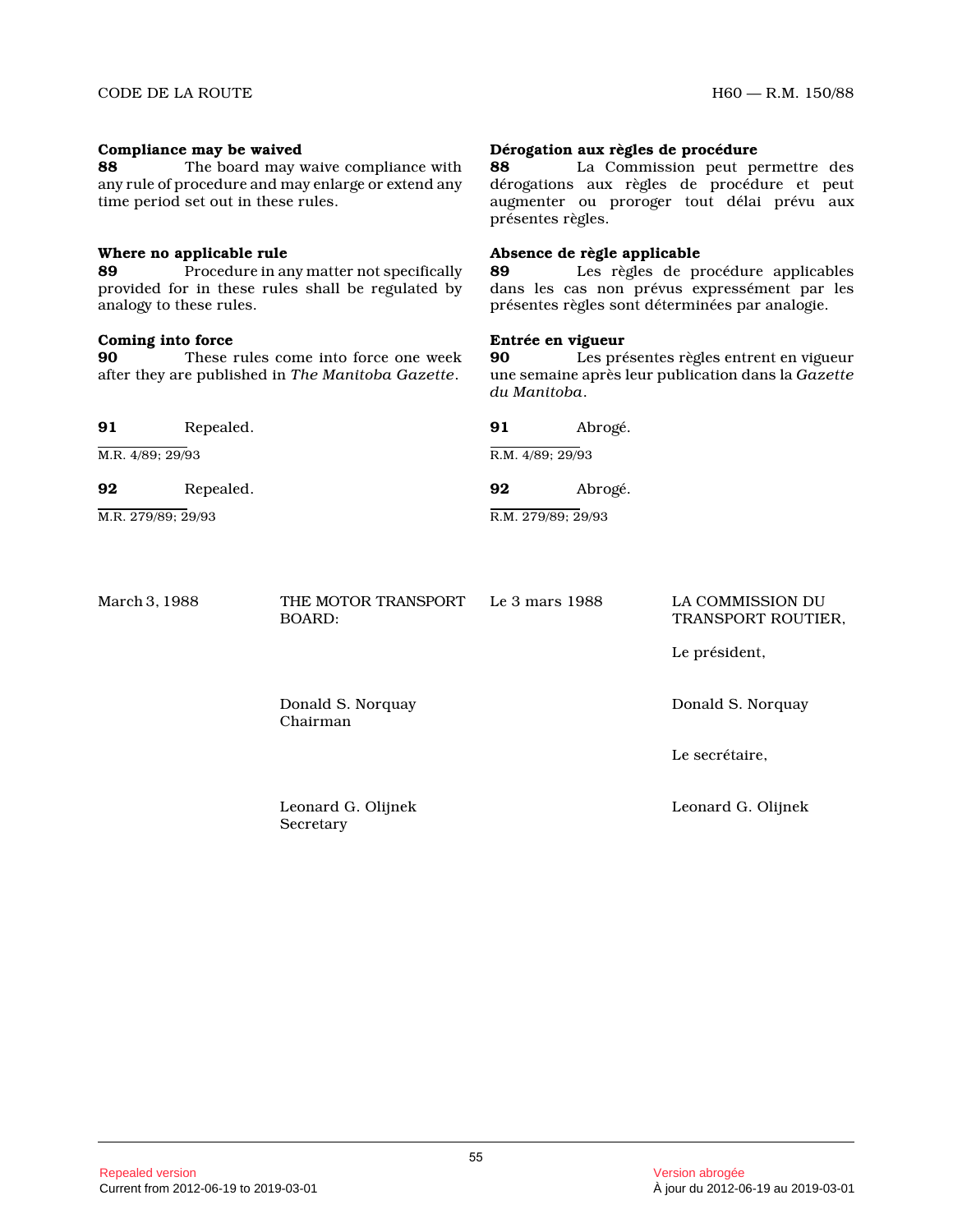### **SCHEDULE** FORMS

#### Form 1 (Section 4)

#### APPLICATION FOR PUBLIC SERVICE VEHICLE OPERATING AUTHORITY (TRUCK) AND TEMPORARY AUTHORITY (check if applicable) [ ]

- i. ANSWER ALL QUESTIONS FULLY. ANSWER **YES**, **NO**, **NOT APPLICABLE** (N/A), OR **EXPLAIN** AS THE CASE MAY REQUIRE.
- ii. **INCOMPLETE APPLICATIONS MAY BE RETURNED OR MAY RESULT IN DELAYS IN PROCESSING.**
- iii. PLEASE ATTACH \$200. APPLICATION FEE, PLUS \$50. FEE IF TEMPORARY AUTHORITY IS SOUGHT.
- iv. THE MOTOR TRANSPORT BOARD RULES OF PROCEDURE MAY BE OBTAINED BY CONTACTING BOARD OFFICE AT ABOVE ADDRESS.

# **A. GENERAL**

- 1. Name of applicant:
- 2. Operating or trade name, if used: (Submit a copy of the receipted Business Names Registration Act registration)
- 3. Business Address:

Postal Code:

- 4. Telephone number: (1)
- 5. Name, address and telephone number of person representing the applicant with respect to this application.

Name:

Address:

Telephone number: ( )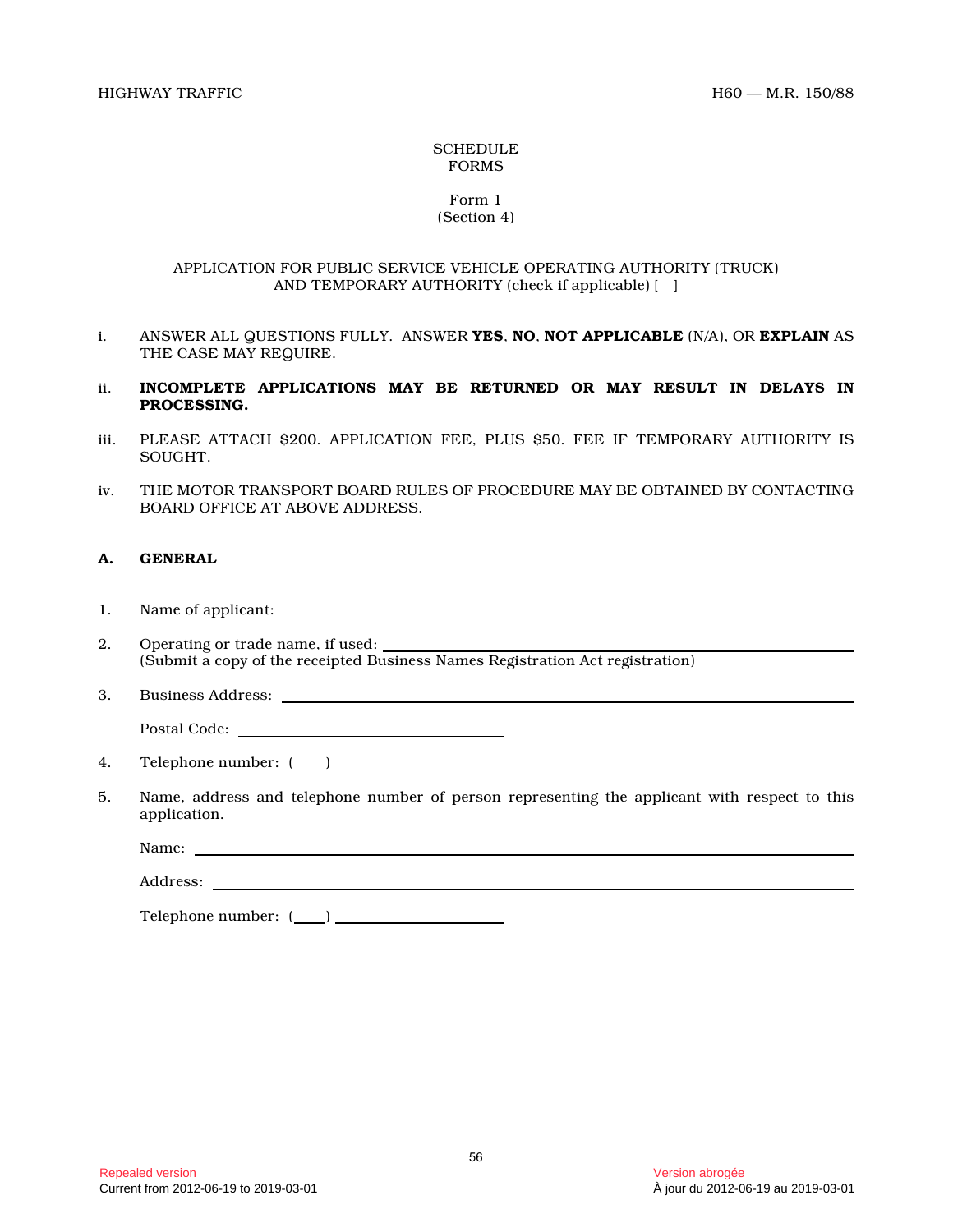# CODE DE LA ROUTE H60 — R.M. 150/88

6. How do you want us to contact you regarding this application?

|    |  | Applicant only                                                                                                                                     |
|----|--|----------------------------------------------------------------------------------------------------------------------------------------------------|
|    |  | Telephone number: ()                                                                                                                               |
|    |  | Person representing you only:                                                                                                                      |
| 7. |  | Type of Business organization:                                                                                                                     |
|    |  | Sole proprietorship. Name of owner:                                                                                                                |
|    |  | Partnership                                                                                                                                        |
|    |  | Corporation                                                                                                                                        |
| 8. |  | If a partnership, state full names, addresses and percentage of ownership of each partner. Also<br>indicate which partner is the managing partner. |

| ame | Address | Percentage of Ownership |
|-----|---------|-------------------------|
|     |         |                         |

9 (a) If a corporation, state full names and addresses of all members of the board of directors and indicate which members occupy the following official positions:

|                        | Name                                                                                                 | Address |
|------------------------|------------------------------------------------------------------------------------------------------|---------|
| (i) President          |                                                                                                      |         |
| (ii) Secretary         |                                                                                                      |         |
| (iii) Treasurer        |                                                                                                      |         |
| (iv) Managing Director |                                                                                                      |         |
| (v) Other Members      |                                                                                                      |         |
|                        | a). Chaha full mamaa amal addunaana af all mamaana balding mama than 100/ af tha autotanading abanaa |         |

(b) State full names and addresses of all persons holding more than 10% of the outstanding shares of any class of the corporation:

| ----<br>wame | しつに |
|--------------|-----|
|              |     |

(c) Submit evidence of incorporation and, if incorporated in Manitoba, a Certificate of Status issued by the Corporation Branch, Province of Manitoba issued subsequent to March  $31<sup>st</sup>$  last. If incorporated outside of Manitoba, a Certificate of Status must be filed upon the granting of the application.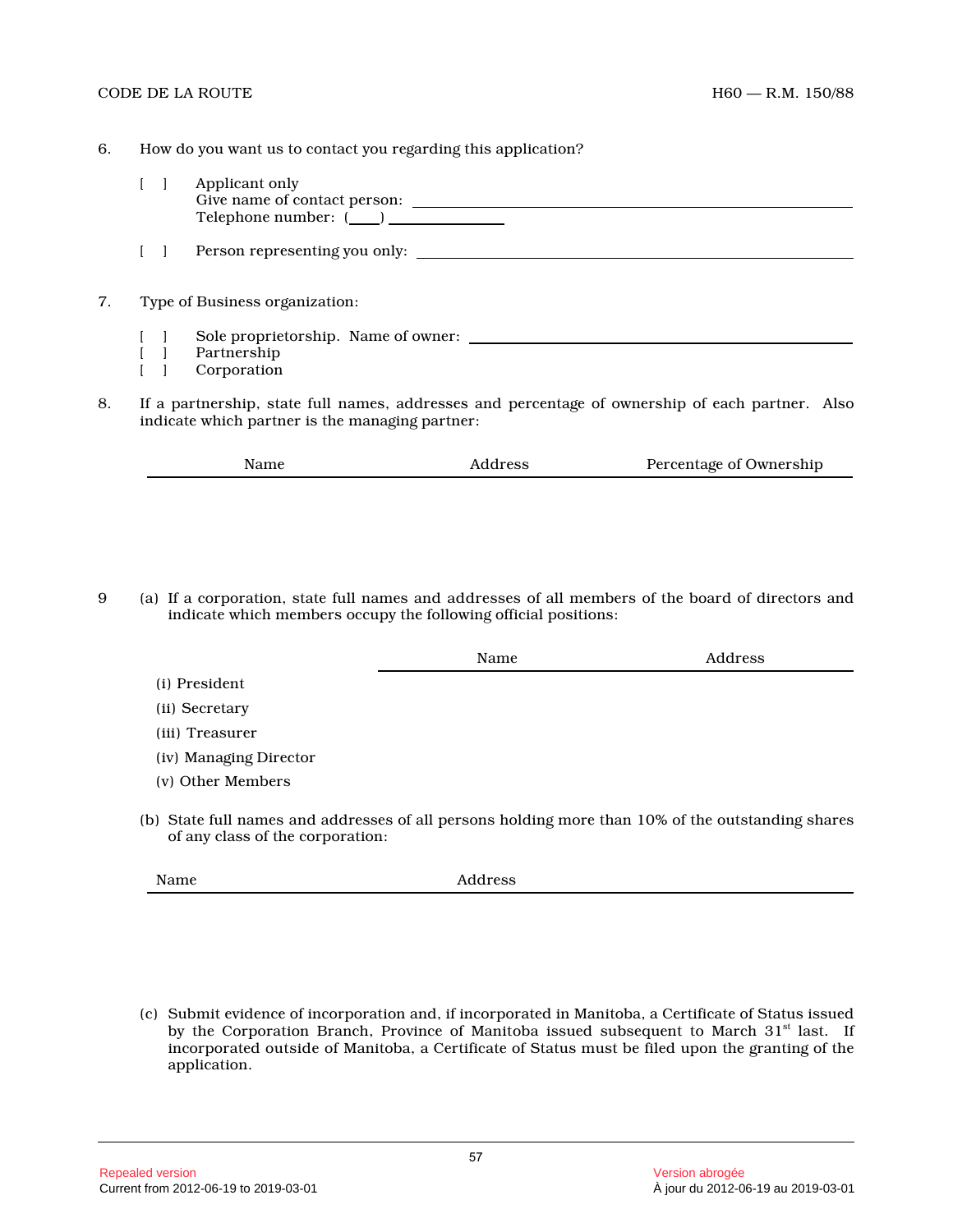#### HIGHWAY TRAFFIC **H60** — M.R. 150/88

10. List all associated transportation-related companies:

Name of Corporation **Address** 

# **B. PROPOSED SERVICE**

This section will be used by the board in wording the operating authority which will be advertised. The supply of accurate information setting out precisely the scope and nature of the application and the service to be rendered will reduce the time required to process the application.

1. Outline the type of service you intend to provide .

| Type of     | Origin            | Destination         |
|-------------|-------------------|---------------------|
| commodities | (Place of Pickup) | (Place of Delivery) |

- 2. Describe distinguishing characteristics of the service to be rendered. For example, will the commodities transported be in bulk or in bags, in truckloads or less than truckloads, or require specialized equipment?
- 3. Do you wish to have any restrictions applied to the authority requested? For example, will the service be limited to named shippers, specific connecting carriers or specialized equipment? Describe:
- 4. Draft proposed authority: (if space insufficient attach Appendix)

NOTE: This draft must be consistent with sections 1 through 3 of this part.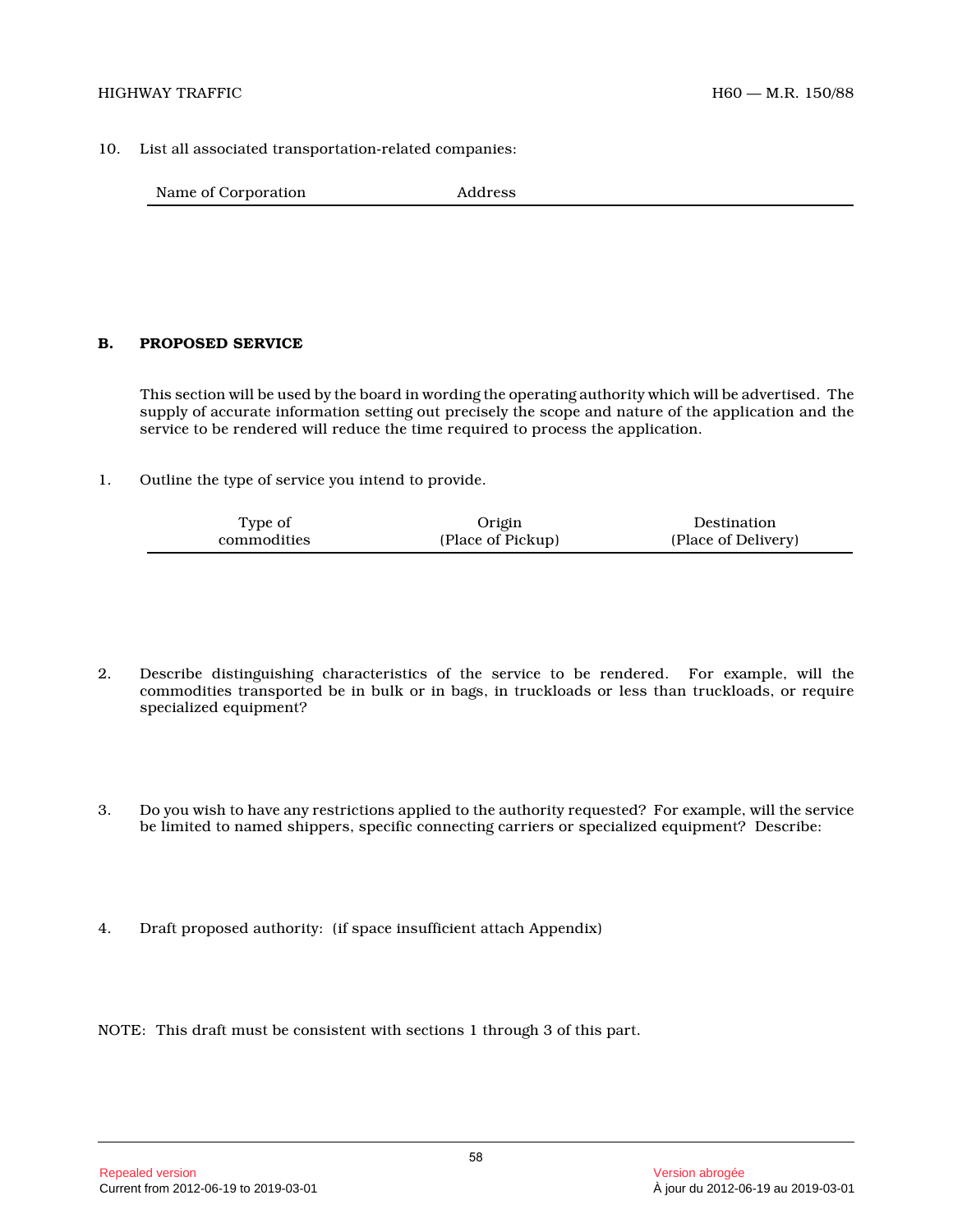### $\text{CODE DE LA ROUTE}$   $\text{H60} - \text{R.M. } 150/88$

#### **C. BENEFITS OF THE PROPOSED SERVICE**

For intra-provincial applications, the purpose of this section is to provide operational information about the proposed service so that the board can determine if the application is one that should be granted without further consideration, if unopposed. For extra-provincial applications, the information is requested to provide a degree of disclosure of the applicant's case to potential respondents.

- 1. Describe how the proposed service will be beneficial in lessening the number of kilometres now travelled without shipments. (That is, whether the proposed service will give you authority to carry shipments over the routes that you presently travel without shipments when returning to your base of operations.) Include in this description how the proposed service would be integrated with other services currently authorized or with other services being applied for.
- 2. (a) If this application is granted, what percentage of the total distance travelled under this proposed service (including the integrated services referred to in Question 1.) will be without shipments?
- 2. (b) Describe the effect that the granting of this application would have on the percentage of the total distance travelled without shipments of your entire operation.
- 3. If specialized equipment is required for the proposed service, describe the special equipment needed , and the reason it is required.
- 4. Will the service you are applying for be:

| (a) limited to specified shippers or consignees under contract?                                                                                                                                                                           | l Yes | 1 No |
|-------------------------------------------------------------------------------------------------------------------------------------------------------------------------------------------------------------------------------------------|-------|------|
| (b) for a specified user who is a freight broker or freight<br>forwarder or any person who solicits freight of others and<br>consolidates loads for transportation?<br>If yes, is the user related in any way to the applicant, describe: | l Yes | 1 No |
| (c) available to all shippers or consignees?                                                                                                                                                                                              | l Yes | 1 No |
| (d) provided year-round?                                                                                                                                                                                                                  | l Yes | 1 No |
| If seasonal, describe:                                                                                                                                                                                                                    |       |      |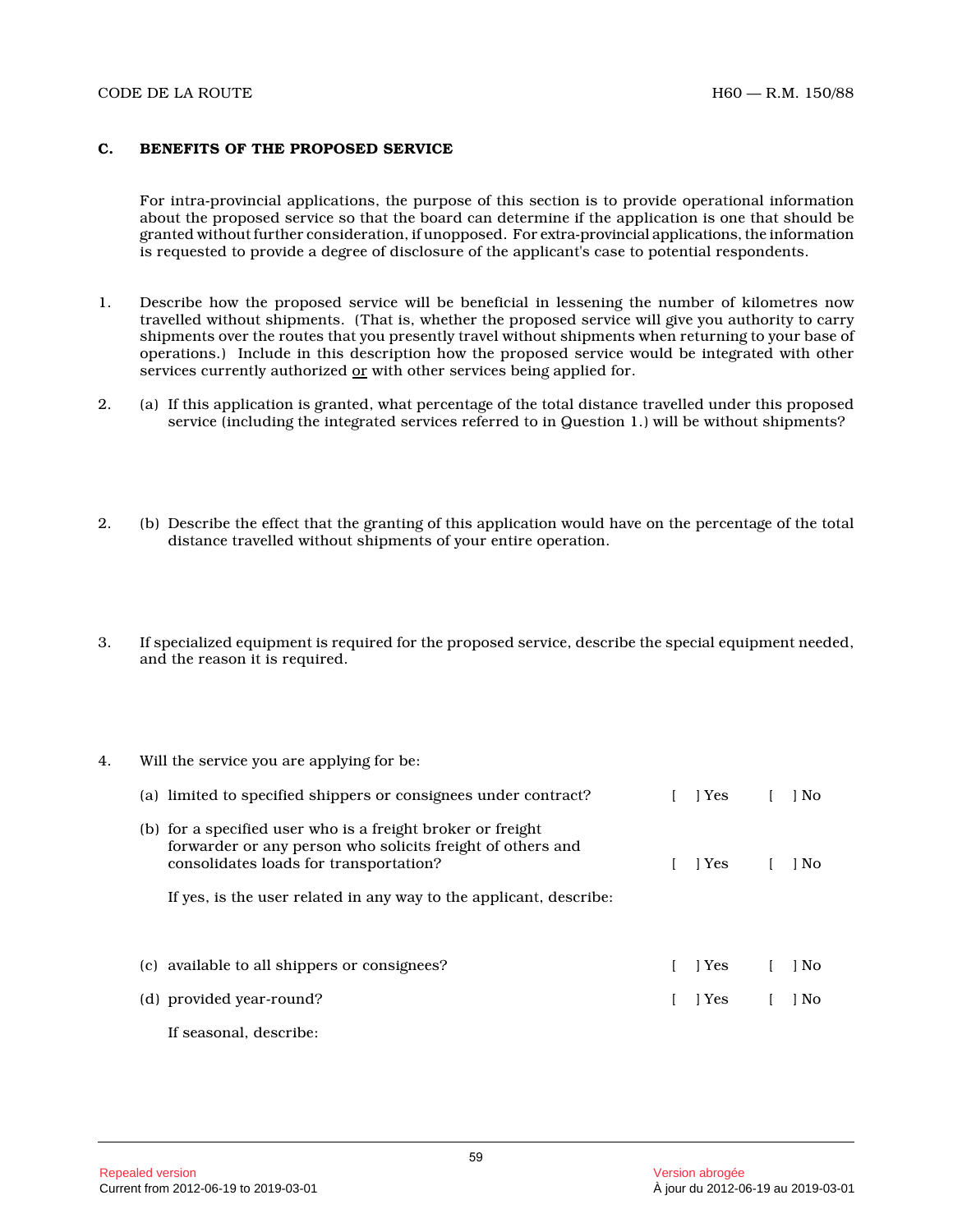|    | (e) scheduled?                                                                        |              | ] Yes       | $\overline{\phantom{a}}$ No                 |  |
|----|---------------------------------------------------------------------------------------|--------------|-------------|---------------------------------------------|--|
|    | at carrier's convenience?<br>(f)                                                      |              | $\vert$ Yes | $\overline{\phantom{a}}$ No                 |  |
|    | (g) as required by shipper or consignee?                                              |              | ] Yes       | $ $ No                                      |  |
|    | (h) a regular route service?                                                          |              | ] Yes       | $ $ No                                      |  |
| 5. | Describe anticipated traffic volumes.                                                 |              |             |                                             |  |
|    | (a) number of trips<br>per day<br>week<br>or year $\_\_\_\_\_\_\_\_\_\_\_$            |              |             |                                             |  |
|    | (b) number of trips that are less than truckload<br>per day<br>week<br>or year $\_\_$ |              |             |                                             |  |
|    | (c) number of trips that are truckload<br>week<br>per day                             |              |             |                                             |  |
| 6. | Do you have a base of operation in MANITOBA?                                          | $\mathbf{r}$ | l Yes       | $\overline{\phantom{a}}$ No<br>$\mathbf{r}$ |  |
|    |                                                                                       |              |             |                                             |  |
|    |                                                                                       |              |             |                                             |  |
| 7. | Does the Manitoba base of operation include the following:                            |              |             | Approx. sq.                                 |  |
|    |                                                                                       |              |             | Footage                                     |  |
|    | (a) dispatch office?                                                                  |              | $\vert$ Yes | $ $ No                                      |  |
|    | (b) administration office?                                                            |              | ] Yes       | $ $ No                                      |  |
|    | (c) service garage?                                                                   |              | 1 Yes       | $ $ No                                      |  |
|    |                                                                                       |              |             |                                             |  |

- 8. Describe any further characteristics of the proposed service which will promote the public convenience or be beneficial to the public interest.
- 9. If temporary authority is sought, indicate the circumstances which necessitate the immediate provision of service.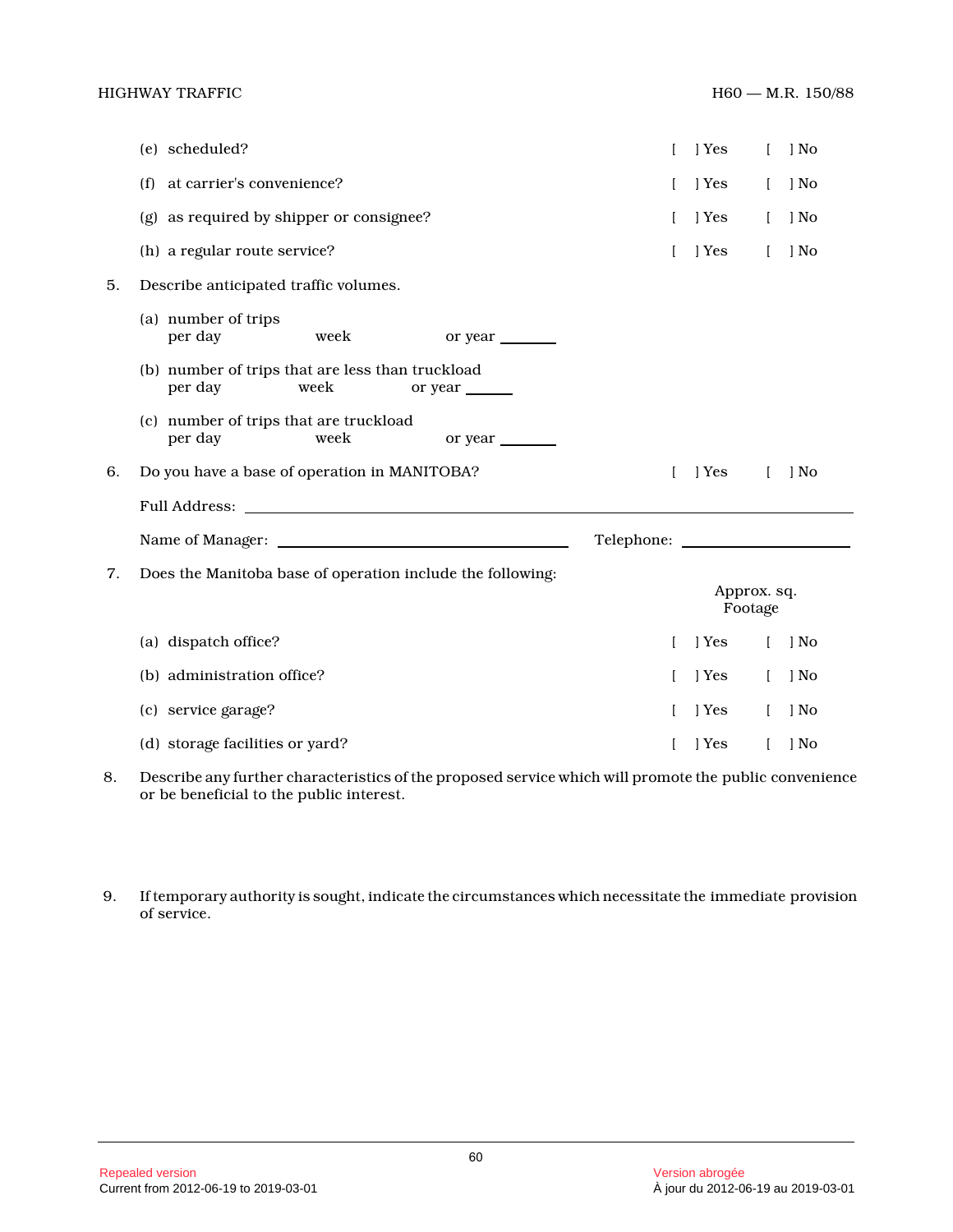## **D. SHIPPER/CONSIGNEE SUPPORT**

Applicants for intra-provincial authority must provide shipper and/or consignee support for the application on a form approved by the board (see attached Form 4). Filing of shipper support with an application for extra-provincial authority is optional; however should opposition to such an application be accepted, shipper support will be required to be filed in accordance with the Board's Rules of Procedure.

Support certificates must substantially correspond to the authority being requested in terms of the area being served, type of customer served, service provided, equipment utilized, etc.

An intra-provincial application is liable to be amended or dismissed if adequate shipper support is no t filed.

## **E. FITNESS**

#### 1. (a) **Financial Status – Applicable only to applicants for intra-provincial authority who do not presently hold intra-provincial authority from the Manitoba Board**

Financial statements must be provided to the board, covering a fiscal year ending within the last 12 months.

If this intra-provincial application is from a **corporation**, the financial statements must be prepared by an accounting firm. **Individuals** may prepare their own financial statements but the y must be supported by relevant bank statements, income tax returns or other documents attesting to their accuracy.

The statements shall include a balance sheet or net worth statement, and an income statement.

# (b) **Insurance**

Applicants who receive an operating authority shall submit evidence satisfactory to the Board that the carrier during the term of the certificate has taken out and maintained insurance policies pursuant to Board Regulations (Insurance Requirements for motor carriers).

(c) Are you (applicant), or any partner or corporate officer associated with this application, an undischarged bankrupt?

If yes, provide details of bankruptcy procedure to date.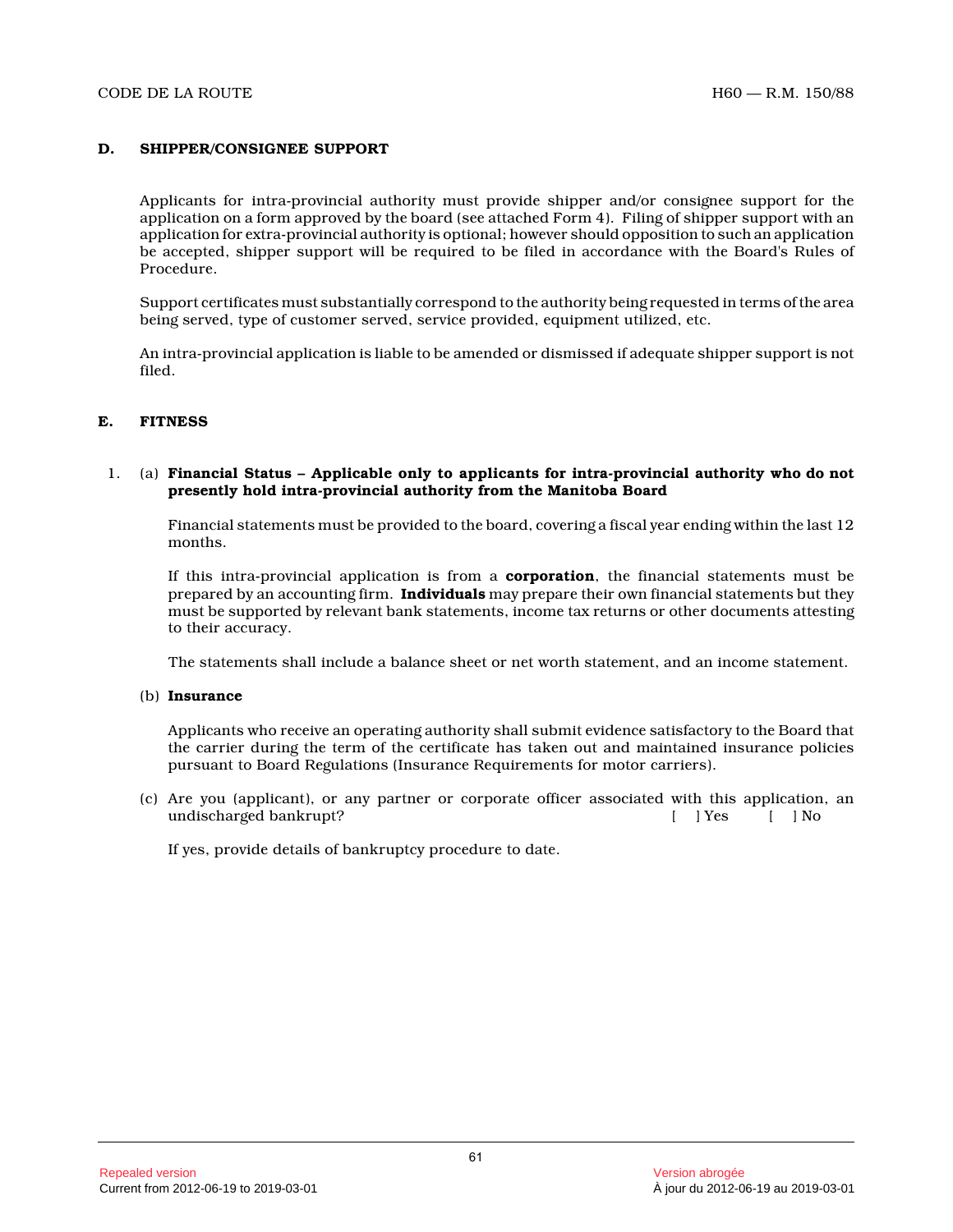2. Provide details below of all cancelled, and/or suspended or revoked operating authority certificates previously held by the applicant, individual owner, partner or corporate officer associated with the applicant by certificate type, jurisdiction and date. (attach Appendix if necessary)

| Certificate Type | Jurisdiction | Date |
|------------------|--------------|------|
|                  |              |      |

# 3. **Equipment**

- (a) Attach a complete and current list of the equipment operated by you, giving the following information:
	- (i) Make, year, serial number, type (truck, power unit, semi-trailer, etc.).
	- (ii) Indicate which units are **owned** by you or **leased** by you.
	- (iii) Indicate precisely which units will be used in Manitoba as part of the proposed operation.
- (b) Attach a list of additional equipment which will be required if this application is approved.

### 4. **Safety**

- (a) Have you been assigned a safety rating by your base jurisdiction? [ ] Yes [ ] No
	- (i) Name of jurisdiction:
	- (ii) Assigned rating:
	- (iii) Date rating issued:

(iv) What is your National Safety Identification number assigned to you by your base jurisdiction:

(b) Has your vehicle maintenance facility been approved to certify vehicle safety standards for your ow n fleet of vehicles? [ ] Yes [ ] No

If yes, approved by whom, name jurisdiction:

(c) Describe the type of safety information you maintain relative to driver performance and the frequency it is reviewed.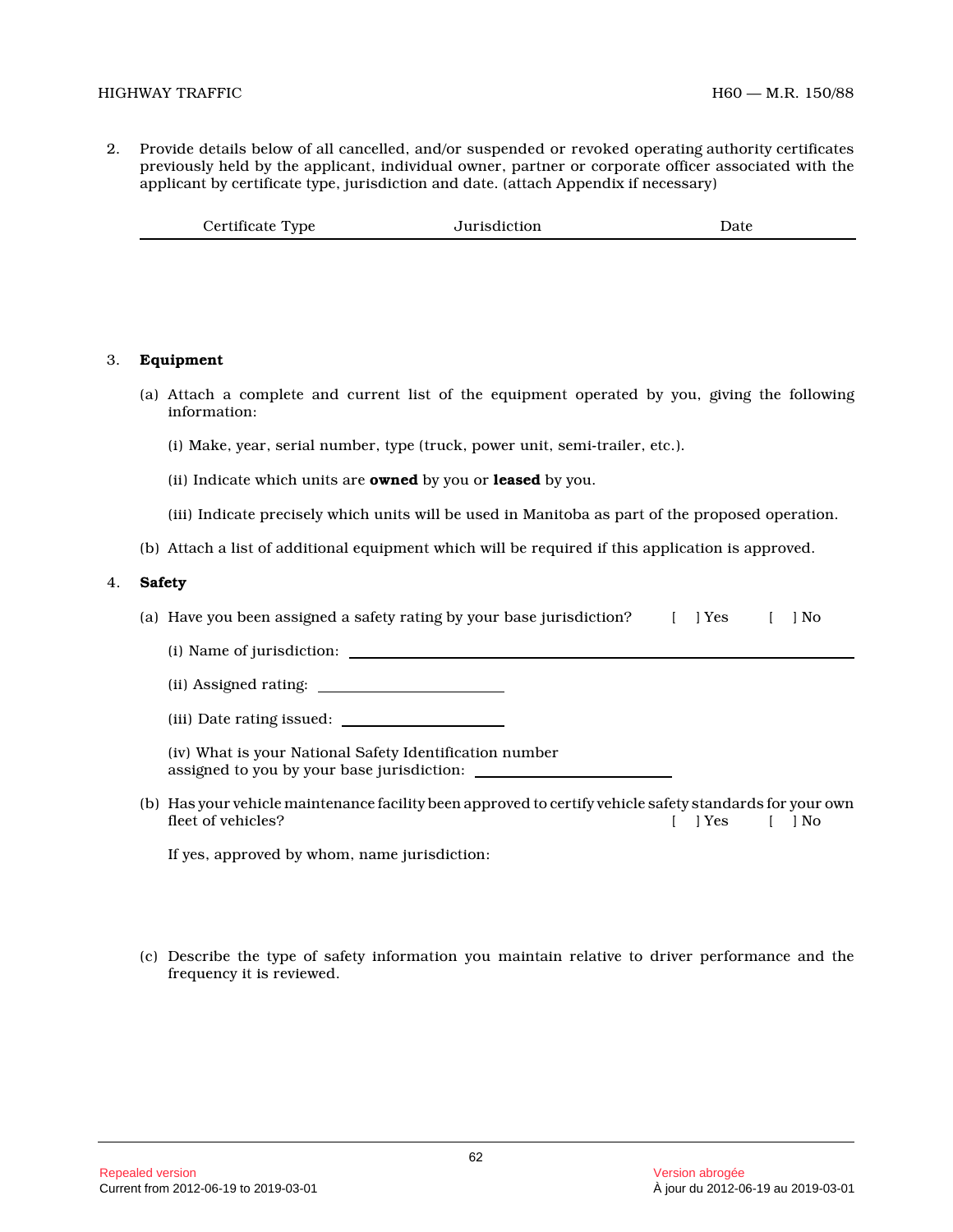(d) What qualifications and other information do you consider when hiring a driver?

(e) If the vehicles in question 3(a)(iii) proposed for use in Manitoba have not been safety inspected within the last six months, describe your plan for inspection and certifying all such equipment.

(f) Describe vehicle inspection procedures and/or checks to which your vehicles are subject.

| (g) Is daily vehicle inspection documentation signed by the driver and/or mechanic? |                |  |
|-------------------------------------------------------------------------------------|----------------|--|
|                                                                                     | I l Yes I l No |  |

(h) How long are records maintained on daily vehicle inspection reports and any resulting corrective action?

(i) Do you have a person designated to promote highway safety? [ ] Yes [ ] No

(j) What criteria do you use for frequency of vehicle maintenance?

- (k) How frequently do your vehicles undergo a complete inspection by a qualified mechanic?
- (l) What records are maintained in regard to your periodic maintenance program?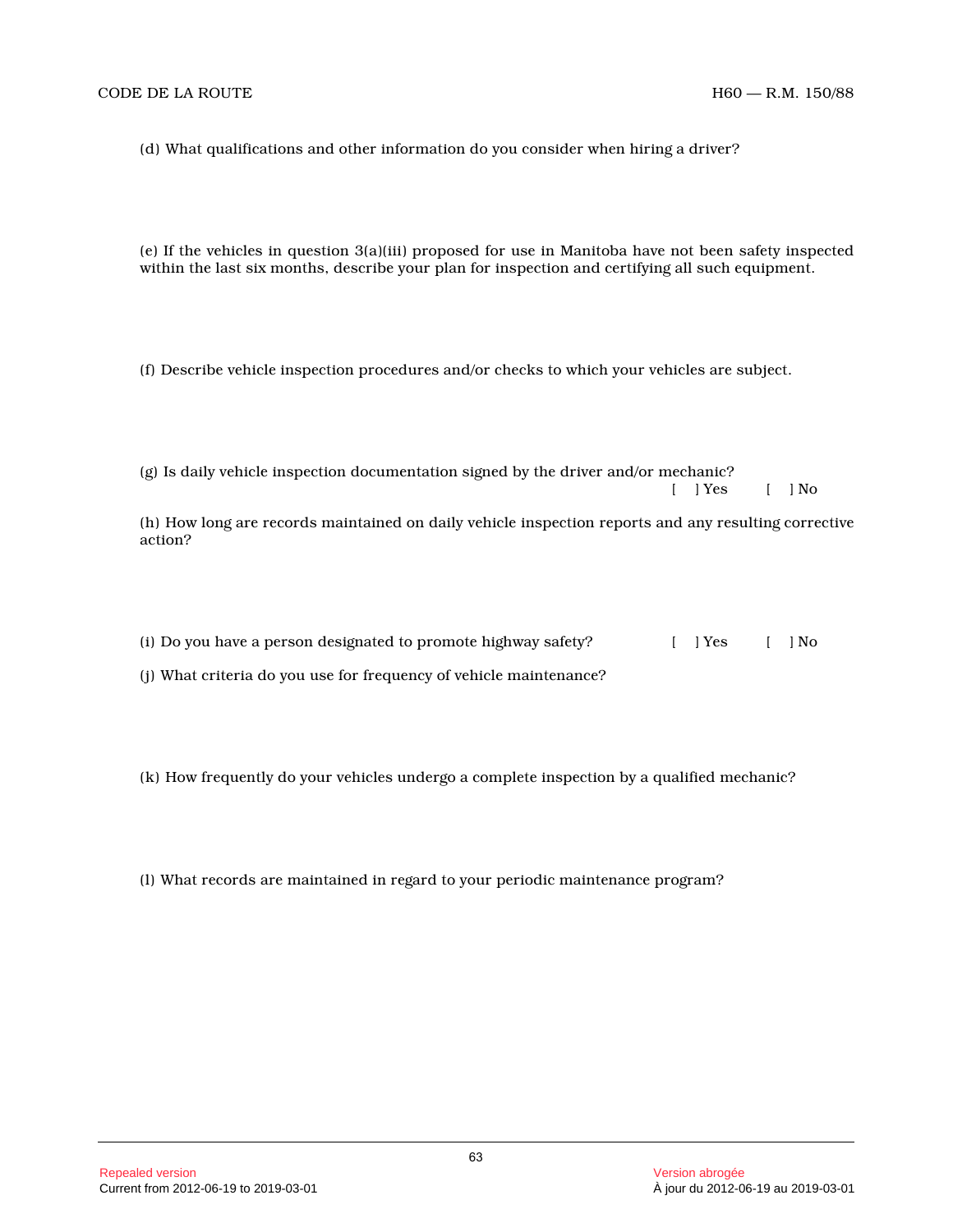(m) Describe what steps you have taken to educate and familarize your employees with the *Transportation of Dangerous Goods Act* (Canada) and *The Dangerous Goods Handling Transportation Act* (Manitoba) and the regulations thereunder.

#### 5. **Miscellaneous**

(a) Briefly describe the transportation services provided by your company.

(b) Briefly describe your experience and ability to perform the proposed service.

## **F. COMPLEMENTARY AUTHORITY**

 1. **Attach** copies of all current operating authorities held **in other** Canadian provinces, territories, or in the United States which complement the authority being applied for; or copies of the relevant exemptions from authority.

**Please mark or highlight those portions of the authorities or exemptions that complement the authority you are applying for.**

2. (a) Have you applied for, or will you be applying for complementary authority in other jurisdictions?<br>
<sup>1</sup> Yes <sup>1</sup> No  $[$   $]$  Yes

If yes, list jurisdictions:

(b) Do you want this application to be handled by way of joint hearing?

 $[ ]$   $]$   $Yes$   $[ ]$   $]$   $No$ 

If yes, with what jurisdiction(s)?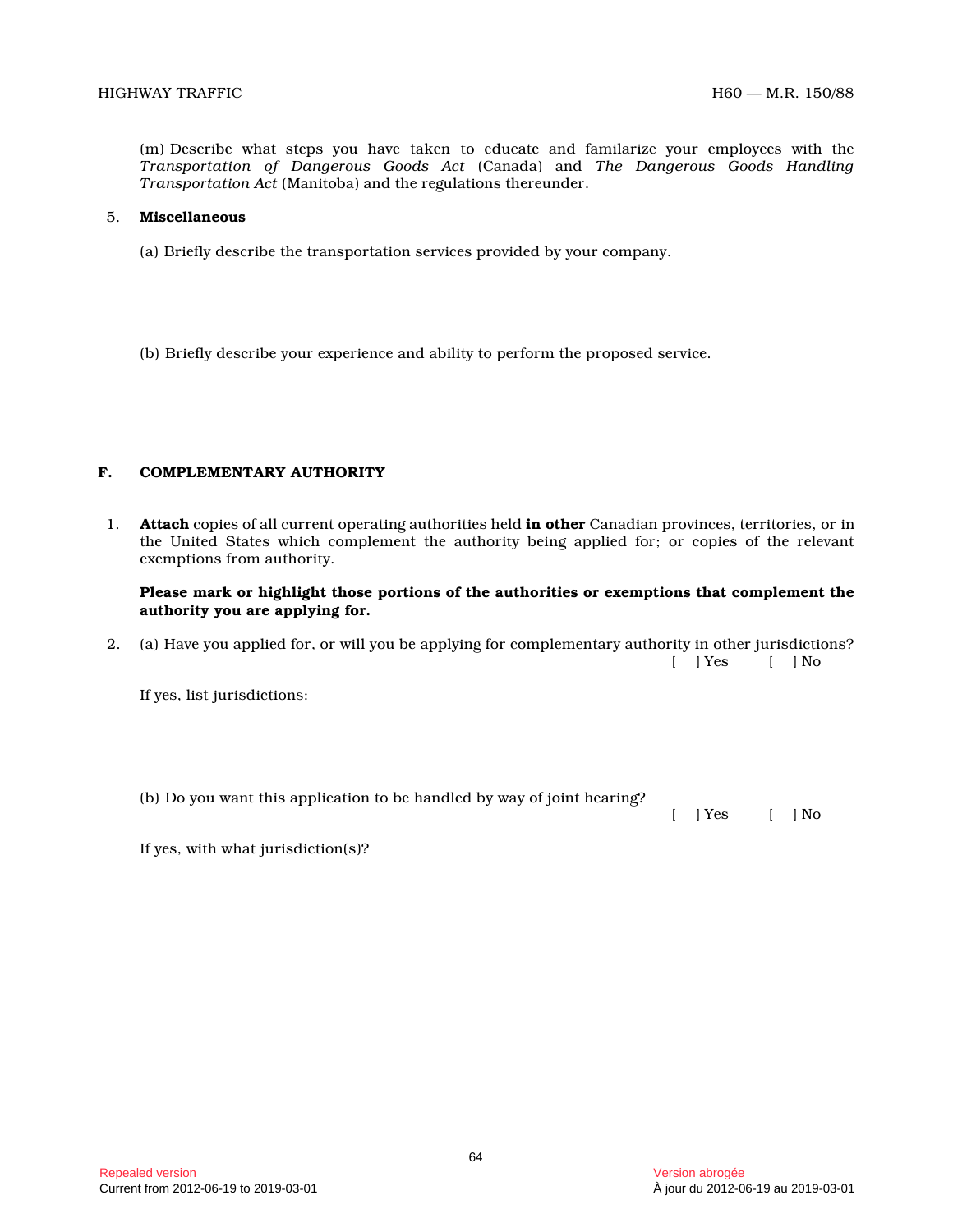# – CERTIFICATION –

I hereby certify to the best of my knowledge, information and belief, that I have supplied true, accurate and complete information to all the foregoing questions in this document.

|           | Title of Position: |     |                    |  |
|-----------|--------------------|-----|--------------------|--|
|           |                    |     |                    |  |
|           |                    |     |                    |  |
|           |                    |     |                    |  |
| At        |                    |     |                    |  |
|           | city/town          |     | province/territory |  |
|           |                    |     |                    |  |
| <b>On</b> |                    | .19 |                    |  |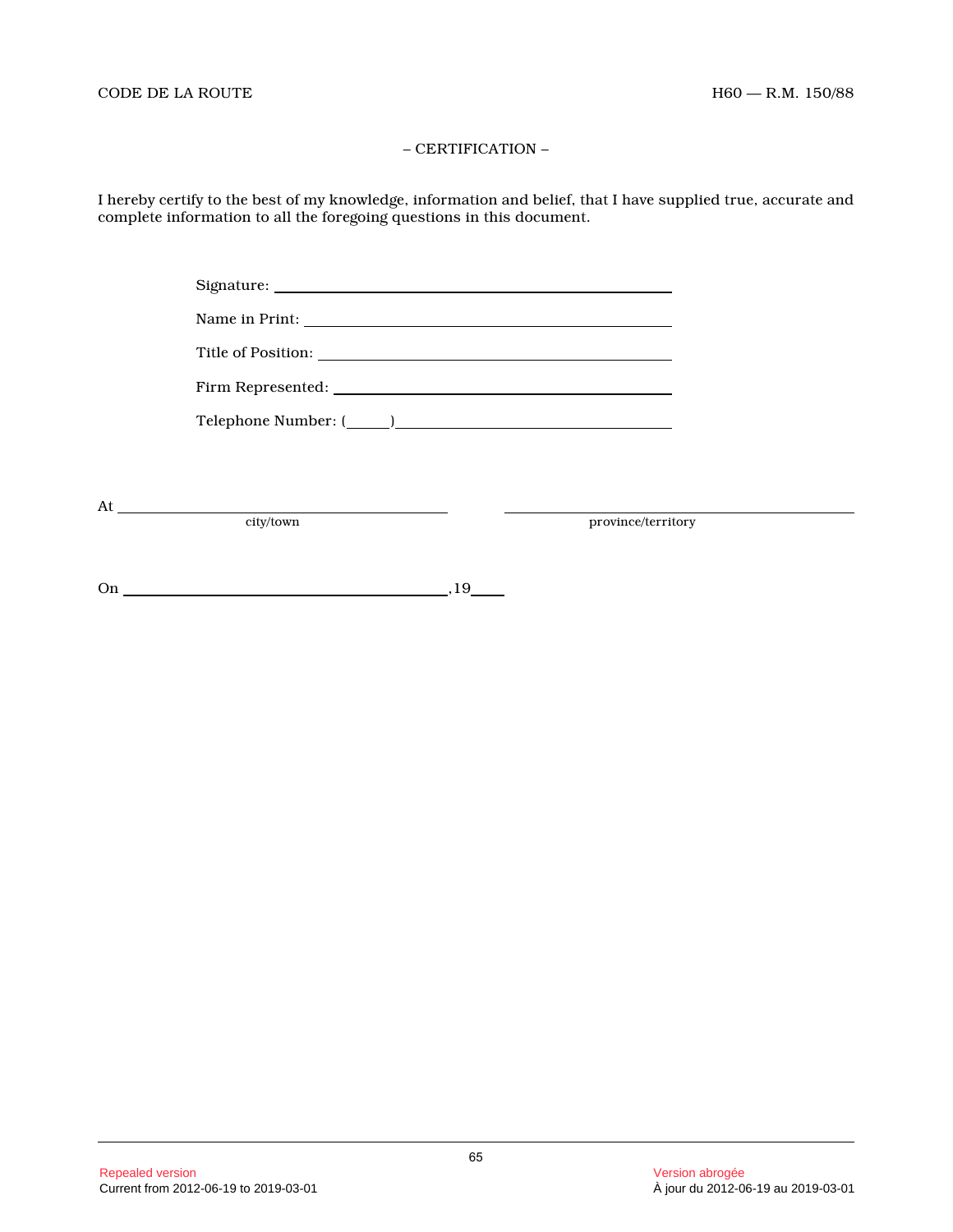# Form 2

# (Section 4)

# APPLICATION FOR PUBLIC SERVICE VEHICLE OPERATING AUTHORITY (BUS) AND TEMPORARY AUTHORITY (check if applicable) [ ]

- i. ANSWER ALL QUESTIONS FULLY. ANSWER **YES**, **NO**, **NOT APPLICABLE** (N/A), OR **EXPLAIN** AS THE CASE MAY REQUIRE.
- ii. **INCOMPLETE APPLICATIONS MAY BE RETURNED OR MAY RESULT IN DELAYS IN PROCESSING.**
- iii. PLEASE ATTACH \$200.00 APPLICATION FEE, PLUS \$50.00 FEE IF TEMPORARY AUTHORITY IS SOUGHT.
- iv. THE MOTOR TRANSPORT BOARD RULES OF PRACTICE AND PROCEDURE MAY BE OBTAINED BY CONTACTING BOARD OFFICE AT ABOVE ADDRESS.

# **A. GENERAL**

- 1. Name of applicant:
- 2. Operating or trade name, if used: (Submit a copy of the receipted Business Names Registration Act registration)
- 3. Business Address:

Postal Code:

4. Telephone number: ( )

5. Name, address and telephone number of person representing the applicant with respect to this application.

Name:

Address: which is a set of the set of the set of the set of the set of the set of the set of the set of the set of the set of the set of the set of the set of the set of the set of the set of the set of the set of the set

Telephone number: ( )

- 6. How do you want us to contact you regarding this application?
	- [ ] Applicant only Give name of contact person: Telephone number:  $(\_ \)$
	- [ ] Person representing you only: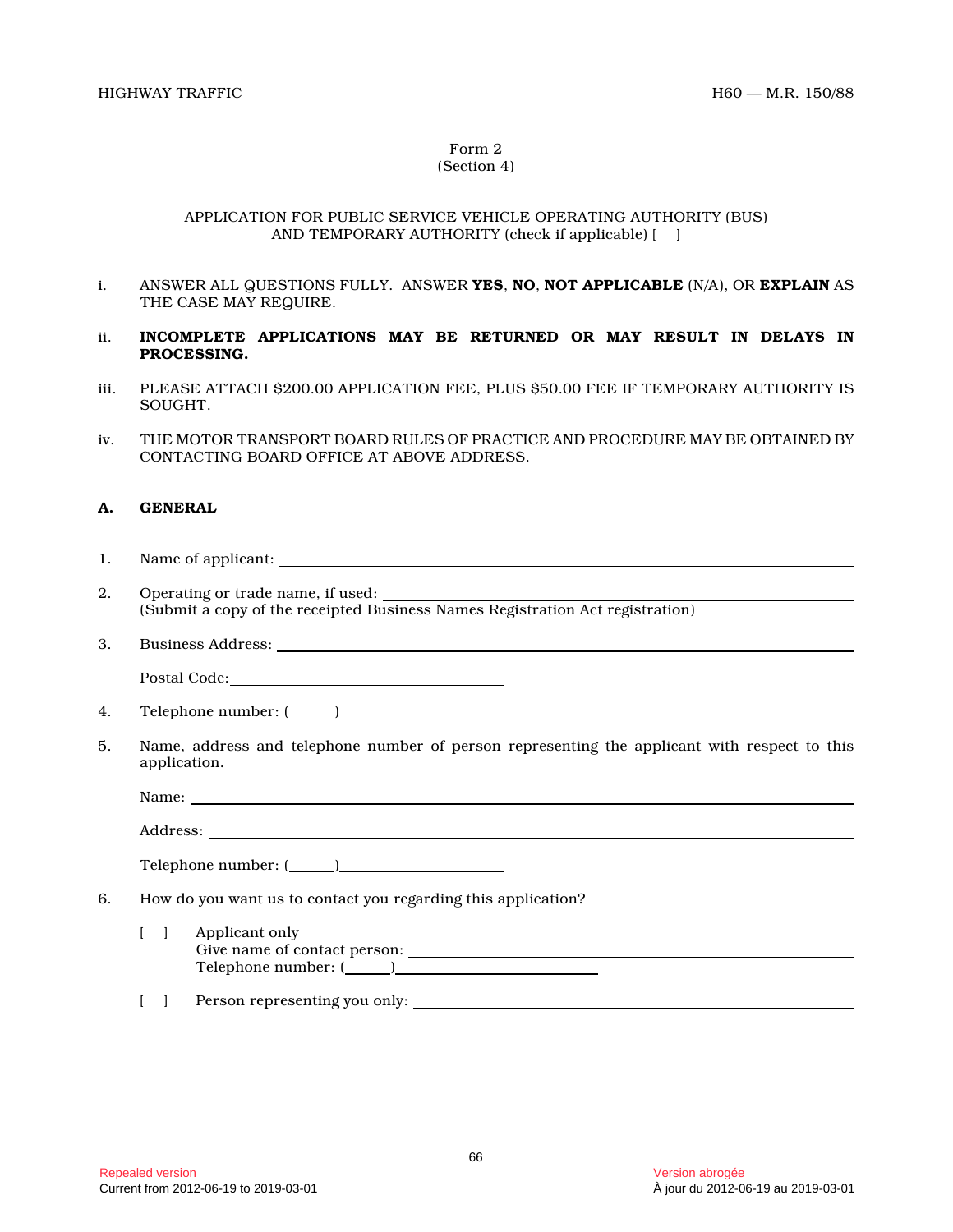#### $\text{CODE DE LA ROUTE}$   $\text{H60} - \text{R.M. } 150/88$

- 7. Type of Business organization:
	- [ ] Sole proprietorship. Name of owner:
	- [ ] Partnership
	- Corporation
- 8. If a partnership, state full names, addresses and percentage of ownership of each partner. Also indicate which partner is the managing partner:

|--|

9. (a) If a corporation, state full names and addresses of all members of the Board of Directors and indicate which members occupy the following official positions:

|                        | Name | Address |
|------------------------|------|---------|
| (i) President          |      |         |
| (ii) Secretary         |      |         |
| (iii) Treasurer        |      |         |
| (iv) Managing Director |      |         |

(v) Other Members

(b) State full names and addresses of all persons holding more than 10% of the outstanding shares of any class of the corporation:

Name Address

(c) Submit evidence of Incorporation and, if incorporated in Manitoba, a Certificate of Status issued by the Corporation Branch, Province of Manitoba, issued subsequent to March 31st last. If incorporated outside of Manitoba, a Certificate of Status must be filed upon the granting of the application.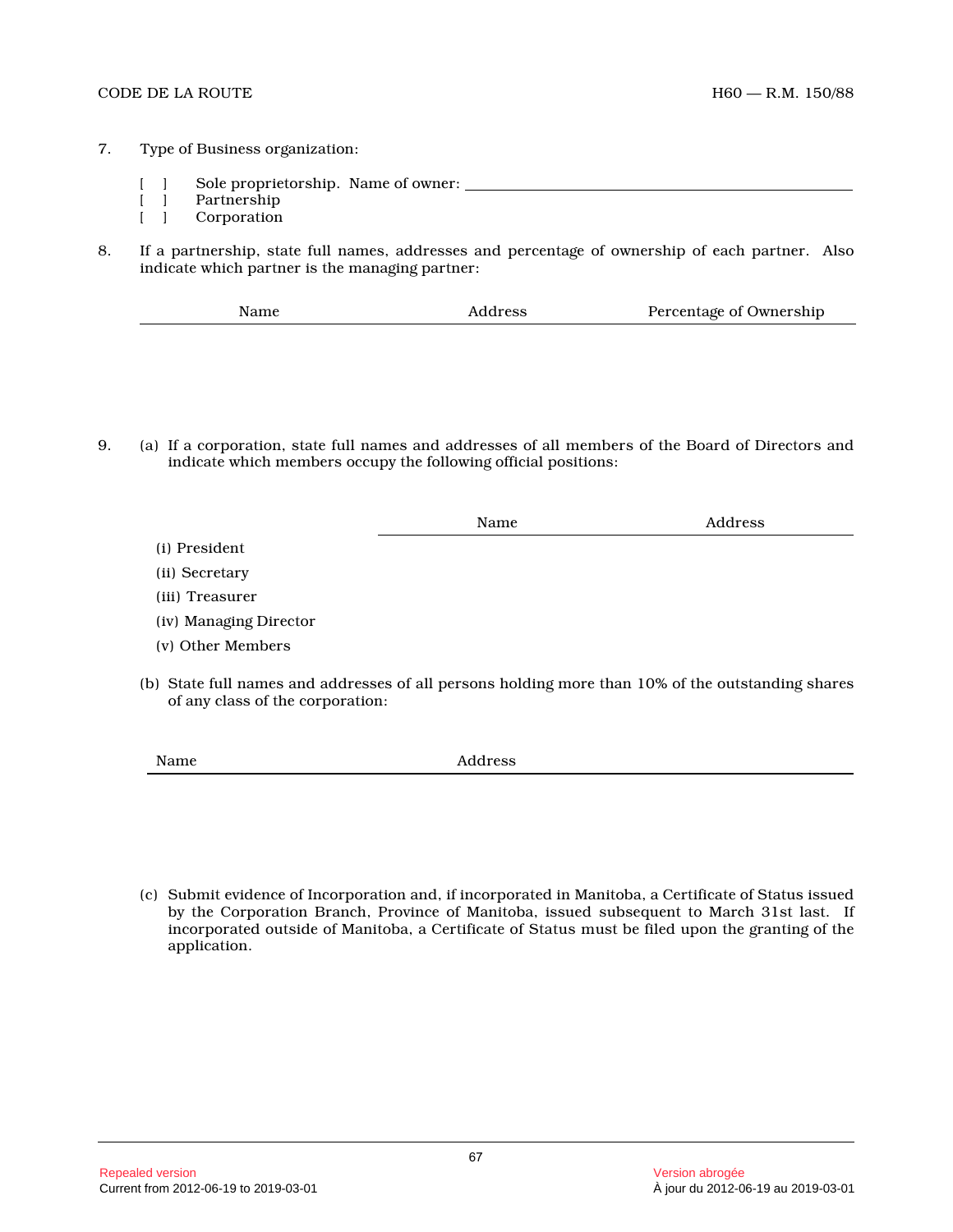#### HIGHWAY TRAFFIC **H60** — M.R. 150/88

10. List all associated transportation-related companies:

Name of Corporation **Address** 

# **B. PROPOSED SERVICE**

This section will be used by the Board in wording the operating authority which will be advertised. The supply of accurate information setting out precisely the scope and nature of the application and the service to be rendered will reduce the time required to process the application.

1. Outline the type of service you intend to provide .

Origin Destination<br>(Place of Pickup) (Place of Delive (Place of Delivery)

- [ ] Bus
- [ ] Package Express
- 2. Do you wish to have any restrictions applied to the authority requested? For example, will the service be limited to certain groups of passengers, specific routes or specific districts or specialized equipment? Describe:
- 3. Draft proposed authority: (if space insufficient attach Appendix)

NOTE: This draft must be consistent with Sections 1 and 2 of this Part.

# **C. PROMOTION OF THE PUBLIC CONVENIENCE**

The purpose of this section is to provide operational information about the proposed service so that the Board can determine if the application is one that should be granted without further consideration , if unopposed.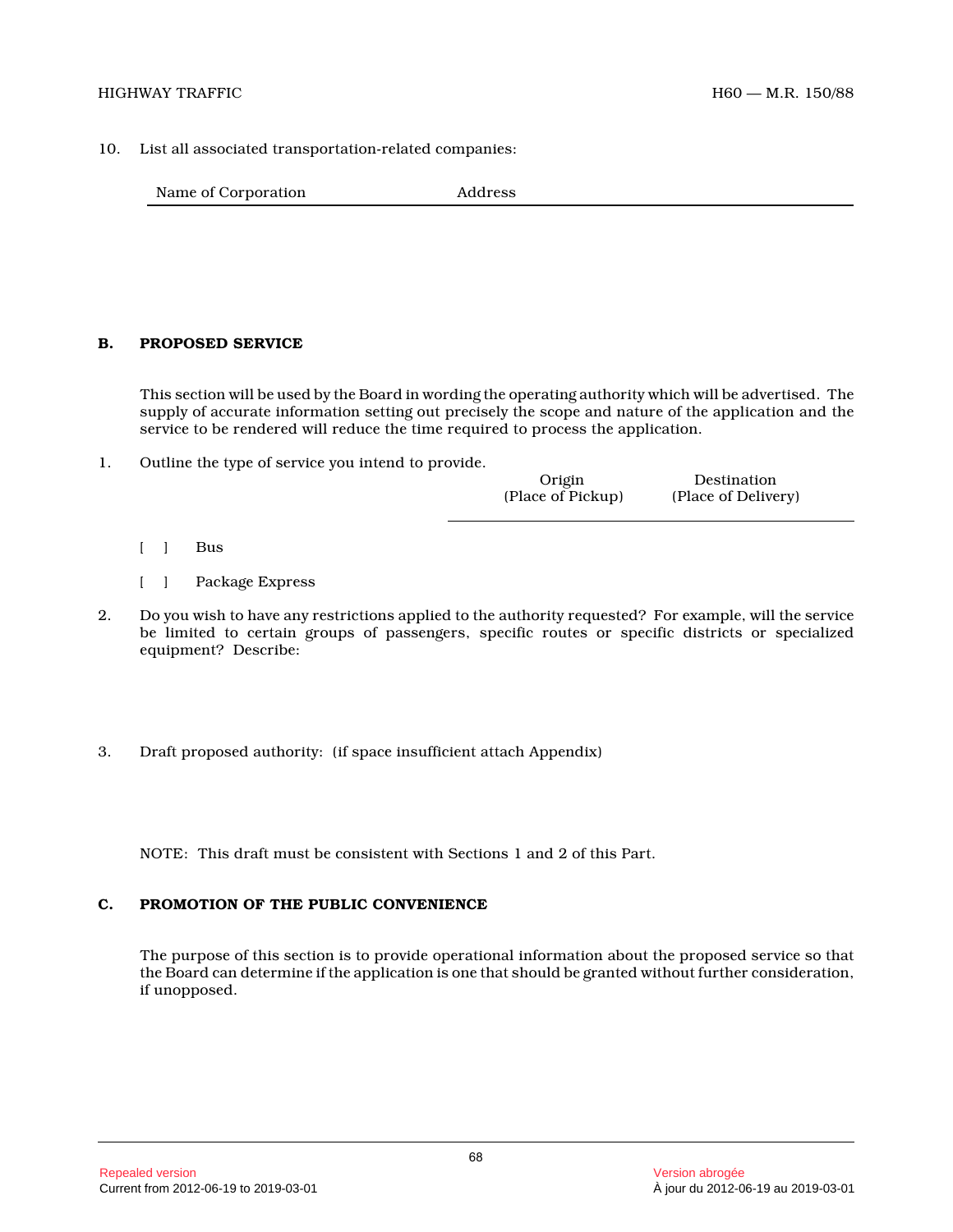### CODE DE LA ROUTE  $H60 - R.M. 150/88$

1. If specialized equipment is required for the proposed service, describe the special equipment needed , and the reason it is required.

| 2. | Will the service you are applying for be:                  |              |       |                            |  |
|----|------------------------------------------------------------|--------------|-------|----------------------------|--|
|    | (a) limited to a specified user group under contract?      | ſ            | Yes   | 1 No<br>$\mathbf{r}$       |  |
|    | (b) available to all members of the public?                |              | ] Yes | $\vert$ No<br>$\mathbf{r}$ |  |
|    | (c) provided year-round?                                   | ſ            | ] Yes | ] No<br>L                  |  |
|    | If seasonal, describe:                                     |              |       |                            |  |
|    |                                                            |              |       |                            |  |
|    |                                                            |              |       |                            |  |
|    | (d) scheduled?                                             |              | ] Yes | ] No<br>$\mathbf{L}$       |  |
|    | (e) at carrier's convenience?                              | ſ            | ] Yes | ] No<br>$\mathbf{L}$       |  |
|    | (f) as required by user groups?                            | ſ            | ] Yes | ] No                       |  |
| 3. | Describe anticipated frequency of service.                 |              |       |                            |  |
|    | (a) number of trips per day<br>week<br>or year             |              |       |                            |  |
| 4. | Do you have a base of operation in MANITOBA?               | $\mathbf{r}$ | ] Yes | ] No<br>$\mathbb{I}$       |  |
|    |                                                            |              |       |                            |  |
|    |                                                            |              |       |                            |  |
| 5. | Does the Manitoba base of operation include the following: |              |       |                            |  |
|    |                                                            |              |       | Approx. sq.<br>Footage     |  |
|    | (a) bus depot?                                             | I            | ] Yes | ] No<br>$\mathbf{r}$       |  |
|    | (b) dispatch office?                                       | L            | ] Yes | ] No<br>$\mathbf{r}$       |  |
|    | (c) administration office?                                 | L            | ] Yes | ] No<br>$\mathbf{r}$       |  |
|    |                                                            |              |       |                            |  |
|    | (d) service garage?                                        |              | ] Yes | ] No<br>$\mathbf{I}$       |  |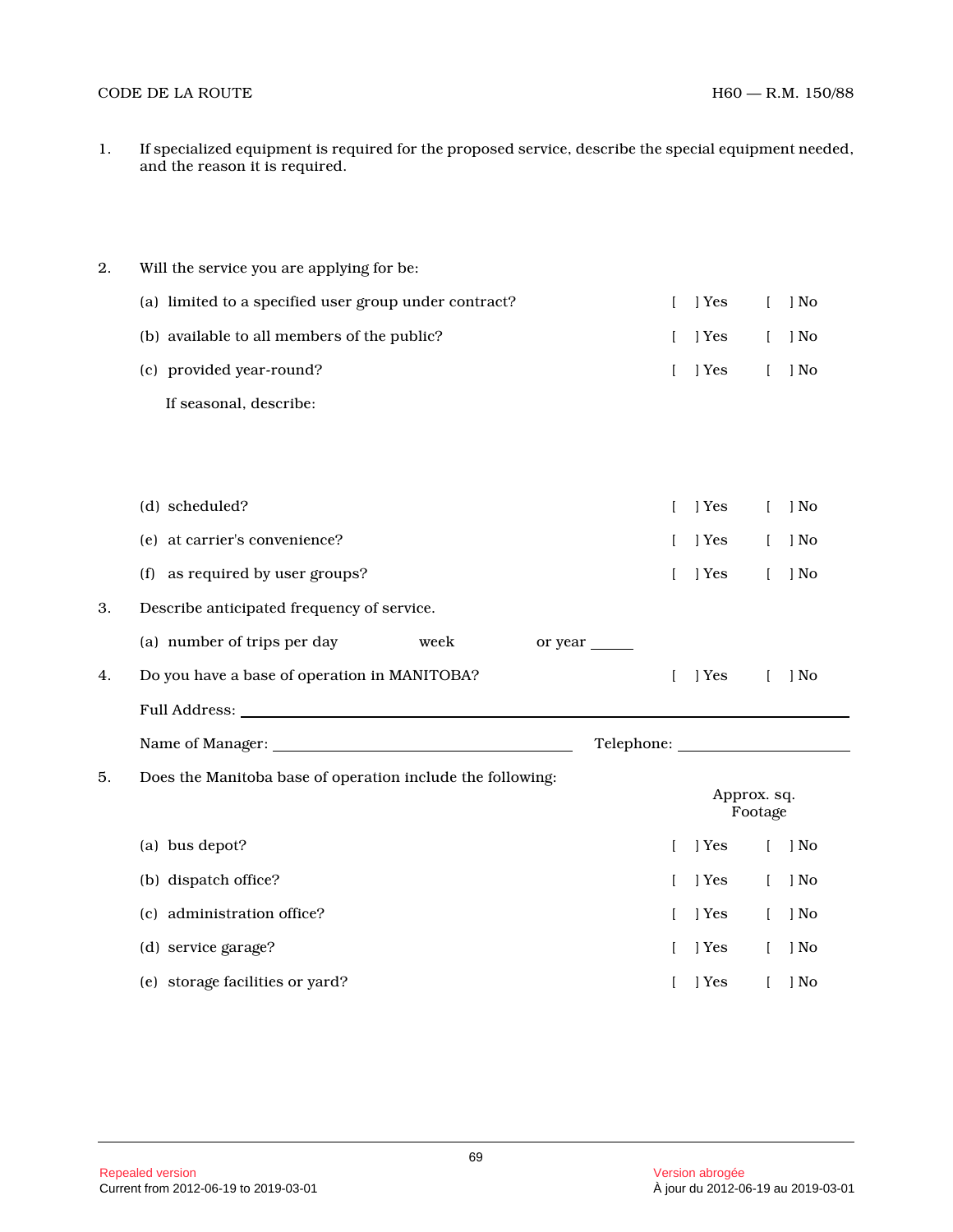#### HIGHWAY TRAFFIC H60 — M.R. 150/88

- 6. Describe any further characteristics of the proposed service which will promote the public convenience.
- 7. If temporary authority is sought, indicate the circumstances which necessitate the immediate provision of service.

## **D. PUBLIC SUPPORT**

The applicant must provide user support for the application on a form approved by the Board (see attached Form 5).

Support certificates must substantially correspond to the authority being requested in terms of the area being served, type of customer served, service provided, equipment utilized, etc.

An application is liable to be amended or dismissed if adequate user support is not filed.

## **E. FITNESS**

### 1. (a) **Financial Status – Applicable only to Applicants who do not presently hold an operating authority from the Manitoba Board (other than a corridor authority).**

Financial Statements must be provided to the Board, covering a fiscal year ending within the last twelve months.

If this application is from a **corporation**, the financial statements must be prepared by an accounting firm. **Individuals** may prepare their own financial statements but they must be supported by relevant bank statements, income tax returns or other documents attesting to their accuracy.

The statements shall include a balance sheet or net worth statement, and an income statement.

#### (b) **Insurance**

Applicants who receive an operating authority shall submit evidence satisfactory to the Board that the carrier during the term of the Certificate has taken out and maintained insurance policies pursuant to Board Regulations (Insurance Requirements for Motor Carriers).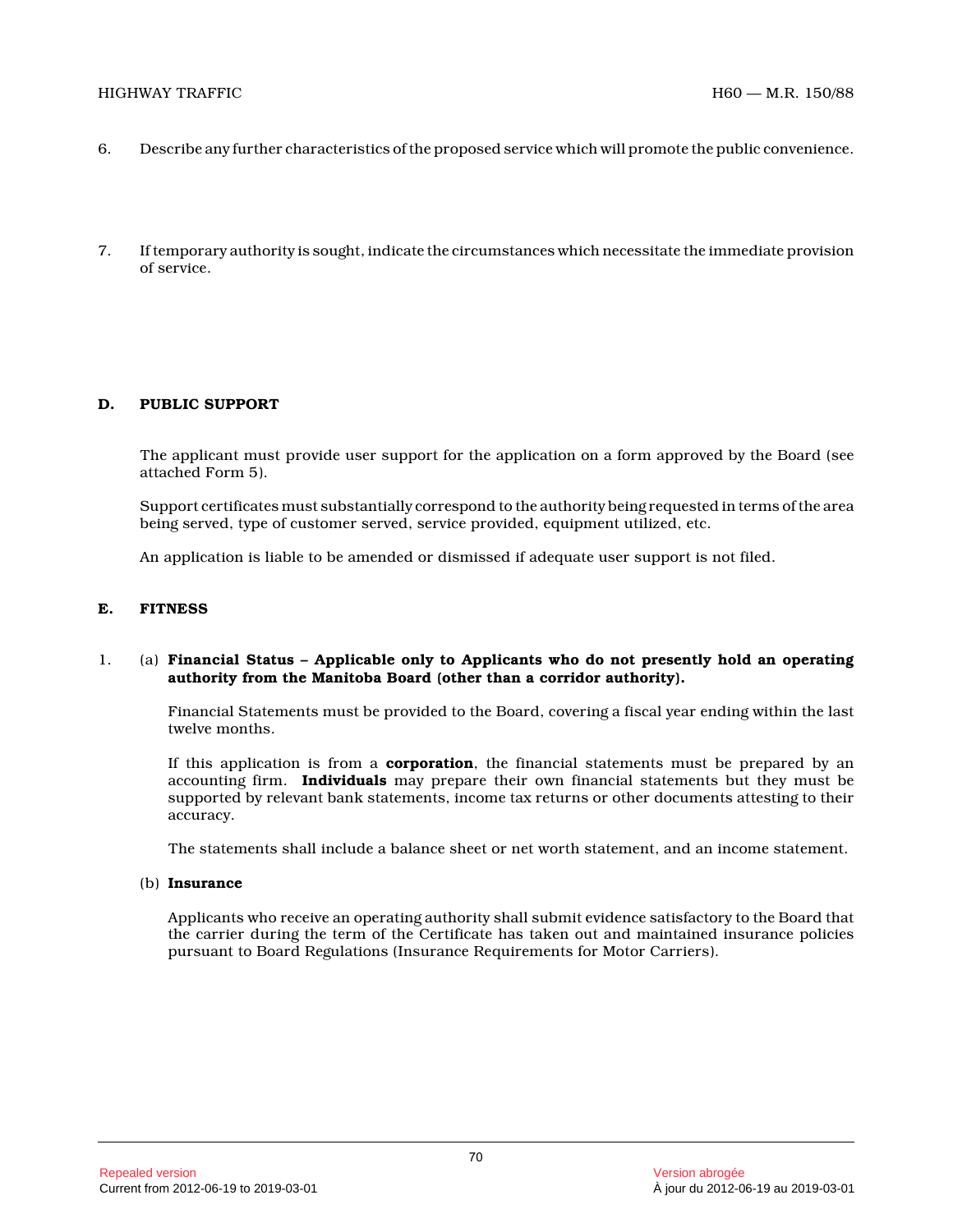(c) Are you (applicant), or any partner or corporate officer associated with this application, an undischarged bankrupt? [ ] Yes [ ] No

If yes, provide details of bankruptcy procedure to date.

2. Provide details below of all cancelled, and/or suspended or revoked operating authority certificates previously held by the applicant, individual owner, partner or corporate officer associated with the applicant by certificate type, jurisdiction and date. (attach Appendix if necessary)

| Certificate Type | Jurisdiction | Jate |
|------------------|--------------|------|
|------------------|--------------|------|

#### 3. **Equipment**

- (a) Attach a complete and current list of the equipment operated by you, giving the following information:
	- (i) Make, year, serial number, type.
	- (ii) Indicate which units are **owned** by you or **leased** by you.
	- (iii) Indicate precisely which units will be used in Manitoba as part of the proposed operation.
- (b) Attach a list of additional equipment which will be required if this application is approved.

### 4. **Safety**

- (a) Have you been assigned a safety rating by your base jurisdiction? [ ] Yes [ ] No
	- (i) Name of jurisdiction:
	- (ii) Assigned rating:
	- (iii) Date rating issued:

(iv) What is your National Safety Identification number assigned to you by your base jurisdiction: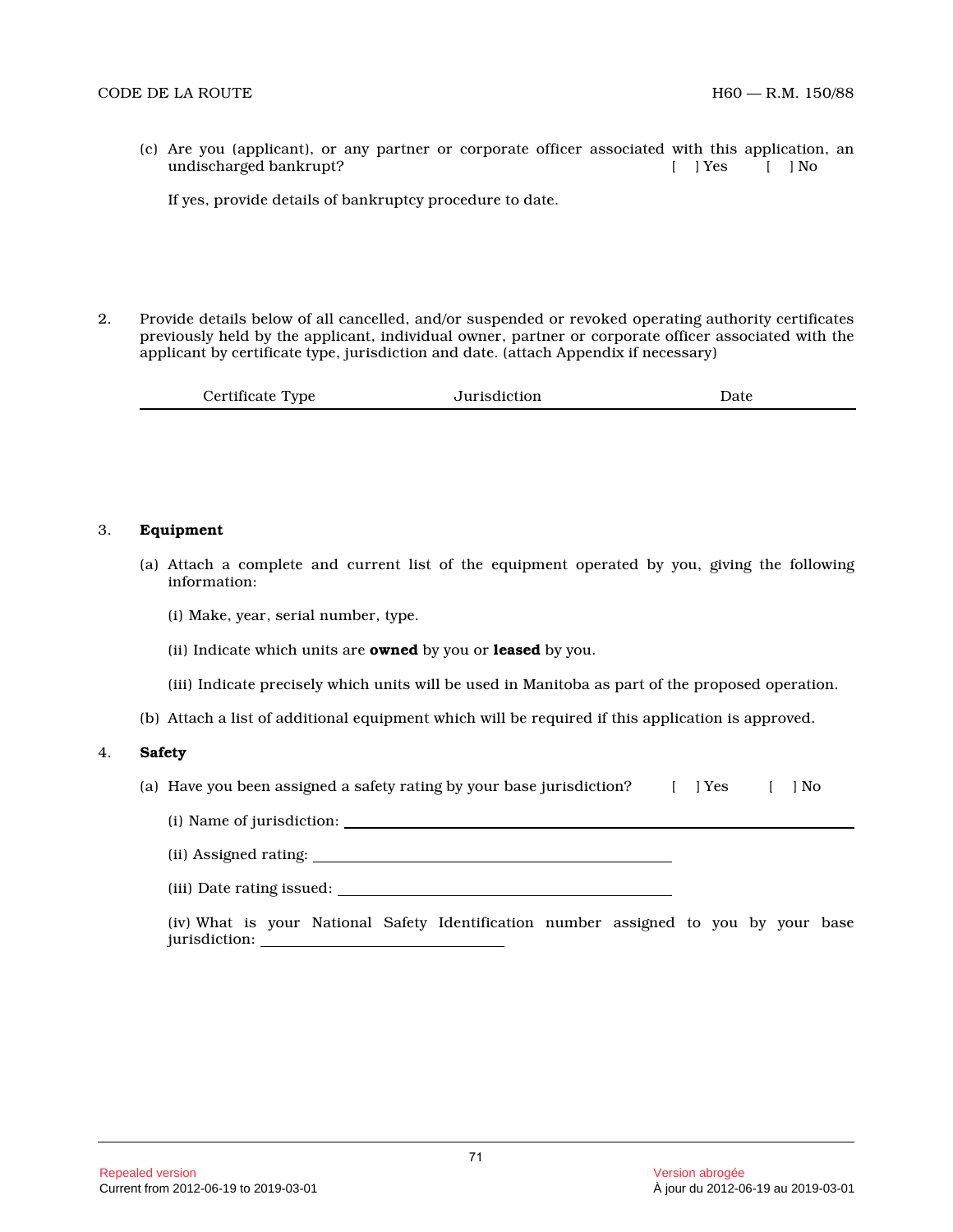(b) Has your vehicle maintenance facility been approved to certify vehicle safety standards for your ow n fleet of vehicles? [ ] Yes [ ] No

If yes, approved by whom, name jurisdiction:

- (c) Describe the type of safety information you maintain relative to driver performance and the frequency it is reviewed.
- (d) What qualifications and other information do you consider when hiring a driver?
- (e) If the vehicles in question 3(a)(iii) proposed for use in Manitoba have note been safety inspected within the last six months, described your plan for inspection and certifying all such equipment.
- (f) Describe vehicle inspection procedure and/or checks to which your vehicles are subject.
- (g) Is daily vehicle inspection documentation signed by the driver and/or mechanic?

[ ] Yes [ ] No

- (h) How long are records maintained on daily vehicle inspection reports and any resulting corrective action?
- (i) Do you have a person designated to promote highway safety? [ ] Yes [ ] No
- (j) What criteria do you use for frequency of vehicle maintenance?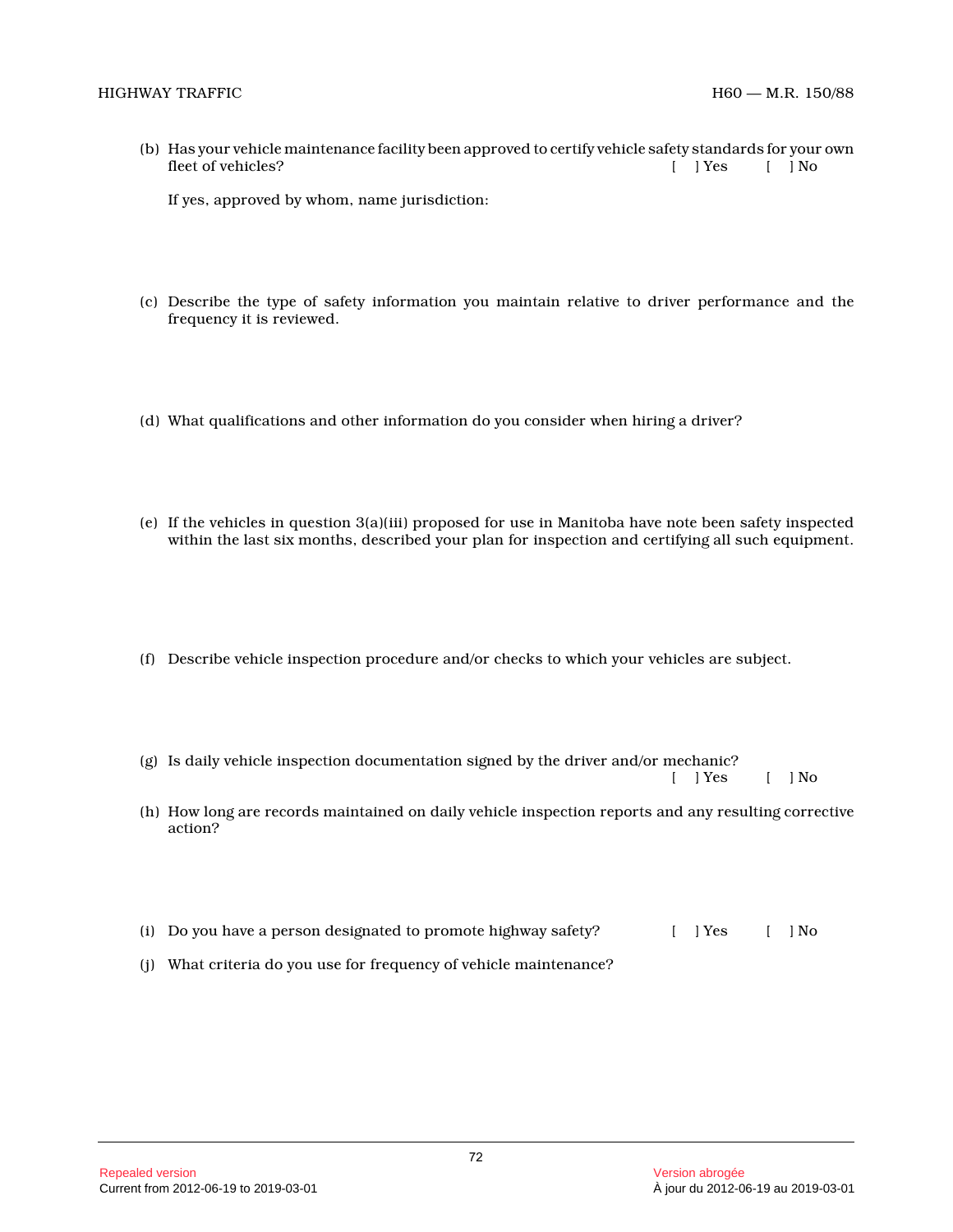- (k) How frequently do your vehicles undergo a complete inspection by a qualified mechanic?
- (l) What records are maintained in regards to your periodic maintenance program?
- (m) Describe what steps you have taken to educate and familarize your employees with the *Transportation of Dangerous Goods Act* (Canada) and *The Dangerous Goods Handling & Transportation Act* (Manitoba) and the regulations thereunder.

### 5. **Miscellaneous**

- (a) Briefly describe the transportation services provided by your company.
- (b) Briefly describe your experience and ability to perform the proposed service.

## **F. COMPLEMENTARY AUTHORITY**

A. **Attach** copies of all current operating authorities held **in other** Canadian Provinces, Territories, or in the United States which complement the authority being applied for; or copies of the relevant exemptions from authority.

**Please mark or highlight those portions of the authorities or exemptions that complement the authority you are applying for.**

- 2. (a) Have you applied for, or will you be applying for complementary authority in other jurisdictions? [ ] Yes [ ] No If yes, list jurisdictions:
	- (b) Do you want this application to be handled by way of joint hearing? [ ] Yes [ ] No

If yes, with what jurisdiction(s)?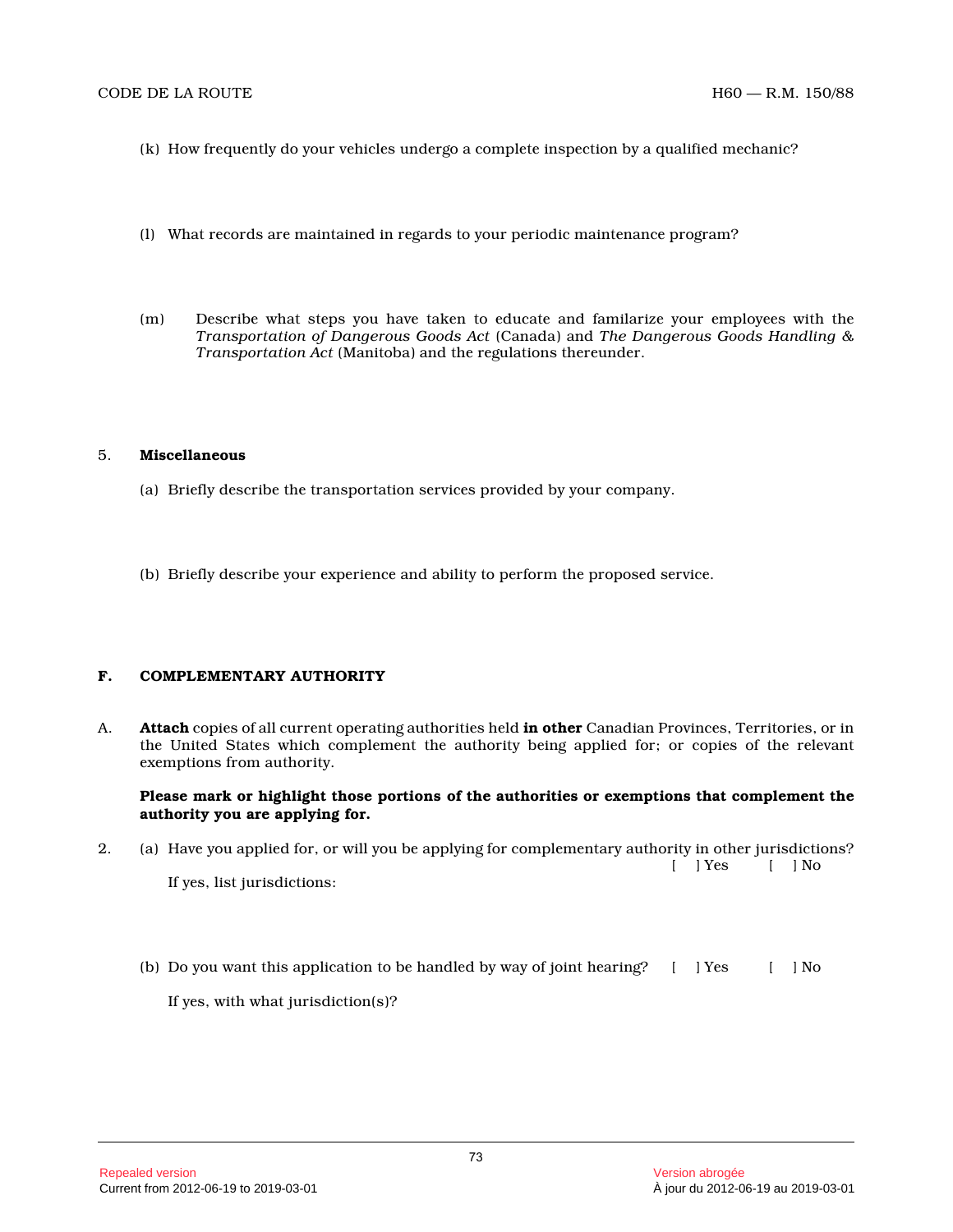## – CERTIFICATION –

I hereby certify to the best of my knowledge, information and belief, that I have supplied true, accurate and complete information to all the foregoing questions in this document.

| At  |           |                    |
|-----|-----------|--------------------|
|     | city/town | province/territory |
|     |           |                    |
| On. | , 19      |                    |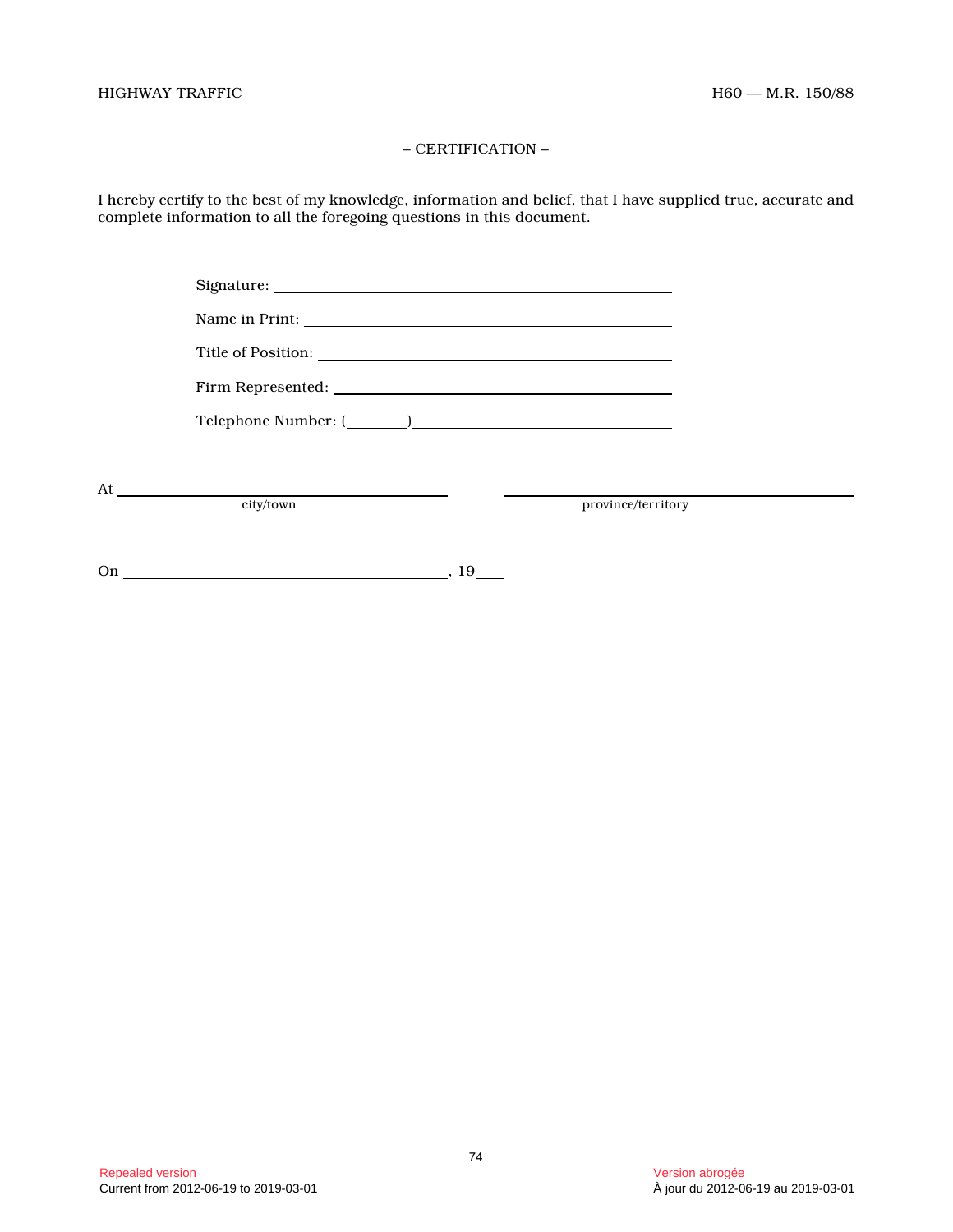## (Section 4)

### APPLICATION FOR PUBLIC SERVICE VEHICLE OPERATING AUTHORITY INTER-MUNICIPAL LIVERY AND TEMPORARY AUTHORITY (check if applicable) [ ]

- i. ANSWER ALL QUESTIONS FULLY. ANSWER **YES**, **NO**, **NOT APPLICABLE** (N/A), OR **EXPLAIN** AS THE CASE MAY REQUIRE.
- ii. **INCOMPLETE APPLICATIONS MAY BE RETURNED OR MAY RESULT IN DELAYS IN PROCESSING.**
- iii. PLEASE ATTACH \$200.00 APPLICATION FEE, PLUS \$50.00 FEE IF TEMPORARY AUTHORITY IS SOUGHT.
- iv. THE MOTOR TRANSPORT BOARD RULES OF PRACTICE AND PROCEDURE MAY BE OBTAINED BY CONTACTING BOARD OFFICE AT ABOVE ADDRESS.

## **A. GENERAL**

- 1. Name of applicant:
- 2. Operating or trade name, if used: (Submit a copy of the receipted Business Names Registration Act registration)
- 3. Business Address:

Postal Code:

4. Telephone number: (\_\_\_\_\_\_\_)

5. Name, address and telephone number of person representing the applicant with respect to this application.

Name:

Address:

Telephone number: ( )

- 6. Who do you want us to contact regarding this application?
	- [ ] Applicant only Give name of contact person: Telephone number: ( )
	- [ ] Person representing you only: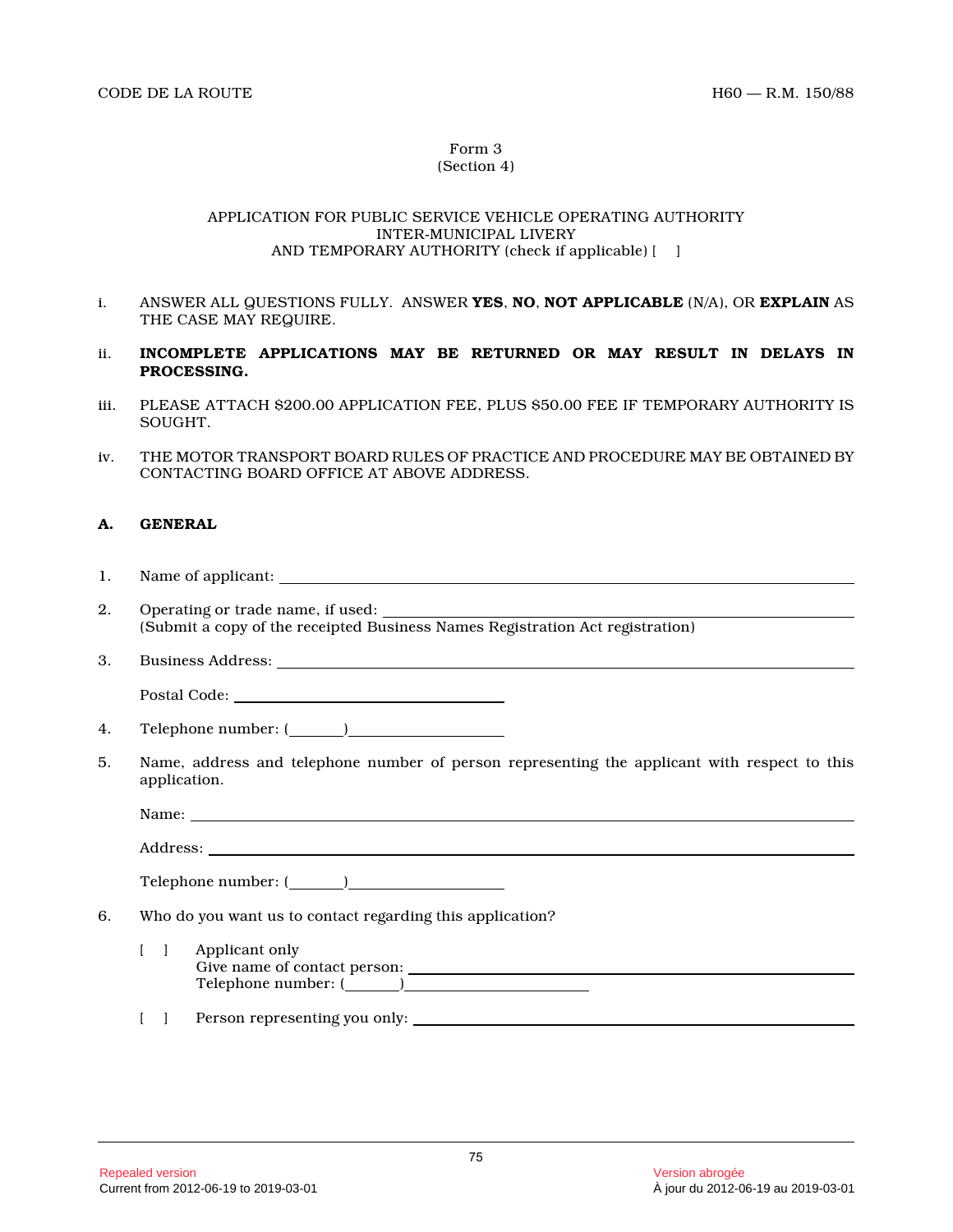#### HIGHWAY TRAFFIC **H60** — M.R. 150/88

- 7. Type of Business organization:
	- [ ] Sole proprietorship. Name of owner:
	- [ ] Partnership
	- Corporation
- 8. If a partnership, state full names, addresses and percentage of ownership of each partner. Also indicate which partner is the managing partner:

| Name | Address | Percentage of Ownership |
|------|---------|-------------------------|
|      |         |                         |

9. (a) If a corporation, state full names and addresses of all members of the Board of Directors and indicate which members occupy the following official positions:

|                        | Name | Address |
|------------------------|------|---------|
| (i) President          |      |         |
| (ii) Secretary         |      |         |
| (iii) Treasurer        |      |         |
| (iv) Managing Director |      |         |
| (v) Other Members      |      |         |
|                        |      |         |

(b) State full names and addresses of all persons holding more than 10% of the outstanding shares of any class of the corporation:

Address

(c) Submit evidence of Incorporation and, if incorporated in Manitoba, a Certificate of Status issued by the Corporation Branch, Province of Manitoba issued subsequent to March 31st last. If incorporated outside of Manitoba, a Certificate of Status must be filed upon the granting of the application.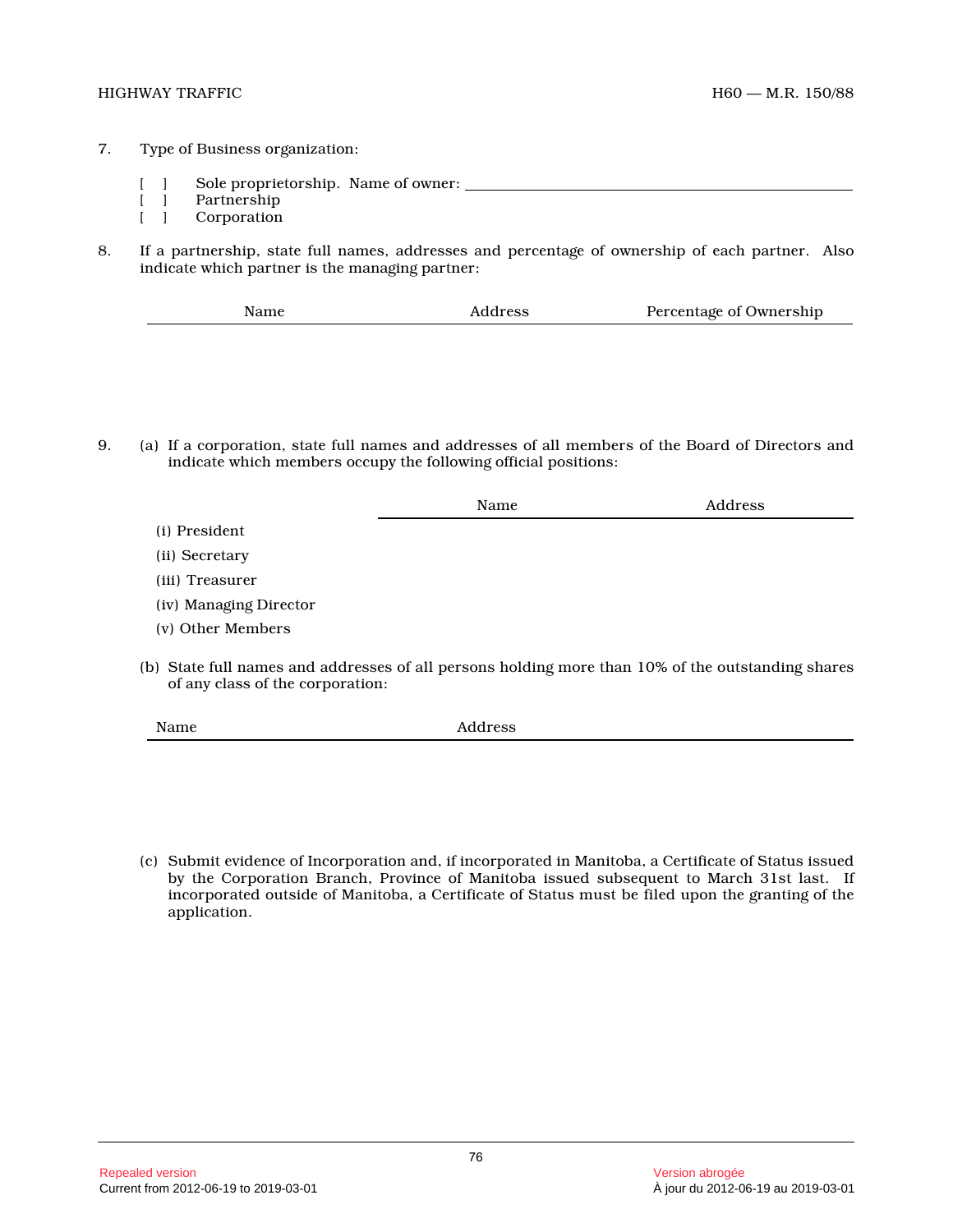#### $\text{CODE DE LA ROUTE}$   $\text{H60} - \text{R.M. } 150/88$

10. List all associated transportation-related companies:

Name of Corporation **Address** 

## **B. PROPOSED SERVICE**

This section will be used by the Board in wording the operating authority which will be advertised. The supply of accurate information setting out precisely the scope and nature of the application and the service to be rendered will reduce the time required to process the application.

- 1. Outline the type of service you intend to provide .
- 2. Do you wish to have any restrictions applied to the authority requested? For example, will the service be limited to certain groups of passengers, specific routes or specific districts or specialized equipment? Describe:
- 3. Draft proposed authority: (if space insufficient attach Appendix)

NOTE: This draft must be consistent with Sections 1 and 2 of this Part.

## **C. PROMOTION OF THE PUBLIC CONVENIENCE**

The purpose of this section is to provide operational information about the proposed service so that the Board can determine if the application is one that should be granted without further consideration , if unopposed.

1. If specialized equipment is required for the proposed service, describe the special equipment needed , and the reason it is required.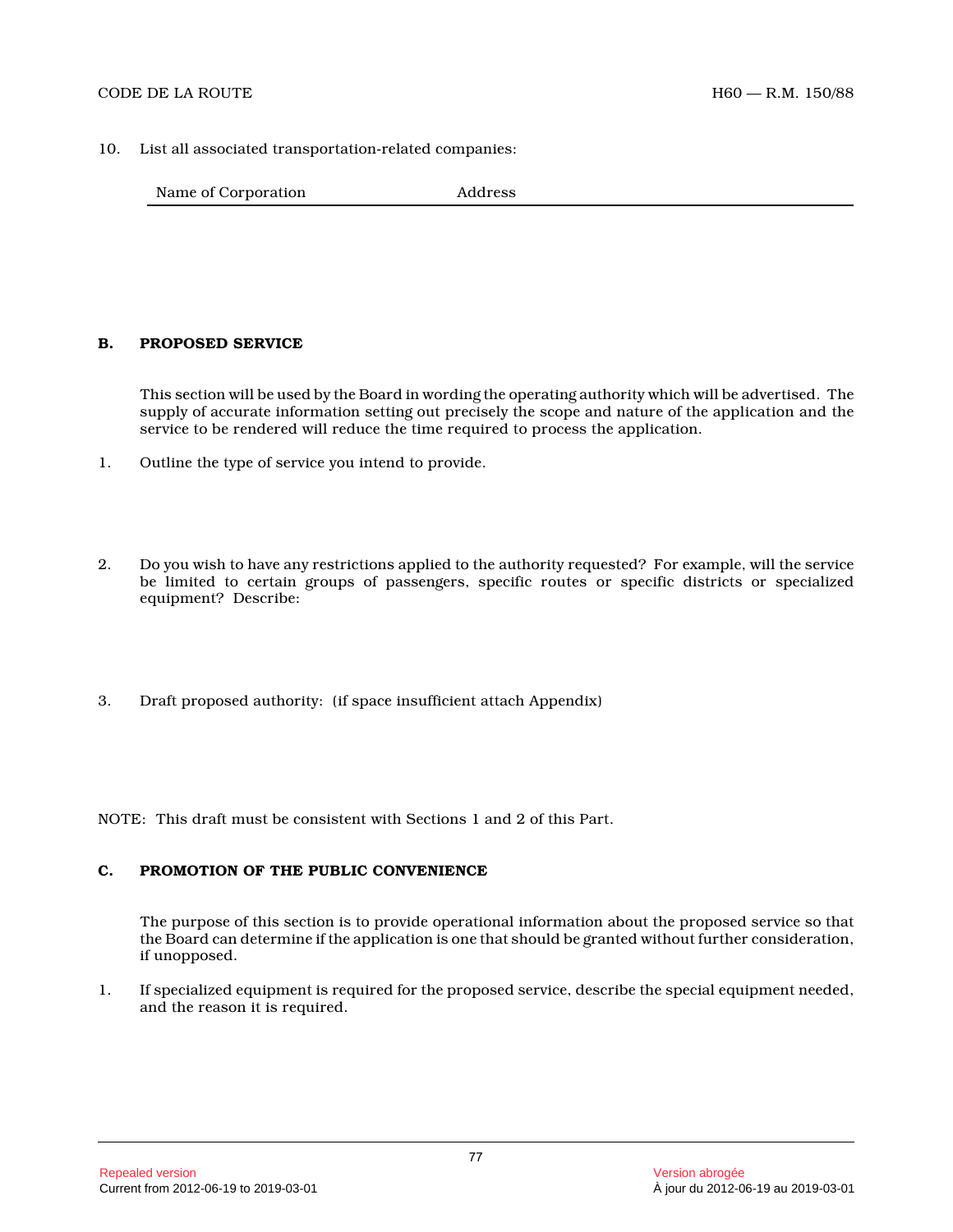| 2. | Will the service you are applying for be:             |  |       |                             |
|----|-------------------------------------------------------|--|-------|-----------------------------|
|    | (a) limited to a specified user group under contract? |  | ] Yes | ] No                        |
|    | (b) available to all members of the public?           |  | ] Yes | ] No                        |
|    | (c) provided year-round?                              |  | ] Yes | $\overline{\phantom{a}}$ No |
|    | If seasonal, describe:                                |  |       |                             |
|    |                                                       |  |       |                             |
|    |                                                       |  |       |                             |
|    | (d) scheduled?                                        |  | ] Yes | No                          |
|    | (e) at carrier's convenience?                         |  | ] Yes | ] No                        |
|    | (f) as required by user groups?                       |  | ] Yes | ] No                        |
| 3. | Describe anticipated frequency of service.            |  |       |                             |
|    | (a) number of trips per day<br>week<br>or year        |  |       |                             |
| 4. | Do you have a base of operation in MANITOBA?          |  | ] Yes | ] No                        |
|    |                                                       |  |       |                             |
|    |                                                       |  |       |                             |

- 5. Describe your current or intended base of operations with respect to location, facilities and customer communication.
- 6. Describe any further characteristics of the proposed service which will promote the public convenience.
- 7. If Temporary Authority is sought, indicate the circumstances which necessitate the immediate provision of service.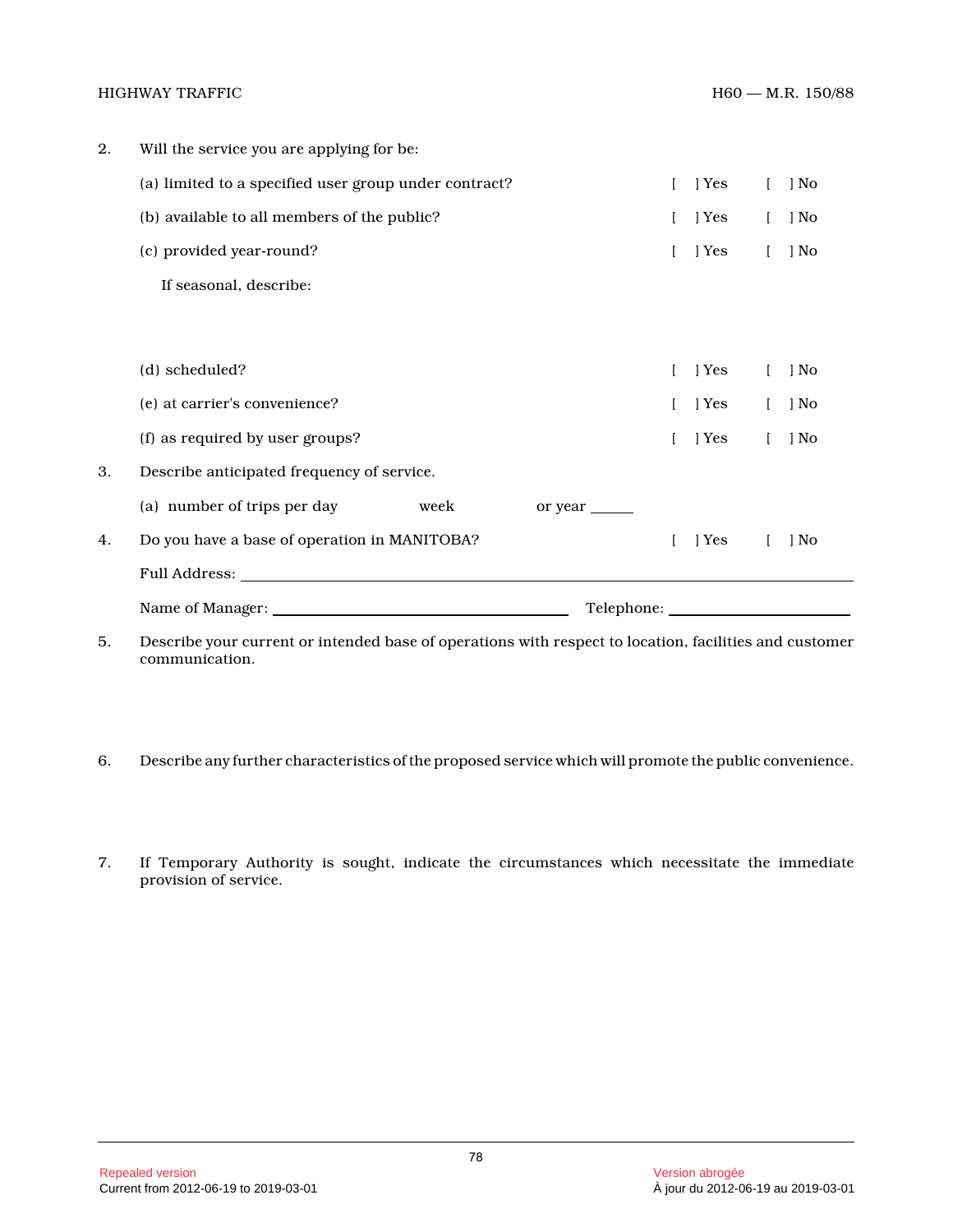#### **D. PUBLIC SUPPORT**

The applicant must provide on the approved form, evidence of support accompanied by documentary support, e.g., Band Council Resolution; Community Committee Resolution; Town, Village or Rural Municipality Resolution or other written support from user groups.

Support certificates must substantially correspond to the authority being requested in terms of the area being served, type of customer served, service provided, equipment utilized, etc.

An application is liable to be amended or dismissed if adequate user support is not filed.

#### **E. FITNESS**

#### 1. **Financial Status – Applicable only to Applicants who do not presently hold operating authority from the Manitoba Board**

Financial Statements must be provided to the Board, covering a fiscal year ending the last twelve months.

If this application is from a **corporation**, the financial statements must be prepared by an accounting firm. **Individuals** may prepare their own financial statements but they must be supported by relevant bank statements, income tax returns or other documents attesting to their accuracy.

The statements shall include a balance sheet or net worth statement, and an income statement.

#### 2. **Equipment**

(a) If this is an extension application, attach a current list or indicate below the motor vehicles being used, indicating make, year and serial number and information on additional vehicles if the applicatio n is approved.

(b) If this is a new entry application, indicate what provisions have been made to obtain vehicles to operate the proposed business.

#### 3. **Safety**

(a) Describe vehicle inspection procedures and/or checks to which your vehicles are subject.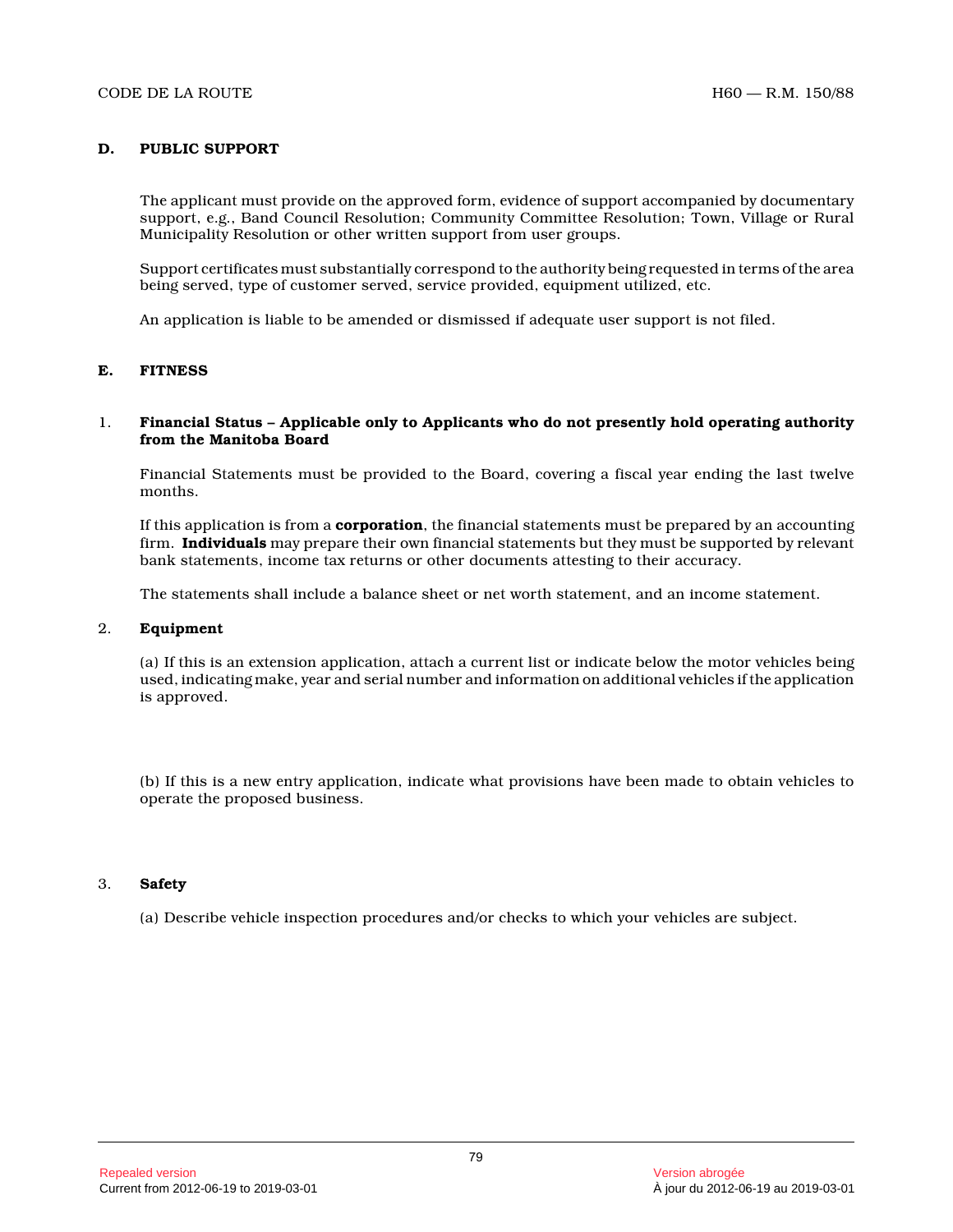(b) What qualifications and other information do you consider when hiring a driver?

#### 4. **Miscellaneous**

(a) If this is an extension application, briefly describe the extent of the transportation services currently provided by your company.

(b) If you are a new applicant, briefly describe your experience and ability to perform the proposed service.

## – CERTIFICATION –

I hereby certify to the best of my knowledge, information and belief, that I have supplied true, accurate and complete information to all the foregoing questions in this document.

| Name in Print: |                    |
|----------------|--------------------|
|                |                    |
|                |                    |
|                |                    |
|                |                    |
|                |                    |
|                | province/territory |
|                |                    |
|                |                    |
|                |                    |
|                |                    |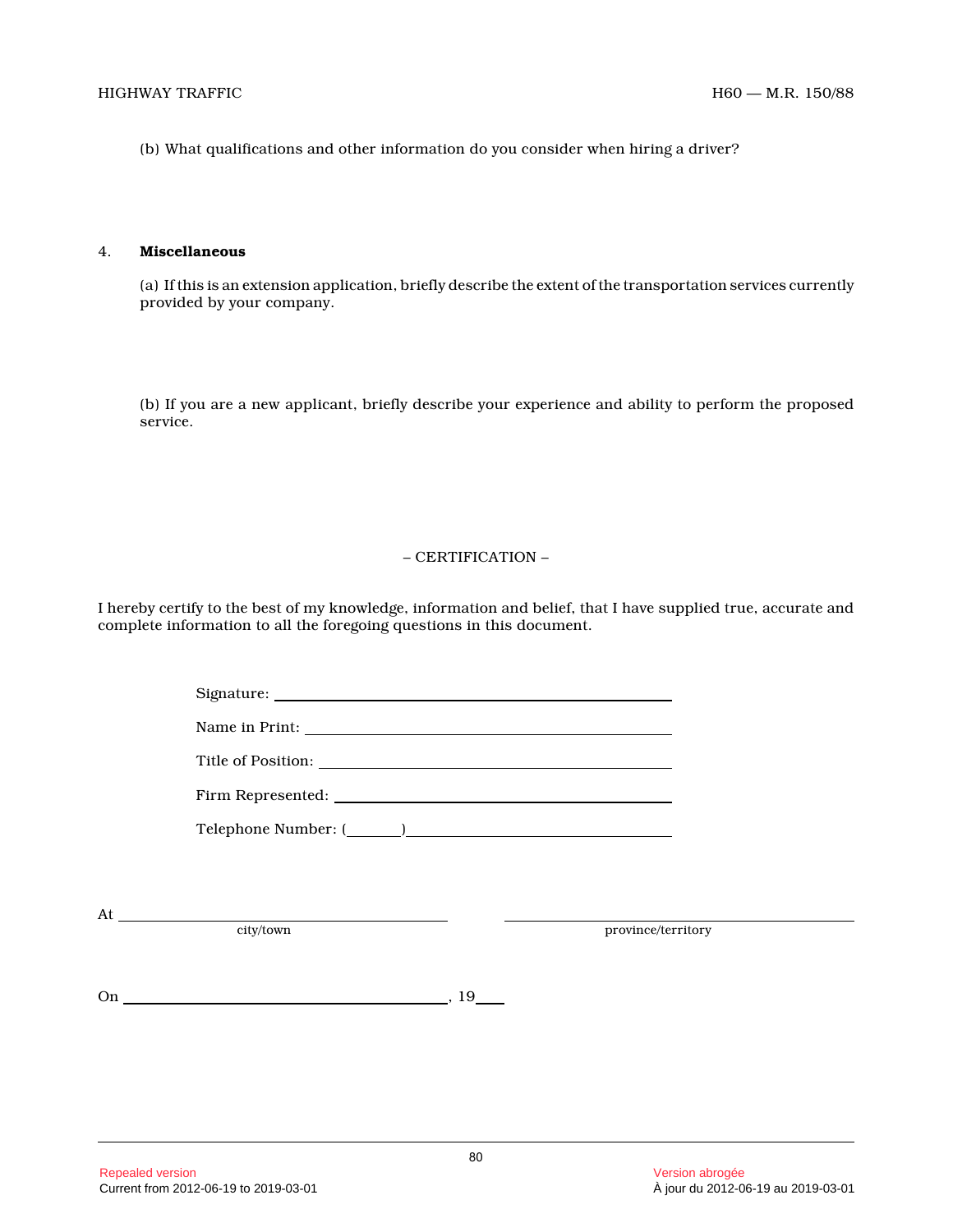## (Section 4)

## CERTIFICATE OF SUPPORT (TRUCK)

## PLEASE ANSWER ALL QUESTIONS FULLY. ANSWER **YES**, **NO**, **NOT APPLICABLE** (N/A), OR **EXPLAIN** AS THE CASE MAY REQUIRE.

This submission is in support of the application for operating authority by

| NAME:           |  |  |  |
|-----------------|--|--|--|
| <b>ADDRESS:</b> |  |  |  |
|                 |  |  |  |

## **A. QUALIFICATIONS OF SUPPORTER**

| For this traffic: |        |                          |                                            |                                                                                                                                                                                                                                                  |
|-------------------|--------|--------------------------|--------------------------------------------|--------------------------------------------------------------------------------------------------------------------------------------------------------------------------------------------------------------------------------------------------|
|                   |        |                          |                                            |                                                                                                                                                                                                                                                  |
|                   |        |                          |                                            |                                                                                                                                                                                                                                                  |
|                   |        |                          |                                            |                                                                                                                                                                                                                                                  |
|                   |        |                          |                                            |                                                                                                                                                                                                                                                  |
|                   |        |                          |                                            |                                                                                                                                                                                                                                                  |
|                   |        |                          |                                            |                                                                                                                                                                                                                                                  |
|                   |        |                          |                                            |                                                                                                                                                                                                                                                  |
| Commodity         | Origin | Destination              | Volume (Per day,<br>week or month)         | (Per Trip)                                                                                                                                                                                                                                       |
|                   |        |                          |                                            |                                                                                                                                                                                                                                                  |
|                   |        | <b>NATURE OF SUPPORT</b> | $\text{Telephone number: } (\_\_\_\_\_\_\$ | (i) For what percentage of the shipments does your firm select the carrier ______%<br>(ii) For what percentage of the shipments does your firm pay the carrier %<br>(a) Describe the traffic that you intend to make available to the applicant. |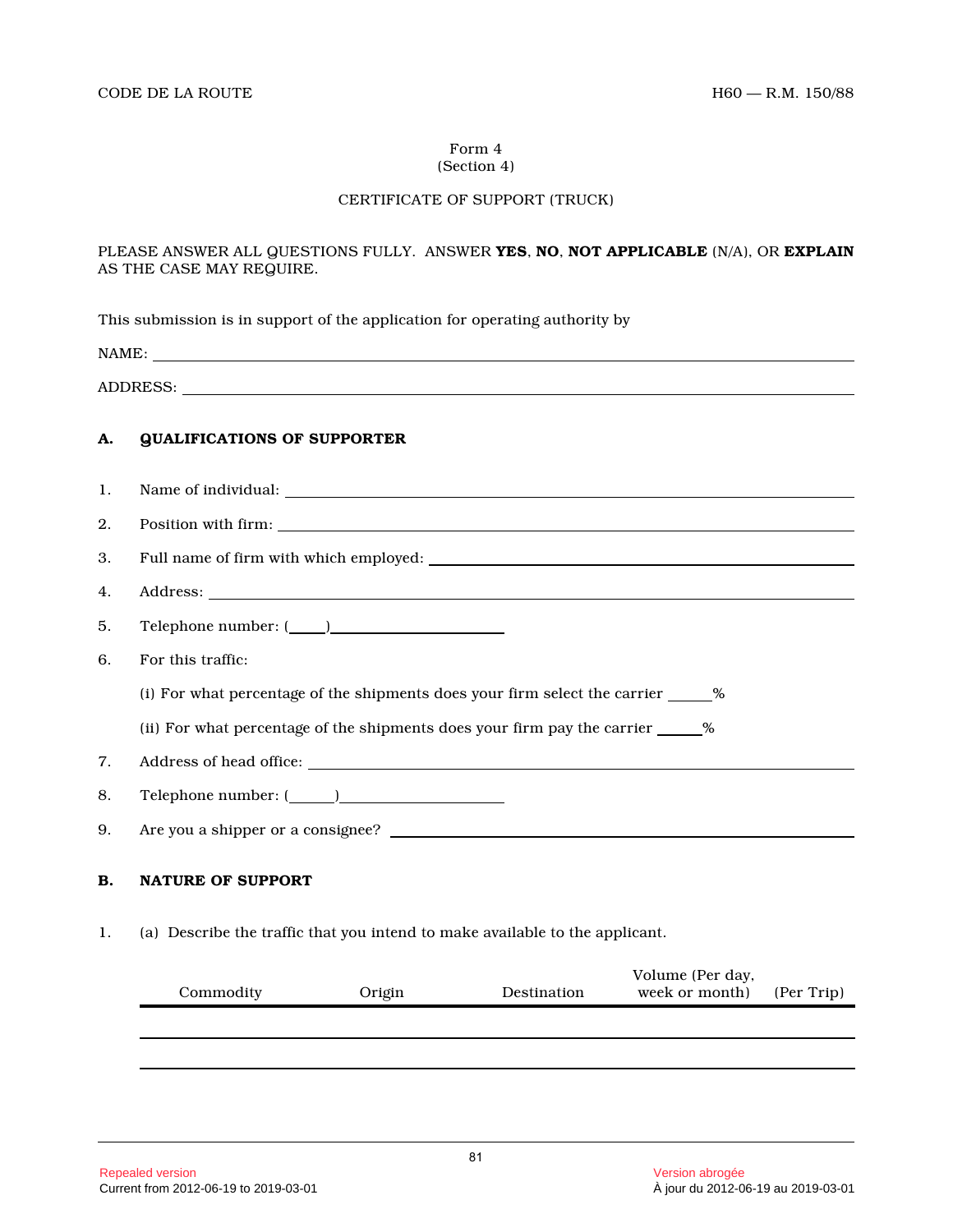(b) Do you anticipate any change in volume over the next 12 months? If so, specify:

## 2. Is the service you require for:

| $\begin{array}{ccc} \end{array}$ | Seasonal                 |                                  | [ ] Scheduled            |
|----------------------------------|--------------------------|----------------------------------|--------------------------|
| $\begin{array}{ccc} \end{array}$ | At carrier's convenience | $\begin{array}{ccc} \end{array}$ | On demand                |
| $\begin{array}{ccc} \end{array}$ | For truckloads           | $\Box$                           | For packaged commodities |
| $\begin{array}{ccc} \end{array}$ | For less than truckloads |                                  | [ ] For bulk commodities |
| $\Box$                           | Time sensitive           |                                  |                          |
|                                  |                          |                                  |                          |

Describe:

3. (a) What type of equipment is required to move your commodities:

| $\begin{bmatrix} 1 \end{bmatrix}$     | Hopper vehicles  |              | Pneumatic vehicles          |
|---------------------------------------|------------------|--------------|-----------------------------|
| $\begin{array}{ccc} \end{array}$      | Tank vehicles    | $\mathbf{1}$ | Temperature controlled vans |
| $\begin{bmatrix} 1 & 1 \end{bmatrix}$ | Highboy trailers |              | Dry vans                    |
| $\begin{bmatrix} 1 & 1 \end{bmatrix}$ | Lowboy trailers  |              | Other (specify)             |

(b) Does the applicant have the type of equipment required to meet your transportation needs? Specify:

#### 4. Indicate the transportation mode utilized:

|                              | at present | if application<br>is granted |
|------------------------------|------------|------------------------------|
| (a) Rail                     | %          | %                            |
| For-hire motor carrier<br>(b | %          | %                            |
| (c) Contract motor carrier   | %          | %                            |
| (d) Own vehicle              | %          | %                            |
| (e) Other (specify)          | %          | %                            |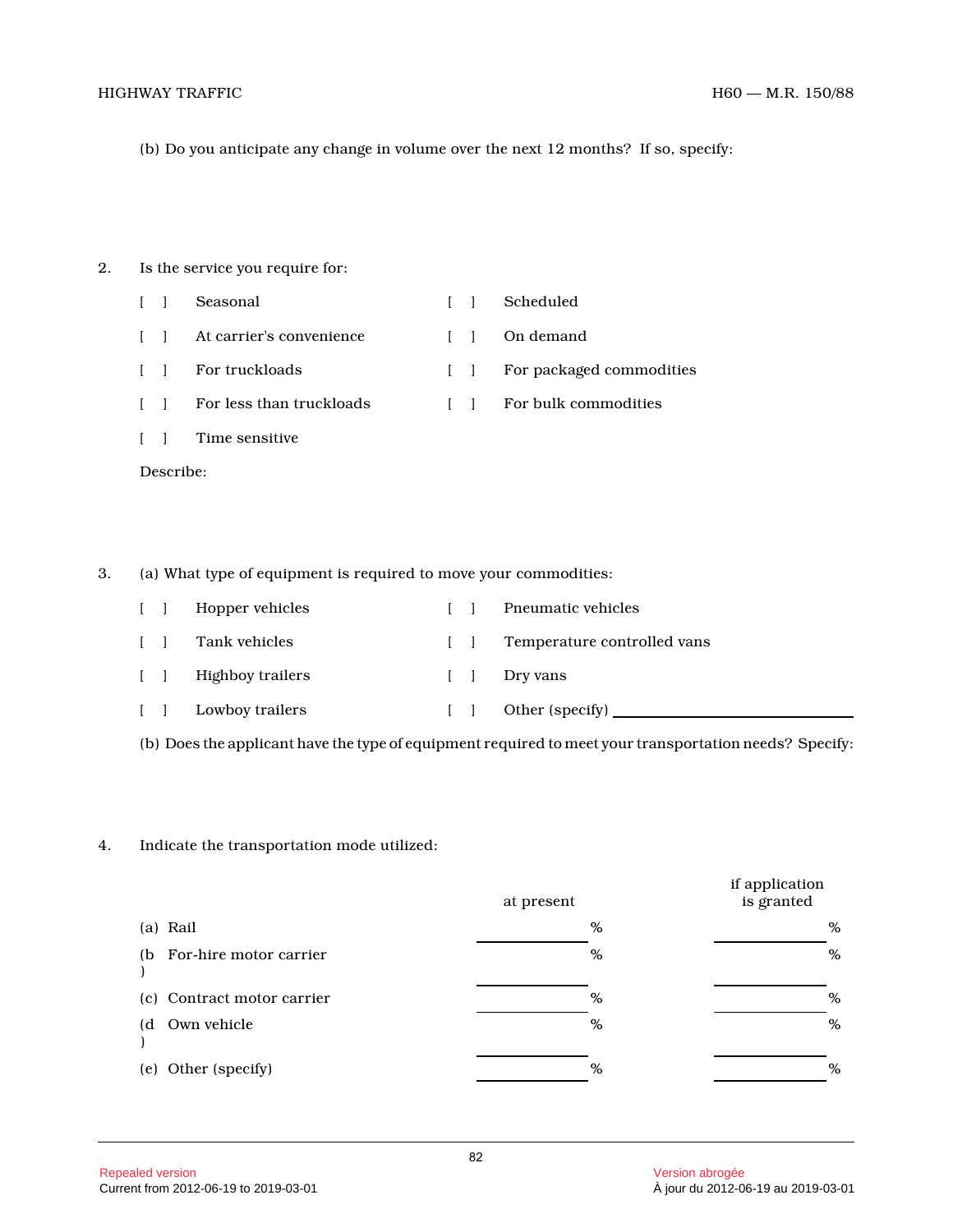CODE DE LA ROUTE  $H60 - R.M. 150/88$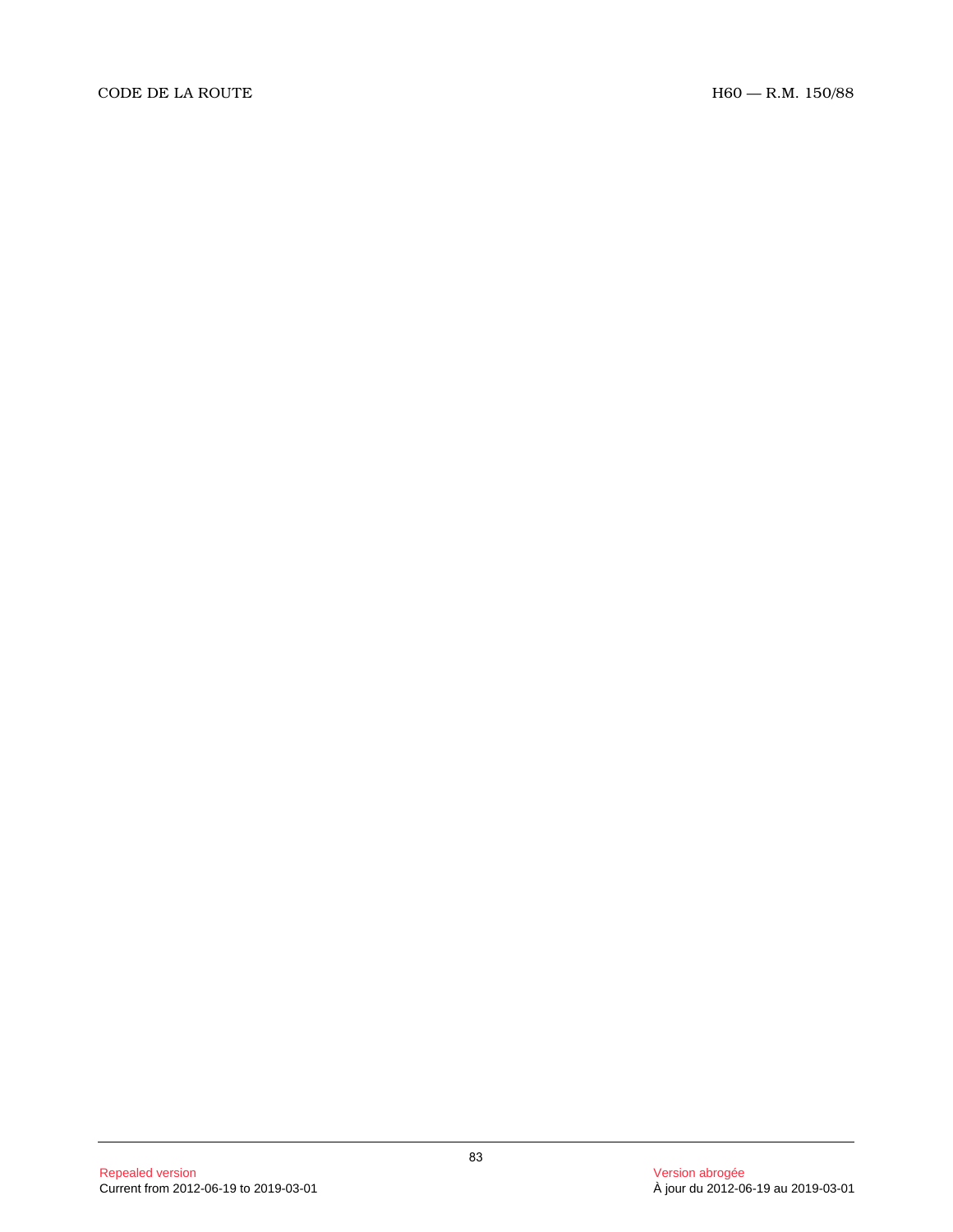#### HIGHWAY TRAFFIC H60 — M.R. 150/88

## **C. USE OF CURRENTLY AUTHORIZED CARRIERS**

1. (a) Name motor carrier which you have used in the past and those presently being used:

|    | <b>NAME</b>                                                                                                                                                                             |                | <b>ADDRESS</b>                             |                       |              | PHONE NO.        |
|----|-----------------------------------------------------------------------------------------------------------------------------------------------------------------------------------------|----------------|--------------------------------------------|-----------------------|--------------|------------------|
|    | In the past 2 years:                                                                                                                                                                    |                |                                            |                       |              |                  |
|    | At present:                                                                                                                                                                             |                |                                            |                       |              |                  |
|    | (b) Have you any complaints with respect to services rendered by the above carriers?<br>If yes, specify:                                                                                |                |                                            | J Yes<br>$\mathsf{L}$ | $\mathbf{I}$ | ] No             |
| 2. | Do you intend to use the applicant's services on a round trip basis?<br>If yes, specify how much:                                                                                       |                |                                            | ] Yes                 | $\mathbf{r}$ | ] No             |
| 3. | Do any of the carriers mentioned in paragraph C1 above solicit your business?<br>If yes, specify:                                                                                       |                |                                            | ] Yes                 |              | ] No<br>$\Gamma$ |
| 4. | Are you supporting this application because of rates or because of service levels proposed by the<br>applicant?<br>$\Box$<br>rates<br>$\begin{bmatrix} 1 \end{bmatrix}$<br>$\mathbb{L}$ | service levels | other<br>$\begin{bmatrix} 1 \end{bmatrix}$ |                       |              |                  |
|    | Explain:                                                                                                                                                                                |                |                                            |                       |              |                  |
| 5. | Have you previously used the service of the applicant?<br>If yes, for what purpose. Explain:                                                                                            |                |                                            | ] Yes<br>L            | $\mathbf{r}$ | ] No             |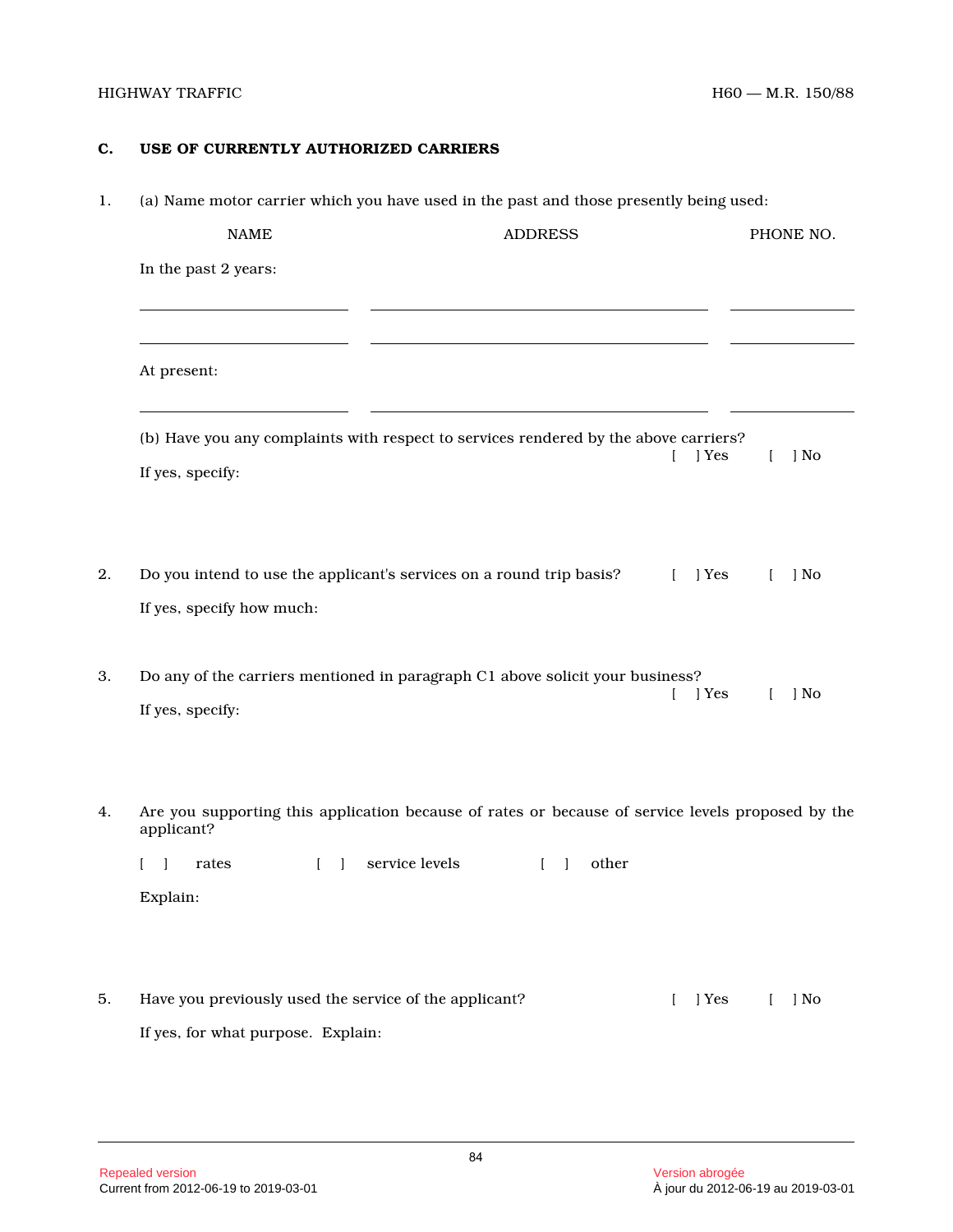#### $\text{CODE DE LA ROUTE}$   $\text{H60} - \text{R.M. } 150/88$

- 6. If the application is granted, how will it benefit or improve your business?
- 7. If a temporary authority is being sought, indicate the circumstances that necessitate the immediate granting of authority and the reasons other carriers refused to perform the service:

#### **D. UNDERTAKING OF SUPPORTS**

I, the undersigned, agree to attend, or have my qualified agent attend, any public hearing called by the board respecting this application to provide oral and documentary evidence in support of such application.

Should support for the application be withdrawn or changed in any way, I agree to inform the board immediately, and to provide the reasons for the withdrawal or change.

I hereby certify that I have personally answered the foregoing questions and to the best of my knowledge, information and belief, that I have supplied true, accurate and complete information. I further certify that I have full authority to complete this undertaking.

Signature

At city/town

province/territory

On , 19

Name in print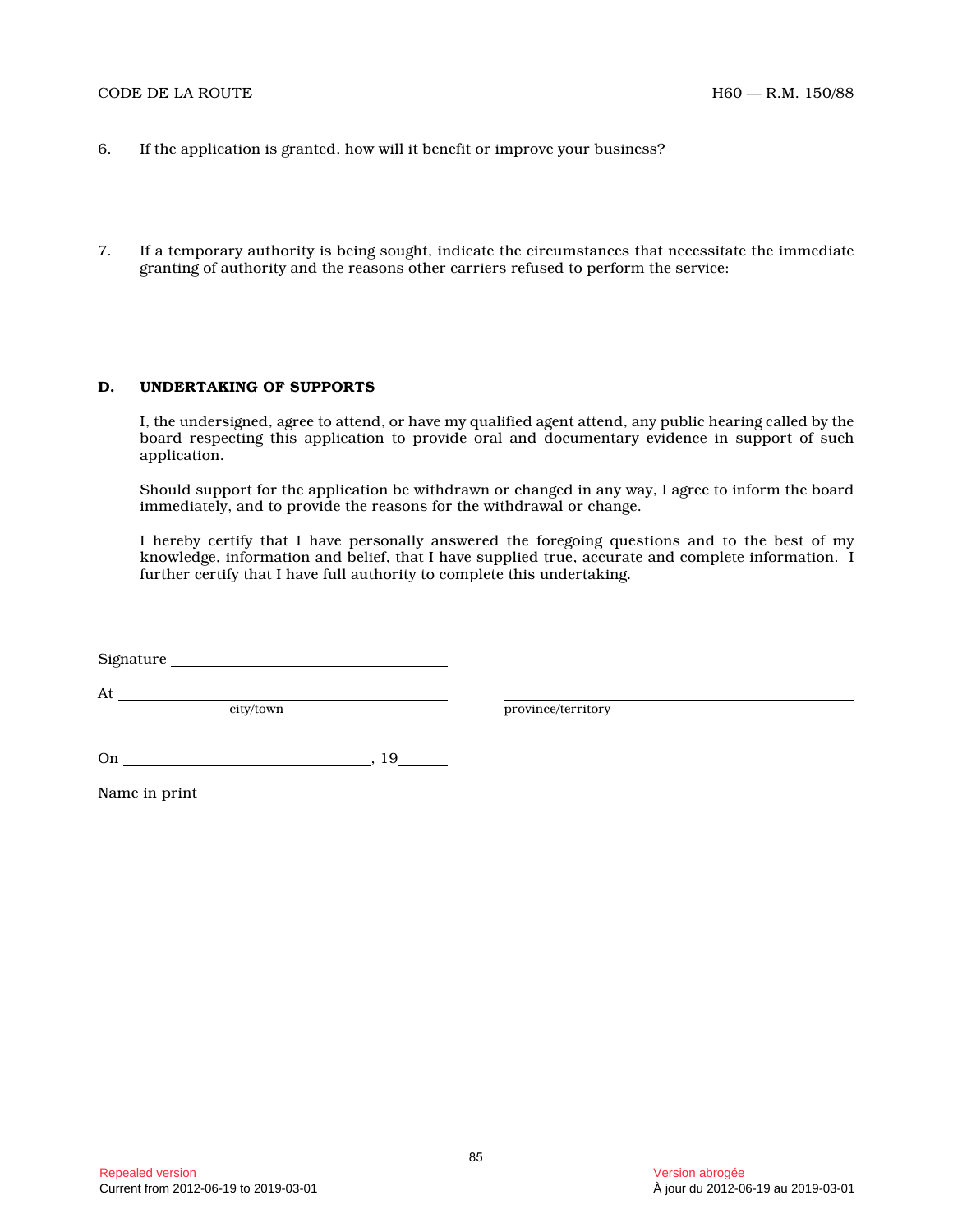## (Section 4)

## CERTIFICATE OF SUPPORT (BUS)

## PLEASE ANSWER ALL QUESTIONS FULLY. ANSWER **YES**, **NO**, **NOT APPLICABLE** (N/A), OR **EXPLAIN** AS THE CASE MAY REQUIRE.

This submission is in support of the Application for Operating Authority by

| NAME: |                                    |
|-------|------------------------------------|
|       | ADDRESS:                           |
|       |                                    |
| А.    | <b>QUALIFICATIONS OF SUPPORTER</b> |
|       | Name of individual:                |

| 2. | Position with firm: |  |
|----|---------------------|--|
|    |                     |  |

3. Full name of firm with which employed:

- 4. Address:
- 5. Telephone Number: (\_\_\_\_)
- 6. For this traffic:

(i) For what percentage of the trips does your firm select the carrier  $\_\_\_\_\\%$ 

(ii) For what percentage of the trips does your firm pay the carrier  $\_\_\_\_\_\$ 

- 7. Address of head office:
- 8. Telephone number: (\_\_\_\_)

## **B. NATURE OF SUPPORT**

1. (a) Describe the traffic that you intend to make available to the applicant.

|                  | Origin | Destination | Volume (Per day,<br>week or month) | (Per Trip) |
|------------------|--------|-------------|------------------------------------|------------|
| Package Express; |        |             |                                    |            |
| Passengers;      |        |             |                                    |            |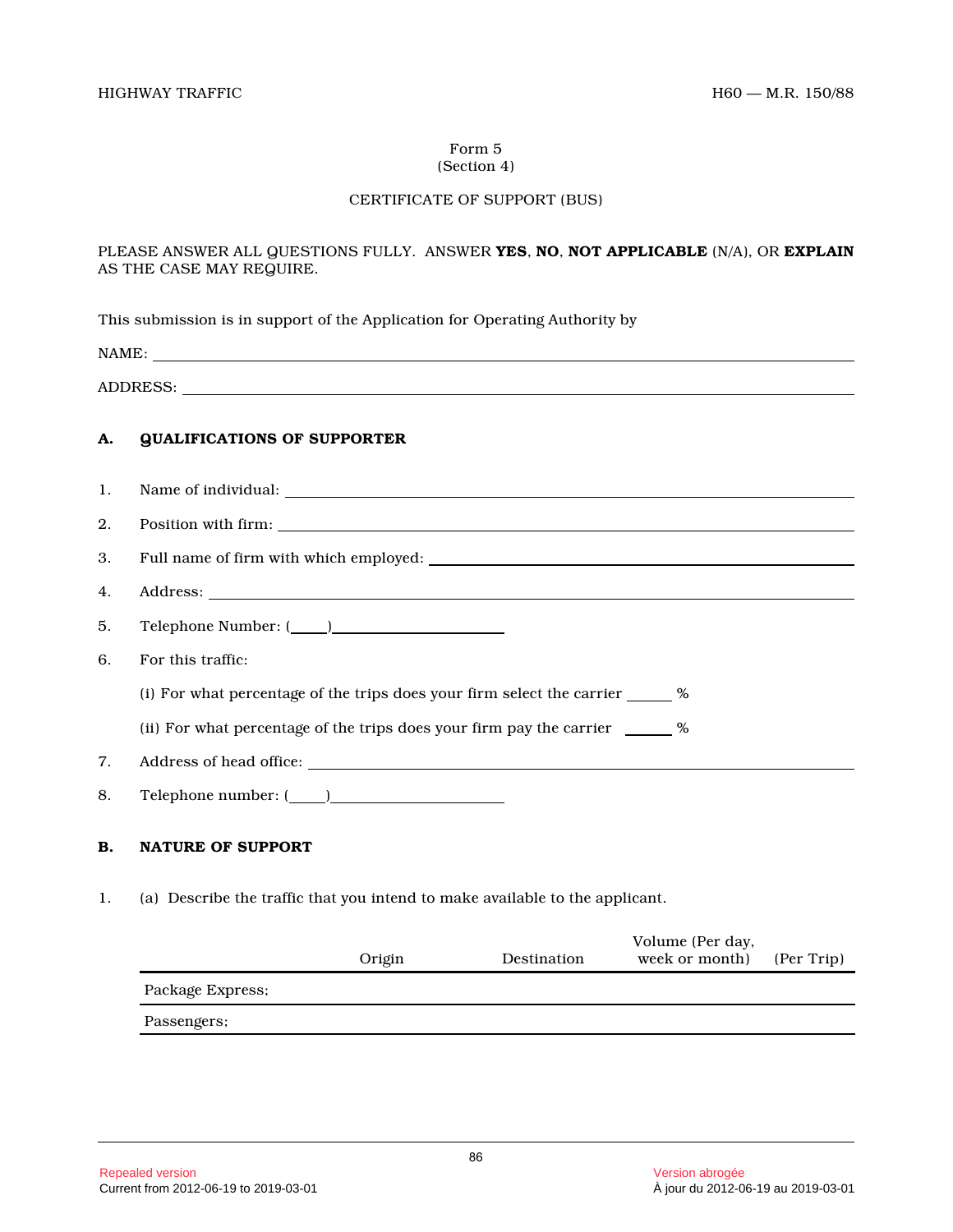- (b) Do you anticipate any change in volume over the next 12 months? If so specify:
- 2. Is the service you require for: [ ] Seasonal [ ] Scheduled [ ] At carrier's convenience [ ] Charter use Describe:
- 3. (a) Describe the type of equipment required to move the passengers and/or express:

(b) Does the applicant have the type of equipment required to meet your transportation needs? Specify:

4. Indicate the transportation mode utilized:

|                      | at present | if application<br>is granted |
|----------------------|------------|------------------------------|
| (a) Rail             | %          | %                            |
| (b) For-hire carrier | %          | %                            |
| (c) Own vehicle      | %          | %                            |
| (d Other (specify)   | %          | %                            |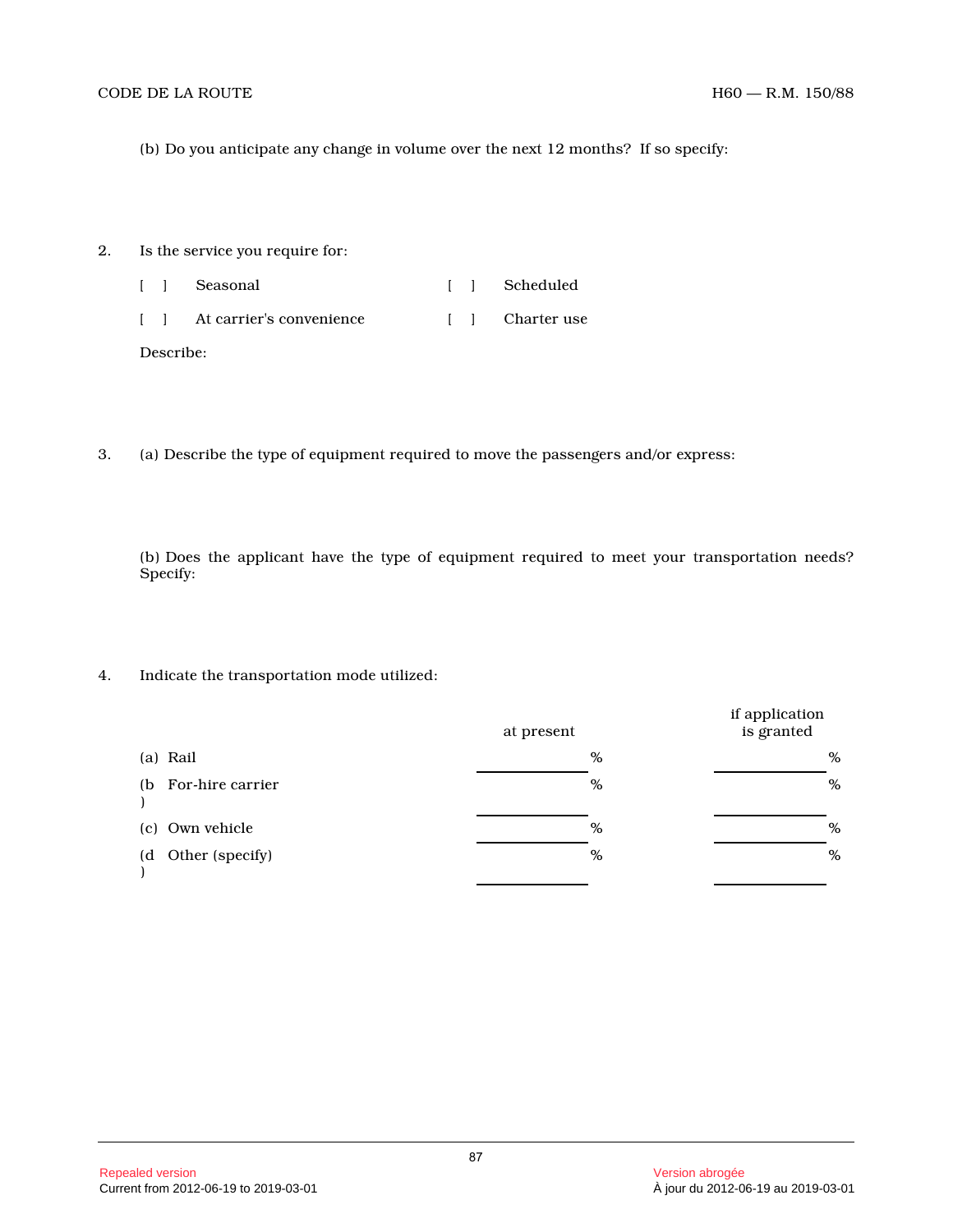#### HIGHWAY TRAFFIC H60 — M.R. 150/88

## **C. USE OF CURRENTLY AUTHORIZED CARRIERS**

1. (a) Name Carriers which you have used in the past and those presently being used:

|    | <b>NAME</b>                                            | <b>ADDRESS</b>                                                                                        | PHONE NO.                     |
|----|--------------------------------------------------------|-------------------------------------------------------------------------------------------------------|-------------------------------|
|    | In the past 2 years:                                   |                                                                                                       |                               |
|    |                                                        |                                                                                                       |                               |
|    | At present:                                            |                                                                                                       |                               |
|    |                                                        | (b) Have you any complaints with respect to services rendered by the above carriers?                  | ] Yes<br>] No<br>L            |
|    | If yes, specify:                                       |                                                                                                       |                               |
| 2. |                                                        | If applicant's request for authority is granted, to what extent would his service be used?            |                               |
| 3. | the applicant?                                         | Are you supporting this application because of charter rates or because of service levels proposed by |                               |
|    | ] rates<br>$\begin{bmatrix} 1 & 1 \end{bmatrix}$<br>L  | service levels<br>other<br>$\begin{bmatrix} 1 & 1 \end{bmatrix}$                                      |                               |
|    | Explain:                                               |                                                                                                       |                               |
|    |                                                        |                                                                                                       |                               |
| 4. | Have you previously used the service of the applicant? | $\mathbf{I}$                                                                                          | ] Yes<br>] No<br>$\mathbf{I}$ |
|    | If yes, for what purpose. Explain:                     |                                                                                                       |                               |

5. If the application is granted, how will it benefit you, your business or the organization you represent?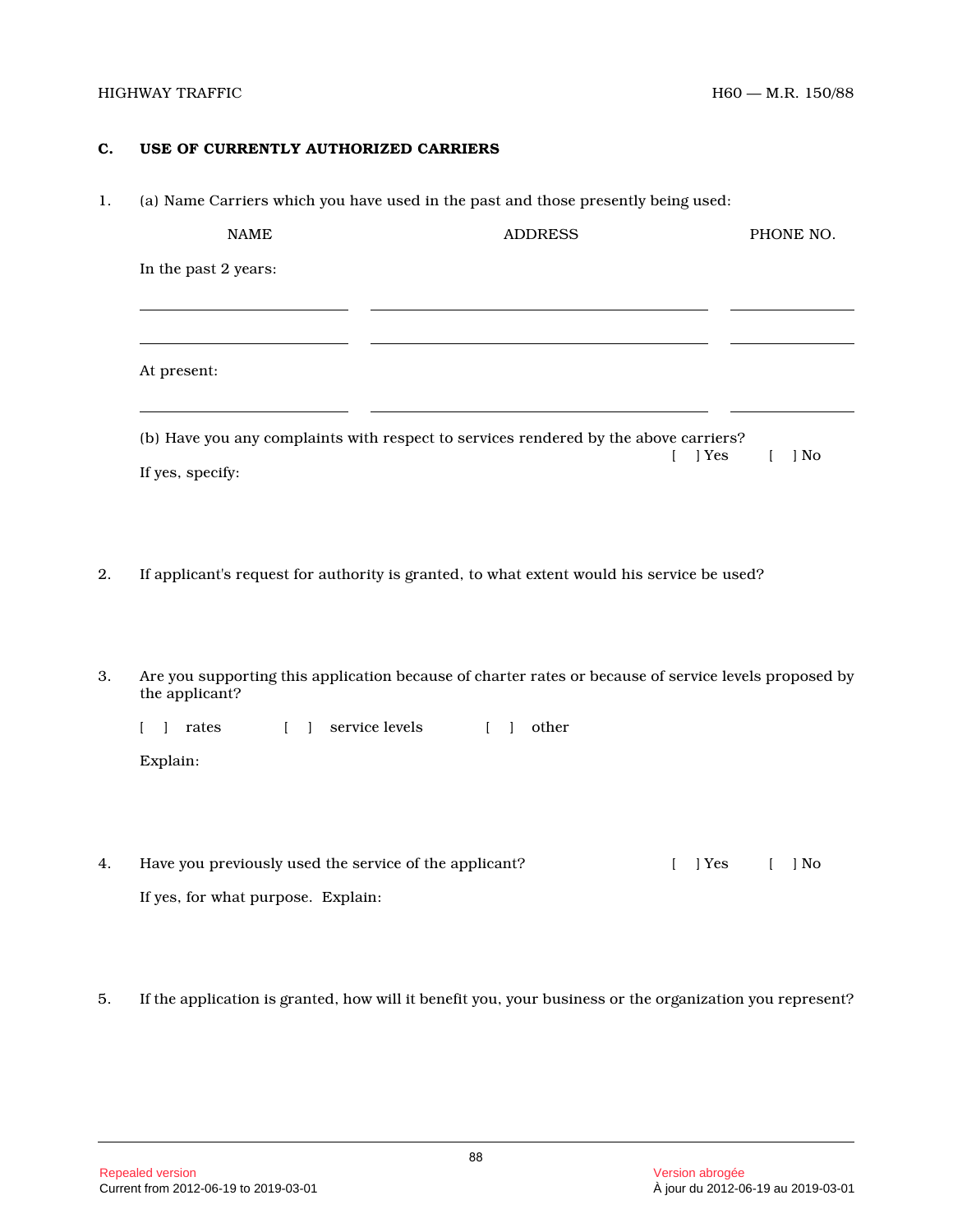6. If a temporary authority is being sought, indicate the circumstances that necessitate the immediate granting of authority and the reasons other carriers refused to perform the service:

## **D. UNDERTAKING OF SUPPORTER**

I, the undersigned, agree to attend, or have my qualified agent attend, any public hearing called by the Board respecting this application to provide oral and documentary evidence in support of such application.

Should support for the application be withdrawn or changed in any way, I agree to inform the Board immediately, and to provide the reasons for the withdrawal or change.

I hereby certify that I have personally answered the foregoing questions and to the best of my knowledge, information and belief, that I have supplied true, accurate and complete information. I further certify that I have full authority to complete this undertaking.

Signature expansion of the state of the state of the state of the state of the state of the state of the state of the state of the state of the state of the state of the state of the state of the state of the state of the

At

city/town province/territory

On , 19

Name in print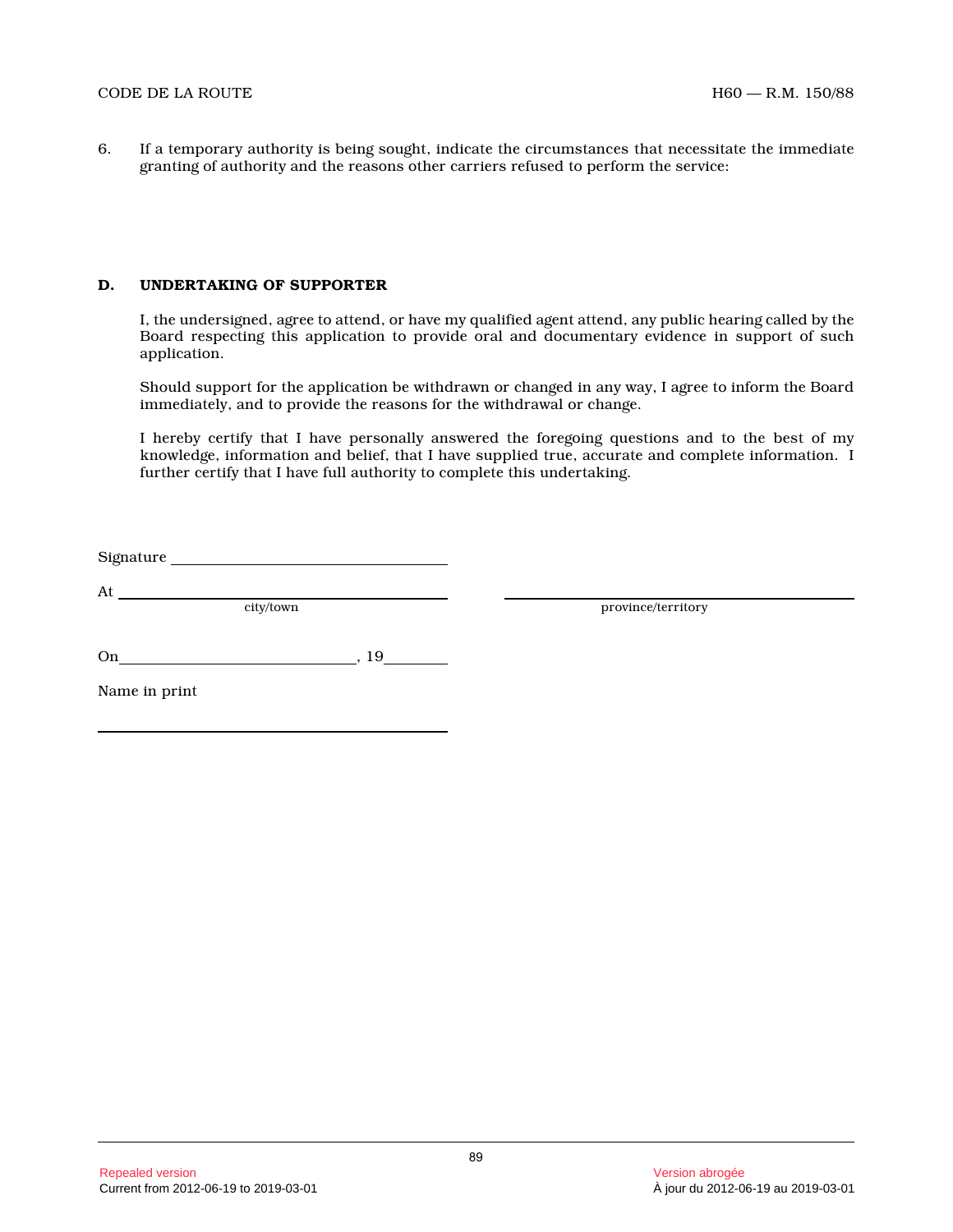## (Section 4)

#### CERTIFICATE OF SUPPORT (INTER-MUNICIPAL LIVERY)

## PLEASE ANSWER ALL QUESTIONS FULLY. ANSWER **YES**, **NO**, **NOT APPLICABLE** (N/A), OR **EXPLAIN** AS THE CASE MAY REQUIRE.

This submission is in support of the Application for Operating Authority by

NAME:

ADDRESS:

## **A. QUALIFICATIONS OF SUPPORTER**

- 1. Name of individual:
- 2. If support is on behalf of an organization or company, indicate name of company or organization and position or title held.

|    | Company/Organization: |  |
|----|-----------------------|--|
|    | Position/Title:       |  |
| 3. | Address of supporter: |  |

4. Telephone Number: (\_\_\_)

## **B. NATURE OF SUPPORT**

- 1. Briefly describe reasons for support and attach copies of Resolutions if support is from an organization (Town, Village, Municipality of Indian Reserve).
- 2. Is the service you are supporting required?

[ ] seasonal [ ] year round [ ] 24 hours

Briefly describe: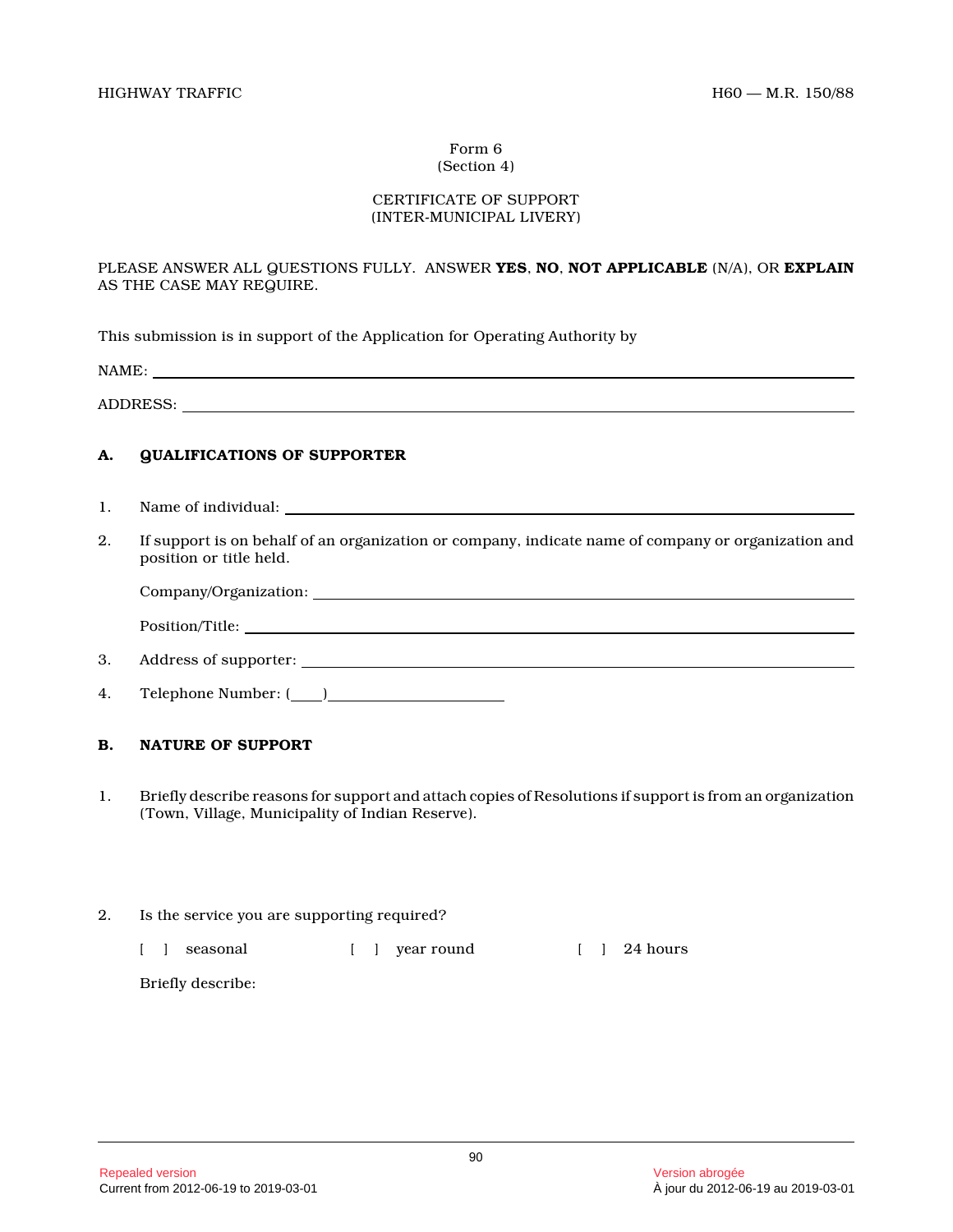- 3. Type of vehicles required:
	- [ ] car
	- [ ] mini bus or van (seating capacity maximum 11 passengers)
- 4. Number of vehicles required:

## **C. USE OF EXISTING INTER-MUNICIPAL LIVERY OPERATORS IN YOUR AREA**

- 1. (a) Name(s) of operator(s):
	- (b) If livery service is currently available in your area, please comment on the quality of service given.
- 2. If applicant's request for authority is granted, to what extent would his service be used?
- 3. If the Board approves an operating authority for the applicant, how will it benefit you, your business or the organization you represent?
- 4. If a temporary authority is being sought, indicate the circumstances that necessitate the immediate granting of authority. If other licenced livery operators are available, give reasons why their service cannot be used.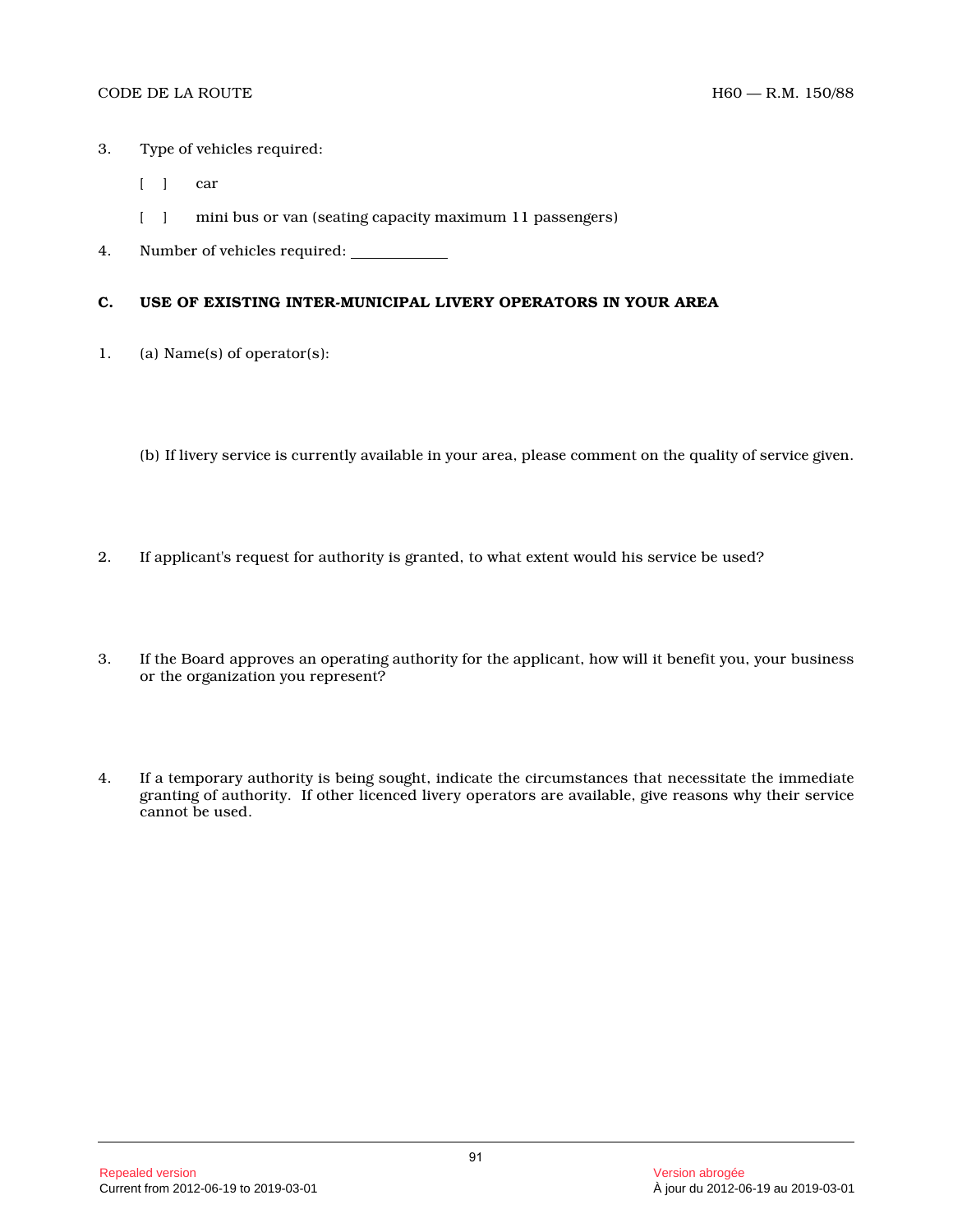#### **D. UNDERTAKING OF SUPPORTER**

I, the undersigned, agree to attend, or have my qualified agent attend, any public hearing called by the Board respecting this application to provide oral and documentary evidence in support of such application.

Should support for the application be withdrawn or changed in any way, I agree to inform the Board immediately, and to provide the reasons for the withdrawal or change.

I hereby certify that I have personally answered the foregoing questions and to the best of my knowledge, information and belief, that I have supplied true, accurate and complete information. I further certify that I have full authority to complete this undertaking.

Signature

At

city/town province/territory

On , 19

Name in Print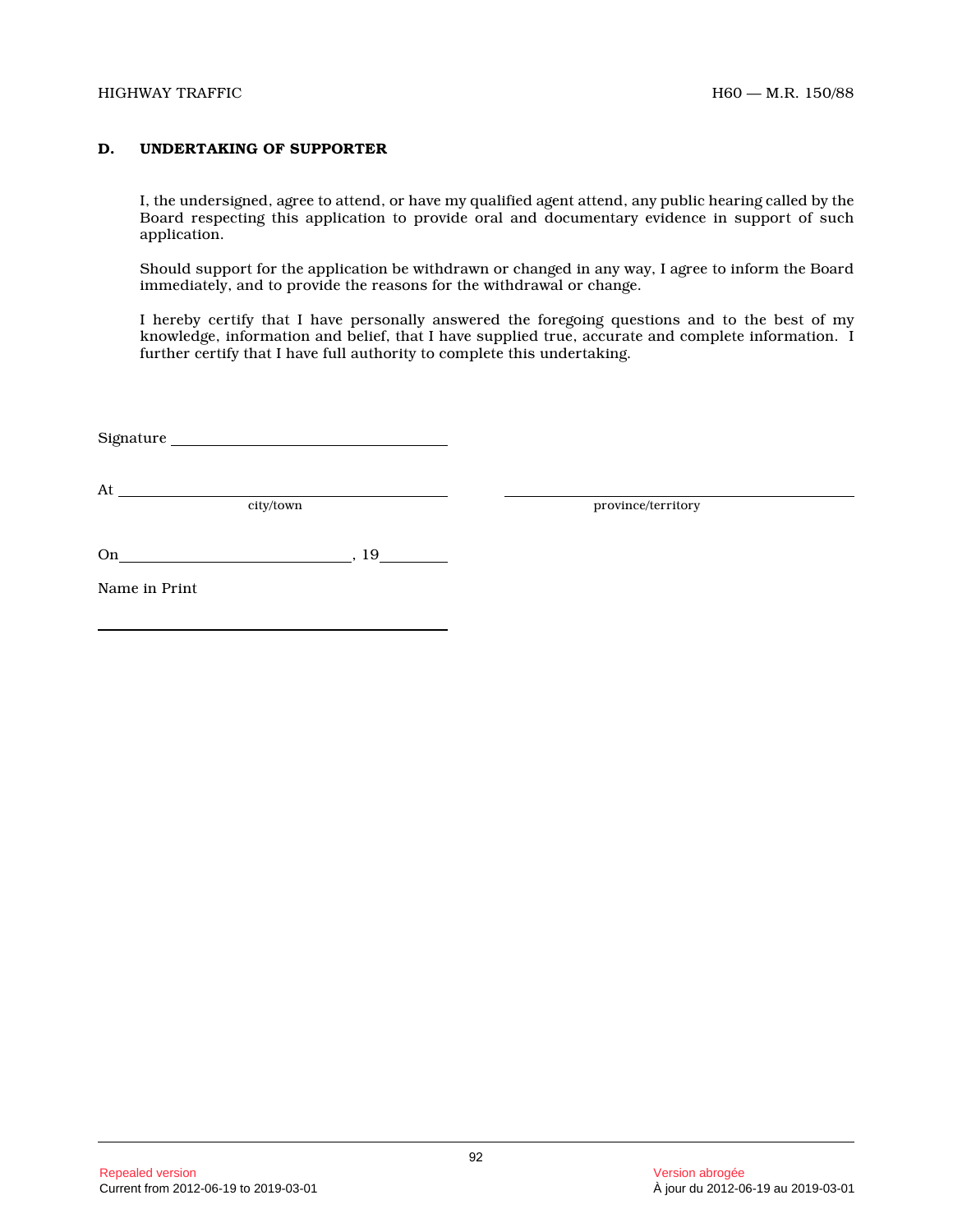Form 6.1

Repealed.

M.R. 87/89; 29/93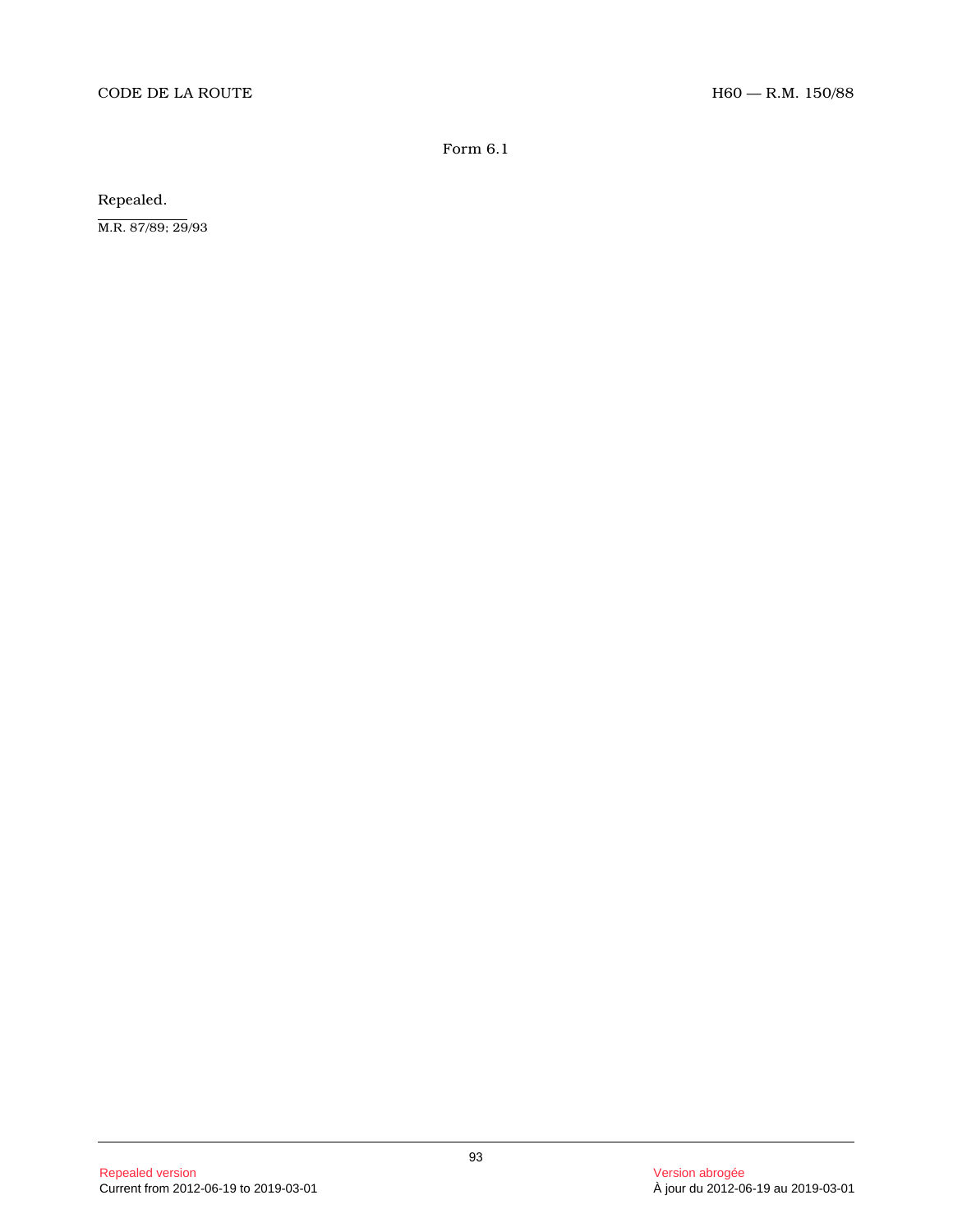## (Section 7)

#### THE MANITOBA MOTOR TRANSPORT BOARD NOTICE OF INTENTION TO GRANT OPERATING AUTHORITY(IES)

### 1. Intra-provincial and bus applications

TAKE NOTICE that the Motor Transport Board intends to grant the following intra-provincial operating authorities or licences to operate an extra-provincial bus undertaking, unless a statement of opposition to the (relevant) application is filed with the document control officer of the Board, 200 - 301 Weston Street,<br>Winnipeg, Manitoba, R3E 3H4, by 4:30 p.m. on (day) (month) (year): Winnipeg, Manitoba, R3E 3H4, by 4:30 p.m. on  $\qquad \qquad$  (day) (month)

| 1. | Docket No.<br>(Name of carrier) Name of carrier and the set of carrier and the set of carrier and the set of carrier and the set of $\sim$<br>(Address) |                                                 |  |
|----|---------------------------------------------------------------------------------------------------------------------------------------------------------|-------------------------------------------------|--|
|    | 1. (Terms of authority applied for)                                                                                                                     |                                                 |  |
|    | 2.                                                                                                                                                      |                                                 |  |
|    | User support filed from                                                                                                                                 | Origins and destinations of<br>service required |  |
|    | (Name of shipper, address)<br>1.                                                                                                                        | from (location) to (location)                   |  |
|    | 2.                                                                                                                                                      |                                                 |  |
| 2. | Docket. etc.                                                                                                                                            |                                                 |  |

A fee of \$50.00 shall accompany the statement of opposition.

No statement of opposition will be accepted after the above date.

All respondents will immediately receive from the Board a copy of the relevant application and supporting documents.

All respondents may also file with the document control officer further statements and other documents , certified as true and correct within 14 days of receipt of the copy of the application and supporting documents or on or before (day) (month) (year), whichever is later.

If the board is not satisfied sufficient evidence has been filed by a respondent as required by section 15, of the Board Rules of Procedure, the statement of opposition will be struck. All applications in which a statement of opposition has been accepted will be set for public hearing.

M.R. 279/89; 168/90; 29/93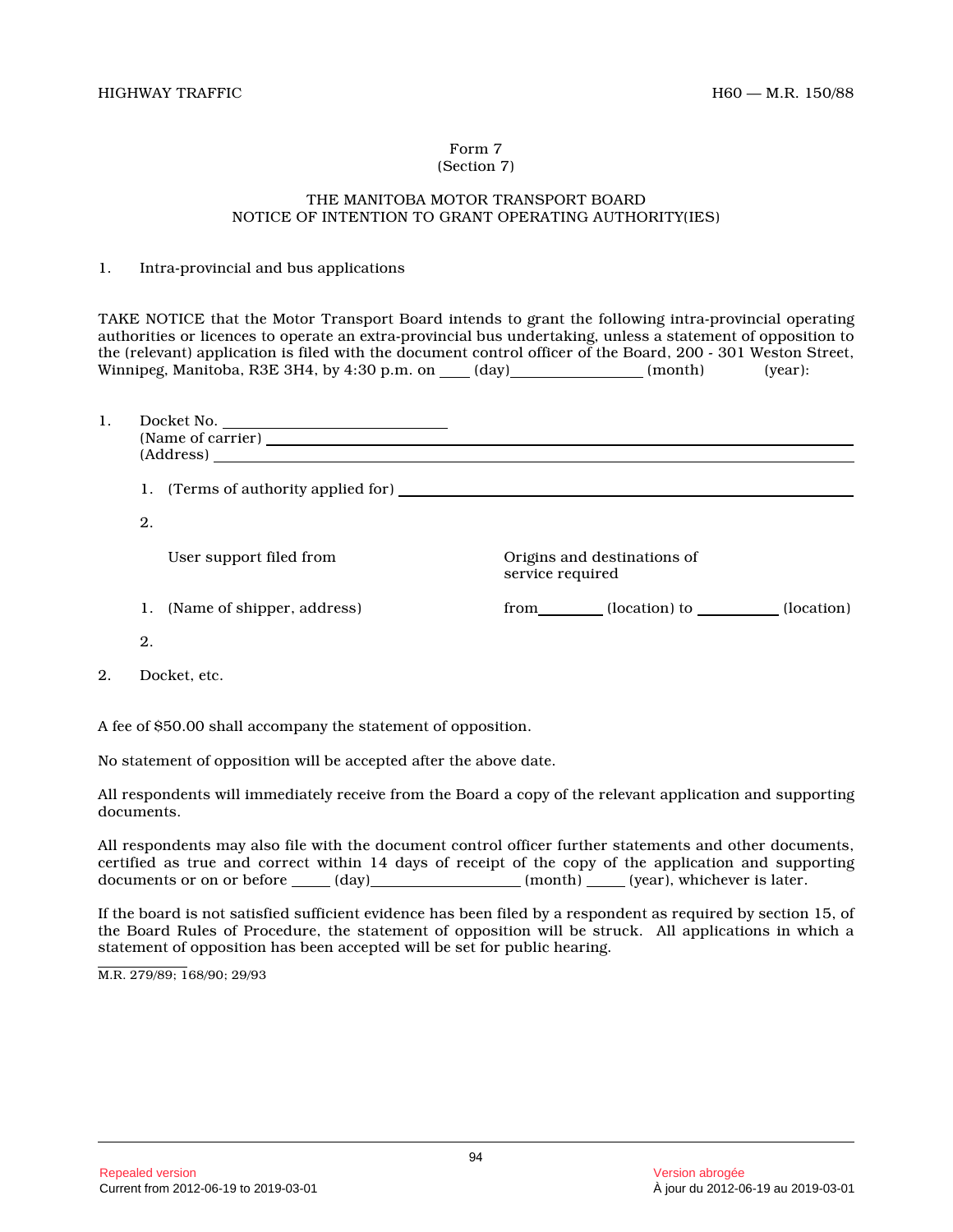## (Section 9)

#### RESPONDENT'S STATEMENT OF OPPOSITION TO AN APPLICATION FOR OPERATING AUTHORITY (TRUCK)

## PLEASE COMPLETE FULLY. **INCOMPLETE FORMS MAY BE REJECTED.**

PLEASE ENCLOSE \$50.00 OPPOSITION FILING FEE:

| 1. |                            |  |
|----|----------------------------|--|
|    |                            |  |
|    |                            |  |
|    |                            |  |
|    |                            |  |
|    |                            |  |
| 2. | Application being opposed: |  |
|    |                            |  |
|    |                            |  |
|    |                            |  |
|    |                            |  |
|    |                            |  |

3. Specify part of authority sought in application to which you are opposed.

4. What authority do you hold that would or may be affected by the grant of authority sought in the application?

Attach a copy of your authority with specific sections noted.

5. (a) Indicate traffic volumes or number of shipments transported in the preceding 12 months made in accordance with the authority described in paragraph 4.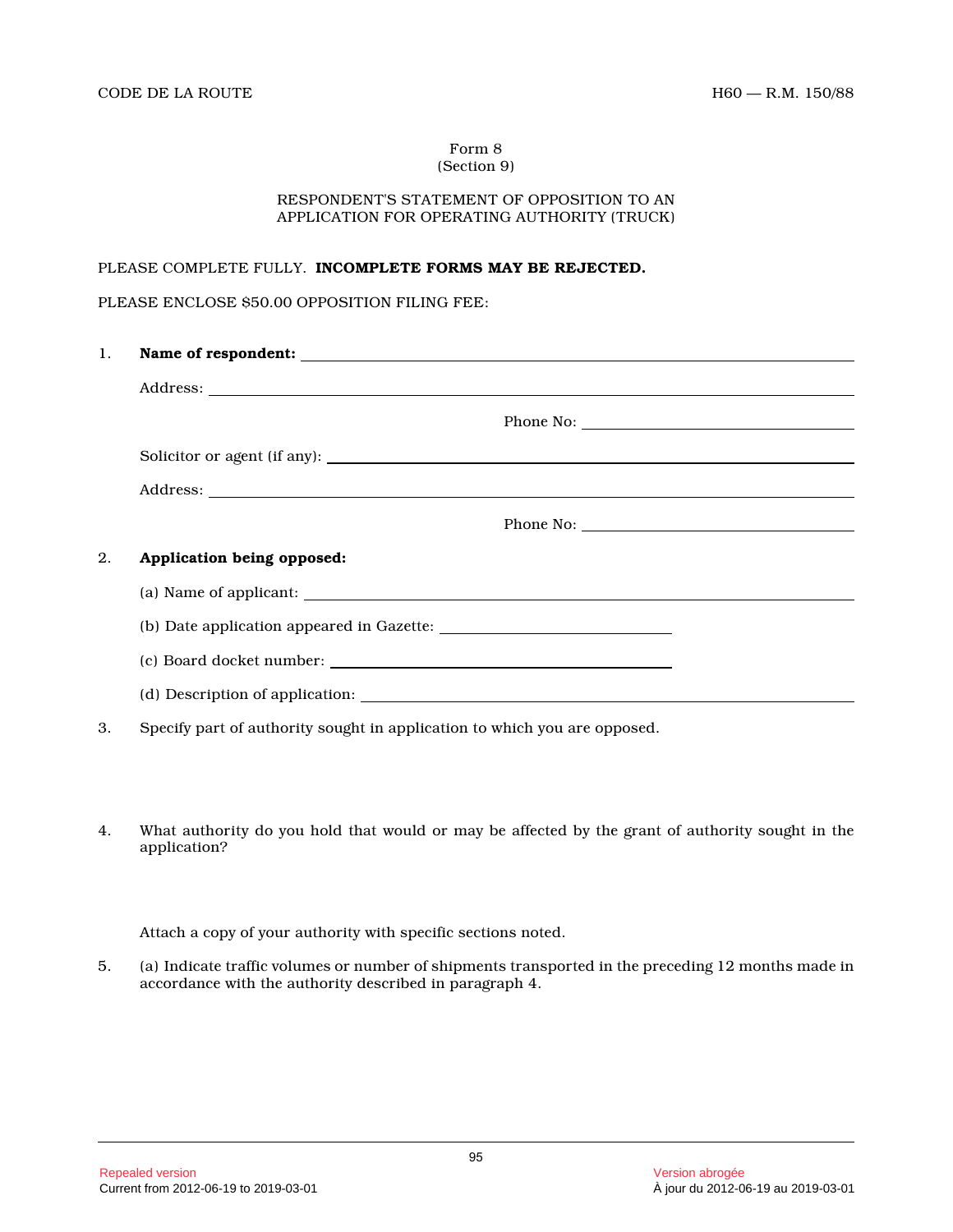(b) Indicate what traffic volumes or number of shipments you would expect to lose if the board were to grant the application.

(c) Indicate the shippers who have filed support for the application from whom you have solicited traffic in the last 12 months.

- 6. Indicate your ability to provide the service for which authority is being sought by the applicant.
- 7. State the grounds upon which you base your opposition to the application; i.e. if the application is for intra-provincial authority, explain why the proposed service will not promote the public convenience; if the application is for extra-provincial authority, explain why the applicant's operation would likely be detrimental to the public interest.

Further documentary evidence regarding the effect of the establishment of the proposed service may be filed with the board within 14 days of receipt of a copy of the application and supporting documents or 35 days of the date the application appeared in *The Manitoba Gazette*, whichever is later.

#### **I am aware that this opposition is liable to be summarily struck by the board if the information and evidence submitted is considered insufficient.**

On the basis of the above information submitted, I hereby oppose the application identified herein and declare that I have to the best of my knowledge, belief and ability, supplied true and correct information.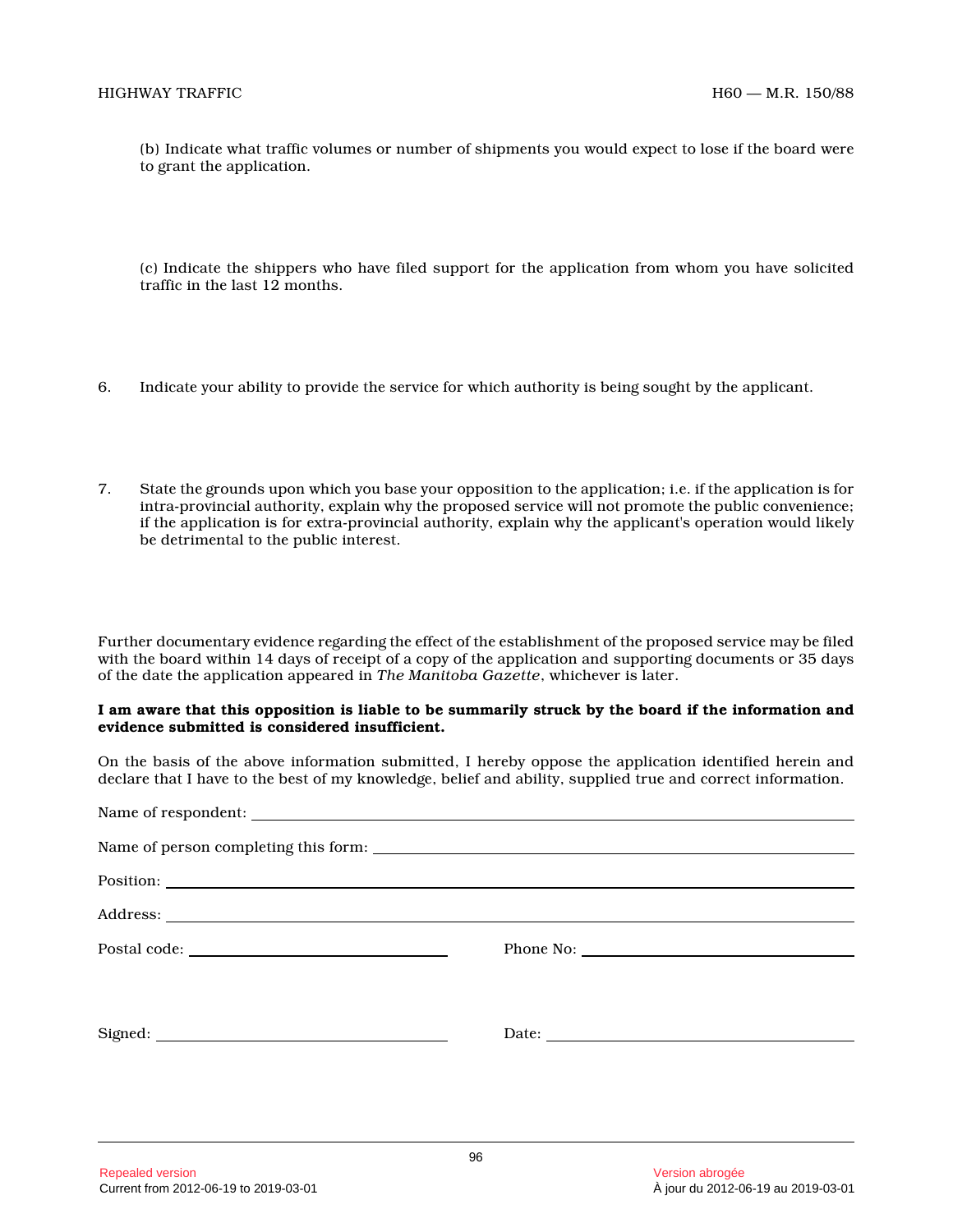## Forms 8.1 and 8.2

Repealed.

M.R. 279/89; 29/93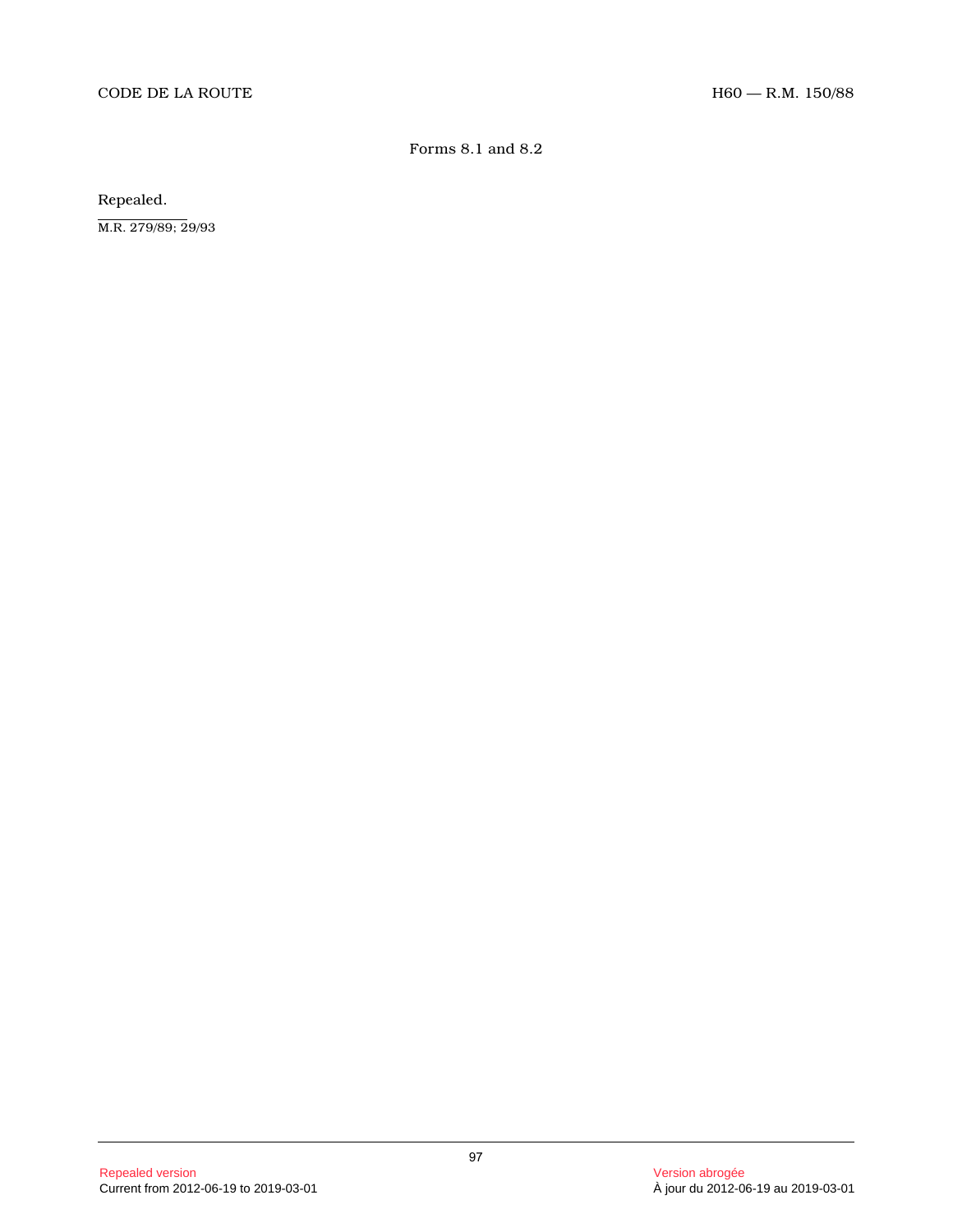## (Section 9)

### RESPONDENT'S STATEMENT OF OPPOSITION TO AN APPLICATION FOR OPERATING AUTHORITY (BUS)

## PLEASE COMPLETE FULLY. **INCOMPLETE FORMS MAY BE REJECTED.**

PLEASE ENCLOSE \$50.00 OPPOSITION FILING FEE:

| 1. | Name of respondent:        |  |
|----|----------------------------|--|
|    |                            |  |
|    |                            |  |
|    |                            |  |
|    |                            |  |
|    |                            |  |
| 2. | Application being opposed: |  |
|    |                            |  |
|    |                            |  |
|    |                            |  |
|    |                            |  |
|    |                            |  |

3. Specify part of authority sought in application to which you are opposed.

4. What authority do you hold that would or may be affected by the grant of authority sought in the application?

Attach a copy of your authority with specific sections noted.

5. (a) Indicate express volumes and or number of passengers transported in the preceding 12 months made in accordance with the authority described in paragraph 4.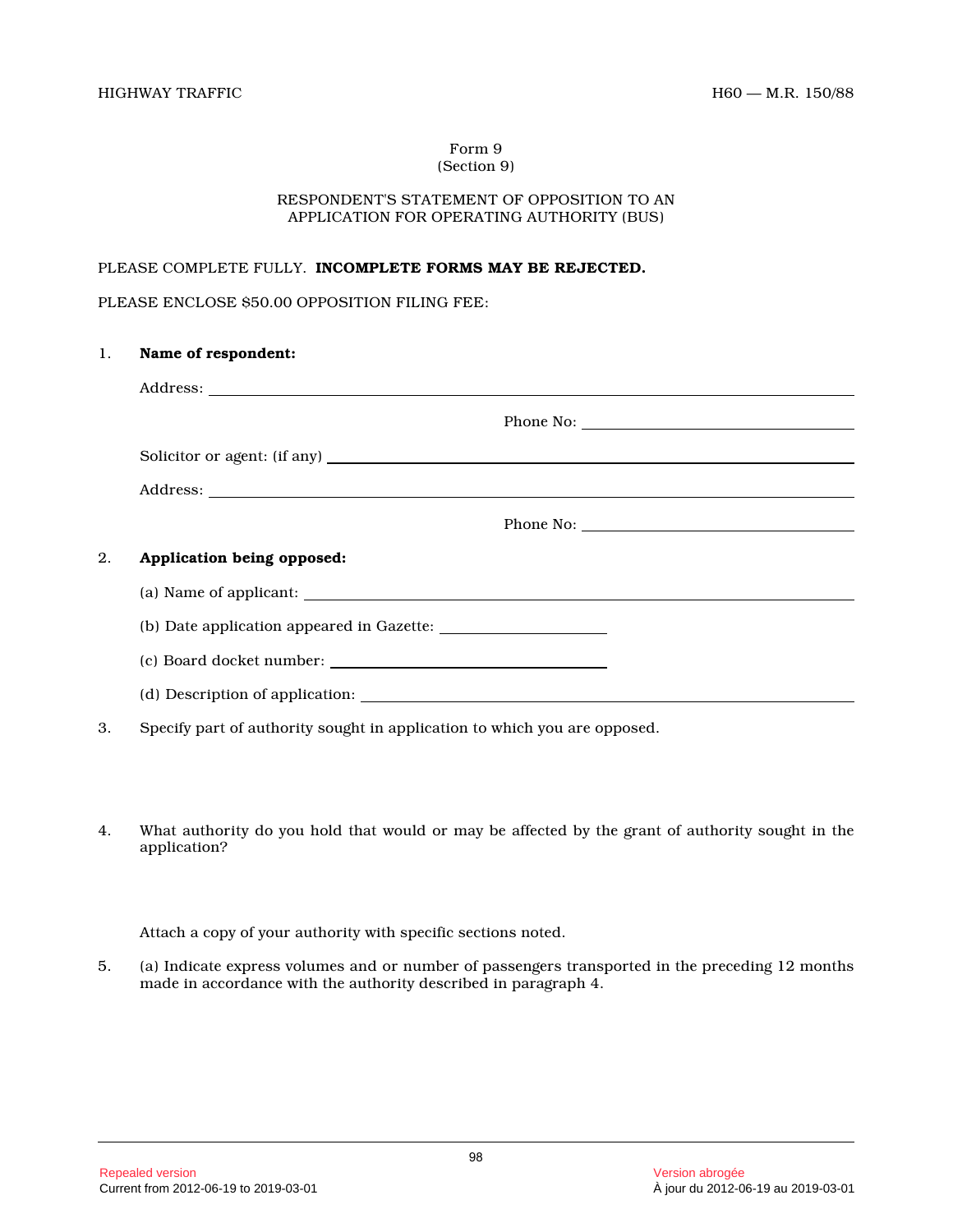(b) Indicate the express volumes and or number of passengers you would expect to lose if the Board were to grant the application.

(c) Indicate the users who have filed support for the application from whom you have solicited traffic in the last twelve months.

- 6. Indicate your ability to provide the service for which authority is being sought by the applicant.
- 7. State the grounds upon which you base your opposition to the application; explain why you consider the proposed service will not promote the public convenience.

Further documentary evidence regarding the effect of the establishment of the proposed service may be filed with the Board within 14 days of receipt of a copy of the application and supporting documents or 35 days of the date the application appeared in The Gazette, whichever is later.

#### **I am aware that this opposition is liable to be summarily struck by the Board if the information and evidence submitted is considered insufficient.**

On the basis of the above information submitted, I hereby oppose the application identified herein and declare that I have to the best of my knowledge, belief and ability, supplied true and correct information.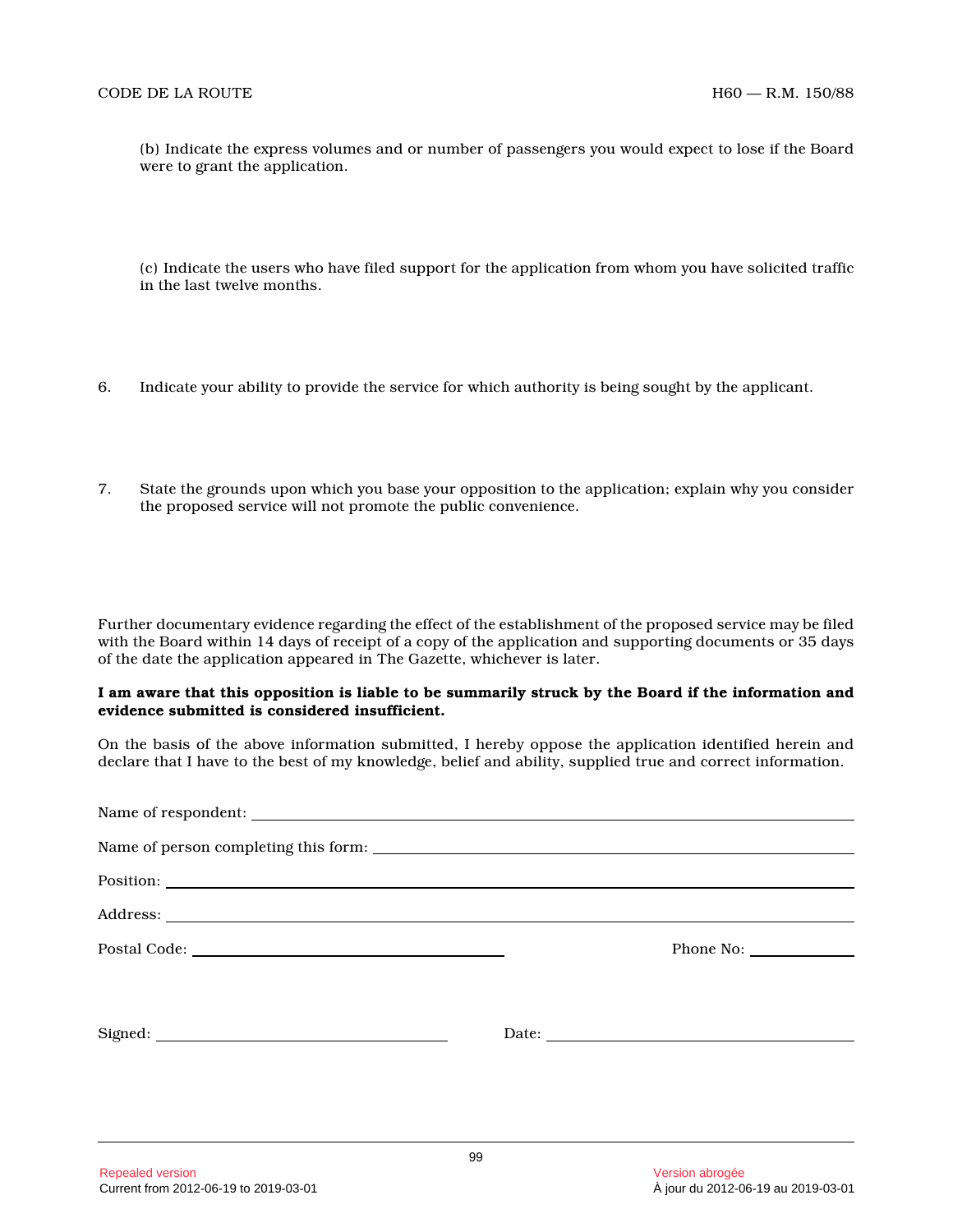# (Section 9)

#### RESPONDENT'S STATEMENT OF OPPOSITION TO AN APPLICATION FOR OPERATING AUTHORITY (LIVERY)

## PLEASE COMPLETE FULLY. **INCOMPLETE FORMS MAY BE REJECTED.**

PLEASE ENCLOSE \$50.00 OPPOSITION FILING FEE:

| 1.               | Name of respondent:        |  |
|------------------|----------------------------|--|
|                  |                            |  |
|                  |                            |  |
|                  |                            |  |
|                  |                            |  |
|                  |                            |  |
| $\overline{2}$ . | Application being opposed: |  |
|                  |                            |  |
|                  |                            |  |
|                  |                            |  |
|                  |                            |  |
|                  |                            |  |

3. Specify part of authority sought in application to which you are opposed.

4. What authority do you hold that would or may be affected by the grant of authority sought in the application?

Attach a copy of your authority with specific sections noted.

5. (a) Indicate the number of passengers transported in the preceding 12 months made in accordance with the authority described in paragraph 4.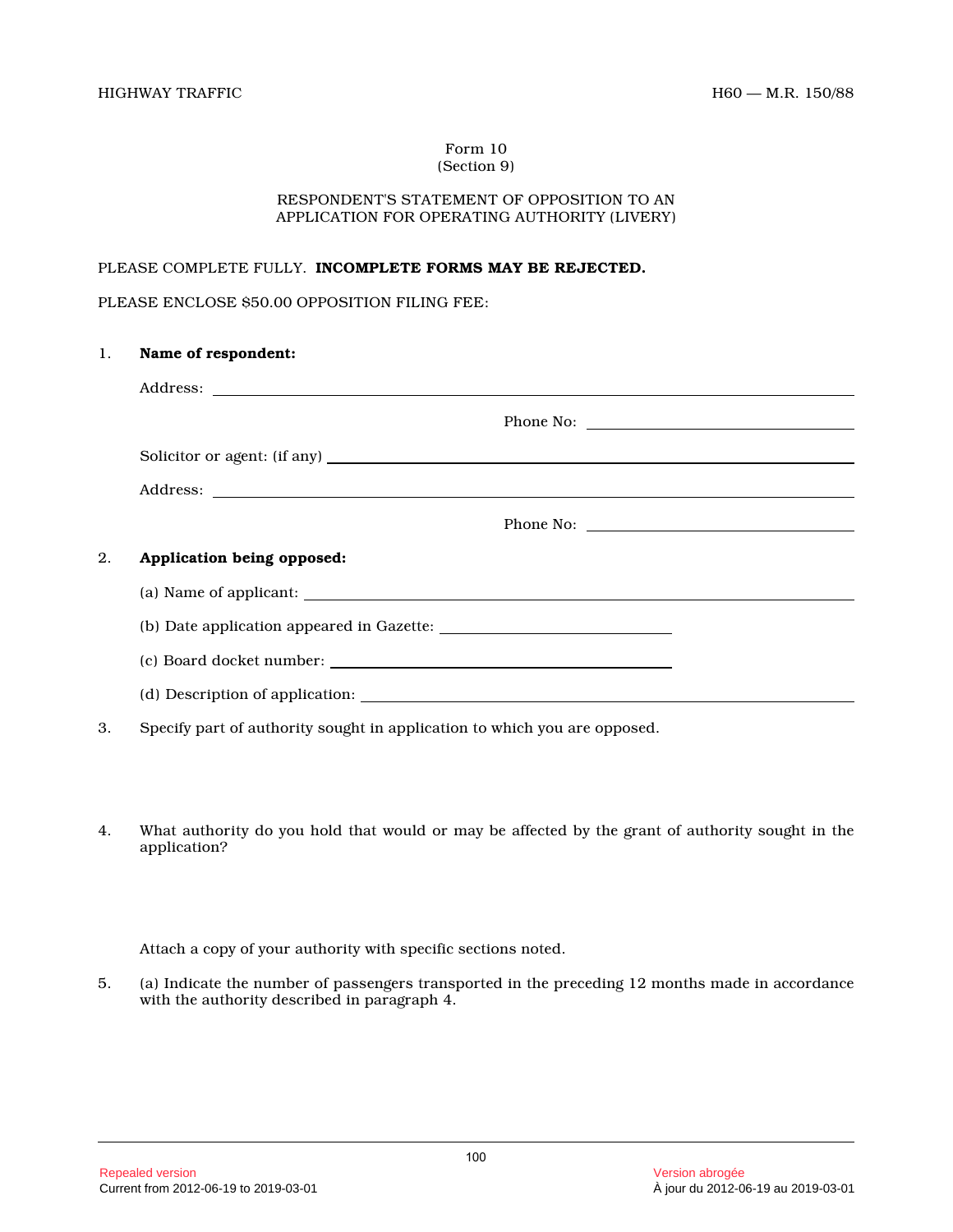(b) Indicate the number of passengers you would expect to lose if the Board were to grant the application.

(c) Indicate the users who have filed support for the application from whom you have solicited traffic in the last twelve months.

- 6. Indicate your ability to provide the service for which authority is being sought by the applicant.
- 7. State the grounds upon which you base your opposition to the application; explain why you consider the proposed service will not promote the public convenience.

Further documentary evidence regarding the effect of the establishment of the proposed service may be filed with the Board within 14 days of receipt of a copy of the application and supporting documents or 35 days of the date the application appeared in The Gazette, whichever is later.

#### **I am aware that this opposition is liable to be summarily struck by the Board if the information and evidence submitted is considered insufficient.**

On the basis of the above information submitted, I hereby oppose the application identified herein and declare that I have to the best of my knowledge, belief and ability, supplied true and correct information.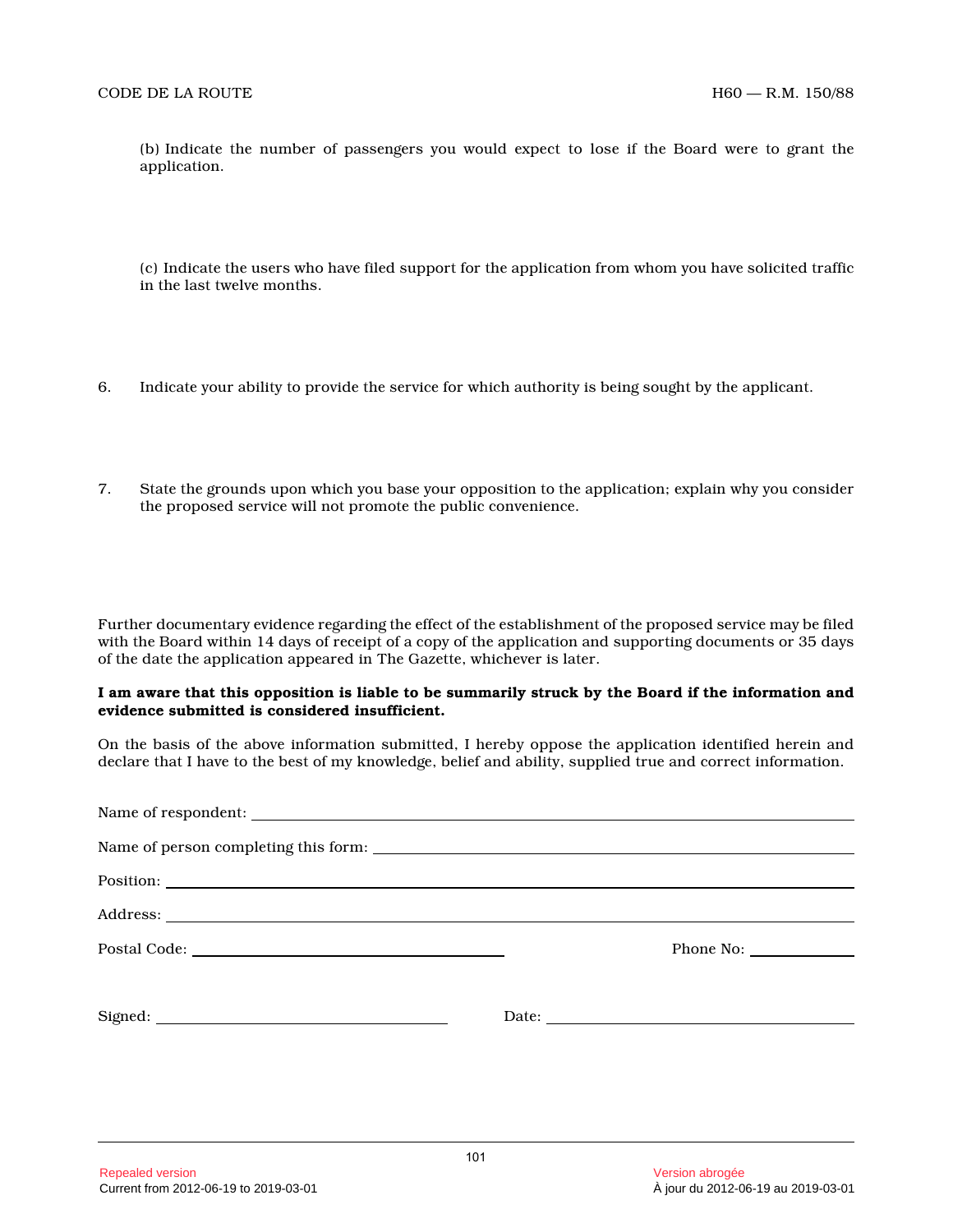Form 10.1 (section 27)

### **APPLICATION FOR LICENCE**

UNDER PART II OF THE *MOTOR* MANITOBA HIGHWAYS 200-301 Weston Street<br>
MAND TRANSPORTATION Winnipeg, Manitoba *VEHICLE TRANSPORT ACT* AND TRANSPORTATION Winnipeg (CANADA) AND APPLICATION THE MOTOR TRANSPORT R3E 3H4 (CANADA) AND APPLICATION THE MOTOR THE MOTOR TRANSPORTED THE MOTOR TRANSPORTED SO 3H4 4 AMP AND R3 EXAMPLE A SHAFE AND R3. EXAMPLE AND R3. EXAMPLE AND R3. EXAMPLE AND R3. EXAMPLE AND R3. EXAMPLE AND R3. EXAMPLE AND R3. EXA FOR FITNESS CERTIFICATE FROM THE DIRECTOR UNDER SECTION 3 OF THE *EXTRA PROVINCIAL TRUCK UNDERTAKING LICENCING REGULATIONS* .

| to: Minister of Finance<br>is Made |  | JURISDICTION - To Which Application | Filing Fee \$200.00. Please make cheque payable |
|------------------------------------|--|-------------------------------------|-------------------------------------------------|
|------------------------------------|--|-------------------------------------|-------------------------------------------------|

2. APPLICATION FOR AUTHORITY TO OPERATE AN EXTRA PROVINCIAL TRUCK UNDERTAKING IN ACCORDANCE WITH THE *MOTOR VEHICLE TRANSPORT ACT* (CANADA) AND REGULATIONS THEREUNDER, AND EVERY LAW RELATING TO HIGHWAY SAFETY IN MANITOBA.

**NOTE:** The licence sought by this application does not authorize the intra provincial truck transport of goods, or extra-provincial bus or local bus transport.

| 3. | <b>FITNESS</b><br>CERTIFICATION:<br>NATIONAL SAFETY CODE<br>NUMBER (if held) | $\ast$<br>$\ast$ | Please attach evidence of safety certification as issued<br>by the N.S.C. Director, or<br>Please attach copy of a licence issued by another<br>jurisdiction under Part II of the Motor Vehicle<br>Transport Act (Canada)                                                                |
|----|------------------------------------------------------------------------------|------------------|-----------------------------------------------------------------------------------------------------------------------------------------------------------------------------------------------------------------------------------------------------------------------------------------|
|    | No.                                                                          | *                | If you are based in Manitoba, please complete the<br>Uniform Safety Fitness Application Form and Statutory<br>Declaration regarding compliance with Dangerous<br>Goods Legislation. Safety Fitness Form and<br>Declaration Document obtainable through Motor<br>Transport Board Office. |

| 4. | <b>APPLICANT</b>                           |                 |           |  |
|----|--------------------------------------------|-----------------|-----------|--|
|    | Complete Legal Name                        |                 |           |  |
|    | <b>Mailing Address</b>                     |                 | City/Town |  |
|    | Prov/Terr/State                            | Postal/Zip Code | Telephone |  |
|    | Business Address (if different than above) | City/Town       | Fax       |  |
|    | Prov/Terr/State                            | Postal/Zip Code | Telephone |  |
|    | Agent Representative (if applicable)       |                 |           |  |
|    | <b>Mailing Address</b>                     |                 |           |  |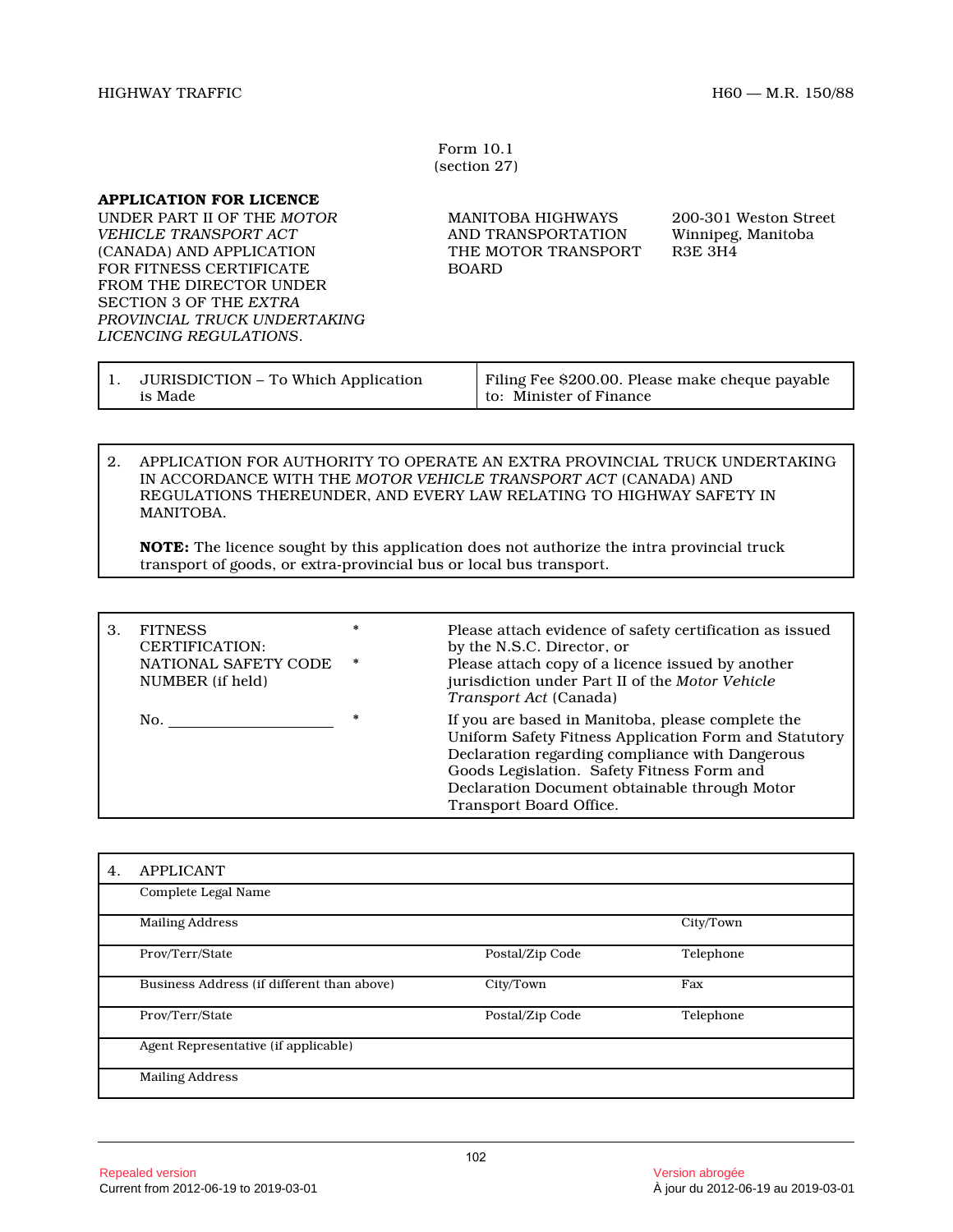## CODE DE LA ROUTE  $H60 - R.M. 150/88$

Prov/Terr/State Postal/Zip Code Telephone

Form 10.1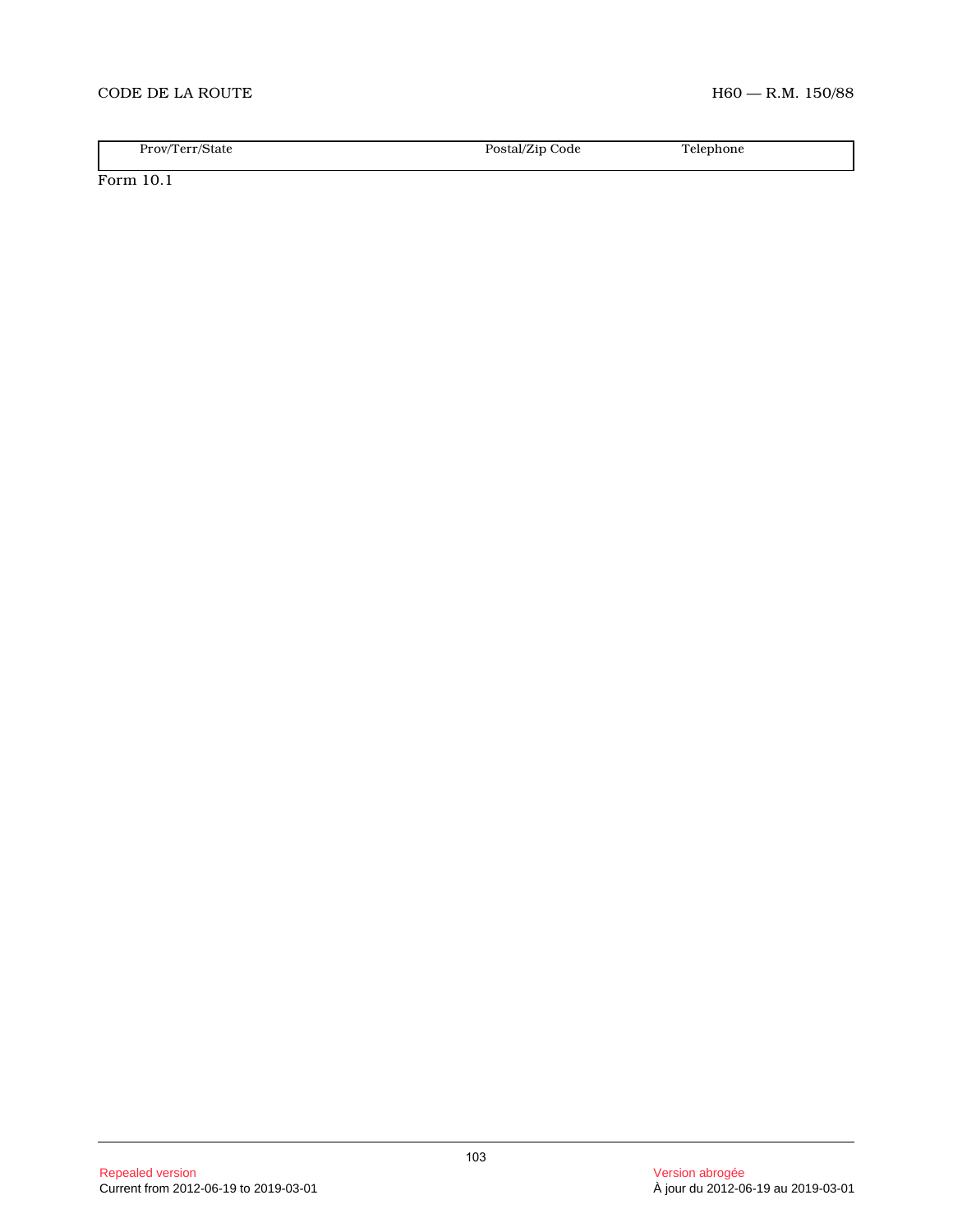| 5.<br>A) APPLICANT IS A CORPORATION (if applicable, list officers & directors) |                           |       |
|--------------------------------------------------------------------------------|---------------------------|-------|
| Name                                                                           | Address & Postal/Zip Code |       |
| (a)                                                                            |                           | Phone |
|                                                                                |                           | Fax   |
| (b)                                                                            |                           | Phone |
|                                                                                |                           | Fax   |
| (c)                                                                            |                           | Phone |
|                                                                                |                           | Fax   |
| (d)                                                                            |                           | Phone |
|                                                                                |                           | Fax   |
| IF MORE ENTRIES, ATTACH LIST WITH THIS INFORMATION                             |                           |       |

| 5.  | B) VOTING SHARES OF CORPORATION (if applicable)<br>The names of all persons who beneficially own, directly, or indirectly, 10% or more of the<br>Corporation, or who exercise control over 10% or more of the votes attached to the voting shares<br>of the corporation. |                           |       |
|-----|--------------------------------------------------------------------------------------------------------------------------------------------------------------------------------------------------------------------------------------------------------------------------|---------------------------|-------|
|     | Name                                                                                                                                                                                                                                                                     | Address & Postal/Zip Code |       |
| (a) |                                                                                                                                                                                                                                                                          |                           | Phone |
|     |                                                                                                                                                                                                                                                                          |                           | Fax   |
| (b) |                                                                                                                                                                                                                                                                          |                           | Phone |
|     |                                                                                                                                                                                                                                                                          |                           | Fax   |
| (c) |                                                                                                                                                                                                                                                                          |                           | Phone |
|     |                                                                                                                                                                                                                                                                          |                           | Fax   |
| (d) |                                                                                                                                                                                                                                                                          |                           | Phone |
|     |                                                                                                                                                                                                                                                                          |                           | Fax   |
| (e) |                                                                                                                                                                                                                                                                          |                           | Phone |
|     |                                                                                                                                                                                                                                                                          |                           | Fax   |
|     | IF MORE ENTRIES, ATTACH LIST WITH THIS INFORMATION                                                                                                                                                                                                                       |                           |       |

6. APPLICANT'S CERTIFICATION I hereby certify that to the best of my knowledge all of the information in this application is accurate and complete.

SIGNATURE

IF CORPORATE APPLICANT, APPLICANT [ ] DATE

AGENT/REPRESENTATIVE [ ]

M.R. 29/93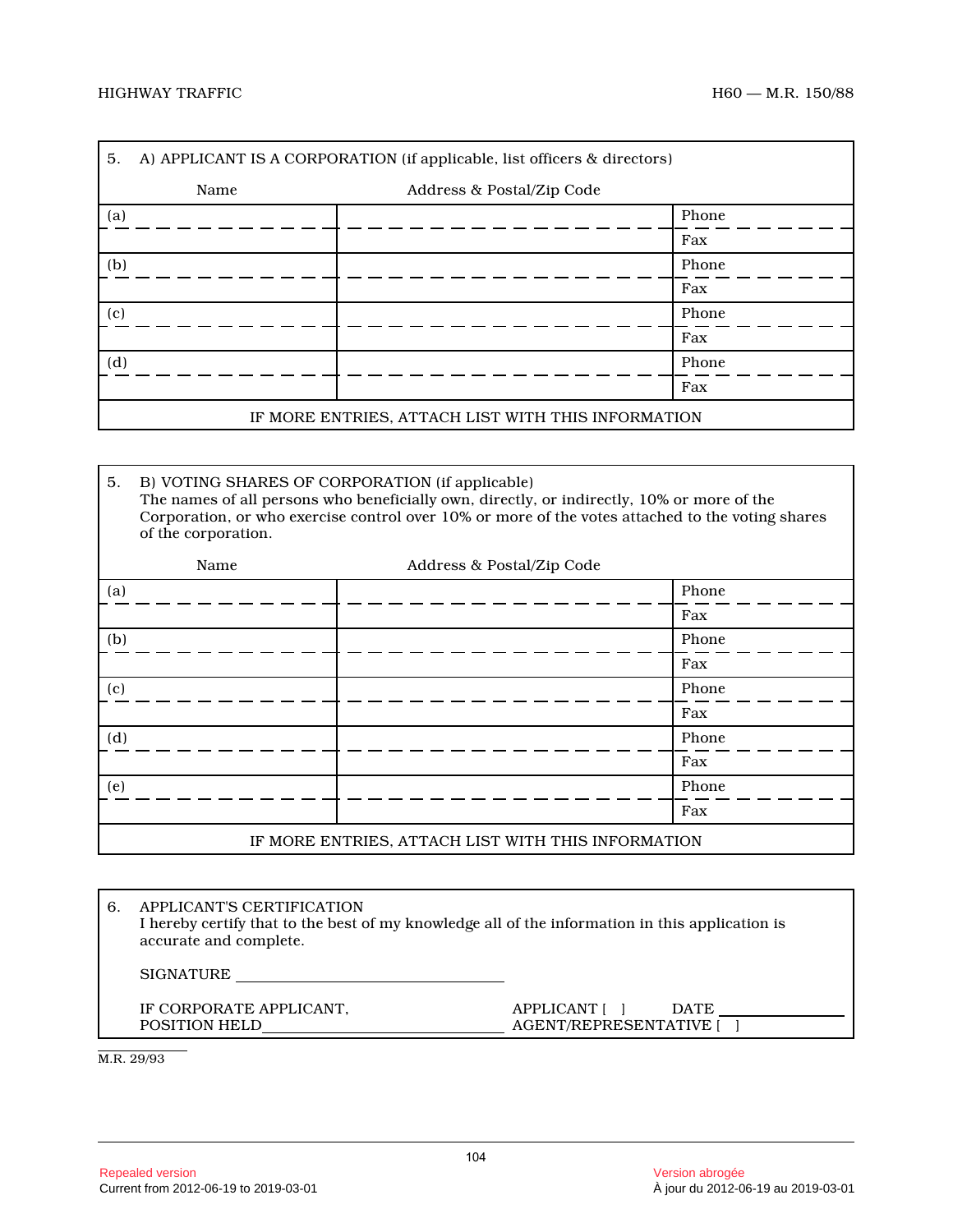## (Section 27)

## APPLICATION FOR DESIGNATED COMMODITY AUTHORITY

- i. ANSWER ALL QUESTIONS FULLY. ANSWER **YES**, **NO**, **NOT APPLICABLE** (N/A), OR **EXPLAIN** AS THE CASE MAY REQUIRE.
- ii. **INCOMPLETE APPLICATIONS MAY BE RETURNED OR MAY RESULT IN DELAYS IN PROCESSING.**
- iii. PLEASE ATTACH \$150.00 APPLICATION FEE.
- iv. THE MOTOR TRANSPORT BOARD RULES OF PROCEDURE MAY BE OBTAINED BY CONTACTING BOARD OFFICE AT ABOVE ADDRESS.

## **A. GENERAL**

- 1. Name of applicant:
- 2. Operating or trade name, if used: (Submit a copy of the receipted Business Names Registration Act registration)
- 3. Business address:

Postal Code:

4. Telephone number: (\_\_\_\_)

5. Name, address and telephone number of person representing the applicant with respect to this application.

Name: with a state of the state of the state of the state of the state of the state of the state of the state of the state of the state of the state of the state of the state of the state of the state of the state of the s

Address:

Telephone number: ( )

- 6. How do you want us to contact you regarding this application?
	- [ ] Applicant only Give name of contact person: Telephone number: (1)
	- [ ] Person representing you only: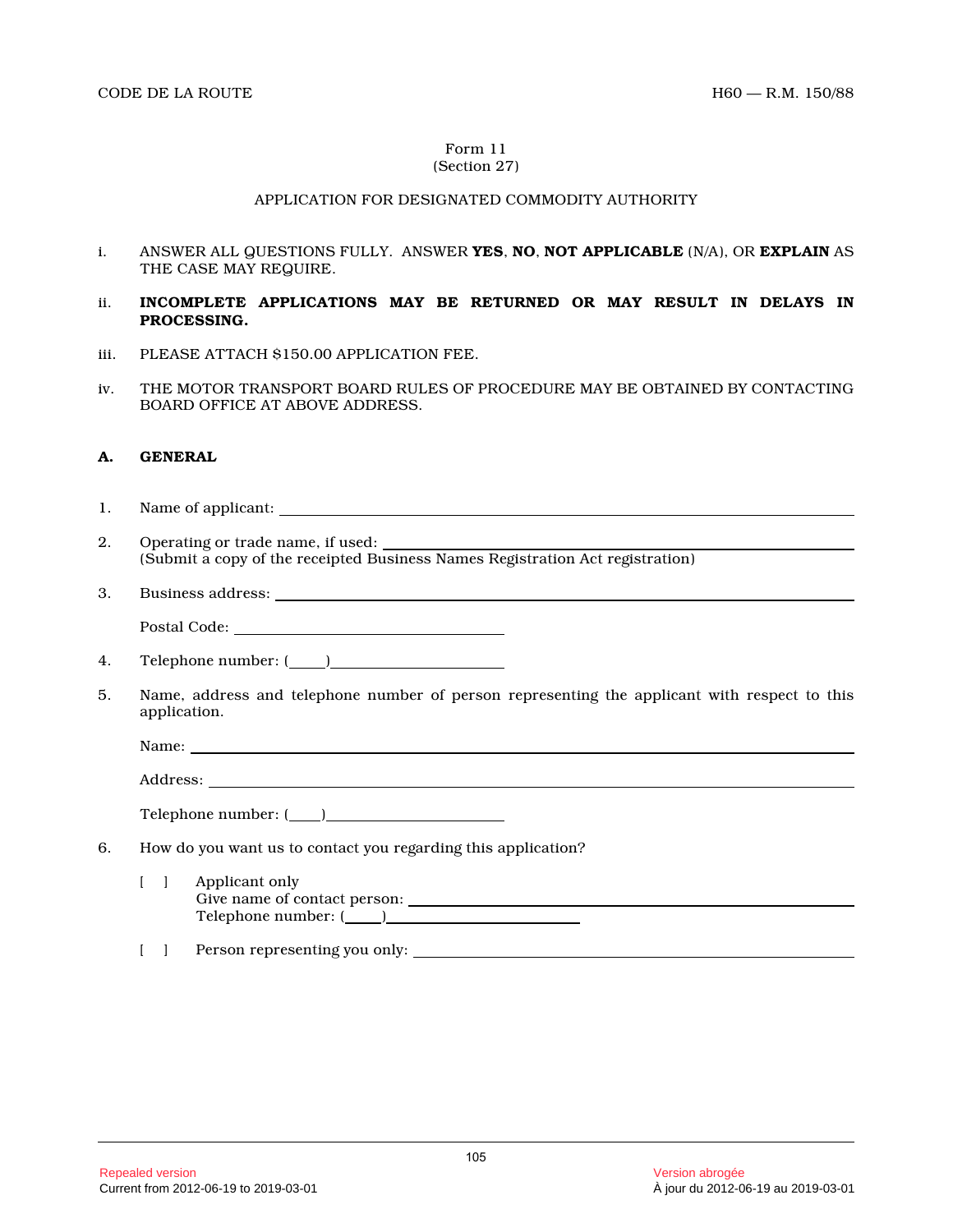#### HIGHWAY TRAFFIC **H60** — M.R. 150/88

- 7. Type of business organization:
	- [ ] Sole proprietorship. Name of owner:
	- [ ] Partnership
	- Corporation
- 8. If partnership, state full names, addresses and percentage of ownership of each partner. Also indicate which partner is the managing partner:

| NAMI | Address | Percentage of Ownership |
|------|---------|-------------------------|
|      |         |                         |

9. (a) If a corporation, state full names and addresses of all members of the board of directors and indicate which members occupy the following official positions:

|                        | Name | Address |
|------------------------|------|---------|
| (i) President          |      |         |
| (ii) Secretary         |      |         |
| (iii) Treasurer        |      |         |
| (iv) Managing Director |      |         |
| (v) Other Members      |      |         |
|                        |      |         |

(b) State full names and addresses of all persons holding more than 10% of the outstanding shares of any class of the corporation:

Name Address

(c) Submit evidence of incorporation and, if incorporated in Manitoba, a Certificate of Status issued by the Corporation Branch, Province of Manitoba, issued subsequent to March 31 last. If incorporated outside of Manitoba, a Certificate of Status must be filed upon the granting of the application.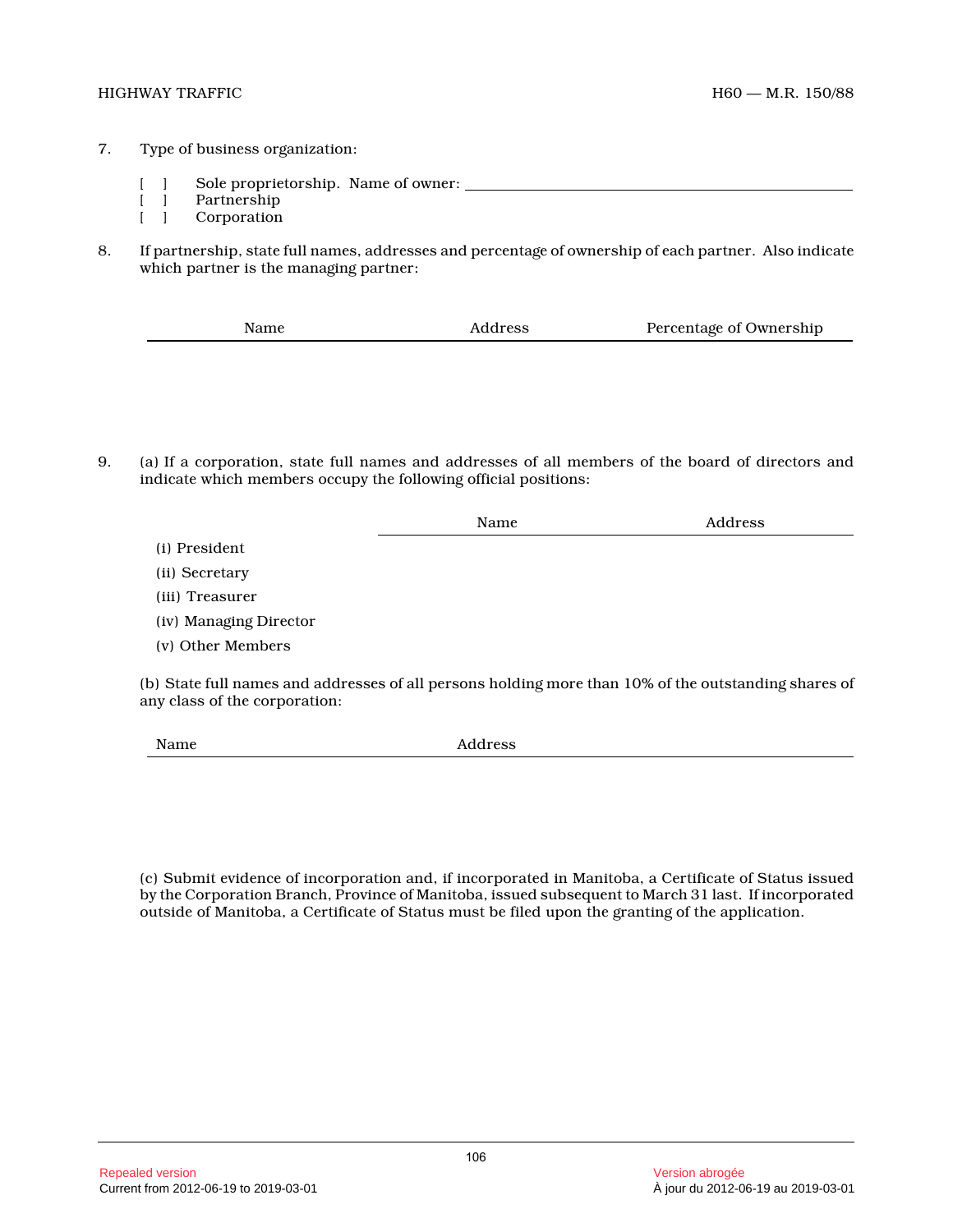#### $\text{CODE DE LA ROUTE}$   $\text{H60} - \text{R.M. } 150/88$

## 10. List all associated transportation-related companies:

Name of Corporation **Address** 

# **B. COMMODITIES**

List the designated commodities for which you seek authority to transport:

## **C. FITNESS**

## 1. **Insurance**

(a) Applicants who receive an operating authority shall submit evidence satisfactory to the Board that the carrier during the term of the Certificate has taken out and maintained insurance policies pursuan t to the Board Regulations.

(b) Are you (applicant), or any partner or corporate officer associated with this application, an undischarged bankrupt? [ ] No undischarged bankrupt? [ ] Yes [ ] No

If yes, provide details of bankruptcy procedure to date.

2. Provide details below of all cancelled, and/or suspended or revoked operating authority certificates previously held by the applicant, individual owner, partner or corporate officer associated with the applicant by certificate type, jurisdiction and date. (attach Appendix if necessary)

| Certificate <sup>'</sup><br>$T$ vpe<br>---------- | Jurisdiction | Jate |
|---------------------------------------------------|--------------|------|
|---------------------------------------------------|--------------|------|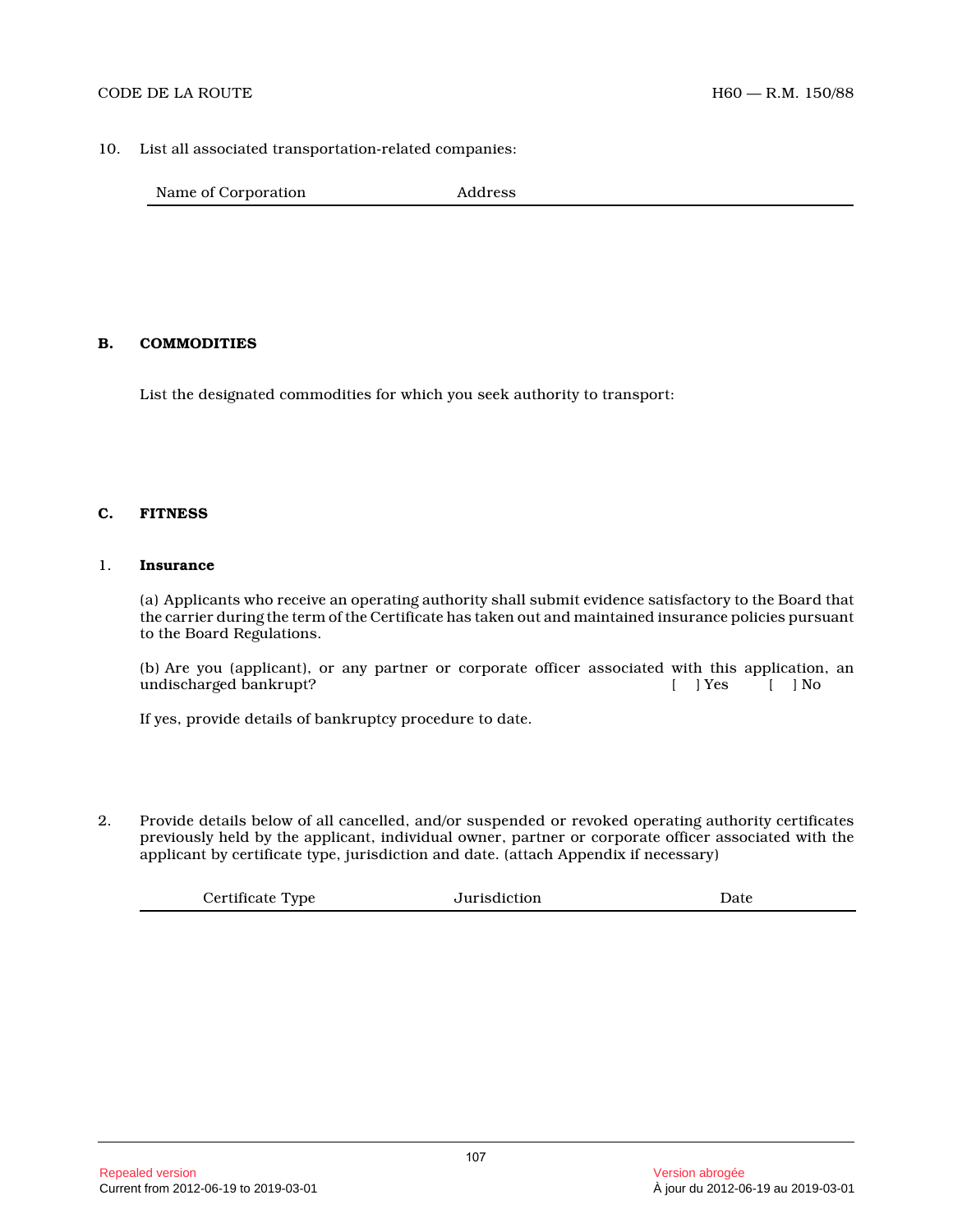## 3. **Equipment**

(a) Attach a complete and current list of the equipment operated by you, giving the following information:

- (i) Make, year, serial number, type (truck, power unit, semi-trailer, etc.).
- (ii) Indicate which units are **owned** by you or **leased** by you.
- (iii) Indicate precisely which units will be used in Manitoba as part of the proposed operation.
- (b) Attach a list of additional equipment which will be required if this application is approved.

#### 4. **Safety**

- (a) Have you been assigned a safety rating by your base jurisdiction: [ ] Yes [ ] No
	- (i) Name of jurisdiction:
	- (ii) Assigned rating:
	- (iii) Date rating issued:
	- (iv) What is your National Safety Identification number assigned to you by your base jurisdiction:
- (b) Has your vehicle maintenance facility been approved to certify vehicle safety standards for your ow n fleet of vehicles? [ ] Yes [ ] No
- If yes, approved by whom, name jurisdiction.

(c) Describe the type of safety information you maintain relative to driver performance and the frequency it is reviewed.

(d) What qualifications and other information do you consider when hiring a driver?

(e) If the vehicles in question 3(a)(iii) proposed for use in Manitoba have not been safety inspected within the last six months describe your plan for inspection and certifying all such equipment.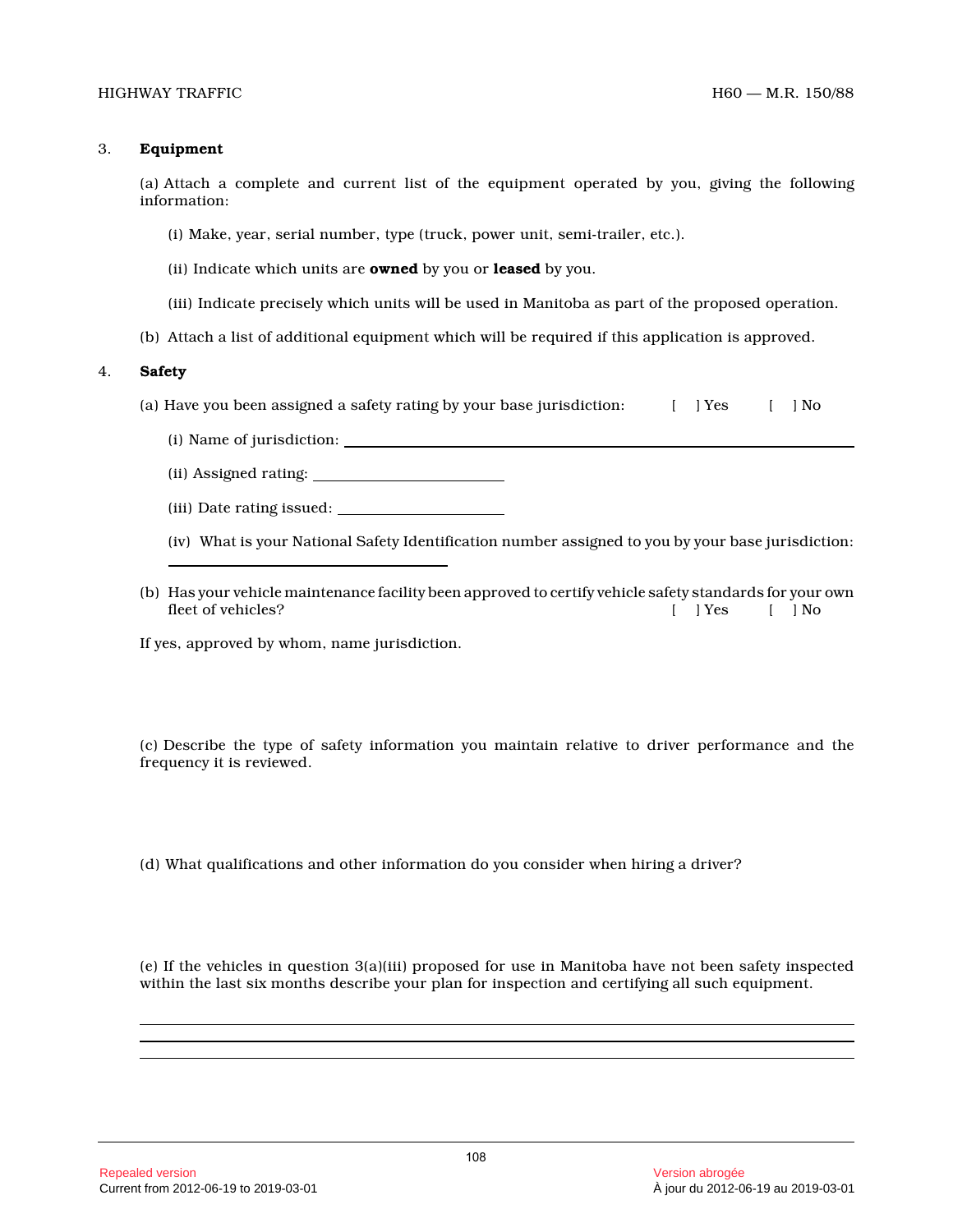(f) Describe vehicle inspection procedure and/or checks to which your vehicles are subject.

(g) Is daily vehicle inspection documentation signed by the driver and/or mechanic?  $[ ]$   $]$   $Yes$   $[ ]$   $]$   $No$ 

(h) How long are records maintained on daily vehicle reports and any resulting corrective action?

(i) Do you have a person designated to promote highway safety? [ ] Yes [ ] No

(j) What criteria do you use for frequency of vehicle maintenance?

(k) How frequently do your vehicles undergo a complete inspection by a qualified mechanic?

(l) What records are maintained in regard to your periodic maintenance program?

(m) Describe what steps you have taken to educate and familarize your employees with the *Transportation of Dangerous Goods Act* (Canada) and *The Dangerous Goods Handling & Transportation Act* (Manitoba) and the regulations therefor.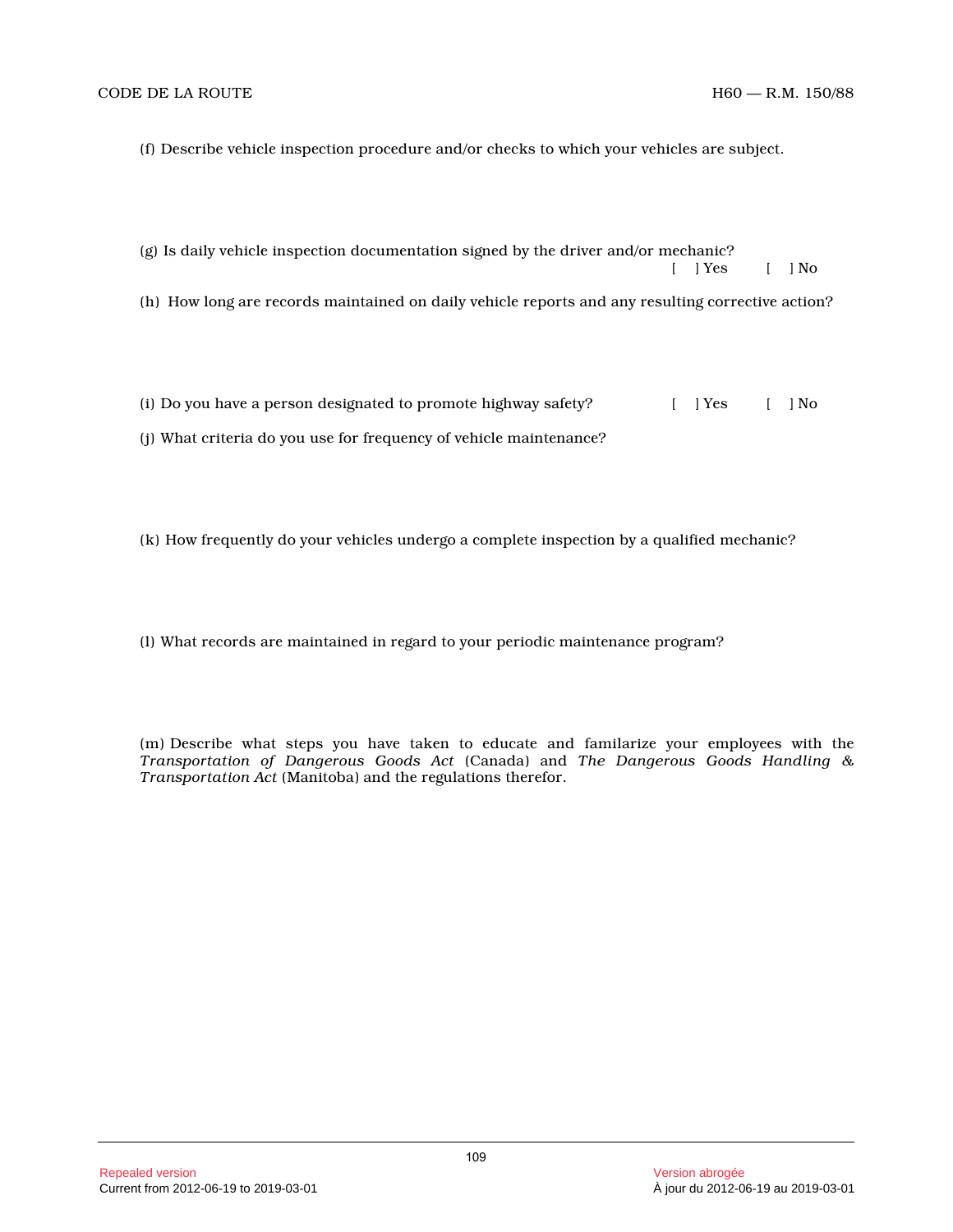#### 5. **Miscellaneous**

(a) Briefly describe the transportation services presently provided by your company.

(b) Describe your plan of operation for the service you propose to undertake if the application is granted.

(c) Briefly describe your experience and ability to perform the proposed service.

# – CERTIFICATION –

I hereby certify to the best of my knowledge, information and belief, that I have supplied true, accurate and complete information to all the foregoing questions in this document.

|            | city/town | province/territory |  |
|------------|-----------|--------------------|--|
|            |           |                    |  |
| M.R. 29/93 |           |                    |  |
|            |           |                    |  |
|            |           |                    |  |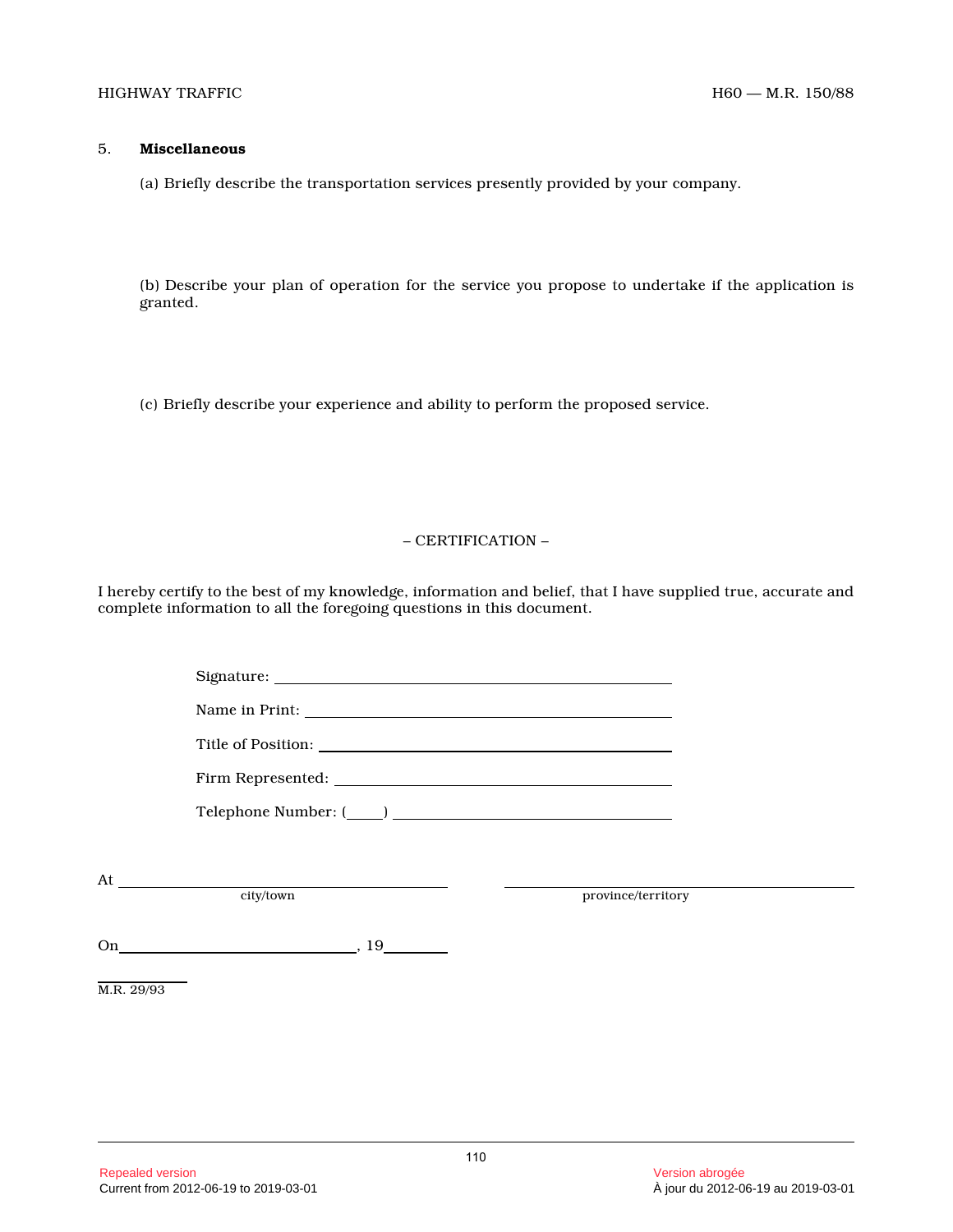# Form 12

# (Section 40)

#### APPLICATION FOR APPROVAL OF TRANSFER OF INTRA-PROVINCIAL OPERATING AUTHORITY OR BUS OPERATING AUTHORITY

- i. ANSWER ALL QUESTIONS FULLY. ANSWER **YES**, **NO**, **NOT APPLICABLE** (N/A), OR **EXPLAIN** AS THE CASE MAY REQUIRE.
- ii. **INCOMPLETE APPLICATIONS MAY BE RETURNED OR MAY RESULT IN DELAYS IN PROCESSING.**
- iii. PLEASE ATTACH \$150.00 APPLICATION FEE.
- iv. THE MOTOR TRANSPORT BOARD RULES OF PROCEDURE MAY BE OBTAINED BY CONTACTING BOARD OFFICE AT ABOVE ADDRESS.

## **A. GENERAL**

- 1. Name of applicant:
- 2. Operating or trade name, if used: (Submit a copy of the receipted Business Names Registration Act registration)
- 3. Business address:

Postal code:

- 4. Telephone number: (\_\_\_)
- 5. Name, address and telephone number of person representing the applicant with respect to this application.

Name:

| $\mathbf{A}$<br><u>ы</u> |  |  |  |
|--------------------------|--|--|--|
|                          |  |  |  |

Telephone number: ( )

- 6. How do you want us to contact you regarding this application?
	- [ ] Applicant only Give name of contact person: Telephone number:  $\begin{pmatrix} 0 & 1 \\ 0 & 1 \end{pmatrix}$
	- [ ] Person representing you only: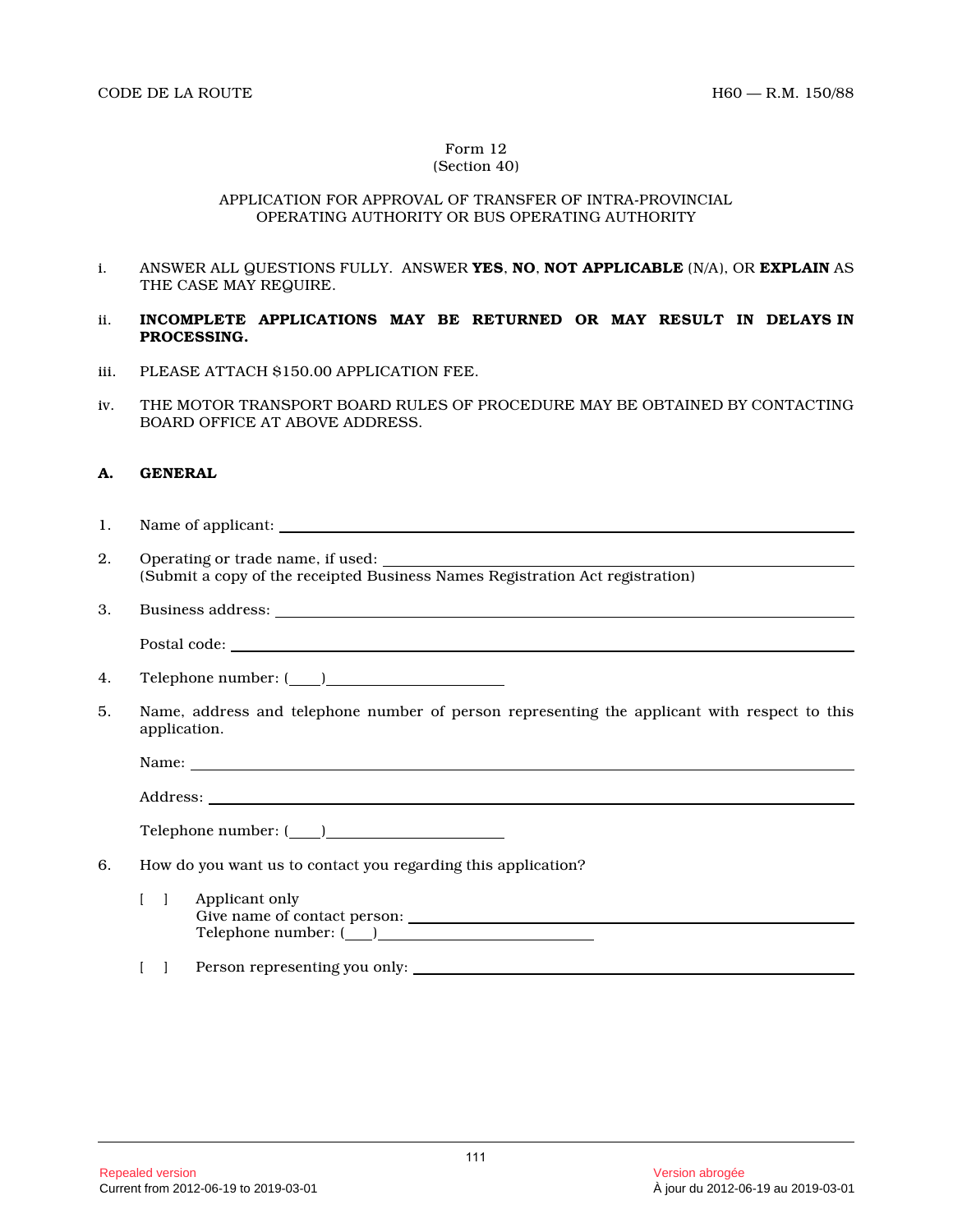#### HIGHWAY TRAFFIC **H60** — M.R. 150/88

- 7. Type of business organization:
	- [ ] Sole proprietorship. Name of owner:
	- [ ] Partnership
	- Corporation
- 8. If partnership, state full names, addresses and percentage of ownership of each partner. Also indicate which partner is the managing partner:

|  | Percentage of Ownership |
|--|-------------------------|
|  |                         |

9. (a) If a corporation, state full names and addresses of all members of the board of directors and indicate which members occupy the following official positions:

|                        | Name | Address |
|------------------------|------|---------|
| (i) President          |      |         |
| (ii) Secretary         |      |         |
| (iii) Treasurer        |      |         |
| (iv) Managing Director |      |         |
| (v) Other Members      |      |         |

(b) State full names and addresses of all persons holding more than 10% of the outstanding shares of any class of the corporation:

| $ -$<br>--- -<br>ivame | .<br>Auuros |
|------------------------|-------------|
|------------------------|-------------|

(c) Submit evidence of incorporation and, if incorporated in Manitoba, a Certificate of Status issued by the Corporation Branch, Province of Manitoba, issued subsequent to March 31st last. If incorporated outside of Manitoba, a Certificate of Status must be filed upon the granting of the application.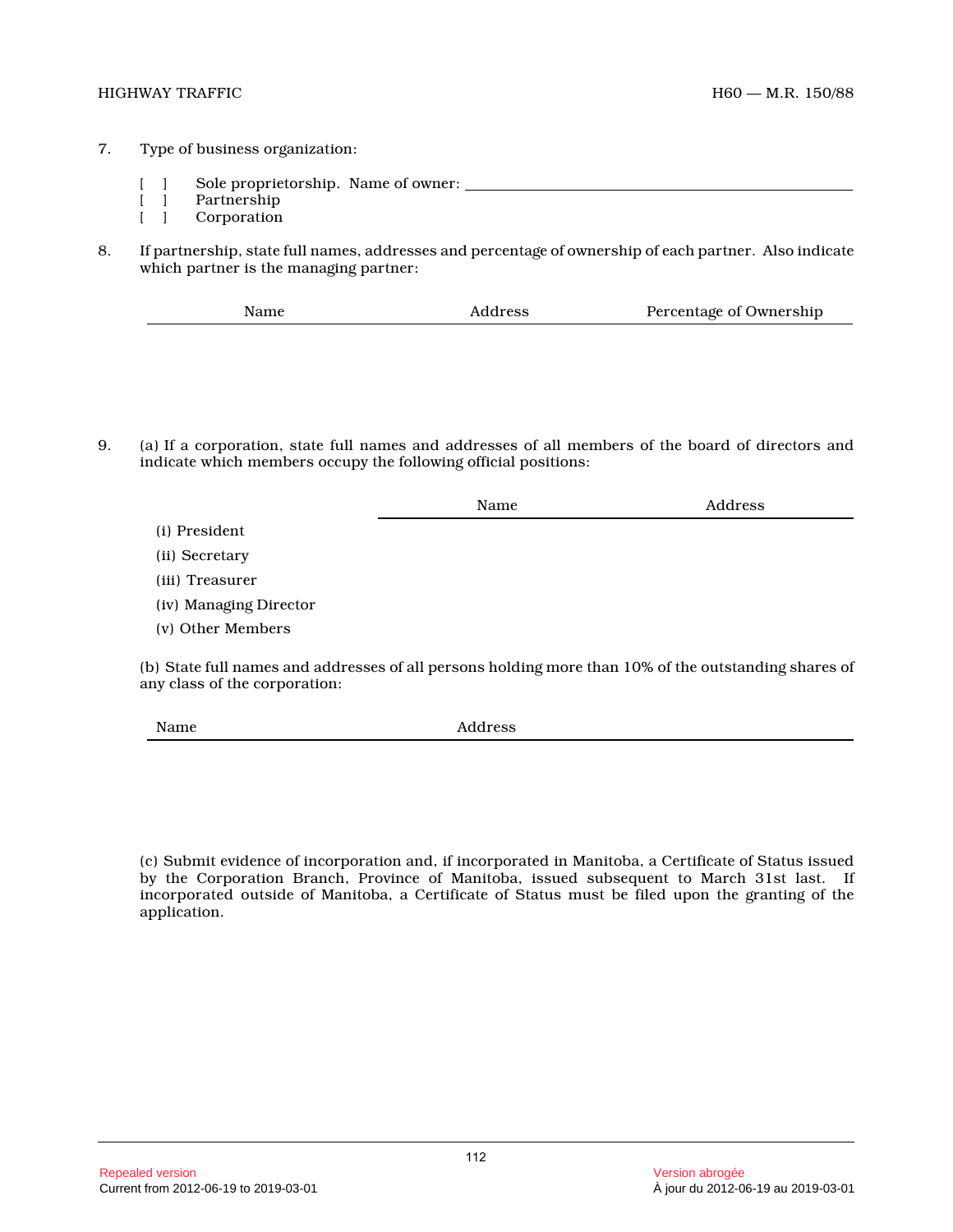## CODE DE LA ROUTE  $H60 - R.M. 150/88$

10. List all associated transportation-related companies:

|--|--|--|

# **B. AUTHORITY TO BE TRANSFERRED**

- 1. Name of present authority holder:
- 2. List terms of authority to be transferred:

or: Attach a copy of certificate of authority indicating terms of authority to be transferred.

3. Has service provided by the present authority holder under the items of authority to be transferred been:

| (a) limited to specified shippers or consignees under contract? | I l Yes I l No                                                                 |  |
|-----------------------------------------------------------------|--------------------------------------------------------------------------------|--|
| (b) available to all shippers or consignees?                    | $\lceil$   Yes $\lceil$   No                                                   |  |
| (c) provided year-round?                                        | $\begin{array}{c c}\n\end{array}$   Yes $\begin{array}{c c}\n\end{array}$   No |  |
| If seasonal, describe:                                          |                                                                                |  |

| (d) scheduled?                                     | $\lceil$   Yes $\lceil$   No |  |
|----------------------------------------------------|------------------------------|--|
| (e) at carrier's convenience?                      | $\lceil$   Yes $\lceil$   No |  |
| (f) as required by shipper or consignee?           | $[$   Yes $[$   No           |  |
| (g) a regular route service?                       | $\lceil$   Yes $\lceil$   No |  |
| (h) abandoned or discontinued in whole or in part? | $[$   Yes $[$   No           |  |
| If so, explain:                                    |                              |  |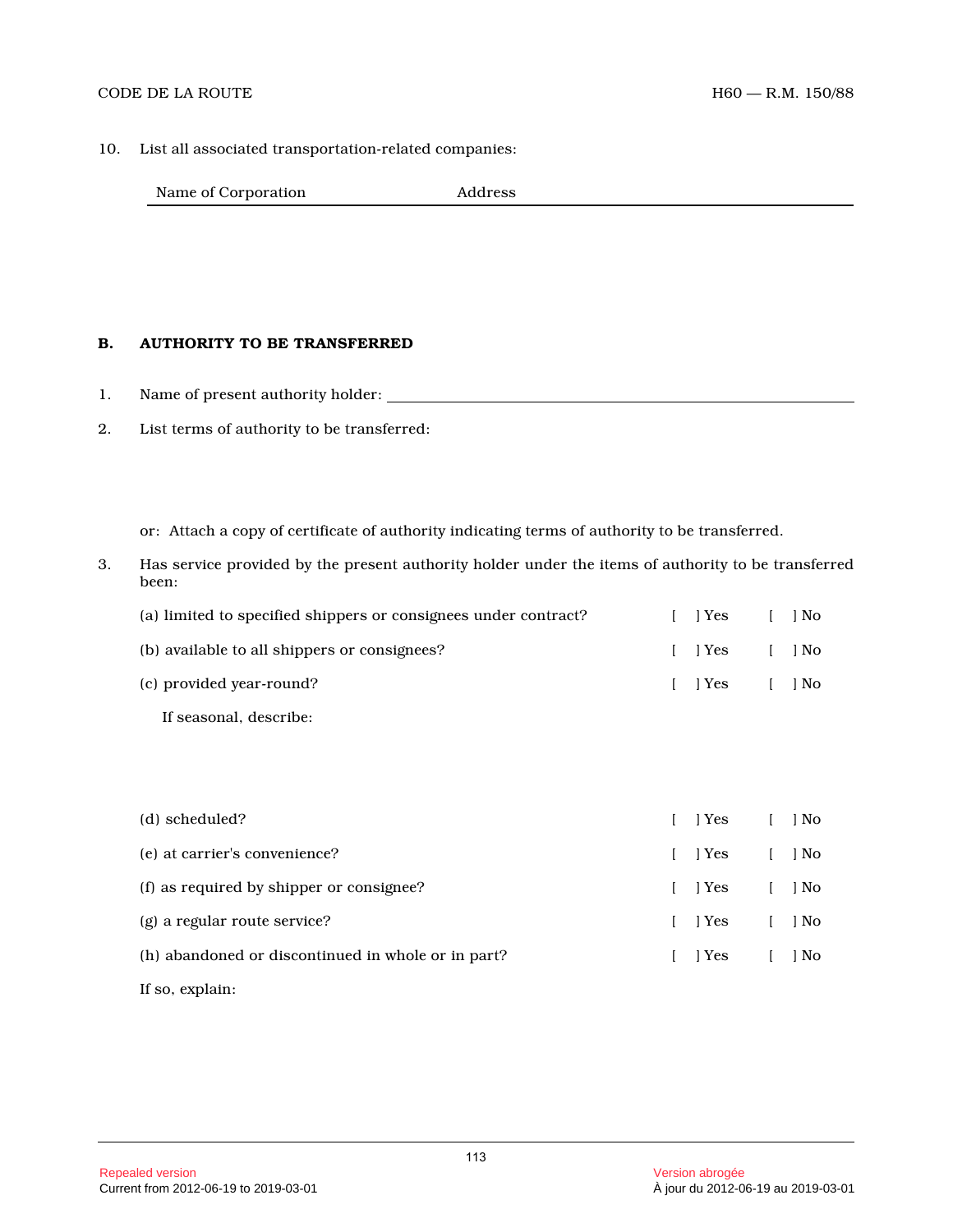#### HIGHWAY TRAFFIC **H60** — M.R. 150/88

4. What changes to the present authorized service do you propose?

| Do you have a base of operation in MANITOBA? |            | 1 Yes | l No |  |
|----------------------------------------------|------------|-------|------|--|
| Full address:                                |            |       |      |  |
| Name of manager:                             | Telephone: |       |      |  |

## **C. FITNESS**

#### 1. (a) **Financial Status – Applicable only to applicants who do not presently hold operating authority from the Manitoba Board.**

Financial statements must be provided to the board, covering a fiscal year ending within the last 12 months.

If this application is from a **corporation**, the financial statements must be prepared by an accounting firm. **Individuals** may prepare their own financial statements but they must be supported by relevant bank statements, income tax returns or other documents attesting to their accuracy.

The statements shall include a balance sheet or net worth statement, and an income statement.

#### (b) **Existing Creditors**

Describe what provisions are being made to satisfy outstanding trade debts of the present authority holder:

## (c) **Insurance**

Applicants who receive an operating authority shall submit evidence satisfactory to the Board that the carrier during the term of the Certificate has taken out and maintained insurance policies pursuant to the Boards Regulations.

(d) Are you (applicant), or any partner or corporate officer associated with this application, an undischarged bankrupt? [ ] No undischarged bankrupt?

If yes, provide details of bankruptcy procedure to date.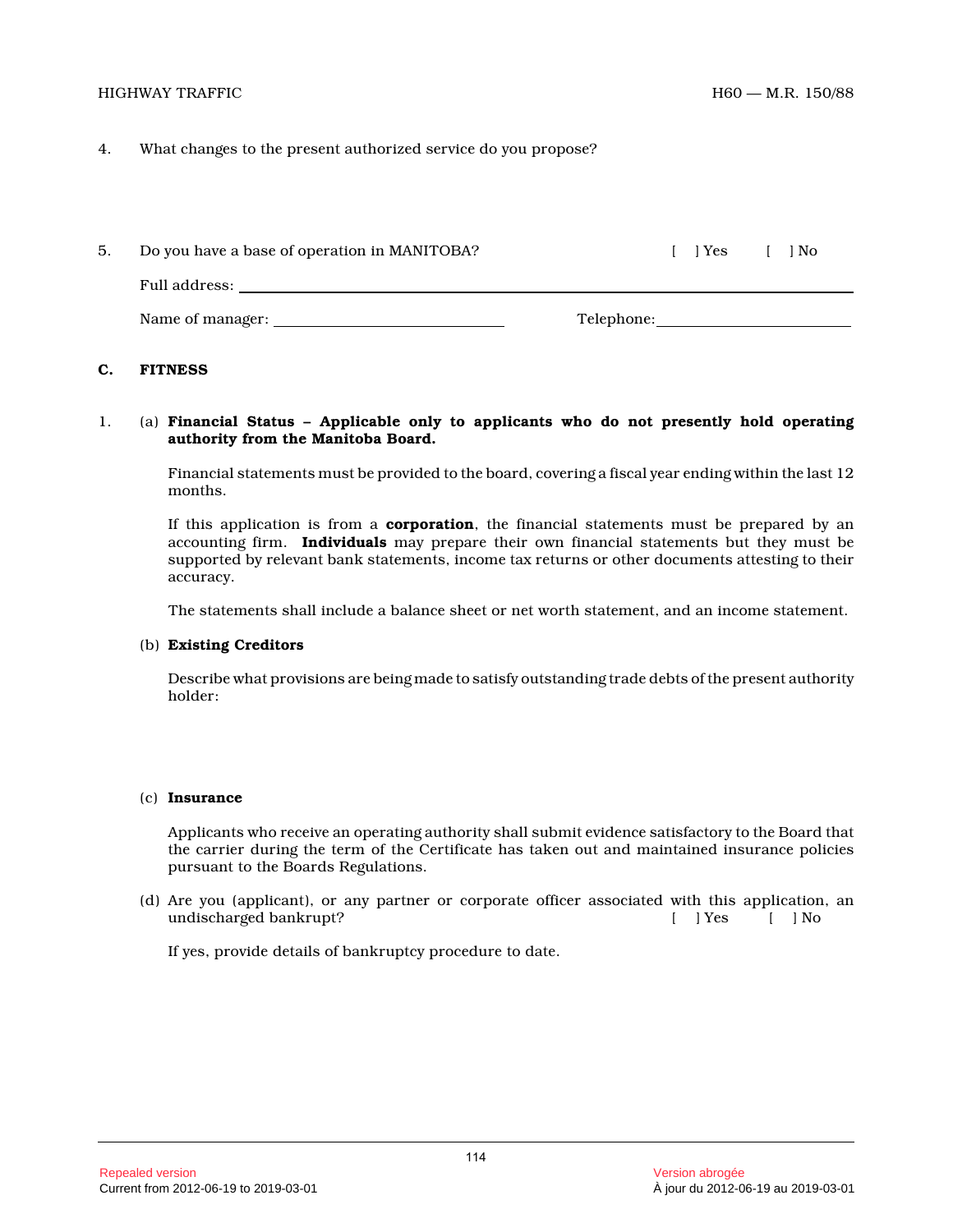#### 2. **Equipment**

(a) Attach a complete and current list of the equipment operated by you, including that to be transferred, giving the following information:

- (i) Make, year, serial number, type (truck, power unit, semi-trailer, etc.).
- (ii) Indicate which units are **owned** by you or **leased** by you.
- (iii) Indicate precisely which units will be used in Manitoba as part of the proposed operation.
- (b) Attach a list of additional equipment which will be required if this application is approved.

#### 3. **Safety**

(a) Describe the type of safety information you maintain relative to driver performance and the frequency it is reviewed.

(b) What qualifications and other information do you consider when hiring a driver?

(c) Describe vehicle inspection procedure and/or checks to which your vehicles are subject.

| (d) Is daily vehicle inspection documentation signed by the driver and/or mechanic? |  |
|-------------------------------------------------------------------------------------|--|
|-------------------------------------------------------------------------------------|--|

[ ] Yes [ ] No

(e) How long are records maintained on daily vehicle inspection reports and any resulting corrective action?

- (f) Do you have a person designated to promote highway safety? [ ] Yes [ ] No
- (g) What criteria do you use for frequency of vehicle maintenance?

(h) How frequently do your vehicles undergo a complete inspection by a qualified mechanic?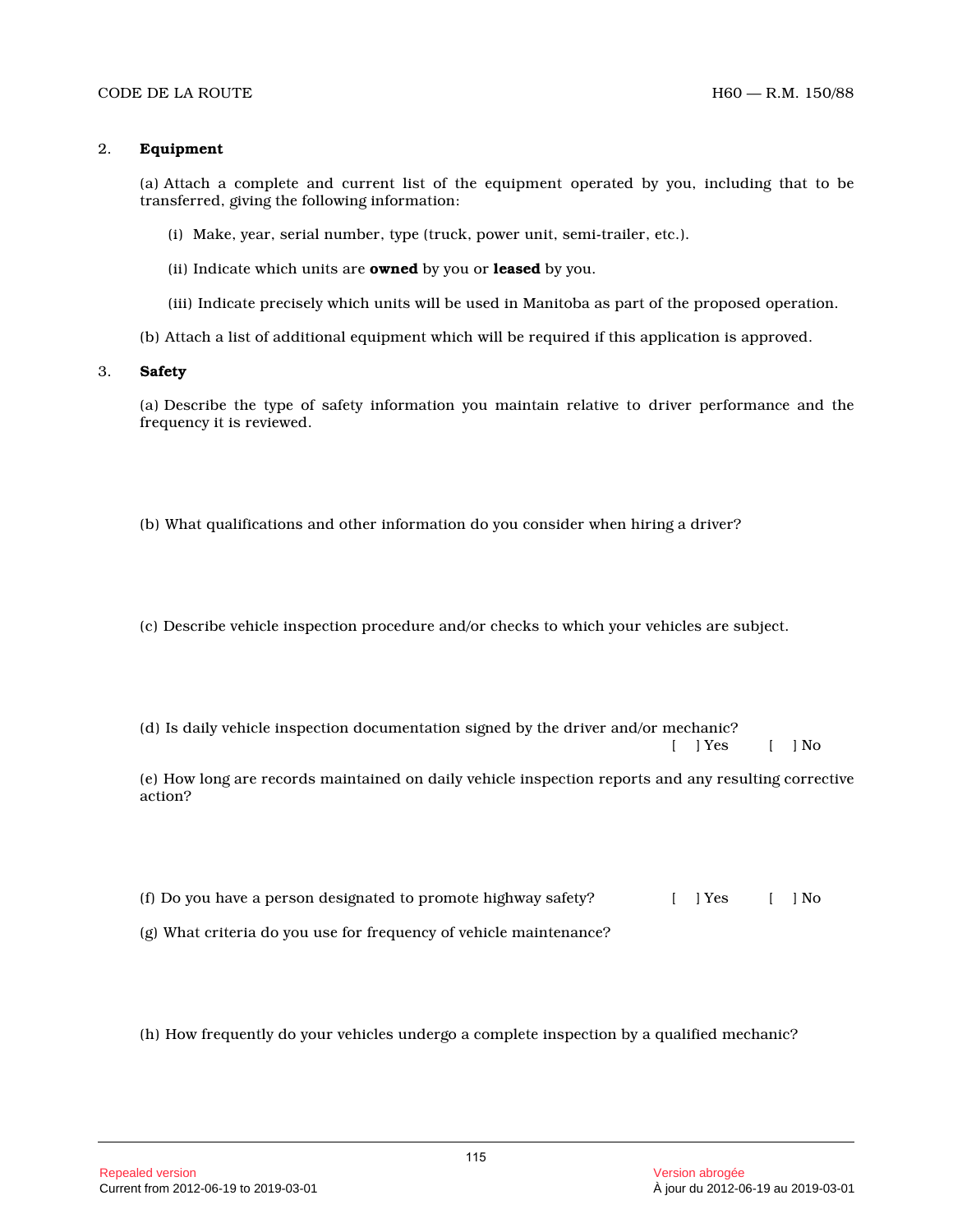(i) What records are maintained in regards to your periodic maintenance program?

(j) Describe what steps you have taken to educate and familarize your employees with the *Transportation of Dangerous Goods Act* (Canada) and *The Dangerous Goods Handling & Transportation Act* (Manitoba) and the regulations therefor.

#### 4. **Miscellaneous**

- (a) Briefly describe the transportation services presently provided by your company.
- (b) Briefly describe your experience and ability to perform the proposed service.

## **D. SUPPORT DOCUMENTS**

- 1. Attach a true copy of the executed purchase agreement.
- 2. Attach a declaration of the transferor as to the provisions made for the satisfaction of its trade debts.

# **E. COMPLEMENTARY AUTHORITY**

- 1. **Attach** copies of all current operating authorities held **in other** Canadian provinces, territories, or in the United States which complement the authority being transferred; or copies of the relevant exemptions from authority.
- 2. Have you applied for, or will you be applying for complementary authority or the approval of the transfer of complementary authority in other jurisdictions? [ ] Yes [ ] No

If yes, list jurisdictions: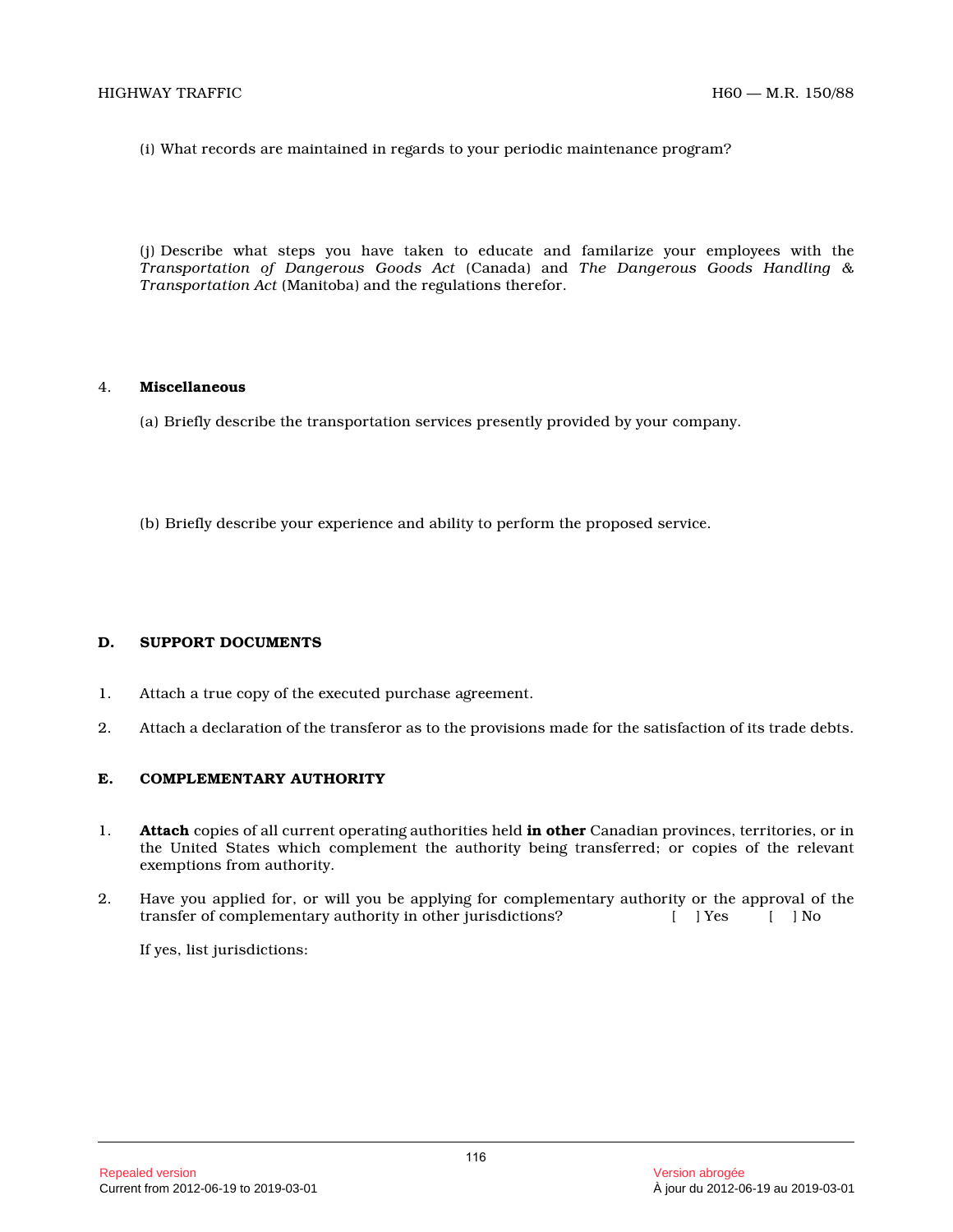# – CERTIFICATION –

I hereby certify to the best of my knowledge, information and belief, that I have supplied true, accurate and complete information to all the foregoing questions in this document.

| city/town | province/territory |
|-----------|--------------------|

At

On , 19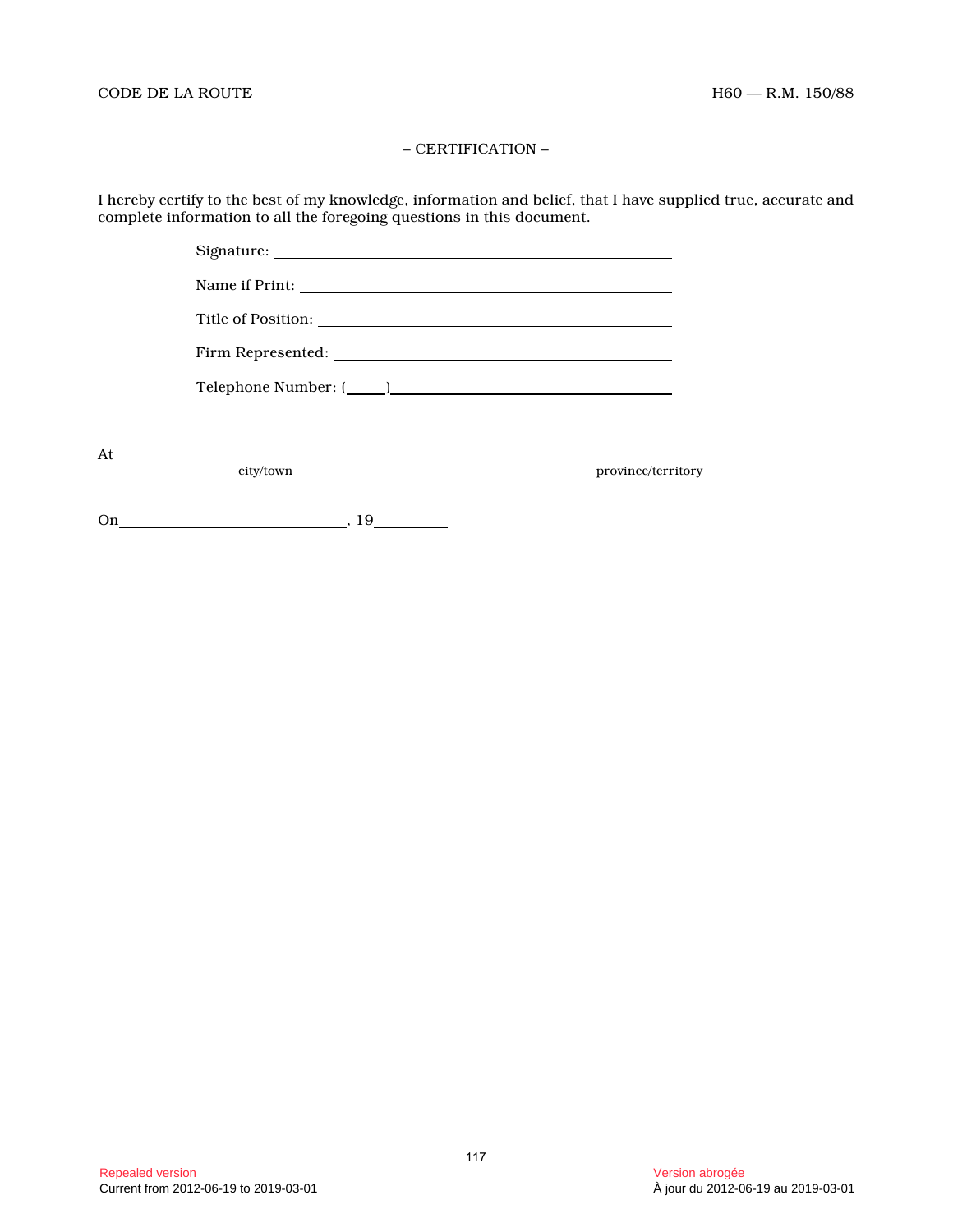#### Form 13 (Section 40)

## THE MANITOBA MOTOR TRANSPORT BOARD NOTICE OF APPLICATION(S) FOR APPROVAL OF THE TRANSFER OF OPERATING AUTHORITY

TAKE NOTICE that the Manitoba Motor Transport Board has received the following application(s) for approval of the transfer of operating authority:

|                  | Docket No:   |
|------------------|--------------|
|                  |              |
|                  |              |
|                  |              |
|                  |              |
|                  |              |
| $\overline{2}$ . | Docket, etc. |

Any interested person wishing to oppose (any of) the above application(s) shall file a statement of opposition setting forth the grounds of his opposition with the secretary of the Board  $(address)$  before 4:30 p.m. (day) (month) (year).

Late opposition will not be accepted.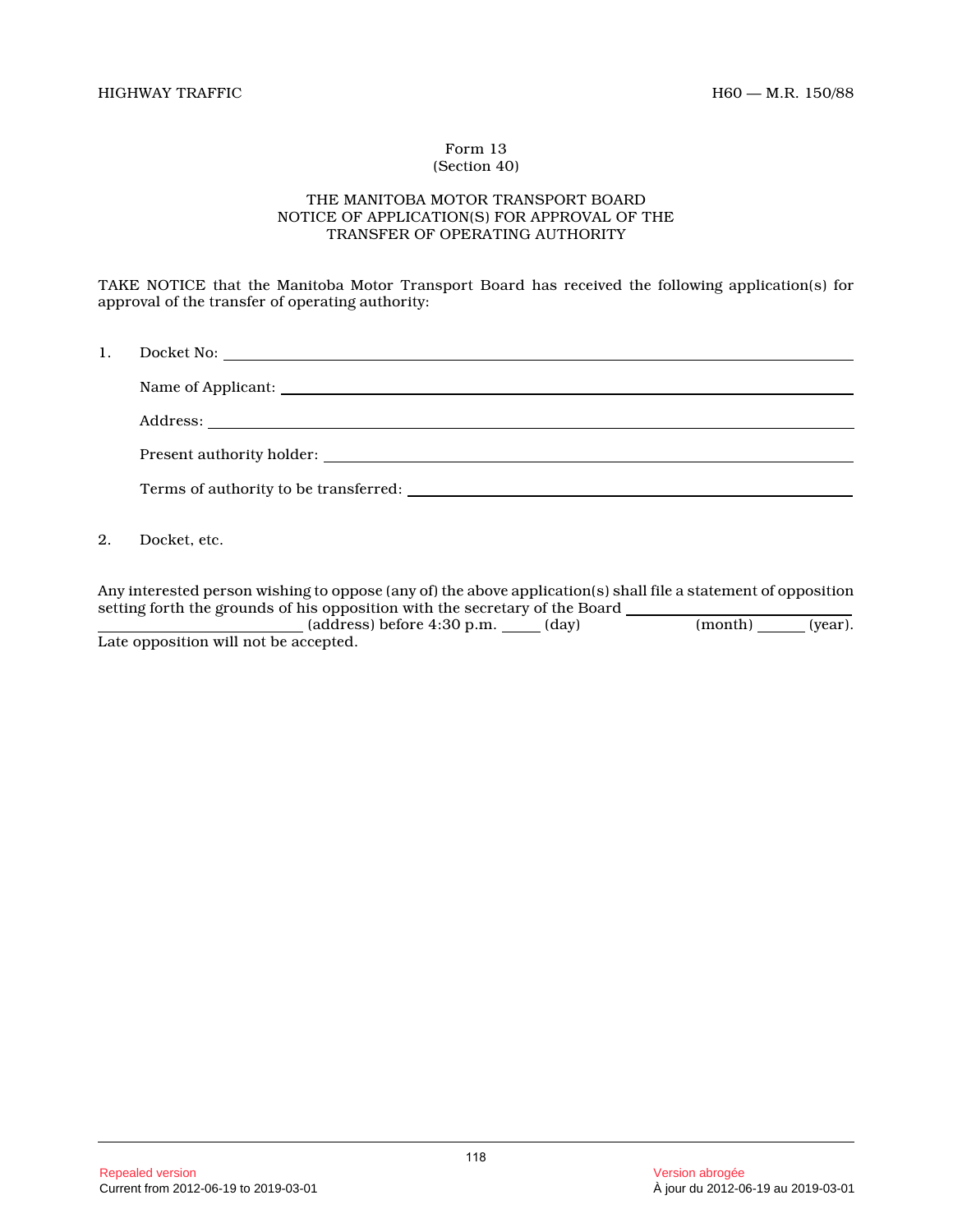#### ANNEXE

## **FORMULES**

## Formule 1 (Article 4)

#### DEMANDE D'AUTORISATION D'EXPLOITATION D'UN VÉHICULE DE TRANSPORT PUBLIC (CAMION) ET D'AUTORISATION TEMPORAIRE (cocher le cas échéant) [ ]

i. RÉPONDRE COMPLÈTEMENT À TOUTES LES QUESTIONS. RÉPONDRE **OUI**, **NON**, **SANS OBJET** (S/O), OU **EXPLIQUER**, LE CAS ÉCHÉANT.

## ii. **LES DEMANDES REMPLIES DE FAÇON INCOMPLÈTE RISQUENT D'ÊTRE RETOURNÉES OU D'ENTRAÎNER DES RETARDS.**

- iii. PRIÈRE DE JOINDRE DES DROITS DE DEMANDE DE 200 \$, AINSI QUE DES DROITS DE 50 \$ EN CAS DE DEMANDE D'AUTORISATION TEMPORAIRE.
- iv. IL EST POSSIBLE DE SE PROCURER LES RÈGLES DE PROCÉDURE DE LA COMMISSION DU TRANSPORT ROUTIER EN COMMUNIQUANT AVEC LE BUREAU DE LA COMMISSION À L'ADRESSE SUSMENTIONNÉE.

# **A. RENSEIGNEMENTS GÉNÉRAUX**

- 1. Nom du requérant :
- 2. Nom commercial ou raison sociale, le cas échéant : (Joindre une copie de l'enregistrement obtenu en application de la *Loi sur l'enregistrement des noms commerciaux*.)
- 3. Adresse commerciale :

Code postal :

- 4. Numéro de téléphone : (\_\_\_) \_\_\_
- 5. Nom, adresse et numéro de téléphone de la personne représentant le requérant dans le cadre de la présente demande.

Nom :

Adresse :

Numéro de téléphone : ( )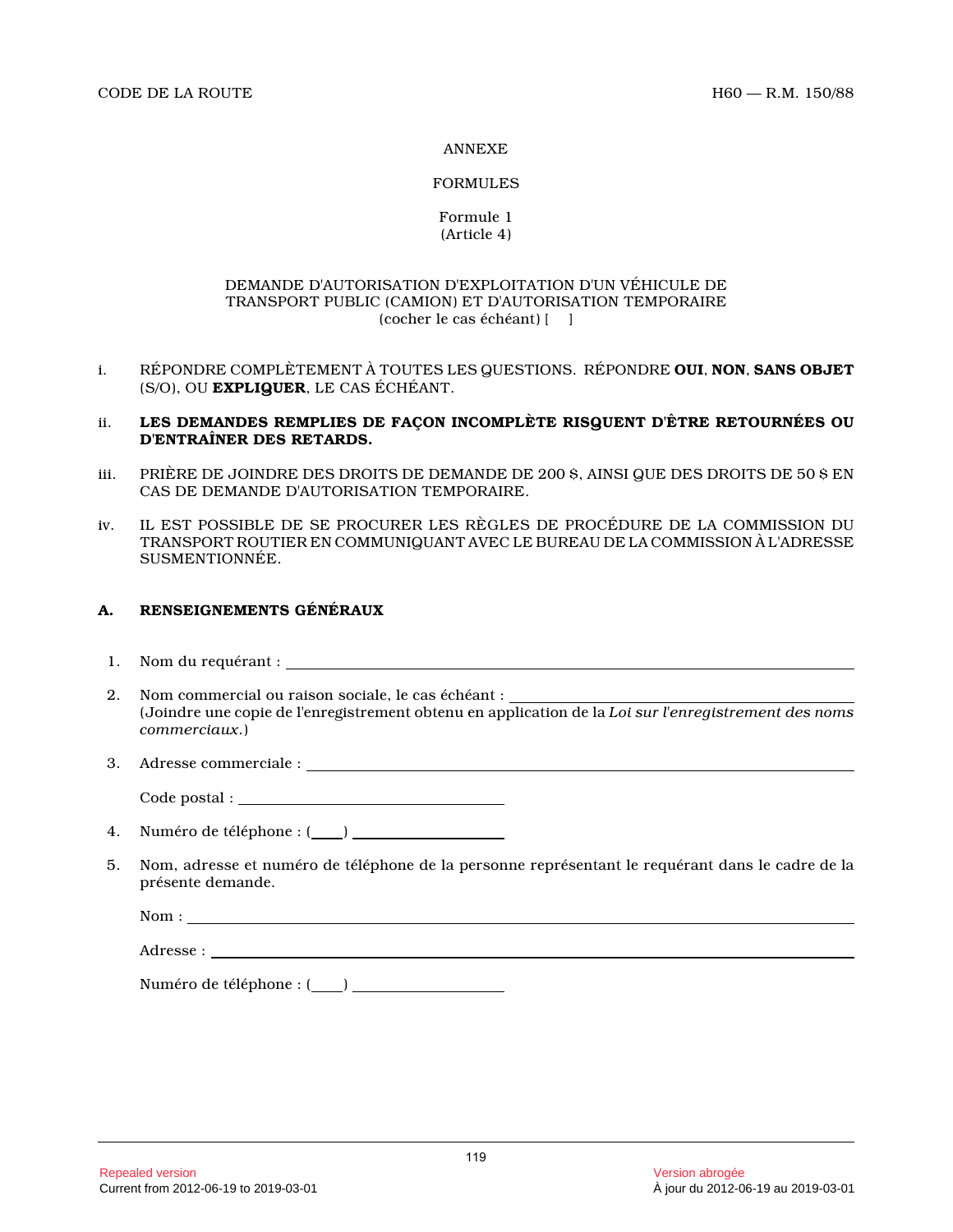#### HIGHWAY TRAFFIC **H60** — M.R. 150/88

- 6. Avec qui doit-on communiquer au sujet de la présente demande?
	- [ ] Requérant seulement Donner le nom de l'intermédiaire : Numéro de téléphone : ( )
	- [ ] Représentant seulement :
- 7. Type d'entreprise :
	- [ ] Entreprise individuelle. Nom du propriétaire :
	- Société en nom collectif
	- [ ] Corporation
- 8. S'il s'agit d'une société en nom collectif, indiquer les nom, prénom et adresse de chaque associé ainsi que le pourcentage de sa participation. Indiquer également lequel des associés est le directeur général :

|     |         | Pourcentage      |
|-----|---------|------------------|
| Nom | Adresse | de participation |

 9 a) S'il s'agit d'une corporation, donner les nom, prénom et adresse des membres du conseil d'administration et préciser quels membres occupent les postes suivants :

|                                                                                                                                                     | Nom | Adresse |
|-----------------------------------------------------------------------------------------------------------------------------------------------------|-----|---------|
| (i) Président                                                                                                                                       |     |         |
| (ii) Secrétaire                                                                                                                                     |     |         |
| (iii) Trésorier                                                                                                                                     |     |         |
| (iv) Administrateur délégué                                                                                                                         |     |         |
| (v) Autres membres                                                                                                                                  |     |         |
| b) Donner les nom, prénom et adresse des personnes qui détiennent plus de 10 % des actions de<br>toute catégorie en circulation de la corporation : |     |         |

| Nom | Adresse |
|-----|---------|
|     |         |

c) Soumettre une attestation de constitution en corporation et, si la corporation a été constituée au Manitoba, joindre un certificat de statut délivré par la Direction des corporations de la province du Manitoba après le 31 mars dernier. Si la corporation a été constituée à l'extérieur du Manitoba, un certificat de statut doit être déposé lorsque la demande est accordée.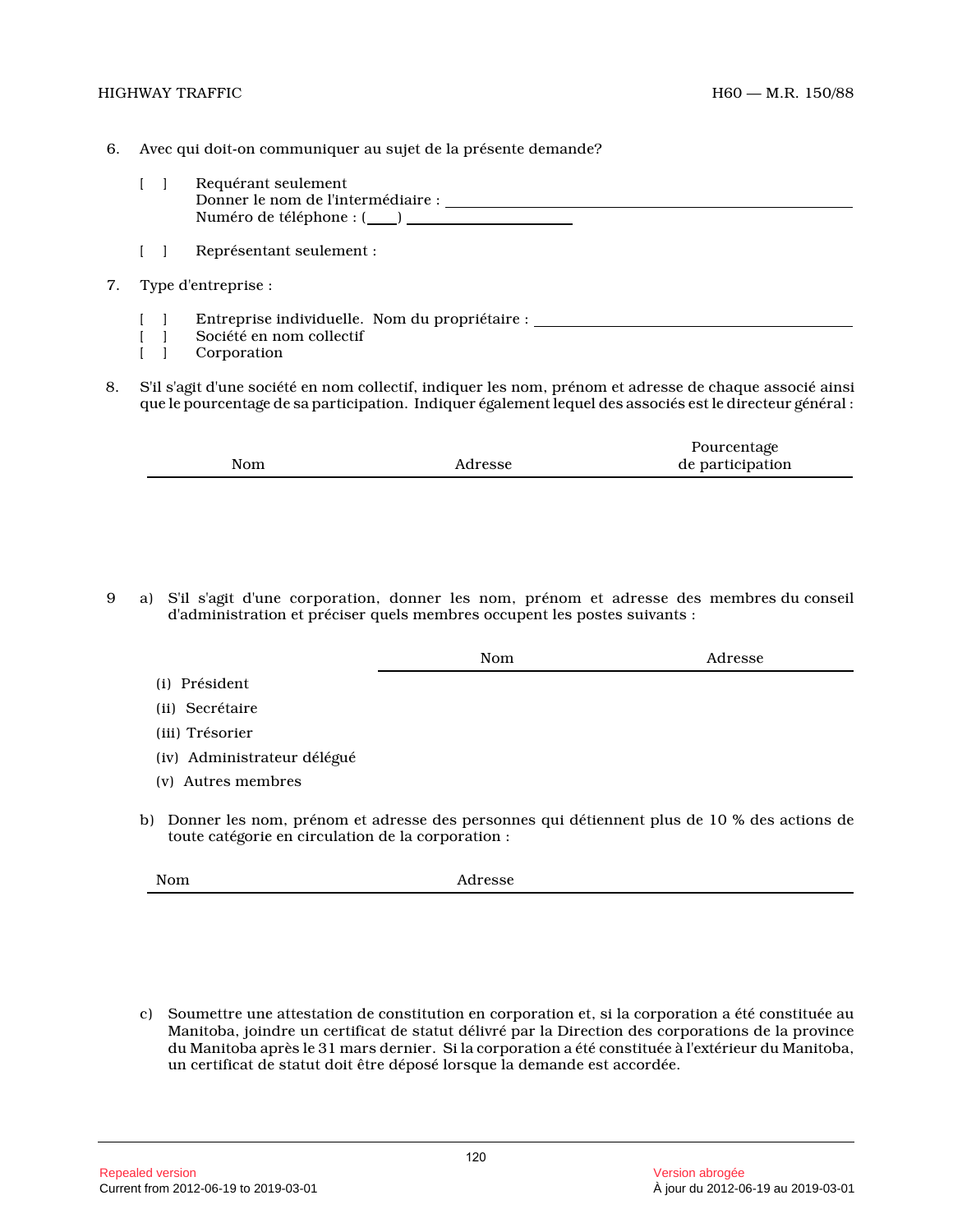10. Énumérer les entreprises affiliées oeuvrant dans le domaine des transports :

Nom de la corporation and adresse

# **B. SERVICE PROJETÉ**

La Commission utilise les renseignements fournis à la présente partie pour formuler l'autorisation d'exploitation qui sera annoncée. Plus seront précis les renseignements fournis sur la portée et la nature de la demande et du service, plus la demande sera traitée rapidement.

1. Décrire le type de service de transport projeté .

| Type de      | Point de départ      | Destination         |
|--------------|----------------------|---------------------|
| marchandises | (Lieu du chargement) | (Lieu de livraison) |

- 2. Décrire les caractéristiques particulières du service de transport projeté. Par exemple, les marchandises seront-elles transportées dans des sacs ou en vrac, la charge sera-t-elle complète ou partielle, faudra-t-il utiliser du matériel spécialisé?
- 3. Désirez-vous que certaines restrictions s'appliquent à l'autorisation demandée? Par exemple, le service sera-t-il limité à des expéditeurs désignés, à des transporteurs de relais particuliers ou à l'utilisation de matériel spécialisé? Préciser :
- 4. Projet d'autorisation : (si l'espace prévu ne suffit pas, joindre une annexe)

REMARQUE : Le présent projet d'autorisation doit être conforme aux articles 1 à 3 de la présente partie.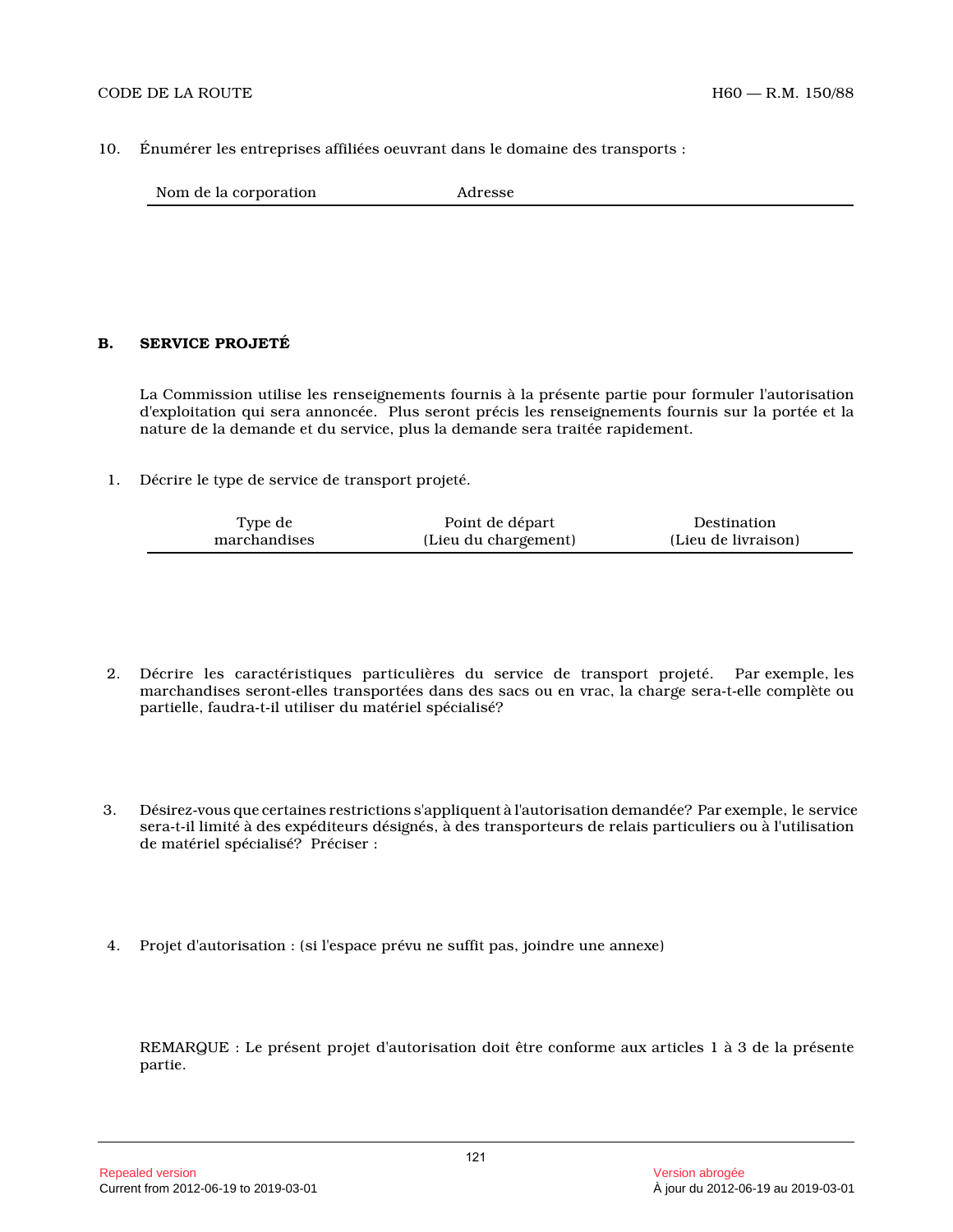#### HIGHWAY TRAFFIC **H60** — M.R. 150/88

## **C. AVANTAGES DU SERVICE PROJETÉ**

Dans le cas des demandes d'autorisation intraprovinciale, l'objet de la présente section est de recueillir, sur l'exploitation du service de transport projeté, des renseignements qui permettront à la Commission de déterminer, en l'absence de toute opposition, si elle peut accorder la demande sans procéder à un Dans le cas des demandes d'autorisation extra-provinciale, les renseignements demandés visent à renseigner les intimés éventuels sur la situation du requérant.

- 1. Décrire de quelle manière le service projeté permettra de réduire le nombre de kilomètres parcouru s à vide. (C'est-à-dire, indiquer si le service projeté vous autorisera à transporter des chargements sur des trajets que vous parcourez maintenant à vide en retournant à votre centre d'exploitation.) Préciser, dans cette description, de quelle manière le service projeté sera intégré aux autres services déjà autorisés ou faisant l'objet d'une demande.
- 2. a) Si la présente demande est accordée, quel pourcentage de la distance totale parcourue dans le cadre du service projeté (y compris les services intégrés mentionnés à la question 1) sera parcourue à vide?
- 2. b) Si la présente demande est accordée, quel effet aura-t-elle sur le pourcentage de la distance totale parcourue à vide par votre parc de véhicules.
- 3. Si le service projeté nécessite l'emploi de matériel spécialisé, décrire ce matériel et justifier la nécessitée de son emploi.
- 4. Le service faisant l'objet de la demande sera-t-il :

| a) limité à des expéditeurs ou à des consignataires particuliers<br>sous contrat?                                                                                                                           |  | Oui   |  | 1 Non |
|-------------------------------------------------------------------------------------------------------------------------------------------------------------------------------------------------------------|--|-------|--|-------|
| b) destiné à un utilisateur particulier qui fait du courtage de fret routier,<br>agit comme transitaire ou fait de la sollicitation de marchandises pour<br>organiser le transport de chargements complets? |  | ∣ Oui |  | 1 Non |
| Dans l'affirmative, indiquer s'il existe un lien de parenté entre l'utilisateur et le requérant :                                                                                                           |  |       |  |       |

| c) accessible à tous les expéditeurs ou consignataires? | [   Oui     Non |  |
|---------------------------------------------------------|-----------------|--|
| d) assuré pendant toute l'année?                        | I l Oui I l Non |  |
|                                                         |                 |  |

S'il s'agit d'un service saisonnier, préciser :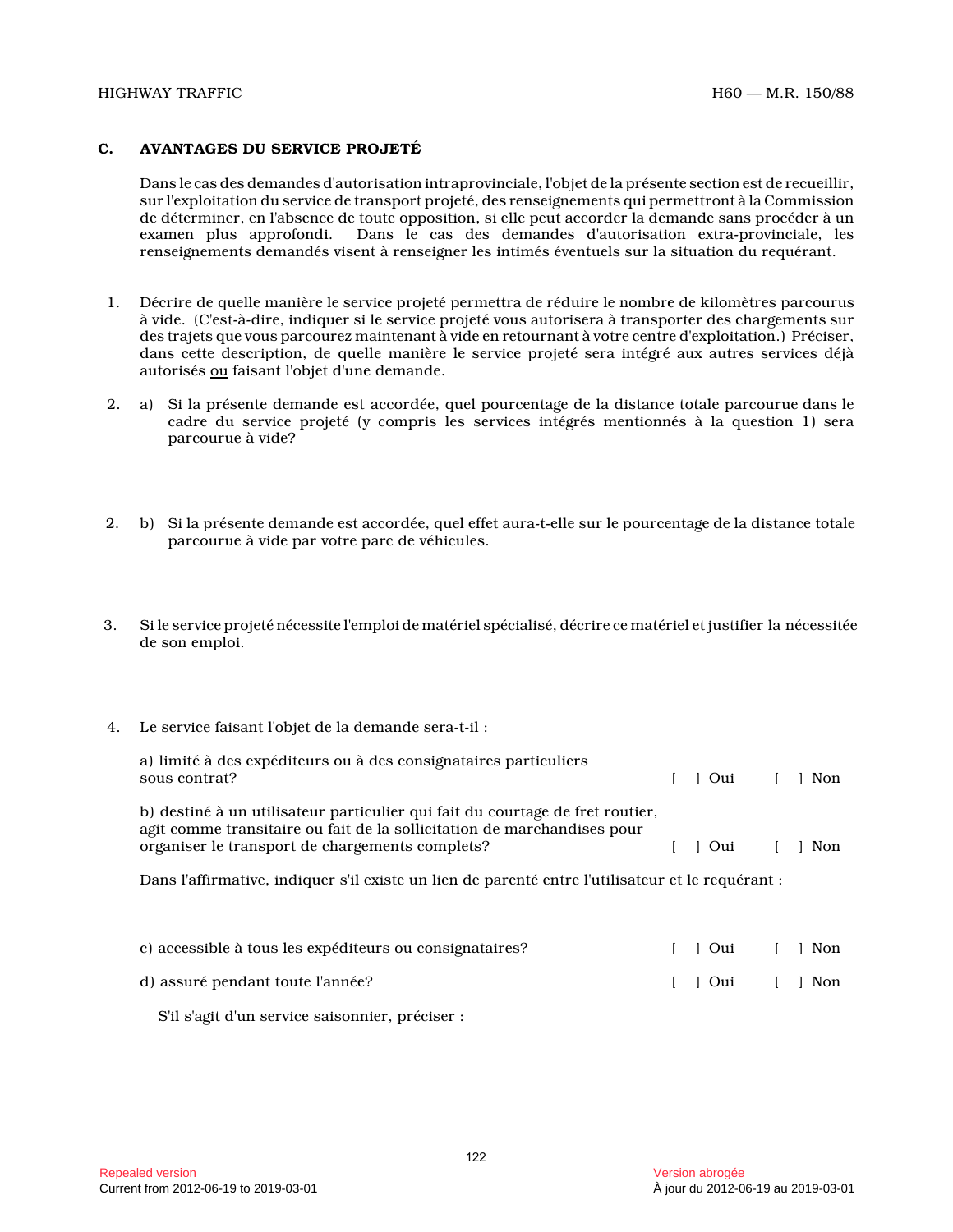|    | e) assuré suivant un horaire régulier?                                                                          | 1 Oui               | Non                                   |
|----|-----------------------------------------------------------------------------------------------------------------|---------------------|---------------------------------------|
|    | f) assuré suivant le bon plaisir du transporteur?                                                               | 1 Oui               | Non                                   |
|    | g) assuré suivant les exigences de l'expéditeur ou du consignataire?                                            | ] Oui               | J Non                                 |
|    | h) assuré sur un parcours régulier?                                                                             | $\mathbf{I}$<br>Oui | ] Non                                 |
| 5. | Indiquer la fréquence du trafic prévu.                                                                          |                     |                                       |
|    | nombre de voyages<br>a)<br>par jour<br>par semaine<br>par année                                                 |                     |                                       |
|    | nombre de voyages effectués à chargement partiel<br>b)<br>par semaine<br>par année ______<br>par jour           |                     |                                       |
|    | nombre de voyages effectués à chargement complet<br>$\mathbf{c}$<br>par jour<br>par semaine<br>par année ______ |                     |                                       |
| 6. | Avez-vous un centre d'exploitation au MANITOBA?                                                                 | $\mid$ Oui          | Non                                   |
|    |                                                                                                                 |                     |                                       |
|    |                                                                                                                 |                     |                                       |
| 7. | Le centre d'exploitation situé au Manitoba comprend-il :                                                        |                     |                                       |
|    |                                                                                                                 |                     | Superficie approx.<br>en pieds carrés |
|    | un bureau de régulation du trafic?<br>a)                                                                        | $\mid$ Oui          | J Non                                 |
|    | un bureau administratif?<br>b)                                                                                  | ] Oui               | J Non                                 |
|    | un garage d'entretien?<br>c)                                                                                    | ] Oui               | J Non                                 |
|    | d)<br>des installations ou une cour d'entreposage?                                                              | Oui                 | Non                                   |

- 8. Décrire les autres caractéristiques du service projeté qui amélioreront la commodité du public ou qui seront dans son intérêt.
- 9. Si une autorisation temporaire est demandée, indiquer les circonstances qui rendent ce service immédiatement nécessaire.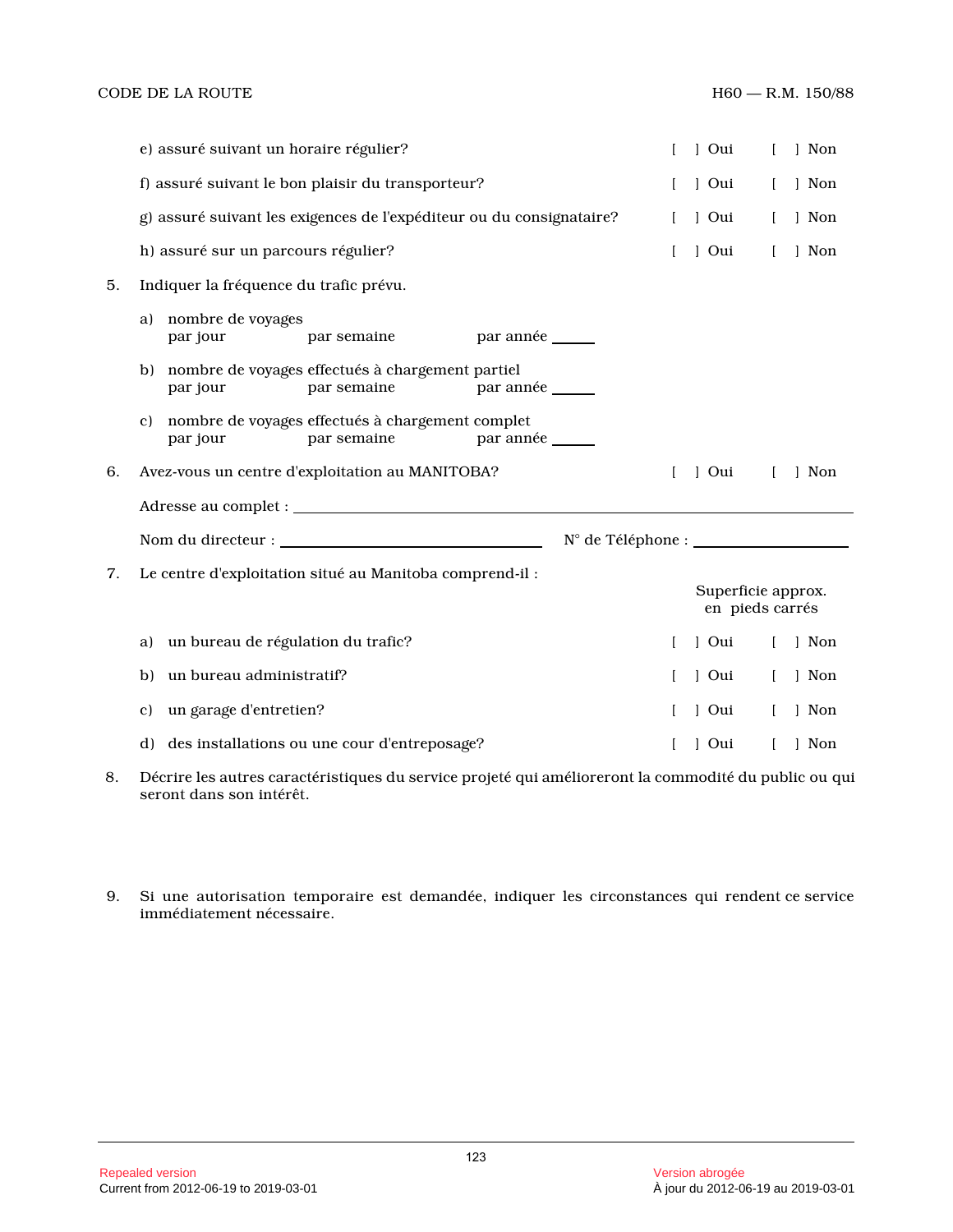# **D. APPUI D'UN EXPÉDITEUR OU D'UN CONSIGNATAIRE**

La demande d'autorisation d'exploitation intraprovinciale présentée par un requérant doit être accompagnée d'une attestation d'appui d'un expéditeur ou d'un consignataire préparée sur la formule approuvée par la Commission (voir la formule 4 ci-jointe). Le dépôt de la formule d'appui d'un expéditeur est facultatif dans le cas des demandes d'autorisation extra-provinciale; toutefois, si une opposition présentée à l'égard d'une telle demande est acceptée, la formule d'appui d'un expéditeur devra être produite conformément aux règles de procédure de la Commission.

Les certificats d'appui doivent correspondre, quant au fond, à l'autorisation demandée en ce qui concerne le territoire, le type de clients desservis, le service assuré, le matériel utilisé, etc.

Les demandes d'autorisation d'exploitation intraprovinciale peuvent être modifiées ou rejetées si des attestations d'appui appropriées émanant des expéditeurs ne sont pas déposées.

# **E. APTITUDE À ASSURER LE SERVICE**

## 1. a) **Situation financière – S'applique uniquement aux requérants d'autorisations intraprovinciales qui ne sont pas déjà titulaires d'une telle autorisation émanant de la Commission du Manitoba.**

Des états financiers portant sur un exercice financier ayant pris fin au cours des 12 derniers mois doivent être fournis à la Commission.

Si la présente demande d'autorisation d'exploitation intraprovinciale émane d'une **corporation**, les états financiers doivent être préparés par un cabinet d'experts-comptables. Les **particuliers** peuvent préparer leurs propres états financiers, mais ils doivent les appuyer des relevés bancaires pertinents ainsi que des déclarations d'impôt sur le revenu et autres documents attestant de leur exactitude.

Les états financiers doivent comprendre un bilan ou un état de la valeur nette ainsi qu'un état des résultats.

## b) **Assurance**

Les requérants qui reçoivent une autorisation d'exploitation doivent établir, à la satisfaction de la Commission, que le transporteur a souscrit et maintenu en vigueur, pendant la durée du certificat, les polices d'assurance exigées par les règlements de la Commission (Exigences en matière d'assurance applicables aux transporteurs routiers) .

c) Le requérant, un associé ou un dirigeant de la corporation, qui est une partie intéressée à la présente demande, est-il un failli non libéré? présente demande, est-il un failli non libéré? [ ] Oui [ ] Non

Dans l'affirmative, fournir le détail des procédures de faillite engagées jusqu'à maintenant.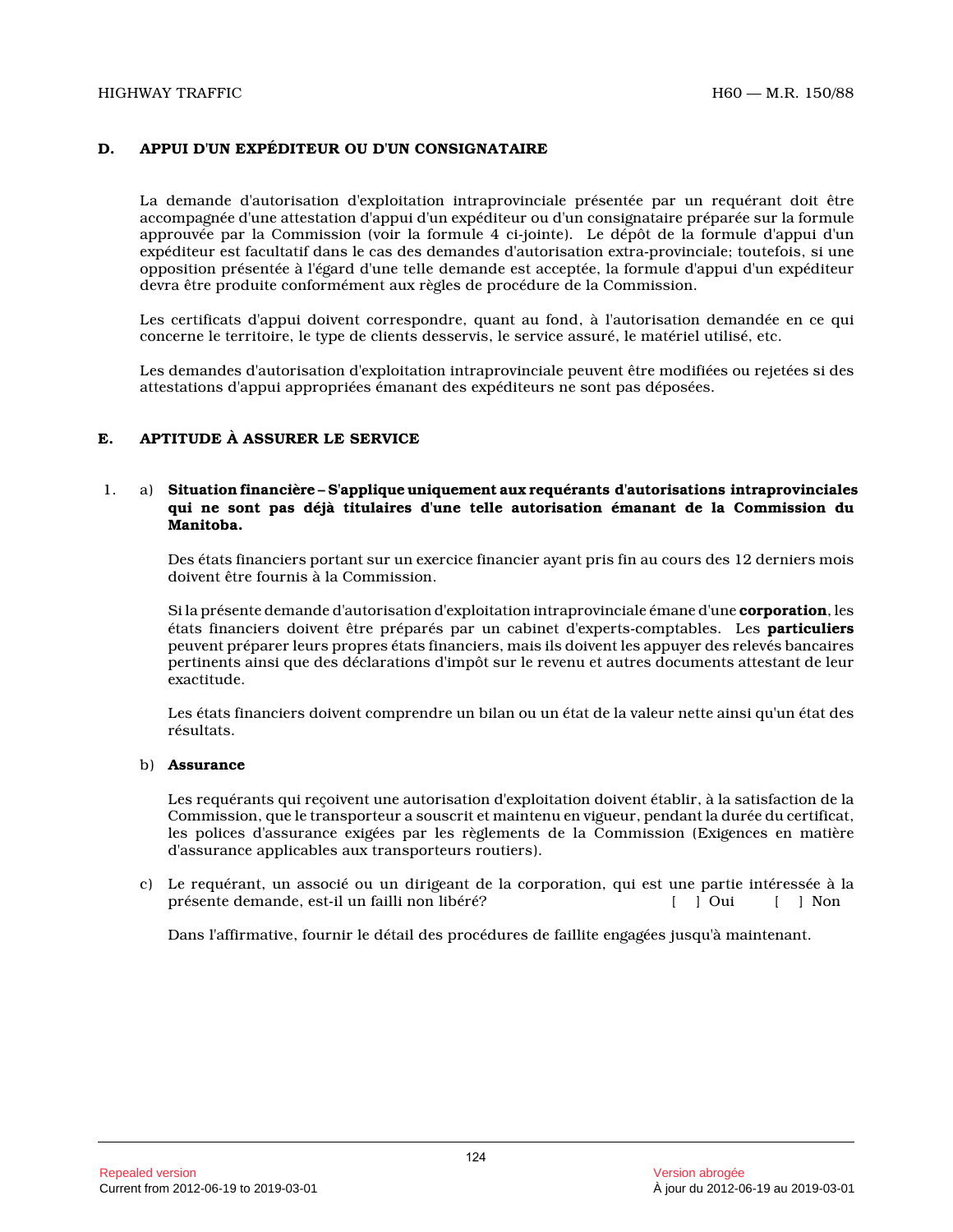#### $\text{CODE DE LA ROUTE}$   $\text{H60} - \text{R.M. } 150/88$

 2. Fournir ci-dessous les détails des certificats d'autorisation d'exploitation annulés, suspendus ou révoqués que détenait antérieurement le requérant, le propriétaire individuel, l'associé ou le dirigeant de société qui était associé au requérant, et ce en fonction du type de certificat, de la juridiction et de la date. (annexer s'il y a lieu)

| Type de certificat | Juridiction | Jate |
|--------------------|-------------|------|
|                    |             |      |

## 3. **Matériel**

- a) Joindre une liste complète à jour du matériel utilisé et fournir les renseignements suivants :
	- (i) La marque, l'année, le numéro de série, le type (camion, unité motrice, semi-remorque, et autre).
	- (ii) Indiquez les unités dont vous êtes **propriétaire** ou **locataire** .
	- (iii) Préciser les unités qui seront utilisées au Manitoba dans le cadre du service projeté.
- b) Joindre la liste du matériel supplémentaire requis si la présente demande est approuvée.

#### 4. **Sécurité**

a) Une cote de sécurité vous a-t-elle été attribuée dans votre juridiction de base?

 $[$   $]$  Non (i) Nom de la juridiction : (ii) Cote attribuée : (iii) Date d'attribution de la cote : (iv) Indiquez le numéro d'identification de sécurité nationale qui vous a été attribué dans votre juridiction de base : b) Votre installation d'entretien des véhicules a-t-elle fait l'objet d'une approbation l'autorisant à attester que les véhicules de votre parc sont conformes aux normes de sécurité?  $[$   $]$  Non

Dans l'affirmative, indiquer l'autorité compétente qui a donné l'approbation.

c) Décrivez le type de renseignements concernant la prudence au volant que vous conservez sur les conducteurs, et indiquez l'intervalle entre les révisions.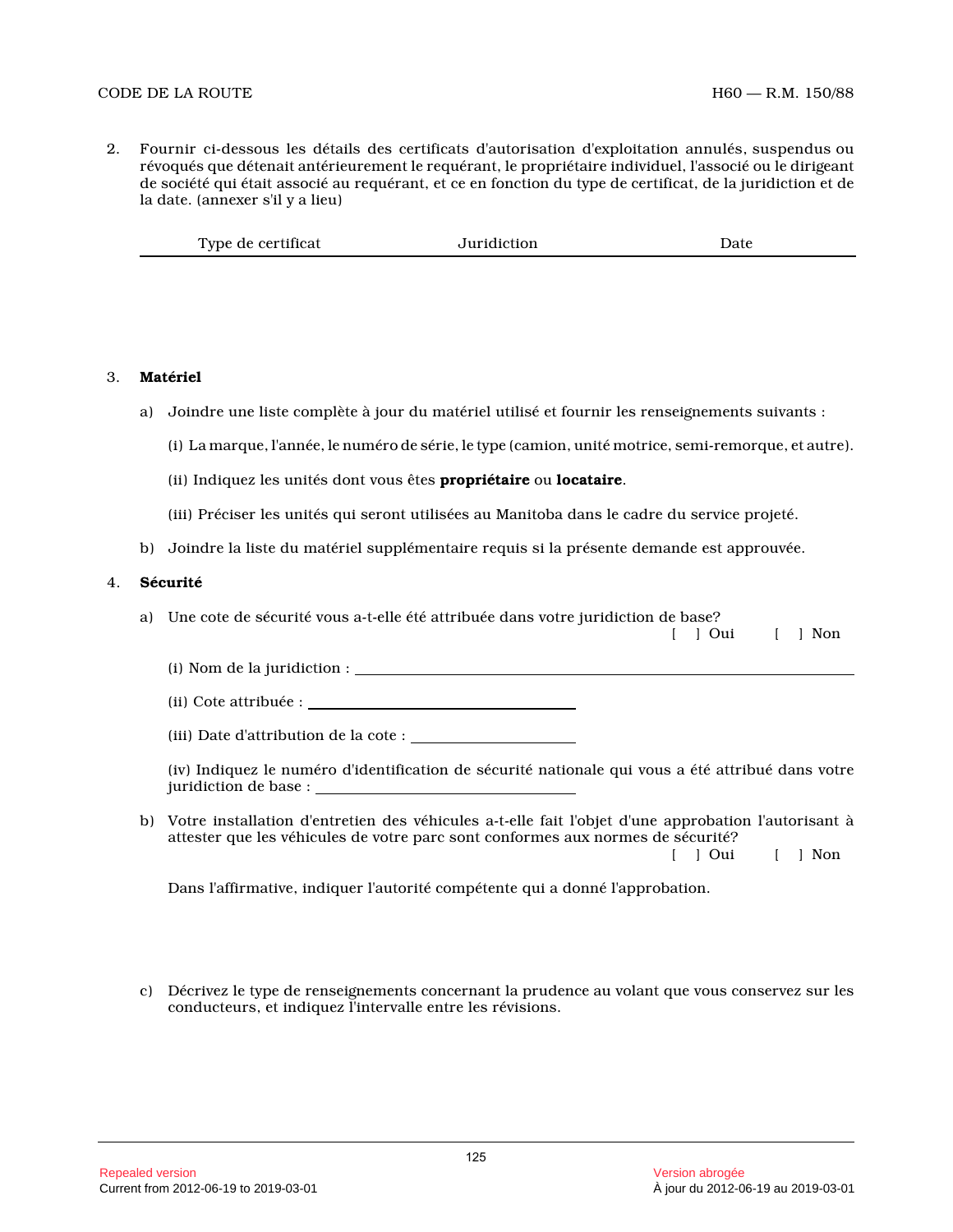- d) Lors de l'embauche d'un conducteur, quelles qualifications professionnelles recherchez-vous et quels autres renseignements considérez-vous?
- e) Si les véhicules visés à la question 3a)(iii) que vous vous proposez d'utiliser au Manitoba n'ont pa s fait l'objet d'une inspection de sécurité au cours des six mois derniers, indiquez comment vous projetez de les faire inspecter et certifier.
- f) Décrivez les procédures d'inspection ou de vérification, ou les deux, auxquelles vous soumettez vos véhicules?
- g) Les rapports d'inspection quotidiens des véhicules sont-ils signés par le conducteur, par le mécanicien ou par les deux? [ ] Oui [ ] Non
- h) Pendant combien de temps conservez-vous les dossiers des rapports d'inspection quotidiens des véhicules et des mesures correctives apportées par suite de ces inspections?
- i) Y a-t-il dans votre entreprise une personne chargée de promouvoir la sécurité routière? [ ] Oui [ ] Non
- j) En fonction de quels critères déterminez-vous la fréquence d'entretien des véhicules?
- k) Quel est l'intervalle qui sépare les inspections complètes effectuées sur vos véhicules par un mécanicien compétent?
- l) Quels registres tenez-vous dans le cadre de votre programme d'entretien périodique?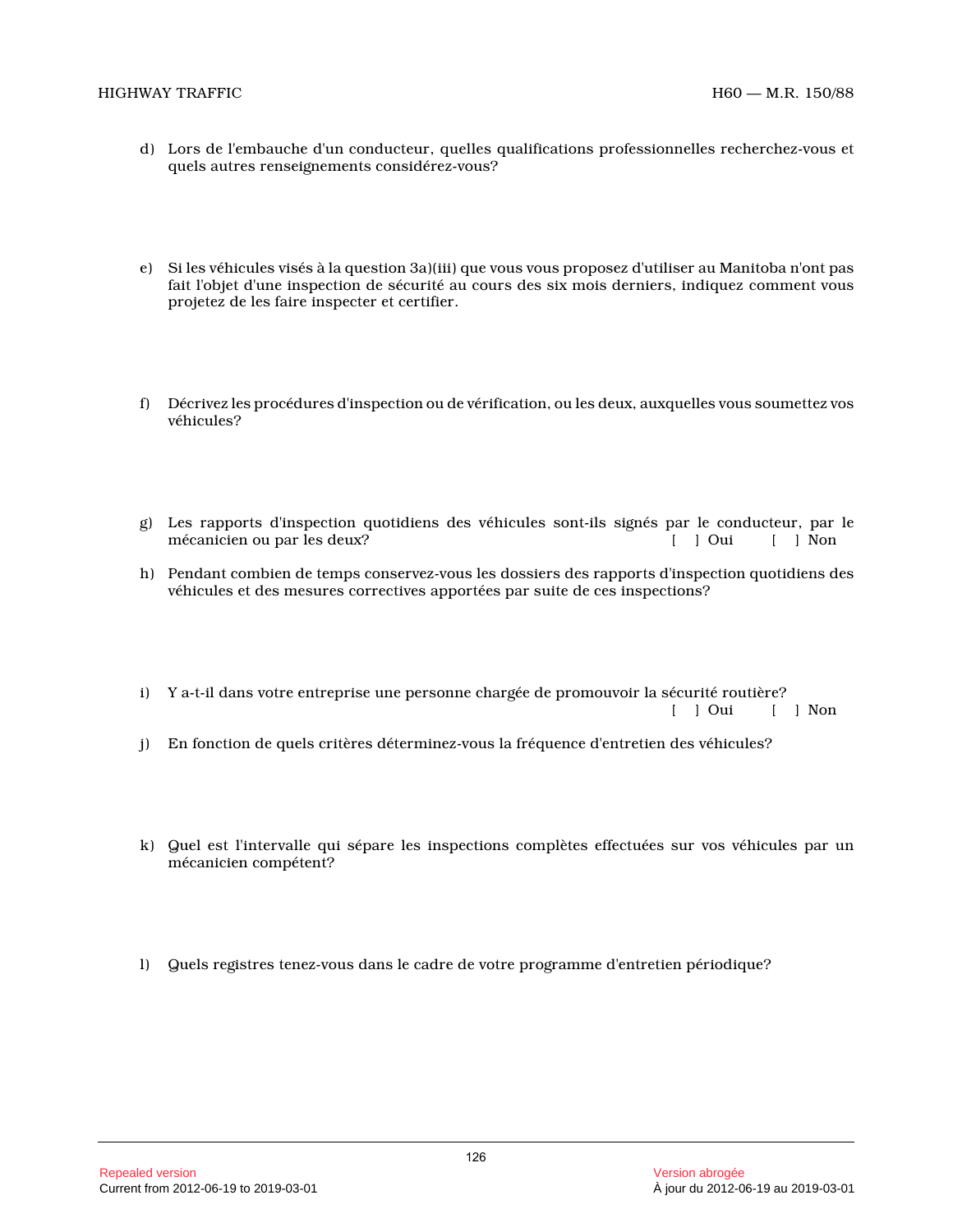m) Décrivez les mesures que vous avez prises pour faire connaître à vos employés les dispositions de la *Loi sur le transport des marchandises dangereuses* (Canada) et de la *Loi sur la manutention et le transport des marchandises dangereuses* (Manitoba) ainsi que de leurs règlements d'application.

#### 5. **Divers**

- a) Décrivez brièvement les services de transport assurés par votre compagnie.
- b) Décrivez brièvement votre expérience et votre aptitude à assurer le service projeté.

## **F. AUTORISATIONS COMPLÉMENTAIRES**

 1. **Joindre** des copies de toutes les autorisations d'exploitation en vigueur détenues **dans d'autres** provinces ou territoires du Canada ou aux États-Unis, et qui se rapportent à l'autorisation sollicitée ; ou des copies des dispenses d'autorisation pertinentes.

#### **Prière d'indiquer les parties des autorisations ou dispenses qui se rapportent à l'autorisation demandée.**

2. a) Avez-vous demandé ou allez-vous demander une autorisation complémentaire dans d'autres juridictions? juridictions?

Dans l'affirmative, nommer ces juridictions :

b) Désirez-vous que la présente demande soit traitée par voie d'audience conjointe?

 $[$  ] Non

Dans l'affirmative, avec quelle(s) juridiction(s)?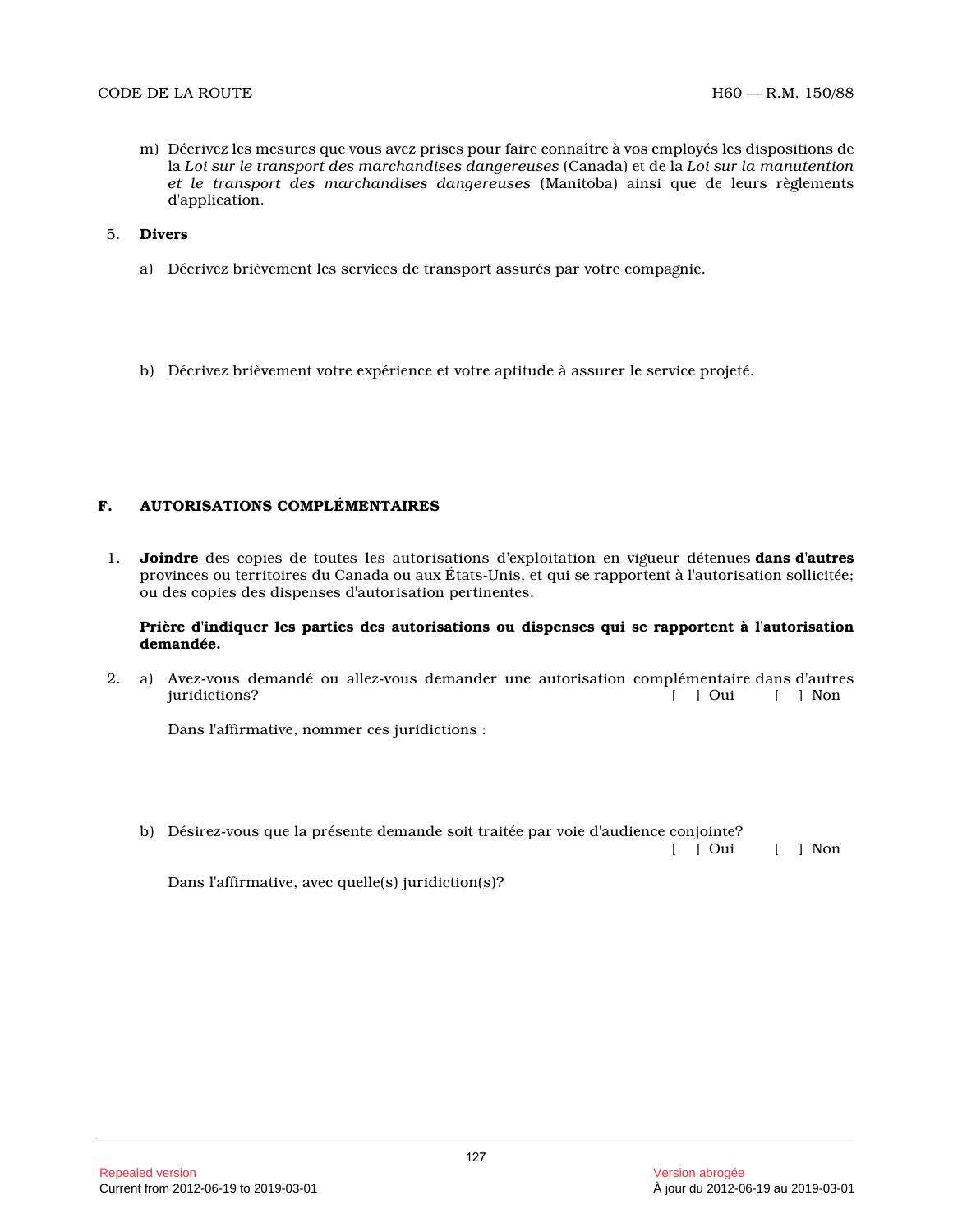Fait

# – ATTESTATION –

J'atteste par les présentes que les réponses que j'ai fournies aux questions posées ci-dessus dans le présent document sont, autant que je sache, véridiques, exactes et complètes.

|    | Entreprise représentée |    |                     |
|----|------------------------|----|---------------------|
|    |                        |    |                     |
|    |                        |    |                     |
|    |                        |    |                     |
|    |                        |    | province/territoire |
|    |                        |    |                     |
| Le |                        | 19 |                     |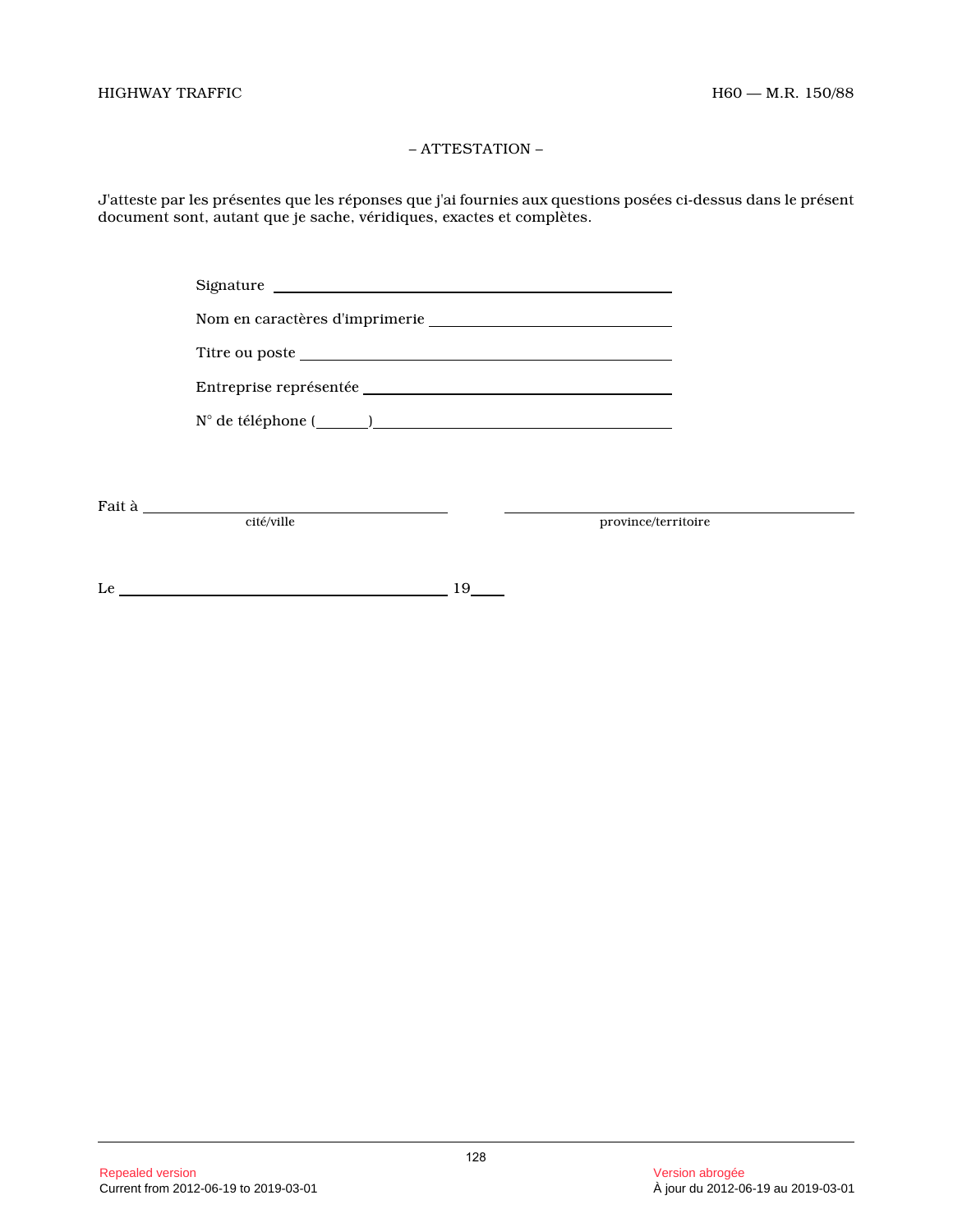# Formule 2

# (Article 4)

## DEMANDE D'AUTORISATION D'EXPLOITATION D'UN VÉHICULE DE TRANSPORT PUBLIC (AUTOBUS) ET D'AUTORISATION TEMPORAIRE (cocher le cas échéant) [ ]

i. RÉPONDRE COMPLÈTEMENT À TOUTES LES QUESTIONS. RÉPONDRE **OUI**, **NON**, **SANS OBJET** (S/O), OU **EXPLIQUER**, LE CAS ÉCHÉANT.

## ii. **LES DEMANDES REMPLIES DE FAÇON INCOMPLÈTE RISQUENT D'ÊTRE RETOURNÉES OU D'ENTRAÎNER DES RETARDS.**

- iii. PRIÈRE DE JOINDRE DES DROITS DE DEMANDE DE 200 \$, AINSI QUE DES DROITS DE 50 \$ EN CAS DE DEMANDE D'AUTORISATION TEMPORAIRE.
- iv. IL EST POSSIBLE DE SE PROCURER LES RÈGLES DE PROCÉDURE DE LA COMMISSION DU TRANSPORT ROUTIER EN COMMUNIQUANT AVEC LE BUREAU DE LA COMMISSION À L'ADRESSE SUSMENTIONNÉE.

# **A. RENSEIGNEMENTS GÉNÉRAUX**

- 1. Nom du requérant :
- 2. Nom commercial ou raison sociale, le cas échéant : (Joindre une copie de l'enregistrement obtenu en application de la *Loi sur l'enregistrement des noms commerciaux*.)
- 3. Adresse commerciale :

Code postal :

4. Numéro de téléphone : ( )

5. Nom, adresse et numéro de téléphone de la personne représentant le requérant dans le cadre de la présente demande.

 $\text{Nom}:$ 

Adresse :

|  |  | Numéro de téléphone : ( |  |  |  |
|--|--|-------------------------|--|--|--|
|--|--|-------------------------|--|--|--|

- 6. Avec qui doit-on communiquer au sujet de la présente demande?
	- [ ] Requérant seulement Donner le nom de l'intermédiaire : Numéro de téléphone : ( )
	- [ ] Représentant seulement :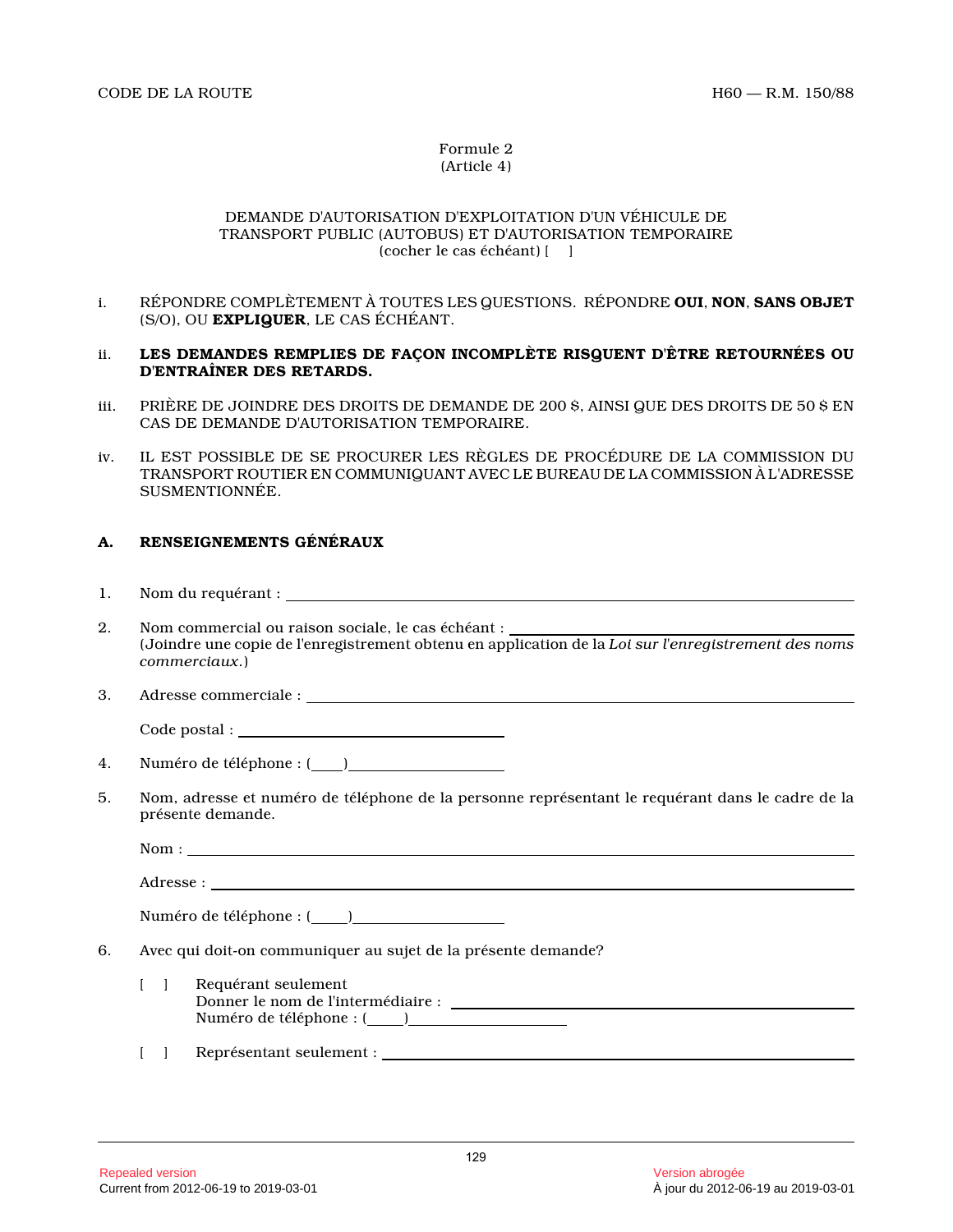7. Type d'entreprise :

| ] Entreprise individuelle. Nom du propriétaire : |
|--------------------------------------------------|
| Société en nom collectif                         |
| [ ] Corporation                                  |

8. S'il s'agit d'une société en nom collectif, indiquer les nom, prénom et adresse de chaque associé ainsi que le pourcentage de sa participation. Indiquer également lequel des associés est le directeur général :

| de participation<br>Nom<br>Adresse |  | Pourcentage |
|------------------------------------|--|-------------|
|                                    |  |             |

9 a) S'il s'agit d'une corporation, donner les nom, prénom et adresse des membres du conseil d'administration et préciser quels membres occupent les postes suivants :

|                             | Nom | Adresse |  |
|-----------------------------|-----|---------|--|
| (i) Président               |     |         |  |
| (ii) Secrétaire             |     |         |  |
| (iii) Trésorier             |     |         |  |
| (iv) Administrateur délégué |     |         |  |
| (v) Autres membres          |     |         |  |
|                             |     |         |  |

b) Donner les nom, prénom et adresse des personnes qui détiennent plus de 10 % des actions de toute catégorie en circulation de la corporation :

Nom Adresse

c) Soumettre une attestation de constitution en corporation et, si la corporation a été constituée au Manitoba, joindre un certificat de statut délivré par la Direction des corporations de la province du Manitoba après le 31 mars dernier. Si la corporation a été constituée à l'extérieur du Manitoba, un certificat de statut doit être déposé lorsque la demande est accordée.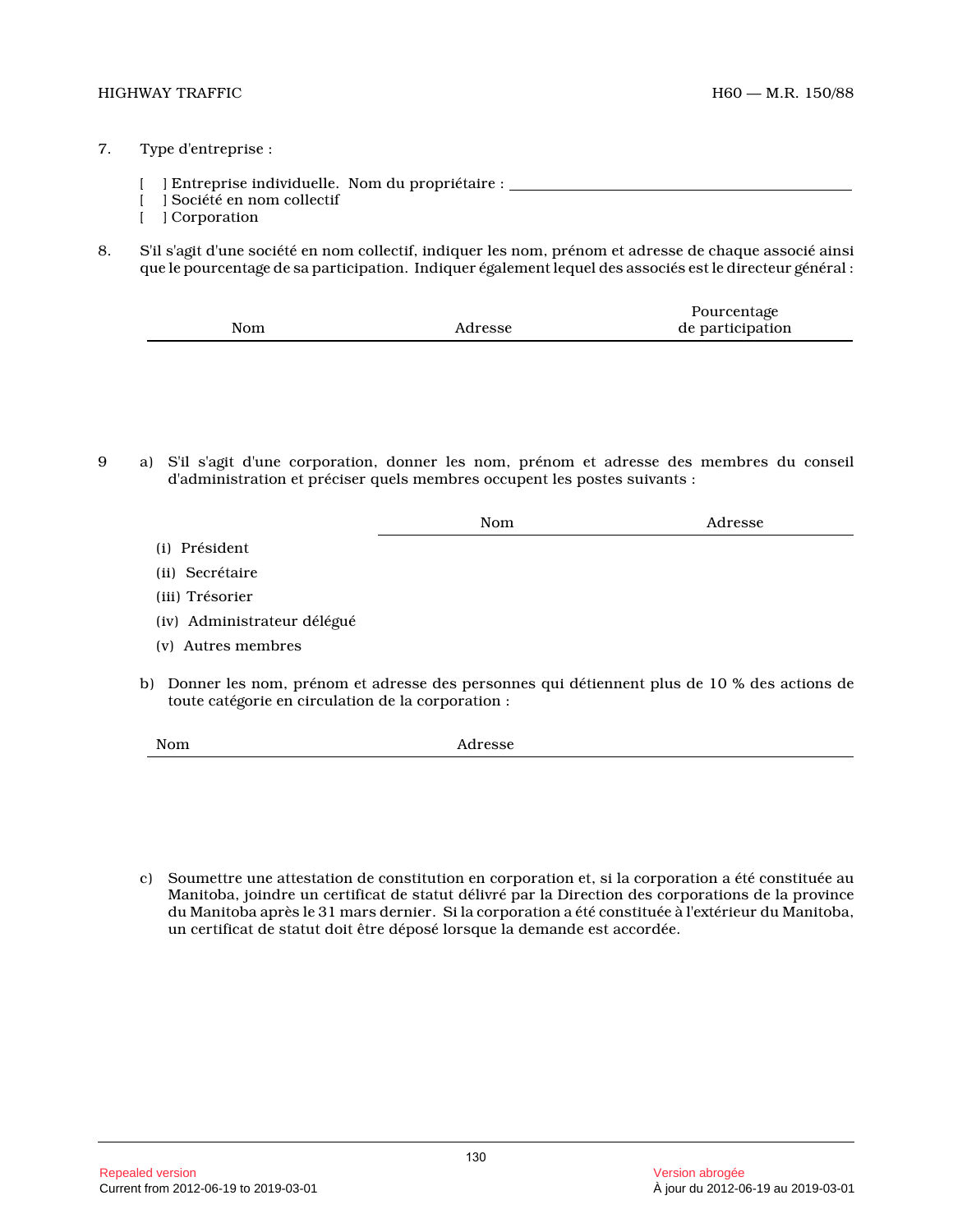10. Énumérer les entreprises affiliées oeuvrant dans le domaine des transports :

Nom de la corporation and adresse

# **B. SERVICE PROJETÉ**

La Commission utilise les renseignements fournis à la présente partie pour formuler l'autorisation d'exploitation qui sera annoncée. Plus seront précis les renseignements fournis sur la portée et la nature de la demande et du service, plus la demande sera traitée rapidement.

1. Décrire le type de service de transport projeté.

 Point de départ Destination (Lieu du chargement) (Lieu de livraison)

- [ ] Autobus
- [ ] Messagerie
- 2. Désirez-vous que certaines restrictions s'appliquent à l'autorisation demandée? Par exemple, le service sera-t-il limité à certains groupes de passagers, à des parcours ou à des districts déterminés ou à l'utilisation de matériel spécialisé? Préciser :
- 3. Projet d'autorisation : (si l'espace prévu ne suffit pas, joindre une annexe)

REMARQUE : Le présent projet d'autorisation doit être conforme aux articles 1 et 2 de la présente partie.

## **C. AMÉLIORATION DE LA COMMODITÉ DU PUBLIC**

L'objet de la présente section est de recueillir, sur l'exploitation du service de transport projeté, des renseignements qui permettront à la Commission de déterminer, en l'absence de toute opposition, si elle peut accorder la demande sans procéder à un examen plus approfondi.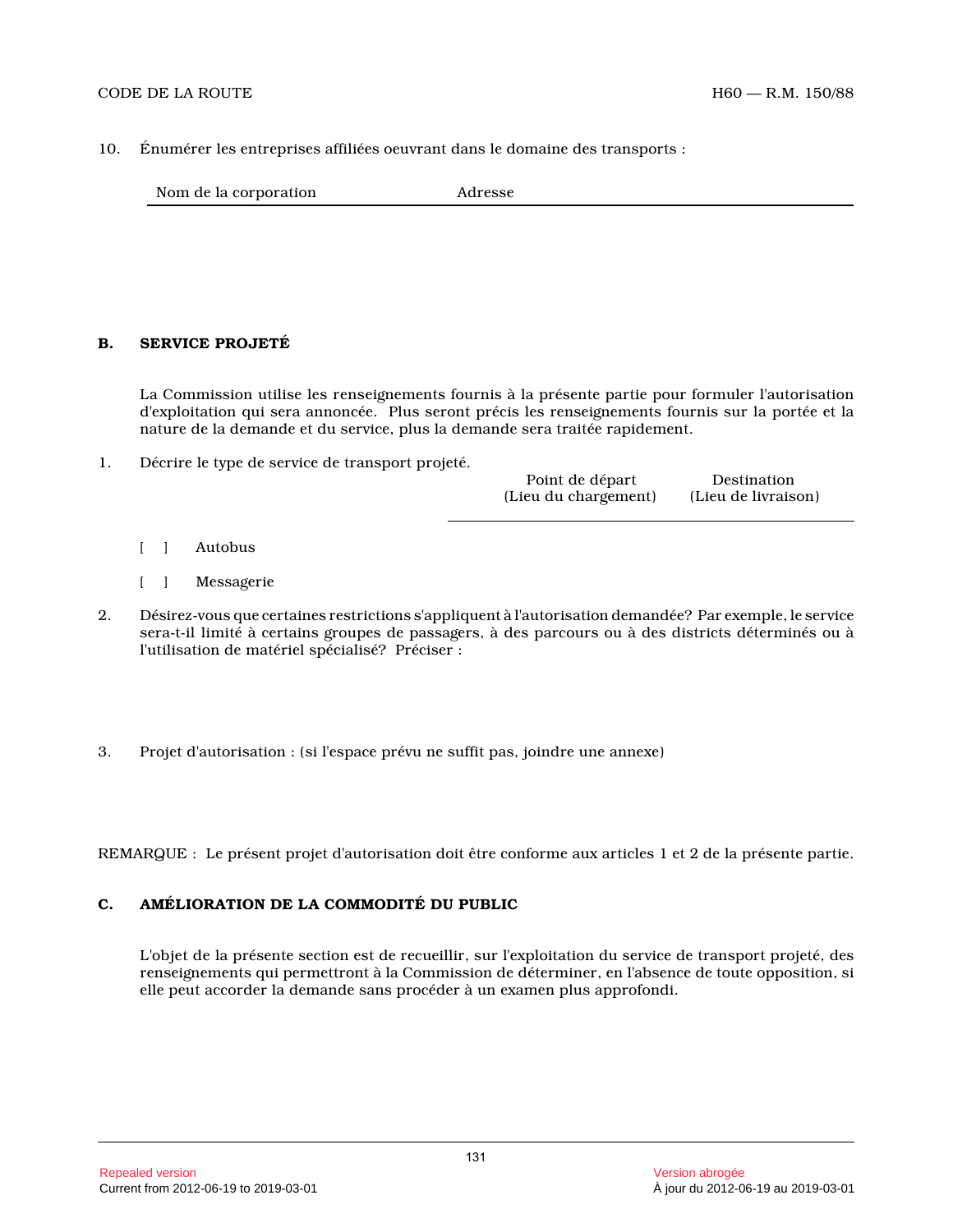## HIGHWAY TRAFFIC H60 — M.R. 150/88

1. Si le service projeté nécessite l'emploi de matériel spécialisé, décrire ce matériel et justifier la nécessité de son emploi.

| 2. | Le service faisant l'objet de la demande sera-t-il :         |                       |                                       |
|----|--------------------------------------------------------------|-----------------------|---------------------------------------|
|    | limité à un groupe d'usagers déterminés, sous contrat?<br>a) | ] Oui<br>L            | J Non<br>$\mathbf{L}$                 |
|    | accessible au grand public?<br>b)                            | ] Oui<br>L            | J Non<br>L                            |
|    | assuré pendant toute l'année?<br>C)                          | $\mid$ Oui<br>L       | 1 Non<br>L                            |
|    | S'il s'agit d'un service saisonnier, préciser :              |                       |                                       |
|    |                                                              |                       |                                       |
|    |                                                              |                       |                                       |
|    | d) assuré suivant un horaire prévu?                          | ] Oui<br>$\mathbf{r}$ | J Non<br>$\mathbf{L}$                 |
|    | assuré suivant le bon plaisir du transporteur?<br>e)         | ] Oui                 | J Non<br>L                            |
|    | assuré suivant les exigences du groupe d'usagers?<br>f)      | ] Oui<br>$\mathbf{r}$ | ] Non<br>L                            |
| 3. | Indiquer la fréquence du trafic prévu.                       |                       |                                       |
|    | a) nombre de voyages par jour<br>par semaine                 | par année             |                                       |
| 4. | Avez-vous un centre d'exploitation au MANITOBA?              | ] Oui<br>$\mathbf{r}$ | J Non<br>L                            |
|    |                                                              |                       |                                       |
|    |                                                              |                       |                                       |
| 5. | Le centre d'exploitation situé au Manitoba comprend-il :     |                       |                                       |
|    |                                                              |                       | Superficie approx. en<br>pieds carrés |
|    | un terminus?<br>a)                                           | ] Oui<br>$\mathbf{r}$ | J Non<br>L                            |
|    | un service de régulation du trafic?<br>b)                    | 1 Oui<br>$\mathbf{r}$ | Non<br>L                              |
|    | un bureau administratif?<br>C)                               | ] Oui<br>$\mathbf{I}$ | $[$ ] Non                             |
|    | un garage d'entretien?<br>d)                                 | ] Oui<br>$\mathbf{r}$ | J Non<br>$\mathbb{L}$                 |
|    |                                                              |                       |                                       |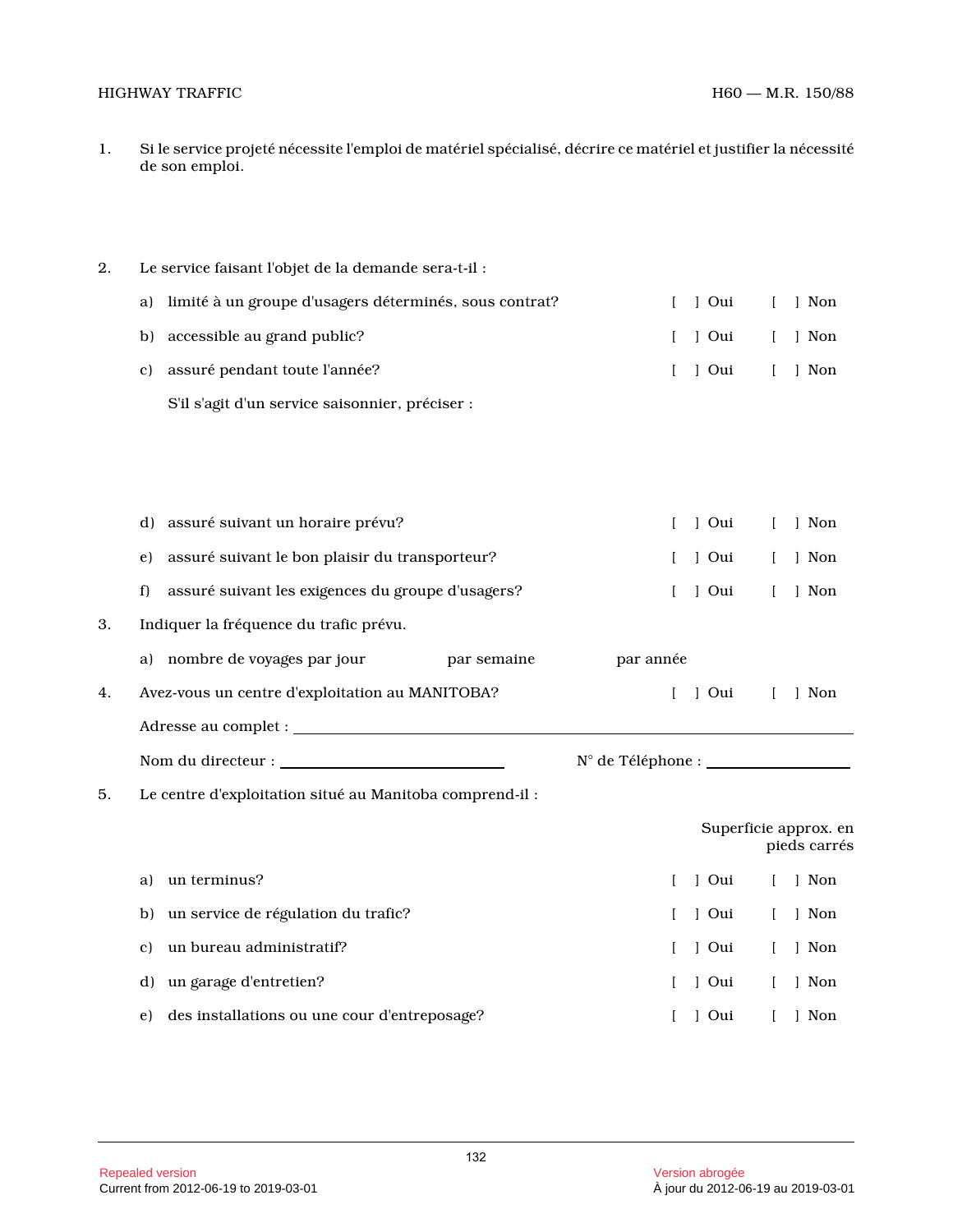#### $\text{CODE DE LA ROUTE}$   $\text{H60} - \text{R.M. } 150/88$

- 6. Décrire les autres caractéristiques du service projeté qui amélioreront la commodité du public.
- 7. Si une autorisation temporaire est demandée, indiquer les circonstances qui rendent ce service immédiatement nécessaire.

## **D. APPUI DU PUBLIC**

La demande présentée par un requérant doit être accompagnée d'une attestation de l'appui des usagers préparée sur une formule approuvée par la Commission (voir la formule 5 ci-jointe).

Les certificats d'appui doivent correspondre, quant au fond, à l'autorisation demandée en ce qui concerne le territoire, le type de clients desservis, le service assuré, le matériel utilisé, etc.

Les demandes peuvent être modifiées ou rejetées si des attestations d'appui appropriées émanant des usagers ne sont pas déposées.

# **E. APTITUDE À ASSURER LE SERVICE**

#### 1. a) **Situation financière – S'applique uniquement aux requérants qui ne sont pas déjà titulaires d'une autorisation d'exploitation de la Commission du Manitoba (autre qu'une autorisation d'exploitation par corridor).**

Des états financiers portant sur un exercice financier ayant pris fin au cours des 12 derniers mois doivent être fournis à la Commission.

Si la présente demande émane d'une **corporation**, les états financiers doivent être préparés par un cabinet d'experts-comptables. Les **particuliers** peuvent préparer leurs propres états financiers, mais ils doivent les appuyer des relevés bancaires pertinents ainsi que des déclarations d'impôt sur le revenu et autres documents attestant de leur exactitude.

Les états financiers doivent comprendre un bilan ou un état de la valeur nette ainsi qu'un état des résultats.

## b) **Assurance**

Les requérants qui reçoivent une autorisation d'exploitation doivent établir, à la satisfaction de la Commission, que le transporteur a souscrit et maintenu en vigueur, pendant la durée du certificat, les polices d'assurance exigées par les règlements de la Commission (Exigences en matière d'assurance applicables aux transporteurs routiers) .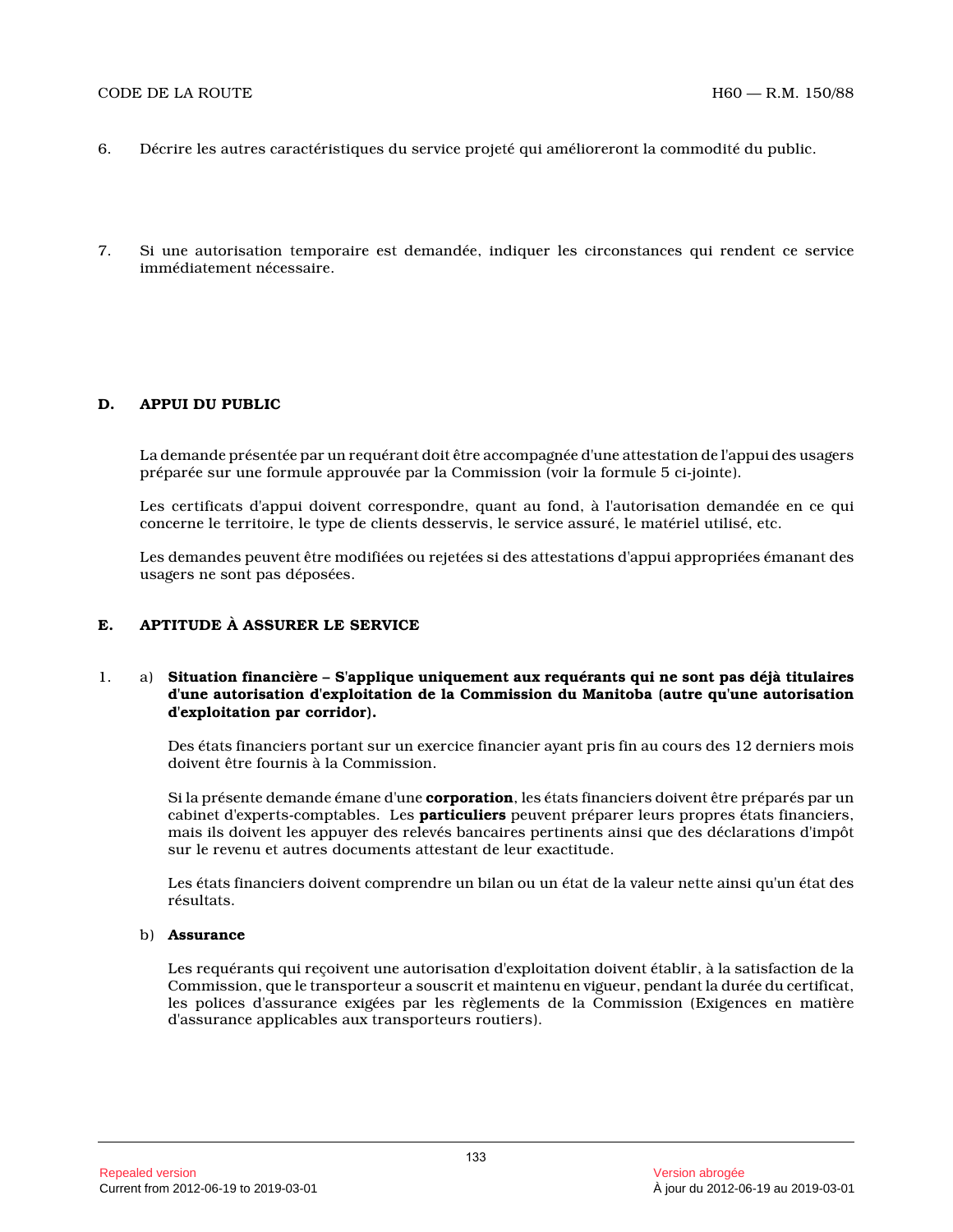c) Le requérant, un associé ou un dirigeant de la corporation, qui est une partie intéressée à la présente demande, est-il un failli non libéré? [ ] Oui [ ] Non

Dans l'affirmative, fournir le détail des procédures de faillite engagées jusqu'à maintenant.

2. Fournir ci-dessous les détails des certificats d'autorisation d'exploitation annulés, suspendus ou révoqués que détenait antérieurement le requérant, le propriétaire individuel, l'associé ou le dirigeant de société qui était associé au requérant, et ce en fonction du type de certificat, de la juridiction et de la date. (annexer s'il y a lieu)

| Type de certificat | Juridiction | Jate |
|--------------------|-------------|------|
|                    |             |      |

#### 3. **Matériel**

- a) Joindre une liste complète à jour du matériel utilisé et fournir les renseignements suivants :
	- (i) La marque, l'année, le numéro de série, le type.
	- (ii) Indiquez les unités dont vous êtes **propriétaire** ou **locataire** .
	- (iii) Préciser les unités qui seront utilisées au Manitoba dans le cadre du service projeté.
- b) Joindre la liste du matériel supplémentaire requis si la présente demande est approuvée.

## 4. **Sécurité**

- a) Une cote de sécurité vous a-t-elle été attribuée dans votre juridiction de base? [ ] Oui [ ] Non Non
	- (i) Nom de la juridiction :
	- (ii) Cote attribuée :

(iii) Date d'attribution de la cote :

(iv) Indiquez le numéro d'identification de sécurité nationale qui vous a été attribué dans votre juridiction de base :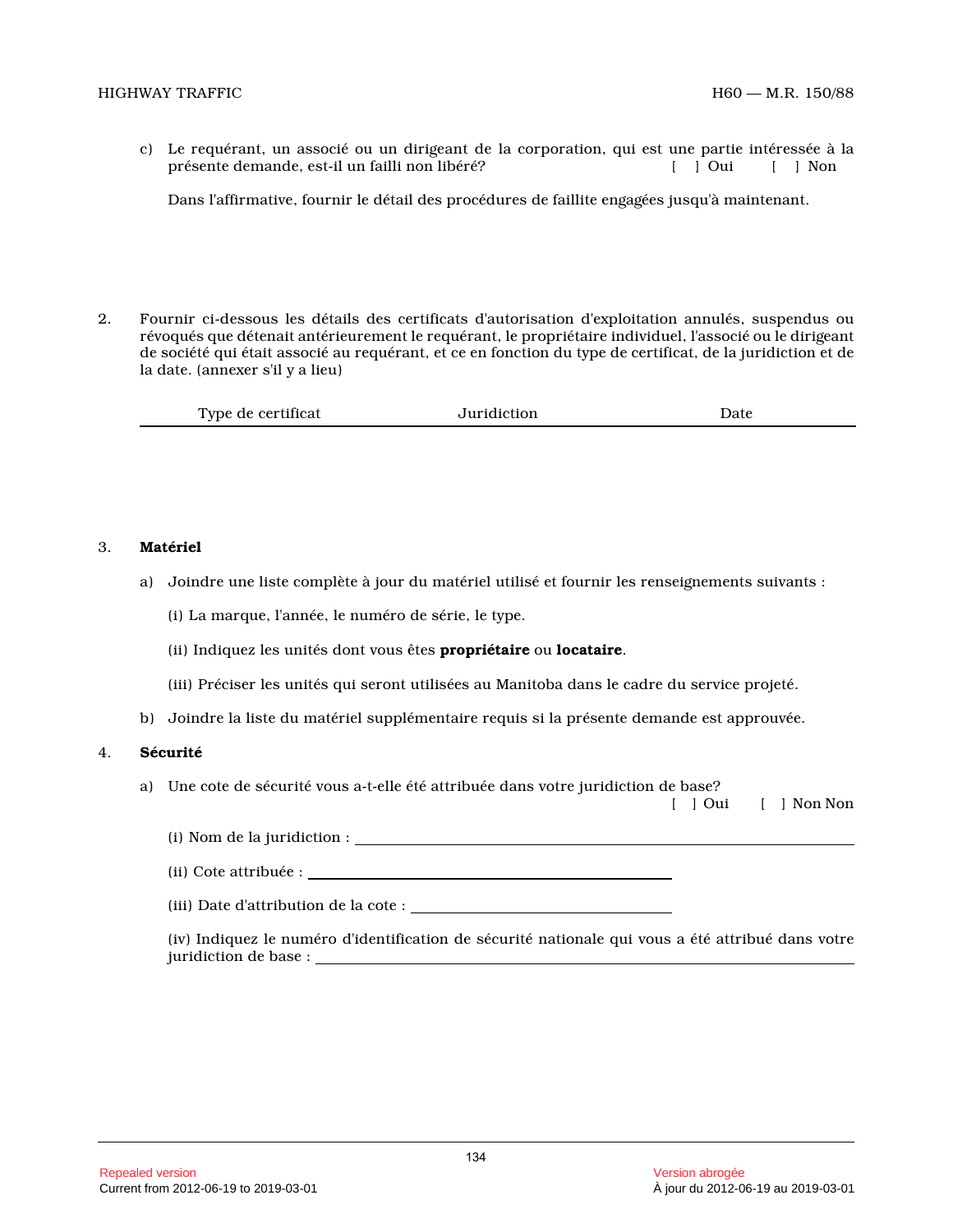b) Votre installation d'entretien des véhicules a-t-elle fait l'objet d'une approbation l'autorisant à attester que les véhicules de votre parc sont conformes aux normes de sécurité?

Dans l'affirmative, indiquer l'autorité compétente qui a donné l'approbation.

- c) Décrivez le type de renseignements concernant la prudence au volant que vous conservez sur les conducteurs, et indiquez l'intervalle entre les révisions.
- d) Lors de l'embauche d'un conducteur, quelles qualifications professionnelles recherchez-vous et quels autres renseignements considérez-vous?
- e) Si les véhicules visés à la question 3a)(iii) que vous vous proposez d'utiliser au Manitoba n'ont pa s fait l'objet d'une inspection de sécurité au cours des six mois derniers, indiquez comment vous projetez de les faire inspecter et certifier.
- f) Décrivez les procédures d'inspection ou de vérification, ou les deux, auxquelles vous soumettez vos véhicules?
- g) Les rapports d'inspection quotidiens des véhicules sont-ils signés par le conducteur, par le mécanicien ou par les deux?

[ ] Oui [ ] Non

- h) Pendant combien de temps conservez-vous les dossiers des rapports d'inspection quotidiens des véhicules et des mesures correctives apportées par suite de ces inspections?
- i) Y a-t-il dans votre entreprise une personne chargée de promouvoir la sécurité routière? [ ] Oui [ ] Non
- j) En fonction de quels critères déterminez-vous la fréquence d'entretien des véhicules?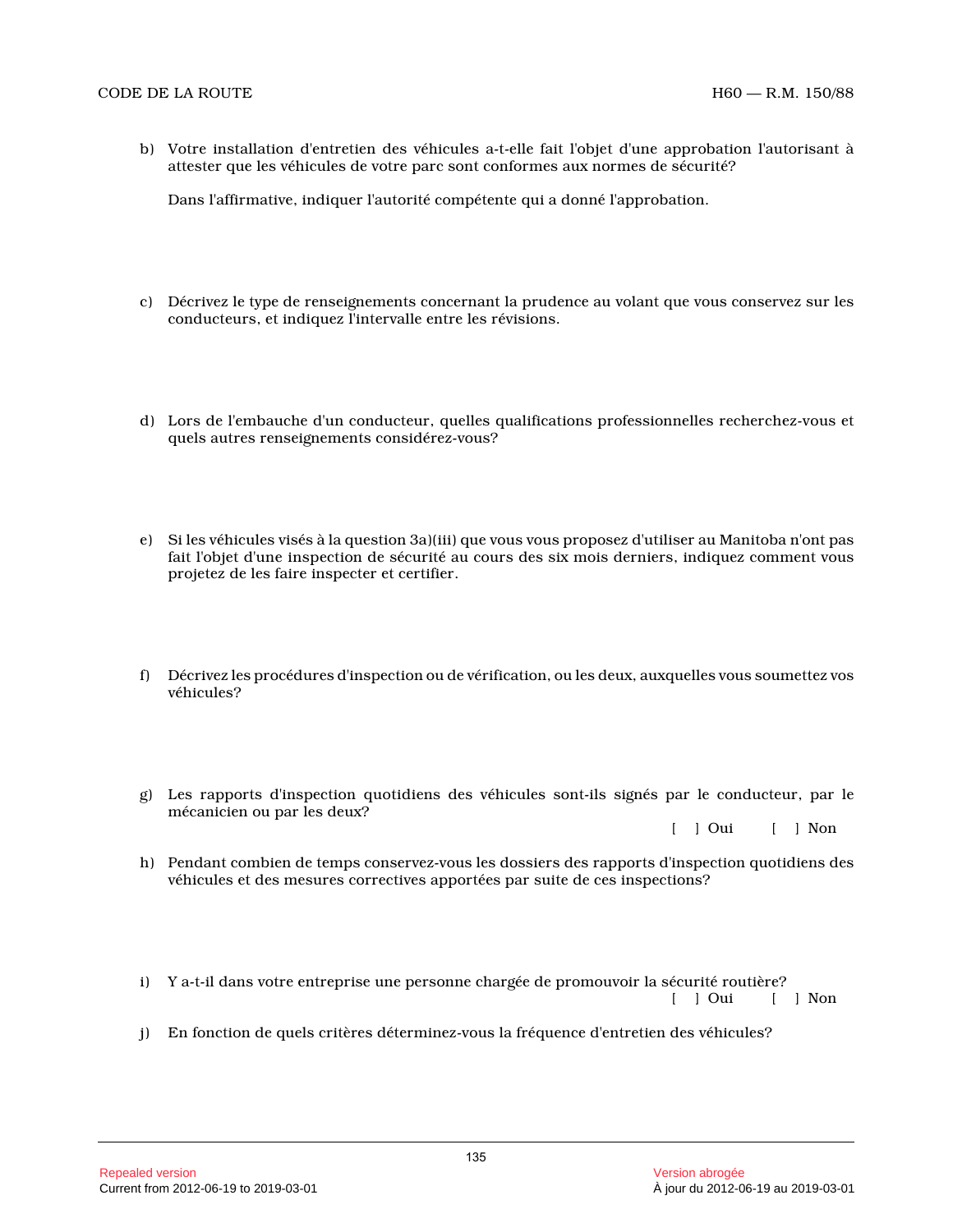- k) Quel est l'intervalle qui sépare les inspections complètes effectuées sur vos véhicules par un mécanicien compétent?
- l) Quels registres tenez-vous dans le cadre de votre programme d'entretien périodique?
- m) Décrivez les mesures que vous avez prises pour faire connaître à vos employés les dispositions de la *Loi sur le transport des marchandises dangereuses* (Canada) et de la *Loi sur la manutention et le transport des marchandises dangereuses* (Manitoba) ainsi que de leurs règlements d'application.

#### 5. **Divers**

- a) Décrivez brièvement les services de transport assurés par votre compagnie.
- b) Décrivez brièvement votre expérience et votre aptitude à assurer le service projeté.

# **F. AUTORISATIONS COMPLÉMENTAIRES**

1. **Joindre** des copies de toutes les autorisations d'exploitation en vigueur détenues **dans d'autres** provinces ou territoires du Canada ou aux États-Unis, et qui se rapportent à l'autorisation sollicitée ; ou des copies des dispenses d'autorisation pertinentes.

## **Prière d'indiquer les parties des autorisations ou dispenses qui se rapportent à l'autorisation demandée.**

2. a) Avez-vous demandé ou allez-vous demander une autorisation complémentaire dans d'autres juridictions? [ ] Oui [ ] Non

Dans l'affirmative, nommer ces juridictions :

b) Désirez-vous que la présente demande soit traitée par voie d'audience conjointe? [ ] Oui [ ] Non

Dans l'affirmative, avec quelle(s) juridiction(s)?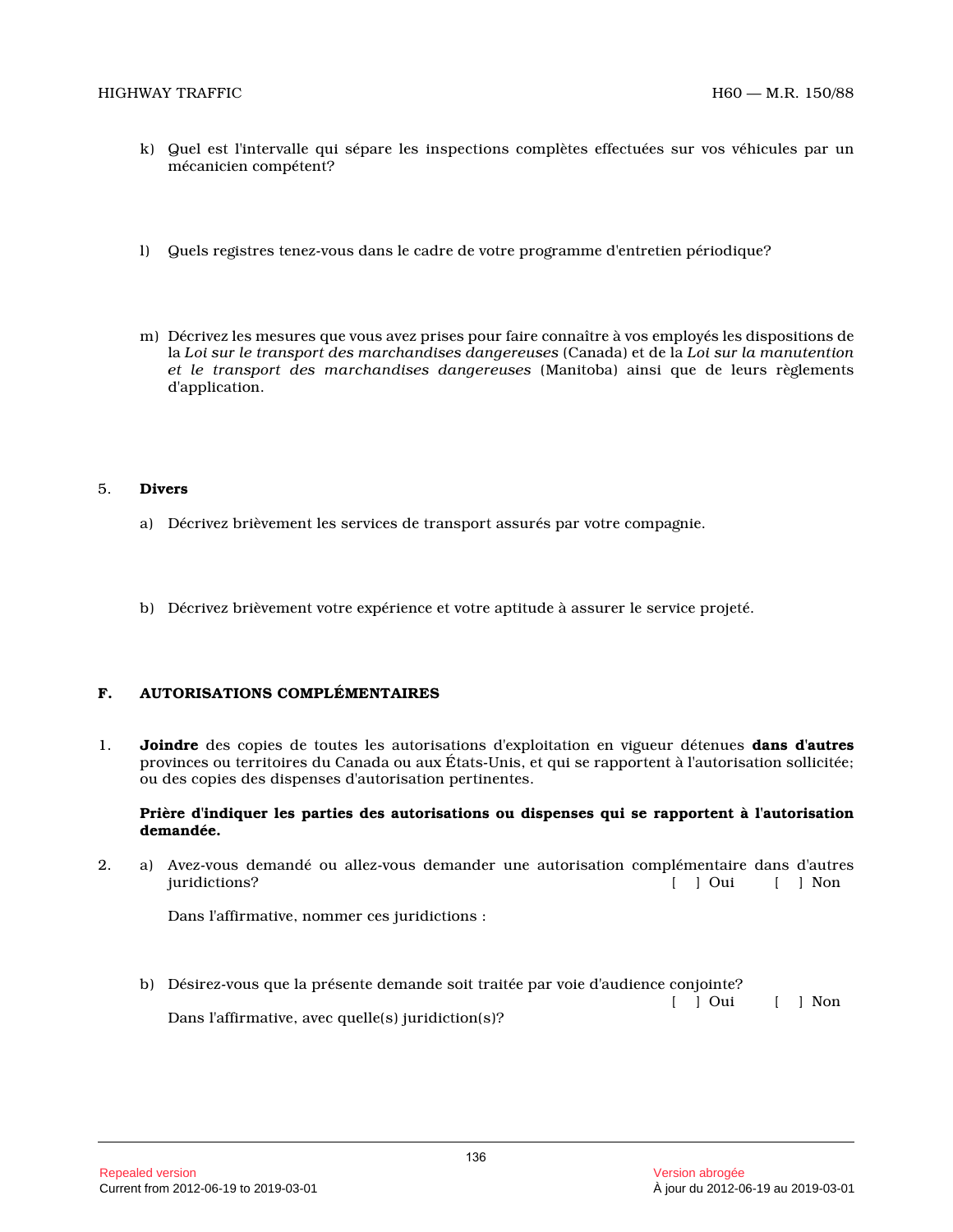# **– ATTESTATION –**

J'atteste par les présentes que les réponses que j'ai fournies aux questions posées ci-dessus dans le présent document sont, autant que je sache, véridiques, exactes et complètes.

|    | Entreprise représentée                                  |    |                     |  |
|----|---------------------------------------------------------|----|---------------------|--|
|    |                                                         |    |                     |  |
|    |                                                         |    |                     |  |
|    |                                                         |    |                     |  |
|    | cité/ville                                              |    | province/territoire |  |
|    |                                                         |    |                     |  |
| Le | <u> 1989 - Johann Barnett, fransk politik (d. 1989)</u> | 19 |                     |  |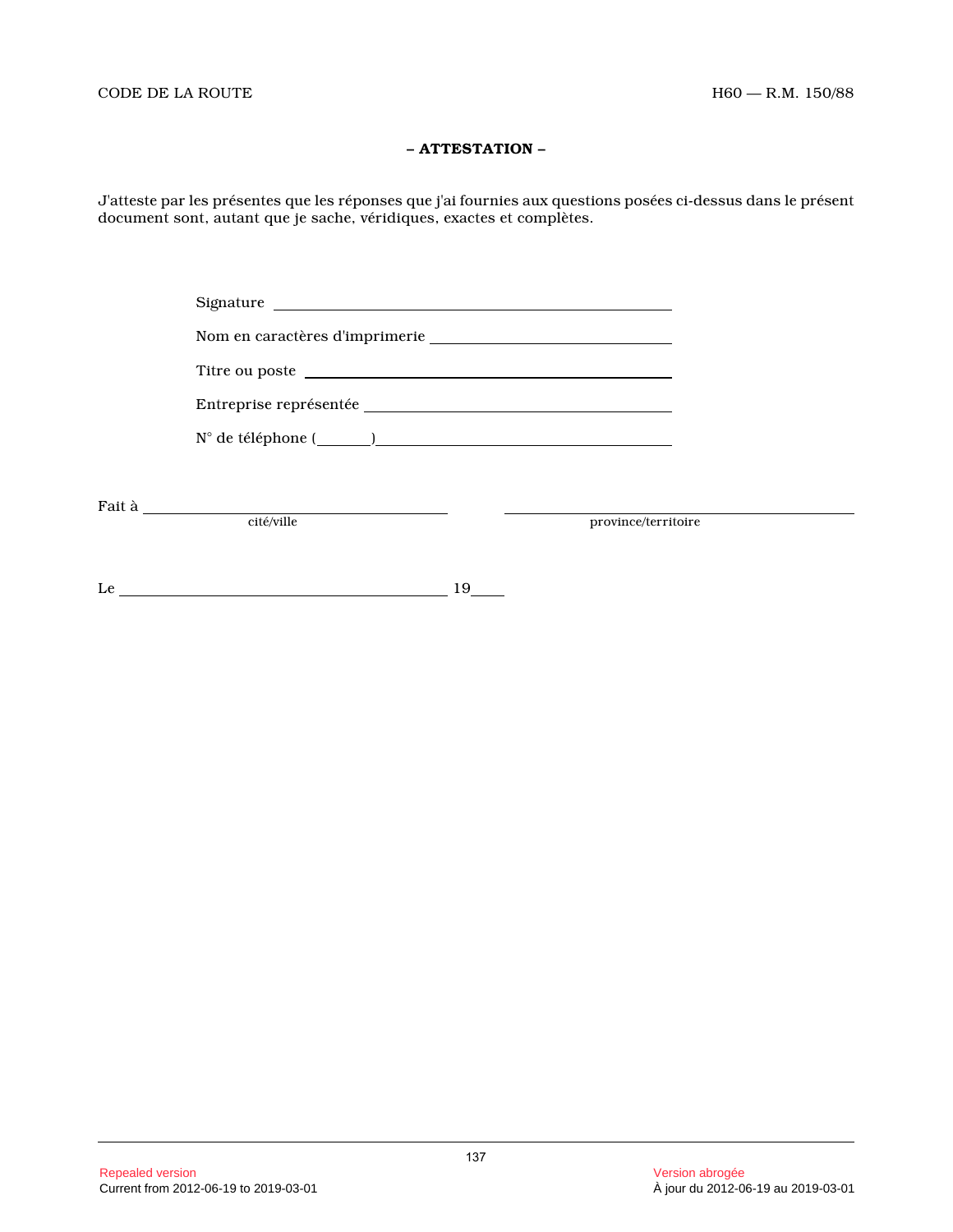#### Formule 3 (Article 4)

#### DEMANDE D'AUTORISATION D'EXPLOITATION D'UN VÉHICULE DE TRANSPORT PUBLIC (LOCATION INTERMUNICIPALE) ET D'AUTORISATION TEMPORAIRE (cocher le cas échéant) [ ]

i. RÉPONDRE COMPLÈTEMENT À TOUTES LES QUESTIONS. RÉPONDRE **OUI**, **NON**, **SANS OBJET** (S/O), OU **EXPLIQUER**, LE CAS ÉCHÉANT.

## ii. **LES DEMANDES REMPLIES DE FAÇON INCOMPLÈTE RISQUENT D'ÊTRE RETOURNÉES OU D'ENTRAÎNER DES RETARDS.**

- iii. PRIÈRE DE JOINDRE DES DROITS DE DEMANDE DE 200 \$, AINSI QUE DES DROITS DE 50 \$ EN CAS DE DEMANDE D'AUTORISATION TEMPORAIRE.
- iv. IL EST POSSIBLE DE SE PROCURER LES RÈGLES DE PROCÉDURE DE LA COMMISSION DU TRANSPORT ROUTIER EN COMMUNIQUANT AVEC LE BUREAU DE LA COMMISSION À L'ADRESSE SUSMENTIONNÉE.

# **A. RENSEIGNEMENTS GÉNÉRAUX**

- 1. Nom du requérant :
- 2. Nom commercial ou raison sociale, le cas échéant : (Joindre une copie de l'enregistrement obtenu en application de la *Loi sur l'enregistrement des noms commerciaux*.)
- 3. Adresse commerciale :

Code postal :

4. Numéro de téléphone : ( )

5. Nom, adresse et numéro de téléphone de la personne représentant le requérant dans le cadre de la présente demande.

Nom :

Adresse :

Numéro de téléphone : ( )

- 6. Avec qui doit-on communiquer au sujet de la présente demande?
	- [ ] Requérant seulement Donner le nom de l'intermédiaire : Numéro de téléphone : ( )
	- [ ] Représentant seulement :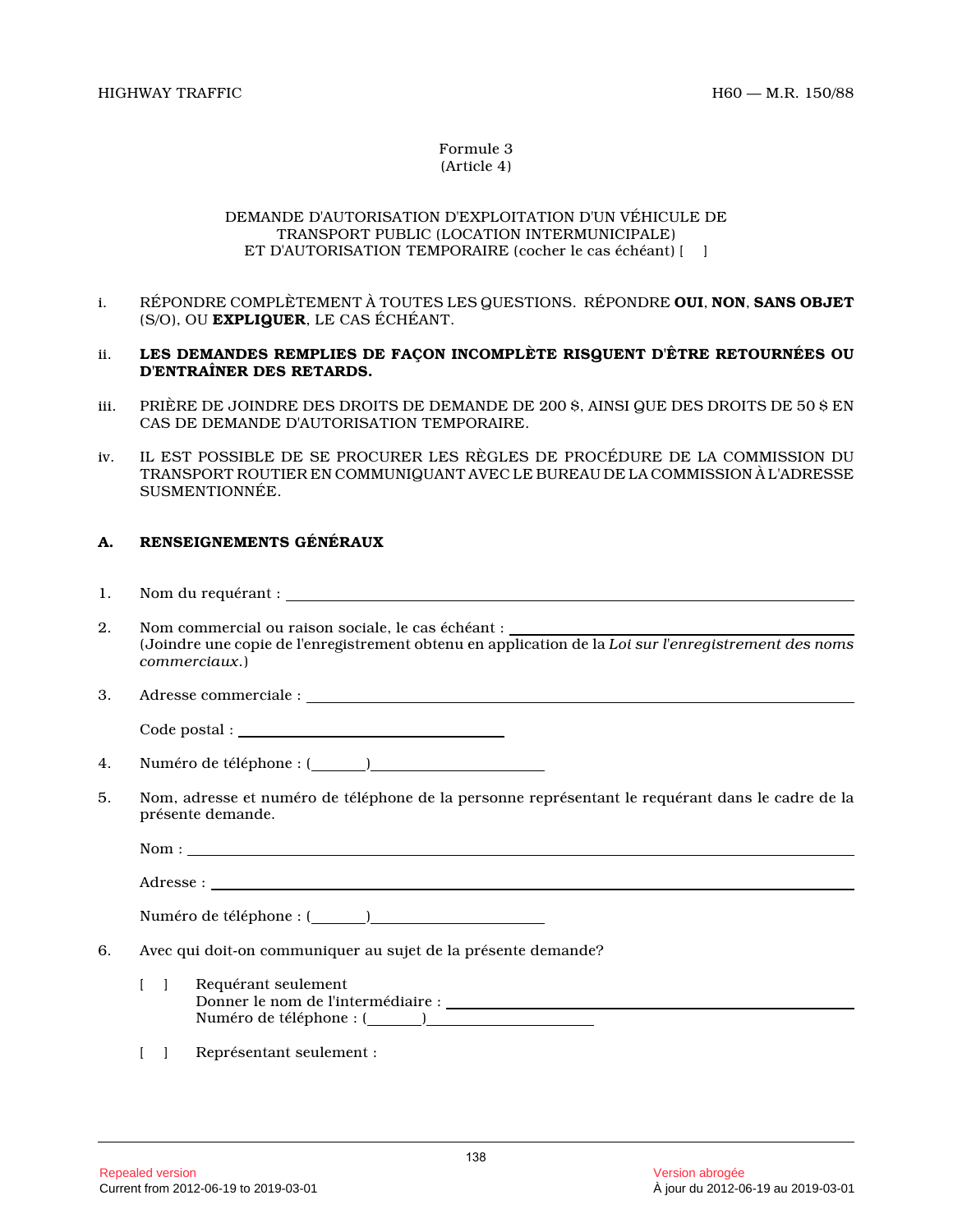- 7. Type d'entreprise :
	- [ ] Entreprise individuelle. Nom du propriétaire :
	- [ ] Société en nom collectif<br>[ ] Corporation
	- Corporation
- 8. S'il s'agit d'une société en nom collectif, indiquer les nom, prénom et adresse de chaque associé ainsi que le pourcentage de sa participation. Indiquer également lequel des associés est le directeur général :

| de participation<br>Nom<br>resse |  |  |
|----------------------------------|--|--|
|                                  |  |  |

9. a) S'il s'agit d'une corporation, donner les nom, prénom et adresse des membres du conseil d'administration et préciser quels membres occupent les postes suivants :

|                             | Nom | Adresse |
|-----------------------------|-----|---------|
| (i) Président               |     |         |
| (ii) Secrétaire             |     |         |
| (iii) Trésorier             |     |         |
| (iv) Administrateur délégué |     |         |
| (v) Autres membres          |     |         |
|                             |     |         |

b) Donner les nom, prénom et adresse des personnes qui détiennent plus de 10 % des actions de toute catégorie en circulation de la corporation :

Nom Adresse

c) Soumettre une attestation de constitution en corporation et, si la corporation a été constituée au Manitoba, joindre un certificat de statut délivré par la Direction des corporations de la province du Manitoba après le 31 mars dernier. Si la corporation a été constituée à l'extérieur du Manitoba, un certificat de statut doit être déposé lorsque la demande est accordée.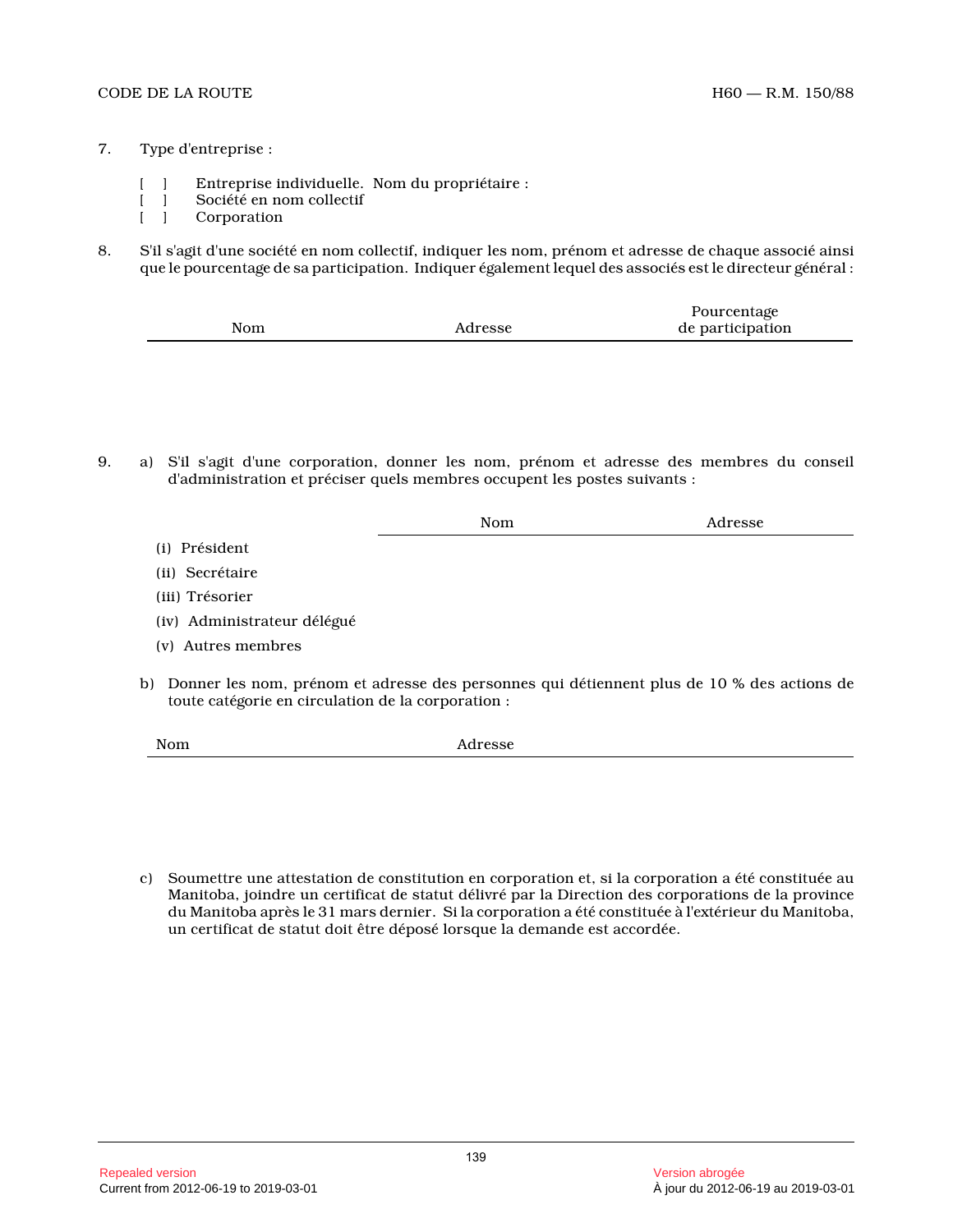10. Énumérer les entreprises affiliées oeuvrant dans le domaine des transports :

Nom de la corporation and adresse

# **B. SERVICE PROJETÉ**

La Commission utilise les renseignements fournis à la présente partie pour formuler l'autorisation d'exploitation qui sera annoncée. Plus seront précis les renseignements fournis sur la portée et la nature de la demande et du service, plus la demande sera traitée rapidement.

- 1. Décrire le type de service de transport projeté.
- 2. Désirez-vous que certaines restrictions s'appliquent à l'autorisation demandée? Par exemple, le service sera-t-il limité à certains groupes de passagers, à des parcours ou à des districts déterminés ou à l'utilisation de matériel spécialisé? Préciser :
- 3. Projet d'autorisation : (si l'espace prévu ne suffit pas, joindre une annexe)

REMARQUE : Le présent projet d'autorisation doit être conforme aux articles 1 et 2 de la présente partie.

## **C. AMÉLIORATION DE LA COMMODITÉ DU PUBLIC**

L'objet de la présente section est de recueillir, sur l'exploitation du service de transport projeté, des renseignements qui permettront à la Commission de déterminer, en l'absence de toute opposition, si elle peut accorder la demande sans procéder à un examen plus approfondi.

1. Si le service projeté nécessite l'emploi de matériel spécialisé, décrire ce matériel et justifier la nécessité de son emploi.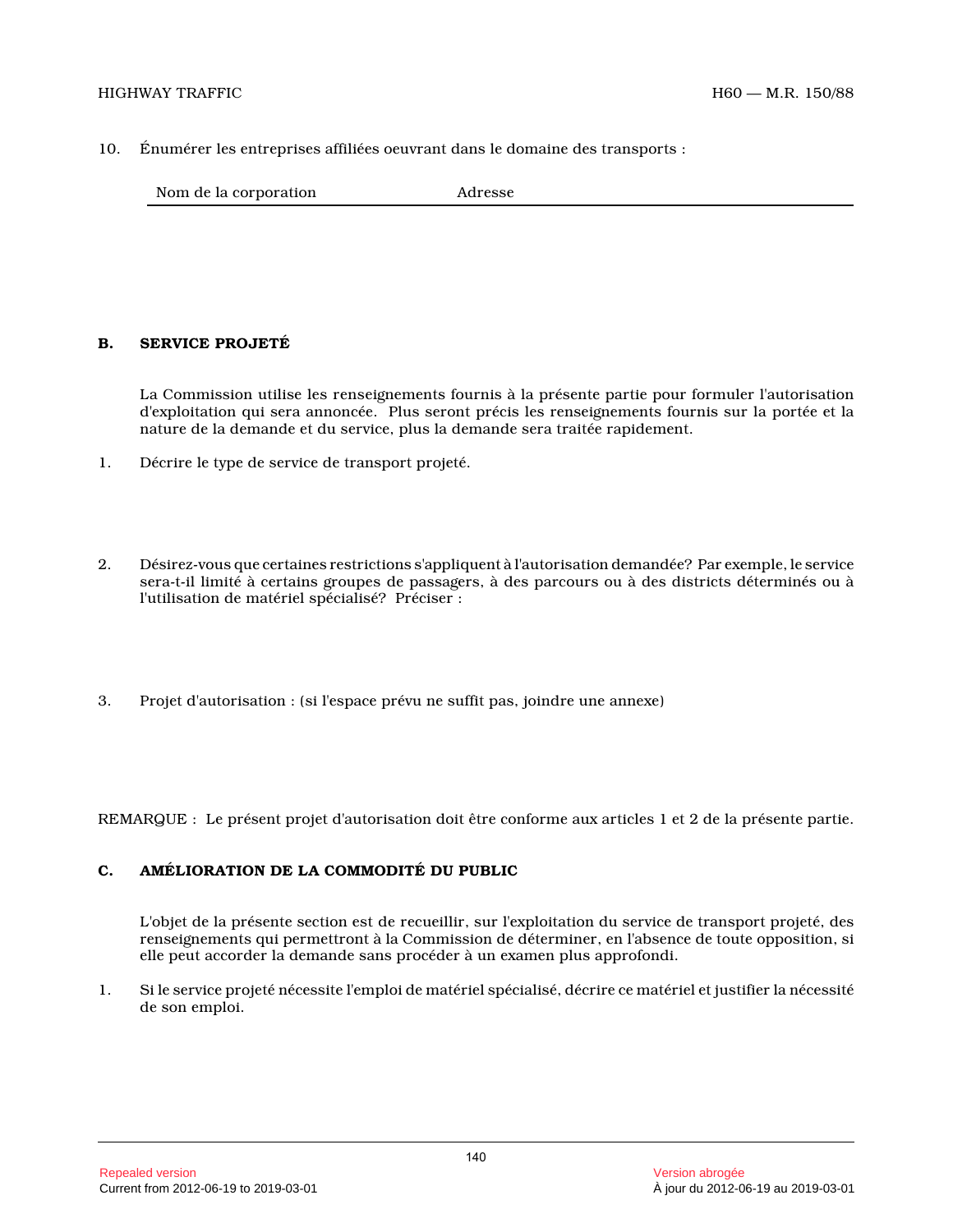#### $\text{CODE DE LA ROUTE}$   $\text{H60} - \text{R.M. } 150/88$

| 2. | Le service faisant l'objet de la demande sera-t-il :      |                  |     |
|----|-----------------------------------------------------------|------------------|-----|
|    | a) limité à un groupe d'usagers déterminés, sous contrat? | 1 Oui            | Non |
|    | b) accessible au grand public?                            | 1 Oui            | Non |
|    | c) assuré pendant toute l'année?                          | 1 Oui            | Non |
|    | S'il s'agit d'un service saisonnier, préciser :           |                  |     |
|    |                                                           |                  |     |
|    |                                                           |                  |     |
|    | d) assuré suivant un horaire prévu?                       | 1 Oui            | Non |
|    | e) assuré suivant le bon plaisir du transporteur?         | 1 Oui            | Non |
|    | f) assuré suivant les exigences du groupe d'usagers?      | 1 Oui            | Non |
| 3. | Indiquer la fréquence du trafic prévu.                    |                  |     |
|    | a) nombre de voyages par jour<br>par semaine              | par année ______ |     |
| 4. | Avez-vous un centre d'exploitation au MANITOBA?           | 1 Oui            | Non |
|    |                                                           |                  |     |
|    |                                                           |                  |     |

- 5. Décrivez votre centre d'exploitation actuel ou projeté du point de vue de l'emplacement, des installations et du système de communication avec la clientèle.
- 6. Décrire les autres caractéristiques du service projeté qui amélioreront la commodité du public.
- 7. Si une autorisation temporaire est demandée, indiquer les circonstances qui rendent ce service immédiatement nécessaire.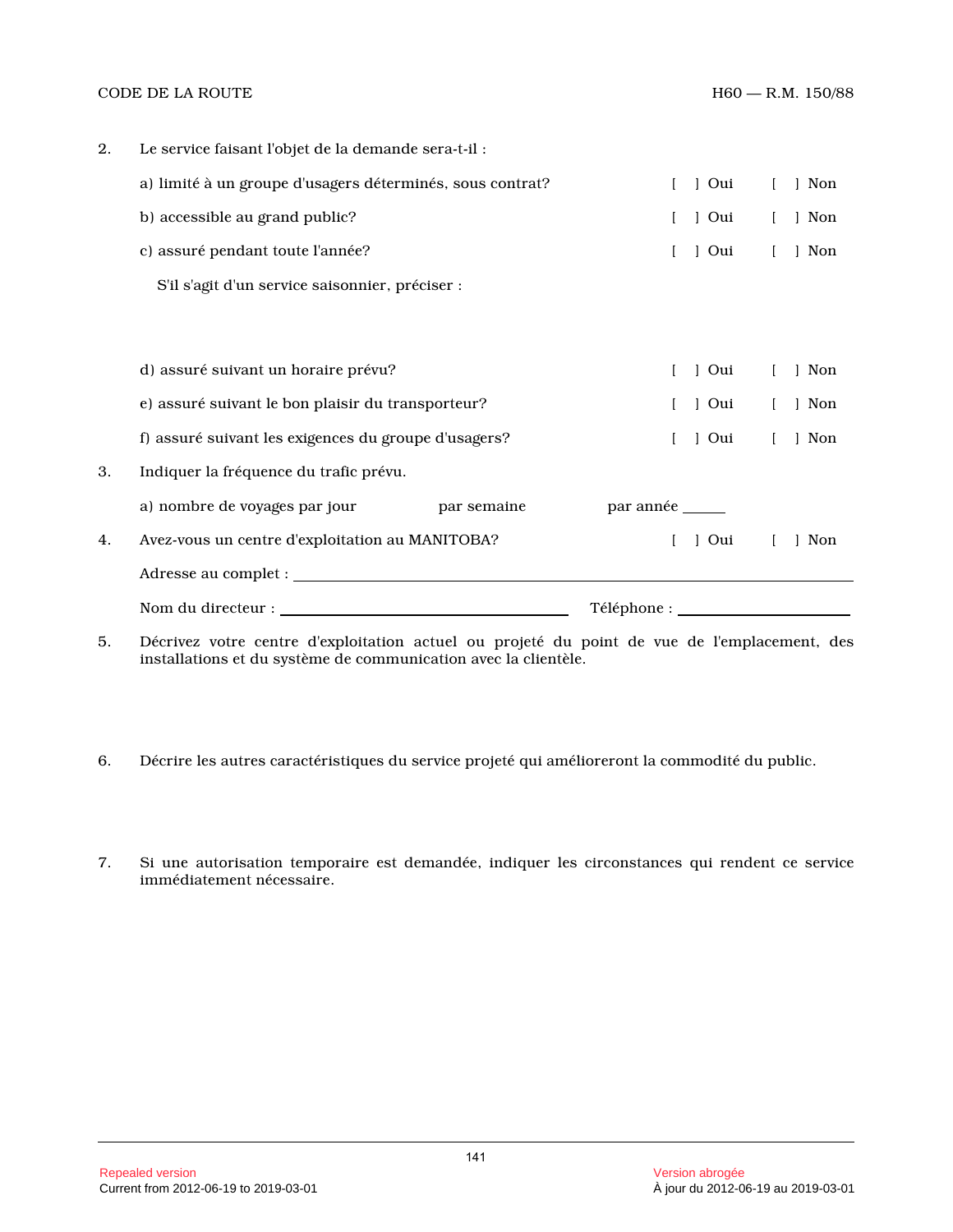## **D. APPUI DU PUBLIC**

Les requérants doivent fournir, au moyen de la formule approuvée à cette fin, une attestation d'appui écrite; p. ex., une résolution d'un conseil de bande, d'un conseil communautaire; une résolution émanant d'une ville, d'un village ou d'une municipalité rurale ou toute autre attestation d'appui écrite de groupes d'usagers.

Les certificats d'appui doivent correspondre, quant au fond, à l'autorisation demandée en ce qui concerne le territoire, le type de clients desservis, le service assuré, le matériel utilisé, etc.

Les demandes peuvent être modifiées ou rejetées si des attestations d'appui appropriées émanant des usagers ne sont pas déposées.

## **E. APTITUDE À ASSURER LE SERVICE**

#### 1. **Situation financière – S'applique uniquement aux requérants qui ne sont pas déjà titulaires d'une autorisation d'exploitation de la Commission du Manitoba**

Des états financiers portant sur un exercice financier ayant pris fin au cours des 12 derniers mois doivent être fournis à la Commission.

Si la présente demande émane d'une **corporation**, les états financiers doivent être préparés par un cabinet d'experts-comptables. Les **particuliers** peuvent préparer leurs propres états financiers, mais ils doivent les appuyer des relevés bancaires pertinents ainsi que des déclarations d'impôt sur le revenu et autres documents attestant de leur exactitude.

Les états financiers doivent comprendre un bilan ou un état de la valeur nette ainsi qu'un état des résultats.

#### 2. **Matériel**

a) S'il s'agit d'une demande de prorogation du service, joindre une liste à jour des véhicules en service ou énumérez-les ci-dessous , en indiquant la marque, l'année et le numéro de série, ainsi que des renseignements sur les véhicules additionnels si la demande est approuvée.

b) S'il s'agit d'une nouvelle demande d'inscription, indiquer les dispositions qui ont été prises afin d'obtenir les véhicules nécessaires à l'exploitation du service projeté.

#### 3. **Sécurité**

a) Décrivez les procédures d'inspection ou de vérification, ou les deux, auxquelles vous soumettez vos véhicules?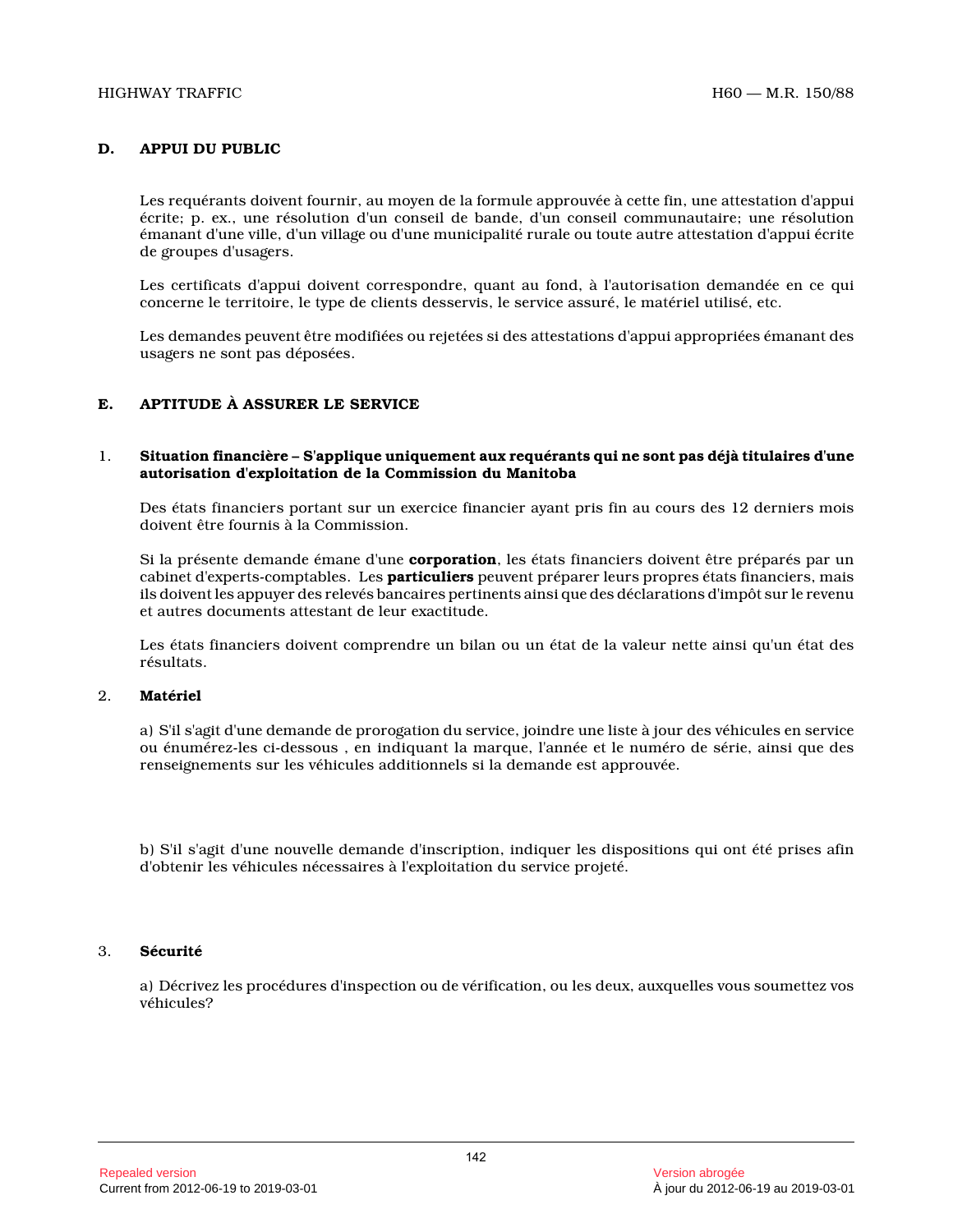b) Lors de l'embauche d'un conducteur, quelles qualifications professionnelles recherchez-vous et quels autres renseignements considérez-vous?

### 4. **Divers**

a) S'il s'agit d'une demande de prorogation du service, décrivez brièvement l'étendue des services de transport présentement assurés par votre compagnie.

b) S'il s'agit de votre première demande, décrivez brièvement votre expérience et votre aptitude à assurer le service projeté.

## – ATTESTATION –

J'atteste par les présentes que les réponses que j'ai fournies aux questions posées ci-dessus dans le présent document sont, autant que je sache, véridiques, exactes et complètes.

| Nom en caractères d'imprimerie |  |                     |  |
|--------------------------------|--|---------------------|--|
|                                |  |                     |  |
| Entreprise représentée         |  |                     |  |
|                                |  |                     |  |
|                                |  |                     |  |
|                                |  |                     |  |
| cité/ville                     |  | province/territoire |  |
| Le $\qquad \qquad 19$          |  |                     |  |
|                                |  |                     |  |
|                                |  |                     |  |
|                                |  |                     |  |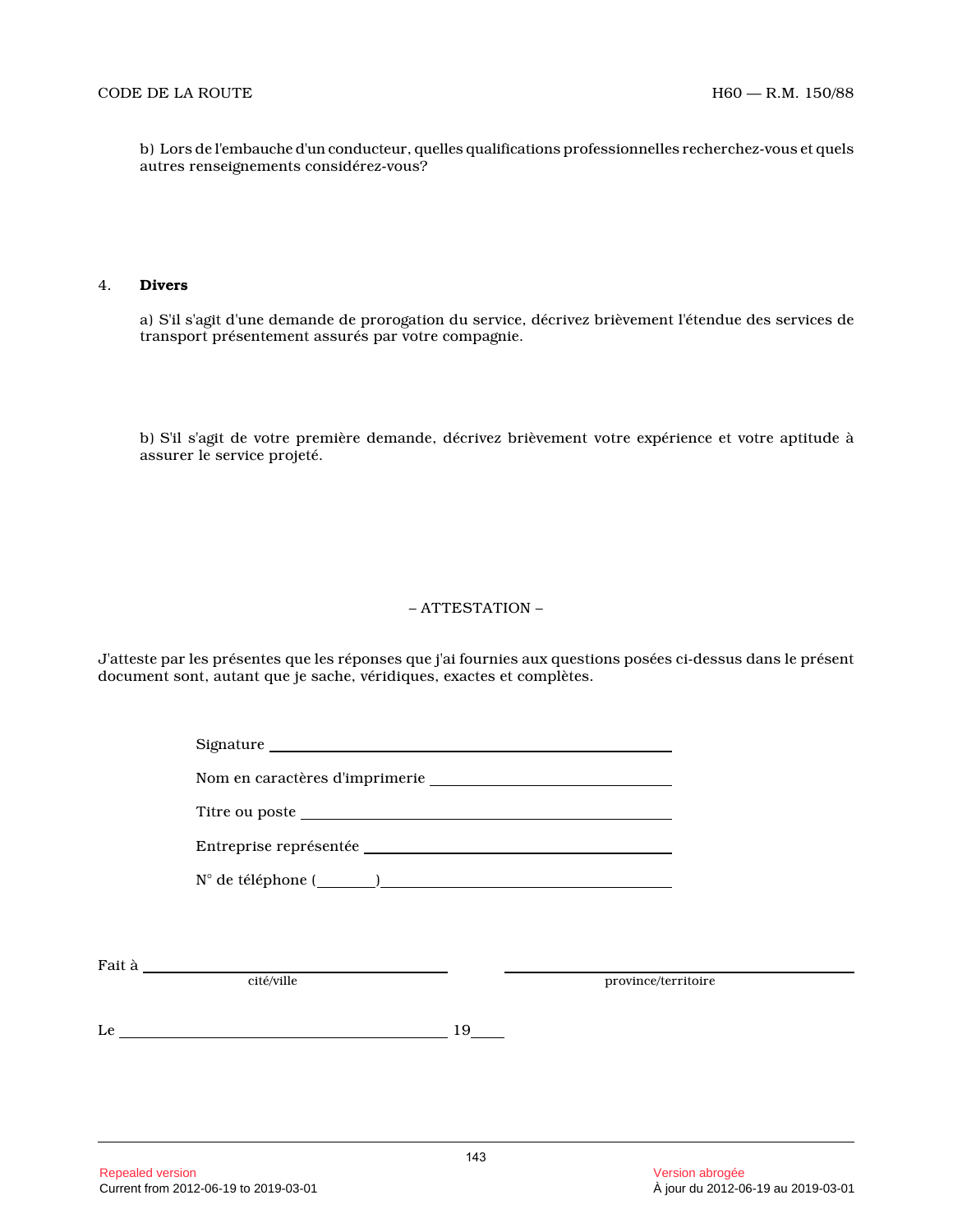#### Formule 4 (Article 4)

## CERTIFICAT D'APPUI (CAMION)

## PRIÈRE DE RÉPONDRE COMPLÈTEMENT À TOUTES LES QUESTIONS. RÉPONDRE **OUI**, **NON**, **SANS OBJET** (S/O), OU **EXPLIQUER**, LE CAS ÉCHÉANT.

La présente constitue une attestation d'appui à la demande d'autorisation d'exploitation présentée par :

NOM :

ADRESSE :

## **A. AUTEUR DE L'APPUI**

1. Nom du particulier :

2. Poste au sein de l'entreprise :

- 3. Nom au complet de l'entreprise pour laquelle il travaille :
- 4. Adresse :
- 5. Numéro de téléphone : ( )
- 6. Pour le présent trafic :
	- (i) Quel pourcentage des expéditions de votre entreprise sont effectuées par ce transporteur? 60%

(ii) Quel pourcentage des sommes affectées aux expéditions votre entreprise verse-t-elle au transporteur? %

- 7. Adresse du siège social :
- 8. N° de téléphone : (\_\_\_\_\_)
- 9. Êtes-vous un expéditeur ou un consignataire?

## **B. NATURE DE L'APPUI**

1. a) Décrivez le trafic que vous entendez offrir au requérant.

| Marchandises | Point de départ | Destination | Volume (par jour, par<br>semaine ou par mois) | (Par<br>voyage) |
|--------------|-----------------|-------------|-----------------------------------------------|-----------------|
|              |                 |             |                                               |                 |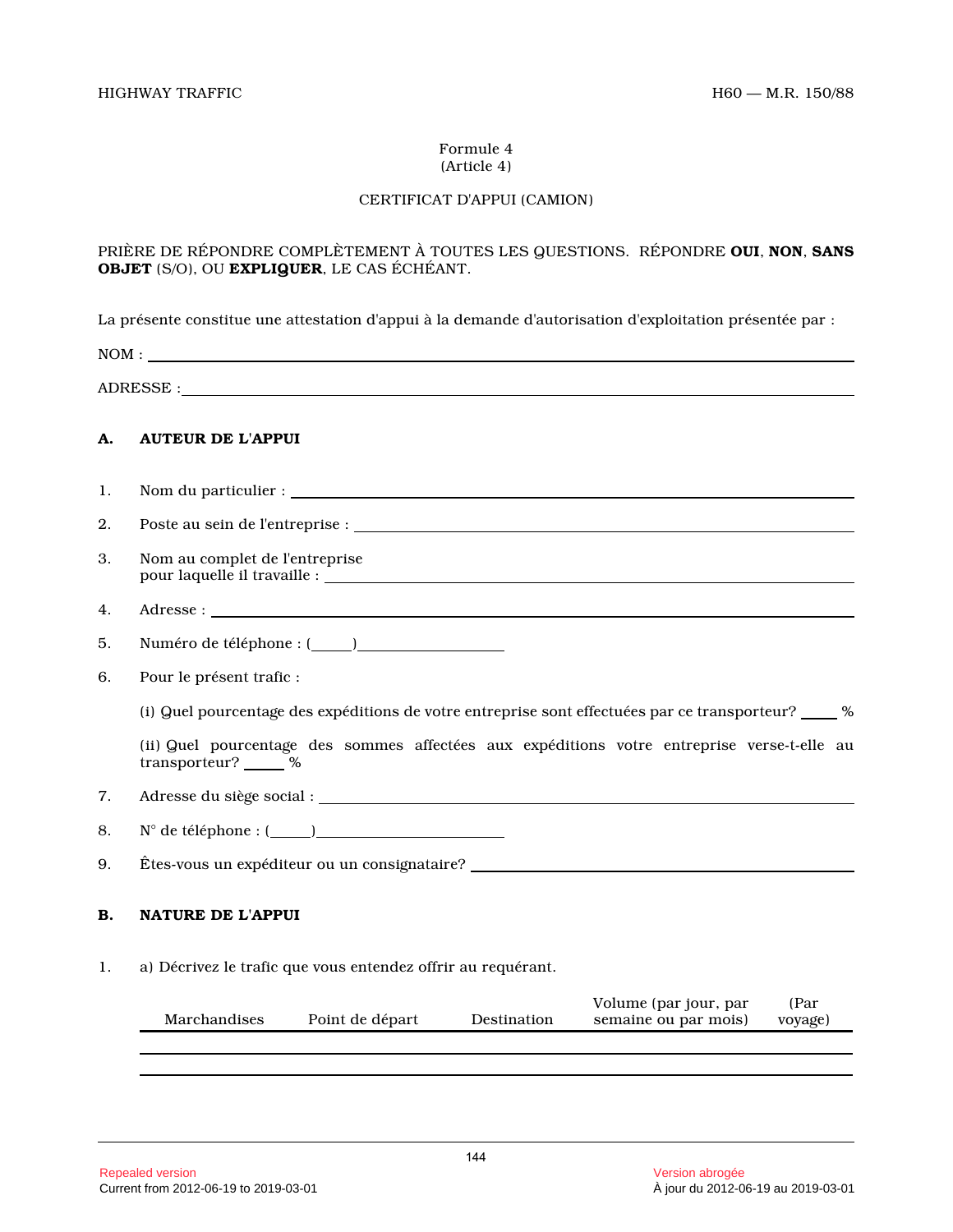b) Prévoyez-vous des fluctuations du volume au cours des 12 prochains mois? Dans l'affirmative, préciser :

## 2. Le service dont vous avez besoin est-il:

|                                  | saisonnier?                                       |  | régulier?                        |
|----------------------------------|---------------------------------------------------|--|----------------------------------|
|                                  | assuré suivant le bon<br>plaisir du transporteur? |  | sur demande?                     |
| $\begin{array}{ccc} \end{array}$ | pour des charges complètes? [ ]                   |  | pour des marchandises emballées? |
| $\begin{array}{ccc} \end{array}$ | pour des charges partielles? [ ]                  |  | pour des marchandises en vrac?   |
| $\Box$                           | assujetti à des considérations de temps?          |  |                                  |

Déscription :

3. a) Quel type de matériel est nécessaire pour transporter vos marchandises?

|  | véhicules à trémie de chargement | $\mathbf{1}$ | véhicules à air comprimé        |
|--|----------------------------------|--------------|---------------------------------|
|  | véhicules citernes               |              | fourgon à température contrôlée |
|  | remorques surélevées             |              | fourgons ordinaires             |
|  | remorques basses                 |              | Autres (préciser)               |

b) Le requérant possède-t-il le type de matériel susceptible de répondre à vos besoins en matière de transport? Préciser :

4. Indiquer le mode de transport utilisé :

|    |                                     | Actuellement | Si la demande<br>est accordée |
|----|-------------------------------------|--------------|-------------------------------|
| a) | Transport ferroviaire               | %            | %                             |
|    | b) Transporteur routier de location | %            | %                             |
| C) | Transporteur routier à contrat      | %            | %                             |
| d) | Véhicule vous appartenant           | %            | %                             |
| e) | Autre (préciser)                    | %            | %                             |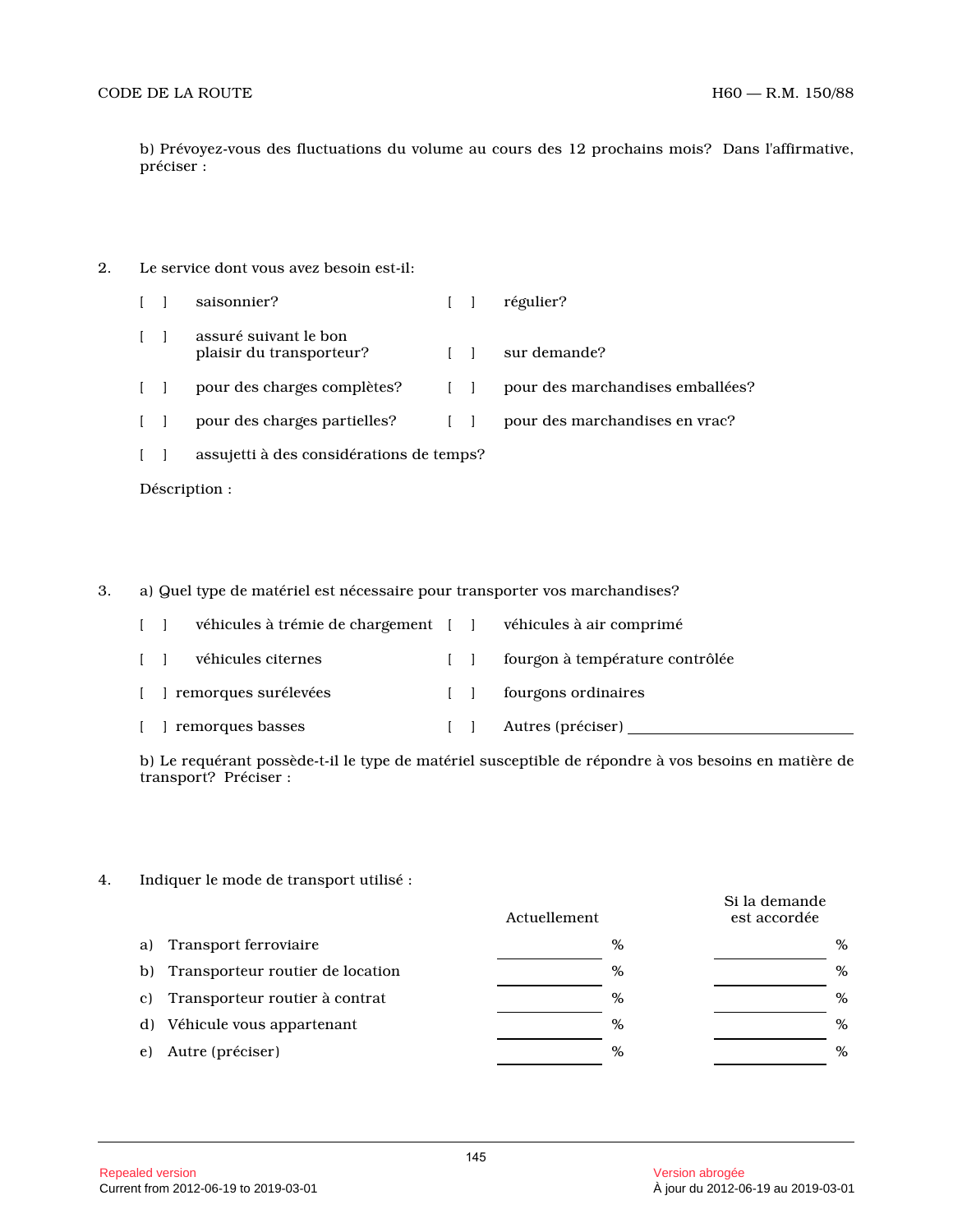### HIGHWAY TRAFFIC H60 — M.R. 150/88

# **C. RECOURS AUX TRANSPORTEURS DÉJÀ TITULAIRES D'AUTORISATION**

1. a) Nommez les transporteurs auxquels vous avez eu recours dans le passé et ceux auxquels vous avez recours présentement :

|    | N° DE TÉLÉPHONE<br><b>NOM</b><br>ADRESSE                                                                                                       |
|----|------------------------------------------------------------------------------------------------------------------------------------------------|
|    | Au cours des deux dernières années :                                                                                                           |
|    |                                                                                                                                                |
|    | À l'heure actuelle :                                                                                                                           |
|    | b) Avez-vous des plaintes à formuler relativement aux services assurés par les transporteurs<br>susmentionnés?<br>1 Oui<br>$\lceil$ 1 Non<br>L |
|    | Dans l'affirmative, préciser :                                                                                                                 |
|    |                                                                                                                                                |
| 2. | Avez-vous l'intention de recourir aux services du requérant pour des voyages aller-retour?<br>$[$ $]$ Oui<br>$\mathbf{r}$<br>1 Non             |
|    | Dans l'affirmative, préciser dans quelle mesure :                                                                                              |
| 3. | Les transporteurs mentionnés à l'alinéa C1 ci-dessus font-ils des démarches auprès de vous pour                                                |
|    | obtenir votre clientèle?<br>1 Oui<br>1 Non<br>$\mathbf{L}$                                                                                     |
|    | Dans l'affirmative, préciser :                                                                                                                 |
|    |                                                                                                                                                |
| 4. | Appuyez-vous la présente demande en raison des tarifs du requérant ou en raison de l'ampleur des<br>services qu'il projette d'assurer?         |
|    | tarifs<br>ampleur des services<br>[ ] autres raisons<br>$\mathbf{L}$<br>L<br>-1<br>1                                                           |
|    | Expliquer :                                                                                                                                    |
|    |                                                                                                                                                |
| 5. | Avez-vous déjà eu recours aux services du requérant?<br>] Oui<br>1 Non<br>$\mathbf{r}$<br>$\blacksquare$                                       |
|    | Dans l'affirmative, à quelles fins? Expliquer :                                                                                                |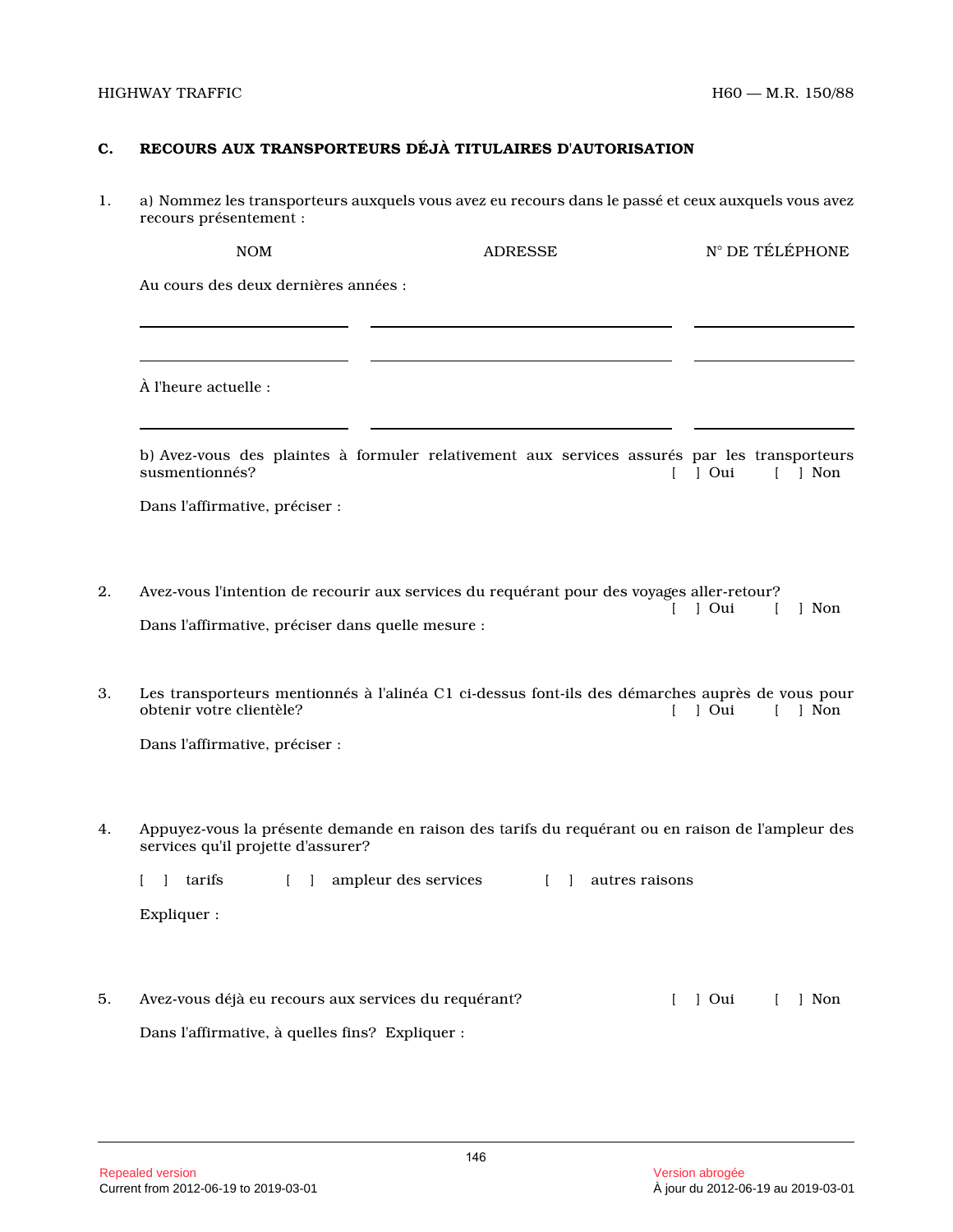#### $\text{CODE DE LA ROUTE}$   $\text{H60} - \text{R.M. } 150/88$

- 6. Si la demande est accordée, quels avantages en retirera votre entreprise?
- 7. Si une autorisation temporaire est demandée, préciser les circonstances rendant nécessaires l'octroi immédiat de l'autorisation et les raisons pour lesquelles les autres transporteurs ont refusé d'assure r ce service :

#### **D. ENGAGEMENT DE L'AUTEUR DE L'APPUI**

Je, soussigné, m'engage à assister personnellement, ou par l'entremise d'un de mes représentants compétents, à toute audience publique convoquée par la Commission relativement à la présente demande pour y fournir des témoignages ou des éléments de preuve documentaires au soutien de la demande.

En cas de retrait ou de modification de quelque façon que ce soit de mon appui à la présente demande, je m'engage à en informer sans tarder la Commission immédiatement et de lui fournir les motifs de ma décision.

J'atteste par les présentes que j'ai personnellement répondu aux questions qui précèdent et que les renseignements que j'ai fournis sont, autant que je sache, véridiques, exacts et complets. J'atteste également que j'ai plein pouvoir pour remplir le présent engagement.

Signature :

Fait à

cité/ville province/territoire

Le 19

Nom en lettres moulées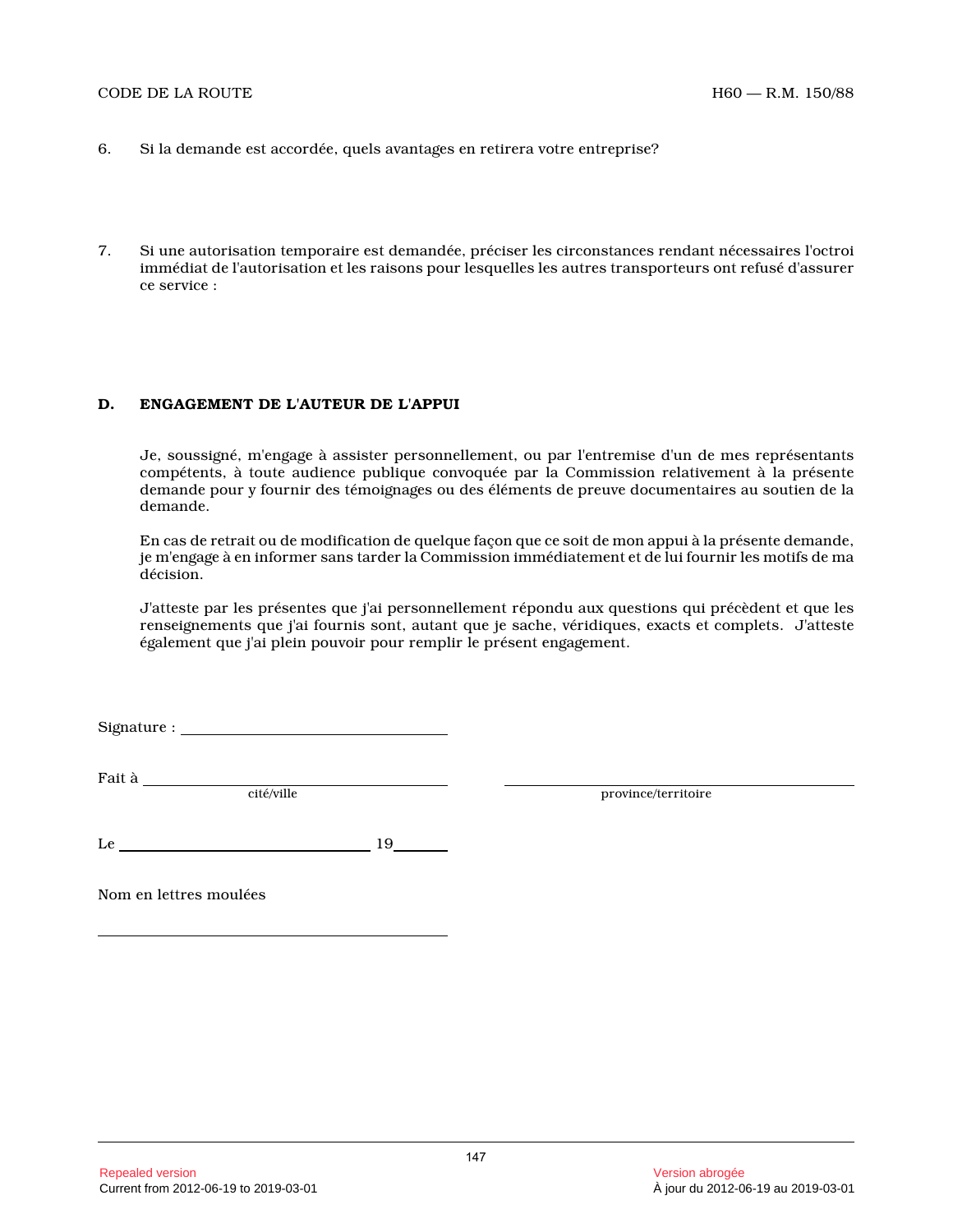#### Formule 5 (Article 4)

## CERTIFICAT D'APPUI (AUTOBUS)

## PRIÈRE DE RÉPONDRE COMPLÈTEMENT À TOUTES LES QUESTIONS. RÉPONDRE **OUI**, **NON**, **SANS OBJET** (S/O), OU **EXPLIQUER**, LE CAS ÉCHÉANT.

La présente constitue une attestation d'appui à la demande d'autorisation d'exploitation présentée par :

NOM :

ADRESSE :

## **A. AUTEUR DE L'APPUI**

1. Nom du particulier :

2. Poste au sein de l'entreprise :

- 3. Nom au complet de l'entreprise pour laquelle il travaille :
- 4. Adresse :
- 5. Numéro de téléphone : ( )
- 6. Pour le présent trafic :
	- (i) Quel pourcentage des trajets de votre entreprise sont effectués par ce transporteur? 6 %

(ii) Quel pourcentage des sommes affectées aux trajets votre entreprise verse-t-elle au transporteur? 6

- 7. Adresse du siège social :
- 8. N° de téléphone : (\_\_)

## **B. NATURE DE L'APPUI**

1. a) Décrivez le trafic que vous entendez offrir au requérant.

| Marchandises | Point de départ | Destination | Volume (par jour, par<br>semaine ou par mois) | (Par<br>voyage) |  |  |  |
|--------------|-----------------|-------------|-----------------------------------------------|-----------------|--|--|--|
| Messagerie : |                 |             |                                               |                 |  |  |  |
| Passagers :  |                 |             |                                               |                 |  |  |  |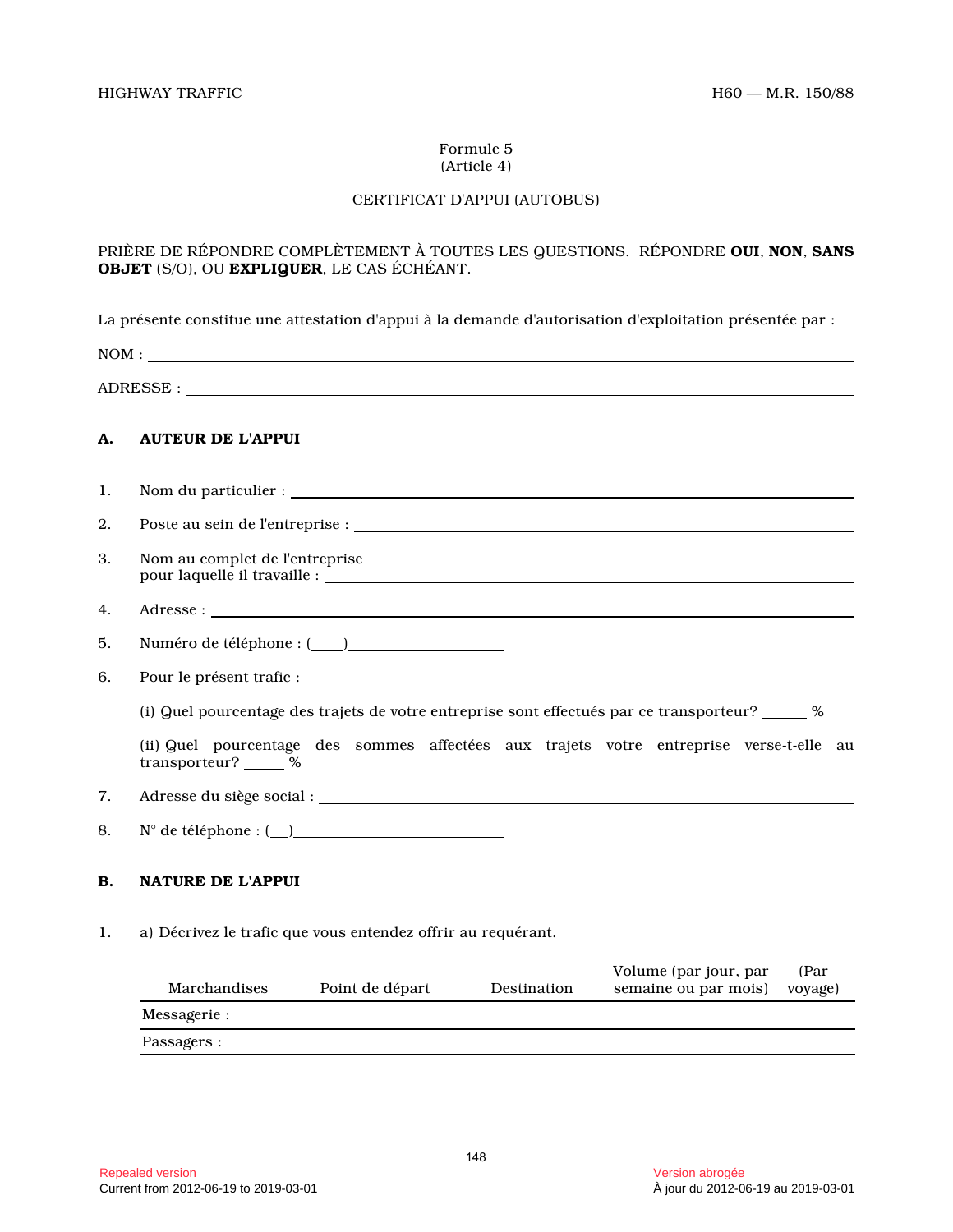b) Prévoyez-vous des fluctuations du volume au cours des 12 prochains mois?

Dans l'affirmative, préciser :

- 2. Le service dont vous avez besoin est-il:
	- [ ] saisonnier? [ ] régulier?
	- [ ] assuré suivant le bon [ ] plaisir du transporteur?
	- [ ] pour des voyages nolisés?

Déscription :

3. a) Quel type de matériel est nécessaire pour transporter les passagers ou les envois, ou les deux :

b) Le requérant possède-t-il le type de matériel susceptible de répondre à vos besoins en matière de transport? Préciser :

4. Indiquer le mode de transport utilisé :

|    |                                     | Actuellement | Si la demande<br>est accordée |
|----|-------------------------------------|--------------|-------------------------------|
|    | a) Transport ferroviaire            | %            | %                             |
|    | b) Transporteur routier de location | %            | %                             |
| C) | Véhicule vous appartenant           | %            | %                             |
|    | d) Autre (préciser)                 | %            | %                             |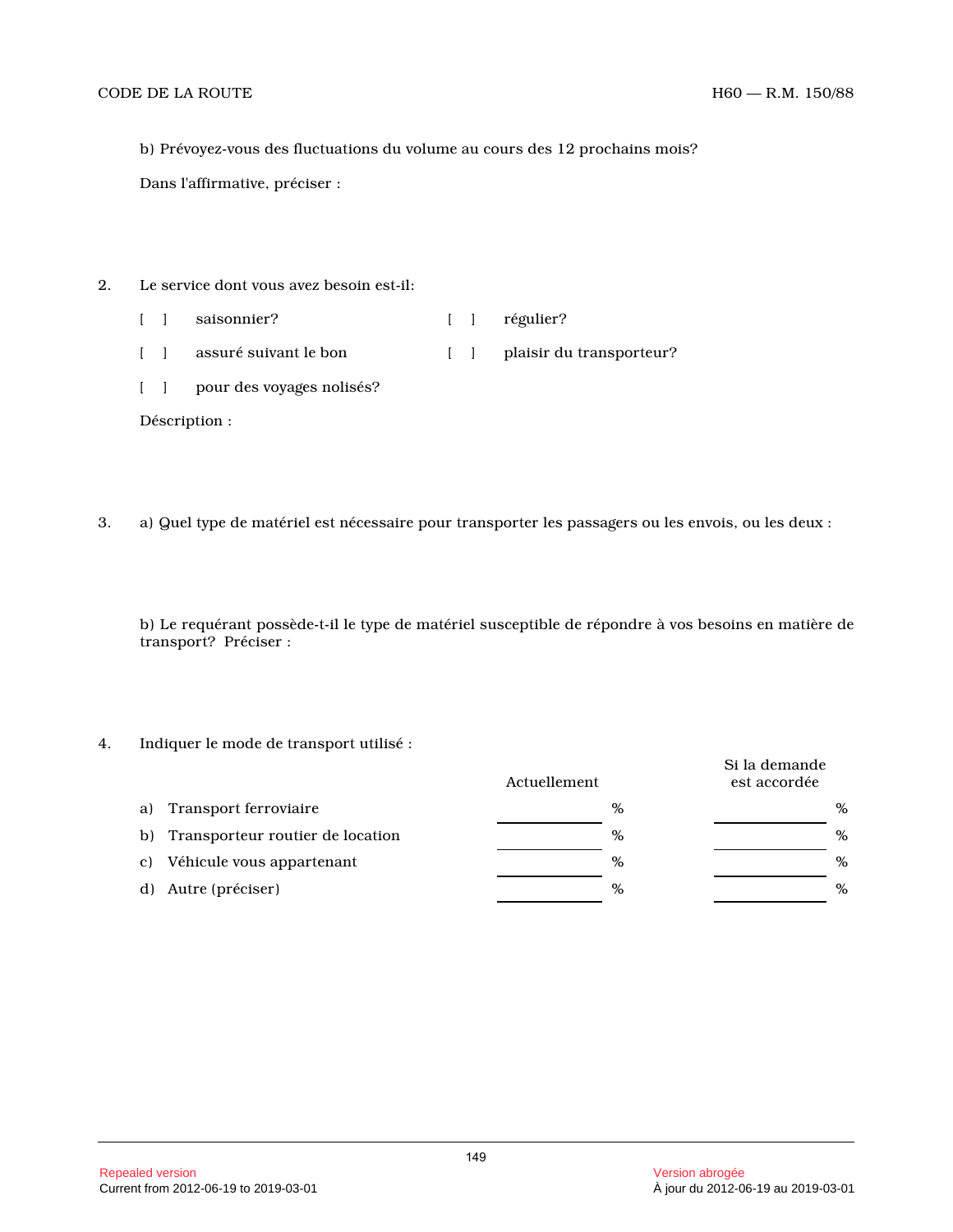### HIGHWAY TRAFFIC **H60** — M.R. 150/88

# **C. RECOURS AUX TRANSPORTEURS DÉJÀ TITULAIRES D'AUTORISATION**

1. a) Nommez les transporteurs auxquels vous avez eu recours dans le passé et ceux auxquels vous avez recours présentement :

| <b>NOM</b>                           | <b>ADRESSE</b>                                                                               | N° DE TÉLÉPHONE |
|--------------------------------------|----------------------------------------------------------------------------------------------|-----------------|
| Au cours des deux dernières années : |                                                                                              |                 |
|                                      |                                                                                              |                 |
| À l'heure actuelle :                 |                                                                                              |                 |
| susmentionnés?                       | b) Avez-vous des plaintes à formuler relativement aux services assurés par les transporteurs | l Oui<br>Non    |
| Dans l'affirmative, préciser :       |                                                                                              |                 |

- 2. Si la demande d'autorisation du requérant est accordée, dans quelle mesure entendez-vous recourir à ses services?
- 3. Appuyez-vous la présente demande en raison des tarifs du requérant ou en raison de l'ampleur des services qu'il projette d'assurer?
	- [ ] tarifs [ ] ampleur des services [ ] autres raisons

| Expliquer : |  |
|-------------|--|
|-------------|--|

- 4. Avez-vous déjà eu recours aux services du requérant? [ ] Oui [ ] Non Dans l'affirmative, à quelles fins? Expliquer :
- 5. Si la demande est accordée, quels avantages en retirera votre entreprise?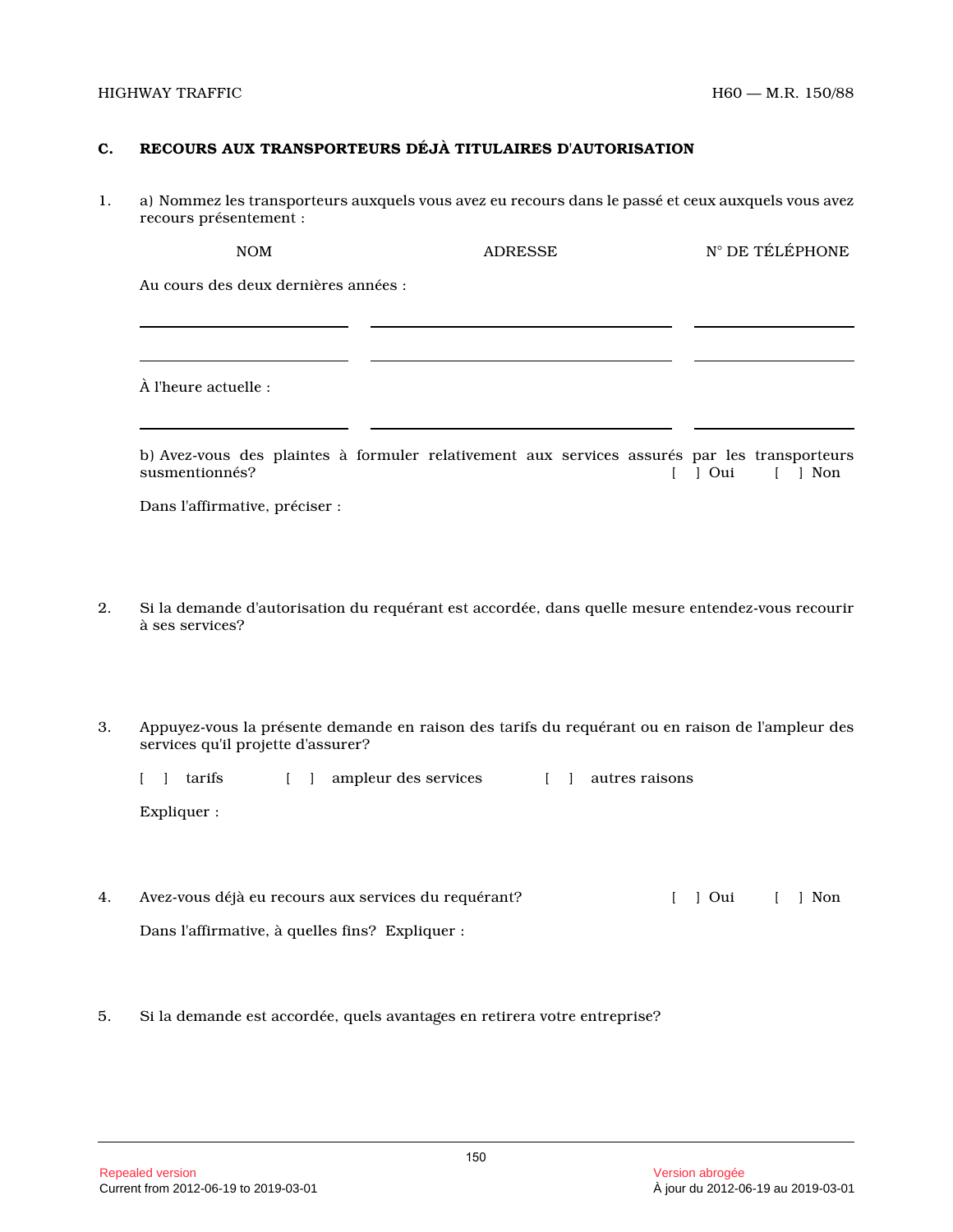6. Si une autorisation temporaire est demandée, préciser les circonstances rendant nécessaires l'octroi immédiat de l'autorisation et les raisons pour lesquelles les autres transporteurs ont refusé d'assure r ce service :

## **D. ENGAGEMENT DE L'AUTEUR DE L'APPUI**

Je, soussigné, m'engage à assister personnellement, ou par l'entremise d'un de mes représentants compétents, à toute audience publique convoquée par la Commission relativement à la présente demande pour y fournir des témoignages ou des éléments de preuve documentaires au soutien de la demande.

En cas de retrait ou de modification de quelque façon que ce soit de mon appui à la présente demande, je m'engage à en informer sans tarder la Commission immédiatement et de lui fournir les motifs de ma décision.

J'atteste par les présentes que j'ai personnellement répondu aux questions qui précèdent et que les renseignements que j'ai fournis sont, autant que je sache, véridiques, exacts et complets. J'atteste également que j'ai plein pouvoir pour remplir le présent engagement.

Signature :

Fait à

cité/ville province/territoire

Le 19

Nom en lettres moulées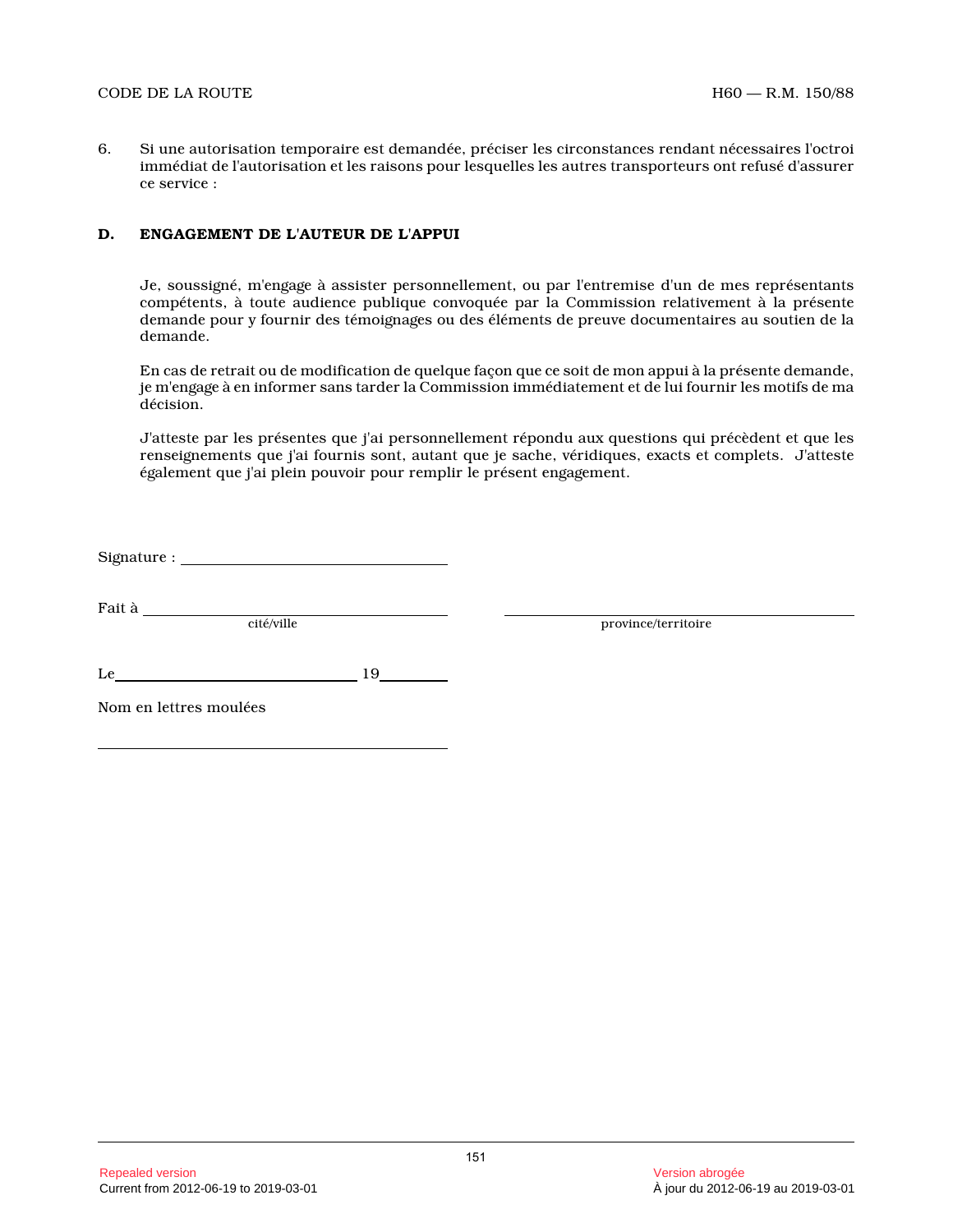#### Formule 6 (Article 4)

# CERTIFICAT D'APPUI (LOCATION INTERMUNICIPALE)

## PRIÈRE DE RÉPONDRE COMPLÈTEMENT À TOUTES LES QUESTIONS. RÉPONDRE **OUI**, **NON**, **SANS OBJET** (S/O), OU **EXPLIQUER**, LE CAS ÉCHÉANT.

La présente constitue une attestation d'appui à la demande d'autorisation d'exploitation présentée par :

NOM :

ADRESSE :

## **A. AUTEUR DE L'APPUI**

- 1. Nom du particulier :
- 2. Si l'appui est donné pour le compte d'une organisation ou d'une compagnie, indiquer le nom de l'organisation ou de la compagnie ainsi que le poste occupé au sein de celle-ci par l'auteur de l'appu i ou son titre.

| Compagnie/Organisation |  |
|------------------------|--|
|                        |  |
| Poste/Titre            |  |

3. Adresse de l'auteur de l'appui :

4. N° de téléphone : (\_\_\_\_)

# **B. NATURE DE L'APPUI**

- 1. Décrivez brièvement les raisons pour lesquelles vous appuyez la demande et joignez des copies des résolutions pertinentes si l'appui est donné par une organisation (ville, village, municipalité ou réserve indienne).
- 2. Le service que vous appuyé est-il :

[ ] saisonnier [ ] pendant toure l'année [ ] 24 heures par jour

Décrivez brièvement :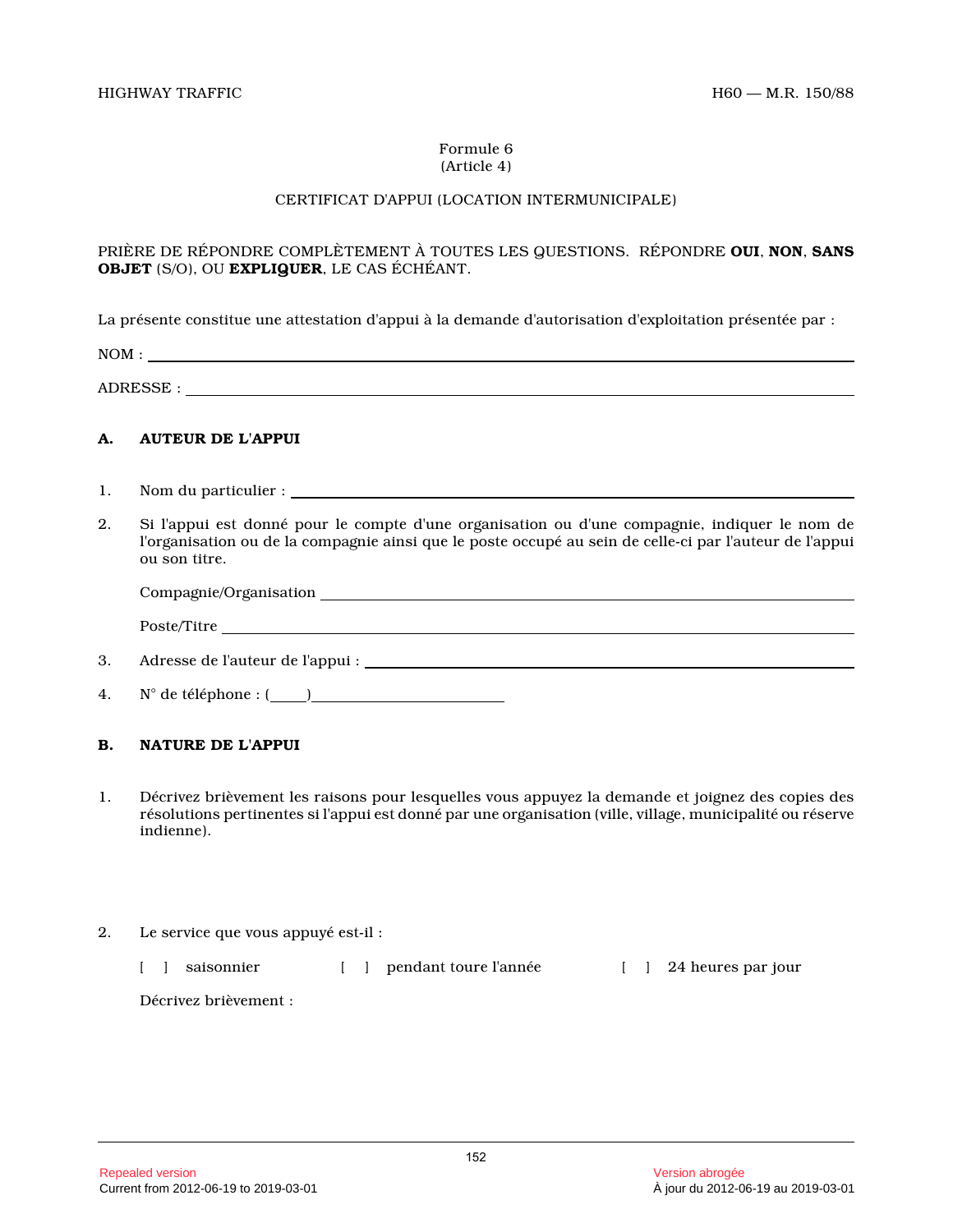- 3. Type de véhicule requis :
	- [ ] automobile
	- [ ] minibus (capacité d'au plus 11 passagers)
- 4. Nombre de véhicules requis :

### **C. RECOURS AUX EXPLOITANTS DE SERVICE DE LOCATION INTERMUNICIPALE DÉJÀ EXISTANTS DANS VOTRE RÉGION**

1. a) Nom(s) de l'exploitant (des exploitants)

b) Si des services de location sont présentement offerts dans votre région, donnez vos commentaires sur la qualité du service.

- 2. Si la demande d'autorisation d'exploitation du requérant est accordée, dans quelle mesure entendez-vous recourir à ses services?
- 3. Si la Commission approuve la demande d'autorisation du requérant, quels avantages en retirerez-vous, ou en retirera votre entreprise ou l'organisation que vous représentez?
- 4. Si une autorisation temporaire est demandée, précisez les circonstances rendant nécessaires l'octroi immédiat de l'autorisation et les raisons pour lesquelles les services déjà offerts par d'autres exploitants de service de location ne peuvent être utilisés.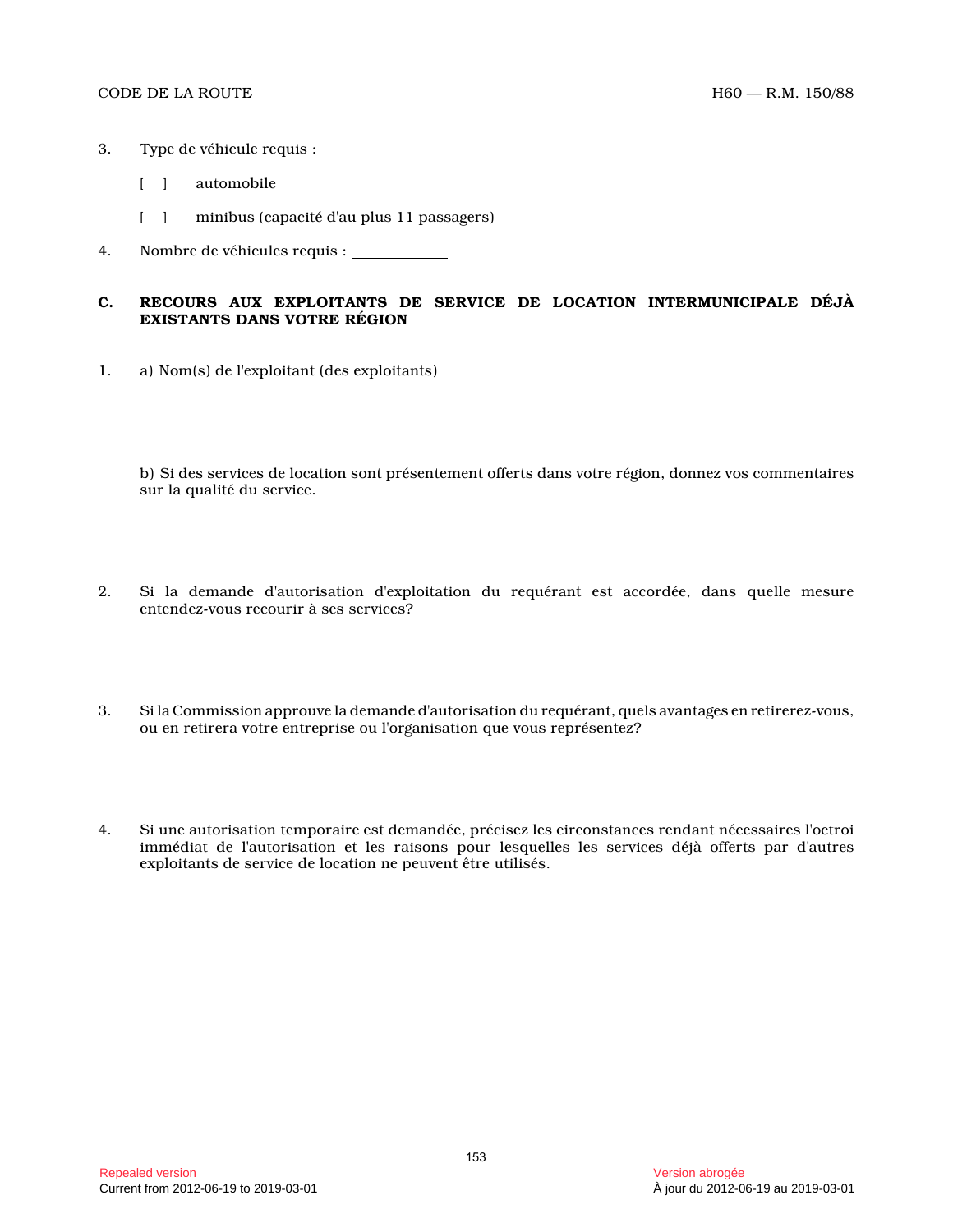## **D. ENGAGEMENT DE L'AUTEUR DE L'APPUI**

Je, soussigné, m'engage à assister personnellement, ou par l'entremise d'un de mes représentants compétents, à toute audience publique convoquée par la Commission relativement à la présente demande pour y fournir des témoignages ou des éléments de preuve documentaires au soutien de la demande.

En cas de retrait ou de modification de quelque façon que ce soit de mon appui à la présente demande, je m'engage à en informer sans tarder la Commission immédiatement et de lui fournir les motifs de ma décision.

J'atteste par les présentes que j'ai personnellement répondu aux questions qui précèdent et que les renseignements que j'ai fournis sont, autant que je sache, véridiques, exacts et complets. J'atteste également que j'ai plein pouvoir pour remplir le présent engagement.

Signature : the state of  $\sim$  state of  $\sim$  state of  $\sim$  state of  $\sim$  state of  $\sim$ 

Fait à

eité/ville province/territoire province/territoire

Le 19 19

Nom en lettres moulées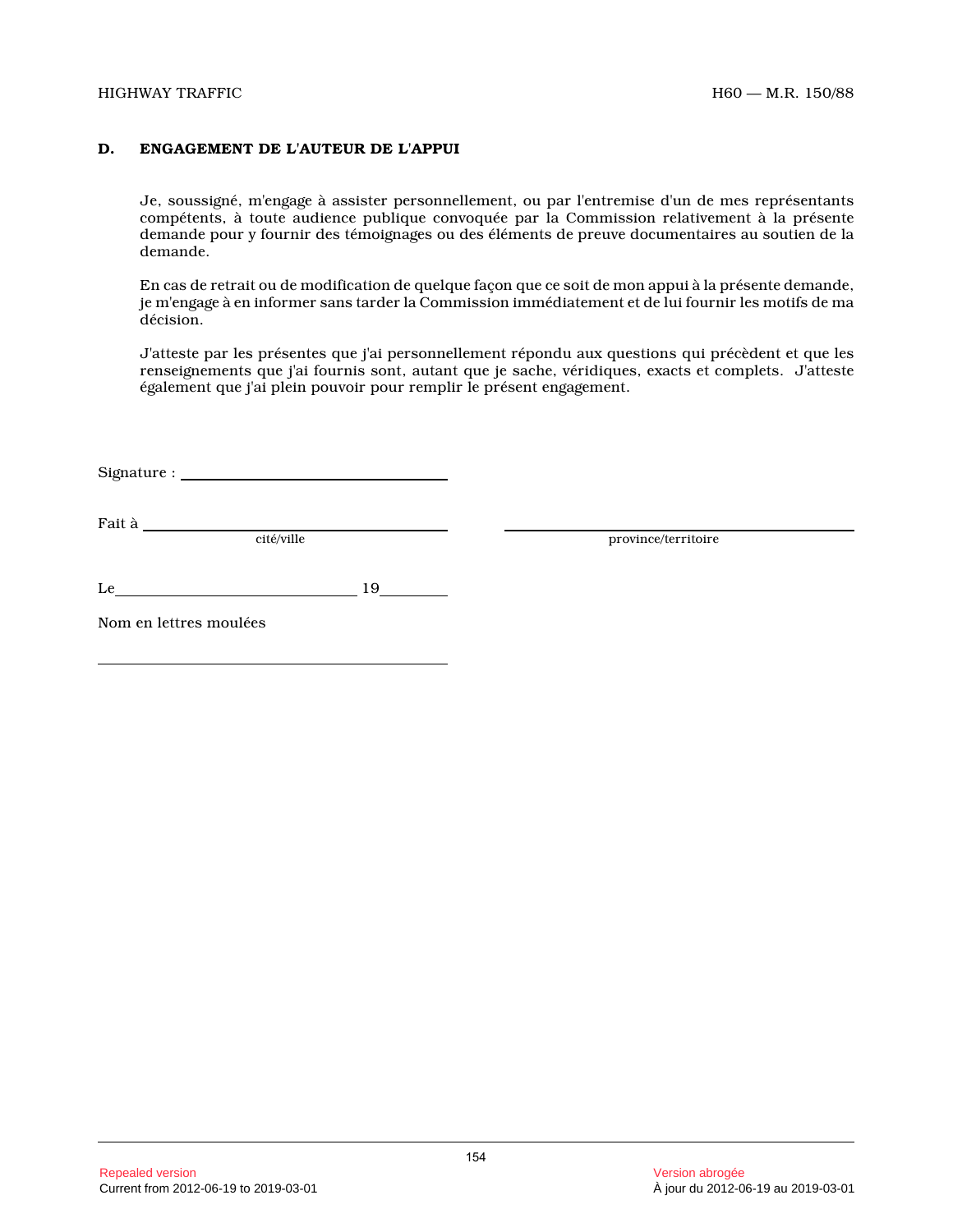# Formule 6.1

Abrogée.

R.M. 87/89; 29/93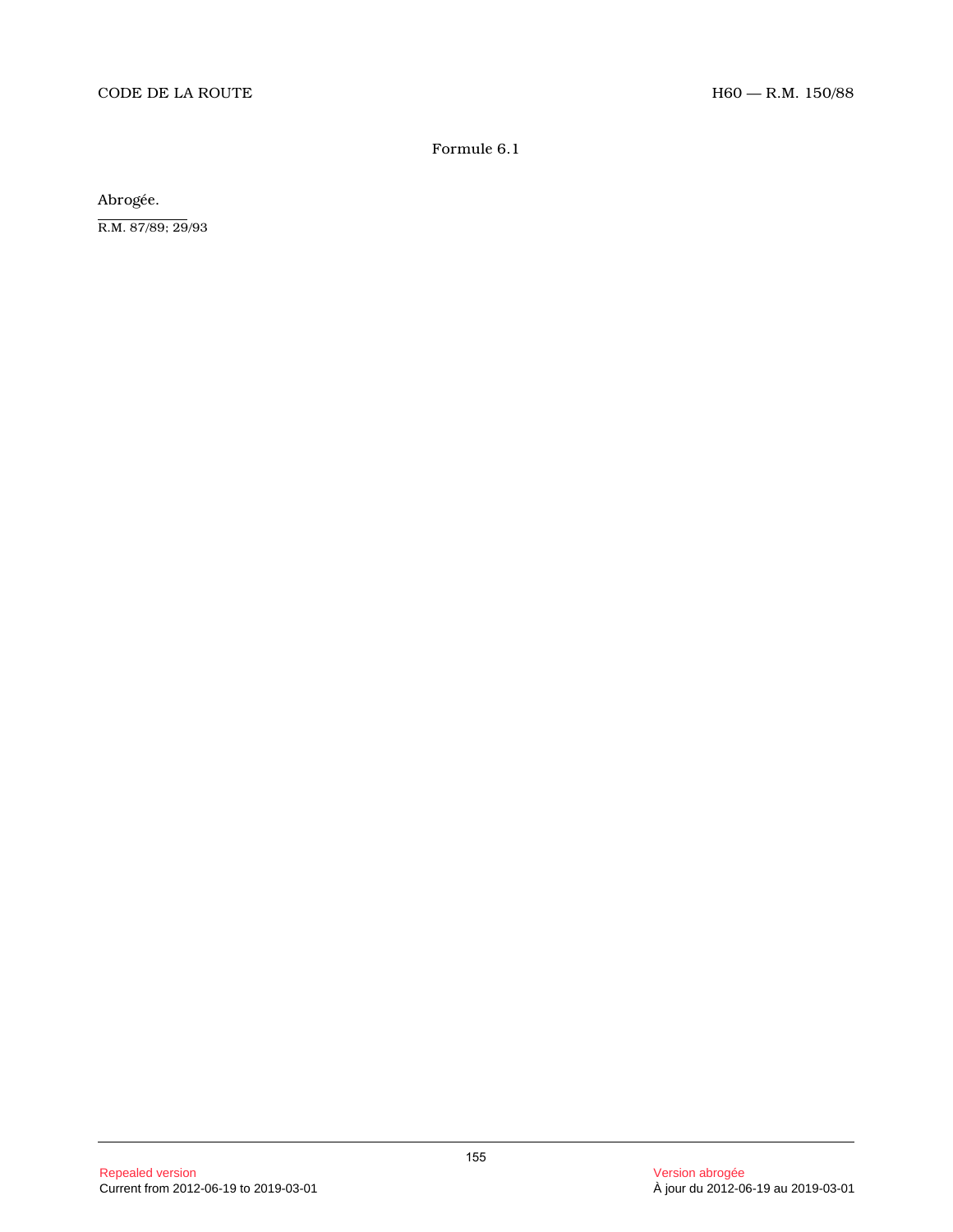#### Formule 7 (Article 7)

### LA COMMISSION DU TRANSPORT ROUTIER DU MANITOBA AVIS D'INTENTION D'ACCORDER UNE(DES) AUTORISATION(S) D'EXPLOITATION

1. Demandes d'autorisation d'exploitation intraprovinciale et d'exploitation d'entreprise de transport par autocar

SACHEZ que la Commission du transport routier du Manitoba entend accorder les autorisations d'exploitation intraprovinciale ou les licenses d'exploitation d'entreprises extra-provinciales de transport par autocar qui suivent, à moins qu'une déclaration d'opposition visant la demande (pertinente) ne soit déposée auprès du fonctionnaire de la Commission responsable des documents, 301, rue Weston, bureau 200, Winnipeg (Manitoba), R3E 3H4, avant 16 h 30 le (jour) (mois) (année) :

| 1. | $N^{\circ}$ de dossier                     |                                                          |  |  |  |  |  |
|----|--------------------------------------------|----------------------------------------------------------|--|--|--|--|--|
|    |                                            |                                                          |  |  |  |  |  |
|    |                                            |                                                          |  |  |  |  |  |
|    | (Libellé de l'autorisation demandée)<br>1. |                                                          |  |  |  |  |  |
|    | 2.                                         |                                                          |  |  |  |  |  |
|    | Usagers ayant déposé leur appui            | Points de départ et de destination<br>du service demandé |  |  |  |  |  |
|    | (Nom et adresse de l'expéditeur)<br>1.     | de endroit) à<br>(endroit)                               |  |  |  |  |  |
|    | 2.                                         |                                                          |  |  |  |  |  |
| 2. | Dossier, etc.                              |                                                          |  |  |  |  |  |

Un droit de 50 \$ doit accompagner la déclaration d'opposition.

Aucune déclaration d'opposition ne sera acceptée après la date susmentionnée.

Une copie de la demande pertinente et des documents justificatifs est expédiée sans délai aux intimés.

Les intimés peuvent déposer auprès du fonctionnaire responsable des documents des déclaration supplémentaires et d'autres documents, certifiés conformes et exacts, dans les 14 jours de la réception de la copie de la demande et des documents justificatifs ou au plus tard le (jour) (mois) (année), si cette date est postérieure.

Si la Commission estime insuffisante la preuve déposée par un intimé en application de l'article 15 des Règles de procédure de la Commission, la déclaration d'opposition de l'intimé est rejetée. Les demandes à l'égard desquelles une déclaration d'opposition a été acceptée font l'objet d'une audience publique.

R.M. 279/89; 168/90; 29/93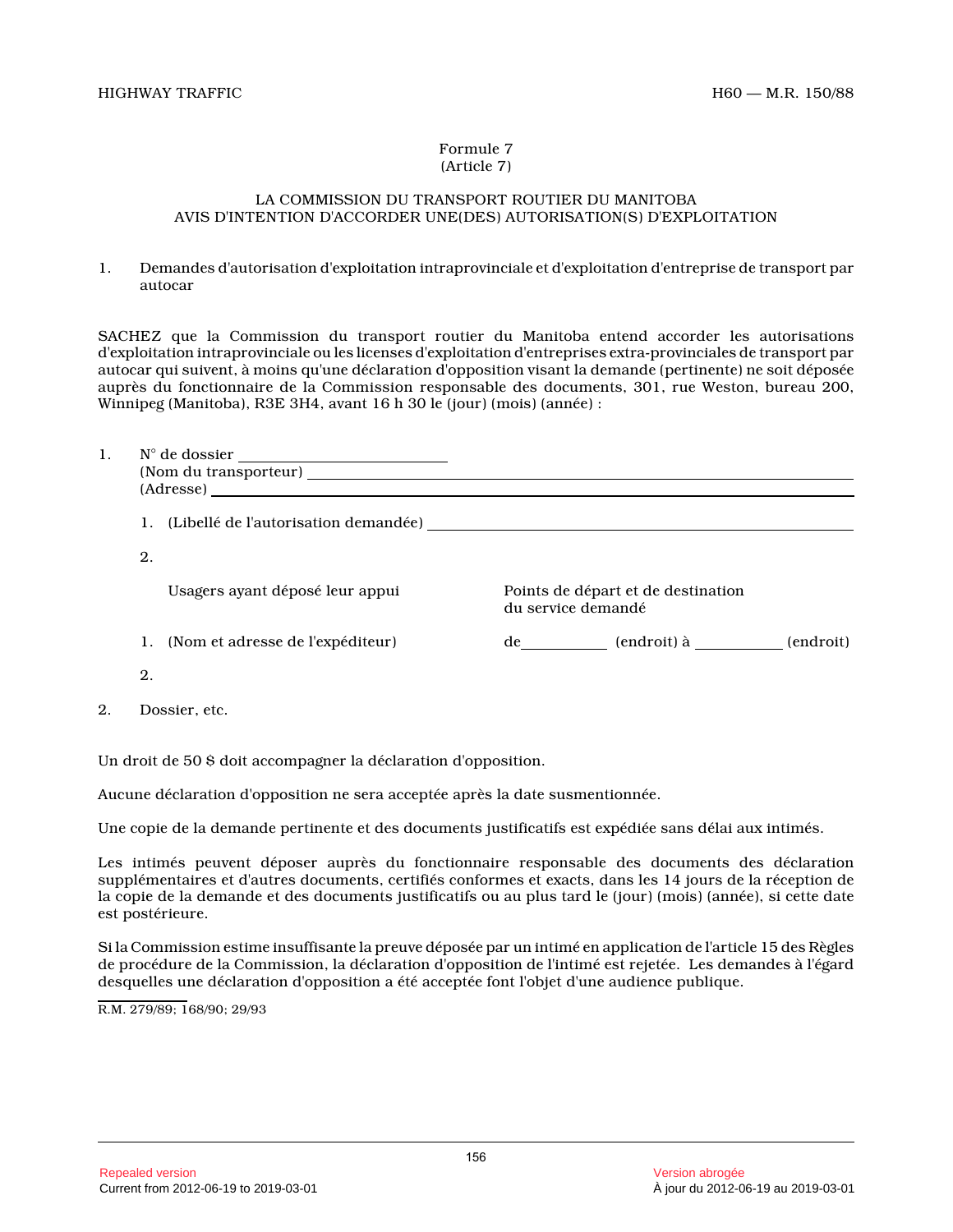### Formule 8 (Article 9)

### DÉCLARATION D'OPPOSITION D'UN INTIMÉ À UNE DEMANDE D'AUTORISATION D'EXPLOITATION (CAMION)

# REMPLIR AU COMPLET. **LES FORMULES INCOMPLÈTES PEUVENT ÊTRE REJETÉES.**

PRIÈRE DE JOINDRE UN DROIT DE 50 \$ POUR LE DÉPÔT DE LA DÉCLARATION.

| 1. |                                                                                                                                                                                                                                                                                                                                                                                                                                                          |
|----|----------------------------------------------------------------------------------------------------------------------------------------------------------------------------------------------------------------------------------------------------------------------------------------------------------------------------------------------------------------------------------------------------------------------------------------------------------|
|    |                                                                                                                                                                                                                                                                                                                                                                                                                                                          |
|    |                                                                                                                                                                                                                                                                                                                                                                                                                                                          |
|    |                                                                                                                                                                                                                                                                                                                                                                                                                                                          |
|    |                                                                                                                                                                                                                                                                                                                                                                                                                                                          |
|    | $N^{\circ} \text{ de téléphone}: \begin{tabular}{ c c c } \hline \multicolumn{3}{ c }{\textbf{a}} & \multicolumn{3}{ c }{\textbf{b}} \\ \hline \multicolumn{3}{ c }{\textbf{b}} & \multicolumn{3}{ c }{\textbf{b}} \\ \hline \multicolumn{3}{ c }{\textbf{b}} & \multicolumn{3}{ c }{\textbf{c}} & \multicolumn{3}{ c }{\textbf{d}} \\ \hline \multicolumn{3}{ c }{\textbf{b}} & \multicolumn{3}{ c }{\textbf{c}} & \multicolumn{3}{ c }{\textbf{d}} \\$ |
| 2. | Demande visée par l'opposition :                                                                                                                                                                                                                                                                                                                                                                                                                         |
|    |                                                                                                                                                                                                                                                                                                                                                                                                                                                          |
|    |                                                                                                                                                                                                                                                                                                                                                                                                                                                          |
|    |                                                                                                                                                                                                                                                                                                                                                                                                                                                          |
|    |                                                                                                                                                                                                                                                                                                                                                                                                                                                          |
| 3. | Précisez la partie de la demande d'autorisation sollicitée à laquelle vous vous opposez.                                                                                                                                                                                                                                                                                                                                                                 |

4. Quelle est l'autorisation dont vous êtes titulaire qui serait touchée ou susceptible de l'être par l'octroi de l'autorisation sollicitée dans la demande?

Joignez une copie de votre autorisation en indiquant les parties touchées.

5. a) Indiquer les volumes de trafic réalisés ou le nombre d'expéditions effectuées au cours des 12 mois précédents, conformément à l'autorisation décrite à l'article 4.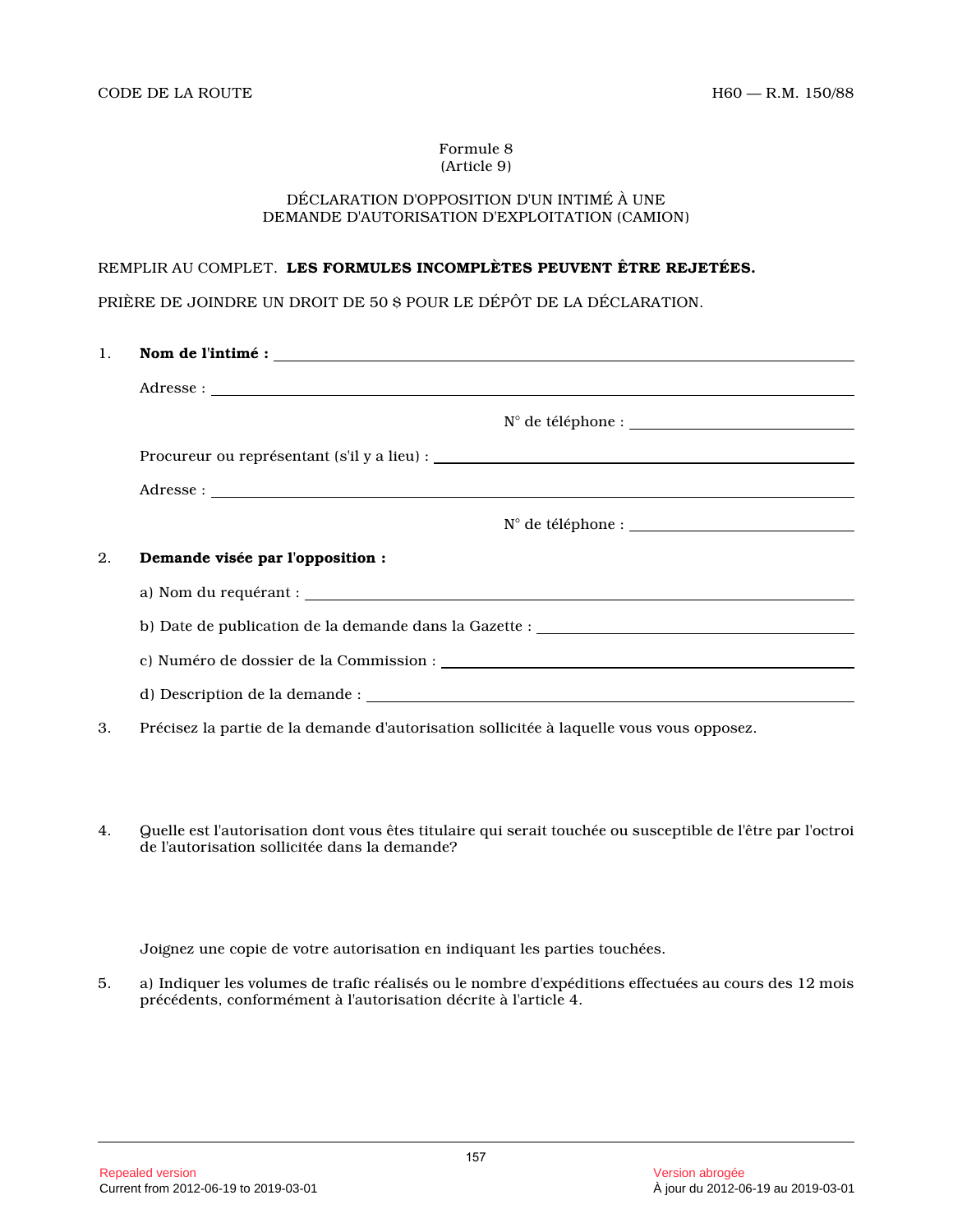b) Indiquez les volumes de trafic ou le nombre d'expéditions que vous prévoyez perdre si la Commission accorde la demande?

c) Donnez le nom des expéditeurs qui ont déposé leur appui à la demande et de qui vous avez sollicité du trafic au cours des 12 derniers mois.

- 6. Décrivez votre aptitude à assurer le service visé par la demande d'autorisation du requérant.
- 7. Énoncez les motifs sur lesquels vous fondez votre opposition à la demande; p. ex., s'il s'agit d'une demande d'autorisation d'exploitation interprovinciale, expliquez en quoi le service projeté n'améliorera pas la commodité du public; s'il s'agit d'une demande d'autorisation d'exploitation extra-provinciale, expliquez en quoi l'exploitation du requérant est susceptible d'être préjudiciable à l'intérêt public.

Des preuves documentaires supplémentaires sur l'effet de la création du service projeté peuvent être déposées auprès de la Commission dans les 14 jours de la réception d'une copie de la demande et des documents justificatifs ou dans les 35 jours de la date de la publication de la demande dans la Gazette, selon la plus tardive de ces deux dates.

### **Je n'ignore pas que la Commission peut rejeter sommairement la présente opposition si elle juge insuffisants la preuve et les renseignements fournis.**

Sur la foi des renseignements fournis ci-dessus, je m'oppose à la demande mentionnée aux présentes et je déclare avoir fourni, autant que je sache, des renseignements véridiques et exacts.

|                                                                                                                                 | Nom de l'intimé : $\frac{1}{2}$                                                   |  |
|---------------------------------------------------------------------------------------------------------------------------------|-----------------------------------------------------------------------------------|--|
|                                                                                                                                 | Nom de la personne qui a rempli la présente formule : ___________________________ |  |
|                                                                                                                                 | Poste:                                                                            |  |
|                                                                                                                                 |                                                                                   |  |
| $\text{Code postal}: \underline{\hspace{2.5cm} \qquad \hspace{2.5cm} \qquad \hspace{2.5cm} } \qquad \qquad \text{Code postal}:$ |                                                                                   |  |
|                                                                                                                                 |                                                                                   |  |
|                                                                                                                                 |                                                                                   |  |
|                                                                                                                                 |                                                                                   |  |
|                                                                                                                                 |                                                                                   |  |
|                                                                                                                                 |                                                                                   |  |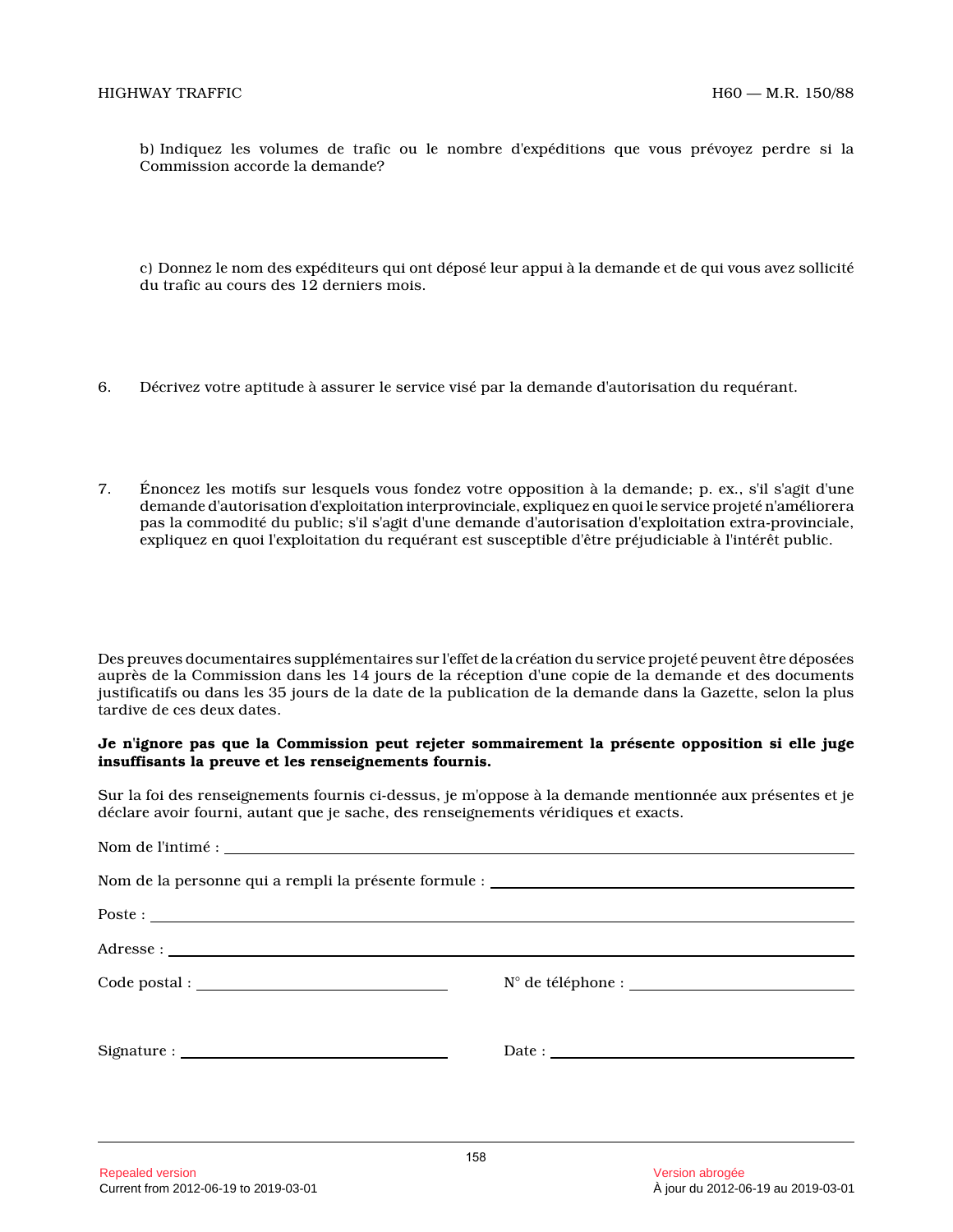# Formules 8.1 et 8.2

Abrogées.

R.M. 279/89; 29/93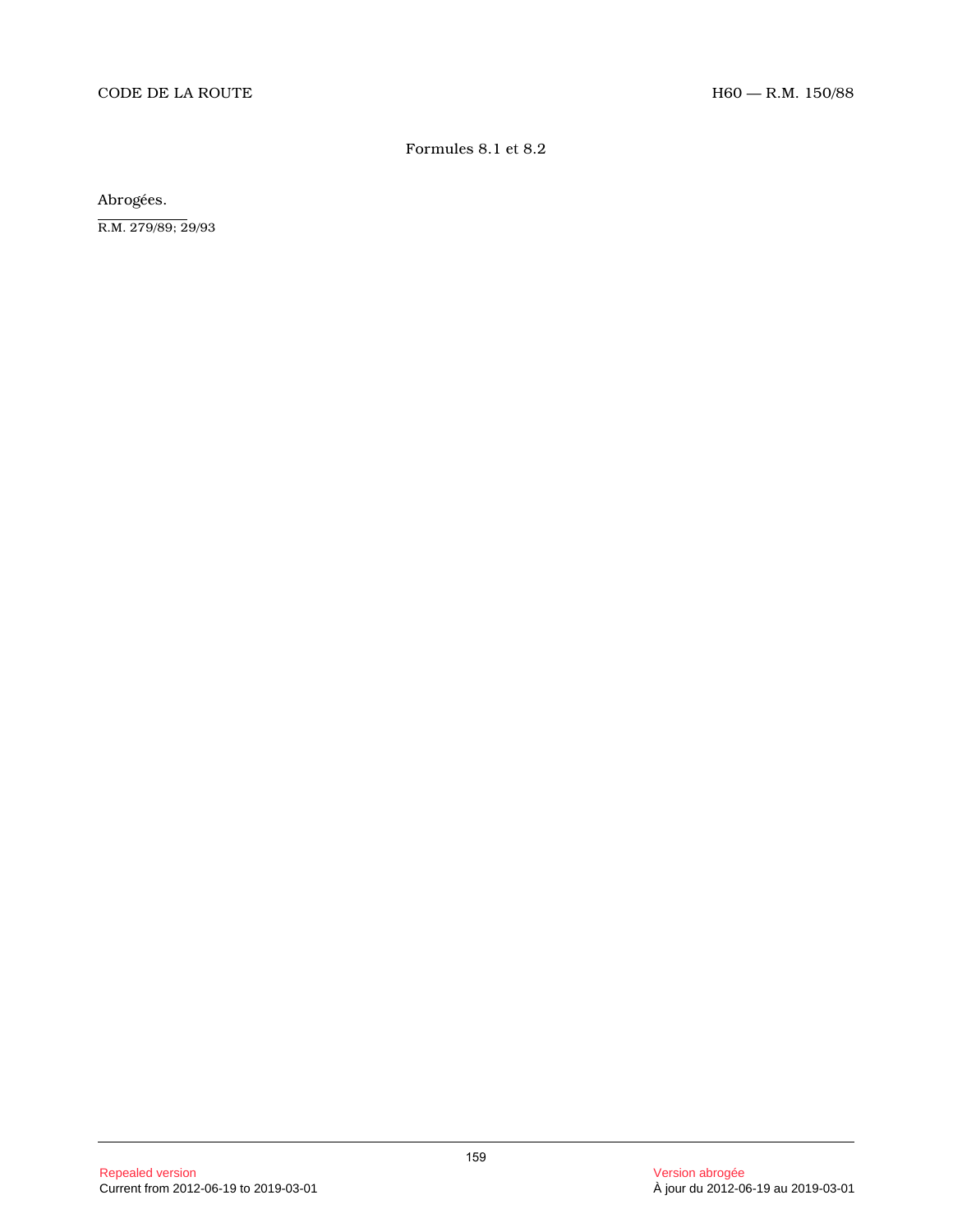#### Formule 9 (Article 9)

### DÉCLARATION D'OPPOSITION D'UN INTIMÉ À UNE DEMANDE D'AUTORISATION D'EXPLOITATION (AUTOBUS)

## REMPLIR AU COMPLET. **LES FORMULES INCOMPLÈTES PEUVENT ÊTRE REJETÉES.**

PRIÈRE DE JOINDRE UN DROIT DE 50 \$ POUR LE DÉPÔT DE LA DÉCLARATION.

| 1. |                                                                                                                                                                                                                                                                                                                                                                                                                                                         |
|----|---------------------------------------------------------------------------------------------------------------------------------------------------------------------------------------------------------------------------------------------------------------------------------------------------------------------------------------------------------------------------------------------------------------------------------------------------------|
|    |                                                                                                                                                                                                                                                                                                                                                                                                                                                         |
|    | $N^{\circ} \text{ de téléphone}: \begin{tabular}{ c c c } \hline \multicolumn{3}{ c }{\textbf{a}} & \multicolumn{3}{ c }{\textbf{b}} \\ \hline \multicolumn{3}{ c }{\textbf{b}} & \multicolumn{3}{ c }{\textbf{c}} & \multicolumn{3}{ c }{\textbf{d}} \\ \hline \multicolumn{3}{ c }{\textbf{b}} & \multicolumn{3}{ c }{\textbf{c}} & \multicolumn{3}{ c }{\textbf{d}} \\ \hline \multicolumn{3}{ c }{\textbf{b}} & \multicolumn{3}{ c }{\textbf{c}} &$ |
|    |                                                                                                                                                                                                                                                                                                                                                                                                                                                         |
|    |                                                                                                                                                                                                                                                                                                                                                                                                                                                         |
|    |                                                                                                                                                                                                                                                                                                                                                                                                                                                         |
| 2. | Demande visée par l'opposition :                                                                                                                                                                                                                                                                                                                                                                                                                        |
|    |                                                                                                                                                                                                                                                                                                                                                                                                                                                         |
|    |                                                                                                                                                                                                                                                                                                                                                                                                                                                         |
|    |                                                                                                                                                                                                                                                                                                                                                                                                                                                         |
|    |                                                                                                                                                                                                                                                                                                                                                                                                                                                         |
|    | 1000 - 1000 - 1000 - 1000 - 1000 - 1000 - 1000 - 1000 - 1000 - 1000 - 1000 - 1000 - 1000 - 1000 - 1000 - 1000                                                                                                                                                                                                                                                                                                                                           |

3. Précisez la partie de la demande d'autorisation sollicitée à laquelle vous vous opposez.

4. Quelle est l'autorisation dont vous êtes titulaire qui serait touchée ou susceptible de l'être par l'octroi de l'autorisation sollicitée dans la demande?

Joignez une copie de votre autorisation en indiquant les parties touchées.

5. a) Indiquer les volumes de messagerie réalisés ou le nombre de passagers transportés, ou les deux, au cours des 12 mois précédents, conformément à l'autorisation décrite à l'article 4.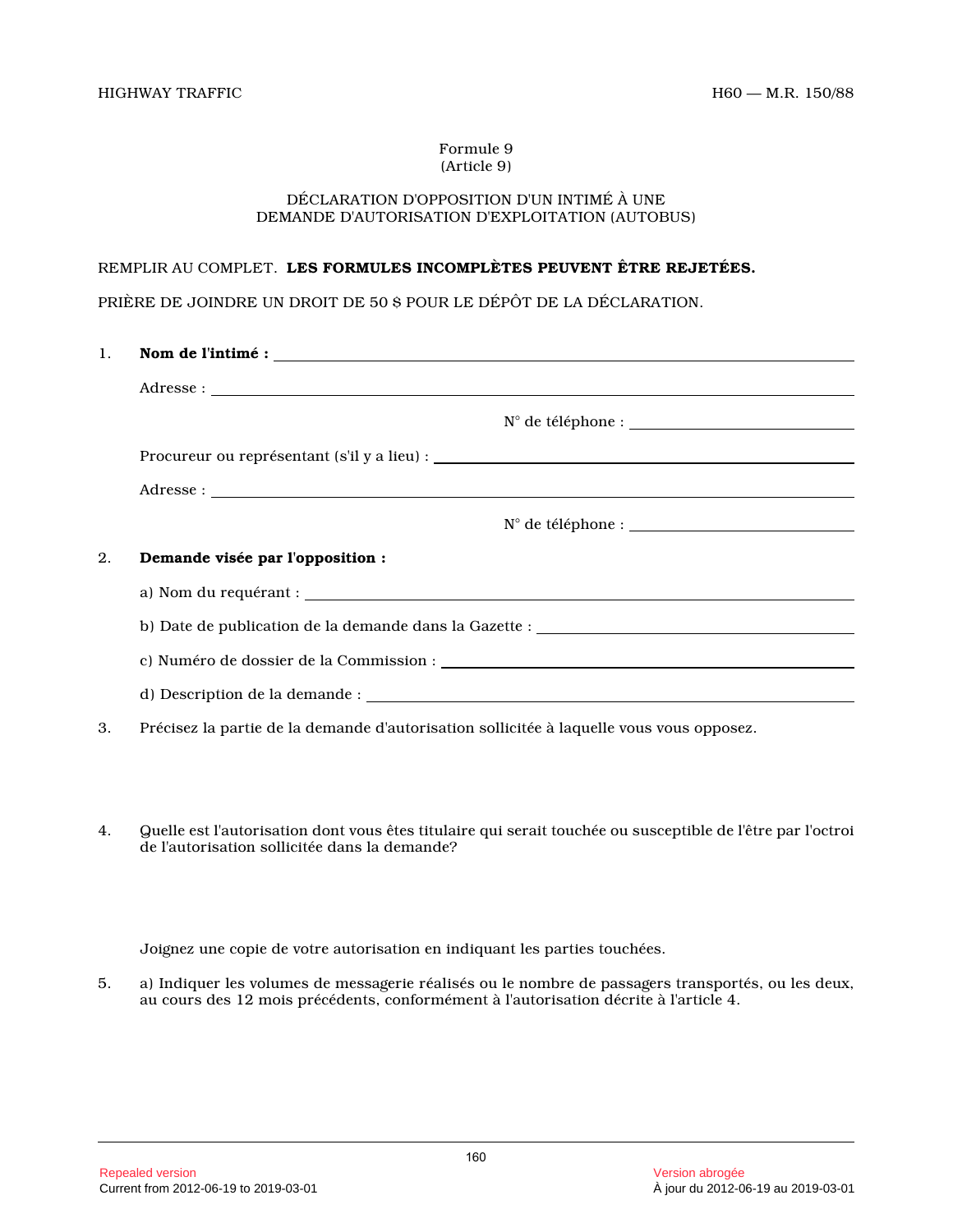b) Indiquez les volumes de messagerie ou le nombre de passagers que vous prévoyez perdre si la Commission accorde la demande?

c) Donnez le nom des usagers qui ont déposé leur appui à la demande et de qui vous avez sollicité du trafic au cours des 12 derniers mois.

- 6. Décrivez votre aptitude à assurer le service visé par la demande d'autorisation du requérant.
- 7. Énoncez les motifs sur lesquels vous fondez votre opposition à la demande; expliquez en quoi le service projeté n'améliorera pas la commodité du public.

Des preuves documentaires supplémentaires sur l'effet de la création du service projeté peuvent être déposées auprès de la Commission dans les 14 jours de la réception d'une copie de la demande et des documents justificatifs ou dans les 35 jours de la date de publication de la demande dans la Gazette, selon la plus tardive de ces deux dates.

### **Je n'ignore pas que la Commission peut rejeter sommairement la présente opposition si elle juge insuffisants la preuve et les renseignements fournis.**

Sur la foi des renseignements fournis ci-dessus, je m'oppose à la demande mentionnée aux présentes et je déclare avoir fourni, autant que je sache, des renseignements véridiques et exacts.

| $\text{Code postal}: \underline{\hspace{2.5cm}} \qquad \qquad \text{---} \qquad \qquad \text{---} \qquad \qquad \text{---} \qquad \qquad \text{---} \qquad \qquad \text{---} \qquad \qquad \text{---} \qquad \qquad \text{---} \qquad \qquad \text{---} \qquad \qquad \text{---} \qquad \qquad \text{---} \qquad \qquad \text{---} \qquad \qquad \text{---} \qquad \qquad \text{---} \qquad \qquad \text{---} \qquad \qquad \text{---} \qquad \qquad \text{---} \qquad \qquad \text{---} \qquad \qquad \text{---} \qquad \q$ |       |
|------------------------------------------------------------------------------------------------------------------------------------------------------------------------------------------------------------------------------------------------------------------------------------------------------------------------------------------------------------------------------------------------------------------------------------------------------------------------------------------------------------------------------|-------|
|                                                                                                                                                                                                                                                                                                                                                                                                                                                                                                                              |       |
|                                                                                                                                                                                                                                                                                                                                                                                                                                                                                                                              | Date: |
|                                                                                                                                                                                                                                                                                                                                                                                                                                                                                                                              |       |
|                                                                                                                                                                                                                                                                                                                                                                                                                                                                                                                              |       |
|                                                                                                                                                                                                                                                                                                                                                                                                                                                                                                                              |       |
| 161                                                                                                                                                                                                                                                                                                                                                                                                                                                                                                                          |       |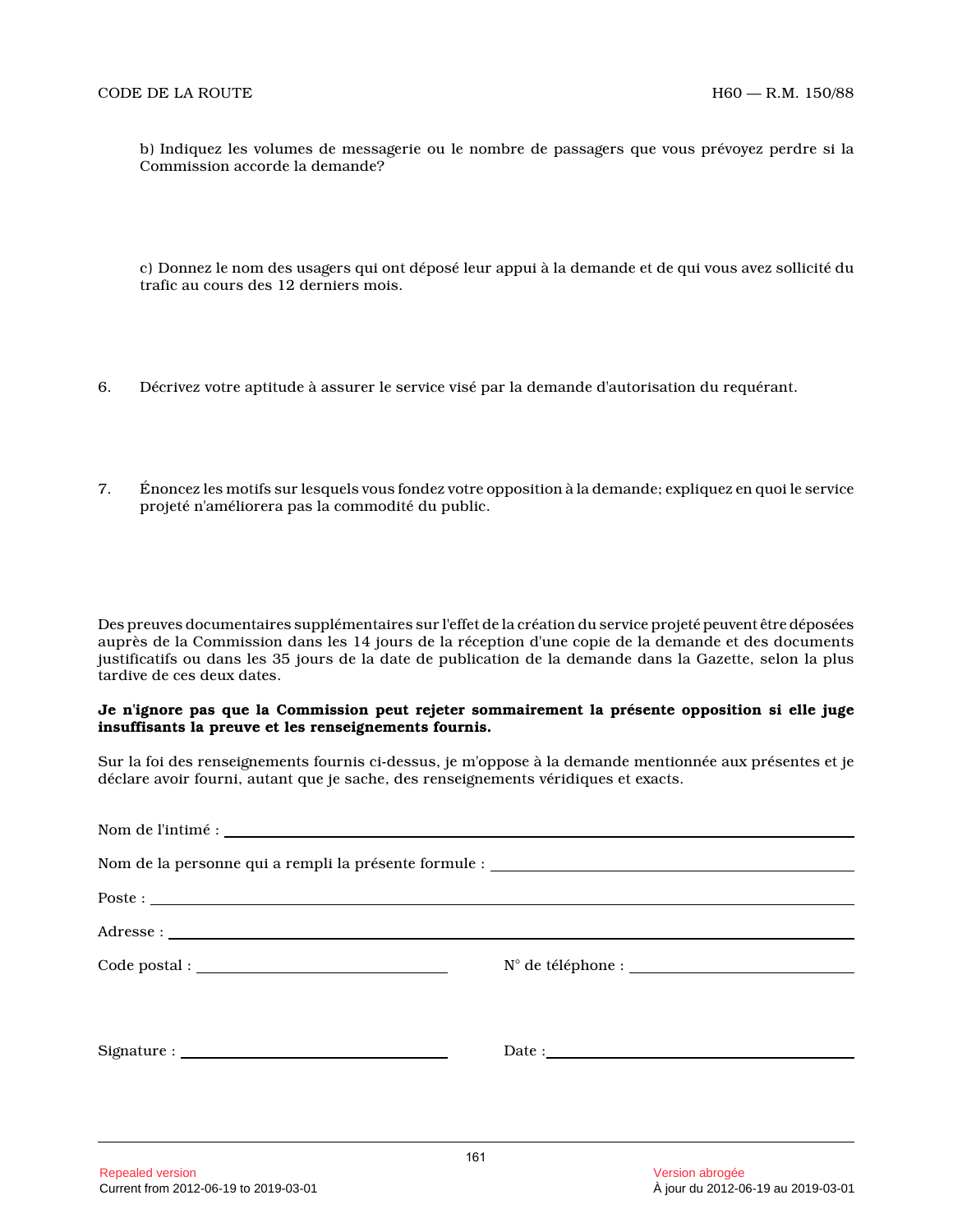#### Formule 10 (Article 9)

## DÉCLARATION D'OPPOSITION D'UN INTIMÉ À UNE DEMANDE D'AUTORISATION D'EXPLOITATION (LOCATION)

# REMPLIR AU COMPLET. **LES FORMULES INCOMPLÈTES PEUVENT ÊTRE REJETÉES.**

PRIÈRE DE JOINDRE UN DROIT DE 50 \$ POUR LE DÉPÔT DE LA DÉCLARATION.

| 1. |                                                                                                                                                                                                                                                                                                                                                                                                                                                         |
|----|---------------------------------------------------------------------------------------------------------------------------------------------------------------------------------------------------------------------------------------------------------------------------------------------------------------------------------------------------------------------------------------------------------------------------------------------------------|
|    |                                                                                                                                                                                                                                                                                                                                                                                                                                                         |
|    |                                                                                                                                                                                                                                                                                                                                                                                                                                                         |
|    |                                                                                                                                                                                                                                                                                                                                                                                                                                                         |
|    |                                                                                                                                                                                                                                                                                                                                                                                                                                                         |
|    | $N^{\circ} \text{ de téléphone}: \begin{tabular}{ c c c } \hline \multicolumn{3}{ c }{\textbf{a}} & \multicolumn{3}{ c }{\textbf{b}} \\ \hline \multicolumn{3}{ c }{\textbf{b}} & \multicolumn{3}{ c }{\textbf{c}} & \multicolumn{3}{ c }{\textbf{d}} \\ \hline \multicolumn{3}{ c }{\textbf{b}} & \multicolumn{3}{ c }{\textbf{c}} & \multicolumn{3}{ c }{\textbf{d}} \\ \hline \multicolumn{3}{ c }{\textbf{b}} & \multicolumn{3}{ c }{\textbf{c}} &$ |
| 2. | Demande visée par l'opposition :                                                                                                                                                                                                                                                                                                                                                                                                                        |
|    |                                                                                                                                                                                                                                                                                                                                                                                                                                                         |
|    |                                                                                                                                                                                                                                                                                                                                                                                                                                                         |
|    |                                                                                                                                                                                                                                                                                                                                                                                                                                                         |
|    |                                                                                                                                                                                                                                                                                                                                                                                                                                                         |
| 3. | Précisez la partie de la demande d'autorisation sollicitée à laquelle vous vous opposez.                                                                                                                                                                                                                                                                                                                                                                |

- 
- 4. Quelle est l'autorisation dont vous êtes titulaire qui serait touchée ou susceptible de l'être par l'octroi de l'autorisation sollicitée dans la demande?

Joignez une copie de votre autorisation en indiquant les parties touchées.

5. a) Indiquer le nombre de passagers transportés au cours des 12 mois précédents, conformément à l'autorisation décrite à l'article 4.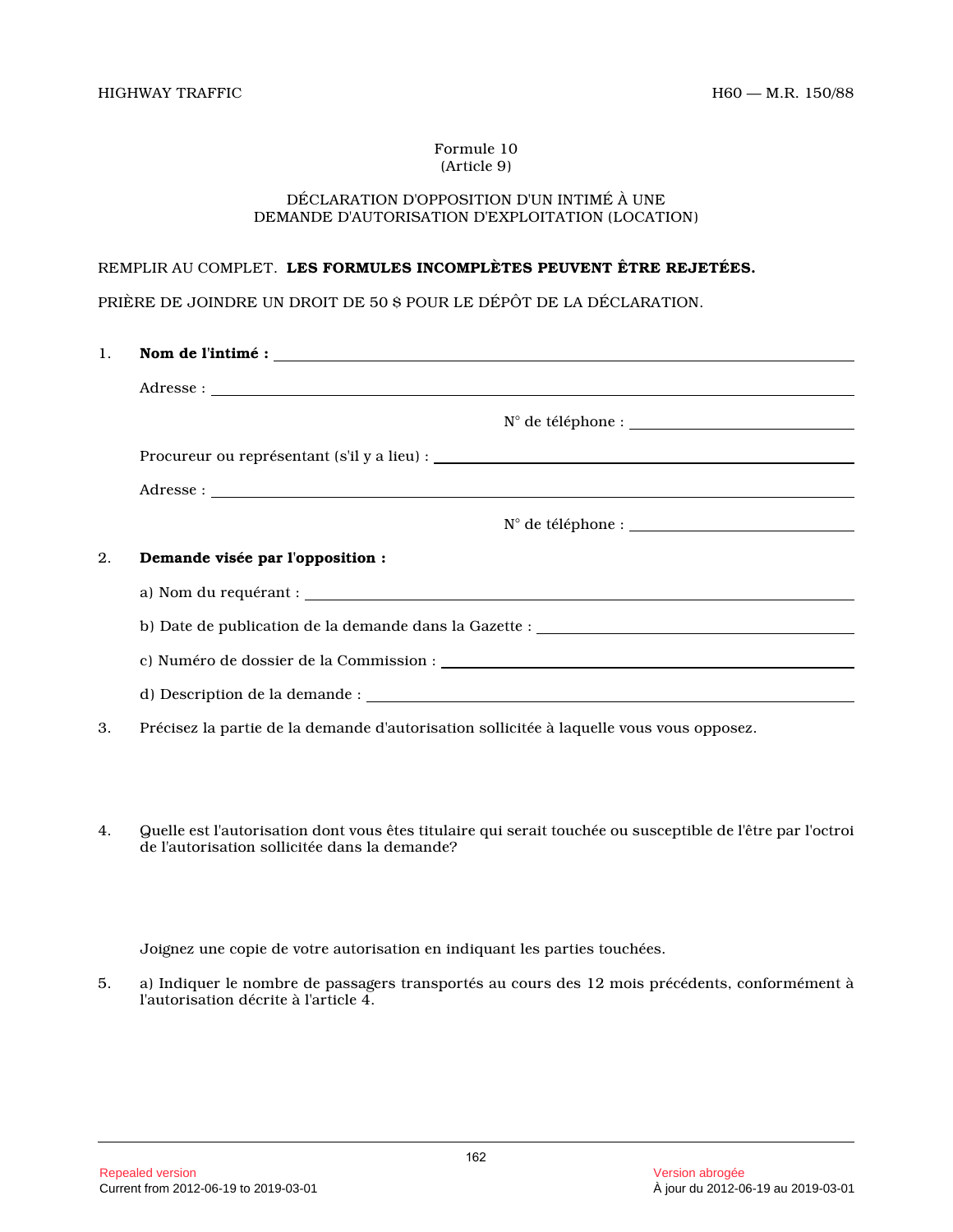b) Indiquez le nombre de passagers que vous prévoyez perdre si la Commission accorde la demande?

c) Donnez le nom des usagers qui ont déposé leur appui à la demande et de qui vous avez sollicité du trafic au cours des 12 derniers mois.

- 6. Décrivez votre aptitude à assurer le service visé par la demande d'autorisation du requérant.
- 7. Énoncez les motifs sur lesquels vous fondez votre opposition à la demande; expliquez en quoi le service projeté n'améliorera pas la commodité du public.

Des preuves documentaires supplémentaires sur l'effet de la création du service projeté peuvent être déposées auprès de la Commission dans les 14 jours de la réception d'une copie de la demande et des documents justificatifs ou dans les 35 jours de la date de publication de la demande dans la Gazette, selon la plus tardive de ces deux dates.

### **Je n'ignore pas que la Commission peut rejeter sommairement la présente opposition si elle juge insuffisants la preuve et les renseignements fournis.**

Sur la foi des renseignements fournis ci-dessus, je m'oppose à la demande mentionnée aux présentes et je déclare avoir fourni, autant que je sache, des renseignements véridiques et exacts.

| Nom de l'intimé :     |
|-----------------------|
|                       |
|                       |
|                       |
|                       |
|                       |
| Date: $\qquad \qquad$ |
|                       |
|                       |
|                       |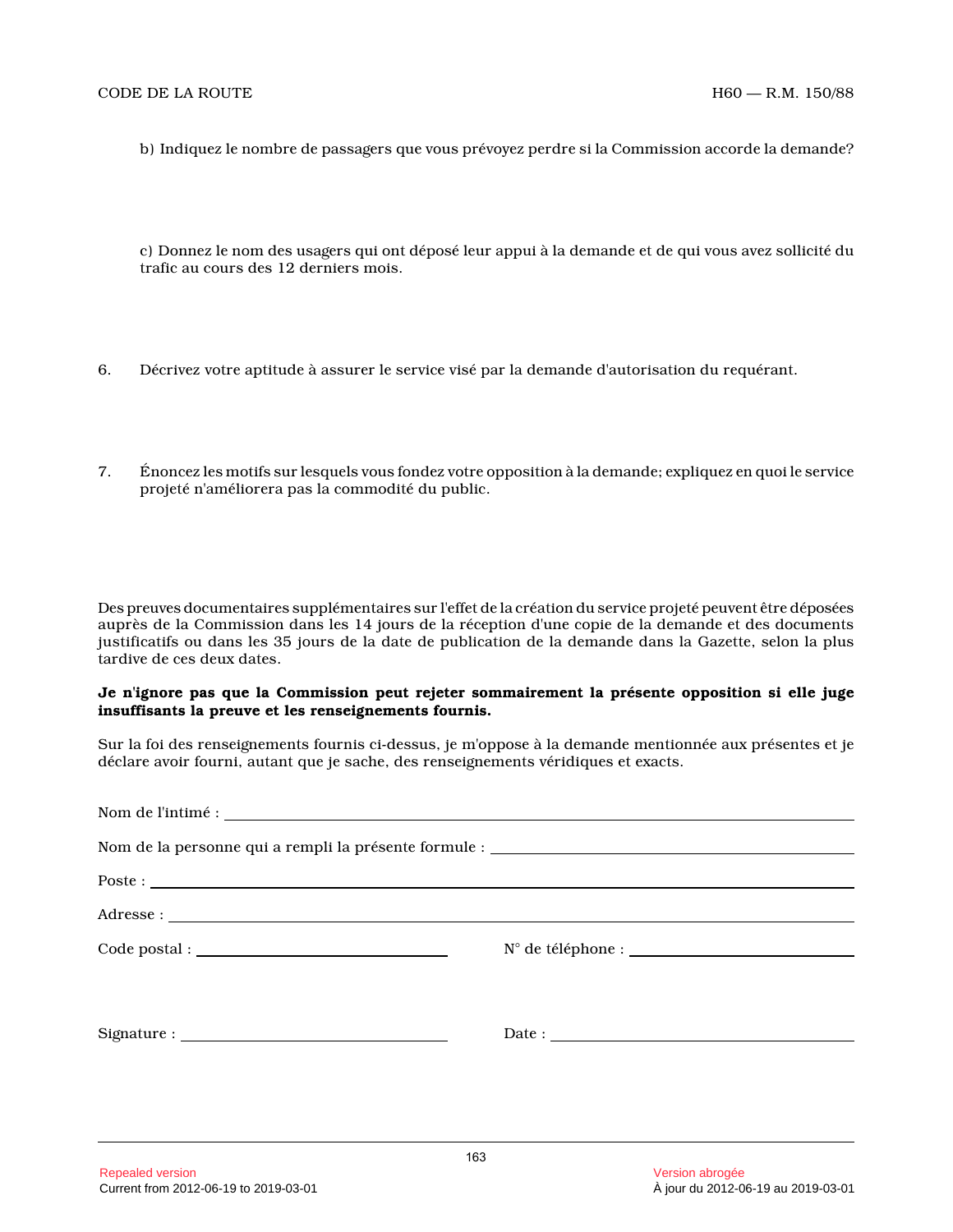Formule 10.1 (article 27)

#### **DEMANDE DE LICENCE**

AUX TERMES DE LA PARTIE II DE LA *LOI* **SUR LES TRANSPORTS ROUTIERS (CANADA)** ET DEMANDE DE CERTIFICAT D'APTITUDE DÉLIVRÉE PAR LE DIRECTEUR AUX TERMES DE L'ARTICLE 3 DU *RÈGLEMENT SUR LA DÉLIVRANCE DES LICENCES D'ENTREPRISES DE CAMIONNAGE EXTRA-PROVINCIALES* .

| VOIRIE ET TRANSPORT  | 301. rue Weston     |
|----------------------|---------------------|
| <b>MANITOBA</b>      | Bureau 200          |
| <b>COMMISSION DU</b> | Winnipeg (Manitoba) |
| TRANSPORT ROUTIER    | <b>R3E 3H4</b>      |
|                      |                     |

| ADMINISTRATION À LAQUELLE LA<br>DEMANDE EST ADRESSEE | Droit de dépôt de 200 \$. Veuillez libeller votre<br>chèque au nom du ministre des Finances |
|------------------------------------------------------|---------------------------------------------------------------------------------------------|
|                                                      |                                                                                             |

2. DEMANDE D'EXPLOITATION D'UNE ENTREPRISE DE CAMIONNAGE EXTRA-PROVINCIALE AUX TERMES DE LA *LOI SUR LES TRANSPORTS ROUTIERS* (CANADA) ET DE SES RÈGLEMENTS D'APPLICATION ET DE TOUTE AUTRE LOI VISANT LA SÉCURITÉ ROUTIÈRE AU MANITOBA.

**REMARQUE :** La licence faisant l'objet de la présente demande n'autorise pas le camionnage intraprovincial de marchandises ni l'exploitation d'un service d'autocars extra-provincial ou local.

| 3. | <b>CERTIFICAT</b><br>D'APTITUDE : NUMÉRO<br>DE CODE NATIONAL DE<br>SÉCURITÉ (s'il ya lieu)<br>$N^{\circ}$ | $\ast$<br>*<br>$\ast$ | Veuillez joindre une attestation de sécurité délivrée par<br>le directeur du Code national de sécurité, ou<br>Veuillez joindre une copie de toute licence délivrée par<br>une autre administration aux termes de la partie II de<br>la Loi sur les transports routiers (Canada)<br>Si votre siège social est situé au Manitoba, veuillez<br>remplir la Formule de demande uniforme en matière<br>d'aptitude à la sécurité et une déclaration solennelle<br>concernant l'observation de la législation relative aux<br>marchandises dangereuses. Des formules relatives à<br>l'aptitude à la sécurité et des formules de déclaration<br>sont disponibles au bureau de la Commission du<br>transport routier. |
|----|-----------------------------------------------------------------------------------------------------------|-----------------------|-------------------------------------------------------------------------------------------------------------------------------------------------------------------------------------------------------------------------------------------------------------------------------------------------------------------------------------------------------------------------------------------------------------------------------------------------------------------------------------------------------------------------------------------------------------------------------------------------------------------------------------------------------------------------------------------------------------|
|    |                                                                                                           |                       |                                                                                                                                                                                                                                                                                                                                                                                                                                                                                                                                                                                                                                                                                                             |

| 4. | REQUÉRANT                                                          |                  |                            |
|----|--------------------------------------------------------------------|------------------|----------------------------|
|    | Raison sociale du requérant                                        |                  |                            |
|    | Adresse postale                                                    |                  | Ville ou village           |
|    | Province/Territoire/État                                           | Code postal      | Téléphone                  |
|    | Adresse d'affaires (si elle diffère de l'adresse<br>susmentionnée) | Ville ou village | $N^{\circ}$ de télécopieur |
|    | Province/Territoire/Etat                                           | Code postal      | Téléphone                  |
|    | Représentant (s'il y a lieu)                                       |                  |                            |
|    | Adresse postale                                                    |                  |                            |
|    | Province/Territoire/État                                           | Code postal      | Téléphone                  |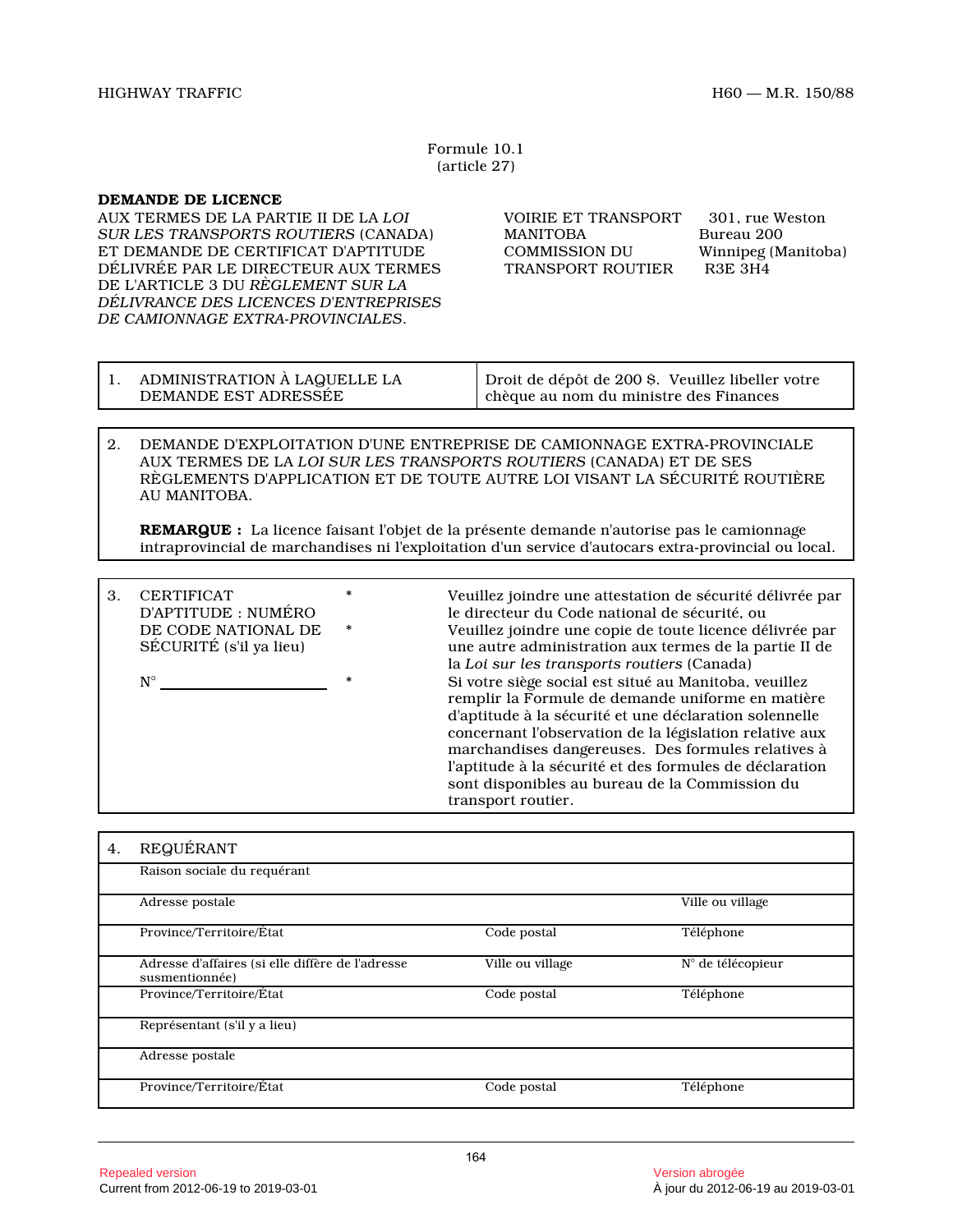## Formule 10.1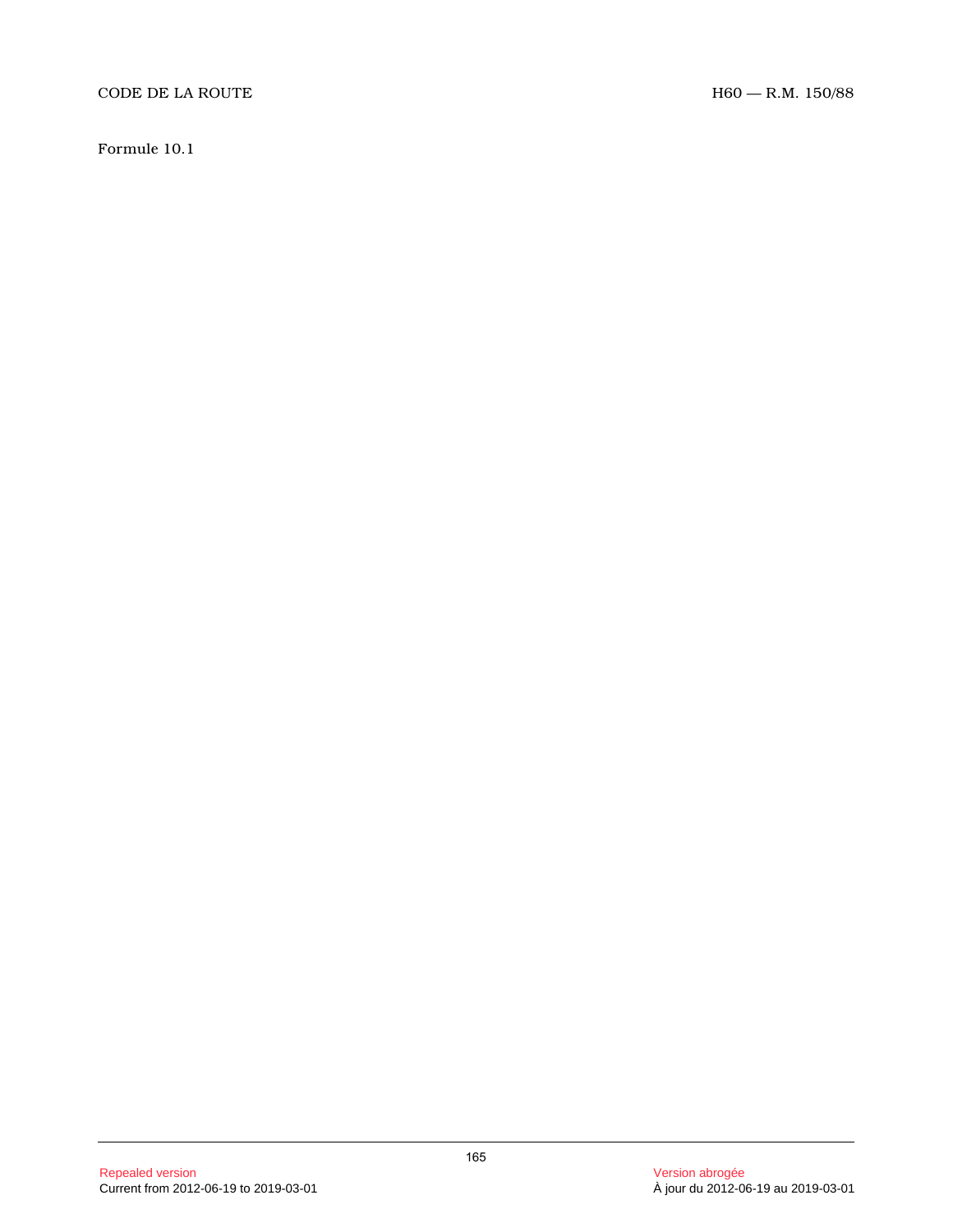| 5.           | des administrateurs) | A) SI LE REQUÉRANT EST UNE CORPORATION (fournir, s'il y a lieu, la liste des dirigeants et |             |
|--------------|----------------------|--------------------------------------------------------------------------------------------|-------------|
|              | Nom                  | Adresse et code postal                                                                     |             |
| a)           |                      |                                                                                            | Téléphone   |
|              |                      |                                                                                            | Télécopieur |
| b)           |                      |                                                                                            | Téléphone   |
|              |                      |                                                                                            | Télécopieur |
| $\mathbf{c}$ |                      |                                                                                            | Téléphone   |
|              |                      |                                                                                            | Télécopieur |
| $\mathbf{d}$ |                      |                                                                                            | Téléphone   |
|              |                      |                                                                                            | Télécopieur |
|              |                      | AU BESOIN, INSCRIRE LES AUTRES NOMS SUR UNE FEUILLE SUPPLÉMENTAIRE                         |             |

|  | $\vert$ 5. B) ACTIONS AVEC DROIT DE VOTE DE LA CORPORATION (s'il y a lieu)                         |
|--|----------------------------------------------------------------------------------------------------|
|  | Liste des noms des personnes propriétaires à titre de bénéficiaires, directement ou indirectement, |
|  | d'au moins 10 % de la corporation, ou qui exercent un contrôle sur au moins 10 % des voix          |
|  | rattachées aux actions avec droit de vote de la corporation.                                       |
|  |                                                                                                    |

| Nom           | Adresse et code postal                                             |             |
|---------------|--------------------------------------------------------------------|-------------|
| a)            |                                                                    | Téléphone   |
|               |                                                                    | Télécopieur |
| b)            |                                                                    | Téléphone   |
|               |                                                                    | Télécopieur |
| $\mathbf{c})$ |                                                                    | Téléphone   |
|               |                                                                    | Télécopieur |
| $\mathbf{d}$  |                                                                    | Téléphone   |
|               |                                                                    | Télécopieur |
| $\epsilon$ )  |                                                                    | Téléphone   |
|               |                                                                    | Télécopieur |
|               | AU BESOIN, INSCRIRE LES AUTRES NOMS SUR UNE FEUILLE SUPPLÉMENTAIRE |             |

6. ATTESTATION DU REQUÉRANT J'atteste par les présentes que les renseignements fournis dans la présente demande sont, autant que je sache, exacts et complets.

SIGNATURE

SI LE REQUÉRANT EST UNE CORPORATION, REQUÉRANT [ ] DATE \_\_\_\_\_\_\_\_\_\_\_\_\_\_\_\_\_\_\_\_\_\_\_\_\_<br>POSTE POSTE

REPRÉSENTANT [ ]

R.M. 29/93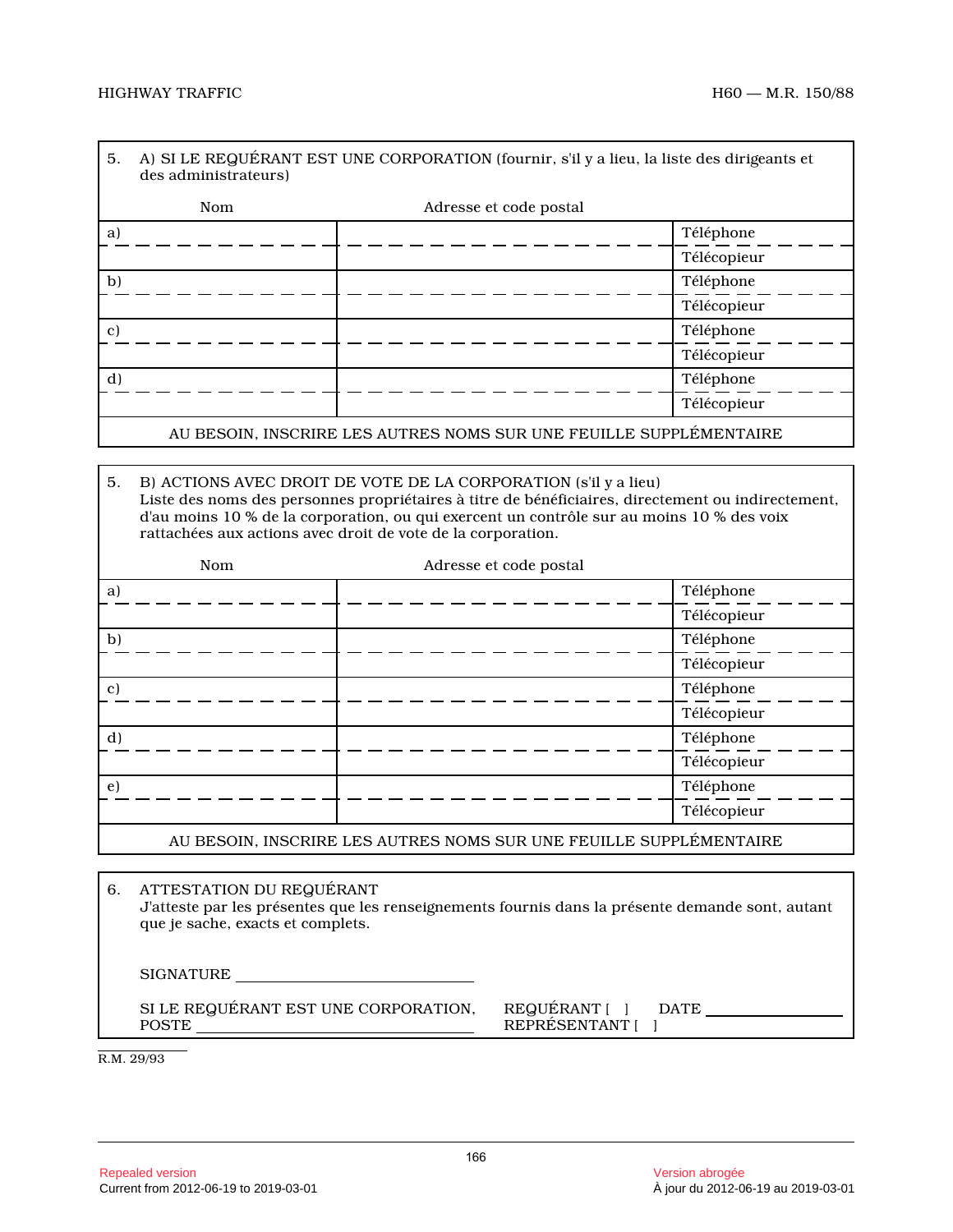#### Formule 11 (Article 27)

### DEMANDE D'AUTORISATION VISANT DES MARCHANDISES DÉSIGNÉES

- i. RÉPONDRE COMPLÈTEMENT À TOUTES LES QUESTIONS. RÉPONDRE **OUI**, **NON**, **SANS OBJET** (S/O), OU **EXPLIQUER**, LE CAS ÉCHÉANT.
- ii. **LES DEMANDES REMPLIES DE FAÇON INCOMPLÈTE RISQUENT D'ÊTRE RETOURNÉES OU D'ENTRAÎNER DES RETARDS.**
- iii. PRIÈRE DE JOINDRE DES DROITS DE DEMANDE DE 150 \$.
- iv. IL EST POSSIBLE DE SE PROCURER LES RÈGLES DE PROCÉDURE DE LA COMMISSION DU TRANSPORT ROUTIER EN COMMUNIQUANT AVEC LE BUREAU DE LA COMMISSION À L'ADRESSE SUSMENTIONNÉE.

## **A. RENSEIGNEMENTS GÉNÉRAUX**

- 1. Nom du requérant :
- 2. Nom commercial ou raison sociale, le cas échéant : (Joindre une copie de l'enregistrement obtenu en application de la *Loi sur l'enregistrement des noms commerciaux*.)
- 3. Adresse commerciale :

Code postal :

- 4. Numéro de téléphone : ( )
- 5. Nom, adresse et numéro de téléphone de la personne représentant le requérant dans le cadre de la présente demande.

Nom :

Adresse :

Numéro de téléphone : ( )

- 6. Avec qui doit-on communiquer au sujet de la présente demande?
	- [ ] Requérant seulement Donner le nom de l'intermédiaire : Numéro de téléphone : ()
	- [ ] Représentant seulement :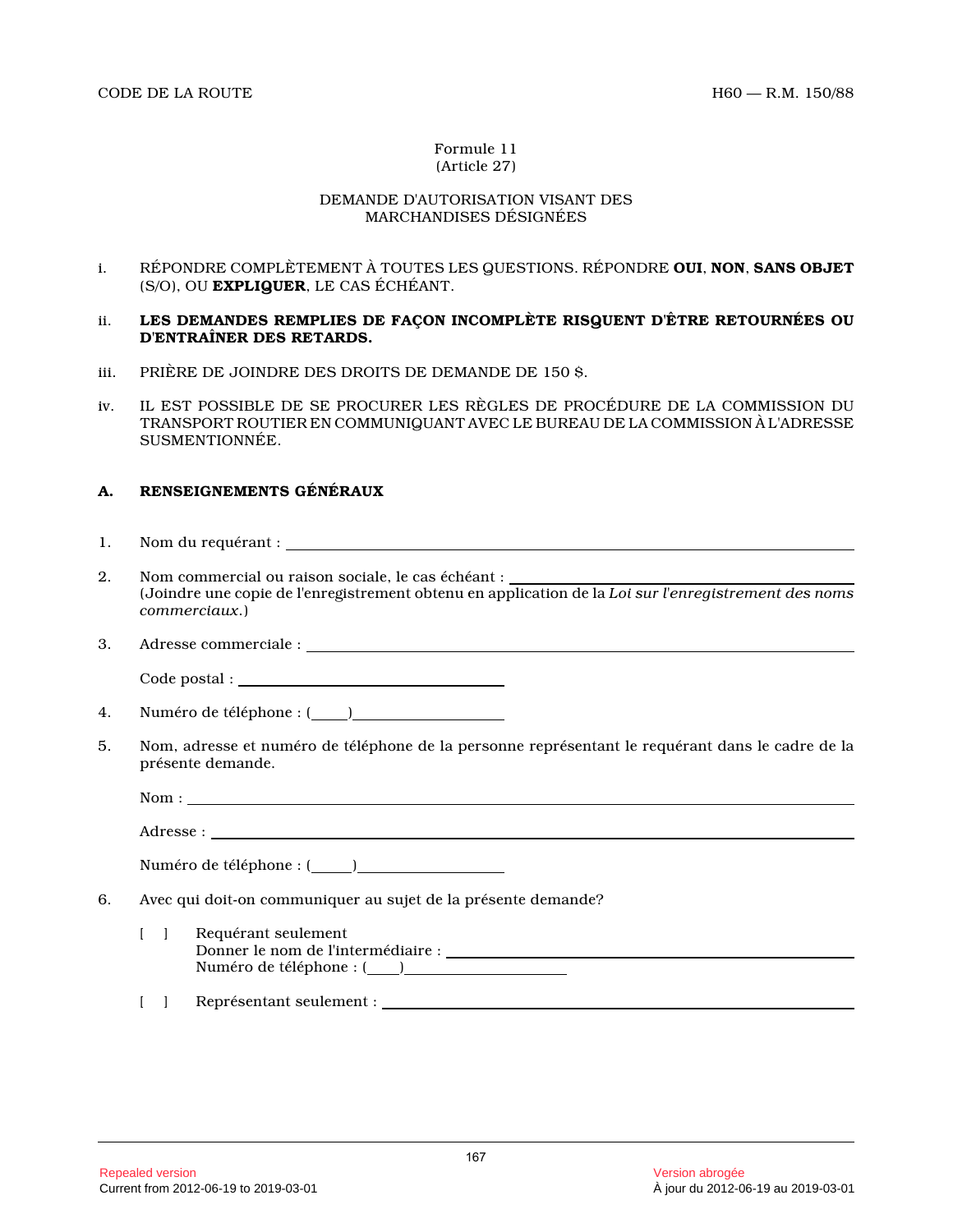7. Type d'entreprise :

| [ ] Entreprise individuelle. Nom du propriétaire : |
|----------------------------------------------------|
| [ ] Société en nom collectif                       |
| [ Corporation                                      |

8. S'il s'agit d'une société en nom collectif, indiquer les nom, prénom et adresse de chaque associé ainsi que le pourcentage de sa participation. Indiquer également lequel des associés est le directeur général :

| de participation<br>Nom<br>Adresse |  | Pourcentage |
|------------------------------------|--|-------------|
|                                    |  |             |

9. a) S'il s'agit d'une corporation, donner les nom, prénom et adresse des membres du conseil d'administration et préciser quels membres occupent les postes suivants :

|                             | Nom | Adresse |  |
|-----------------------------|-----|---------|--|
| (i) Président               |     |         |  |
| (ii) Secrétaire             |     |         |  |
| (iii) Trésorier             |     |         |  |
| (iv) Administrateur délégué |     |         |  |

(v) Autres membres

b) Donner les nom, prénom et adresse des personnes qui détiennent plus de 10 % des actions de toute catégorie en circulation de la corporation :

Nom Adresse

c) Soumettre une attestation de constitution en corporation et, si la corporation a été constituée au Manitoba, joindre un certificat de statut délivré par la Direction des corporations de la province du Manitoba après le 31 mars dernier. Si la corporation a été constituée à l'extérieur du Manitoba, un certificat de statut doit être déposé lorsque la demande est accordée.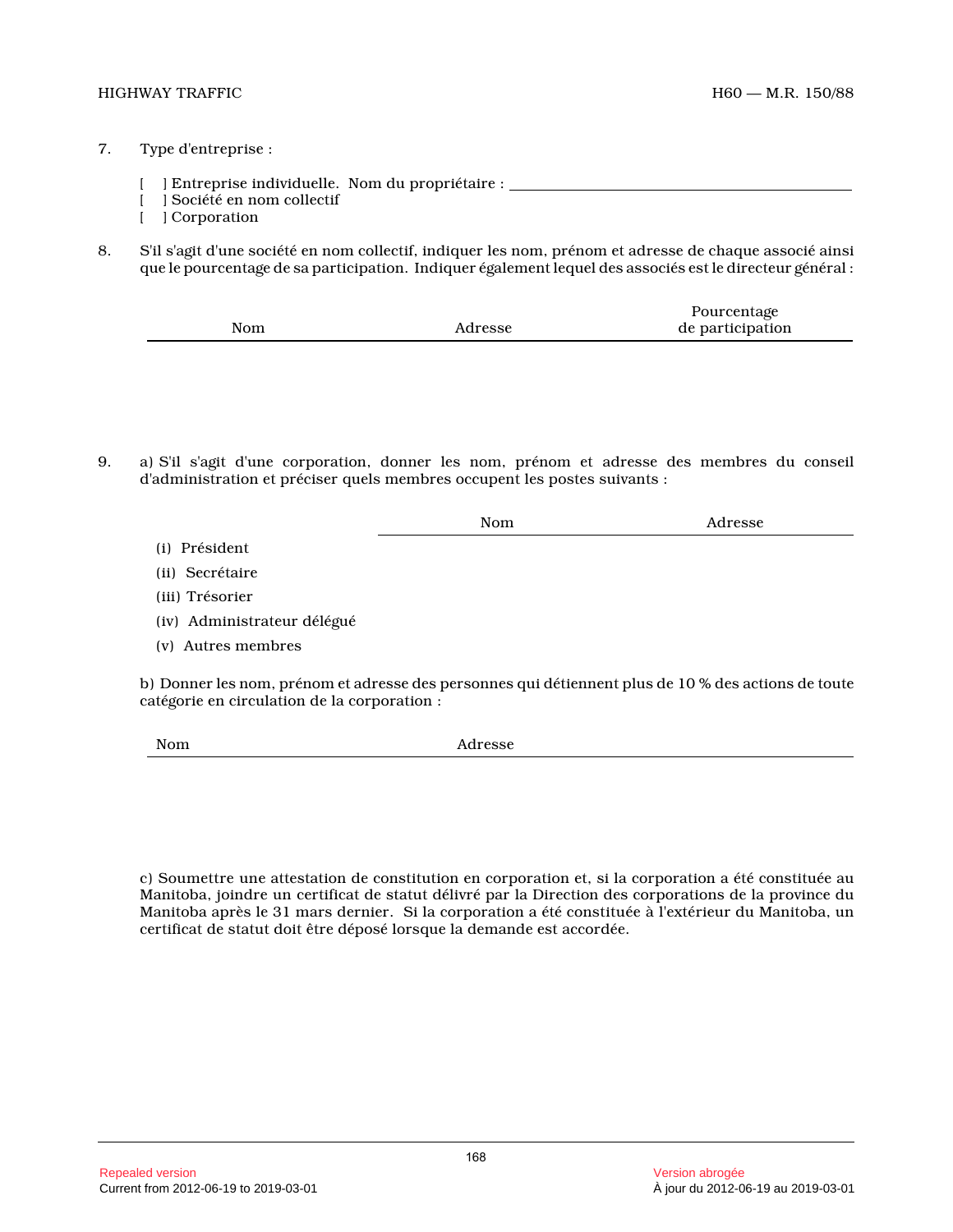10. Énumérer les entreprises affiliées oeuvrant dans le domaine des transports :

Nom de la corporation and adresse

## **B. MARCHANDISES**

Dressez la liste des marchandises désignées à l'égard desquelles vous demandez une autorisation de transport :

## **C. APTITUDE À ASSURER LE SERVICE**

#### 1. **Assurance**

a) Les requérants qui reçoivent une autorisation d'exploitation doivent établir, à la satisfaction de l a Commission, que le transporteur a souscrit et maintenu en vigueur, pendant la durée prévue du certificat, les polices d'assurance exigées par les règlements de la Commission.

b) Le requérant, un associé ou un dirigeant de la corporation, qui est une partie intéressée à la présente demande, est-il un failli non libéré? [ ] Oui [ ] Non

Dans l'affirmative, fournir le détail des procédures de faillite engagées jusqu'à maintenant.

2. Fournir ci-dessous les détails des certificats d'autorisation d'exploitation annulés, suspendus ou révoqués que détenait antérieurement le requérant, le propriétaire individuel, l'associé ou le dirigeant de société qui était associé au requérant, et ce en fonction du type de certificat, de la juridiction et de la date. (annexer s'il y a lieu)

| Type de      | Point de départ      | Destination         |
|--------------|----------------------|---------------------|
| marchandises | (Lieu du chargement) | (Lieu de livraison) |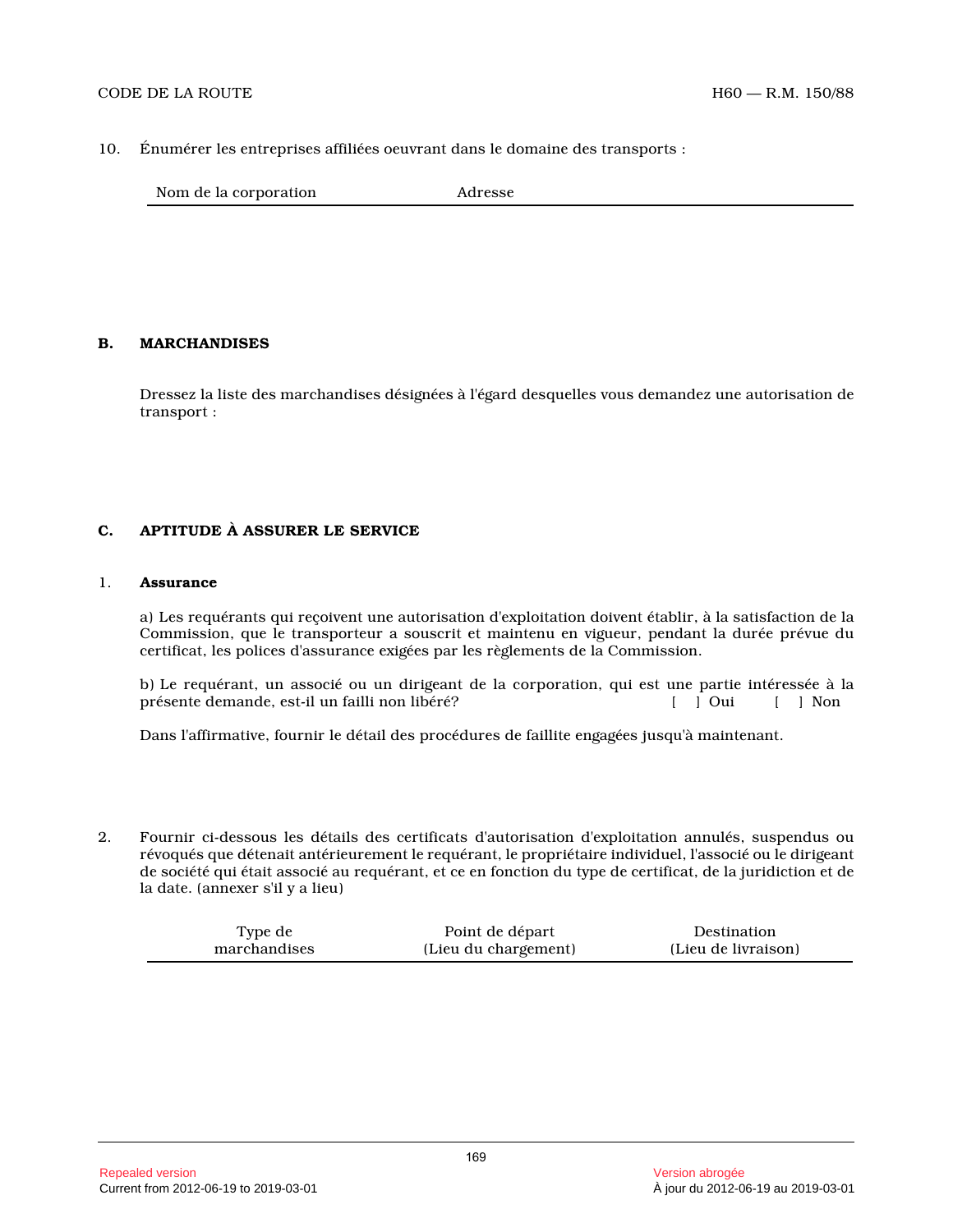### 3. **Matériel**

- a) Joindre une liste complète à jour du matériel utilisé et fournir les renseignements suivants :
	- (i) La marque, l'année, le numéro de série, le type (camion, unité motrice, semi-remorque, et autre).
	- (ii) Indiquer les unités dont vous êtes **propriétaire** ou **locataire** .
	- (iii) Préciser les unités qui seront utilisées au Manitoba dans le cadre du service projeté.
- b) Joindre la liste du matériel supplémentaire requis si la présente demande est approuvée.

#### 4. **Sécurité**

a) Une cote de sécurité vous a-t-elle été attribuée dans votre juridiction de base?

|                                        | $\lceil$ $\lceil$ Oui $\lceil$ $\lceil$ Non |
|----------------------------------------|---------------------------------------------|
| (i) Nom de la juridiction : $\sqrt{ }$ |                                             |
| (ii) Cote attribuée :                  |                                             |
|                                        |                                             |

(iii) Date d'attribution de la cote :

(iv) Indiquer le numéro d'identification de sécurité nationale qui vous a été attribué dans votre juridiction de base :

b) Votre installation d'entretien des véhicules a-t-elle fait l'objet d'une approbation l'autorisant à attester que les véhicules de votre parc sont conformes aux normes de sécurité?

Dans l'affirmative, indiquer l'autorité compétente qui a donné l'approbation.

c) Décrivez le type de renseignements concernant la prudence au volant que vous conservez sur les conducteurs, et indiquer l'intervalle entre les révisions.

d) Lors de l'embauche d'un conducteur, quelles qualifications professionnelles recherchez-vous et quels autres renseignements considérez-vous?

e) Si les véhicules visés à la question 3a)(iii) que vous vous proposez d'utiliser au Manitoba n'ont pa s fait l'objet d'une inspection de sécurité au cours des six mois derniers, indiquez comment vous projetez de les faire inspecter et certifier.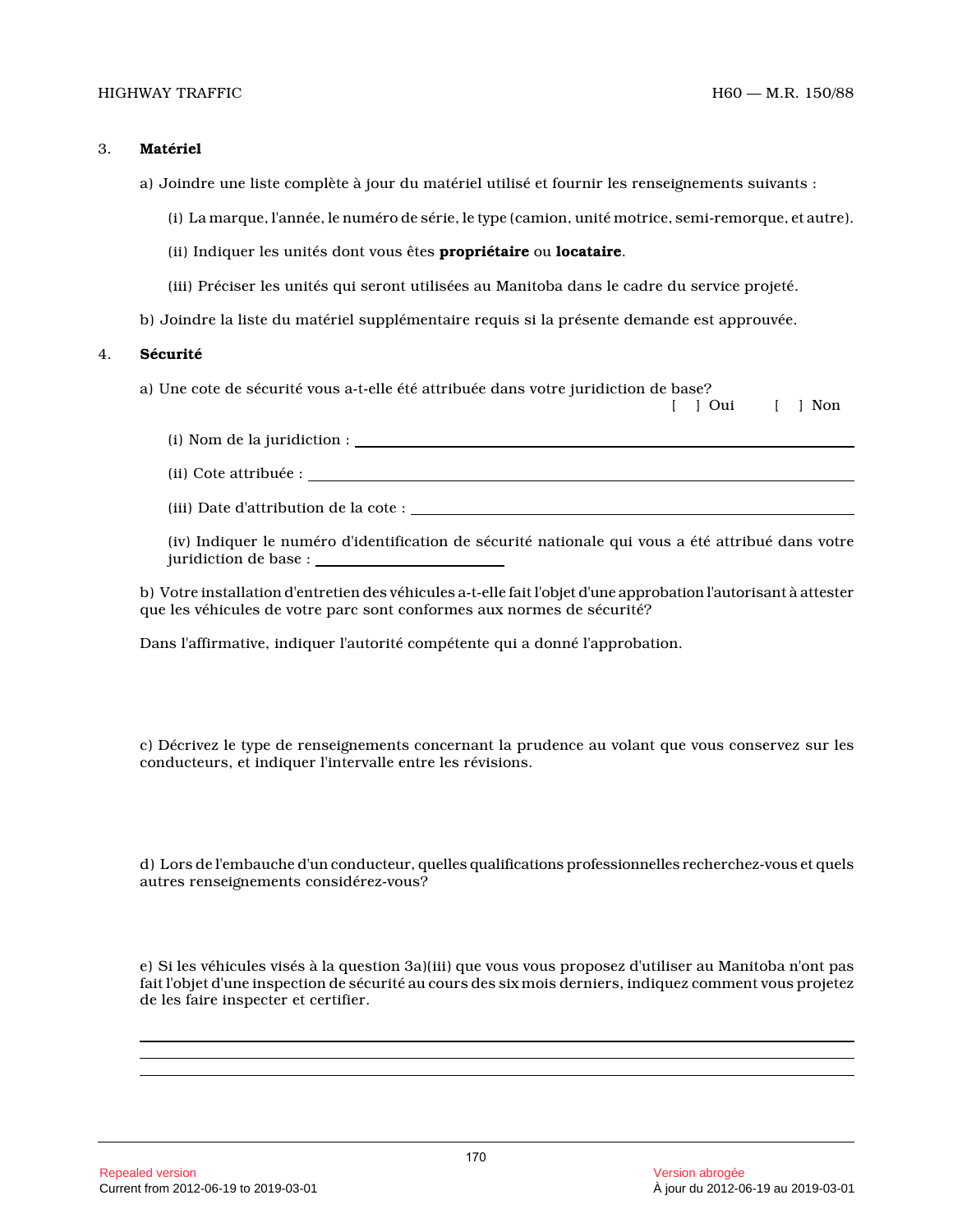f) Décrivez les procédures d'inspection ou de vérification, ou les deux, auxquelles vous soumettez vos véhicules?

g) Les rapports d'inspection quotidiens des véhicules sont-ils signés par le conducteur, par le mécanicien ou par les deux? mécanicien ou par les deux? [ ] Oui [ ] Non

h) Pendant combien de temps conservez-vous les dossiers des rapports d'inspection quotidiens des véhicules et des mesures correctives apportées par suite de ces inspections?

i) Y a-t-il dans votre entreprise une personne chargée de promouvoir la sécurité routière? [ ] Oui [ ] Non

j) En fonction de quels critères déterminez-vous la fréquence d'entretien des véhicules?

k) Quel est l'intervalle qui sépare les inspections complètes effectuées sur vos véhicules par un mécanicien compétent?

l) Quels registres tenez-vous dans le cadre de votre programme d'entretien périodique?

m) Décrivez les mesures que vous avez prises pour faire connaître à vos employés les dispositions de la *Loi sur le transport des marchandises dangereuses* (Canada) et de la *Loi sur la manutention et le transport des marchandises dangereuses* (Manitoba) ainsi que de leurs règlements d'application.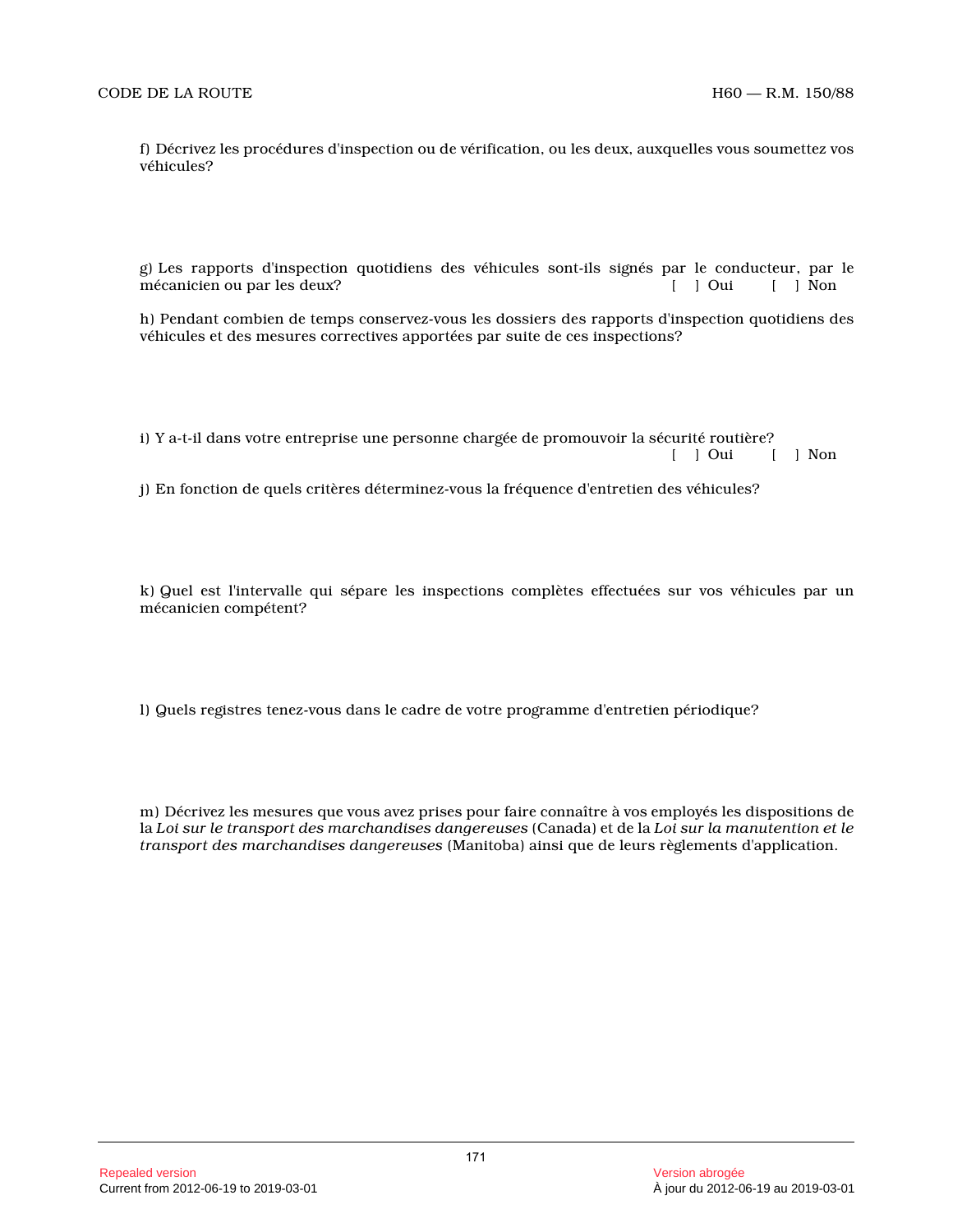## HIGHWAY TRAFFIC H60 — M.R. 150/88

#### 5. **Divers**

a) Décrivez brièvement les services de transport assurés présentement par votre compagnie.

b) Décrivez le plan d'exploitation du service que vous vous proposez d'entreprendre si la demande est accordée.

c) Décrivez brièvement votre expérience et votre aptitude à assurer le service projeté.

# – ATTESTATION –

J'atteste par les présentes que les réponses que j'ai fournies aux questions posées ci-dessus dans le présent document sont, autant que je sache, véridiques, exactes et complètes.

|            | cité/ville            | province/territoire |  |
|------------|-----------------------|---------------------|--|
|            |                       |                     |  |
|            | Le $\qquad \qquad 19$ |                     |  |
| R.M. 29/93 |                       |                     |  |
|            |                       |                     |  |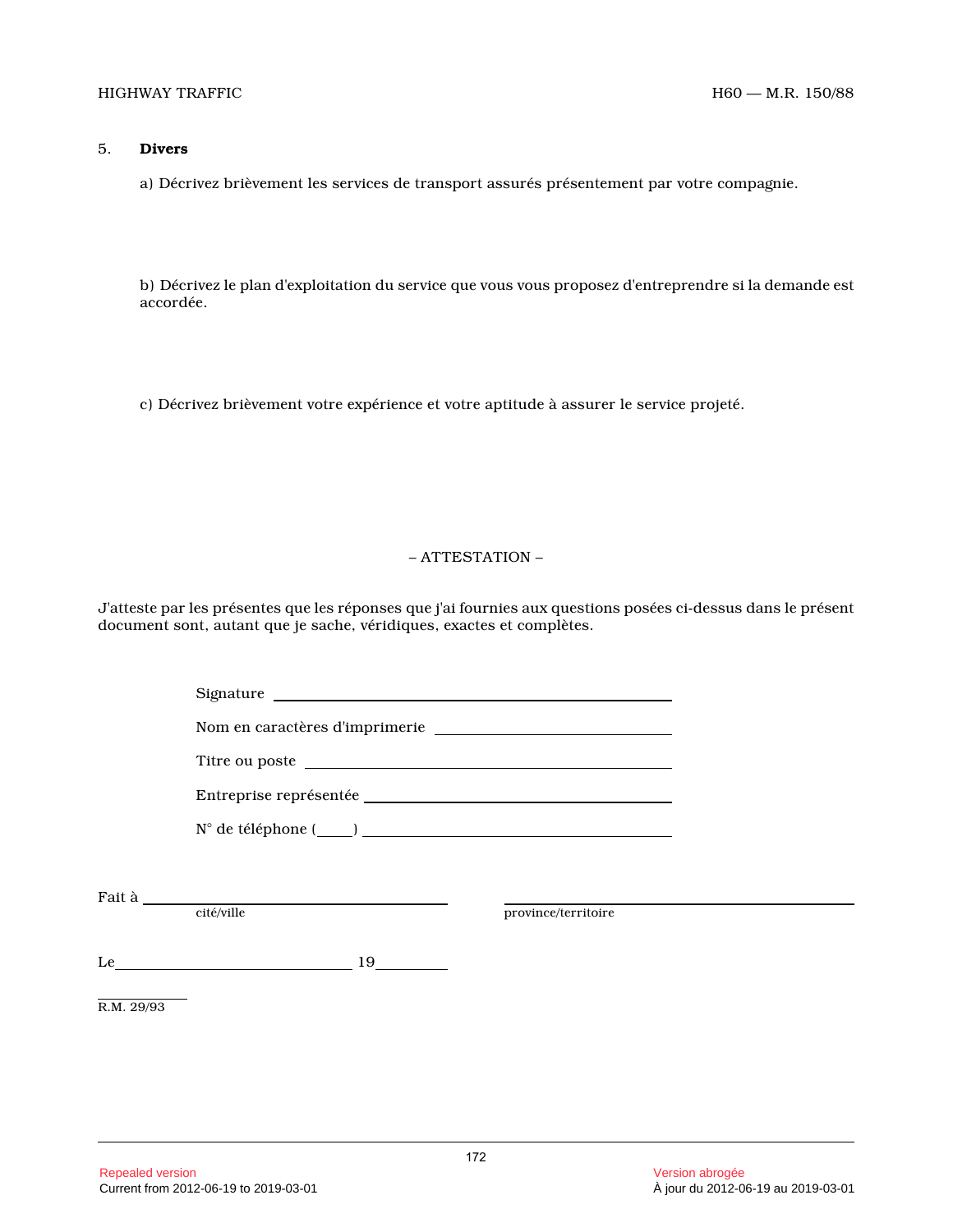#### Formule 12 (Article 40)

### DEMANDE D'APPROBATION DU TRANSFERT D'UNE AUTORISATION D'EXPLOITATION INTRAPROVINCIALE OU D'UNE AUTORISATION D'EXPLOITATION D'UN SERVICE D'AUTOBUS

i. RÉPONDRE COMPLÈTEMENT À TOUTES LES QUESTIONS. RÉPONDRE **OUI**, **NON**, **SANS OBJET** (S/O), OU **EXPLIQUER**, LE CAS ÉCHÉANT.

### ii. **LES DEMANDES REMPLIES DE FAÇON INCOMPLÈTE RISQUENT D'ÊTRE RETOURNÉES OU D'ENTRAÎNER DES RETARDS.**

- iii. PRIÈRE DE JOINDRE DES DROITS DE DEMANDE DE 150 \$.
- iv. IL EST POSSIBLE DE SE PROCURER LES RÈGLES DE PROCÉDURE DE LA COMMISSION DU TRANSPORT ROUTIER EN COMMUNIQUANT AVEC LE BUREAU DE LA COMMISSION À L'ADRESSE SUSMENTIONNÉE.

## **A. RENSEIGNEMENTS GÉNÉRAUX**

- 1. Nom du requérant :
- 2. Nom commercial ou raison sociale, le cas échéant : (Joindre une copie de l'enregistrement obtenu en application de la *Loi sur l'enregistrement des noms commerciaux*.)
- 3. Adresse commerciale :

Code postal :

- 4. Numéro de téléphone : ( )
- 5. Nom, adresse et numéro de téléphone de la personne représentant le requérant dans le cadre de la présente demande.

Nom :

Adresse : \_

Numéro de téléphone : ( )

- 6. Avec qui doit-on communiquer au sujet de la présente demande?
	- [ ] Requérant seulement Donner le nom de l'intermédiaire : Numéro de téléphone : ( )
	- [ ] Représentant seulement :

<u> 1989 - Johann Barbara, martxa amerikan p</u>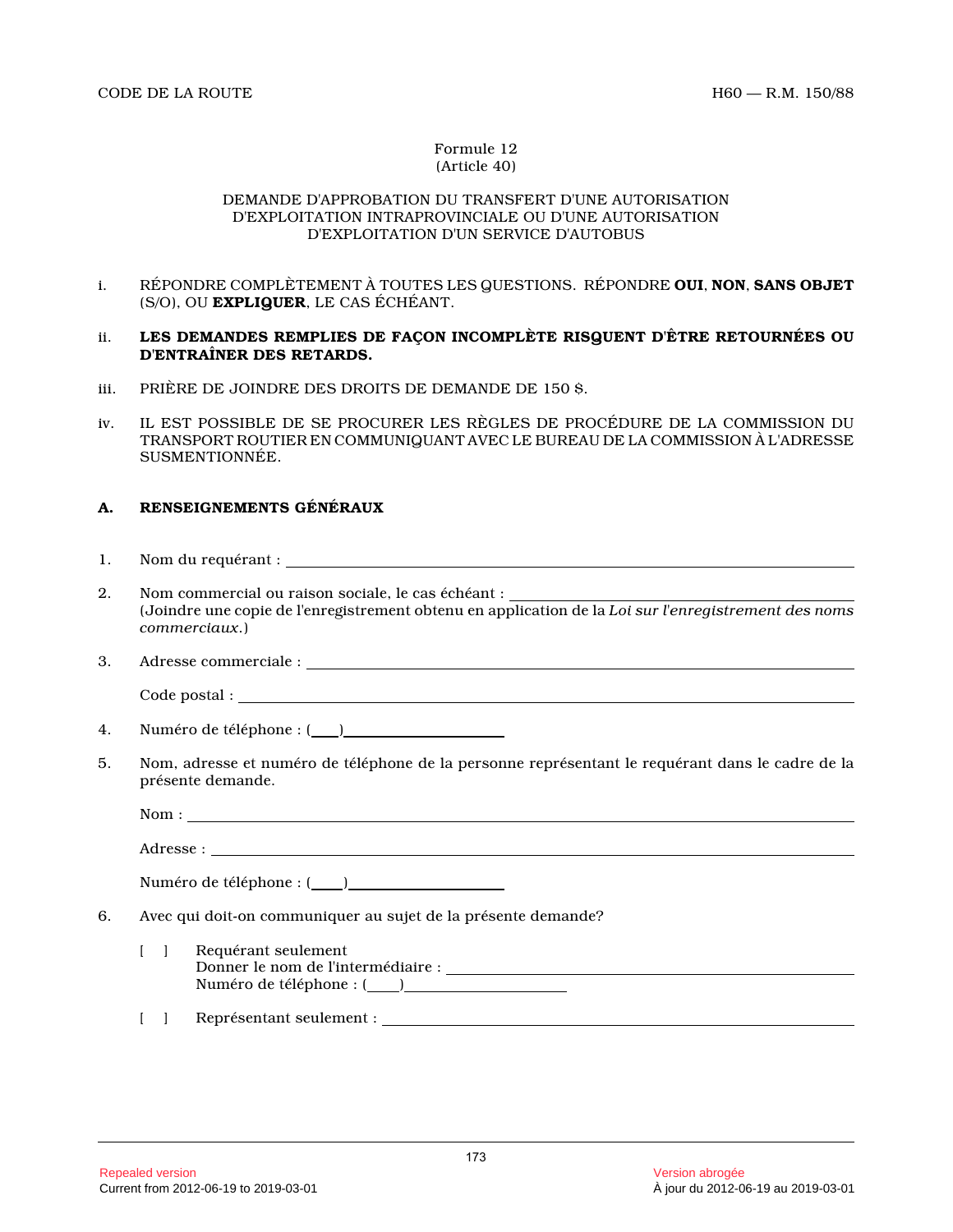7. Type d'entreprise :

|  | [ ] Entreprise individuelle. Nom du propriétaire : |
|--|----------------------------------------------------|
|  | [ ] Société en nom collectif                       |
|  | Corporation                                        |

8. S'il s'agit d'une société en nom collectif, indiquer les nom, prénom et adresse de chaque associé ainsi que le pourcentage de sa participation. Indiquer également lequel des associés est le directeur général :

| de participation<br>Nom<br>esse: |  |
|----------------------------------|--|
|                                  |  |

9. a) S'il s'agit d'une corporation, donner les nom, prénom et adresse des membres du conseil d'administration et préciser quels membres occupent les postes suivants :

|                             | Nom | Adresse |
|-----------------------------|-----|---------|
| (i) Président               |     |         |
| (ii) Secrétaire             |     |         |
| (iii) Trésorier             |     |         |
| (iv) Administrateur délégué |     |         |

(v) Autres membres

b) Donner les nom, prénom et adresse des personnes qui détiennent plus de 10 % des actions de toute catégorie en circulation de la corporation :

Nom Adresse

c) Soumettre une attestation de constitution en corporation et, si la corporation a été constituée au Manitoba, joindre un certificat de statut délivré par la Direction des corporations de la province du Manitoba après le 31 mars dernier. Si la corporation a été constituée à l'extérieur du Manitoba, un certificat de statut doit être déposé lorsque la demande est accordée.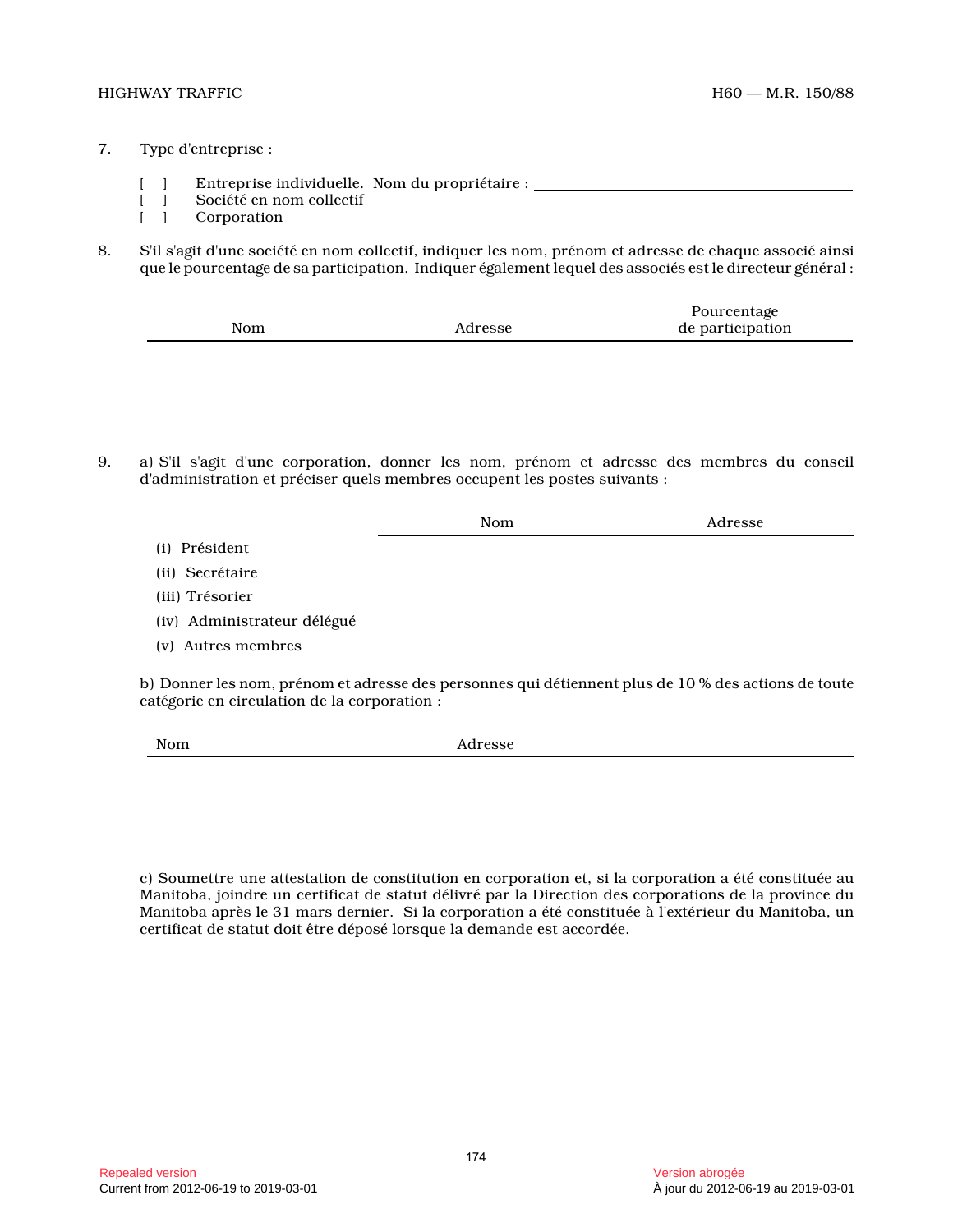10. Énumérer les entreprises affiliées oeuvrant dans le domaine des transports :

Nom de la corporation Adresse

# **B. AUTORISATION DEVANT ÊTRE TRANSFÉRÉE**

- 1. Nom du titulaire actuel de l'autorisation :
- 2. Énumérer les modalités de l'autorisation devant être transférée :

ou : Annexer une copie du certificat d'autorisation faisant état des modalités de l'autorisation à transférer.

3. Le service assuré par le titulaire actuel de l'autorisation, conformément aux modalités de l'autorisation à transférer, a-t-il été :

| a) limité à des expéditeurs ou à des consignataires particuliers sous contrat? |                 |  |
|--------------------------------------------------------------------------------|-----------------|--|
|                                                                                | I l Oui I l Non |  |
| b) accessible à tous les expéditeurs ou consignataires?                        | [   Oui     Non |  |
| c) assuré pendant toute l'année?                                               | [   Oui     Non |  |
|                                                                                |                 |  |

S'il s'agit d'un service saisonnier, préciser :

| d) assuré suivant un horaire régulier?                               | $\begin{bmatrix} \end{bmatrix}$ Oui $\begin{bmatrix} \end{bmatrix}$ Non |
|----------------------------------------------------------------------|-------------------------------------------------------------------------|
| e) assuré suivant le bon plaisir du transporteur?                    | $\begin{bmatrix} \end{bmatrix}$ Oui $\begin{bmatrix} \end{bmatrix}$ Non |
| f) assuré suivant les exigences de l'expéditeur ou du consignataire? | $\begin{bmatrix} \end{bmatrix}$ Oui $\begin{bmatrix} \end{bmatrix}$ Non |
| g) assuré sur un parcours régulier?                                  | $\lceil$   Oui $\lceil$   Non                                           |
| h) abandonné ou interrompu en tout ou en partie?                     | $\begin{bmatrix} \end{bmatrix}$ Oui $\begin{bmatrix} \end{bmatrix}$ Non |
| Dans l'affirmative, expliquer :                                      |                                                                         |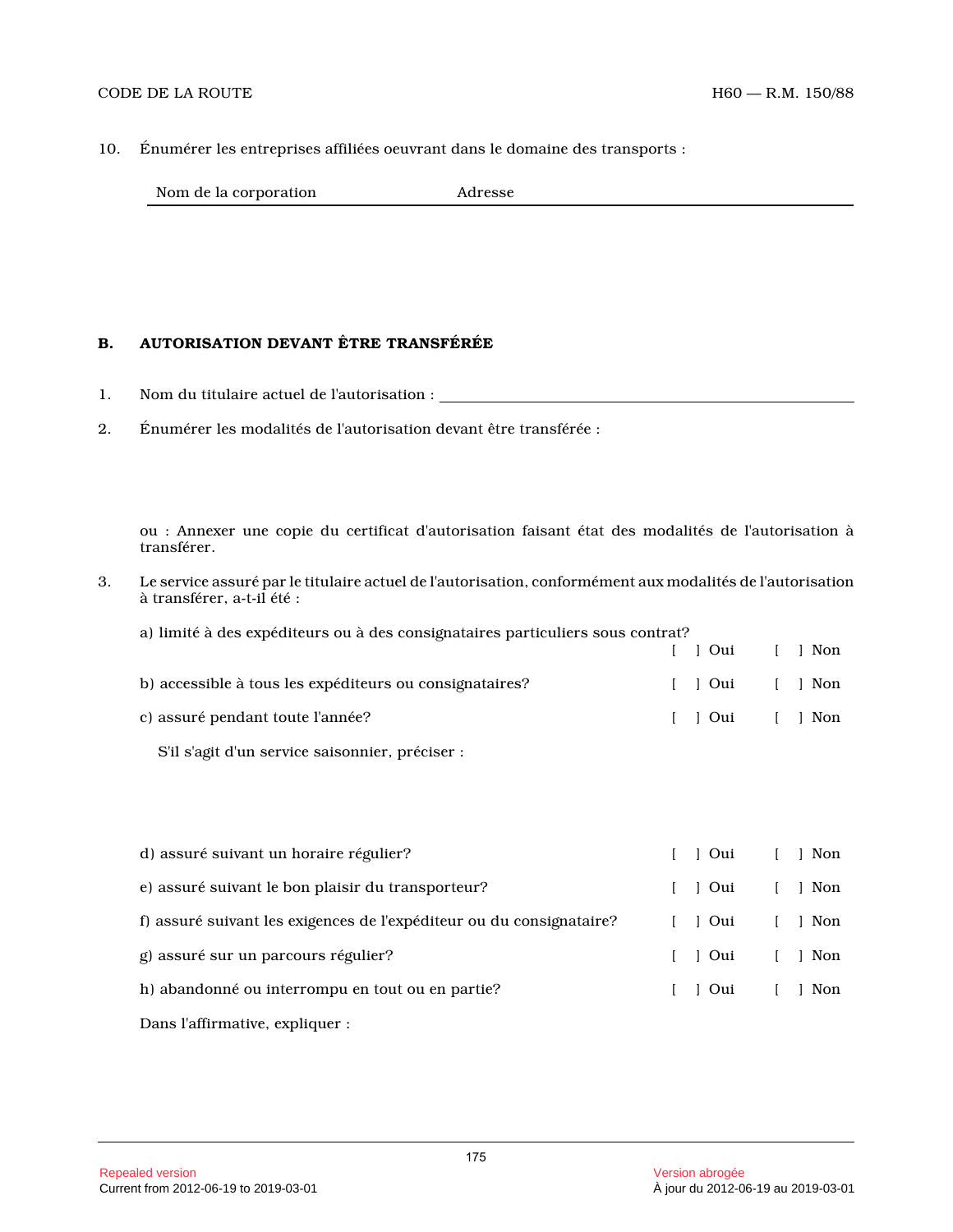#### HIGHWAY TRAFFIC H60 — M.R. 150/88

## 4. Quelles modifications proposez-vous d'apporter au service autorisé actuel?

| Avez-vous un centre d'exploitation au MANITOBA? | [ ] Oui           | I Non |
|-------------------------------------------------|-------------------|-------|
| Adresse au complet :                            |                   |       |
| Nom du directeur :                              | N° de Téléphone : |       |

# **C. APTITUDE À ASSURER LE SERVICE**

#### 1. a) **Situation financière – S'applique uniquement aux requérants qui ne sont pas déjà titulaires d'une autorisation d'exploitation émanant de la Commission du Manitoba.**

Des états financiers portant sur un exercice financier ayant pris fin au cours des 12 derniers mois doivent être fournis à la Commission.

Si la présente demande d'autorisation d'exploitation émane d'une **corporation**, les états financiers doivent être préparés par un cabinet d'experts-comptables. Les **particuliers** peuvent préparer leurs propres états financiers, mais ils doivent les appuyer des relevés bancaires pertinents ainsi que des déclarations d'impôt sur le revenu et autres documents attestant de leur exactitude.

Les états financiers doivent comprendre un bilan ou un état de la valeur nette ainsi qu'un état des résultats.

#### b) **Créanciers actuels :**

Décrire les dispositions qui sont prises afin d'acquitter les dettes commerciales impayées du titulaire actuel de l'autorisation :

#### c) **Assurance**

Les requérants qui reçoivent une autorisation d'exploitation doivent établir, à la satisfaction de la Commission, que le transporteur a souscrit et maintenu en vigueur, pendant la durée prévue du certificat, les polices d'assurance exigées par les règlements de la Commission.

d) Le requérant, un associé ou un dirigeant de la corporation, qui est une partie intéressée à la présente demande, est-il un failli non libéré? [ ] Oui [ ] Non

Dans l'affirmative, fournir le détail des procédures de faillite engagées jusqu'à maintenant.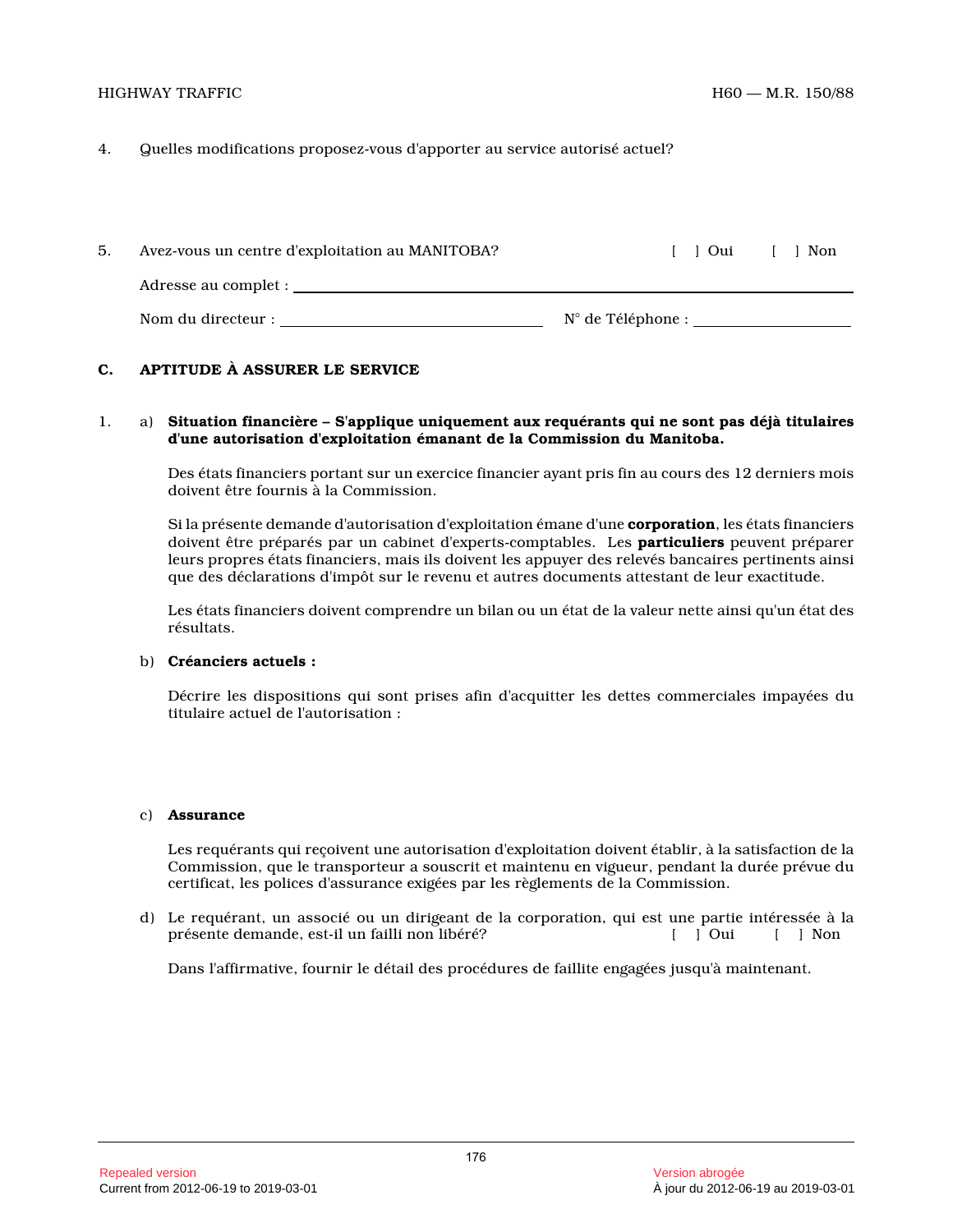### 2. **Matériel**

- a) Joindre une liste complète à jour du matériel utilisé et fournir les renseignements suivants :
	- (i) La marque, l'année, le numéro de série, le type (camion, unité motrice, semi-remorque, et autre).
	- (ii) Indiquez les unités dont vous êtes **propriétaire** ou **locataire** .
	- (iii) Préciser les unités qui seront utilisées au Manitoba dans le cadre du service projeté.
- b) Joindre la liste du matériel supplémentaire requis si la présente demande est approuvée.

#### 3. **Sécurité**

a) Décrivez le type de renseignements concernant la prudence au volant que vous conservez sur les conducteurs, et indiquer l'intervalle entre les révisions.

b) Lors de l'embauche d'un conducteur, quelles qualifications professionnelles recherchez-vous et quels autres renseignements considérez-vous?

c) Décrivez les procédures d'inspection ou de vérification, ou les deux, auxquelles vous soumettez vos véhicules?

d) Les rapports d'inspection quotidiens des véhicules sont-ils signés par le conducteur, par le mécanicien ou par les deux? [ ] Oui [ ] Non

e) Pendant combien de temps conservez-vous les dossiers des rapports d'inspection quotidiens des véhicules et des mesures correctives apportées par suite de ces inspections?

f) Y a-t-il dans votre entreprise une personne chargée de promouvoir la sécurité routière? [ ] Oui [ ] Non

g) En fonction de quels critères déterminez-vous la fréquence d'entretien des véhicules?

h) Quel est l'intervalle qui sépare les inspections complètes effectuées sur vos véhicules par un mécanicien compétent?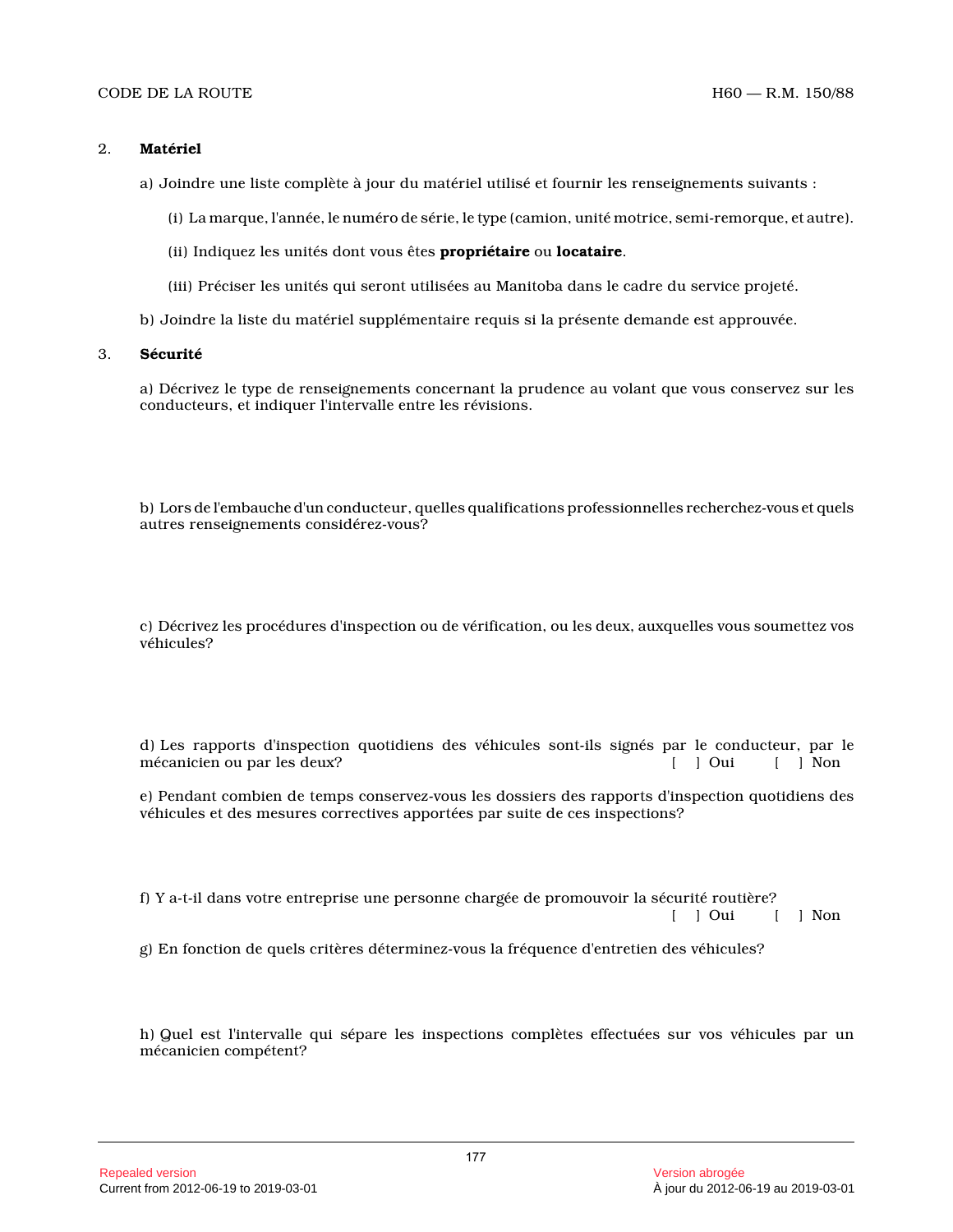i) Quels registres tenez-vous dans le cadre de votre programme d'entretien périodique?

j) Décrivez les mesures que vous avez prises pour faire connaître à vos employés les dispositions de la *Loi sur le transport des marchandises dangereuses* (Canada) et de la *Loi sur la manutention et le transport des marchandises dangereuses* (Manitoba) ainsi que de leurs règlements d'application.

#### 4. **Divers**

- a) Décrivez brièvement les services de transport assurés par votre compagnie.
- b) Décrivez brièvement votre expérience et votre aptitude à assurer le service projeté.

## **D. DOCUMENTS JUSTIFICATIFS**

- 1. Annexer une copie conforme de la convention d'achat signée.
- 2. Annexer une déclaration du cédant relativement aux dispositions prises afin d'acquitter ses dettes commerciales.

## **E. AUTORISATIONS COMPLÉMENTAIRES**

- 1. **Joindre** des copies de toutes les autorisations d'exploitation en vigueur détenues **dans d'autres** provinces ou territoires du Canada ou aux États-Unis, et qui se rapportent à l'autorisation sollicitée ; ou des copies des dispenses d'autorisation pertinentes.
- 2. Avez-vous demandé ou allez-vous demander une autorisation complémentaire ou l'approbation du transfert d'une autorisation complémentaire dans d'autres juridictions? [ ] Oui [ ] Non

Dans l'affirmative, nommez ces juridictions :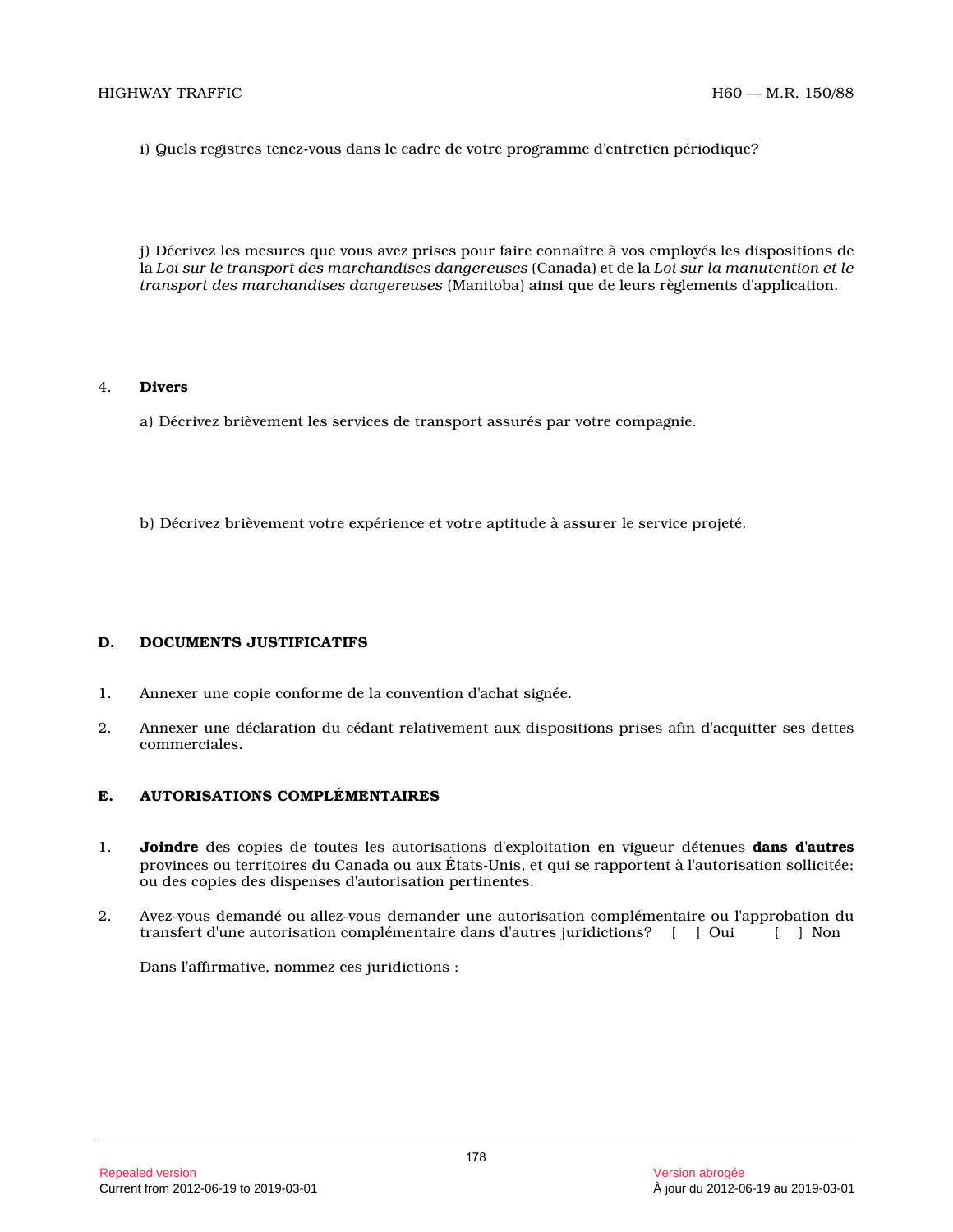## – ATTESTATION –

J'atteste par les présentes que les réponses que j'ai fournies aux questions posées ci-dessus dans le présent document sont, autant que je sache, véridiques, exactes et complètes.

| Nom en lettres moulées   |                     |  |
|--------------------------|---------------------|--|
|                          |                     |  |
| Entreprise représentée   |                     |  |
|                          |                     |  |
|                          |                     |  |
|                          |                     |  |
| cité/ville               | province/territoire |  |
| Le $\qquad \qquad$<br>19 |                     |  |